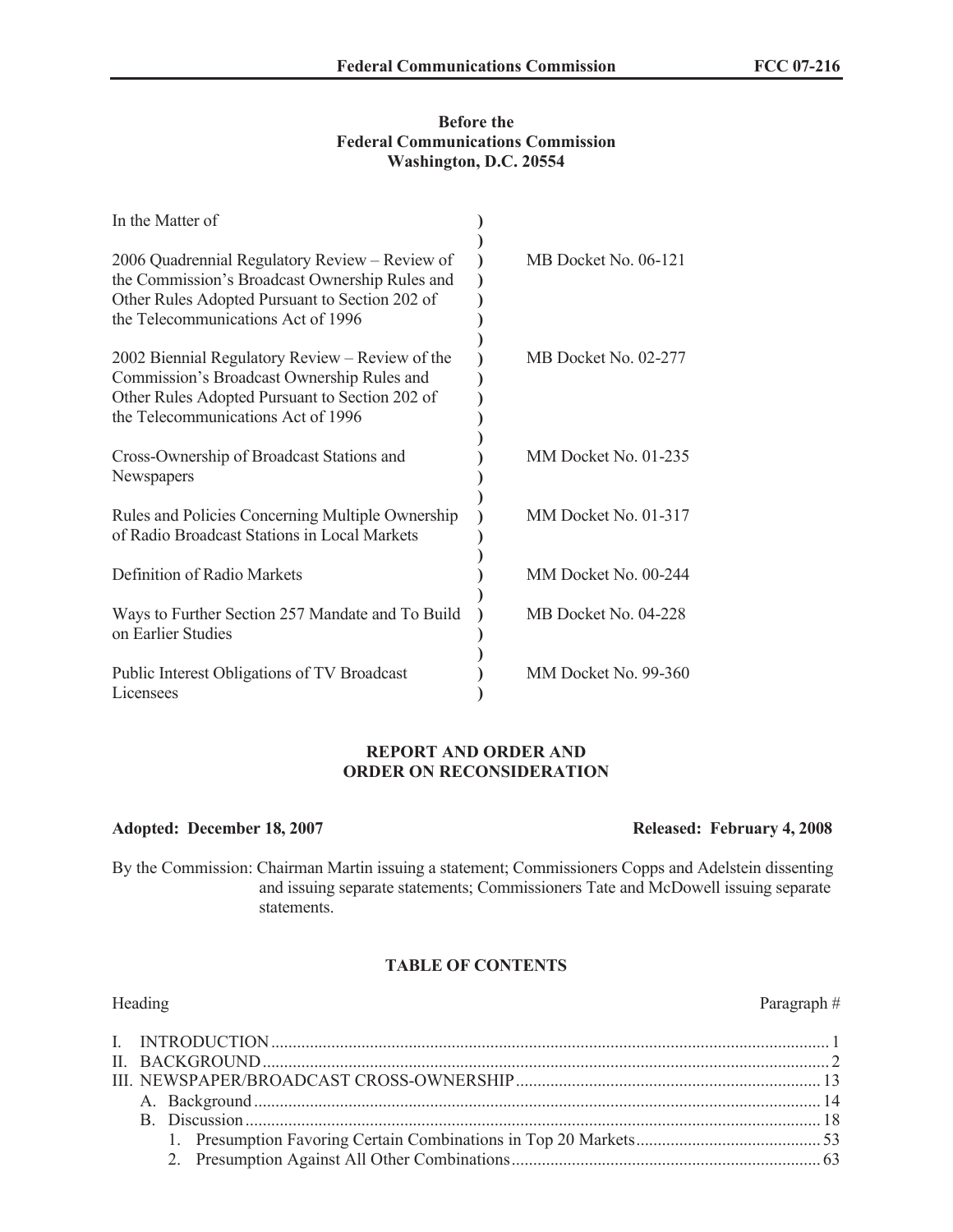| IX. PUBLIC INTEREST OBLIGATIONS OF TELEVISION BROADCAST LICENSEES 145 |  |
|-----------------------------------------------------------------------|--|
|                                                                       |  |
|                                                                       |  |
|                                                                       |  |
| <b>APPENDIX A: Rule Changes</b>                                       |  |

APPENDIX B: Final Regulatory Flexibility Analysis

#### **I. INTRODUCTION**

1. In this Report and Order and Order on Reconsideration ("Order"), we conclude our 2006 Quadrennial Review of the broadcast ownership rules. Our review encompasses the newspaper/broadcast cross-ownership rule, the radio/television cross-ownership rule, the local television ownership rule, the local radio ownership rule, and the dual network rule.<sup>1</sup> We review these rules under Section 202(h) of the Telecommunications Act of 1996 ("1996 Act"),<sup>2</sup> which requires the Commission to review its ownership rules (except the national television ownership limit) every four years and "determine whether any of such rules are necessary in the public interest as the result of competition.<sup>33</sup> Under Section 202(h), the Commission "shall repeal or modify any regulation it determines to be no longer in the public interest." <sup>4</sup> We modify the newspaper/broadcast cross-ownership rule, and we generally retain the other broadcast ownership rules currently in effect.<sup>5</sup> We also address petitions for reconsideration of the Commission's

4 1996 Act, 110 Stat. at 111-12.

 $<sup>5</sup>$  Although we are basically retaining the local television ownership rule as currently in effect, we are reinstating the</sup> failed station solicitation rule. *See* Part V ("Local Television Ownership Rule").

<sup>&</sup>lt;sup>1</sup> The Commission's broadcast ownership rules are contained in 47 C.F.R. § 73.3555. For the local television ownership rule, the radio/television cross-ownership rule, and the newspaper/broadcast cross-ownership rule that are currently in effect, see 47 C.F.R. § 73.3555(b)-(d) (2002); for the local radio ownership rule, see 47 C.F.R. § 73.3555(a) (2006). The dual network rule is contained in 47 C.F.R. § 73.658(g) (2006).

<sup>&</sup>lt;sup>2</sup> See Telecommunications Act of 1996, Pub. L. No. 104-104, § 202(h), 110 Stat. 56, 111-112, and Consolidated Appropriations Act of 2004, Pub. L. No. 108-199, § 629, 118 Stat. 3 (2004) (codified at 47 U.S.C. § 303 note (2006)) ("2004 Consolidated Appropriations Act").

 $3 \text{ In } 2004$ , Congress revised the then biennial review requirement to require such reviews quadrennially. Congress also eliminated the national television multiple ownership rule from the quadrennial review requirement. *See* 2004 Consolidated Appropriations Act, 118 Stat. at 3. Consumer Federation of America and Consumers Union ("CFA/CU Petition") ask for reconsideration of the 2002 biennial review of the Commission's broadcast ownership rules concerning issues relating to the national television ownership limit. CFA/CU Petition at 5-10. Because Congress subsequently set national television ownership limits by statute and excluded this rule from the quadrennial review requirement, those arguments are moot. *See Prometheus Radio Project, et al. v. FCC*, 373 F.3d 372, 395-397 (3d Cir. 2004) ("*Prometheus*"). In this Order, "Petition" refers to a petition for reconsideration filed in response to the *2002 Biennial Review Order*, *see* note 6, *infra*.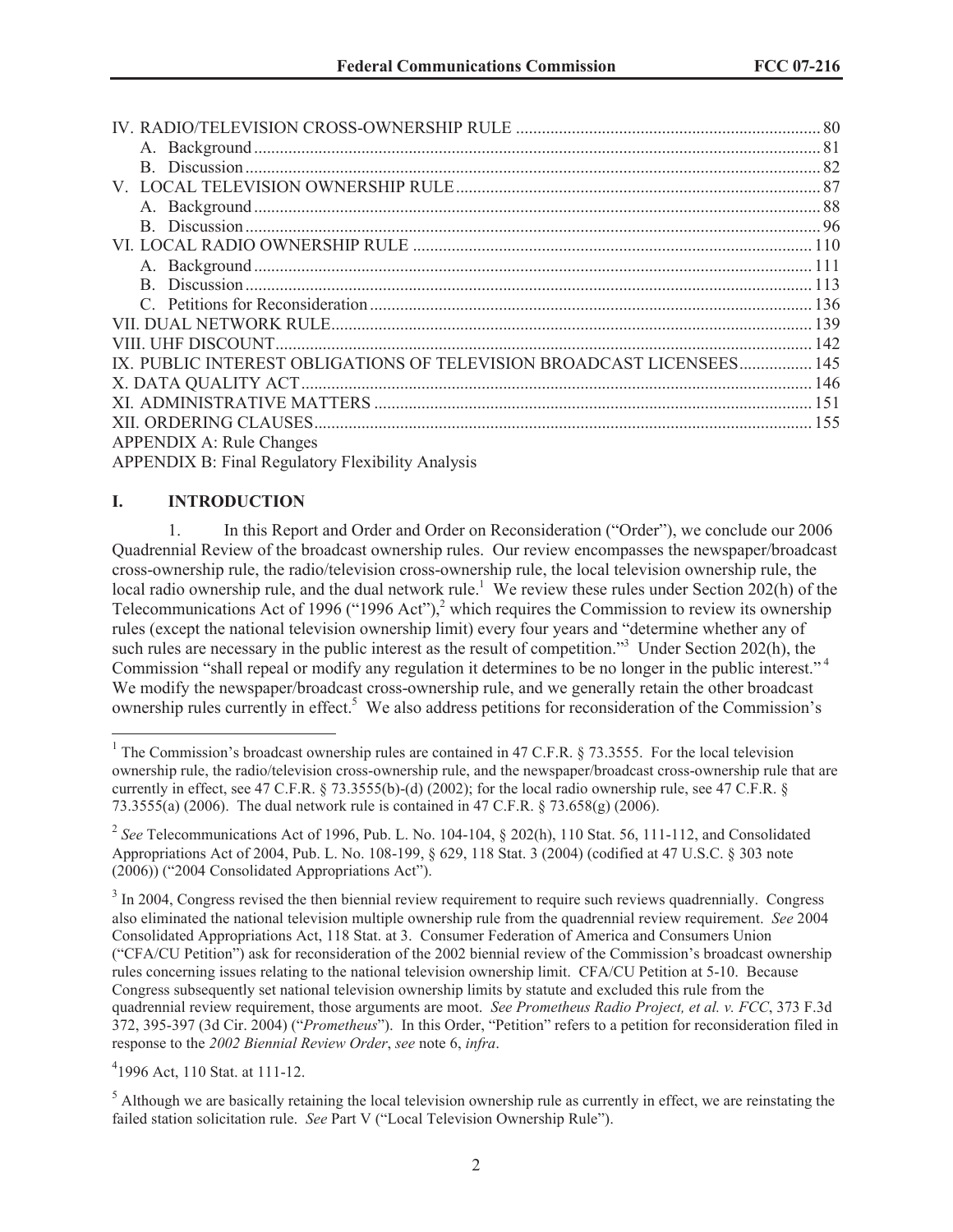Report and Order in its 2002 biennial review of its broadcast ownership rules (the "*2002 Biennial Review Order*") and the remand of that Order by the U.S. Court of Appeals for the Third Circuit in *Prometheus Radio Project, et al. v. FCC* ("*Prometheus*"). 6

### **II. BACKGROUND**

2. *History of the Proceeding.* We initiated this 2006 Quadrennial Review proceeding with the *Further Notice of Proposed Rule Making* ("*Further Notice*").<sup>7</sup> In addition to inviting comment on whether the ownership rules remain "necessary in the public interest as the result of competition," under the Section 202(h) standard, the *Further Notice* invited comment on how to address the issues raised by the U.S. Court of Appeals for the Third Circuit in its *Prometheus* decision<sup>8</sup> and those raised by the U.S. Court of Appeals for the District of Columbia Circuit in *Sinclair Broadcast Group, Inc. v. FCC*. <sup>9</sup> This Order addresses all of those issues.

3. The *Prometheus* decision reviewed the *2002 Biennial Review Order*, <sup>10</sup> which addressed all of the Commission's broadcast ownership rules. The Commission concluded that neither the newspaper/broadcast cross-ownership rule nor the radio/television cross-ownership rule remained necessary in the public interest. Accordingly, it replaced those rules with new cross-ownership regulations called the cross-media limits. The Commission also revised its market definition and the way it counts stations for purposes of the local radio ownership rule, revised the local television ownership rule, modified the national television ownership cap, and retained the dual network rule. Several parties sought appellate review of various aspects of the *2002 Biennial Review Order*; others filed petitions for reconsideration.

4. The Third Circuit stayed the effectiveness of the new rules pending review.<sup>11</sup> In its subsequent decision on the merits, the court affirmed some of the Commission's decisions in the *2002* 

8 *See Further Notice,* 21 FCC Rcd at 8835-48, ¶¶ 1-35.

9 *Sinclair Broadcast Group, Inc. v. FCC*, 284 F.3d 148, 163-65 (D.C. Cir. 2002) ("*Sinclair*"). The *Further Notice* invited comment on how to address the *Sinclair* decision. *See* 21 FCC Rcd at 8842, ¶ 18.

<sup>10</sup> 373 F.3d at 381.

<sup>6</sup> *See 2002 Biennial Regulatory Review – Review of the Commission's Broadcast Ownership Rules and Other Rules Adopted Pursuant to Section 202 of the Telecommunications Act of 1996*, Report and Order and Notice of Proposed Rulemaking, MB Docket No. 02-277, MM Docket Nos. 01-235, 01-317, 00-244, 03-130, 18 FCC Rcd 13620 (2003), *aff'd in part and remanded in part*, *Prometheus*, 373 F.3d at 435*, stay modified on rehearing*, No. 03-3388 (3d Cir. Sept. 3, 2004) ("*Prometheus Rehearing Order*"), *cert. denied*, 545 U.S. 1123 (2005).

<sup>7</sup> *2006 Quadrennial Regulatory Review – Review of The Commission's Broadcast Ownership Rules and Other Rules Adopted Pursuant to Section 202 of the Telecommunications Act of 1996*, Further Notice of Proposed Rule Making, MB Docket Nos. 06-121, 02-277, MM Docket Nos. 01-235, 01-317, 00-244, 21 FCC Rcd 8834 (2006). In this Order, "Comments" refers to comments in response to the *Further Notice* that were due to be filed by October 23, 2006, and "Reply" refers to reply comments that were due to be filed by January 16, 2007. We issued a Second Further Notice of Proposed Rule Making to set forth in greater detail proposals offered by the Diversity and Competition Supporters ("DCS" or "MMTC") to promote broadcast ownership by women and minorities. *2006 Quadrennial Regulatory Review – Review of the Commission's Broadcast Ownership Rules and Other Rules Adopted Pursuant to Section 202 of the Telecommunications Act of 1996*, Second Further Notice of Proposed Rule Making, MB Docket Nos. 06-121, 02-277, MM Docket Nos. 01-235, 01-317, 00-244, 22 FCC Rcd 14215 (2007) ("*Second Further Notice*"). We address those proposals concurrently in a separate order. *Promoting Diversification of Ownership in the Broadcasting Services*, Report and Order and Third Further Notice of Proposed Rulemaking, MB Docket No. 07-294, adopted Dec. 18, 2007, Press Release (FCC 07-217) ("*Diversity Order*").

<sup>11</sup> *See Prometheus Radio Project, et al. v. FCC,* No. 03-3388 (3d Cir. Sept. 3, 2003), *Stay Order*, 2003 WL 22052896.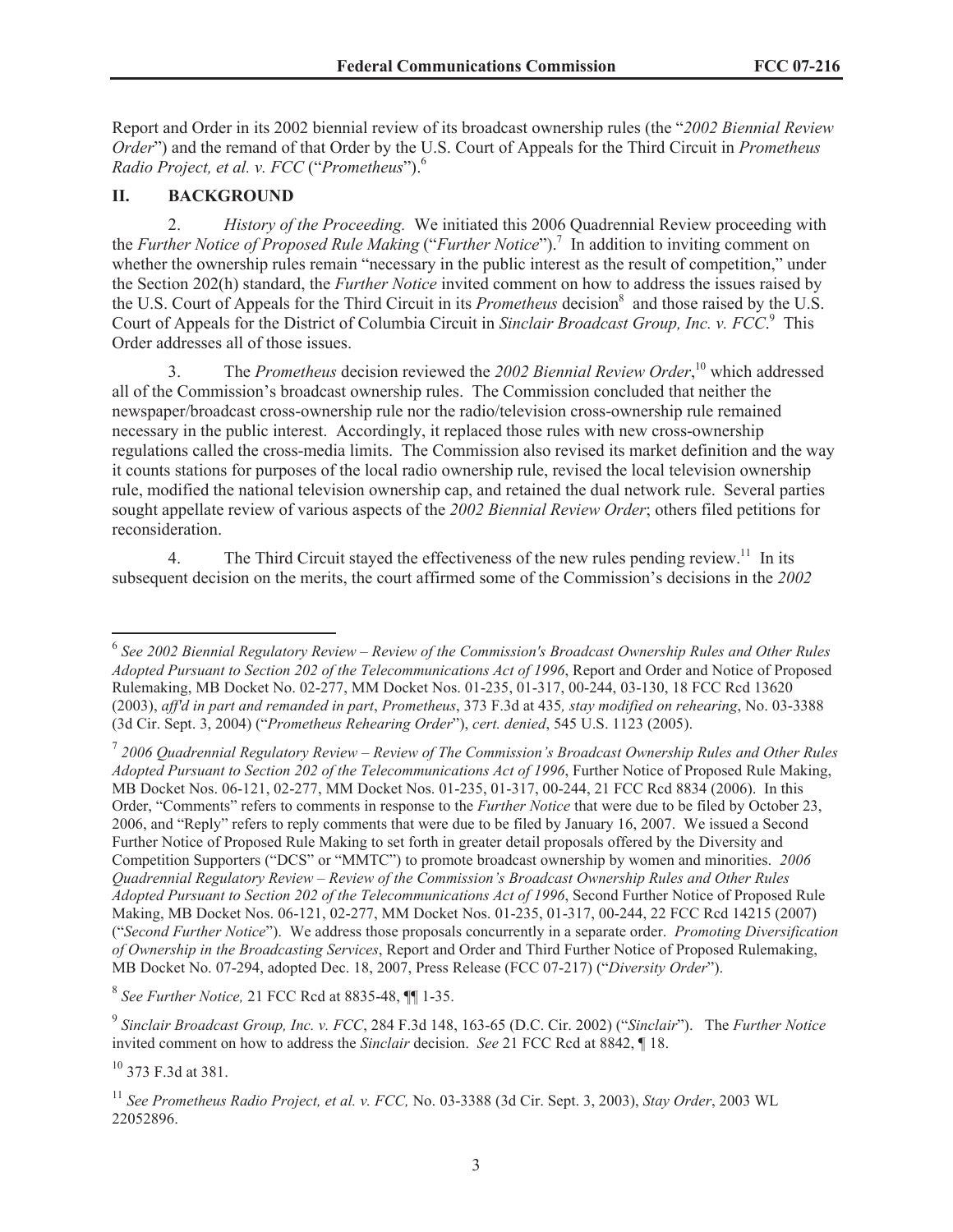*Biennial Review Order* and remanded others for further justification or modification.<sup>12</sup> On September 3, 2004, in response to the Commission's petition for rehearing, the court allowed certain revisions to its local radio ownership rules – "specifically, using Arbitron Metro markets to define local markets, including noncommercial stations in determining the size of a market, attributing stations whose advertising is brokered under a Joint Sales Agreement to a brokering station's permissible ownership totals, and imposing a transfer restriction (collectively, the 'Approved Changes')" - to go into effect, but continued its stay of the other revisions.<sup>13</sup> Accordingly, except for the Approved Changes, the ownership rules that were in effect prior to the *2002 Biennial Review Order*, including the previously existing newspaper/broadcast cross-ownership prohibition, radio/television cross-ownership rule, and local television ownership rule, remain in effect.

5. In response to our *Further Notice* and *Second Further Notice* in this proceeding, we received many comments from a broad range of commenters, including broadcasters, newspapers, public interest groups, unions, and individual citizens. While many commenters believe that relaxation of the media ownership rules is necessary to promote our goals and that the current rules must be revised or eliminated under the statutory standard, many other commenters expressed significant concerns about the general level and potential consequences of media consolidation, including concerns that such consolidation results in a loss of viewpoint diversity and negatively affects competition. In addition, the Commission conducted or commissioned ten studies and received numerous other studies in the record of the proceeding.<sup>14</sup> The Commission also conducted six media ownership hearings around the country and heard widely divergent testimony from a number of commenters and speakers at open microphones as to whether the media ownership rules should be relaxed, retained, or even tightened.<sup>15</sup> We have carefully reviewed these comments, as well as the studies and the testimony.<sup>16</sup> Our approach herein is a cautious approach. By modestly loosening the 32-year prohibition on newspaper/broadcast cross-ownership, our approach balances the concerns of many commenters that we not permit excessive consolidation with concerns of other commenters that we afford some relief to assure continued diversity and investment in local news programming. We believe that the decisions we adopt today serve our public interest goals, appropriately take account of the current media marketplace, and comply with our statutory

<sup>15</sup> Media Ownership hearings were held in Los Angeles and El Segundo, California (Oct. 3, 2006); Nashville, Tennessee (Dec. 11, 2006); Harrisburg, Pennsylvania (Feb. 23, 2007); Tampa, Florida (April 30, 2007); Chicago, Illinois (Sept. 20, 2007); and Seattle, Washington (Nov. 9, 2007). Transcripts of the hearings are filed in MB Docket No. 06-121 (there is no transcript for the Nashville hearing). In addition, transcripts and audio webcasts of the hearings are available on the FCC website at http://www.fcc.gov/ownership/hearings.html.

<sup>12</sup> *See generally Prometheus*, 373 F.3d at 389-435.

<sup>13</sup> *See Prometheus Radio Project, et al. v.* FCC, No. 03-3388 (3d Cir. Sept. 3, 2004) ("*Prometheus Rehearing Order*").

<sup>&</sup>lt;sup>14</sup> See *FCC Seeks Comment on Research Studies on Media Ownership*, Public Notice, DA 07-3470, MB Docket No. 06-121 (rel. July 31, 2007) for a description of the studies. The studies are available on the Commission's website: http://www.fcc.gov/ownership/studies.html. In this Order, "Comments to Media Ownership Studies" and "Reply to the Media Ownership Studies" refers to comments in response to the Public Notice that were due to be filed by October 22, 2007 and reply comments that were due to be filed by November 1, 2007.

<sup>&</sup>lt;sup>16</sup> Capitol Broadcasting Company, Inc. ("Capitol") believes that the Commission's method of analyzing each rule individually in the *2002 Biennial Review Order* was insufficient, and it asks the Commission to conduct a comprehensive analysis of the collective impact of the new rules. Capitol Petition at 12-13. The Commission retains the discretion to best determine how to conduct its proceedings, *see* 47 U.S.C. §§ 154(i),(j), and we have conducted a comprehensive and thorough review of our ownership rules, considering them all together in one proceeding in light of our policy goals.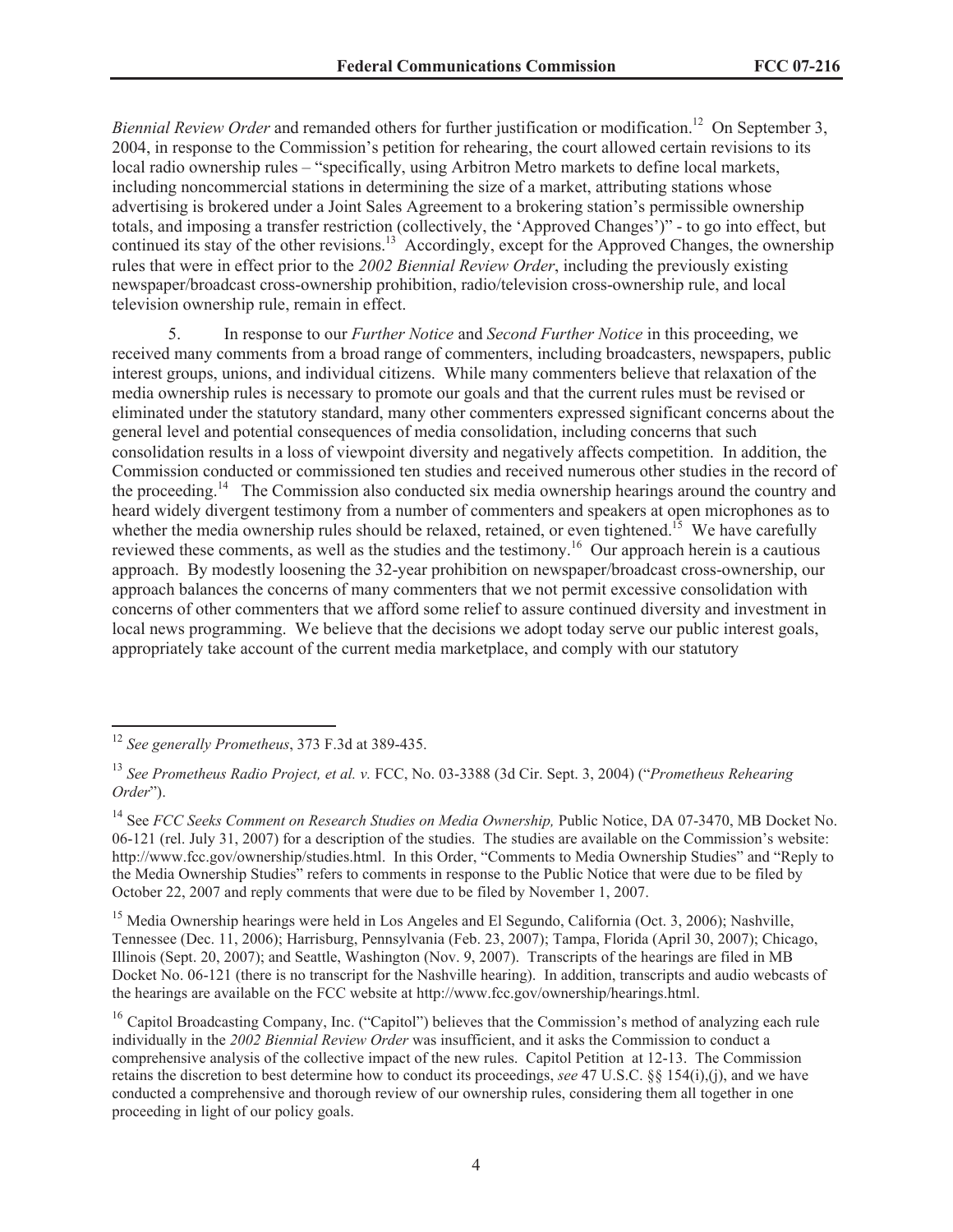responsibilities.<sup>17</sup>

6. *Media Marketplace*. As discussed in succeeding sections in more detail, today's media marketplace remains a dynamic arena, albeit one in which the traditional "mainstream media" still maintain leading roles in many respects and are learning to adapt to the new digital and online environment. In 2002, the Commission noted the substantial evolution of traditional media (*i.e.*, daily newspapers and full-power television and radio stations) and the emergence of new modes of media (*e.g.*, portable devices, the Internet).<sup>18</sup> Whereas the years immediately preceding 2002 were largely characterized by dramatic technological advancements, the current record reflects that many noteworthy developments appear more in the nature of technological and marketplace refinements than the advent of wholly new media. The online medium in particular is well-recognized as another platform for the delivery of audio, video and written content.<sup>19</sup> Today, media companies both old and new are working to identify the best use of technology in order to maintain their competitive positions.<sup>20</sup>

<sup>18</sup> *2002 Biennial Review Order*, 18 FCC Rcd at 13647-49, ¶¶ 86-89.

<sup>&</sup>lt;sup>17</sup> The Office of Communication of the United Church of Christ, Inc., Black Citizens for a Fair Media, Philadelphia Lesbian and Gay Task Force, and Women's Institute for Freedom of the Press ("UCC") ask the Commission to reconsider its refusal to require a certain percentage of programming time for independent producers. UCC Petition at 42. In addition, the American Federation of Television and Radio Artists ("AFTRA") and the Screen Actors Guild ("SAG") ask the Commission to require the networks to devote 25 percent of prime-time programming slots to independent programmers. AFTRA Comments at 24-25; SAG Comments at 9-12. Finally, the Center for the Creative Community and the Association of Independent Video and Filmmakers ("CCC") seek a rule that promotes source diversity in the production of television programming, arguing that 77.5 percent of the new television programs for 2002 were owned in whole or part by the four major networks. CCC Petition at 7-8, 13-16. Although we received some testimony, invited and received comment on the issue of independent producers in response to the *Further Notice*, and commissioned a study that addressed some aspects of the issue (see "Vertical Integration and the Market for Broadcast and Cable Television Programming," by Austan Goolsbee, University of Chicago, Graduate School of Business; American Bar Foundation; and National Bureau of Economic Research (April 2007) ("Media Ownership Study 9"), *available at* http://www.fcc.gov/ownership/studies.html), upon further review of the scope of this issue, we decline to address those matters within this Order. We note that the rules that we are required to review under Section 202(h) are limited to the media ownership regulations addressed in this Order. Indeed, in the *2002 Biennial Review Order*, the Commission explicitly held that this issue was outside the scope of the proceeding. 18 FCC Rcd at 13864-69,  $\frac{1}{10}$  640-56. While the independent producer issues raised by these commenters may be pertinent to the broader issue of source diversity in the media, we find that they are more appropriately addressed elsewhere.

<sup>&</sup>lt;sup>19</sup> Thus, for example, Communications Workers of America ("CWA") contends that the Commission should focus primarily on the ownership of newspapers and television stations because they continue to be the dominant sources of local news and information, despite the growth of cable, satellite, and the Internet. CWA Comments at 17-18, 54. CWA opposes including the Internet, particularly websites owned by the newspaper and media outlets, as an independent source of local news and information in the Commission's measurements of local media diversity. *Id*. at 21-24, 27. It argues that the Internet continues to serve primarily as an alternative distribution platform for traditional media outlets, citing several surveys and reports showing that most websites merely republish, repackage, and redesign information originated for their newspapers and television stations. *Id*. at 22-27. The Office of Communication of the United Church of Christ, Inc., National Organization for Women ("NOW"), Media Alliance, Common Cause, and Benton Foundation ("UCC") contend that the Internet and other forms of non-traditional media do not displace Americans' reliance on broadcast and newspapers for news and should be "treated as a supplement rather than a competitor of traditional media." UCC Comments at 43.

<sup>20</sup> *See, e.g*., Newspaper Association of America ("NAA") Comments at 25-27; Media General Reply at 8-12; *see also The State of the News Media 2007, Online: Audience*, Project for Excellence in Journalism (2007) at http://www.stateofthenewsmedia.org/2007/narrative\_online\_audience.asp?cat=2&media=4 (Growth trends in the online audience of newspapers suggests that "the newspaper audience may not be shrinking, .... But it reinforces the imperative that the Internet model needs to figure out a way to 'monetize' those readers. Otherwise the resources available to cover the news may shrink."). *See also, e.g*., *FCC Annual DTV Ancillary/ Supplementary Services*  (continued...)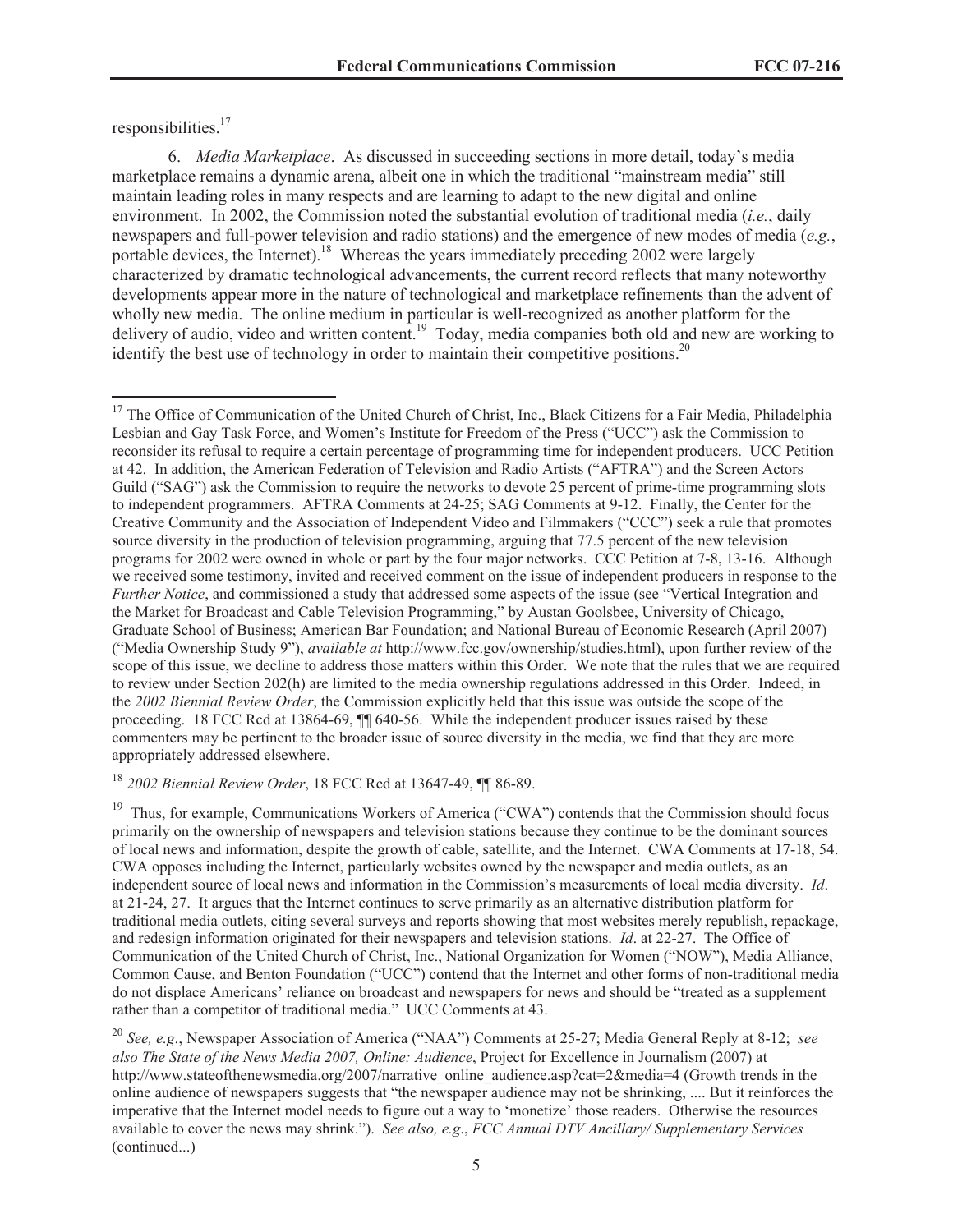7. Five years ago, the Commission recognized that digital technologies were beginning to translate into more options for consumers.<sup>21</sup> Since that time, it has become clear that additional consumer choices also bring audience fragmentation.<sup>22</sup> That development, in turn, has consequences for the business models that support the operation of traditional media companies – including, but not limited to, those entities' gathering and disseminating of news and information to their local communities. The record shows that the number of traditional media outlets has remained largely static since the Commission last considered its media ownership rules,  $^{23}$  even as online-only outlets have grown.<sup>24</sup> As a result, traditional media entities have been trying to find ways to maintain revenue growth while implementing new models of distribution.<sup>25</sup> With attention turned to the online and digital environment, consolidation among owners of broadcast stations appears to have slowed,<sup>26</sup> while the stability of once-

(Continued from previous page)

*Report*, 18 FCC Rcd 23972 (2003); 47 U.S.C. § 336 (a), (e). DTV allows broadcasters to use part of their digital bandwidth for subscription video, datacasting, and other pay services. To date, the provision of ancillary and supplementary services has been modest.

<sup>21</sup> *2002 Biennial Review Order*, 18 FCC Rcd at 13647-49, ¶¶ 86-89.

<sup>22</sup> *See, e.g.*, NAA Comments at 40-41; Gannett Comments at 15-16; Cox Comments at 18-23; and Belo Comments at 18. As cable subscribership continues to grow, and as the total number of non-broadcast networks continues to increase, broadcast television stations' audience share continues to fall. *See, e.g., Annual Assessment of the Status of Competition in the Market for the Delivery of Video Programming*, MB Docket No. 05-255, Twelfth Annual Report, 21 FCC Rcd 2503, 2550-51, ¶ 93 (2006) ("*2005 Video Competition Report*"); *Annual Assessment of the Status of Competition in the Market for the Delivery of Video Programming*, MB Docket No. 04-227, Eleventh Annual Report, 20 FCC Rcd 2755, 2804-05, ¶ 77 (2005) ("*2004 Video Competition Report*"); *Annual Assessment of the Status of Competition in the Market for the Delivery of Video Programming*, MB Docket No. 03-172, Tenth Annual Report, 19 FCC Rcd 1606, 1669, ¶ 94 (2004). The introduction and increasing adoption of competing MVPD technologies has resulted in the decline in market share of cable operators in recent years. *See, e.g., 2005 Video Competition Report*, 21 FCC Rcd at 2617, Table B-1; *2004 Video Competition Report*, 20 FCC Rcd at 2869, Table B-1.

<sup>23</sup> See "Ownership Structure and Robustness of Media," by Kiran Duwadi, Scott Roberts, and Andrew Wise, FCC (2007) ("Media Ownership Study 2") at 2, *available at* http://www.fcc.gov/ownership/studies.html ("In the TV industry, the data reveal a slight increase in the number of stations and a slight decrease in the number of owners.... For the radio industry, the number of stations increased moderately."). *See also* Broadcast Station Totals 1990 to Present, FCC, *available at* http://www.fcc.gov/mb/audio/totals/index.html.

<sup>24</sup> Media General Comments at 44-45; NAA Comments at 60-64; Tribune Comments at 22; Cox Comments at 20-23; NAB Reply at 26.

<sup>25</sup> Cox Comments at 17-18; Media General Comments at 59-60; NAA Comments at 25-30.

<sup>26</sup> See Media Ownership Study 2 at 2 ("Media ownership was fairly stable over the period studied. This contrasts with the previous [September 2002 FCC] study, which revealed substantial consolidation across most forms of media, especially following the 1996 Telecommunications Act."). At least one major broadcasting company seems to suggest that it is uninterested in this rulemaking because its focus is elsewhere:

The Walt Disney Company is not advocating and does not seek any relaxation of the Commission's Broadcast Ownership Rules…. [T]he Walt Disney Company owns 10 television stations that collectively have a theoretical aggregate reach of less than 24% of U.S. Television Households, well below the statutory cap of 39%. Disney has not bought a television station in more than 10 years. Disney sold any interest in newspapers years ago. Disney also [has divested] a large number of its owned radio stations.

Given the increase in, and attractiveness of, new media outlets, in Disney's view, the Commission may soon find itself considering ways to incent, rather than restrict, ownership of over-the-air broadcast stations.

Walt Disney Comments at 2.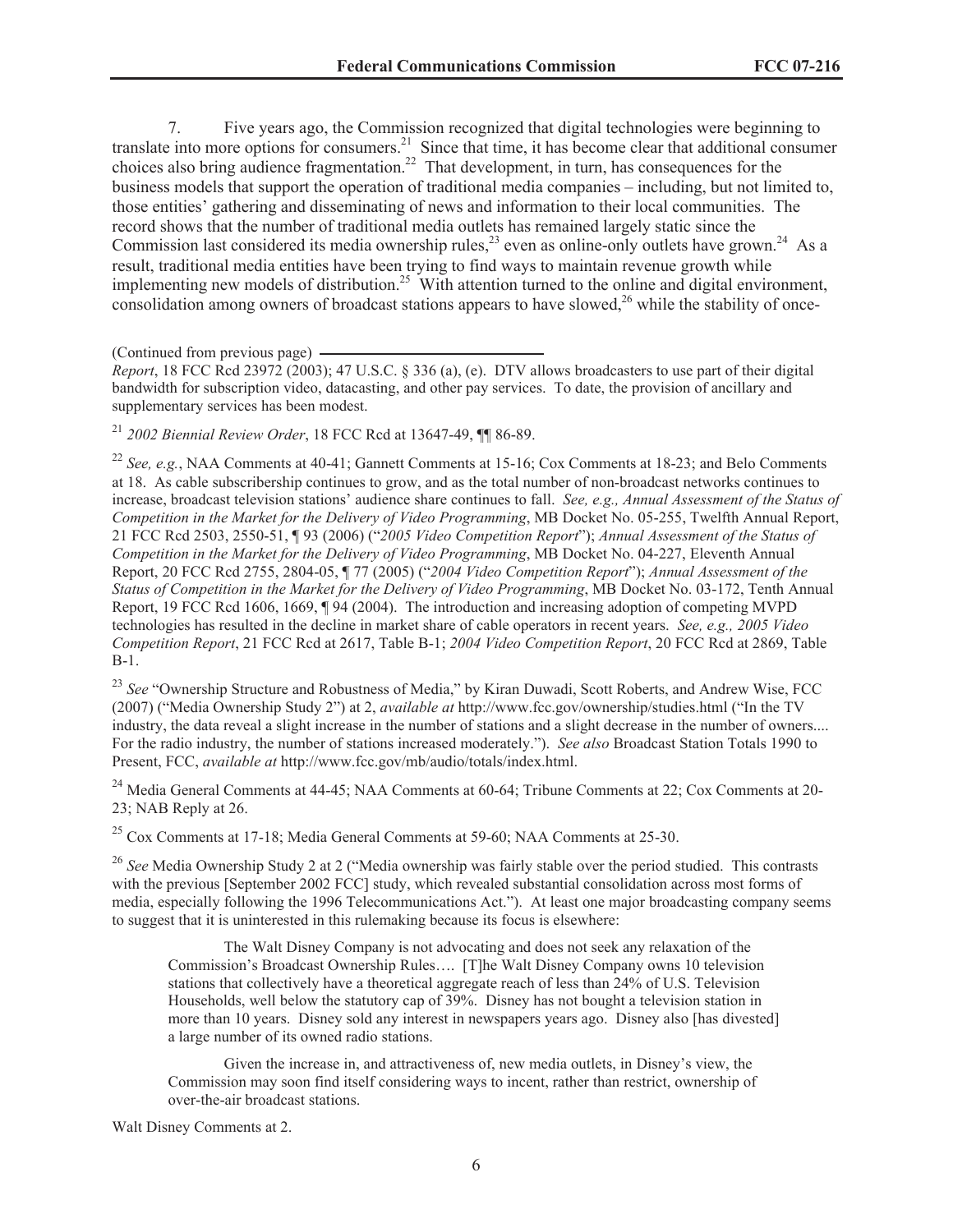storied newspaper publishing companies has become open to question. $27$ 

8. Yet while the marketplace is fragmenting and the revenue needed to maintain traditional media operations appears to be declining,<sup>28</sup> the data also show that mainstream media continue to hold a major position in the marketplace, particularly in the markets for the provision of news and information. Commission-sponsored studies and those of third parties indicate that consumers still rely most heavily on broadcast television stations and daily newspapers for local news and other non-entertainment fare.<sup>29</sup> Consumers rely on broadcast radio stations to a lesser extent.<sup>30</sup> Moreover, studies focused on the specifics of Internet usage to obtain news show that sites operated by newspapers and broadcast television stations capture a significant percentage of consumer attention.<sup>31</sup> This appears to be due in part to the power of "branding" in a competitive marketplace; existing newspapers and broadcasters enjoy the benefits of years of consumer familiarity and trust.<sup>32</sup> This also may be due to the fact that traditional media still largely provide the original newsgathering and reporting on which consumers – and many of the new media outlets such as aggregator sites and bloggers – rely.<sup>33</sup> Although the future landscape of the online media world is difficult to predict, for the foreseeable period ahead it appears that traditional media outlets will remain important sources of news and information, especially at the local level.

9. *Policy Goals.* The media ownership rules are designed to foster the Commission's longstanding policies of competition, diversity, and localism. We set these policies out in detail in the

<sup>29</sup> *See e.g.*, How People Get News and Information, survey by Nielsen Media Research, Inc. (2007) ("Media Ownership Study 1"), *available at* http://www.fcc.gov/ownership/studies.html; Consumers Union, Consumer Federation of America, and Free Press ("CU Comments"), Attach., Study 7 "Media Usage: Traditional Outlets Still Dominate Local News information" by Mark Cooper**,** and CU Comments, Attach., Study 8 "The Internet and Local News and Information" by Mark Cooper**.**

<sup>30</sup> *See* NAB Comments at 53-54. *See also* CU Comments, Attach., Study 7 and Study 8.

<sup>31</sup> *See* Pew Internet, Latest Trends, Internet Activities http://www.pewinternet.org/trends.asp (72 percent of Internet users report ever using the Internet to get news, and 37 percent report using the Internet to get news "yesterday" (the day prior to the date of the survey)); Pew Research Center for The People & The Press, "Online Papers Modestly Boost Newspaper Readership: Overview" (July 30, 2006), *available at* http://people-press.org/reports/display .php3?ReportID=282 (finding 31 percent of people surveyed use the Internet three or more times per week to access news, compared to 25 percent in 2005 and 2 percent in 1996); The State of the News Media 2007: Online: Audience, Project for Excellence in Journalism (2007), *available at* http://www.stateofthenewsmedia.org/2007 /narrative\_online\_audience.asp?cat=2&media=4. *See also* Newspaper Websites: Total Web Audience, Newspaper Association of America, *available at* http://www.naa.org/TrendsandNumbers/Newspaper-Websites.aspx (number of unique visitors to newspaper websites has increased from 41 million in January 2004 to 59 million in August 2007).

<sup>32</sup> CU Comments, Attach., Study 8.

<sup>27</sup> *See, e.g*., NAA Comments at 43; Media General Comments at 65.

<sup>28</sup> *See, e.g.*, NAA Comments at 42; Tribune Comments at 34. *See also*, *e.g.*, Jonathan Levy, Marcelino Ford-Livene, and Anne Levine, *Broadcast Television: Survivor in a Sea of Competition*, OPP Working Paper No. 37 (Sept. 2002) at 26 ("OPP Working Paper No. 37"), *available at* http://www.fcc.gov/osp/workingp.html ("the fact that the gap in broadcast and cable network prime time audience size is narrowing suggests once again that cable will continue to expand its advertising revenue share at the expense of broadcasting"); Peter Appert, *Newspaper Stocks: Values or Value-Traps?*, Goldman Sachs: Publishing News8Views, Apr. 20, 2006, at 3 (In view of "the ever increasing fragmentation in the local media marketplace, we believe we are experiencing a permanent downward shift in valuation levels").

<sup>33</sup> *See, e.g*., NAA Comments at 55-57; CU Comments at 10-13 (citing to their own Studies 7 and 8). State of the News Media 2006: Online: Content Analysis, Project for Excellence in Journalism (2006), *available at* http://www.stateofthenewsmedia.org/2006/narrative\_newspapers\_economics.asp?cat=4&media=3 ("Virtually all original newsgathering, though, was still being done by the old media, and some of the major new Internet-only challengers appeared to have made less progress in content over the previous year than the sites of the old media.").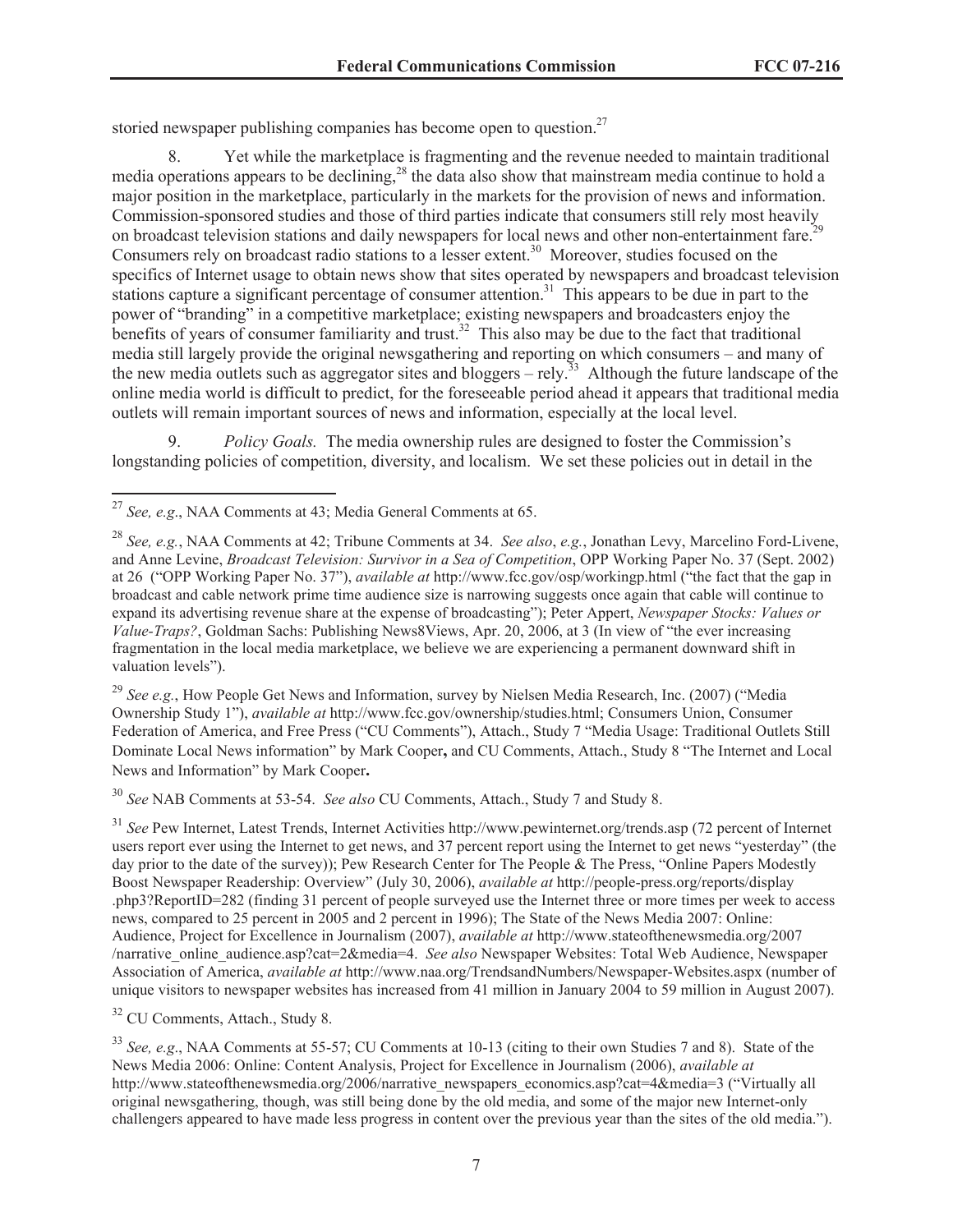*2002 Biennial Review Order*, <sup>34</sup> and we reaffirm those goals. We address localism more fully in a separate report intended to enhance broadcasters' commitment to serving their local markets.<sup>35</sup> In addition, in the *Diversity Order*, we adopt a number of measures to enhance diversity by promoting entry of small businesses, including those owned by women and minorities,<sup>36</sup> and invite comment on other proposals to promote those goals.

10. *Section 202(h) Analysis.* Section 202(h) of the Telecommunications Act of 1996 requires the Commission to review quadrennially<sup>37</sup> its broadcast ownership rules to "determine whether any of such rules are necessary in the public interest as a result of competition."<sup>38</sup> The statute further requires the Commission to "repeal or modify any regulation it determines to be no longer in the public interest."<sup>39</sup> In *Prometheus*, the Third Circuit concluded that "necessary in the public interest" is a "'plain public interest' standard under which 'necessary' means 'convenient,' 'useful,' or 'helpful,' not 'essential' or 'indispensable.'"<sup>40</sup> It further concluded that the second sentence of Section 202(h) requires the Commission to repeal or modify any regulations that it has determined do not satisfy the standard set forth in the first sentence. $41$ 

11. Moreover, the court explicitly rejected the argument that Section 202(h) is a "one-way ratchet" that the Commission may use only to eliminate existing regulations, reasoning that this construction ignores the word "modify" and the requirement that the Commission act "in the public interest."<sup>42</sup> Thus, the court rejected contentions that Section 202(h) imposes "rigid limits on the Commission's ability to regulate in the public interest<sup>343</sup> and instead held that the statute requires only

<sup>36</sup> In the *2002 Biennial Review Order*, the Commission stated that it would commence a separate proceeding to examine proposals to advance broadcast ownership opportunities for minorities and women. 18 FCC Rcd at 13634, 13636, ¶¶ 46, 50. The *Prometheus* court, noting that the Commission had deferred consideration of certain proposals for advancing broadcast ownership by minority and disadvantaged businesses and for promoting diversity in broadcasting for a future Notice of Proposed Rulemaking, stated that "the Commission's rulemaking process in response to our remand order should address these proposals at the same time." 373 F.3d at 421 n.59. Accordingly, we concurrently adopt the *Diversity Order*, which adopts a number of proposals to enhance diversity of ownership. A number of parties, including the MMTC, NOW, and National Association of Black Owned Broadcasters, Inc. and the Rainbow/PUSH Coalition, Inc. ("NABOB"), had petitioned for reconsideration of the *2002 Biennial Review Order*, arguing that the new rules did not address minorities and suggesting proposals that the Commission could adopt to enhance diversity in media ownership. *See, e.g.,* MMTC Petition at 10-28. In addition, UCC sought reconsideration of a number of issues relating to the Commission's promotion of its diversity goals. UCC Petition at 2-10. *See also* Future of Music Coalition and American Federation of Musicians Reply ("FMC Reply ") at 13-14, Attach., "False Premises, False Promises," by Peter DiCola, Research Director, Future of Music Coalition (Dec. 2006) ("DiCola Study") at 85-90 (proposing a new diversity measure). The Commission addresses these diversity proposals in the *Diversity Order*, *supra* note 7.

<sup>37</sup> Congress amended the statute in 2004 to make the review requirement quadrennial rather than biennial. *See 2004*  Consolidated Appropriations Act, 118 Stat. at 3.

<sup>38</sup> 1996 Act, 110 Stat. at 111-12.

<sup>39</sup> *Id.*  $40$  373 F.3d at 394. <sup>41</sup> *Id.*

<sup>42</sup> *Id.*

<sup>43</sup> *Id.* at 382.

<sup>34</sup> 18 FCC Rcd at 13627-45, ¶¶ 17-79.

 $35$  UCC claims that the Commission also failed to ensure that any cost savings resulting from consolidation would be used to provide more and better local news and public affairs programming. UCC Petition at 2-10. As noted above, issues related to localism are being addressed in a separate localism report.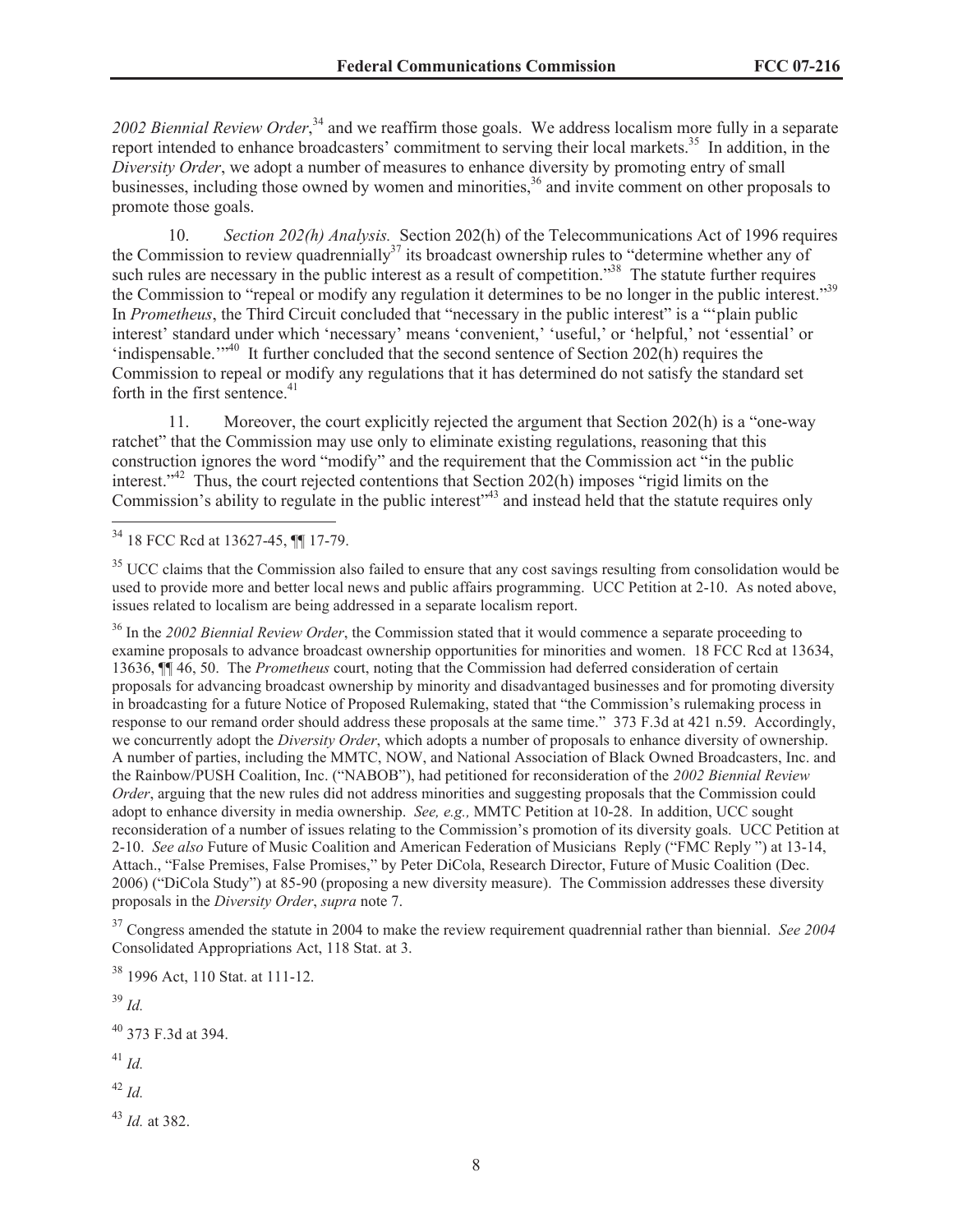that the Commission "'monitor the effect of ... competition ... and make appropriate adjustments' to its regulations."<sup>44</sup> In sum, Section 202(h) requires us to periodically examine these rules, and repeal or modify them if they do not remain useful in the public interest. $45$  In this Order, we examine each of these rules in turn.

12. *Severability.* Although all of the ownership rules that we review in this Order are designed to further diversity, competition and/or localism, each serves a particular function in the media marketplace independently of the others. Therefore, it is our intent that each of those rules shall be severable. If any of the rules is declared invalid or unenforceable for any reason, it is our intent that the remaining rules shall remain in full force and effect.<sup>46</sup>

#### **III. NEWSPAPER/BROADCAST CROSS-OWNERSHIP**

13. In this section we address the newspaper/broadcast cross-ownership rule to determine whether it is necessary in the public interest. The 1975 cross-ownership ban is the only Commission media ownership rule that has remained in effect without modification for over three decades. Today, we make a modest change in the rule that has the primary effect of presuming that certain limited combinations of newspaper and broadcast facilities in the largest markets are in the public interest.<sup>47</sup> In this order, we take a modest step in loosening the complete ban on cross-ownership. We adopt a

<sup>46</sup> *2002 Biennial Review Order*, 18 FCC Rcd at 13874, ¶ 679.

 $^{47}$  On November 13, 2007, the Chairman issued a news release, which shared with the public a proposed change to the newspaper/broadcast cross-ownership rule and his proposal to retain the other media ownership rules currently under review. He invited public comment on his proposals and indicated that any such comment should be filed by December 11, 2007, which was the day when, absent a waiver, the Sunshine Period would begin for the Commission's December 18 meeting. *See* "Chairman Kevin J. Martin Proposes Revision to the Newspaper/Broadcast Cross-Ownership Rule" (rel. Nov. 13, 2007). In this Order, "12/11/07 Comments" refer to public comments submitted in response to the news release. Several commenters criticize the Chairman for seeking public comment outside the scope of agency procedures and question whether the news release complies with Administrative Procedure Act ("APA") requirements. Communications Workers of America and American Federation of Television & Radio Artists ("CWA/AFTRA 12/11/07 Comments") and Consumers Union, Consumer Federation of America, and Free Press ("CU 12/11/07 Comments") request that the Commission publish the final rule in the Federal Register prior to its adoption. CWA/AFTRA 12/11/07 Comments at 2; CU 12/11/07 Comments at 36-41. *See also* Media Access Project ("MAP") 12/11/07 Comments at 1-2; The Office of Communications of the United Church of Christ, Inc., National Organization for Women, Media Alliance, Common Cause, Benton Foundation, Consumers Action, Massachusetts Consumers' Coalition, NYC Wireless, Democracy Now!, Wayne Caswell, and James S. Elekes ("UCC 12/11/07 Comments") at 2-4. We disagree and find that the Commission has satisfied the APA notice of proposed rulemaking requirements. The *Further Notice* was adequate under Section 553 of the APA, which only requires notice of the "terms or substance of the proposed rule *or a description of the subjects and issues involved*." (emphasis added). 5 U.S.C. § 553(b)(3). Because the original NPRM was adequate for APA compliance purposes, it is immaterial whether the recent news release complied with APA requirements. Indeed, any Commissioner was free to issue a press release sharing with the public his or her suggested changes to the media ownership rule prior to the December 18 meeting.

<sup>44</sup> *Id.* at 391 (quoting *2002 Biennial Review Order*, 18 FCC Rcd at 4726-27, ¶ 5).

<sup>45</sup> *Id.* at 395. The vast majority of commenters agree that *Prometheus* sets forth the legal standard guiding this proceeding. FMC recommends that the Commission use a standard of "in the public interest" and not "necessary in the public interest." Future of Music Coalition Petition at 5-6 ("FMC Petition"). Similarly, UCC protests the view that Section 202(h) carries a deregulatory bent. UCC Petition at 10-17. Clear Channel, however, continues to argue that we should construe "necessary" in the context of Section 202(h) to mean "absolutely required," "indispensable," or "essential." *See* Clear Channel Comments at 5-6. Both the Third Circuit and the D.C. Circuit explicitly rejected this proposed construction, and we decline to adopt it here. *See Prometheus*, 373 F.3d at 393-94; *Cellco Partnership v. FCC*, 357 F.3d 88, 97-98 (D.C. Cir. 2004) (affirming Commission's interpretation of "necessary in the public interest" in the context of the biennial review requirements of Section 11 of the Act, 47 U.S.C. § 161, and concluding that the definition of "necessary" was not constrained by prior court decisions).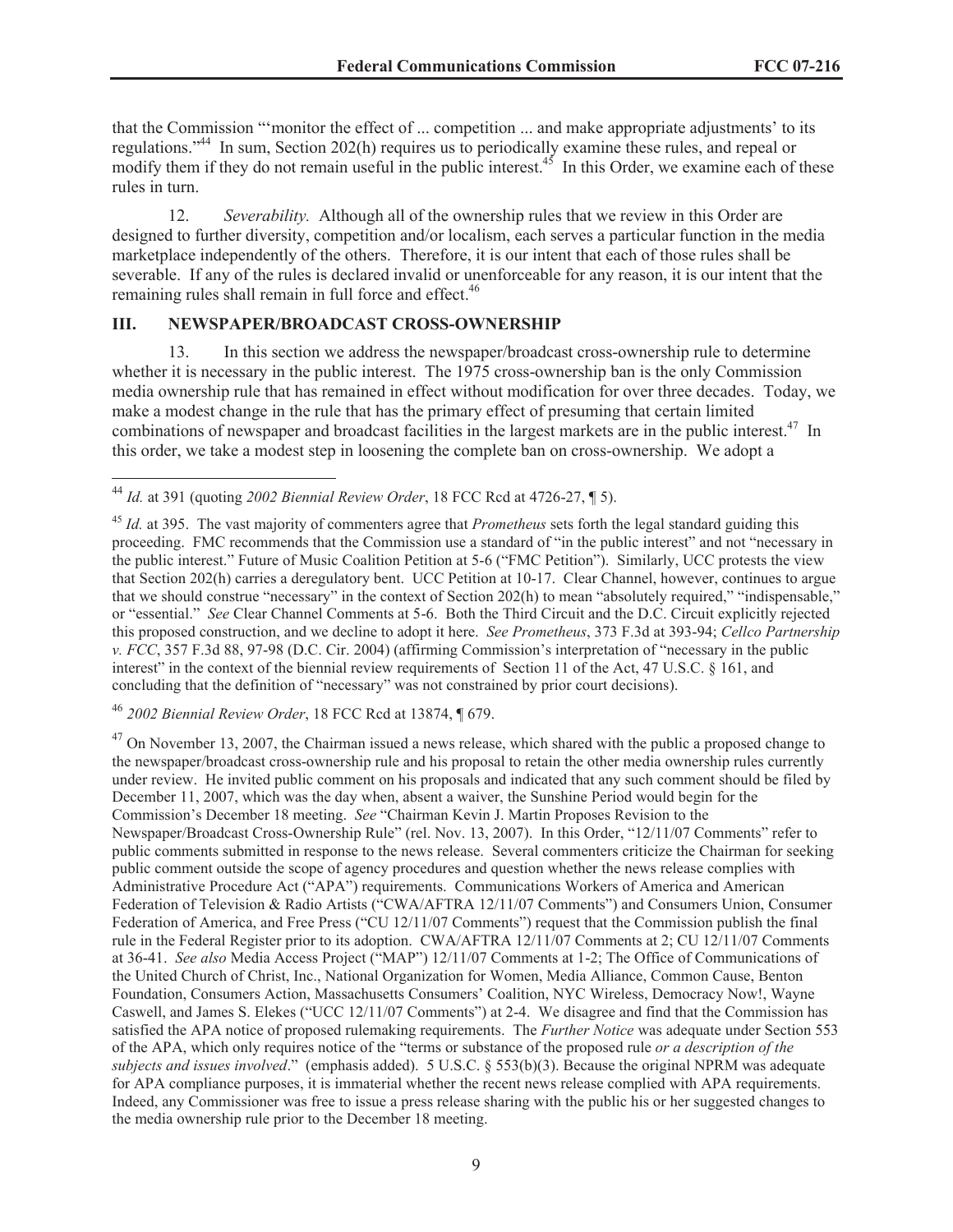presumption, in the top 20 Designated Market Areas ("DMAs"), that it is not inconsistent with the public interest for one entity to own a daily newspaper and a radio station or, under the following limited circumstances, a daily newspaper and a television station, if (1) the television station is not ranked among the top four stations in the DMA and (2) at least eight independent "major media voices" remain in the DMA. In all other instances, we adopt a presumption that a newspaper/broadcast station combination would not be in the public interest, with two limited exceptions, and therefore emphasize that the Commission is unlikely to approve such transactions. Taking into account these respective presumptions, in determining whether the grant of a transaction that would result in newspaper/broadcast crossownership is in the public interest, the Commission will consider the following factors: (1) whether the cross-ownership will increase the amount of local news disseminated through the affected media outlets in the combination; (2) whether each affected media outlet in the combination will exercise its own independent news judgment; (3) the level of concentration in the Nielsen DMA; and (4) the financial condition of the newspaper or broadcast outlet, and if the newspaper or broadcast station is in financial distress, the proposed owner's commitment to invest significantly in newsroom operations. Our cautious approach addresses the need to support the availability and sustainability of local news while not significantly increasing local concentration or harming diversity.

#### **A. Background**

14. Adopted in 1975, the newspaper/broadcast cross-ownership rule prohibits common ownership of a full-power broadcast station and a daily newspaper when the broadcast station's service contour encompasses the newspaper's city of publication.<sup>48</sup> In the *1998 Biennial Review Order*, the Commission concluded that the newspaper/broadcast cross-ownership rule continued to serve the public interest because it furthered diversity, and therefore should be retained.<sup>49</sup> The Commission noted, however, that the rule might not be necessary to achieve its intended public interest benefits under all circumstances.<sup>50</sup>

15. In the *2002 Biennial Review Order*, the Commission eliminated the newspaper/broadcast cross-ownership ban, which did not account for either market size or the number of available outlets in a market, finding that it failed to promote competition, localism, or diversity.<sup>51</sup> The Commission held that, because newspapers and broadcast stations do not compete in the same economic market, elimination of the ban could not harm competition.<sup>52</sup> The Commission also found that efficiencies resulting from crossownership can actually promote localism because newspaper-owned television stations tend to produce local news and public affairs programming in greater quantity and of a higher quality than non-

<sup>50</sup> *Id*. at 11109, ¶ 95. The Commission recognized that there may be instances, because of the size of a market or the size and type of the newspaper and broadcast outlet involved, that sufficient diversity and competition would remain if a newspaper/broadcast combination were allowed. Therefore, it initiated a rulemaking to develop a more complete record to determine the circumstances in which the cross-ownership rule may not be necessary to achieve its intended public interest benefits. In addition, it planned to examine whether the rule should be tailored to address contemporary market conditions.

<sup>51</sup> 18 FCC Rcd at 13748, ¶ 330.

<sup>52</sup> *Id.* at 13748-49, ¶¶ 331-32.

<sup>&</sup>lt;sup>48</sup> For AM radio stations, the service contour is the  $2mV/m$  contour, 47 C.F.R. § 73.3555(d)(1) (2002); for FM radio stations, the service contour is the  $1mV/m$  contour, *id.* § 73.3555(d)(2) (2002); for TV stations, the service contour is the Grade A contour, *id.* § 73.3555(d)(3) (2002). A daily newspaper is one that is published in the English language four or more times per week. *Id.* § 73.3555 n.6. As discussed below, the rule was revised in the *2002 Biennial Review Order*, and appears in the current print of the Code of Federal Regulations. The revised rule was remanded and stayed by the Third Circuit in *Prometheus*.

<sup>49</sup> *1998 Biennial Regulatory Review – Review of the Commission's Broadcast Ownership Rules and Other Rules Adopted Pursuant to Section 202 of the Telecommunications Act of 1996*, MM Docket No. 98-35, Biennial Review Report, 15 FCC Rcd 11058, 11105, ¶ 88 (2000).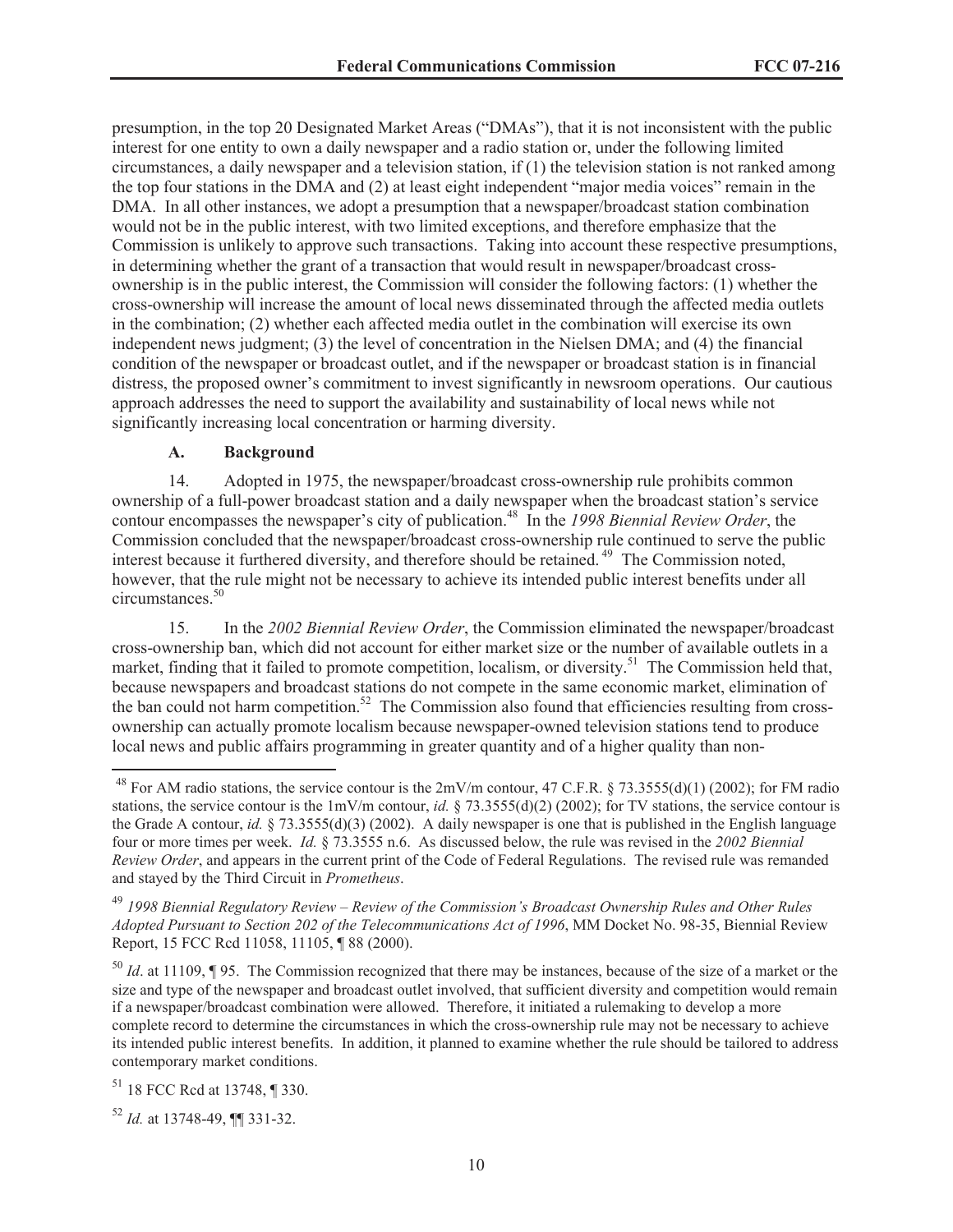newspaper-owned stations.<sup>53</sup> Furthermore, the Commission determined that the blanket ban was not needed to promote diversity given the vast array of media outlets available in many markets.<sup>54</sup> The Commission replaced the ban with new cross-media limits, which were targeted more precisely at specific types of markets in which particular combinations could harm diversity.<sup>55</sup> The cross-media limits were derived from the Diversity Index (the "DI"), which analyzed and measured the availability of outlets that contributed to viewpoint diversity in local media markets.<sup>56</sup>

16. The Third Circuit affirmed the Commission's decision to eliminate the complete ban, finding the Commission's conclusions that the ban undermined localism and that it was unnecessary to protect competition or diversity to be reasonable.<sup>57</sup> It agreed that the Commission reasonably concluded, given the conflicting evidence in the record on whether ownership influences viewpoint, that it did not have enough confidence in the proposition that commonly owned outlets have a uniform bias so as to warrant maintaining the prohibition.<sup>58</sup> The court concluded, however, that the specific cross-media limits adopted were not supported by reasoned analysis, and remanded those limits for further justification or modification. The court found that the Commission placed too much weight on the Internet as a source of local news in its DI, did not support the equal-sized competitor assumption on which the DI was based, and inconsistently derived the cross-media limits from its DI results.<sup>59</sup> Numerous parties also objected to the DI, claiming that its methodology and the measures based upon it were flawed.<sup> $60$ </sup> In addition, parties

<sup>55</sup> *Id.* at 13775, ¶ 390. The cross-media limits also replaced the existing radio/television cross-ownership rule. *Id*. The new cross-media limits prohibited newspaper/broadcast and radio/television cross-ownership in markets with three or fewer television stations. *Id.* at 13797-801,  $\P\P$  452-61. The revised rules did not, however, bar a broadcast station from starting a new newspaper in its market. *Id.* at 13799, ¶ 456. For purposes of counting the number of stations in a market under the cross-media limits, the Commission counted both commercial and noncommercial full power television stations assigned to the DMA. *Id.* at 13798, ¶ 454. In markets with between four and eight stations, the Commission held that an entity could own a combination that includes a newspaper and either (a) one television station and up to 50 percent of the radio stations that could be commonly owned under the applicable radio cap, or (b) up to 100 percent of the radio stations allowed under the applicable radio cap. *Id.* at 13803, ¶ 466. In markets with nine or more television stations, cross-media combinations were permitted without limit under the cross-media limits, so long as they complied with the applicable local television and local radio ownership limits. *Id.* at 13804, ¶ 472-73.

<sup>56</sup> *Id.* at 13775-76, ¶ 391. The DI, modeled after the Herfindahl-Hirschman Index ("HHI") used for determining market concentration, assigned a weight to each type of outlet based on its relative use by consumers. *Id.* at 13776- 79, ¶¶ 393-400.

<sup>57</sup> 373 F.3d at 398-99, 399-400.

<sup>58</sup> *Id.* at 399-400. The court also found the Commission did not violate Section 202(h) by concluding that (1) repealing the cross-ownership ban was necessary to promote competition and localism, and (2) retaining some limits was necessary to ensure diversity. Furthermore, the court held that the Commission's continued regulation of crossownership was constitutionally sound. *Id.* at 400-02 (citing *FCC v. Nat'l Citizens Comm. for Broad*., 436 U.S. 775, 801-02 (1978)) ("*NCCB*").

<sup>59</sup> *Id.* at 402-03.

<sup>60</sup> American Federation of Labor and Congress of Industrial Organizations and the Department for Professional Employees, AFL-CIO ("AFL-CIO") Comments at 56; NAA Comments at 85-89. UCC and CFA/CU assert that the DI is rife with flawed assumptions. Among the problems they assert are (a) inclusion of the Internet in the index, despite the fact that the major providers of Internet news and information own other media outlets, and (b) inclusion of outlets regardless of whether they offer local news, whether they reach the entire DMA, and whether they have reportable audience shares within the DMA. CFA/CU contends that the DI is not procedurally or substantively sound. For example, they take issue with the fact that certain television stations within the New York DMA, including a community college station and a station with a home shopping format, are weighted more heavily than (continued...)

<sup>53</sup> *Id.* at 13753-60, ¶¶ 342-54.

<sup>54</sup> *Id.* at 13760-62, ¶¶ 355-59.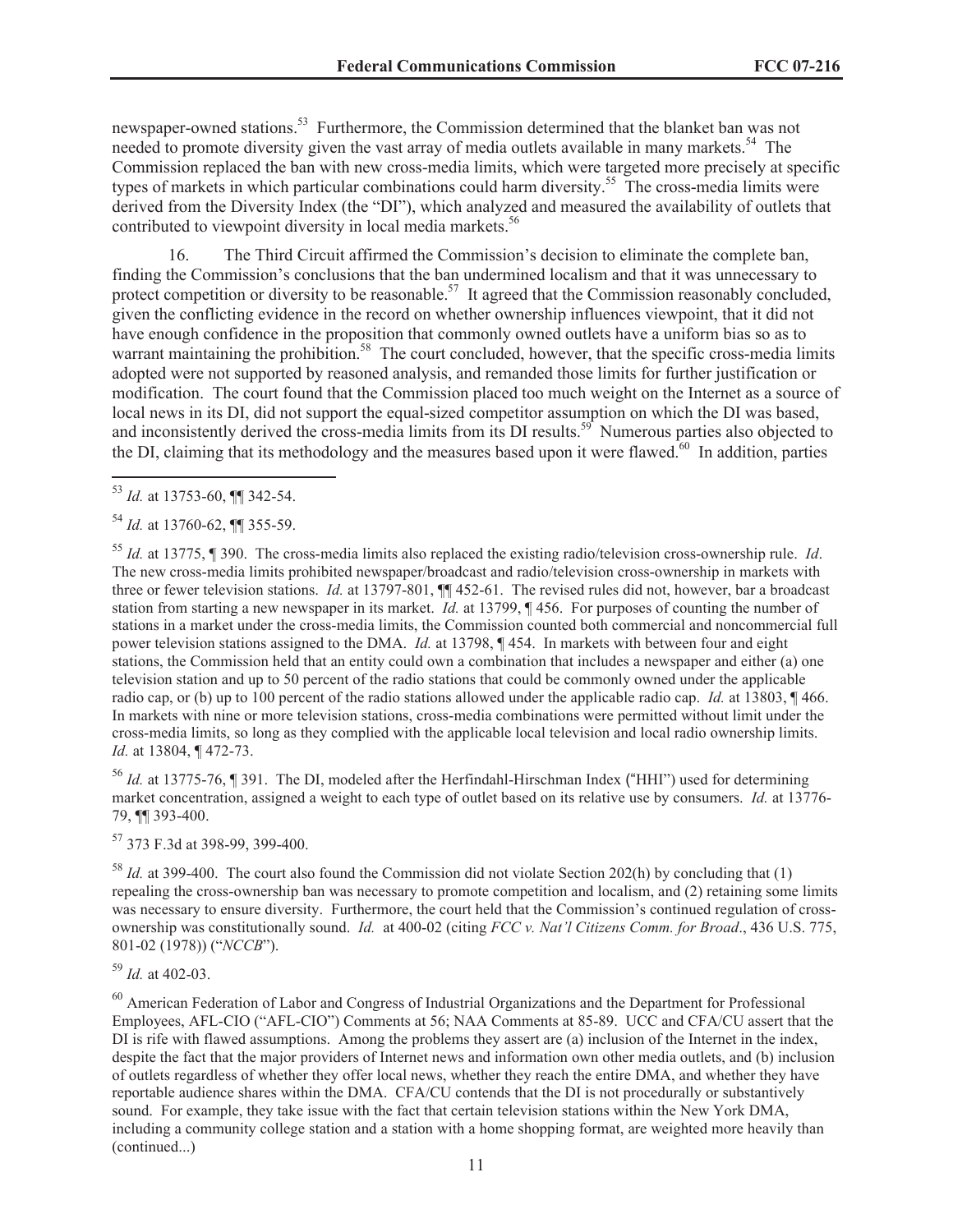contended that because the DI was the basis for the cross-media limits, the deficiencies in the DI were fatal to the adopted limits.<sup>61</sup>

17. In light of the extensive and detailed criticism of the DI, we tentatively concluded in the *Further Notice* that the DI is an inaccurate tool for measuring diversity and that some aspects of diversity may be difficult to quantify.<sup>62</sup> We affirm that conclusion here, and accordingly reject any use of the DI. In addition, the court held that because the cross-media limits are based upon the DI, its deficiencies are fatal to the cross-media limits. Thus, on remand and reconsideration, we will not reinstate the crossmedia limits or rely on the DI.<sup>63</sup> Instead, we will modify the newspaper/broadcast cross-ownership rule as described below.

#### **B. Discussion**

18. As an initial matter, we reaffirm the Commission's decision to eliminate the blanket ban on newspaper/broadcast cross-ownership and replace it with a presumption that waivers of the ban are in the public interest in certain limited circumstances set forth below. The *Prometheus* court agreed that the ban is not necessary to promote competition, diversity, or localism. First, the court agreed that the ban is not necessary to promote competition in local markets because most advertisers do not view newspapers and television stations as close substitutes.<sup>64</sup> Second, the court agreed that the ban could undermine localism by preventing efficient combinations that would allow for the production of high-quality local news.<sup>65</sup> Third, the court found that the ban is not necessary on grounds of diversity because of insufficient evidence that ownership influences viewpoint.<sup>66</sup> Finally, the court affirmed that a complete ban is unwarranted due to the presence of other media sources in local markets, such as the Internet and cable.<sup>67</sup>

19. Evidence in the record continues to support the Commission's earlier decision that retention of a complete ban is not necessary in the public interest as a result of competition, diversity, or localism. Many commenters agree that an absolute ban is not necessary in order to achieve our competition, localism, or diversity goals.<sup>68</sup> We agree and remain unconvinced that a blanket ban would

(Continued from previous page)

<sup>61</sup> UCC Petition at 34-38; CFA/CU Petition at 3-4.

<sup>62</sup> 21 FCC Rcd at 8848, ¶ 32.

 $^{63}$  Because our new cross-ownership rule does not rely on the DI and we are abandoning the cross-media limits, we dismiss as moot the petitions challenging the DI and the cross-media limits.

<sup>64</sup> *See* 373 F.3d at 398.

<sup>65</sup> *Id*. at 398-99.

<sup>66</sup> *Id.* at 399-400.

<sup>67</sup> *Id.* at 400.

<sup>68</sup> Belo Comments at 17-18; Cox Comments at 5-7; Fox Comments at 25-26; Freedom of Expression Foundation, Inc. ("FOEF") Comments at 9-10; Media General Comments at 43-44, 63; Gannett Comments at 6-14; Hearst Comments at 47-48; NAA Comments at 2, 17-18; NAB Comments at 110-11; Tribune Comments at 7-9; *see also* Remarks by Vincent Malcolm, Vice President and General Manager of KTLA Channel 5 (Tribune Broadcasting Company), Media Ownership Hearing in El Segundo, California (Oct. 3, 2006), Transcript at 23-28; Remarks by Pat Roberts, President of Florida Association of Broadcasters, Media Ownership Hearing in Tampa, Florida (Apr. 30, 2007), Transcript at 83; Remarks by Congressman Jim Davis, Media Ownership Hearing in Tampa, Florida (Apr. 30, 2007), Transcript at 95-97; Remarks by Bob Gremillion, President, CEO and Publisher of the South Florida Sentinel, Media Ownership Hearing in Tampa, Florida (Apr. 30, 2007), Transcript at 221-25.

(continued...)

*The New York Times* in the DI. Procedurally, CFA/CU fault the Commission for failing to seek public comment on the index. *See*, *e.g.,* CFA/CU Petition at 3-4, 14-15.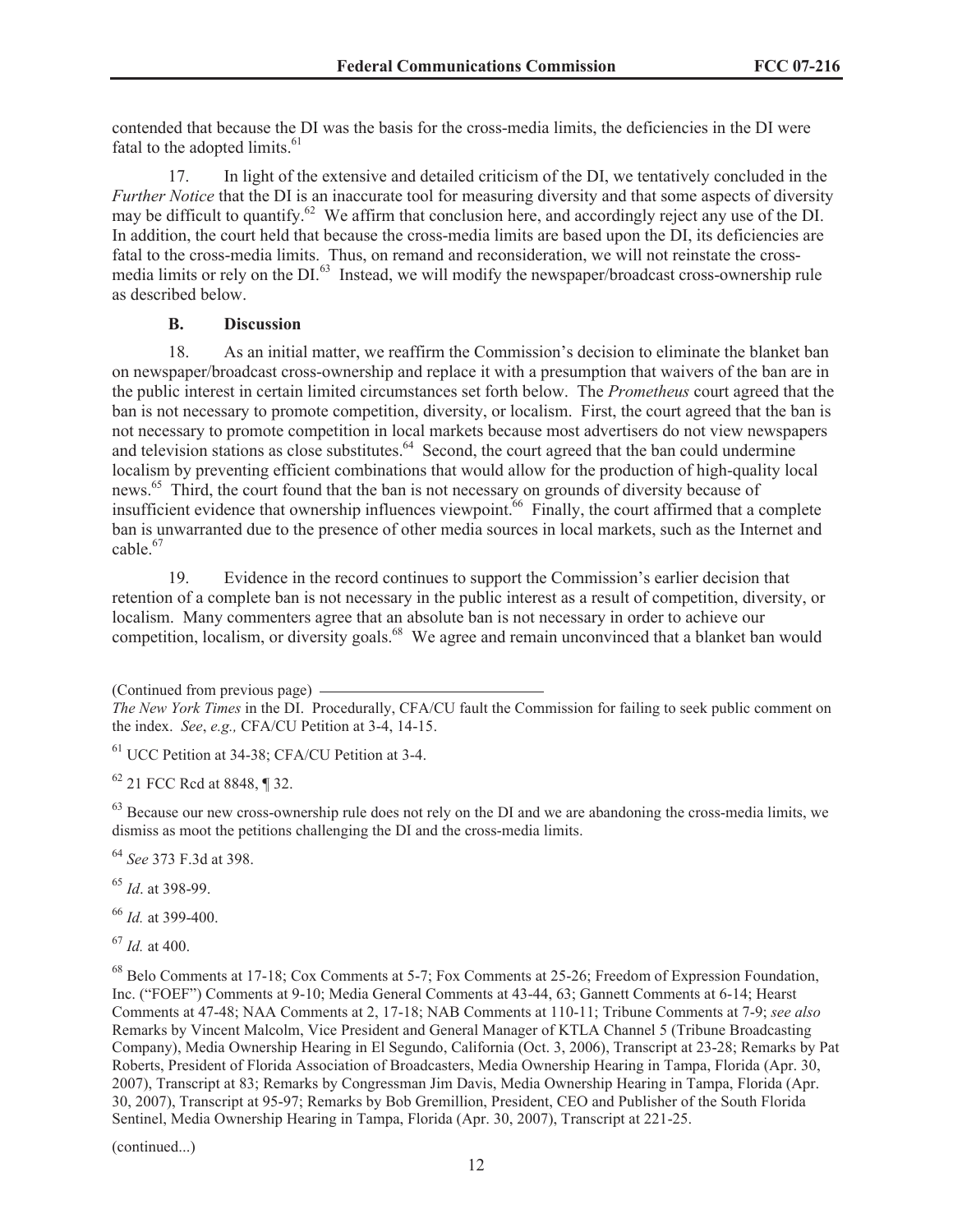continue to serve the public interest, particularly in the largest markets. As the Commission stated in adopting the newspaper/broadcast cross-ownership ban in 1975, "an agency's view of the extent to which its public interest mandate requires it to take newspaper ownership into account can change over the years," and that prior statements "on what policy best serves the public interest does not mean that the agency is excused from its continuing responsibility to seek to further the public interest which may cause it to reach a different conclusion twenty-two years later."<sup>69</sup> We have ample evidence in the record that marketplace conditions have indeed changed and thus justify a recalibration at this time. As discussed below, the record indicates that the largest markets contain a robust number of diverse media sources and that the diversity of viewpoints would not be jeopardized by certain newspaper/broadcast combinations. The record also shows that newspaper/broadcast combinations can create synergies that result in more news coverage for consumers. In addition, because the presumption we adopt today that waivers of the ban are in the public interest is generally limited to combinations of a single broadcast outlet and a daily newspaper in the largest markets, it will ensure that such synergies can be captured without impairing diversity. In short, our new rule lifts the complete ban but does so in a modest manner in order to ensure both that our goals of competition, localism, and diversity are not compromised and that we may achieve the economic benefits of allowing certain combinations.

20. We now adopt a presumption that generally will permit certain newspaper/broadcast station combinations in the largest 20 markets, and generally will preclude them in all other markets.<sup>70</sup> Specifically, we establish a presumption that a waiver of the cross-ownership ban is in the public interest in the following circumstances: when a daily newspaper seeks to combine with a radio station in a top 20 DMA, or when a daily newspaper seeks to combine with a television station in a top 20 DMA and (1) the television station is not among the top four ranked stations in the market and (2) at least eight "major media voices" would remain in the DMA. We will continue to presume that all other proposed newspaper/broadcast station combinations are not in the public interest, subject only to two limited exceptions. In evaluating transactions to determine whether a waiver is warranted, we will look at every transaction on a case-by-case basis, mindful of these presumptions. We provide specific factors that the Commission will consider in conducting that analysis to determine whether a proposed combination will

<sup>69</sup> *Amendment of Sections 73.34, 73.240, and 73.636 of the Commission's Rules Relating to Multiple Ownership of Standard, FM, and Television Broadcast Stations*, Docket No. 18110, 50 FCC 2d 1046, 1051 ¶ 20 (1975) ("*1975 Second Report & Order*").

 $70$  Our rules will not, however, bar a broadcast station in a market from starting a newspaper, as that would expand, not decrease, diversity. *See 2002 Biennial Review Order*, 18 FCC Rcd at 13798-99, ¶ 456; *see also* Letter from Mark D. Schneider, Counsel for Allbritton Communications Co. to Marlene H. Dortch, Secretary, FCC (Nov. 19, 2007).

<sup>(</sup>Continued from previous page)

*But see* AFL-CIO Comments at 52-56 and Reply at 26; AFTRA Comments at 20; CWA Comments at 4, 54; CU Comments at 6, UCC Comments at 60, 63 and Reply at 26; Joint Resolution of State, Regional and National Association of Free Community Papers Comments at 1; Free Community Papers of New England Comments at 1; Free Community Papers of Michigan Comments at 1; Free Community Papers of New York Comments at 1; Remarks by Congresswoman Maxine Waters, Media Ownership Hearing in Los Angeles, California (Oct. 3, 2006) Transcript at 19-23; Remarks by The Honorable Diane Watson, Media Ownership Hearing in Los Angeles, California (Oct. 3, 2006) Transcript at 23-27; Remarks by Dr. Mark Cooper, Director of Research for the Consumer Federation of America, Media Ownership Hearing in El Segundo, California (Oct. 3, 2006) Transcript at 56-60; Remarks by Emily Rush, Citizen Participant, Media Ownership Hearing in El Segundo, California (Oct. 3, 2006) Transcript at 74-76; Remarks by Steve Erlanger, Publisher of Hometown News, Media Ownership Hearing in Tampa, Florida (Apr. 30, 2007), Transcript at 51-57; Remarks by Professor Eric Klinenberg, New York University, Media Ownership Hearing in Tampa, Florida (Apr. 30, 2007), Transcript at 67-72; Remarks by Patrick Manteiga, Editor and Publisher of La Graceta, Media Ownership Hearing in Tampa, Florida (Apr. 30, 2007), Transcript at 73- 78; Remarks by Lowel Stewart Harris, Teacher and Student, Media Ownership Hearing in Tampa, Florida (Apr. 30, 2007), Transcript at 290-92; Remarks by Lucille Griggs, Citizen Participant, Media Ownership Hearing in Tampa, Florida (Apr. 30, 2007), Transcript at 295-97.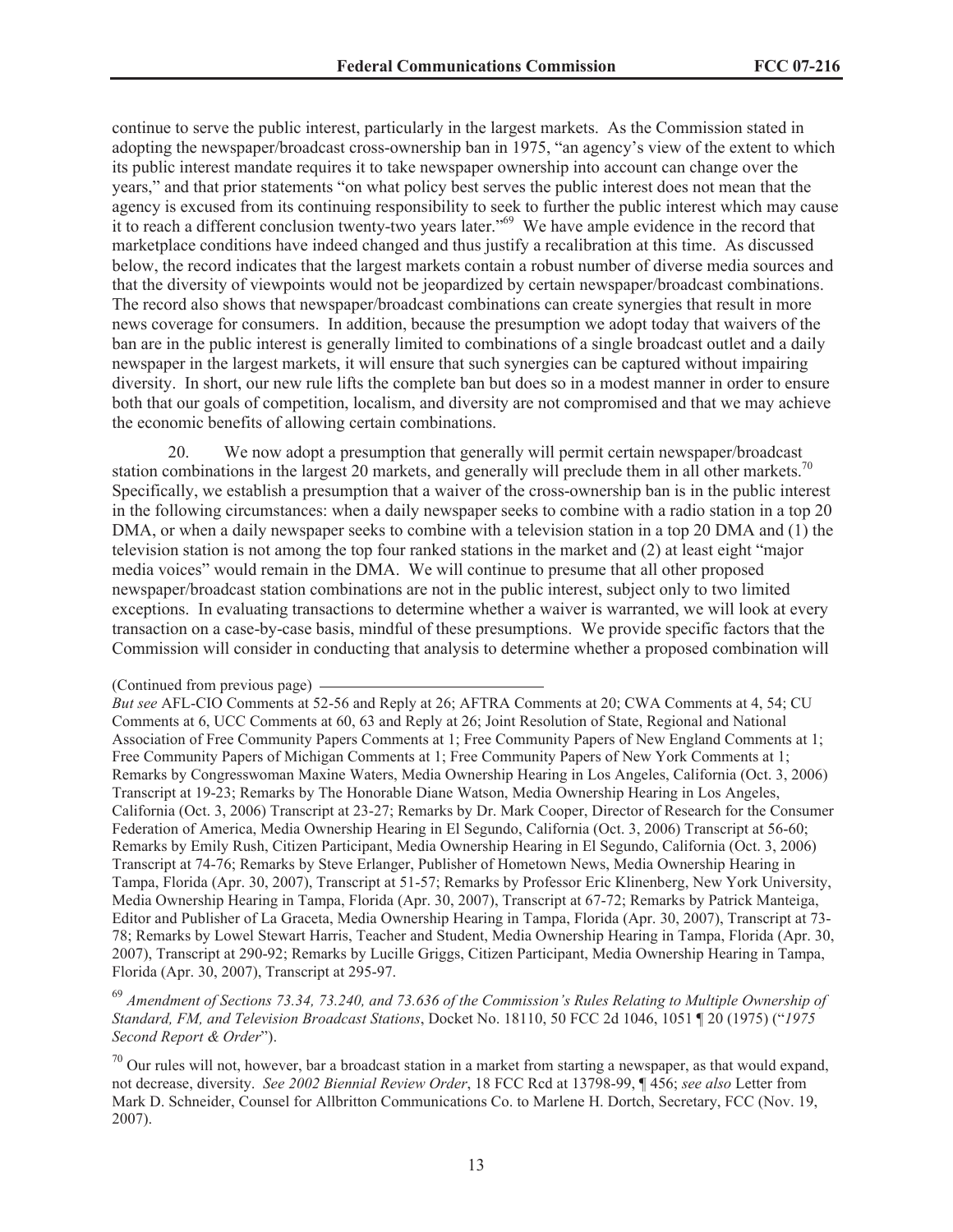be in the public interest. Our cautious approach balances the need to support the availability and sustainability of local news and informational programming with the needs to preserve diversity and to avoid significantly increasing local ownership concentration.

21. *Relevant Marketplace Developments*. The Commission has tailored its approach to common ownership of newspapers and broadcast stations several times in its history as the media marketplace evolved. As discussed below, the current ban prohibiting the cross-ownership of newspapers and broadcast stations arose 32 years ago in an era when two mature industries – daily newspapers and broadcasting – constituted the only "mass media" providing local news and information to most American communities. In 1975, moved by a newly heightened concern about media diversity at the local level, the Commission reversed what had been its decades-old policy of encouraging newspaper/broadcast combinations.<sup>71</sup> The data before us now show that the media environment has changed considerably over the past three decades. The emergence of new forms of electronic media in recent years has come at the expense of traditional media, and of newspapers in particular. Changes include a diminished number of newspaper outlets, ebbing popularity with consumers, and a notable shift in the role that traditional media outlets play in gathering and disseminating news and information. Faced with these facts, we, like our predecessors, remain cognizant of our obligation to adjust our regulations to "adequately reflect the situation as it is, not was."<sup>72</sup> And we are now, of course, under a statutory obligation to do so under Section 202(h) of the 1996 Act. We find that the state of the marketplace today warrants a measured readjustment of the newspaper/broadcast rule. We believe that our revised regulation will continue to serve our goal of preserving media diversity in local markets while also providing some flexibility for new, efficient combinations in appropriate circumstances.

22. In the early days of broadcasting, when the success of the then-new medium was not assured, the Commission had actively encouraged newspaper owners to apply for newly available licenses in their local communities.<sup>73</sup> Regulators hoped that such established local media entities would bring both expertise and financial support to the development of broadcasting as a viable mass medium.<sup>74</sup> By the 1970s, however, the Commission determined that television and radio broadcasting operations had come into their own and no longer needed the help of local newspaper publishers to survive:

Now, unlike [the early days of broadcasting], the broadcasting medium has matured. While not all have made profits, for the most part, it is the particular market situation, or the newness of the operation that is the cause. Thus, the special reason for encouraging newspaper ownership, even at the cost of a lessened diversity, is no longer generally operative in the way it once was. Nor are newspapers the sole reservoir of experience on which reliance has to be placed. To the extent that television (or radio) facilities are worth applying for, qualified and experienced applicants can be expected to step forward. Newspapers are not the only interested parties. The Commission is obliged to give recognition to the changes which have taken place and see to it that its rules adequately reflect the situation as it is, not was.<sup>75</sup>

Given these developments, and mindful of its obligations to take action in the public interest, the Commission's concern shifted to media diversity – specifically, its "long standing policy of promoting diversification of ownership of the electronic mass communications media" on the basis that "ownership carries with it the power to select, to edit, and to choose the methods, manner and emphasis of

<sup>71</sup> *See generally 1975 Second Report & Order*, 50 FCC 2d 1046.

 $^{72}$  *Id.* at 1074-75, ¶ 100.

<sup>73</sup> *See Id.* at 1066, 1074-75, ¶¶ 70, 100.

<sup>74</sup> *Id*.

<sup>75</sup> *Id*. at 1074-75 ¶ 100.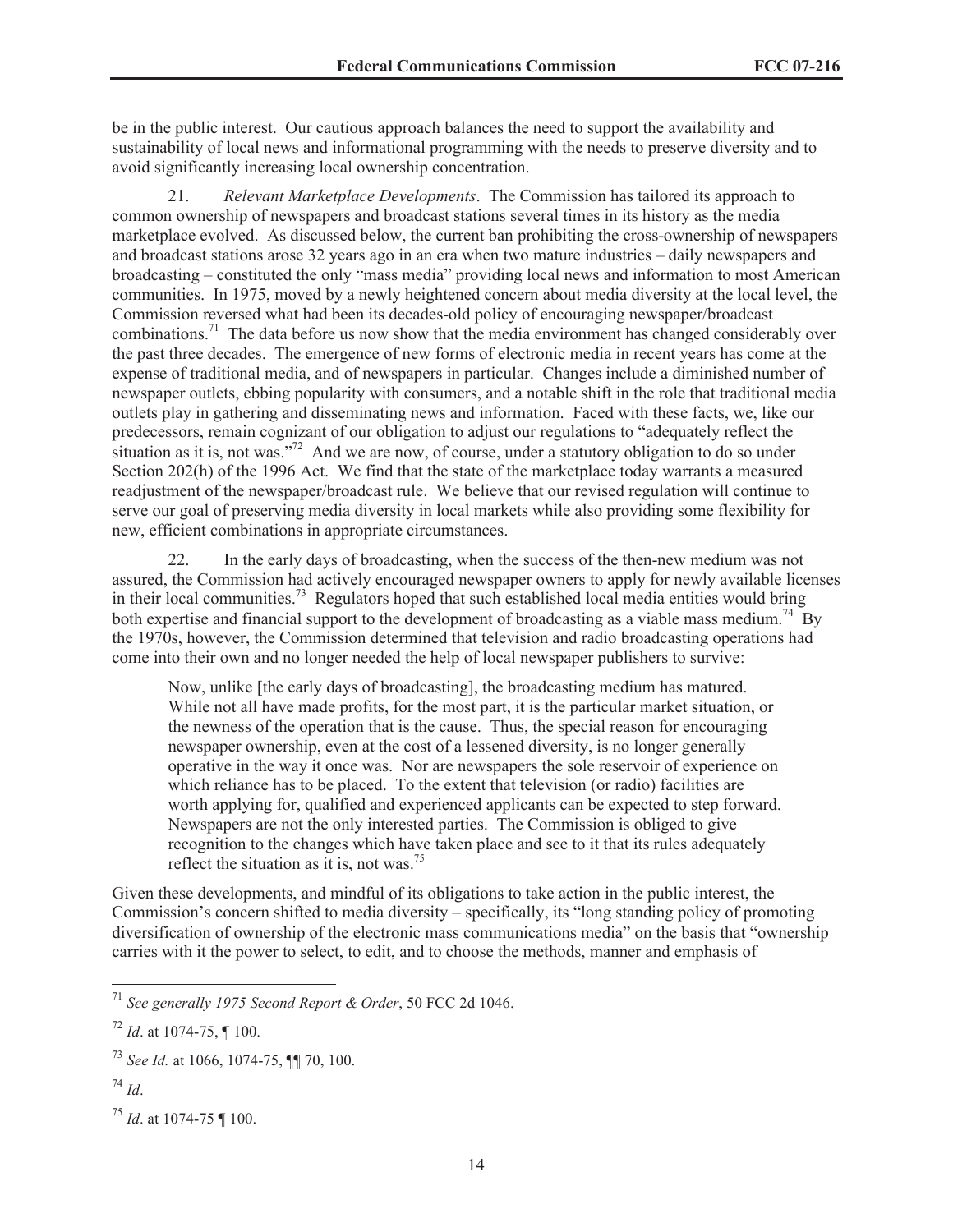presentation, all of which are a critical aspect of the Commission's concern with the public interest."<sup>76</sup>

23. To that end, the Commission in its 1975 *Second Report and Order* concluded that it no longer served the public interest to permit one entity to own both a local daily newspaper and a broadcast station in the same community.<sup>77</sup> The Commission based part of its rationale for adopting a crossownership ban on the relatively limited resources available at that time for the dissemination of ideas on a community-wide scale. In 1975, a person wishing to provide local news to reach a mass audience on a frequent basis in his or her local community had only two reliably effective options: (1) produce a written publication, or (2) acquire a full-power broadcast license. <sup>78</sup> Neither option was without significant transaction costs that raised high hurdles against entry into the mass media arena.<sup>79</sup> Given the then-extant harms of highly consolidated cross-ownership and the high barriers to entry, the Commission adopted the ban, which continues to this day.

24. The media marketplace today is profoundly different. In absolute terms, dramatic changes have occurred over several decades with respect to the number and types of media "voices" competing for the public's attention. With the increase in media voices has come a marked fragmentation of audience share as viewers, listeners and readers gravitate toward new sources of information and entertainment. The modern era of fragmentation began in the late 1970s, with the emergence of what has grown to be hundreds of video programming channels available over cable and, later, by satellite distribution. Many of the media outlets now vigorously competing for audiences simply did not exist at the time the Commission's rule prohibiting newspaper/broadcast combinations was adopted. For example, there are currently approximately 11.6 million subscribers to satellite radio, a service which did not exist in 1975.<sup>80</sup> In addition, approximately 86 percent of U.S. households subscribe to video service provided by an MVPD, which includes cable, SMATV systems, direct broadcast satellite (DBS), fiberoptic network service, wireless cable, and other such delivery systems that either did not exist or existed only in limited form in 1975.<sup>81</sup> Moreover, increased efficiencies in the use of terrestrial broadcast

<sup>79</sup> The number of traditional newspapers operating in the United States during the period between 1945 and 1980 remained relatively stable, which suggests that the newspaper market was operating at or near capacity and generally was unlikely to support additional entrants. In 1947, there were 1,854 daily newspapers; in 1958, there were 1,778 daily newspapers; in 1970, there were 1,748; in 1980, there were 1,745. *Statistical Abstracts 1951-1994*, US Department of Commerce, Bureau of the Census, *available at* http://www.census.gov/prod/www/abs/statab1951- 1994.html (visited Nov. 15, 2007). On the broadcasting side, by 1975 the Commission noted that it was very possible that a newspaper owner applying for a broadcast license in its local community might well be applying for the last available broadcast channel in the area, due to the fact that "the number of channels open for filing ha[d] vastly diminished" as compared to earlier years. *See 1975 Second Report & Order*, 50 FCC 2d at 1075, ¶ 101.

See NAA Comments at 24-37.

<sup>81</sup> *Id*. at 30.

<sup>76</sup> *Id.* at 1048, 1050, ¶¶ 9, 14.

<sup>77</sup> *Id.* at 1075, ¶ 101.

 $^{78}$  The relatively limited options available to a person attempting to reach a wide audience within his or her community stands in stark contrast to the means by which new entrants today can participate in the marketplace of ideas in an effective way. The widespread availability of home publishing devices that Americans now enjoy in the form of personal computers, printers, and copy duplication equipment existed only in limited, cost-prohibitive, and primitive form – if they existed anywhere at all. William Blinn Communications, *A Short Jaundiced History of Desktop Publishing*, Random Thoughts: Communications With a Purpose, July 2004, *available at* http://www.blinn.com/news/2004-07.pdf (visited Dec 10, 2007). The Internet, which today stands as the premiere means by which ordinary citizens and startup media companies communicate with a worldwide audience, was in 1975 little more than a handful of linked university and Defense Department research computers transmitting relatively miniscule amounts of information, none of it for public consumption. Katie Hafner & Matthew Lyon, *Where Wizards Stay Up Late: The Origins of the Internet* 211 (1996) (MIT's Artificial Intelligence Lab passed only 9,925 messages over ARPANET, the Internet's predecessor, during the first quarter of 1976).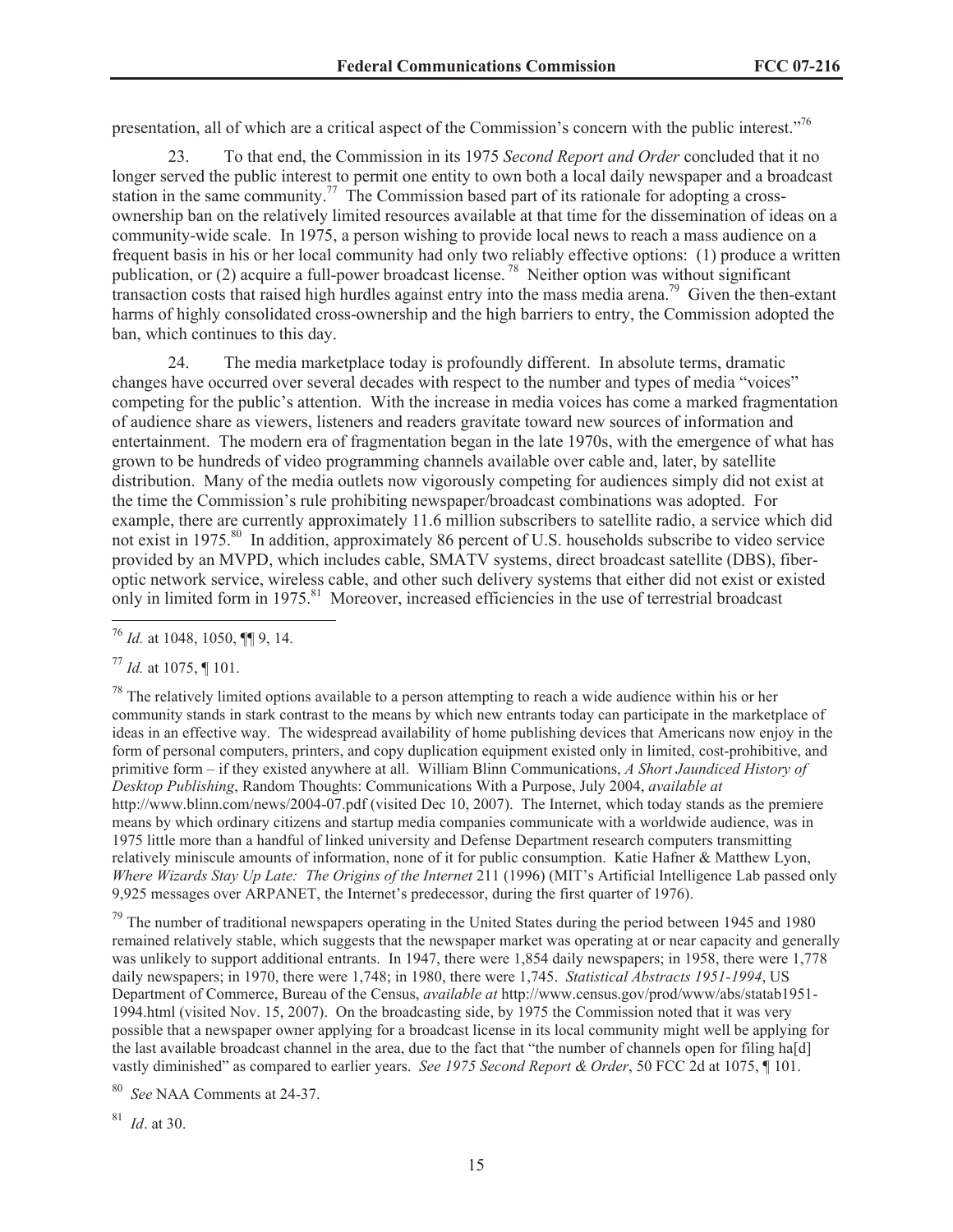spectrum allowed for increased numbers of television and radio stations on the air since 1975; the number of radio stations increased by approximately 76 percent, while there has been an 83.5 percent growth in the number of television stations over the same period.<sup>82</sup> The later dawning of the Internet as a major distribution channel for content has accelerated this audience fragmentation.<sup>83</sup> As new digital technologies are being introduced, audiences continue to splinter, and advertising dollars continue to shift with the changing structure of the marketplace.<sup>84</sup> All of these post-1975 marketplace developments obviate the need for an across-the-board ban on newspaper/broadcast combinations.

25. On its surface, the fragmented state of media audiences today seems a rather benign consequence of technological progress. Media audiences in overall terms continue to grow,<sup>85</sup> as do advertising revenues that are generated by the various media that reach those audiences.<sup>86</sup> In many respects, the evolution of the modern media marketplace has been a positive social advancement in terms of its potential for increased distribution of news and information.

26. How well the traditional media are adapting to the current phase of media evolution – and what the consequences may be for the gathering and reporting of news and information – is a matter of considerable debate. Some evidence suggests that while television originally diverted audiences from radio and newspapers, the Internet and handheld devices may be helping to bring audiences back to these traditional forms of media.<sup>87</sup> In fact, unique visitors to newspaper websites have increased over the past

<sup>84</sup> *See* OPP Working Paper No. 37 at 102-113. *See also* Hitwise, US News & Media Report at 2 (Apr. 2007), *available at* http://www.hitwise.com/registration-page/us-news-media.php ("The market share of visits to the top 10 News and Media websites declined by 3.8% from March 2006 to March 2007, indicating that news consumption is beginning to fragment as users expand their range of news sources to non-traditional news websites").

<sup>85</sup> *See* Research Central, Market Track, Trends in Television, Television Households, TVB.org, *available at* http://www.tvb.org/rcentral/mediatrendstrack/tv/tv.asp?c=tvhouseholds (showing the number of TV households increasing). *See also 2005 Video Competition Report*, 21 FCC Rcd at 2617, Table B-1; *2004 Video Competition Report*, 20 FCC Rcd at 2869, Table B-1 (showing MVPD subscribers increasing); US Dept. of Commerce, Bureau of the Census, Statistical Abstract of the United States: 2001-2006, Section 24: Informal and Communications, *available at* http://www.census.gov/prod/www/statistical-abstract-2001\_2005.html (visited Dec. 21, 2007).

<sup>86</sup> *See* Research Central, Market Track, Trends in Advertising Volume, Estimated Annual US Advertising Expenditures, 2004-2006, 2001-2003, 1998-2000, TVB.org, *available at* http://www.tvb.org/rcentral /mediatrendstrack/Trends\_In\_Advertising\_Volume.asp (showing total national and local advertising expenditures rising over time). *See also* NAA, *Advertising Expenditures, 1950-2006*, *available at* http://www.naa.org/ TrendsandNumbers/Advertising-Expenditures.aspx (visited Nov. 26, 2007).

<sup>87</sup> *See* Pew People and the Press Report, *Online Newspaper Readership Countering Print Losses* at 5-7, *available at*  http://peoplepress.org/reports/pdf/248.pdf (visited Nov. 26, 2007); Project for Excellence in Journalism, *The State of the News Media 2007, Online: Audience*, *available at* http://www.stateofthenewsmedia.org/2007/narrative\_online\_ audience.asp?cat=2&media=4 (growth in online audience suggests that "the newspaper audience may not be shrinking, something also evident in survey data. But it reinforces the imperative that the Internet model needs to (continued...)

<sup>82</sup> *Id*. at 24 n.84.

<sup>&</sup>lt;sup>83</sup> Internet resources may be used as a primary source for news and information, or they may be used in conjunction with broadcast stations and newspapers. *See* John B. Horrigan*,* Pew Internet & American Life Project, *Online News: For many home broadband users, the Internet is a primary news source*. (Mar. 22, 2006), *available at* http://www.pewinternet.org.pdfs/PIP\_News.and.Broadband.pdf. Many local broadcast stations and newspapers now have a dedicated website for their media outlets. Not only are these new online sources providing information to the public, they are also competing with traditional media for audiences and advertising revenue. Online advertising was up more than a third in 2006, exceeding \$16 billion. However, according to PEJ, projections for continued growth in online advertising will begin to slow in 2008, and could drop to single digit growth before the end of the decade. Project for Excellence in Journalism, The State of the News Media 2007: An Annual Report on American Journalism: Economics, *available at* http://stateofthemedia.org/2007/narrative\_online\_economics.asp? cat=4& media=1.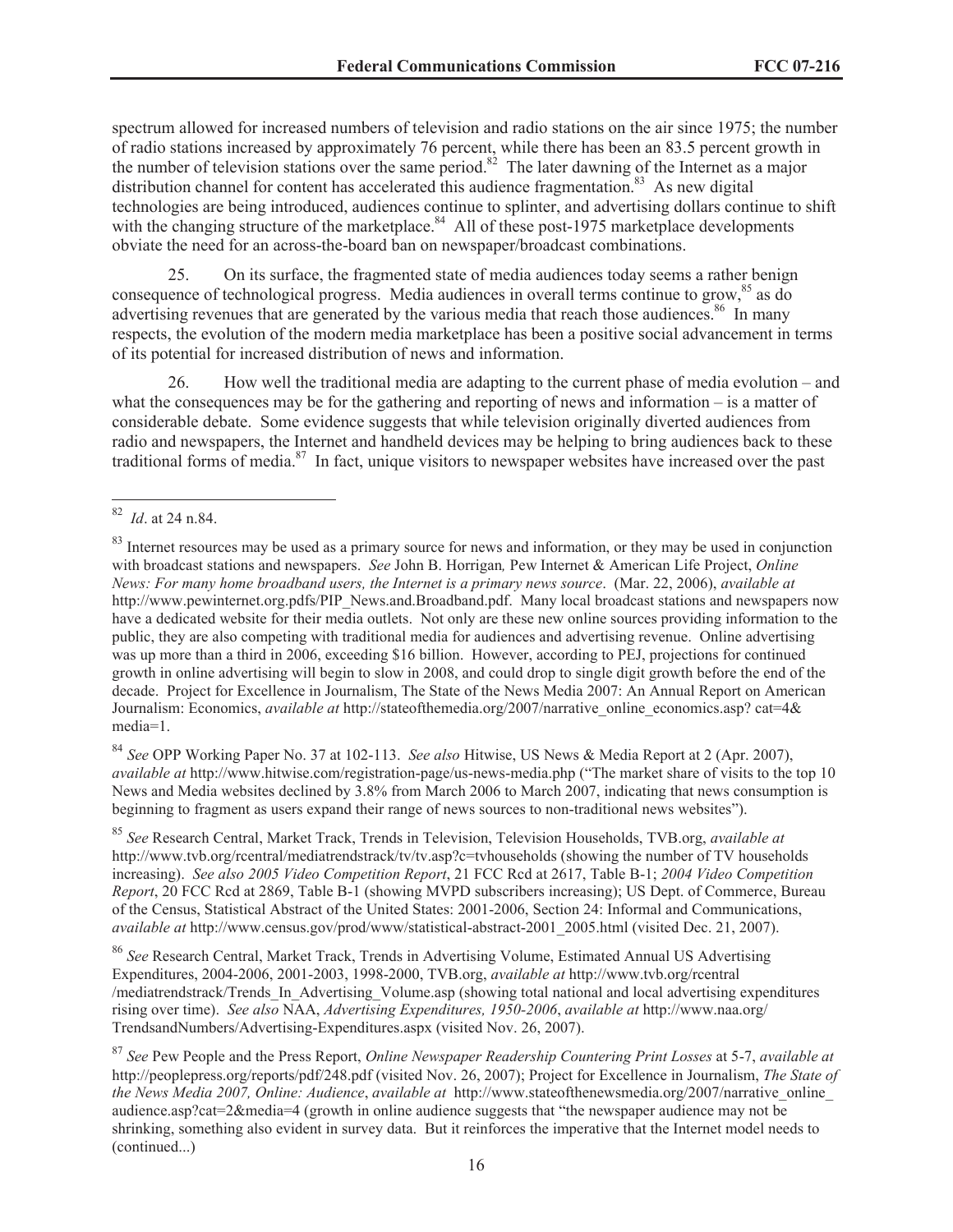several years from 41 million in January 2004, to 43 million in January 2005, 57 million in January 2006, and 59 million in January 2007.<sup>88</sup>

27. Other sources, however, paint a more pessimistic picture.<sup>89</sup> Even as the population of the country has increased more than 80 percent in the last half-century,<sup>90</sup> the number of daily newspapers being published and their readership have decreased significantly.<sup>91</sup> In 1975, there were more than 1,756 daily newspapers, with a total circulation of about 60.7 million readers.<sup>92</sup> By 2005, the number had dropped to 1,452 daily newspapers, with a total circulation of 53.3 million.<sup>93</sup> In the six-month period ending September 2007, the Audit Bureau of Circulations shows further declines in circulation for 700 daily newspapers across the country.<sup>94</sup> Of the top 25 papers in daily circulation, only four showed gains. Circulation for newspapers such as *The New York Times, The Washington Post, The Denver Post*, and *The Boston Globe* showed declines ranging from 3.2 percent to 10 percent.<sup>9</sup>

28. The steep reduction in newspaper circulation in recent years has triggered a cascade of negative impacts on the media industry. One such effect – which has particular import for the public interest – is the recent and sharp reduction in the number of professional journalists employed in the newspaper industry.<sup>96</sup> In 2006, the industry began with roughly 3,000 fewer full-time newsroom staff

<sup>89</sup> *See*, *e.g.*, NAA Comments at 41-43 ("While newspaper circulation has been declining at a rate of one percent each year since 1990, these losses accelerated in 2005 ... [when] [c]irculation went down 2.6 percent for daily newspapers and 3.1 percent for Sunday newspapers." NAA describes how "[a]dvertising revenue also has taken a substantial hit" and how analysts have been lowering their revenue predictions for the newspaper industry. NAA observes the declining share price of *The New York Times*, Knight Ridder's "forced sale," and turmoil at the Tribune Company. *See also*, Tribune Comments at 33-34 (compared to every other medium of mass communications, newspaper readership is the only category to decline steadily in use since 2000).

 $90$  According to the 1990 Census, there were 151,325,798 people in the United States in 1950, and according to the 2000 Census there were 281,421,906 people in the United States, an increase of 86 percent. *See 1990 Census of Population and Housing*, *available at* http://www.census.gov/prod/www/abs/decennial/1990.htm (visited Dec. 27, 2007); *Population Change and Distribution 1990 to 2000*, *available at* http://www.census.gov/prod/2001pubs /c2kbr01-2.pdf (visited Dec. 10, 2007).

<sup>91</sup> Brendan Buckley, Mike Simonton, *et al*. FitchRatings, *U.S. Media Outlook*, Jan. 18, 2007 at 4; NAA, *The Source: Newspaper by the Numbers* at 22, 24; U.S. Dept. of Commerce, Bureau of the Census, *Abstracts 2007*, *available at* http://www.census.gov/prod/2006pubs/07statab/infocomm.pdf.

<sup>92</sup> U.S. Dept. of Commerce, Bureau of the Census, *Statistical Abstracts 1951-1994*, *available at* http://www.census.gov/prod/www/abs/statab1951-1994.htm (visited Nov. 15, 2007).

<sup>93</sup> U.S. Dept. of Commerce, Bureau of the Census, *Statistical Abstracts 2007*, Information and Communications 711, *available at* http://www.census.gov/prod/2006pubs/07statab/infocomm.pdf. (visited Nov. 15, 2007). NAA states in its comments that as of September 30, 2005, the total circulation of daily newspapers was approximately 55 million, a drop from roughly 58 million in 2003. NAA Comments at 25.

<sup>94</sup> Jennifer Saba, *First FAS-FAX Numbers: Many Top Papers Take Big Hits*, Editor & Publisher, Nov. 5, 2007, *available at* http://www.editorandpublisher.com/eandp/news/article\_display.jsp?vnu\_content\_id=1003667950.

<sup>95</sup> This is consistent with recent trends in the industry generally. *See*, note 89, *supra*.

<sup>96</sup> Our concern is based on the recognition that significant reductions in the capacity of a newsgathering organization to effectively gather news carries with it the concomitant risk of degradation in the quality of the news output. (continued...)

<sup>(</sup>Continued from previous page)

figure out a way to 'monetize' those readers.... Online news consumption may also be undercounted because people don't consider the places they go to be 'news' sites. More than half the people said they got campaign news last year from blogs, candidate sites, government Web sites, comedy sites, and interest-group sites, where often they were reading wire stories.").

<sup>88</sup> NAA, *Newspaper Websites: Total Web Audience*, *available at* http://www.naa.org/TrendsandNumbers/ Newspaper-Websites.aspx (visited Nov. 26, 2007).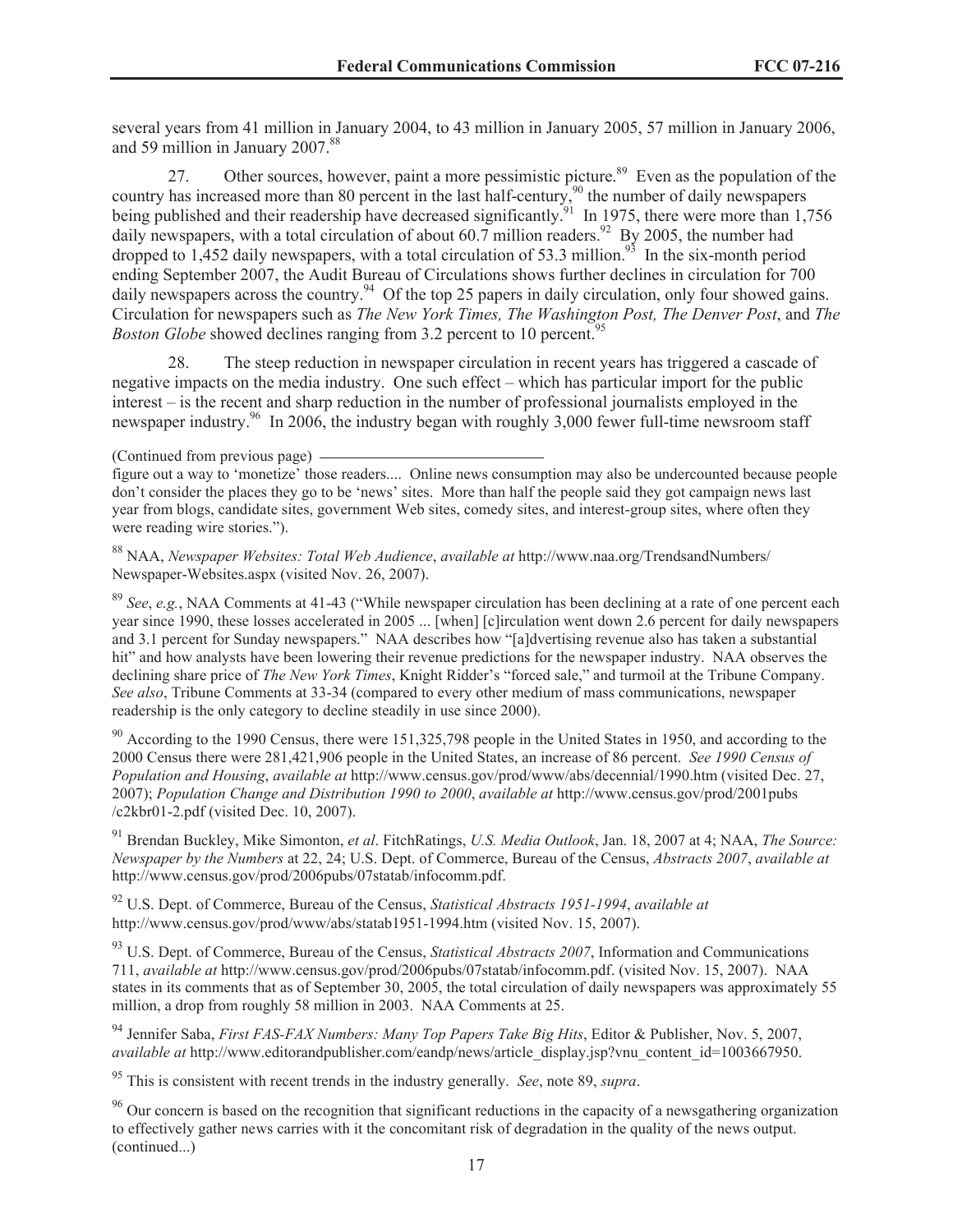than it had at its peak of 56,400 in 2000.<sup>97</sup> NAA provided detailed data concerning the economic pressures faced by newspapers in recent years, which have resulted in significant layoffs of professional journalists and the shuttering of news bureaus by major newspapers around the country.<sup>98</sup> For example, Gannett announced in November 2007 that it would cut 45 newsroom positions (equal to 9 percent of its staff) for its *USA Today* publication in response to a decline in revenue of 6.6 percent over the prior year. NAA also noted additional announced cuts occurring solely in or for the year 2007 at a number of major newspapers, including *The Boston Globe* (24 newsroom staff cut in 2007, including two Pulitzer Prizewinning journalists), *The Minneapolis Star-Tribune* (50 newsroom staff cut in 2007), *The San-Jose Mercury News* (17 percent newsroom reduction in 2007), *The Rocky Mountain News* (20 newsroom staff cut in 2007), *The Denver Post* (16 journalists in voluntary buy-outs and 5 journalists laid off in 2007), *The Spokesman-Review* (announcing 8-12 layoffs in 2007), *Detroit Free Press* (announcing 16-22 newsroom staff cuts in 2007), *Detroit News* (announcing 6 newsroom staff cuts in 2007), *Los Angeles Times* (70 newsroom staff cut in 2007), *The San Francisco Chronicle* (25 percent newsroom staff reduction in 2007, equal to about 100 jobs), and *The Santa Cruz Sentinel* (8 permanent news staff terminated in July 2007), all reportedly due to recent economic losses at those papers. At some newspapers, the job layoffs have not been simply careful pruning of staff but rather severe reductions at – or wholesale abandonment of – news bureaus located in Washington, D.C., state capitals, and regional centers within their states.<sup>99</sup>

29. We note that the cuts described above comprise only those announced for the year 2007. The record contains evidence of additional significant cuts in newsroom staff in prior years as well.<sup>100</sup> In its comments in this proceeding, CWA emphasizes the conclusions reached in the Project for Excellence in Journalism's *2006 State of the Media* report, that recent job cuts in the media industry have been "ominous."<sup>101</sup> CWA posits that the "deep cuts did not ultimately satisfy Wall Street" and may have even gone too far for purposes of retaining readers and advertisers.<sup>102</sup> As we note in further detail below, concurrent with the loss of circulation over time has been a leveling off of advertising dollars available to

(Continued from previous page)

Accordingly, we view reductions in the number of professional journalists employed in the newspaper industry as a negative effect more likely than not to result in a diminution of service to the public.

<sup>97</sup>*See* Project for Excellence in Journalism, *The State of the News Media 2007: An Annual Report on American Journalism: News Investment*, *available at* http://www.stateofthenewsmedia.org/2007/narrative\_ newspapers\_newsinvestment .asp?cat=5&media=3 (citing American Society of Newspaper Editors, News Employment Census –Table A, (rel. Apr. 25, 2006)).

<sup>98</sup> *See* Letter from Martha E. Heller, Counsel for Newspaper Association of America, to Marlene H. Dortch, Secretary, FCC, Attach at 1-4 ("NAA Dec. 11, 2007 *Ex Parte*").

<sup>99</sup> *See id*. (reporting, *e.g.*, that the *Pittsburgh Post-Gazette* cut its award-winning Washington bureau to one reporter, the *Sacramento Bee* closed its San Francisco and Los Angeles bureaus, and the *Louisville Courier-Journal* cut three state bureaus).

<sup>100</sup> *Id.* at 2-5. CWA cites to references in the 2006 State of the Media report by the Project for Excellence in Journalism, that notes: "*The New York Times* cut 60 people from its newsroom, *The Los Angeles Times* cut 85; Knight Ridder's *San Jose Mercury News* cut 16 percent, *The Philadelphia Inquirer* dropped 15 percent, and that after cutting another 15 percent only five years earlier. As recently as 1990, *The Philadelphia Inquirer* had 46 reporters covering the city, in 2005 it had 24." CWA Comments at 46-49.

<sup>101</sup> *Id.*

<sup>102</sup> CWA Comments at 46-49. "In post-mortem after the sale [of Knight-Ridder], a Merrill Lynch analyst acknowledged that 'you can't cut the journalism and still put out a good paper' while a Goldman Sachs analyst concluded that 'financial restructuring is not the answer to what ails the newspaper industry.'" CWA also points out that "[e]ven Wall Street analysts, rarely opponents of costcutting, worried that newsroom cuts were going too far." Peter Appert of Goldman Sachs noted that downsizing was '"dramatic to the point where readers will notice' and circulation and ad losses might follow."' *Id*.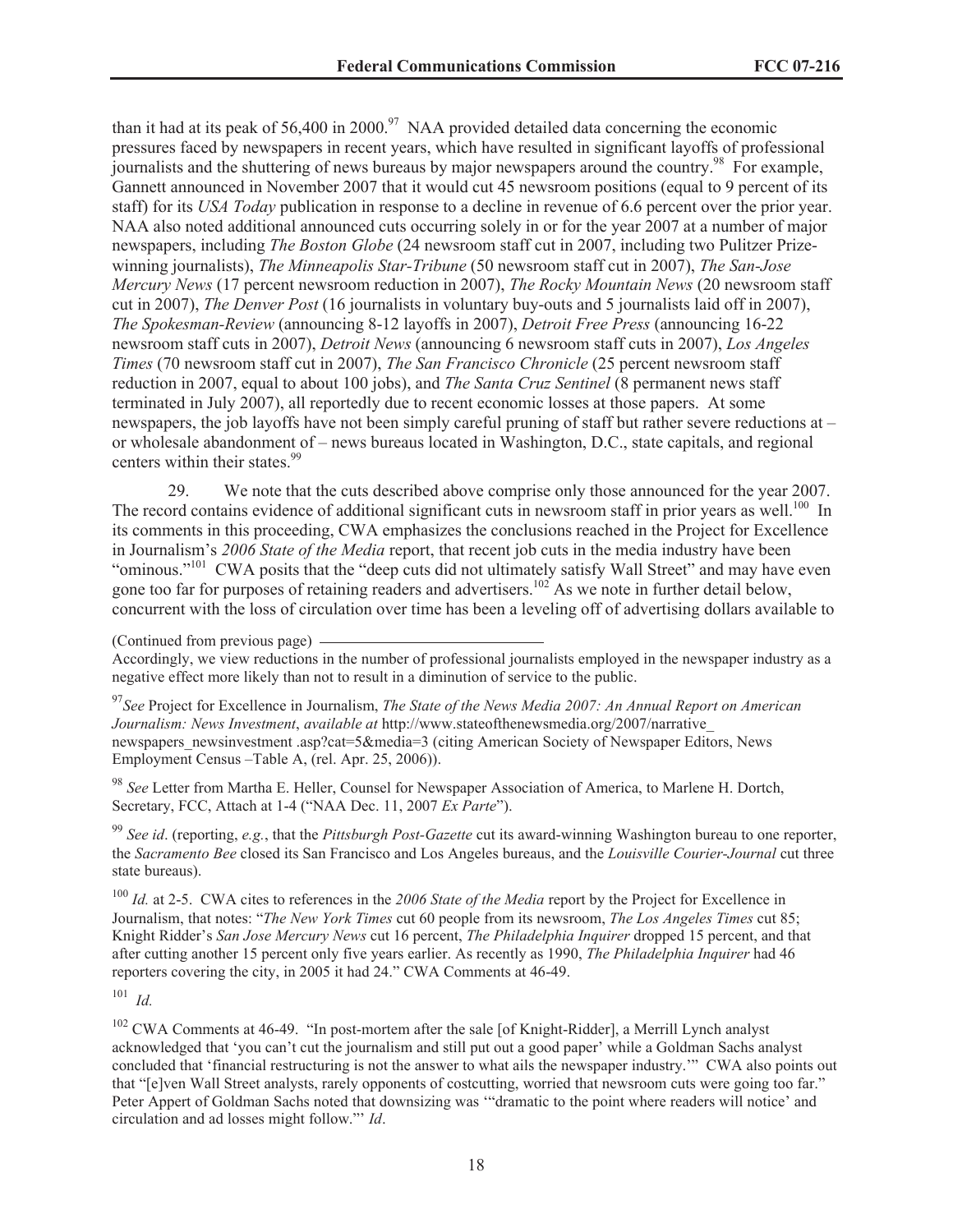the newspapers still competing in the marketplace, and an attendant shift of those dollars to Internet-based services.

30. The decline in newspapers' print circulation has, predictably, affected the advertising dollars that keep newspapers alive. Advertising revenues, which currently account for slightly more than 80 percent of the industry's total revenues, steadily increased for decades, but appear to have leveled off after 2000.<sup>103</sup> Unfortunately, experts believe that the future looks worse. SNL Kagan, for example, predicts declines in the number of daily newspapers, declines in circulation, and declines in all categories of newspaper advertising revenue, including online ad revenue, through  $2011$ <sup> $104$ </sup>

| <b>Compound Growth Rate (%)</b> |                  |            |  |
|---------------------------------|------------------|------------|--|
| <b>Years</b>                    | <b>Total Ad.</b> | <b>GDP</b> |  |
| 1950-1960                       | 5.9%             | 6.0%       |  |
| 1960-1970                       | 4.5%             | 7.0%       |  |
| 1970-1980                       | 10.0%            | 10.4%      |  |
| 1980-1990                       | 8.1%             | 7.6%       |  |
| 1990-2000                       | 4.2%             | 5.4%       |  |
| 2000-2006                       | $-0.7%$          | 5.1%       |  |

31. Aside from declining circulations, the Internet has also had a particularly noteworthy effect in taking away advertising from newspapers, particularly classified advertising.<sup>105</sup> Advertisingoriented websites such as craigslist,<sup>106</sup> eBay,<sup>107</sup> and Zillow<sup>108</sup> have siphoned off a large amount of revenue that newspapers large and small have counted on for decades to provide a significant and relatively stable flow of revenue.<sup>109</sup> For instance, there was a \$2.3 billion decline in classified revenues over five years, as reported by the NAA, from \$19.6 billion in 2000 to \$17.3 billion in 2005. Newspapers' hold on classified

<sup>105</sup> See FOEF Comments at 18; Belo Comments at 18 and NAB Reply at 87. A 2006 Merrill Lynch report raises the concern about the \$2.3 billion decline in classified revenues, as reported by the NAA, from \$19.6 billion in 2000 to \$17.3 billion in 2005. The classified category fell from 40 percent of total advertising revenues in 2000 to 35 percent in 2005. *Merrill Lynch Raises Alarm on Health of Newspaper Industry*, *available at* http://www.newswatch.in/news-analyses/markets-companies/4938.html (quoting Lauren Rich Fine, former managing director-corporate strategy and research, Merrill Lynch, New York (May 26, 2006). *See also Advertising* 

*Expenditures 1950-2006*, Newspaper Association of America, *available at* http://www.naa.org/TrendsandNumbers /Advertising-Expenditures.aspx; Washington Post Company *Annual Report 2006*, at. 2 ("It was a poor year, however, for the business we are named for, *The Washington Post*. Circulation continued to fall and a sharp drop in classified advertising raised questions about the future of the business.").

<sup>106</sup> *See Craigslist Factsheet*, http://www.craigslist.org/about/factsheet.html ("Local classifieds and forums for 450 cities worldwide – community moderated, and largely free.").

<sup>107</sup> See *About eBay*, http://pages.ebay.com/aboutebay.html? trksid=m40 ("eBay is The World's Online Marketplace®, enabling trade on a local, national and international basis. With a diverse and passionate community of individuals and small businesses, eBay offers an online platform where millions of items are traded each day.").

<sup>108</sup> *See About Zillow Real Estate*, http://www.zillow.com/corp/About.htm ("Zillow.com is an online real estate service dedicated to helping you get an edge in real estate by providing you with valuable tools and information.").

<sup>109</sup> NAA Comments at 42-43; Gannett Comments at 21-22; NAB Comments at 32-33.

<sup>103</sup> *See Advertising Expenditures, 1950-2006*, Newspaper Association of America, at http://www.naa.org/Trendsand Numbers/Advertising-Expenditures.aspx (visited Nov. 26, 2007). *Newspaper Projections*, MEDIA TRENDS 2007, SNL Kagan LLC, at 135.

<sup>104</sup> *Newspaper Projections*, MEDIA TRENDS 2007, SNL Kagan LLC, at 138-139. SNL *Kagan* analysis and estimates are based on NAA, Editor and Publisher, company and industry data.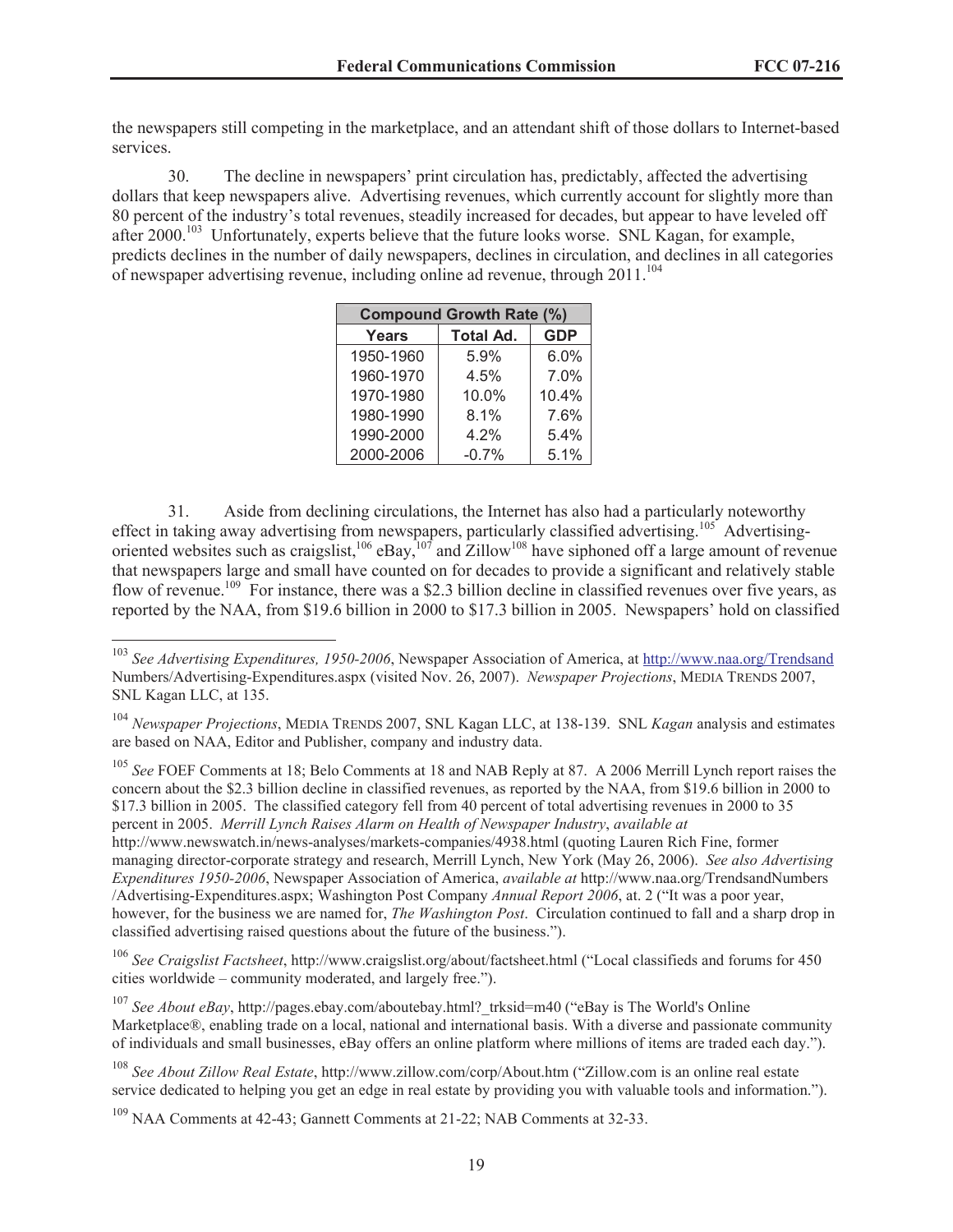advertising was never seriously threatened by the new media rivals that emerged earlier in the  $20<sup>th</sup>$ Century because neither broadcasting stations nor multichannel video programming distributors such as cable systems were well-suited to compete for short-term, inexpensive ads.<sup>110</sup> Product- or serviceoriented advertising websites, on the other hand, may provide as good, or arguably better, means for sellers, particularly small sellers, to reach potential buyers efficiently. Moreover, it is noteworthy that none of the revenues from these sites is used to directly support the operations of newsgathering and reporting functions. Thus, this revenue shift undermines local newsgathering and reporting.

32. The newspaper industry faces other problems as well. At the same time that advertising revenues have flattened and circulation has declined, newspaper operational expenses have continued to rise. An index of input costs for the industry has risen steadily in recent years; climbing from 106.3 in 2000 to 122.9 in 2005 (on an index that sets 1992 input costs at 100).<sup>111</sup> This means that total input costs rose by 6.3 percent in the eight years from 1992 to 2000 and by 15.6 percent in the five years from 2000 to 2005. Newspaper managers responded with renewed cost-cutting efforts, including reductions in professional staff.<sup>112</sup>

33. In the face of these adverse financial conditions, stock prices for many of the major newspaper companies have fallen, and Wall Street analysts that follow the industry closely have expressed concern. In a report released May 26, 2006, Merrill Lynch analysts said, "[W]e are now concluding that the fundamental outlook for newspapers is even more challenging than we had previously thought; in essence profits generated from an almost monopolistic position within classifieds is being eliminated as the core listings business could become a loss leader for other online classified models."<sup>113</sup>

34. CU disagrees that a downward trend exists in the newspaper industry and states that consolidation is not necessary for the economic well-being of media companies. CU argues that, over the last three years, newspaper and television properties have sold at healthy multiples of cash flow and are experiencing profit margins comparable to other media properties. CU also claims that smaller chains and stand-alone properties are thriving.<sup>114</sup> However, we find that the evidence in the record, reviewed above, shows that that the newspaper industry is struggling. In particular, we find that the statistics over the past decade show an industry containing fewer newspapers, facing declining circulation, bringing in stagnant revenues, suffering from increased costs, and employing fewer journalists. Based on these competitive conditions, numerous commenters stress the need for relaxation of the newspaper/broadcast

<sup>113</sup> *See Merrill Lynch Raises Alarm on Health of Newspaper Industry*, http://www.newswatch.in/newsanalyses/markets-companies/4938.html (quoting Lauren Rich Fine, former managing director-corporate strategy and research, Merrill Lynch, New York) (May 26, 2006).

<sup>110</sup> *See, e.g.*, Media General Comments at 5-6; FOEF Comments at 18.

<sup>&</sup>lt;sup>111</sup> Moody's Economy.com Industry Reports, Consumer & Health Services Sector, Newspaper Section, at 43 (May 2006).

<sup>112</sup> *Newspaper Newsroom Workforce 1977-2005*, The State of the News Media 2006, Project for Excellence in Journalism, *available at* http://www.stateofthenewsmedia.org/2007/chartland.asp?id=198&ct=line&dir= &sort=&col1 \_box=1&col2\_box=1; Journalism.org, *The State of the News Media 2007*, (citing American Society of Newspaper Editors, News Employment Census – Table A, released Apr. 25, 2006), *available at* http://www.stateofthenewsmedia.org/ 2007/narrative\_newspapers\_newsinvestment.asp?cat=5&media=3 (visited Nov. 15, 2007). *See* NAB Reply at 88; CWA Comments at 46-49.

<sup>&</sup>lt;sup>114</sup> CU Comments at 16-17, Attach., Study 9, "Local Media and the Failure of the Consolidation/Conglomeration Model" by Mark Cooper at 157-69, and Attach., Study 10 "The Special Concerns About the Impact of Cross Ownership on Print Journalism," by Mark Cooper and Steven Cooper at 196-206; *see, also*, UCC 12/11/07 Comments at 5-7. CWA/AFTRA contends that when media owners tap into the opportunities to gain readers and advertising revenue from new distribution platforms such as the Internet and digital television opportunities, they will discover new business models that will enable them to regain their "traditional strength in newsgathering and quality entertainment." CWA/AFTRA 12/11/07 Comments at 3-4.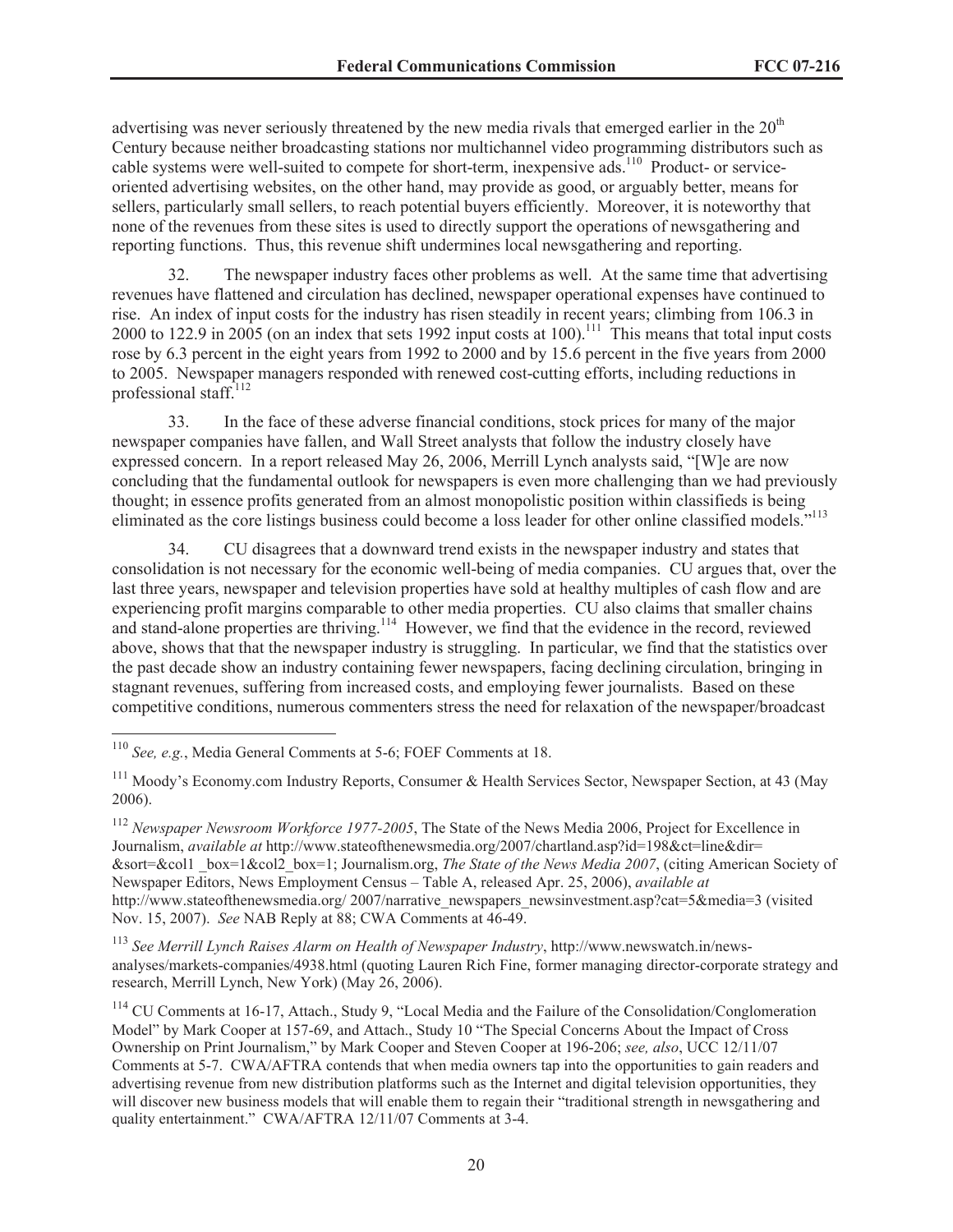cross-ownership ban so that newspapers can remain competitive by providing information and news to consumers across other platforms, such as a broadcast station, and thereby strengthen the local newsgathering and reporting operations of both newspapers and broadcast stations.<sup>115</sup>

35. Notwithstanding the significant challenges that face newspaper operators in today's media marketplace, newspapers continue to play a critical role in the production of news and information in our society.<sup>116</sup> Newspapers and, to a somewhat lesser extent, broadcast stations still continue to serve as the most organized, systematic gatherers of news and information in their communities. Newspapers provide this news and information directly to citizens and also, through their online operations, offer the core content necessary to popular aggregator websites such as Google News and Yahoo News.<sup>117</sup> Newspaper and broadcast content also feeds online outlets such as blog sites, which typically provide commentary rather than original news reporting.<sup>118</sup> In light of the important role and current state of the newspaper industry, it is therefore critical that our rules do not unduly stifle efficient combinations that are likely to preserve or increase the amount and quality of local news available to consumers via newspaper and broadcast outlets.

36. Our decision to modestly relax the 32-year-old newspaper/broadcast cross-ownership ban is also bolstered by the way in which Internet use by both consumers and competitors is changing how traditional news media operate, not merely by fracturing their traditional advertising-based business models<sup>119</sup> but also by altering how newspapers and broadcasters gather information, respond to their

<sup>115</sup> *See*, *e.g*., Block Comments at 6-9; Bonneville Comments at 5-7; Cox Comments at 5-7, 17-18; Media General Comments at 94; Media General Reply at 8-12; NAB Comments at 29-38; NAA Comments at 41-43; Tribune Comments at 33-34, 82.

<sup>116</sup> CU Comments, Attach., Study 7 and Study 8; *see also* Project for Excellence in Journalism, *State of the Media 2007*, *available at* http://stateofthemedia.org/2007/narrative\_newspapers\_newsinvestment.asp ("Gannett charges its newsrooms with seven tasks. On the traditional side are a strong watchdog function and local news effort. In addition, though, the newsrooms are asked to develop rich databases, convene community conversations, develop custom content for consumers, and expand multimedia and varied digital content").

<sup>117</sup> Hitwise US News & Media Report at 2 (Apr. 2007), *available at* http://www.hitwise.com/registration-page/usnews-media.php ("Search engines, portal frontpages, and news aggregators were the leading sources of traffic to News and Media websites in March 2007. The share of visits to News and Media websites from search engines increased over the past year, with traffic from Google increasing by 29.7 percent for Print websites and 35.9 percent for Broadcast Media websites."); Pew Research Center for The People & The Press, *Online Papers Modestly Boost Newspaper Readership*, Sec. I, (July 30, 2006), *available at* http://people-press.org/reports/display.php3? ReportID=282 ("As a whole, news aggregators such as Google News, Yahoo News and AOL News are a major source of online news. Not only are they frequently volunteered as websites used most often for news, but nearly half (45%) of Americans who regularly get news online (and 18% of the public overall) say they regularly visit these websites to get news. Roughly a third (32%) of online news consumers say they regularly visit the news sites of television networks such as CNN.com, MSNBC.com and ABCnews.com.").

<sup>118</sup> *State of the News Media 2006: Online: Intro, Project for Excellence in Journalism* (2006), *available at* http://www.stateofthenewsmedia.org/2006/narrative\_newspapers\_economics.asp?cat=4&media=3 ("Rivals on the Web that offer classified listings or aggregate other people's work, but produce very little journalistic content of their own, were continuing to steal revenues away. There still appears no clear path for transferring to this new medium all the wealth that has long financed journalism for the good of civil society. For now, unless things change, it appears that the resources devoted to skilled journalism will continue to shrink as the Web grows."); *id*. ("Virtually all original newsgathering, though, was still being done by the old media, and some of the major new Internet-only challengers appeared to have made less progress in content over the previous year than the sites of the old media.")

<sup>119</sup> *See* above at paragraphs 24-27; *see, e.g*., Belo Corp Comments at 18; Media General Comments at 63-66.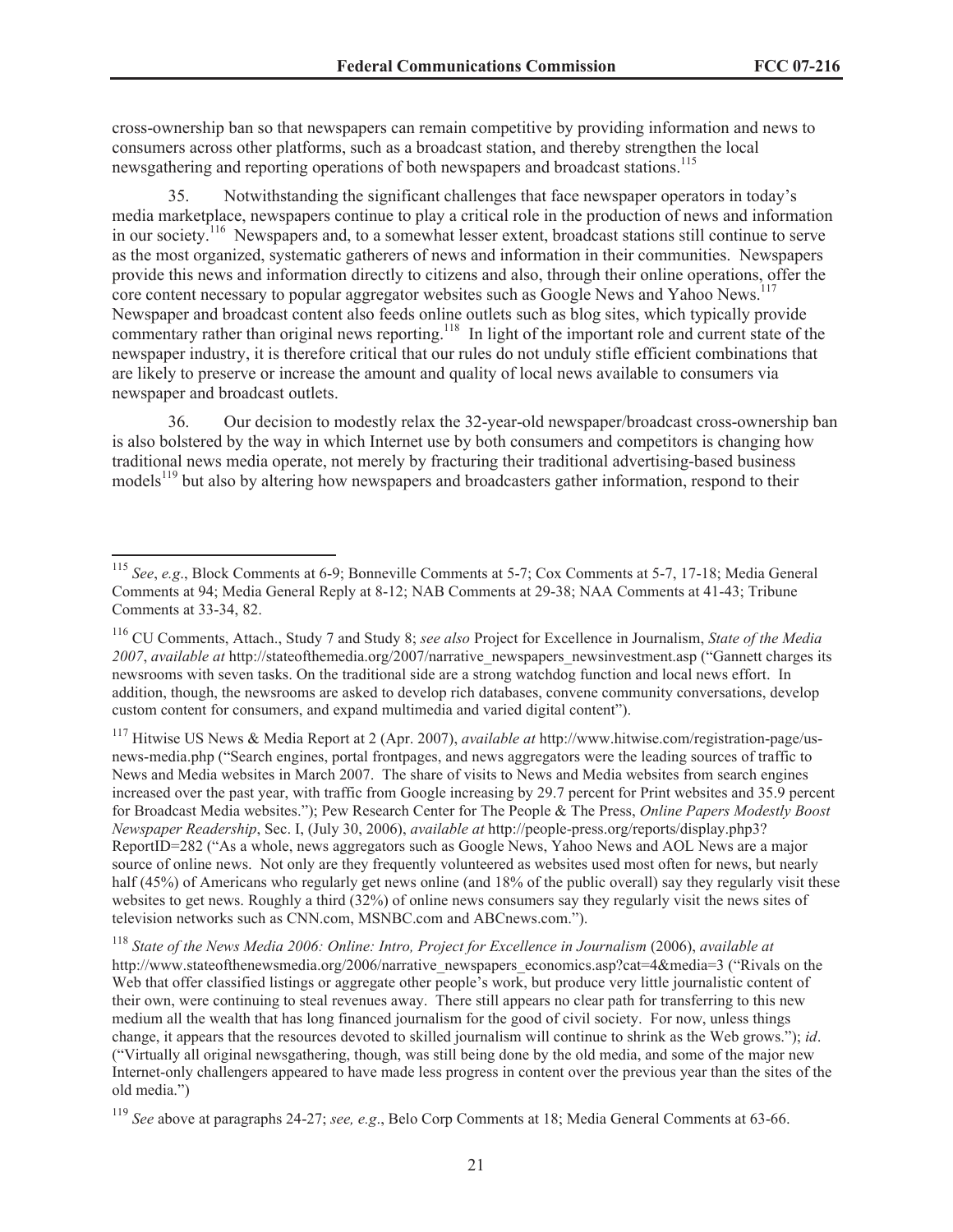audiences, and compete for consumer attention.<sup>120</sup> Although the ultimate impact of the Internet on the old media is difficult to predict, developments since the Commission last reviewed its rules show that the diminishment of mainstream media power over information flow is real.<sup>121</sup>

37. As discussed above, the Commission's newspaper/broadcast cross-ownership ban arose in an era when daily newspapers and broadcast stations enjoyed relatively unrivaled power in their local markets to collect information and to decide what constituted "news" worth transmitting to their audiences.<sup>122</sup> They thereby influenced what topics people considered important, even if they had less power to shape the positions people took on those topics.<sup>123</sup> It is clear today that these "gatekeeping" aspects of the traditional media's role are in turmoil. The new and broader array of inputs from online sources<sup>124</sup> available to the American public not only affects mainstream journalists' decisions on what to report and how to report it,<sup>125</sup> but websites also act as competing outlets – even, at times, as work-around

<sup>121</sup> The Internet remains a rapidly evolving medium. We expect that the trends supporting our conclusion that traditional media sources no longer enjoy the same degree of control over the gathering and delivery of news and information will grow stronger as the Internet and other communications networks develop.

<sup>122</sup> *See* Williams and Delli Carpini at 1208-1230 (discussing historical development of concept of journalists as "gatekeepers"); Lambert at 2-5 (same). The gatekeeping function was identified as early as the 1920s by Walter Lippman, *see* Williams and Delli Carpini at 1210. The Commission's 1975 Order indicates that the agency focused on the editorial processes involved in gatekeeping. *1975 Second Report & Order*, 50 FCC 2d at 1050, ¶14 ("[t]he significance of ownership from the standpoint of 'the widest possible dissemination of information' lies in the fact that ownership carries with it the power to select, to edit, and to choose the methods, manner and emphasis of presentation, all of which are a critical aspect of the Commission's concern with the public interest").

<sup>123</sup> See generally Delwiche (discussing the traditional agenda-setting power of the press throughout most of the 20<sup>th</sup> century).

<sup>124</sup> The development of new avenues of content distribution (as discussed below) has had the tandem effect of encouraging amateur journalists (or so called "citizen journalists") to participate by making available raw material online. For example, video sharing website YouTube allows users to upload and share video content with anyone with an Internet connection. *See* http://www.youtube.com/signup?next=/my\_videos (visited Nov. 19, 2007). Additionally, growing numbers of professional, semiprofessional, or dedicated amateur bloggers reporting de facto eyewitness accounts at major news events also contribute to the availability of news content for consumers. *See* James Poniewozik, *The Beast With A Billion Eyes*, TIME, Dec. 25, 2006, at 64 ("Poniewozik") (discussing availability of front-line footage of events in war zone areas in Iraq).

 $125$  News media organizations are driven by two essential forces: first, the need to identify and then gather content that will be of interest to consumers; and second, the need to gather enough of that interesting content to fill the "news hole" of that organization's published or broadcast product. *See* Lambert at 2-5 (discussing function of news organizations in selecting news to cover and gathering information for publication). Traditionally, the selection of news source inputs – that is, the fundamental decision-making process about what stories are worthy for dissemination to the public – has been a largely one-way process, with editors and journalists using their own judgments, plus a stable circle of sources, to decide what stories to cover. *Id*. It has been observed that in the pre-Internet era, traditional media often relied upon active, ongoing relationships with government officials and other "elites" as a main source for news and information, particularly in the political/civic affairs sphere, which was then passed along to a largely passive citizenry. *See* Williams and Delli Carpini at 1208 ("the most profound impact of the new media environment may well be the way it undermines the ability of any elite to play [the] central role [of gatekeeper for politically relevant information]").

<sup>120</sup> *See, e.g*., Bruce A. Williams & Michael X. Delli Carpini, *Monica and Bill All the Time and Everywhere: The Collapse of Gatekeeping and Agenda Setting in the New Media Environment*, 47 AM. BEHAV. SCI. 1208, 1210 (May 2004) ("Williams and Delli Carpini"); Scott Lambert, *To Post Or Not To Post: Gatekeeping Effects of Breaking News On Internet Newspaper Websites*, Published at the Symposium on Online Journalism, at 2-5 ("Lambert"); Aaron Delwiche, *Agenda-Setting, Opinion Leadership, and the World of Web Logs*, FIRST MONDAY (2005), *available at* http://www.firstmonday.org/issues/issue10\_12/delwiche/index.html ("Delwiche").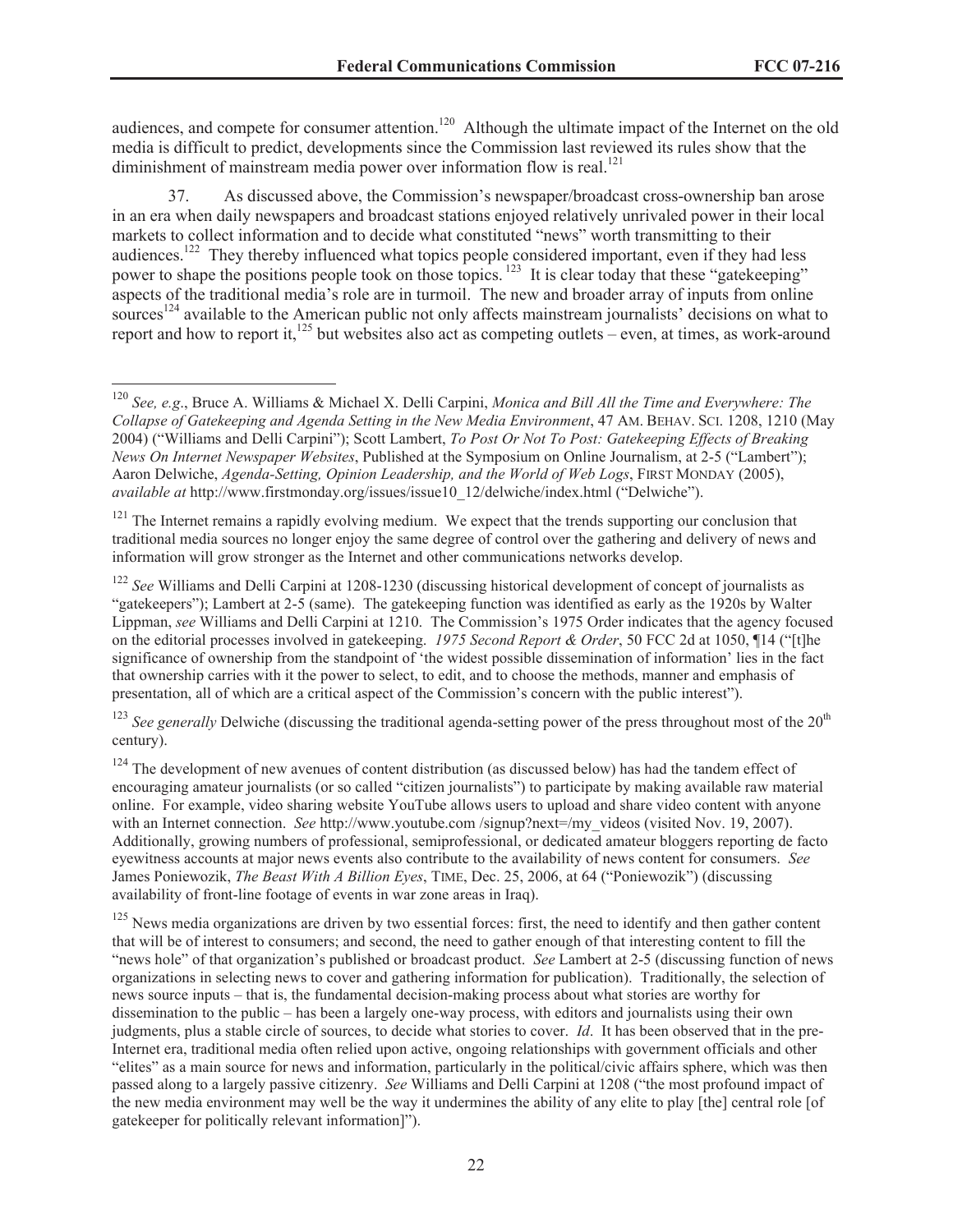channels of information in cases where the mainstream media has been slow or reluctant to react.<sup>126</sup>

38. The nearly instantaneous speed with which consumers can now communicate via the Internet has created a vastly improved two-way flow in the sharing of ideas between traditional news gatherers and news consumers, with a consequent power to affect the priority that the traditional media place on coverage of certain events and topics.<sup>127</sup> Many previously passive consumers of news are already taking advantage of the opportunities the Internet allows to influence the newsgathering process.<sup>128</sup> More than ever before, readers and audiences are themselves communicating with news gatherers to demand, directly and indirectly, coverage of specific topics.<sup>129</sup> There are many high-profile examples of news organizations slow to pick up on a story which, after percolating among bloggers and others in the online arena, grows into an issue that traditional news media eventually cover.<sup>130</sup> The erosion of newspapers' traditional gatekeeping power convinces us that newspaper combinations no longer pose the same threat to diversity that they once did. For this reason as well, a total ban on crossownership can no longer be justified as necessary to protect viewpoint diversity.

39. *Policy Goals.* In the *2002 Biennial Review Order*, the Commission concluded that efficiencies from the common ownership of two media outlets may increase the amount of diverse, competitive news and local information available to the public.<sup>131</sup> We continue to find evidence that

<sup>127</sup> *See* Joel David Bloom, *The Blogosphere: How a Once-Humble Medium Came to Drive Elite Media Discourse and Influence Public Policy and Elections*, presented at the Second Annual Pre-APSA Conference on Political Communication: *Mass Communication and Civic Engagement*, and at the 2003 Annual Meeting of the American Political Science Association, August 2003, in Philadelphia, PA, http://darkwing.uoregon.edu/~jbloom/APSA03.pdf (visited Nov. 19, 2007) ("Bloom").

<sup>128</sup> *See, e.g,* Jose Antonio Vargas*, Storming the News Gatekeepers*, WASH. POST, Nov. 27, 2007, at C1.

<sup>129</sup> *See generally* J.D. Lasica, *Blogs and Journalism Need Each Other*, NIEMAN REPORTS, Fall 2003, at 70-74 (noting ability of bloggers to take part in editorial selection of newsworthy subjects).

<sup>130</sup> See generally Bloom (discussing effect of online discussion on the evolution of news coverage of Senator Trent Lott's public comments on Sen. Strom Thurmond's 1948 campaign for president); Poniewozik at 63-64 (discussing effect of online discussion on several high-profile news stories in 2006).

<sup>&</sup>lt;sup>126</sup> The most dramatic changes to the traditional role of media outlets have occurred with respect to the aggregation and dissemination of content. Text, video, and audio content can be and already is widely delivered, live or recorded, via the Internet. In addition, the ongoing deployment of new content delivery applications made specifically for use by handheld mobile devices is likely to further erode the market share of traditional media outlets, which must compete for eyes and ears with these new entrants in the content delivery marketplace. With respect to the role of broadcasters and publishers as aggregators, we note that the Internet is rapidly developing new ways to aggregate content, particularly by means that allow individual consumers to tailor the types and amount of content that is delivered to them. Aggregation sites are rapidly growing in popularity, with the most popular sites reaching audiences that dwarf all but the largest and most widely distributed traditional media outlets.

<sup>131</sup> *2002 Biennial Review Order*, 18 FCC Rcd at 13756-57, ¶¶ 347-49. In the *2002 Biennial Review Order*, the Commission defined advertising as the primary economic market in which broadcast stations and newspapers derive their primary sources of revenue. *Id*. at 13748-49, ¶ 331. The Commission also concluded that for purchasers of advertising time, "newspapers, television, and radio are not good substitutes and therefore make up distinct product markets." *Id*. at 13749, ¶ 332. The relevant product market was not challenged on appeal. We continue to support that conclusion and find no reason to deviate from the defined product market. UCC contends that we incorrectly focused on advertising dollars, instead of on whether newspapers and television compete for the provision of local news. UCC Petition at 33-34. In the *2002 Biennial Review Order*, the Commission did take this into consideration and concluded that consumers experience print and electronic media in very different ways: "These differences are significant from a competitive standpoint both for consumers and, as described above, for advertisers. For consumers this means that the programming or content is different between newspapers and broadcast TV." 18 FCC Rcd at 13753, ¶ 341. In conclusion, the Commission found that newspaper/broadcast combinations cannot adversely affect competition in any relevant product market. We continue to support this conclusion. *Id*.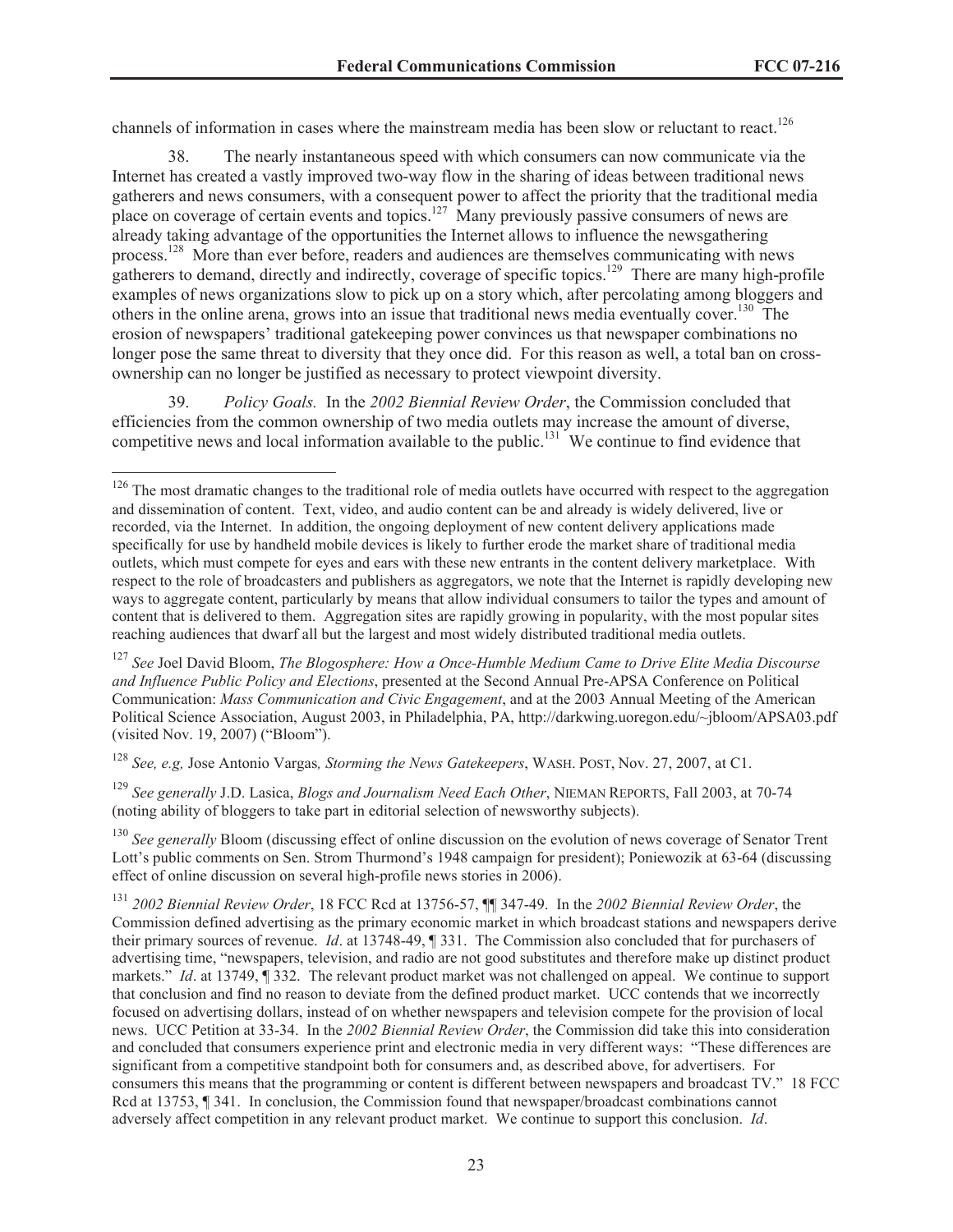cross-ownership in the largest markets can preserve the viability of newspapers without threatening diversity by allowing them to spread their operational costs across multiple platforms. In doing so, they can improve or increase the news offered by the broadcaster and the newspaper. Numerous media owners provide examples of cost savings and shared resources leading to more local coverage and better quality news coverage.<sup>132</sup>

40. Numerous parties cite to examples of the introduction of new or additional newscasts due to cross-owned combinations in markets.<sup>133</sup> Cox offers examples of its local programming and community service efforts in markets where it owns same-market broadcast stations and newspapers.<sup>134</sup> Media General notes that its six cross-owned stations provide between 20.5 and 32 hours of local news per week.<sup>135</sup> Media General adds that newspapers are similarly launching hyper-local initiatives including new daily, weekly, and other special-interest publications; web publication; podcasting; and enlistment of "citizen journalists."<sup>136</sup> Media General explains that several newspapers have launched free local publications over the past several years, which are intended to complement their subscription services and boost readership by delivering more accessible and more local content. In addition, Media General states that newspaper companies are also launching new Spanish-language publications and hyper-local inserts, such as *Neighbors,* which are tailored weekly magazine inserts that Belo Corp. distributes to 16 local communities as part of *The Dallas Morning News.*<sup>137</sup> Gannett points to its critically acclaimed Phoenix combination, which provides more and better local news, including lengthy investigative reports, while retaining separate editorial viewpoints.<sup>138</sup> In markets in which Belo currently owns and operates television duopolies, including Seattle-Tacoma and Phoenix, it cites to the introduction of daily newscasts for the first time on its stations.<sup>139</sup> Media General also notes that newspapers are utilizing Wi-Fi and mobile technologies to give their readers "on-the-road" access.<sup>140</sup> NAA indicates that

<sup>133</sup> Belo Comments at 22-23 (stating that television duopolies lead to new daily newscasts on three stations); Cox Comments at 12-17 (citing to examples of local programming and community service efforts in markets where it owns newspaper/broadcast combinations); Gannett Comments at 26-31; Media General Comments at 3, 9-10 (citing to the Tampa, Florida market, where it owns a grandfathered newspaper/television combination and an online news publication); Morris Comments at 13-20; NAB Reply at 82-84 (citing numerous studies that found cross-ownership increases the quantity and quality of news and local programming).

<sup>134</sup> Cox Comments at 12-17 (citing to examples of local programming and news specials in the Atlanta market where it owns a newspaper/broadcast combination).

<sup>135</sup> Media General Reply at 6.

<sup>136</sup> *Id.* at 8. Media General defines hyper-local news as news coverage of local events such as video of high school sports, local pageants and festivals, local weather emergencies and disasters, and local charities. *Id*.

<sup>137</sup> *Id*. at 9.

<sup>139</sup> Belo Comments at 22-23.

<sup>&</sup>lt;sup>132</sup> Belo Comments at 13-16; Clear Channel Comments at 80-90; Media General Comments at 7-11; Morris Reply at 5-6; NAA Comments at 66-79. *But see* CU Reply at 35. CU objects to cross-owned facilities sharing resources because it claims that in order to save costs, the consolidated company will share personnel and content emphasizing national, rather than local, programming. It cites the example of NBC's acquisition of Telemundo, which resulted in the closure of five local Telemundo news bureaus in areas with large Hispanic populations and relocation of those operations to one location in Dallas. *Id*. In 2003, after NBC purchased Telemundo, Robert Okun, Vice President and head of NBC's Washington Office, explained on *NewsHour with Jim Lehrer* that "in terms of a network-owned station on average we do 30 percent better than a non-network-owned station in terms of local news.... [W]e would argue we do a heck of a good job, sometimes better than even independent stations." NewsHour with Jim Lehrer Transcript, "Showdown at the FCC," PBS, *available at* http://www.pbs.org/newshour/bb/media/janjune03/FCC\_05-15.html.

<sup>138</sup> Gannett Comments at 26-31.

<sup>&</sup>lt;sup>140</sup> Media General Reply at 9.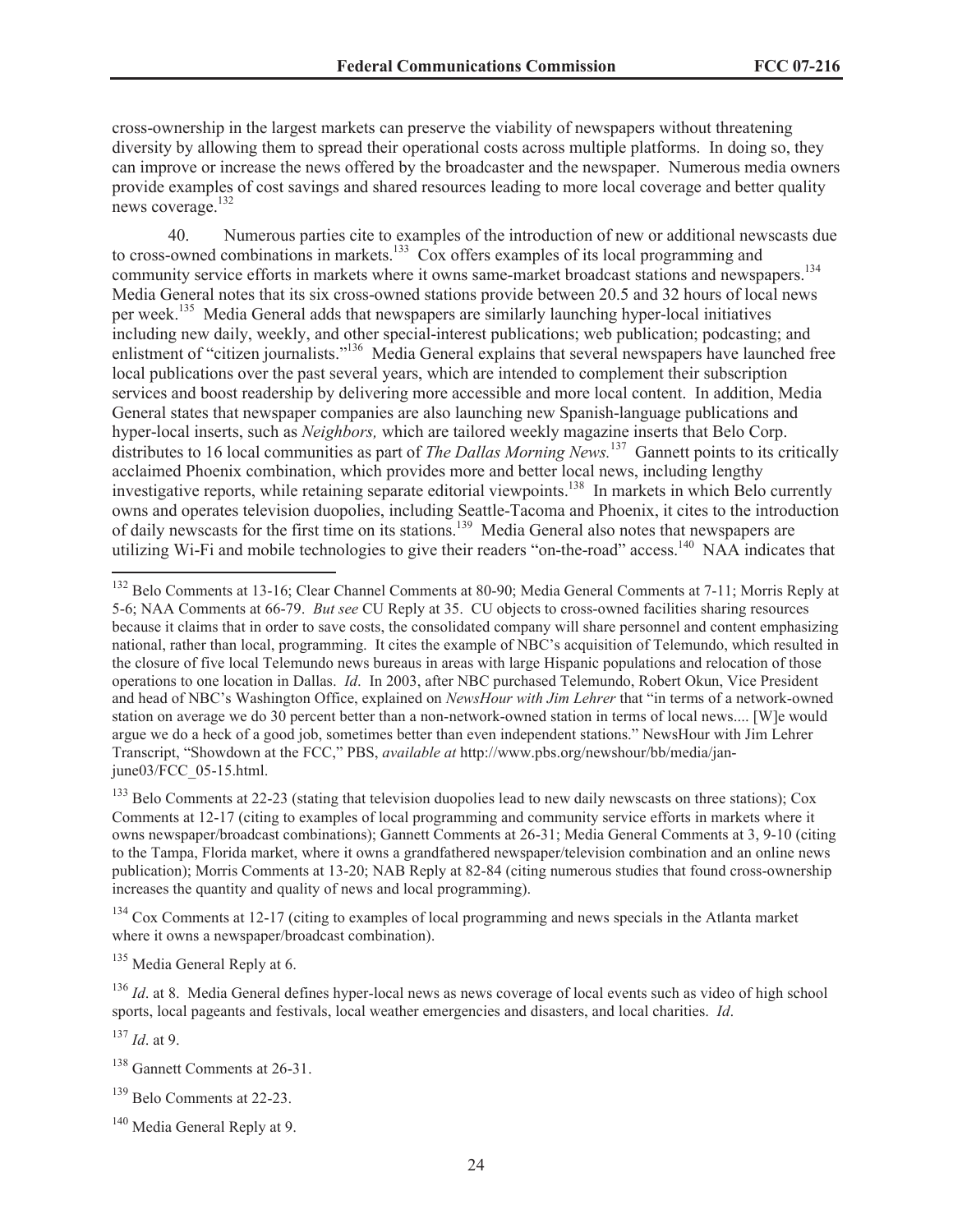39 of the nation's top 40 daily newspapers now offer video on their websites, including complete newscasts. Media General and NAB cite to studies that demonstrate that newspaper/television combinations are likely to produce more news than stand-alone stations in the same market.<sup>141</sup> NAB cites studies that found that programming diversity increases when group ownership increases.<sup>142</sup>

41. In contrast, AFL-CIO objects to relaxation of the cross-ownership ban, asserting that media concentration diminishes localism in news media because it puts pressure on media firms to lower costs by decreasing local news coverage.<sup>143</sup> AFL-CIO lists budget and job cuts that resulted from reductions in local coverage.<sup>144</sup> AFL-CIO also cites to an example of how cross-owned media properties could serve as "a cross-promotional vehicle rather than as an independent editorial voice."<sup>145</sup> CCVM contends that only independent owners, not large conglomerates, are able to focus on a community's needs and therefore many communities lack sufficient local news, political discussion, and diverse programming choices.<sup>146</sup>

42. We have a considerable amount of empirical evidence in the record on both sides concerning the relationship between newspaper/broadcast combinations and localism. On balance, we believe the evidence suggests that some newspaper/broadcast cross-ownership combinations can enhance localism. Three Media Ownership Studies analyzed the effects of newspaper/broadcast cross-ownership on television news coverage and local content. Study 6 concluded that "local television newscasts for cross-owned stations contain on average about 1-2 minutes more news coverage overall, or 4 to 8 percent

<sup>142</sup> NAB Reply at 38-40.

<sup>&</sup>lt;sup>141</sup> Media General Comments at 23-29, App. 5, "Review of the Increases in Non-Entertainment Programming Provided in Markets with Newspaper Owned Television Stations: An Update" by Michael Baumann, Economists, Inc. (Oct. 2006)at 1-2. The Commission acknowledges that this study provides, at best, limited evidence of higher amounts of non-entertainment programming in markets with cross-ownership. As the peer review correctly notes, the study fails to adjust for unobserved market characteristics, and the sample is small and thus may not be representative of markets with and without cross-ownership. *See* Media General Study Peer Review by Kenneth C. Wilbur, Asst. Prof. of Marketing, Marshall School of Bus., Univ. of So. Ca., *available at* http://www.fcc.gov/mb /peer\_review/reviews.html. Media General also cites to several additional materials: 1975 Commission Study, 50 FCC 2d at 1078 n.26, App. C, Belo Comments submitted in the *1998 Biennial Media Ownership* proceeding, MM Docket No. 98-35 (July 21, 1998), S. Robert Lichter, Ph.D., "Review of the Increases in Markets with Newspaper Owned Television Stations," submitted in Media General's Comments in MM Docket No. 01-235 (Dec. 2001), Victor B. Miller and Kevin R. Grunech of Bear Stearns & Co., Inc., Miller Study (cited in *2002 Biennial Review Order*, 18 FCC Rcd at 13761, ¶ 357, n. 800), and Thomas C. Spavins, *et al.* "The Measurement of Local Television News and Public Affairs Programs," (Sept. 2002) ("MOWG Study No. 7") (cited in *2002 Biennial Review Order*, 18 FCC Rcd at 13754, ¶ 343 n. 760). *See also* NAB Comments at 117-19 (citing John C. Busterna, *Ownership, CATV & Expenditures for Local TV News*, 57 J.Q. 287, 289 (1980) and Stanley Besen & Daniel O'Brien, Charles Rivers Assoc., Inc., "An Economic Analysis of the Efficiency Benefits from Newspaper- Broadcast Co-Ownership," attached as App. B to Gannett Comments submitted in MM Docket No. 98-35 (July 21, 1998) (finding that consumers of information may experience higher prices, less attractive product offerings, or slower innovation than if owners of broadcast stations and newspapers were free to operate under common ownership)).

<sup>143</sup> AFL-CIO Comments at 22-33. *See also* Remarks by Robert Dardenne, Assoc. Prof. Journalism and Media Studies, USF-St. Petersberg, Media Ownership Hearing in Tampa Bay, Florida (Apr. 30, 2007), Transcript at 39-40 (questioning whether streamlined news operations produces better quality local news).

<sup>144</sup>AFL-CIO Comments at 22-25 (citing to newsroom cutbacks at *The LA Times* when bought by Tribune and layoffs at the *San Jose Mercury News*, *The Philadelphia Inquirer* and *The Daily News*).

<sup>&</sup>lt;sup>145</sup> *Id.* at 26 (citing to MidWest Families Comments submitted in MM Docket No. 01-235, which provided examples of the results from radio/newspaper combinations.)

<sup>146</sup> Center for Creative Voices In Media ("CCVM") Comments at 9.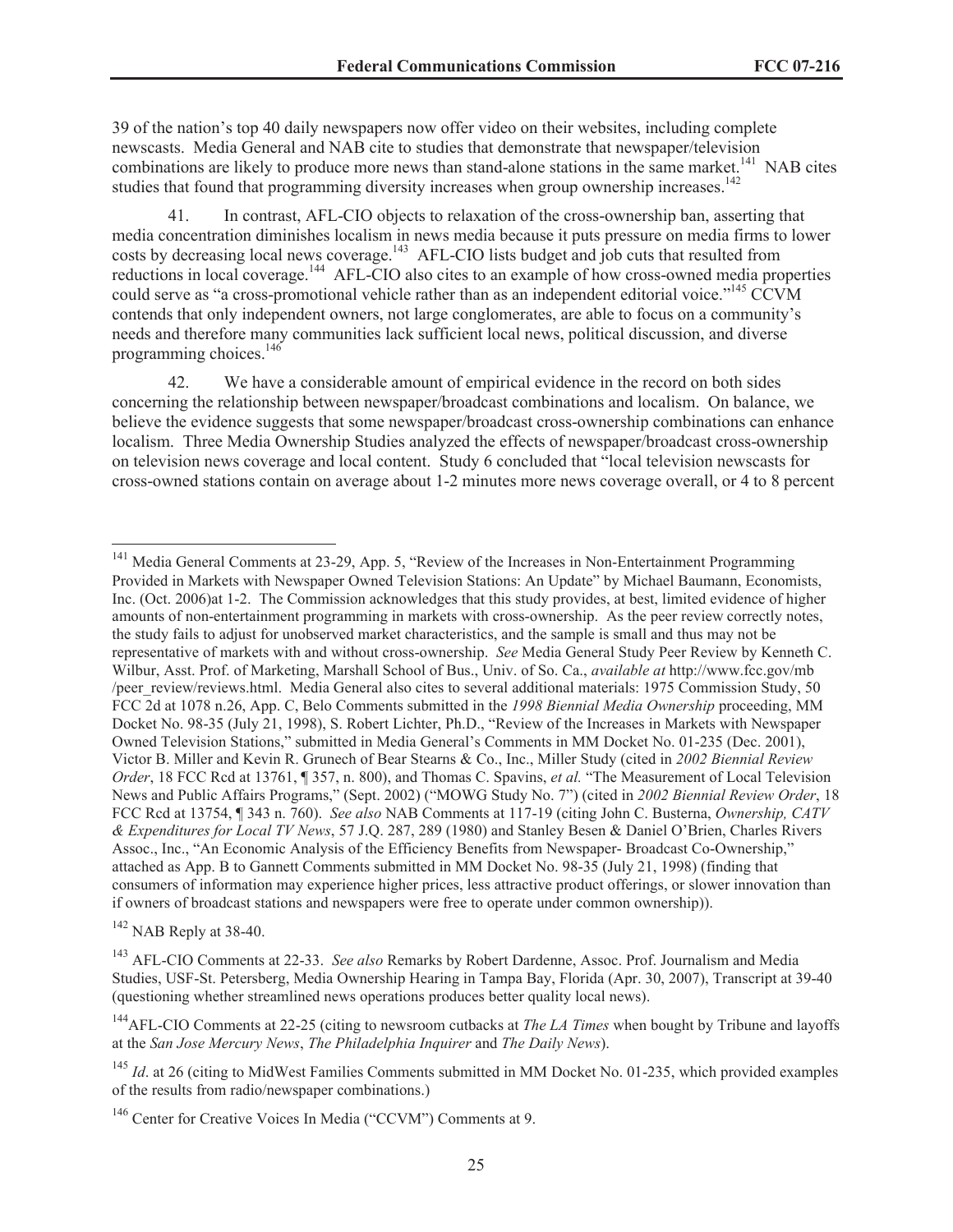more than the average for non-cross-owned stations."<sup>147</sup> The author further concluded that newspaper cross-ownership is also "significantly and positively associated with both local news coverage and local political news coverage," finding that cross-owned stations show 7-10 percent more local news than do non-cross-owned stations. The study author also found that on average, cross-owned stations broadcast about 25 percent more coverage of state and local politics.<sup>148</sup> The author also generally noted that newspaper/broadcast cross-ownership is associated with more candidate coverage, more candidate speaking time and more coverage of opinion polls.<sup>149</sup> Study 3 analyzed the relationship between the

http://www.fcc.gov/mb/peer\_review/peerreview.html. In response to the Gentzkow review, the study author submitted a revised study that corrected some data errors and added the average marginal effects of cross-ownership for all variables in the report. As such, we find that all issues raised in the Gentzkow review have been dealt with. The Goldstein, *et al*. review raises six problems with the conclusions of Study 6, essentially due to what the reviewers term "*empirical data in the study [that] are so limited that the study's conclusions do not and cannot possess the reasonable level of confidence necessary to provide policy makers with useful evidence on which to base their regulatory decisions*" (emphasis in the original.) We first note that, in contrast, the Gentzkow review found that the data for Study 6 are of "very high quality" and "give a rich, fine-grained picture of the news coverage of local television stations unlike anything that was available before." The Goldstein, *et al*. review then states that (1) it cannot be assumed that Study 6's sample of evening news is representative of stations' news coverage, (2) there is evidence that the quantity of news coverage immediately before an election is different than that over the entire campaign, (3) there is evidence that the quality of news coverage immediately before an election is different than that over the entire campaign, (4) Study 6's author was mistaken in coding state political stories as "local" stories, (5) a key indicator of bias went unmeasured due to the types of stories included in the dataset, and (6) the study emphasizes statistically weak findings supporting newspaper/television cross-ownership while downplaying "possibly stronger" findings that argue against cross-ownership.

These criticisms, either in whole or in part, do not invalidate the findings of Study 6. Most importantly, the findings of Study 6 concerning newspaper/television cross-ownership agree with Studies 3 and 4 on this matter. Thus, Study 6 is only an exemplary snapshot within the larger picture of the effect of cross-ownership on news production. This answers criticism (6) of the Goldstein, *et al*. review: while it is possible to disagree with the methods or conclusions of Study 6, we find that it provides part of a larger picture and thus is useful even accepting reasonable criticism. We note that the author of Study 6 acknowledges the limitations of his data, which is sufficient for the Gentzkow review, and, we find, answers criticisms (1) through (3) and (5) of the Goldstein, *et al*. review. Criticism (4) simply involves a judgment call on what to define as "local" news, and we find that Study 6 made a reasonable judgment that may be disputed but that is not inherently incorrect. For these reasons, we reject the argument by the Institute for Public Representation that relying on Study 6 would violate the Data Quality Act. *See* Letter from Angela J. Campbell, Institute for Public Representation, to Marlene H. Dortch, Secretary, Federal Communications Commission (Nov. 29, 2007) ("IPR Nov. 27, 2007 *Ex Parte*"). We find that Study 6 has sufficient "objectivity" within the meaning of the Data Quality Act, the implementing guidelines issued by the Office of Management and Budget, and our own data quality guidelines. *See* Section X, note 462, *infra*.

<sup>148</sup> Media Ownership Study 6 at abstract and Tables 2-5.

<sup>149</sup> *Id. But see* Further Comments of Consumers Union, Consumer Federation of America, and Free Press ("CU Comments on Media Ownership Studies") at 78, 190, 213, etc. (questioning Study 6's findings on the basis that it uses unrepresentative data, overstates (or fails to explain) findings that might be taken to support newspaper/television cross-ownership, and downplays findings that show the much more significant negative impact of radio cross-ownership on television station local news). As noted above, we reject the complaint concerning unrepresentative data because Study 6 represents one piece of evidence in a larger body of evidence. *See* note 147, *supra*. We accept that it may not represent the behavior of all news outlets all the time, but it does provide evidence consistent with overall trends and patterns for the period of time that it studies. In regard to the findings that the author of Study 6 highlighted as opposed to other findings, every study performs multiple regressions and must (continued...)

<sup>&</sup>lt;sup>147</sup> "The Effects of Cross-Ownership on the Local Content and Political Slant of Local Television News," by Jeffrey Milyo, Center for Applied Econ., Univ. of Kansas, School of Bus. and Dept. of Econ. and Truman School of Public Affairs, Univ. of Missouri (Rev. Sept. 2007) ("Media Ownership Study No. 6"), *available at*

http://www.fcc.gov/ownership/studies.html, at abstract. Media Ownership Study 6 underwent two peer reviews, one by Matthew Gentzkow ("Gentzkow review") and one by Kenneth Goldstein, Matthew Hale, and Martin Kaplan ("Goldstein, *et al*. review"). *See* Media Ownership Study 6 Peer Review, *available at*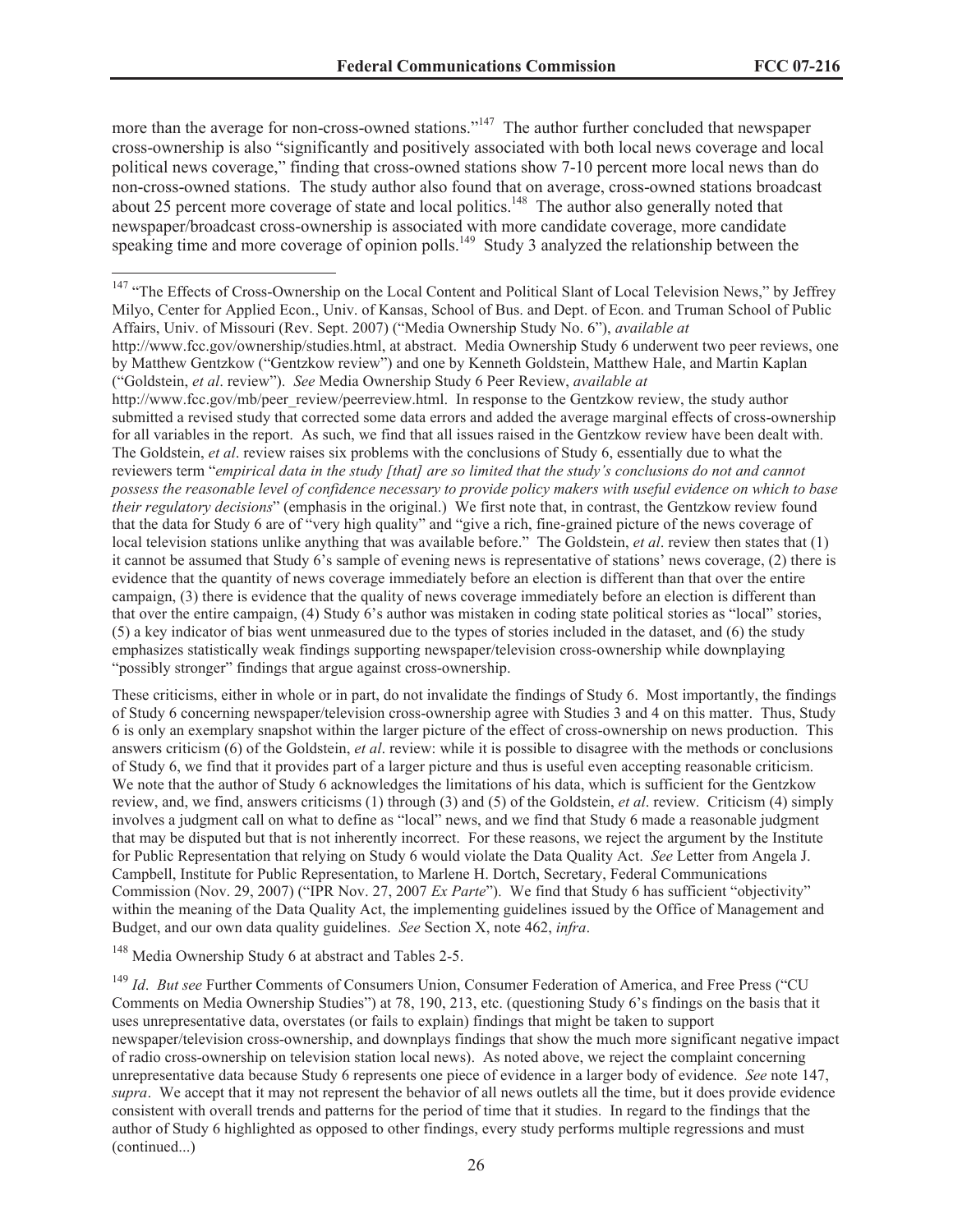ownership structure of television stations and quantity and quality of television programming between 2003 and 2006, finding that cross-owned television stations broadcast (approximately 3.0 percentage points) more local news programming.<sup>150</sup> Study 4.1 collected data on the news and public affairs programming provided by television stations and analyzed the relationship between the quantity of such programming and the ownership structure of each television station**.** <sup>151</sup> After examining the (Continued from previous page)

choose preferred specifications. The author of Study 6 reported several specifications and highlighted several, and the others provide additional evidence. CU, for example, also presents many specifications, some of which supported their positions, and some that did not, as noted by other commenters. *See* Tribune Reply to Media Ownership Studies at 8-12; NAA Reply to Media Ownership Studies at 11-15. We also note that the Gentzkow review did not find the methodological choices that were made by the author of Study 6 troubling. *See* note 147, *supra*.

<sup>150</sup> "Television Station Ownership Structure and the Quantity and Quality of TV Programming" by Gregory S. Crawford, Dept. of Econ., Univ. of Arizona (Jul. 2007) ("Media Ownership Study 3"), *available at* http://www.fcc.gov/ownership/studies.html) at 4. We find that Study 3 is reasonably reliable because peer review revealed no material bias in this study. *See* Media Ownership Study 3 Peer Review, *available at* http://www.fcc.gov/mb/peer\_review/peerreview.html. The peer review report also notes that each of the study's findings is based on data derived from primetime broadcasting. We are not troubled by this limitation because this represents the time period when the most people are watching, and is thus of the greatest interest from a policymaking perspective. In addition, we find that data obtained during sweeps is reasonably reliable because sweeps is a formalized national ratings period upon which advertisers base their business decisions, and any potential resulting biases are likely to be small and unlikely to affect the basic result concerning the spread of advertising prices.

<sup>151</sup> "The Impact of Ownership Structure on Television Stations' News and Public Affairs Programming," by Daniel Shiman, FCC (Rev. Sept. 2007) ("Media Ownership Study of 4.1"), *available at*

http://www.fcc.gov/ownership/studies.html ("Media Ownership Study 4.1"). The study underwent three peer reviews, one by Phillip Leslie ("Leslie review"), one by Philip Napoli ("Napoli review"), and one jointly by Kenneth Goldstein, Matthew Hale, and Martin Kaplan ("GHK review"). *See* Media Ownership Study 4.1 Peer Review, *available at* http://www.fcc.gov/mb/peer\_review/peerreview.html. In his peer review, Leslie notes the limitations of the data, provides three suggestions for improvement, and expresses concern about determining the rationale for some of the implied conclusions of the paper. In his response to the peer review, Shiman implemented Leslie's suggestions, and found that while adjusting standard errors for clustering is appropriate, the other suggestions yielded inferior models. We note that Prof. Leslie's concerns about interpreting the results did not focus on the television/newspaper cross-ownership result, except for the general concern that local and national news were combined in the analysis.

The Napoli review focused on the combination of local and national news and public affairs minutes in the data, and how this limits the analysis to news and public affairs programming *distributed* by television stations, and not on the programming *produced* by the stations. Napoli also suggests employing different variables, expresses concern about the potential bias to the results from collecting data only for "sweeps" weeks, and about relying on the classification of programming by TMS. We believe that his concerns should not affect the results concerning the impact of television/newspaper cross-ownership on news programming. As noted in the Napoli review, much of the impact of sweeps weeks is on the content of shows, which is not measured here, and not on the programming schedule.

The GHK review focused their criticisms on the implications of the use of unweighted total news and public affairs minutes for policy analysis. They claimed that: there is no basis for using scheduled news programming as a metric to assess diversity, competition, or localism; local and non-local news should be distinguished; minutes should be weighted according to the number of viewers; and non-commercial stations should be excluded from the analysis. The use of the quantity of scheduled news and public affairs programming is well-founded in the scholarly literature (*see* the bibliography in Study 4.1). The study included a control variable for non-commercial television stations, and the study results are robust to weighting the data by time-of-day. Because the analysis in Shiman's study and response were performed using accepted statistical practices and were peer reviewed, we find that we can rely on this Study. For these reasons, we reject the argument by the Institute for Public Representation that relying on Study 4.1 would violate the Data Quality Act. *See* IPR Nov. 29, 2007 *Ex Parte*. We find that Study 4.1 has sufficient "objectivity" within the meaning of the Data Quality Act, the implementing guidelines issued by the Office of Management and Budget, and our own data quality guidelines. *See infra* note 462.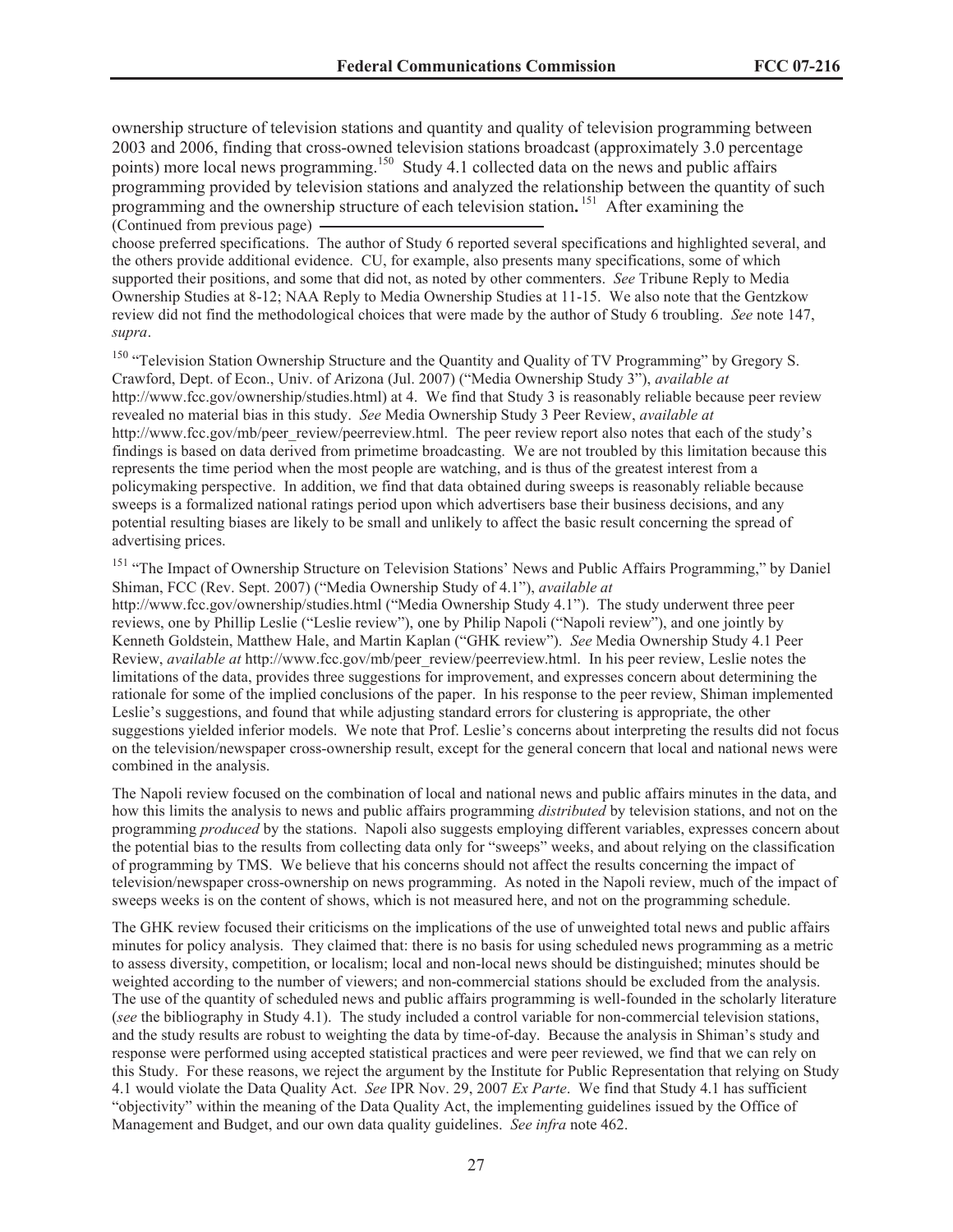programming of approximately 1700 stations between 2002 and 2005, the author concluded that crossowned stations provided 11 percent (18 minutes) more news programming per day than other stations.

43. CU criticizes Studies 3, 4.1, and 6 for focusing on the effect of cross-ownership on the local news output of the particular cross-owned television station. CU argues that the studies should have focused on the local news output of all outlets in the entire market in which the cross-owned television station competes.<sup>152</sup> Specifically, CU states that while in some cases there may be an increase in news output at the individual cross-owned station there is a decline in the amount of local news for the market as a whole.<sup>153</sup> CU submits an analysis showing that newspaper/television combinations do not increase the total quantity of local news in the market.<sup>154</sup>

44. Due to numerous difficulties with CU's analysis, we find that we cannot rely on its conclusions. It is not clear what measure CU used for total quantity of local news, but it appears that the measure is limited to broadcast television news, which measures only a portion of local news, and ignores local news from newspapers, radio, local cable news stations, and other sources. As a result, CU's measurements are incomplete, and we cannot rely upon them. Additionally, the thrust of CU's argument is that if cross-ownership does not increase total local news (as CU measures it), the ban should be maintained. This argument may have been formed because CU statistical results do not show a statistically significant effect of cross-ownership. This lack of statistical significance may arise from CU's choice of specification and measure of local news, and as such may be unreliable. Media General submits a critique of CU's criticisms that agrees with these findings.<sup>155</sup> In his Econometric Review, Dr. Harold Furchtgott-Roth states that CU makes several economic and econometric mistakes that undermine the reliability of its results. First, he states that CU's decision to examine the effect of cross-ownership by aggregating to the market level is incorrect. CU's revised regressions fail to measure total news and diversity of news at the market level. In addition, he states that one of the strongest predictors of the quantity of broadcast news in a market would be the number of stations in the market. That variable, however, is omitted in the specifications by CU, resulting in regressions that are much less precise.<sup>156</sup> We agree that it is improper to aggregate to the market level without adjusting for the number of outlets in the market.

45. McGannon Research Center submitted a study by Michael Yan that analyzes how crossowned stations compared with non-cross-owned stations in the provision of local news and public affairs programming.<sup>157</sup> The Yan Study shows that while cross-owned stations are more likely to have local news programming, they do not broadcast more local news than other stations that also provide local news, and that cross-ownership has no significant relationship with the presence or the quantity of local public affairs programming on commercial television.<sup>158</sup> NAA submits a statement by Professor Jerry

<sup>152</sup> CU Comments to Media Ownership Studies at 7, 87-89.

<sup>153</sup>*Id*.

<sup>154</sup> *Id*. at 87-109, and 190-208.

<sup>155</sup> Media General Reply to Media Ownership Studies, App. A, Econometric Review by Dr. Furchtgott-Roth, at 10-11 ("Furchtgott-Roth Statement").

<sup>156</sup> *Id*. at 2, 10, 11-12. *See also* NAA Reply to Media Ownership Studies at 6-10 and Attach. 1, Statement of Kent W. Mikkelsen, Senior V.P., Economists Inc. at 2-6; NAB Reply to Media Ownership Studies at 18 ("Given the contrary results of other studies, the results of Consumers Union, et al.'s recent research must be treated with caution and evaluated carefully, especially in light of their speculative underpinnings and their consistent overstatement of statistically insignificant results.").

<sup>157</sup> The Donald McGannon Communication Research Center ("McGannon Research"), Attach., "Newspaper/television Cross-Ownership and Local News and Public Affairs on Television Stations: An Empirical Analysis" by Michael Z. Yan (Oct. 2006) ("Yan Study").

<sup>158</sup> Yan Study at 2.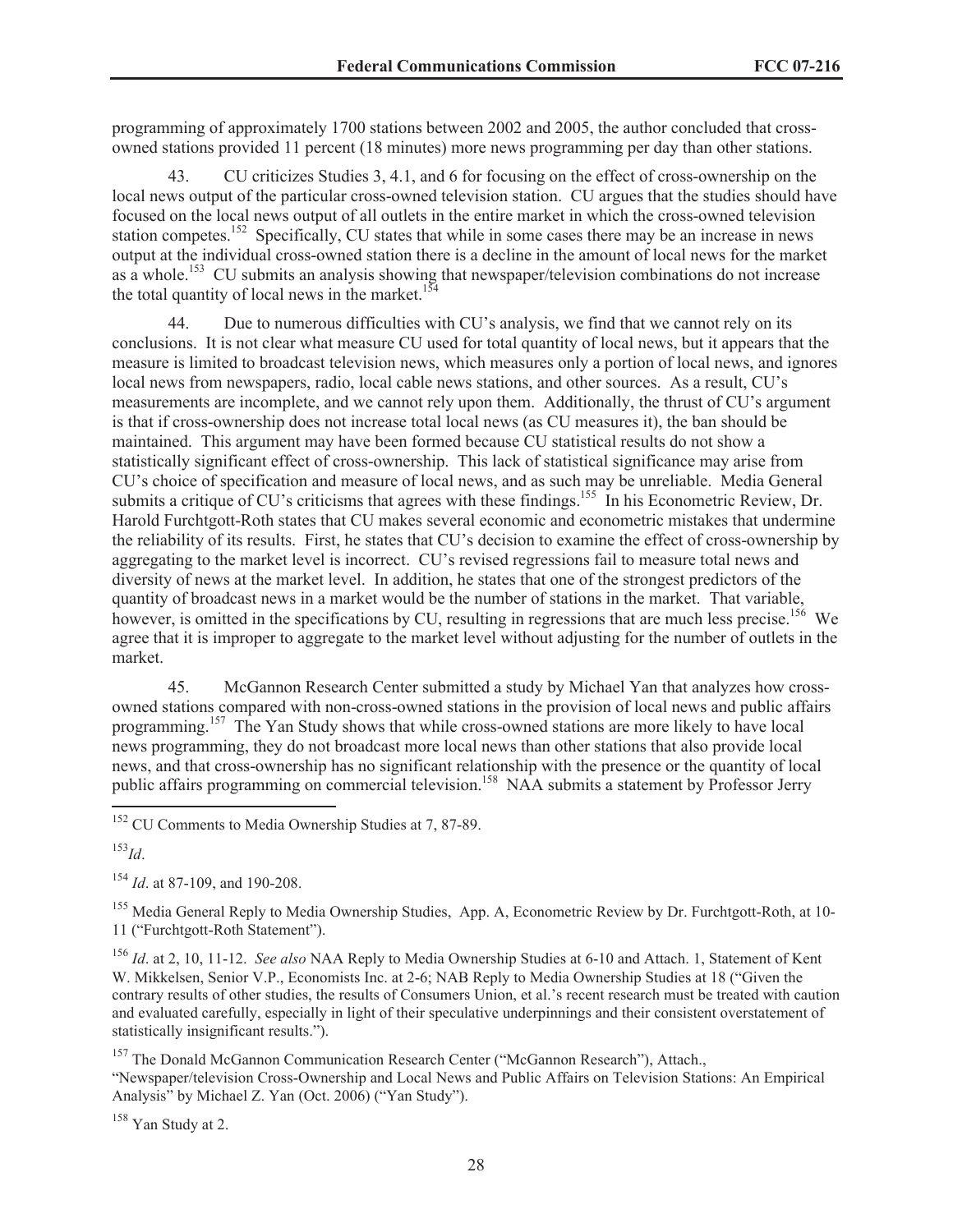Hausman disagreeing with results of the Yan Study.<sup>159</sup> Professor Hausman states that the Yan Study actually shows that cross-owned stations air considerably more minutes of local news (242 minutes over the two-week study period or approximately 17 minutes per day), even when the sample size is effectively limited through Yan's econometric model to stations that air local news and when other variables are taken into account.<sup>160</sup> Professor Hausman explains that Yan's conclusion is misleading because the absence of statistical significance most likely stems only from the small size used in the Study, not from any lack of relationship between cross-ownership and the quantity of local news aired.<sup>161</sup> The Commission submitted the Yan Study and the Hausman analysis of the Yan Study to outside peer review.<sup>162</sup> Professor Hausman's analysis, as well as both peer review reports, are in agreement that Yan's econometric work does not support his conclusion and that the data instead provide support for the proposition that cross-owned stations actually supply more local news and more local public affairs programming, with the evidence strong in the case of news.

46. We recognize that there is disagreement in the studies. On balance, however, we conclude that the weight of evidence indicates that cross-ownership can promote localism by increasing the amount of news and information transmitted by the co-owned outlets. The inconclusiveness of some of the data and disagreement as to the outcome of the studies, however, supports our decision to undertake a case-by-case review of particular combinations in particular markets, rather than providing hard, across-the-board limits. Under our method, we can consider facts in a particular case, with a presumption in favor of allowing newspaper and radio station or non-top four television station combinations in the top 20 markets, and a presumption against combinations in all other markets. A caseby-case approach will enable the Commission to make a more fully informed assessment that a proposed transaction in a particular market actually will increase the total amount of local news generated by the combined outlets.

47. The Commission found in the *2002 Biennial Review Order* that retaining some crossownership limits is necessary in order to ensure diversity.<sup>163</sup> The *Prometheus* court agreed.<sup>164</sup> We continue to believe that some restrictions on cross-ownership are necessary to protect diversity.

48. Many commenters claim that consolidation will harm diversity because there are no substitutes for traditional news sources. Despite the proliferation of new media, numerous parties contend that media ownership limits are needed to preserve diversity, localism, and competition because many of the new types of media do not serve as independent voices.<sup>165</sup> CWA states that it is essential to retain the newspaper/television ban to preserve diversity and competition in local news, particularly because most markets have only one newspaper and three to four broadcast outlets.<sup>166</sup>

49. We reaffirm our findings in the *2002 Biennial Review Order* that some cross-ownership limits are necessary to guard against "an elevated risk of harm to the range and breadth of viewpoints that

<sup>&</sup>lt;sup>159</sup> NAA Reply at 29-34, Attach., Statement of Professor Jerry Hausman, MIT, Concerning Studies Submitted in FCC MB Docket No. 06-121 (Jan. 16, 2007) ("Hausman Statement") at ¶¶ 3-11.

<sup>&</sup>lt;sup>160</sup> NAA Reply at 30, Hausman Statement at ¶ 14.

<sup>&</sup>lt;sup>161</sup> *Id.*, Hausman Statement at ¶ 8.

<sup>162</sup> *See* Referee Report by Stefano Della Vigna, Univ. of Ca. Berkeley and Statement of Charles Romeo, *available at* http://www.fcc.gov/mb/peer\_review/reviews.html.

<sup>163</sup> *2002 Biennial Review Order*, 18 FCC Rcd at 13775-76, 13806-07, ¶¶ 391, 481.

<sup>164</sup> *Prometheus*, 373 F.3d at 400-01.

<sup>165</sup> *See, e.g.,* AFL-CIO Reply at 19-21.

 $166$  CWA Comments at 4, 54.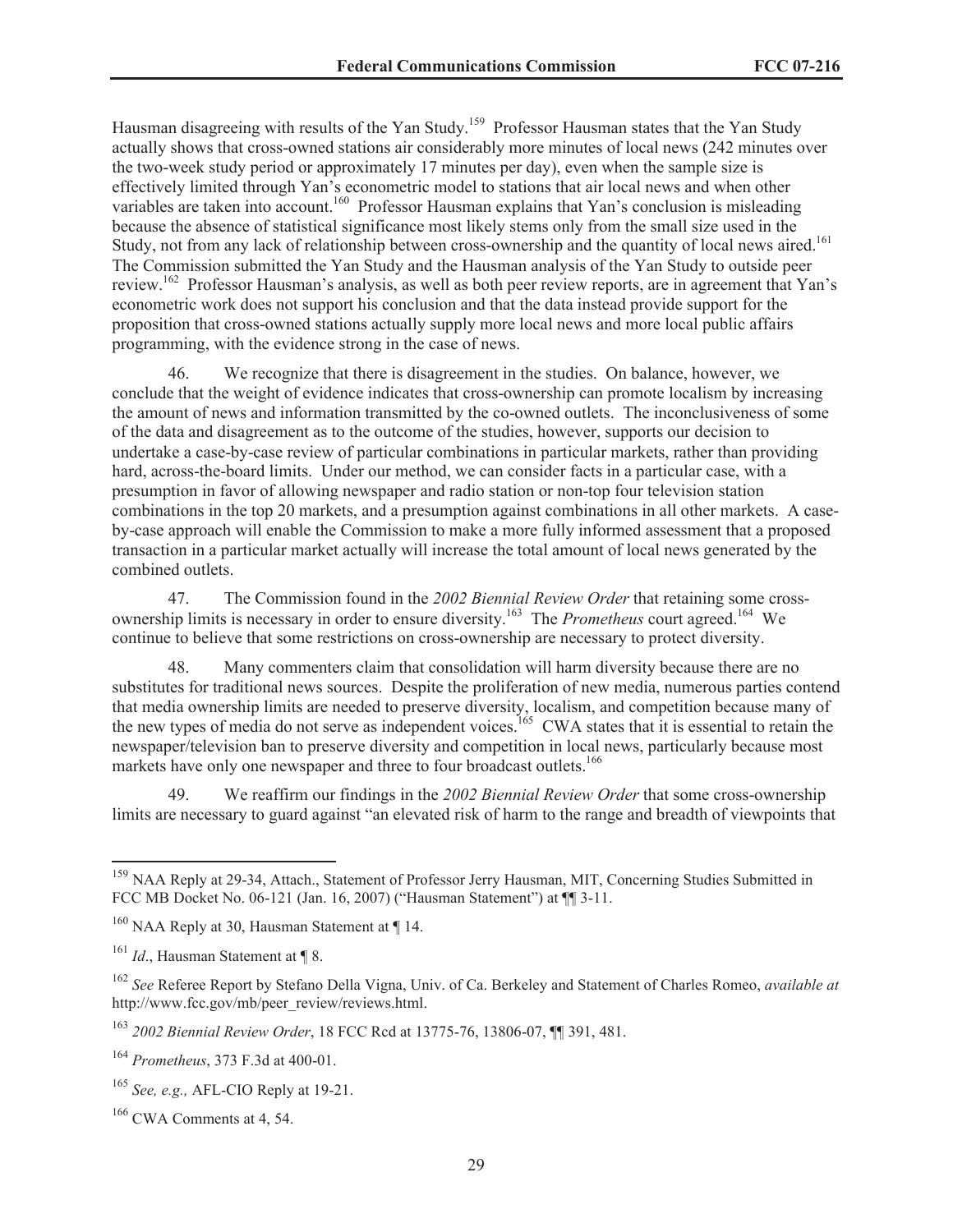may be available to the public."<sup>167</sup> We are not in a position to conclude that ownership can never influence viewpoint. Nor are we in a position to quantify nontraditional media outlets' contribution to diversity. The record provides examples of commonly owned outlets exercising independent editorial control.<sup>168</sup> The record also includes examples of existing media outlets, such as newspapers, introducing a new media outlet into the market, such as an Internet website, but using both outlets to provide the same local content for consumers.<sup>169</sup> Therefore, our new rule is designed to promote diversity by presumptively prohibiting combinations in the markets with the fewest number of voices, while presumptively permitting certain combinations in the largest markets where the loss of diversity is not a significant risk.

50. The necessity of such cross-ownership limits for the protection of diversity depends on the particular nature of both the market at issue and the transaction at issue. An inflexible "one-size-fitsall" rule, such as the blanket newspaper broadcast cross-ownership ban, fails to recognize the diversity of media markets across the country as well as the diversity of media transactions. What may make sense for Portland, Maine, does not necessarily make sense for New York City. And certain combinations may lead to increased local news reporting and may operate with outlets retaining independent editorial voices while others may not. The revised newspaper broadcast cross-ownership rule we adopt today takes account of these realities.

51. In sum, the record before us reveals a state of tumult in the business environment that has supported the traditional local media's production of news and information for decades. We recognize that technology advancements have triggered upheavals for these entities' business models beyond any they have previously experienced. Data gathered since 2002 make plain that the roiling of the media environment has accelerated recently, with obvious losses in professional personnel employed by traditional media entities to gather and report news and information. Yet we also see some hopeful trends suggesting that the traditional media will adapt and survive in the new digital and online era.<sup>170</sup> Against this backdrop, we believe that our revised newspaper/broadcast rule is an appropriately cautious measure. It takes into account the realities of the modern media marketplace and will allow newspapers and broadcast stations to explore synergies in certain circumstances, but maintains safeguards to ensure that consumers continue to enjoy the benefits that flow from the operation of multiple, competing sources of news and information.

52. We replace the blanket ban on newspaper/broadcast cross-ownership with a rule that establishes clear presumptions as to the limited circumstances when we will presume a newspaper/broadcast transaction will be in the public interest and thus a waiver of the ban should be

<sup>167</sup> *2002 Biennial Review Order*, 18 FCC Rcd at 13793-94, ¶ 442*; see also Prometheus*, 373 F.3d at 402.

<sup>&</sup>lt;sup>168</sup> Belo Comments at 16 (stating that its cross-owned outlets WFAA-TV and The Dallas Morning News historically have not coordinated their opinions or viewpoints); FOEF Comments at 13-14 (stating that newspaper/broadcast combinations are more likely to produce more public affairs programming, and such firms are unlikely to present a monolithic viewpoint on any or all issues of public importance); Media General Comments at 34-35 (stating that its various news and information platforms, regardless of their method of disseminating content, operate separately in developing their content.); NAA Comments at 79-85 (providing examples of programming and viewpoint diversity to argue that evidence reinforces the Commission's prior conclusion that newspaper/broadcast combinations do not speak with a single coordinated voice).

<sup>&</sup>lt;sup>169</sup> CU Comments, Study 8 at 136-47; AFL-CIO Comments at 24-26, 28-29, 32 (stating that cross-owned media properties serve as cross-promotional vehicles rather than as independent editorial voices, citing examples in Austin, Texas and Los Angeles, California); AFTRA Comments at 21 (stating that media conglomerates impose homogeneous editorial views across commonly owned properties).

<sup>170</sup> *See, e.g*. paragraph 26, note 87, *supra*.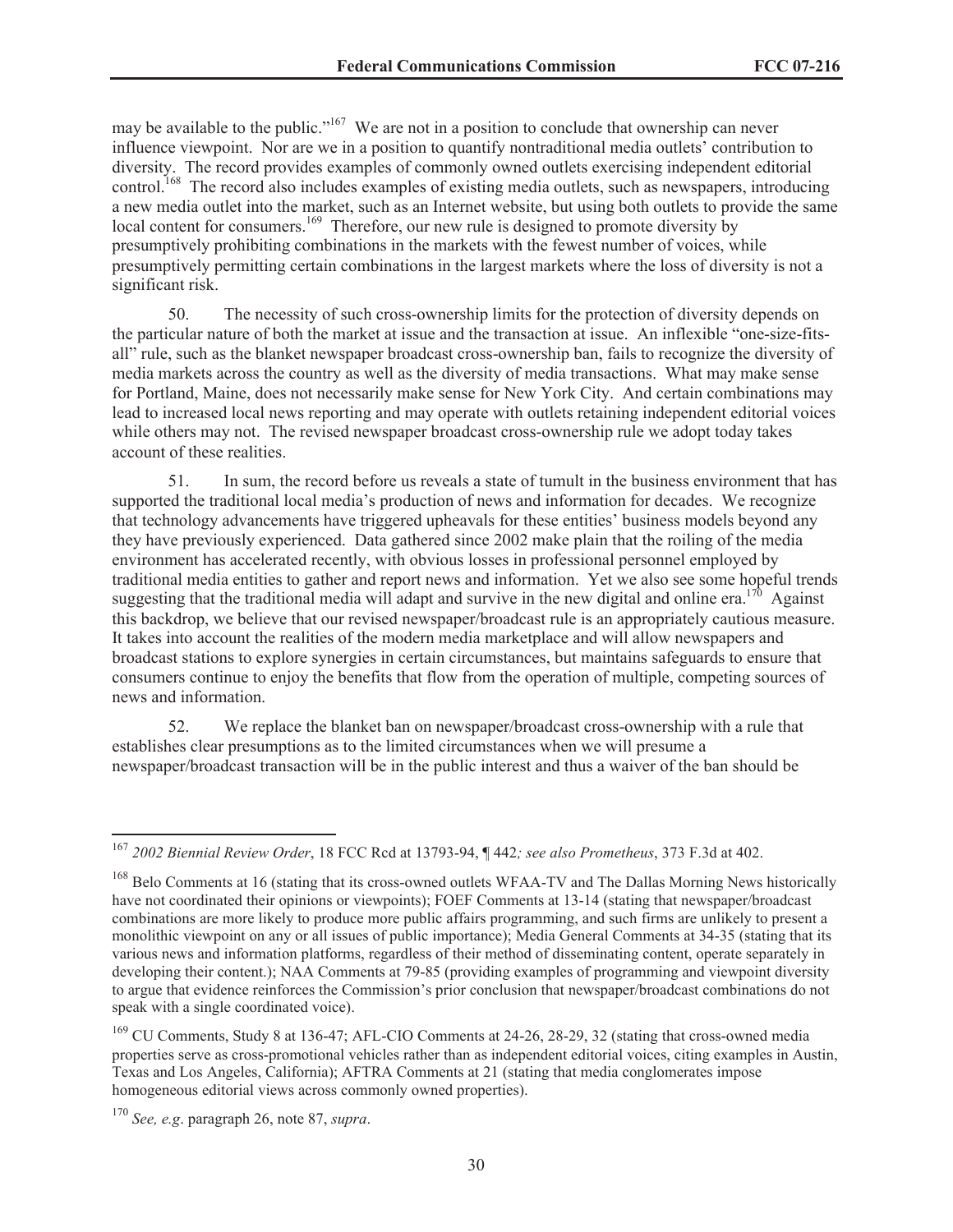granted.<sup>171</sup> Establishing presumptions, as opposed to a bright line, will allow for the evaluation of proposed newspaper/broadcast combinations under defined circumstances on a case-by-case basis. In limited cases, we will presume that a proposed combination would be in the public interest. In the vast majority of cases, we will presume that a proposed combination would not be in the public interest, and we therefore would not permit the combination. Nevertheless, no matter which presumption applies, we will consider specific factors in determining whether permitting a particular combination in a particular market would be in the public interest. In addition, our case-by-case approach should partially alleviate the concerns of the newspaper industry commenters who believe the revised rule is too modest in scope to provide sufficient opportunities for cross-ownership and that it fails to recognize the marketplace changes since  $1975$ <sup>172</sup> Moreover, because our rule presumes combinations are not consistent with the public interest in markets 21 and below and because we will continue to scrutinize combinations of newspapers and the top four television stations in markets 1-20, our rule will not harm diversity or localism, as discussed below.

#### **1. Presumption Favoring Certain Combinations in Top 20 Markets**

53. We adopt a presumption that it is not inconsistent with the public interest for an entity to own in the top 20 Designated Market Areas ("DMAs")<sup>173</sup> either (a) a newspaper and a television station if (1) the television station is not ranked among the top four stations in the DMA,<sup>174</sup> and (2) at least eight independent "major media voices" remain in the DMA; or (b) a newspaper and a radio station. We expect that, as a result of this presumption, a waiver of the newspaper/broadcast cross-ownership ban generally would be granted in such cases.<sup>175</sup>

<sup>&</sup>lt;sup>171</sup> For the same reasons as discussed in the *2002 Biennial Review Order*, we reaffirm that for purposes of the new rule, we will define a daily newspaper to include non-English dailies printed in the primary language of the market. The former Note 6 to the multiple ownership rule defined a daily newspaper as "one which is published four or more days per week, which is in the English language and which is circulated generally in the community of publication." 47 C.F.R. § 73.3555(c) (2002). The exclusion of non-English language daily newspapers in areas where the dominant language of the market is not English creates a discrepancy in treatment that must be ended. In adopting the original newspaper/broadcast cross-ownership rule, the Commission recognized that the need for diversity in Puerto Rico was the same as that elsewhere. Since the definition of a daily newspaper was adopted in 1975, the percentage of households in which Spanish has spoken has approximately doubled. *2002 Biennial Review Order*, 18 FCC Rcd 13799-800,  $\P$  457-58. It is appropriate, therefore, at this point in time, that we apply the newspaper/broadcast cross-ownership rule to the non-English daily papers in markets in which the language that they are printed in is the dominant language of their market. Those whose primary language is not English deserve the same protections of diversity and competition as do English speakers. For consistency, we also are making the same modification to the definition of newspapers for determining voices in a market for the radio/television crossownership rule. *See* 47 C.F.R. § 73.3555(c)(3)(iii).

 $172$  Belo 12/11/07 Comments at 2-3; Gannett 12/11/07 Comments at 3-5; Morris 12/11/07 Comments at 4, 6; NAA 12/11/07 Comments at 7-9; Bonneville 12/11/07 Comments at 4. Bonneville, Shamrock, and NAA specifically oppose the rule for retaining restrictions on newspaper/radio combinations, arguing that the record shows that radio is not considered to be the equal of newspapers or broadcast television as a source of news and information. Bonneville 12/11/07 Comments at 7-9; NAA 12/11/07 Comments at 3; Shamrock 12/11/07 Comments at 2.

<sup>&</sup>lt;sup>173</sup> DMAs are determined by Nielsen Media Research.

 $174$  We will consider ratings, based on the most recent all-day (9 a.m.-midnight) audience share, as measured by Nielsen Media Research or by any comparable professional, accepted audience ratings service, at the time the application is filed.

<sup>&</sup>lt;sup>175</sup> We disagree with NAA's argument that inclusion of a presumption in the rule runs counter to *WAIT Radio v*. *FCC*, 418 F.2d 1153, 1157 (D.C. Cir. 1969). NAA 12/11/07 Comments at 12-13, n.24. Contrary to NAA's suggestion, the presumption is rebuttable and allows for consideration of an application for exemption based on special circumstances. We also disagree with criticisms that a waiver standard effectively opens the door to any proposed newspaper/broadcast combinations. CWA/AFTRA 12/11/07 Comments at 7; CU 12/11/07 Comments at (continued...)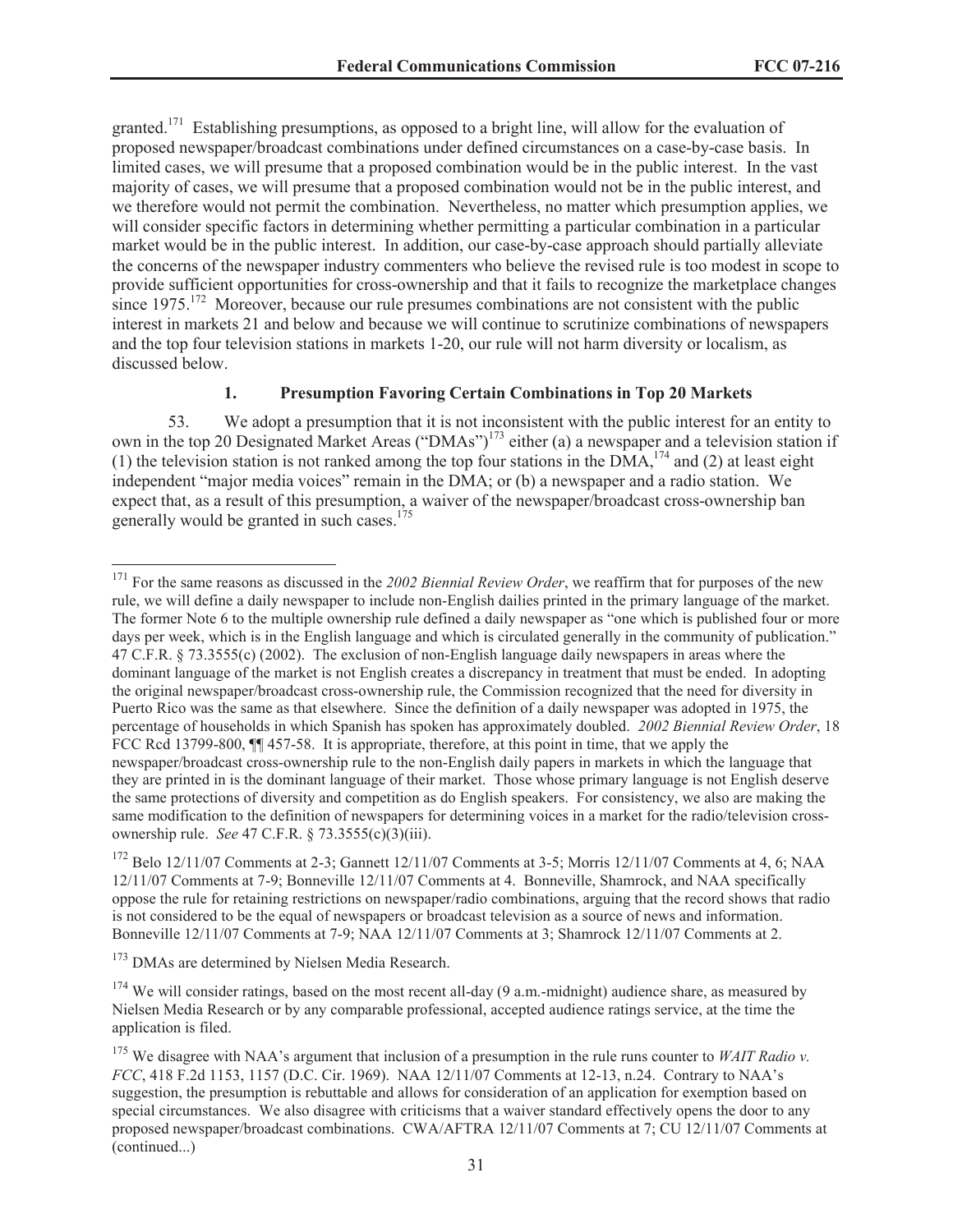54. Although we concluded in the *2002 Biennial Review Order* that, on balance, the benefits of precision that case-by-case review of every transaction would provide were outweighed by the benefits of bright-line rules, we believe that the built-in presumptions and the public interest test provide adequate predictability for the industry, particularly when coupled with the older "bright-line" rules that we are retaining.<sup>176</sup> The Commission previously has noted that bright-line rules can be over-inclusive or underinclusive depending upon the particular rule at issue.<sup>177</sup> Our approach addresses such concerns. In addition, in comparison to the number of applications triggering the local radio, local television, and radio/television ownership rules, we do not anticipate that there will be as many newspaper/broadcast applications filed; thus, the more case-specific nature of the review under this cross-ownership rule will not be unduly burdensome for the industry or the Commission.<sup>178</sup>

55. *Top 20 Markets*. As an initial matter, the presumption that a particular newspaper/broadcast station combination is not inconsistent with the public interest will apply only to proposed combinations in the largest 20 DMAs in the country. Such combinations in the largest markets in the country generally raise fewer diversity concerns because such media markets are more vibrant and have more media outlets.<sup>179</sup> As CU explains, "[t]he evidence in this proceeding shows quite clearly that the larger the market, the less concentrated the media tend to be."<sup>180</sup> We admit that it is not possible to draw with mathematical precision the line that should separate those largest media markets where the positive presumption should apply from those smaller markets where it should not. In looking at the media marketplace in the largest DMAs in the country, however, we believe that it is most appropriate to draw the line at the top 20 DMAs.<sup>181</sup>

56. We find notable differences between the top 20 markets and all other DMAs, both in

(Continued from previous page)

13-14; MAP 12/11/07 Comments at 4-5; UCC 12/11/07 Comments at 10-12. The Commission must always give a hard look to waiver applications – it may never close the door altogether – and arguments that the waiver threshold will be too low under the modified rule are entirely speculative.

<sup>176</sup> *2002 Biennial Review Order*, 18 FCC Rcd at 13645, ¶ 82 (noting certain benefits of bright-line rules, such as certainty of outcome, conservation of administrative resources, reduction of administrative delays, and lowering of transaction costs.).

<sup>177</sup> *Id*. at 13646, ¶ 84.

 $178$  Accordingly, we disagree with commenters who argue that a case-by-case approach will impose undue regulatory burdens and runs counter to the Commission's bright-line approach to other media ownership rules. *See* Belo 12/11/07 Comments at 4; CU 12/11/07 Comments at 42-43; Gannett 12/11/07 Comments at 5; NAA 12/11/07 Comments at 13; Morris 12/11/07 Comments at 8; News Corp./Fox 12/11/07 Comments at i; UCC 12/11/07 Comments at 12-13. We note that many parties support a case-by-case approach, claiming that it affords the Commission the opportunity to consider challenges to proposed transactions would otherwise be prohibited or approved pursuant to bright-line rules. *See*, *e.g*., CFA/CU Petition at 41; FOEF Comments at 31; UCC Comments at 73-74.

<sup>179</sup> NAB 12/11/07 Comments at 11 n.20.

<sup>180</sup> CU 12/11/07 Comments at 14.

 $181$  We disagree with CU that we should use Arbitron markets rather than DMAs for purposes of applying the rule. *See* CU 12/11/07 Comments 30-31. Although the Commission analyzed radio data at the level of Arbitron radio Metro markets for purposes of developing the Diversity Index, *see 2002 Biennial Review Order*, 18 FCC Rcd at 13789-90, ¶ 429, we decline to reinstate the cross-media limits or rely on the DI here. *See supra*, paragraph 17. Further, as the Commission observed in the *2002 Biennial Review Order*, "DMAs are exhaustive classifications, covering the entire United States, and it is straightforward to count the number of television stations in a DMA," *id.*  at 13789 ¶ 428. Thus, use of DMAs facilitates application of the major media voices test, which for the reasons discussed below focuses exclusively on newspapers and television stations. In addition, television stations are generally seen throughout a DMA because of mandatory carriage requirements. *See* 47 C.F.R. § 76.56 (Cable) and § 76.66 (DBS).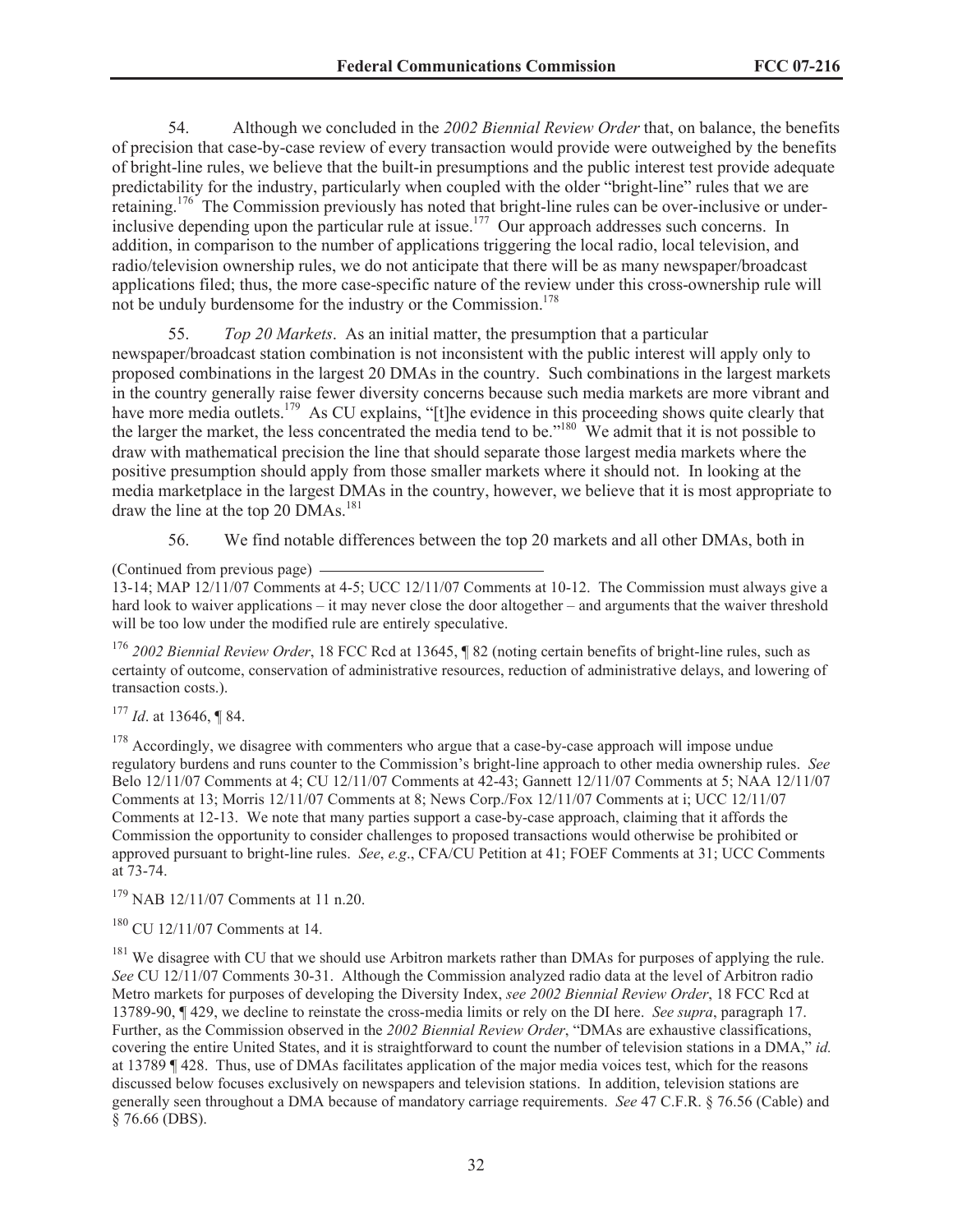terms of voices and in terms of television households. We evaluated the range of media outlets available in the top 20 DMAs, and conclude that diversity in those largest markets is healthy and vibrant in comparison to all other DMAs. For example, while there are at least 10 independently owned television stations in 18 of the top 20 DMAs, none of the DMAs ranked 21 through 25 have 10 independently owned television stations. Additionally, while seventeen of the top 20 DMAs have at least two newspapers with a circulation of at least 5 percent of the households in that DMA, four of the five DMAs ranked 21 through 25 have only one such newspaper. Moreover, the top 20 markets, on average, have 15.5 major voices (independently owned television stations and major newspapers), 87.8 total voices (all independently owned television stations, radio stations, and major newspapers), and approximately 3.3 million television households.<sup>182</sup> Markets 21 through 30, by comparison, have, on average, 9.5 major voices, 65.0 total voices, and fewer than 1.1 million television households, representing drops of 38.5 percent, 25.9 percent, and 56.3 percent from the top 20 markets, respectively. Markets 31 through 40 and 41 through 50 have average numbers of voices for each category similar to markets 21 through 30, and even fewer television households on average, 837,800 and 679,200, respectively. Markets 50 through 210 show even more dramatic drops, with on average, 6.7 major voices, 31.2 total voices, and approximately 231,000 television households, representing drops of 56.4 percent, 61.7 percent, and 90.7 percent from the top 20 markets, respectively. The diversity in the number and types of traditional media outlets in the largest markets ensures that the public is well served by antagonistic viewpoints. Markets outside of the top 20 DMAs do not feature diversity to such an extent.

57. *Major Media Voices*. For purposes of determining the applicability of our presumption, we define major media voices as full-power commercial and noncommercial television stations and major newspapers<sup>183</sup> because we believe that such sources are generally the most important and relevant outlets for news and information in local markets today. Indeed, there is relatively unanimous support for the position that consumers continue predominantly to get their local news from daily newspapers and broadcast television. Data shows that consumers rely mostly on newspapers and television for news and information. The record demonstrates that traditional media still represent the most important source for local news for the majority of individuals. Media Ownership Study Number 1 ("Nielsen Survey") indicates, for example that 38.2 percent of all respondents consider broadcast television stations and 30.1 percent consider local newspapers "the most important source of local news or local current affairs,"<sup>184</sup> whereas only 6.7 percent of all respondents say the same concerning the Internet.<sup>185</sup> AFL-CIO agrees, finding that a majority of consumers cite newspapers as the most important source of local news and television as the most important source of national news.<sup>186</sup> CU attaches two studies to its comments in response to the *Further Notice* finding that local newspapers and television are the most commonly used sources for local news. CU's studies conclude that traditional media, television, and newspapers,

<sup>&</sup>lt;sup>182</sup> Information on television stations, radio stations, and newspapers is from BIA's Media Access Pro Database. We note that we are not able to make any adjustments for radio/television cross-ownership in any market.

<sup>&</sup>lt;sup>183</sup> Major newspapers are newspapers that are published at least four days a week within the DMA and have a circulation exceeding 5 percent of the households in the DMA. *See* 47 C.F.R. § 73.3555(c)(3)(iii). We disagree that the rule is inconsistent because it limits combinations of daily newspapers and broadcast stations but counts major newspapers towards the major media voices requirement. *See* Tribune 12/11/07 Comments. As explained above, we are proceeding cautiously by relaxing the existing ban on cross-ownership of a daily newspaper and broadcast station only in the largest markets with the greatest levels of viewpoint diversity. Counting as major media voices only those outlets that consumers rely upon most as sources of local news and information will ensure that we do not presume that sufficient diversity of major local news sources will remain in a top 20 market if such a presumption is not warranted.

<sup>&</sup>lt;sup>184</sup> Media Ownership Study 1 at 90.

<sup>185</sup> *Id.* at 91.

 $186$  AFL-CIO Reply at 9-11.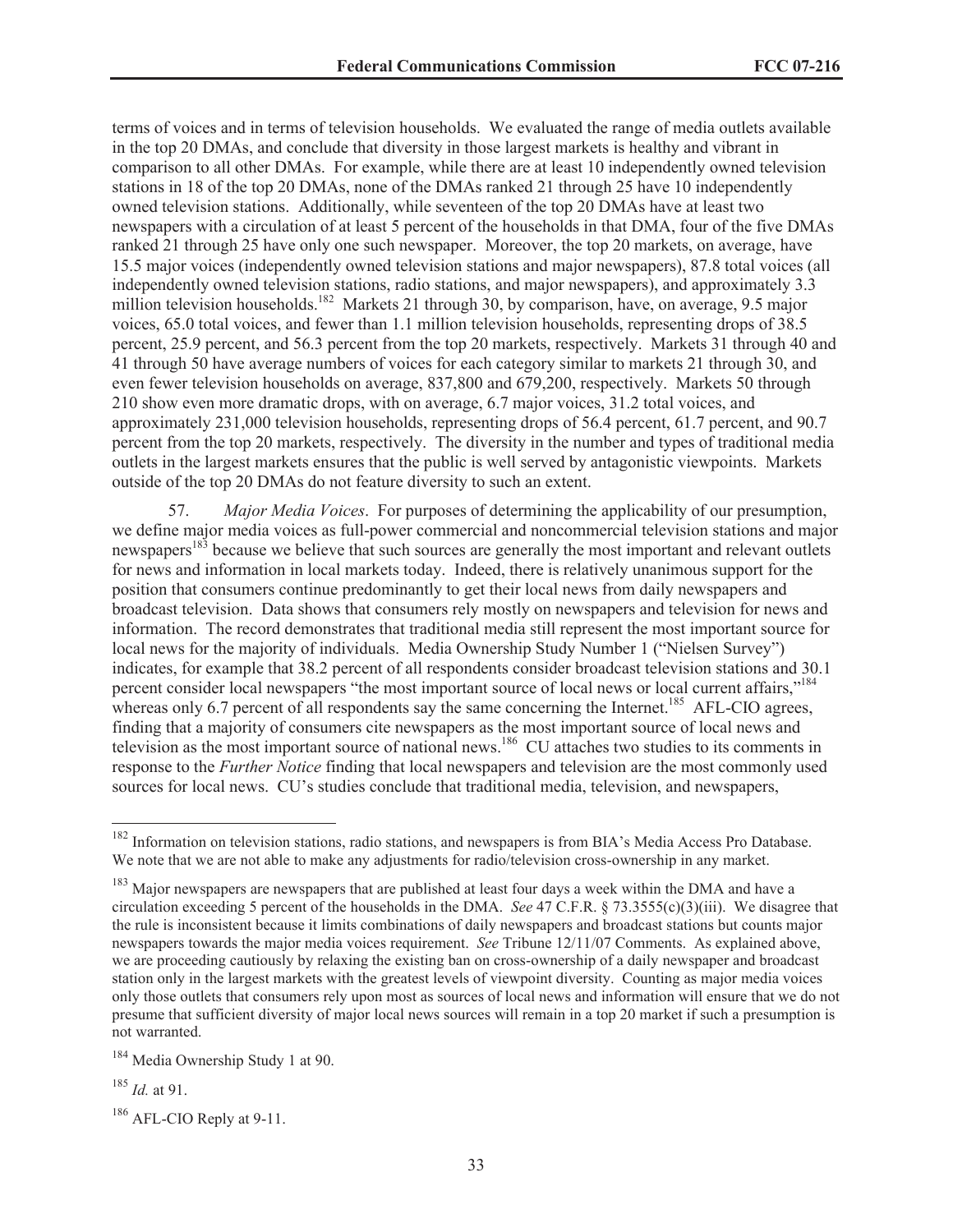followed by weekly newspapers and broadcast radio, are the most frequently used and most important sources of local and national news and that those that use the Internet for news and information overwhelmingly go to the web sites of local or national television sources or to the sites of daily newspapers.<sup>187</sup> Based on our findings, therefore, we have taken a cautious approach in designating which outlets to include as major media voices, the presence of which would support the presumption that a newspaper/broadcast combination will serve the public interest. Counting as major media voices only those outlets that consumers most rely on as sources of local news and information will ensure that we do not presume that sufficient diversity of major local news sources will remain in a top 20 market if such a presumption is not warranted.<sup>188</sup>

58. We fully acknowledge that other types of outlets contribute to diversity. In the *2002 Biennial Review Order*, the Commission cited to numerous sources: cable networks, weekly and college

<sup>188</sup> We acknowledge that some concerns have been raised in regard to the Nielsen Survey, Media Ownership Study 1, such as the nature of the questions and the response rate. *See, e.g.,* Media Ownership Study 1 Peer Review, *available at* http://www.fcc.gov/mb/peer\_review/peerreview.html; CU Comments to the Media Ownership Studies at 8-9 and 110-23 (highlighting, for example, that broadcast television or newspapers are the first or second most important source of news for 86 percent of respondents, whereas all other forms of media are first or second most important for only 14 percent of respondents); Media General Reply to the Media Ownership Studies at 12-24 (criticizing the study, but emphasizing that non-traditional outlets are important sources of news and should be counted as "voices"); NAA Comments to the Media Ownership Studies at 4-8 and Reply at 15-21 (stating that newspapers and television are still important sources of news but that Internet and other "emerging" sources are growing quickly). Nonetheless, we are not aware of figures showing the contrary. In fact, the peer review of the Nielsen Survey, Media Ownership Study 1, suggested a Pew Internet & American Life Project Study as an alternative source; the Pew Study has different percentages, but substantially the same results: 59 percent of respondents got news "yesterday" from local television, 38 percent from a local paper, but only 23 percent from the Internet. Pew Internet & American Life Project, "Online News: For Many Home Broadband Users, the Internet is a Primary News Source" (Mar. 22, 2006).

<sup>&</sup>lt;sup>187</sup> CU Comments, Attach., Study 7 at 128-33 and Study 8 at 134-47. CU's Study 7 found that, by far, newspapers and broadcast television are the most frequent and most important source of news and information followed by weekly newspapers and radio. According to the Study, 54 percent of the respondents most often use daily newspapers and television for local news, and 53 percent consider daily newspapers and television to be the most important source of local news. An additional 33 percent of the respondents answered that they most often use weekly newspapers and radio for local news, while 31 percent consider weekly newspapers and radio to be the most important source of local news. Therefore, according to the Study, at least 84 percent of the respondents look to traditional media for local news. CU's Study 8 finds that among the 11 percent of respondents who say that the Internet is their first or second most frequent source of news, the websites of local television and daily newspapers account for 51 percent of the primary sites they visit most frequently. The peer review for CU's Study 7 raises issues regarding the breadth of the Study's conclusions, but the review does not undermine its basic conclusions. *See* CU Study 7 Peer Review, Steve Wildman, Michigan State University, *available at* http://www.fcc.gov/mb/peer\_review/reviews.html. Specifically, the peer review concludes that CU's Study 7 is overly broad in its rejection of the Nielsen Survey that it was intended to correct. Nonetheless, the peer review finds that CU's Study 7 provides valuable evidence for the Commission, specifically the fact that CU's Study 7 shows that the majority of Internet sites that consumers use for news are owned by the same major news organizations that own traditional broadcast media. As such, we use as evidence of the fundamental points that consumers continue to rely primarily on traditional media sources for their local news and that they use newer media sources as supplemental. Similarly, the peer review for CU's Study 8 raises questions concerning the phrasing and ordering of survey questions, and concerning the aggregation of survey responses. *See* CU Study 8 Peer Review, *available at* http://www.fcc.gov/mb/peer\_review/reviews.html. The reviewer concludes that these concerns may raise questions concerning the conclusions of the Study. We note these concerns, and accept that the precision of the survey may have been reduced due to these problems, but we do not reject CU Study 8 in its entirety. Rather, we treat it as another piece of evidence that newer sources of information, including news web sites and blogs, are lesser sources of information for consumers compared to traditional sources of information. Because this study agrees fundamentally with other evidence in the record, we find that the problems raised in the peer review may reduce its precision but they do not completely undermine its results.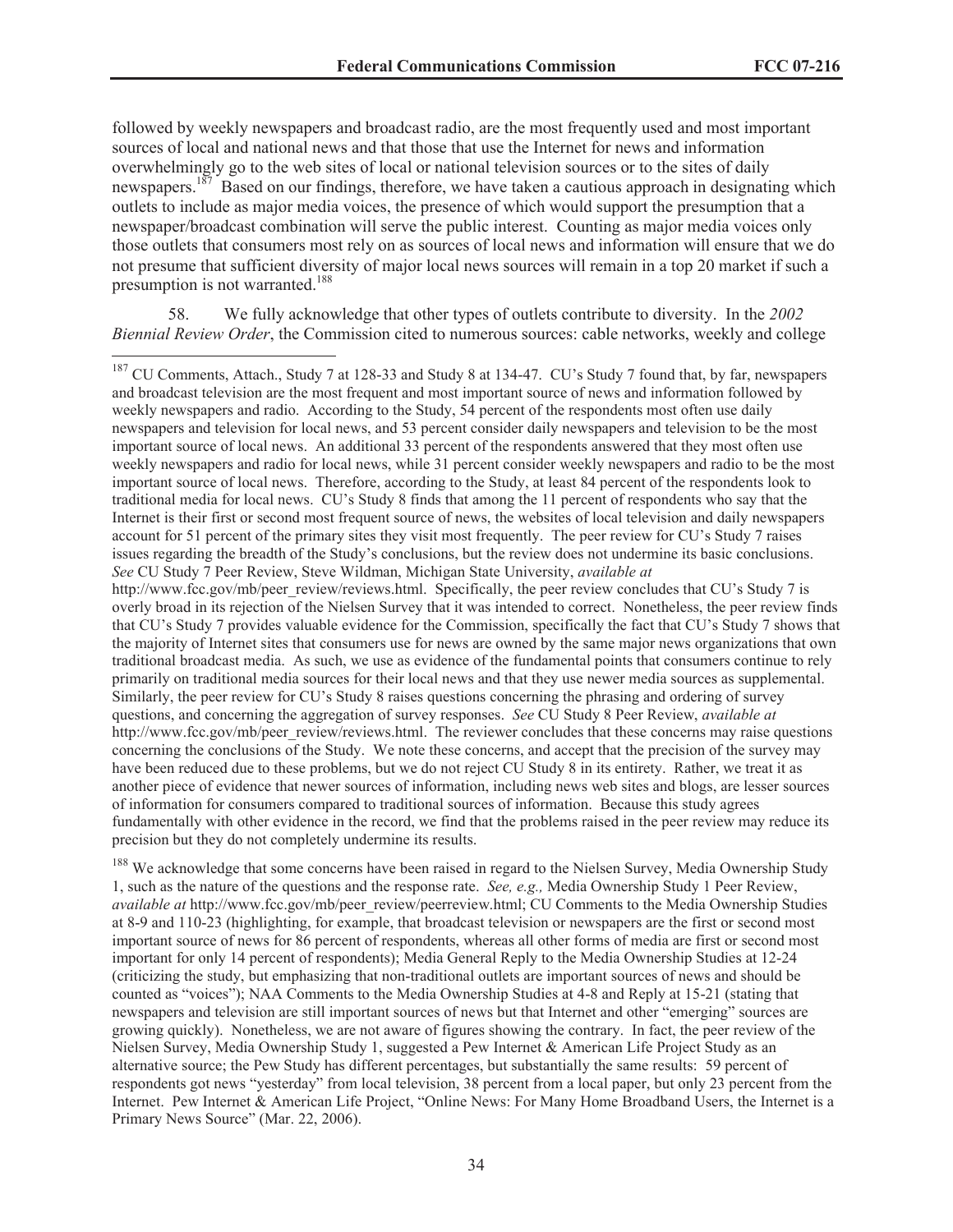newspapers, and the Internet.<sup>189</sup> However, we cannot conclude that other voices are major sources of local news or information. Our data reflects only that most consumers primarily rely on newspapers and broadcast television for local news. For instance, several parties argue that cable television should count as a source of local news,<sup>190</sup> while others discount its contribution to local news.<sup>191</sup> The *Prometheus* court affirmed the Commission's decision to discount cable television as an important news source, but there remains little information on how to quantify its contribution.<sup>192</sup> In addition, there is much controversy centered on whether and to what degree the Internet is a source for local news.<sup>193</sup> AFL-CIO argues that the Internet merely repurposes the news, and should not count as a diverse voice.<sup>194</sup> Conversely, Belo provides examples of locally oriented Internet news sources, including websites and blogs, some of which are offered by WFAA-TV and *The Dallas Morning News*, its co-owned outlets in the Dallas DMA. CU claims that only a small percentage of people use the Internet frequently for local news and information, and about half the web sites they visit are web sites of traditional media, which generally use "repurposed" content.<sup>195</sup> Belo states that the Internet offers a vehicle for ongoing discussion and direct public input that is not practical to the same extent on either a local television station or via traditional  $\arcsin 196$ 

59. Because we cannot conclude that other media sources are major sources of local news and information, we do not include them as major media voices for the eight-voice count for purposes of the presumption in the top 20 markets. We do, however, consider them as contributing to diversity in local markets. To the extent that all of the top 20 DMAs include numerous independent sources, we are comfortable in our presumption that allowing a newspaper and a radio station or a newspaper and a nontop four television station in these 20 markets to combine will not harm diversity.<sup>197</sup>

60. The Commission historically has used voice-count tests in other contexts (*e.g.*, in waiver standards for the radio-television cross-ownership rule) as a means of promoting diversity.<sup>198</sup> Here, the eight independent voices component of the rule provides an appropriate benchmark for indicating that a minimum number of sources of local news and information are present before we presume that a combination of a newspaper and a television station is not inconsistent with the public interest.<sup>199</sup> The

<sup>194</sup> AFL-CIO Comments at 15; *see also* AFTRA Comments at 11-13.

 $195$  CU Comments at 10-12, Attach., Study 8 at 136-47.

<sup>196</sup> Belo Comments at 11-13.

<sup>197</sup> While UCC objects that the "major voices" test and the top four restriction do not apply to newspaper/radio combinations, *see* UCC 12/11/07 Comments at 15, more stringent protections are appropriate for newspaper/television combinations than newspaper/radio combinations in light of the fact, discussed above, that television stations are more important sources of local news for consumers.

<sup>198</sup> *See, e.g*., *Review of the Commission's Regulations Governing Television Broadcasting*, Report & Order, MM Docket No. 91-221, 14 FCC Rcd 12903, 12933-36, ¶¶ 64-70 (1999) ("*Local TV Ownership Report and Order*"); *clarified in* Memorandum Opinion & Second Order on Reconsideration, 16 FCC Rcd 1067 (2001).

 $199$  In light of the characteristics of the top 20 markets and the adoption of the top four restriction, we reject CU's arguments, *see* CU 12/11/07 Comments at 24, that the voice count test used to determine the applicability of the presumption should take into account market share or be dependent on the level of local news programming aired by a commercial television station. Nevertheless, the Commission would appropriately look at such information in (continued...)

<sup>189</sup> *2002 Biennial Review Order*, 18 FCC Rcd at 13765, ¶ 365.

<sup>190</sup> Belo Comments at 14-15; Cox Comments at 17-18; NAA Comments at 40-41; Media General Reply at 6, 12-14.

<sup>191</sup> AFL-CIO Comments at 15; UCC Comments at 70.

<sup>192</sup> *Prometheus*, 373 F.3d at 404-05.

<sup>193</sup> *Id*. at 405-06.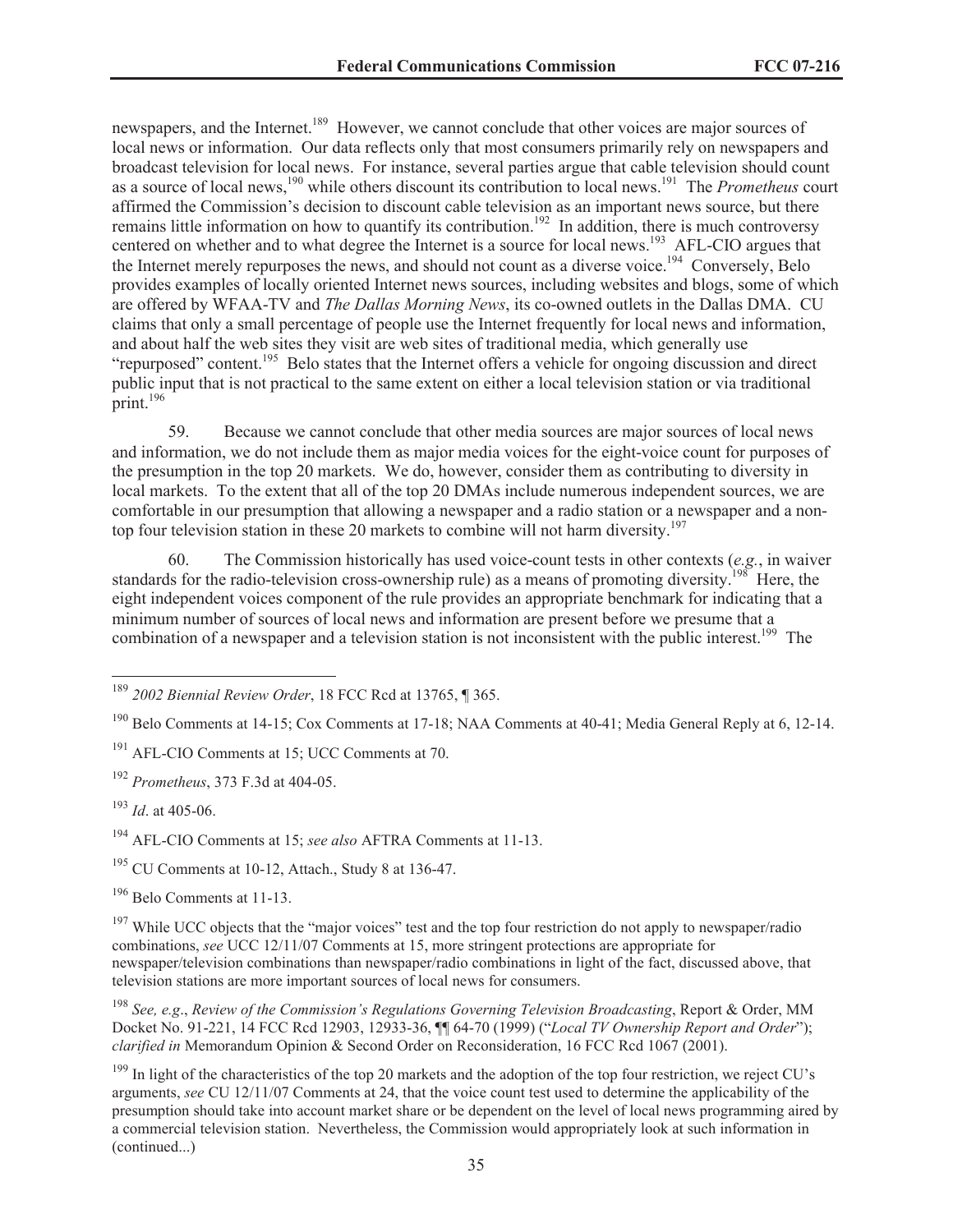standard we adopt today takes into account current marketplace conditions and strikes what we believe to be an appropriate balance between the efficiencies of cross-ownership and the need to safeguard diversity, as discussed above.<sup>200</sup> We have selected the number eight for the major media voice count because we are comfortable that assuring that minimum number of major media voices in the top 20 markets – along with the other unquantified media outlets that are present in those markets – will assure that these markets continue to enjoy an adequate diversity of local news and information sources. As noted above, there are at least 10 independently owned television stations and two major newspapers in the great majority of the top 20 markets. Further, all of those markets have at least eight television stations and one major newspaper. As we do not want to allow a significant decrease in the number of independently owned major media voices in any of those markets, we will presume that a merger is in the public interest only if at least eight major media voices will remain post-merger.

61. *Top Four Prohibition*. The presumption in the top 20 DMAs that a newspaper/television combination would not be inconsistent with the public interest will not apply to proposed combinations between a daily newspaper and a television station ranked among the top four television stations in a DMA. In the *2002 Biennial Review Order*, the Commission retained its top four restriction in the local television ownership rule, which prohibits a combination between any of the top four ranked stations in a DMA. The *Prometheus* court agreed that the Commission was justified to limit combinations to those that would not create excessive market power.<sup>201</sup> We consider a daily newspaper and the top four stations to be the most influential providers of local news in their markets. Thus, such combinations are likely to cause a greater harm to diversity in a market.<sup>202</sup> CU/CFA/Free Press support the top four restriction, while others believe that there should be no cross-ownership restrictions in the largest markets, including allowing newspapers to combine with top four television stations.<sup>203</sup>

62. We also believe that combinations of newspapers and non-top four television stations are more likely to result in the production of more local news in furtherance of our localism goal. Our data shows that stations below the top four are less likely to carry local news, and therefore more likely to

<sup>200</sup> Accordingly, we disagree with Media General's argument that the rule's eight independent voice component is inconsistent with the D.C. Circuit's decision in *Sinclair*, 284 F.3d at 164. *See* Media General 12/11/07 Comments at 14. *Sinclair* stands for the proposition that the Commission must provide a rational explanation for using different voice count tests for the purposes of different media ownership rules, not that the Commission is bound to employ the same test regardless of the goals it seeks to achieve.

<sup>201</sup> Evidence showed that there is a significant drop in Nielsen ratings between the fourth and fifth stations in a market, which indicates a significant difference in viewership and hence influence in the respective local markets. *Prometheus*, 373 F.3d at 416.

<sup>202</sup> Without submitting the relevant data, MAP asserts that nearly half of the television stations owned by people of color are in the top 20 markets and that none is rated among the top four in its market. Thus, MAP argues that those stations will be acquisition targets and the rule will have a negative impact on minority ownership. *See* MAP 12/11/07 Comments at 5-6. We note that our rule revisions will not force any owner to sell his or her station. Further, although we believe that it is appropriate to adopt measures to encourage minority ownership, as we do in the *Diversity Order* that we adopt today, we do not think it is appropriate to deny minority owners the opportunity to sell their stations in accordance with otherwise applicable Commission rules, *see* note 7, *supra*.

<sup>203</sup> NAA supports cross-ownership of newspapers and top four stations because it claims it is precisely those stations that are most capable of sustaining full-scale news operations. NAA 12/11/07 Comments at 2, 10; *see also* CU 12/11/07 Comments at 20-23; Gannett 12/11/07 Comments at 6; Media General 12/11/07 Comments at 18-20; News Corp./Fox 12/11/07 Comments at 10-11. NAA also opposes the cross-ownership rule because it is considerably more limiting than any of the other existing local broadcast ownership rules. NAA 12/11/07 Comments at 2, 9-10.

<sup>(</sup>Continued from previous page)

performing its case-by-case review of a proposed combination, particularly under the "concentration" factor discussed *infra*.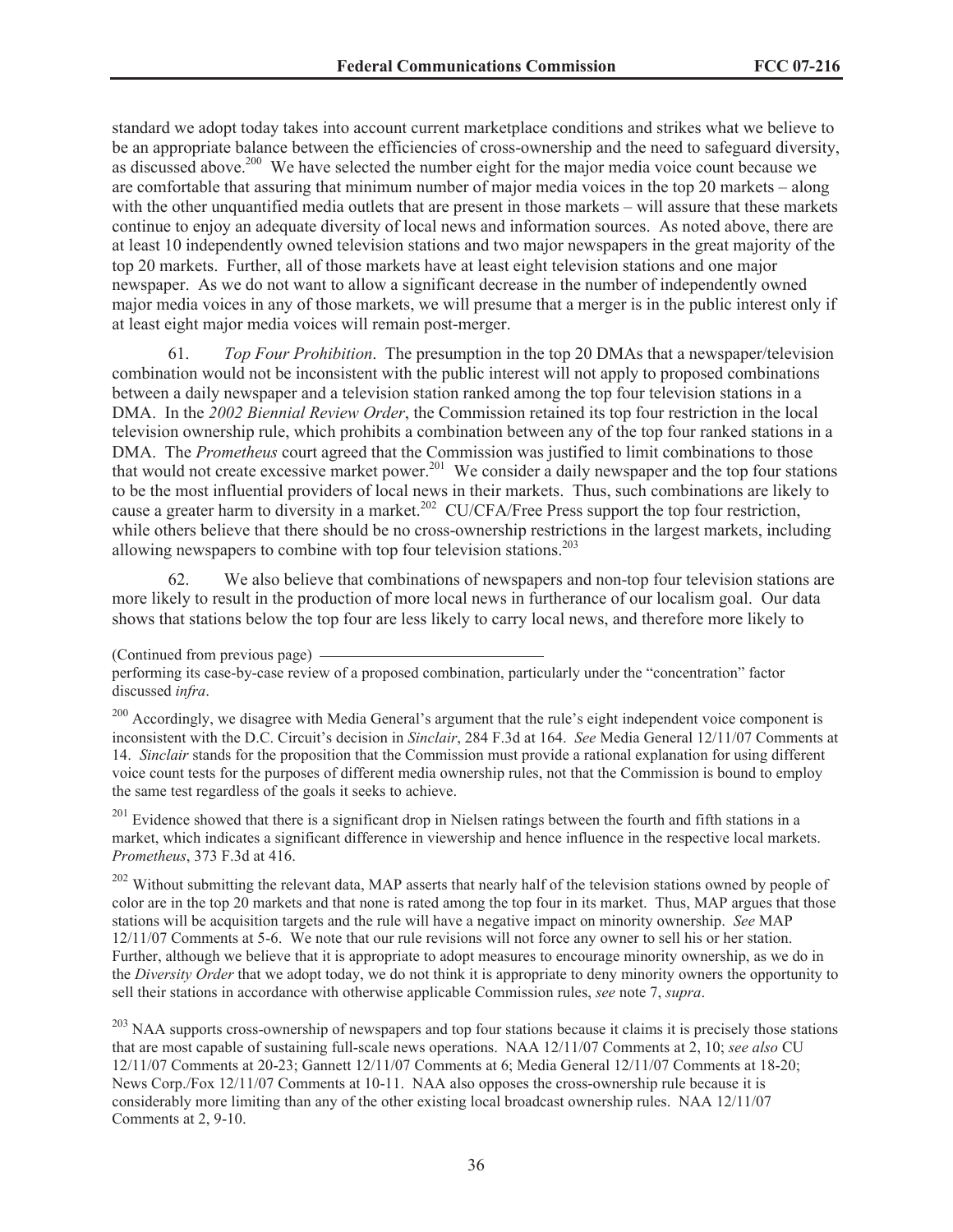carry "new news" as a result of a newspaper combination. Specifically, 86 percent of stations ranked first through fourth in all DMAs provide local news, averaging 2083 minutes, while only 40 percent of stations ranked fifth and below in all DMAs provide some local news, averaging 458 minutes.<sup>204</sup> Based on this data, stations ranked first through fourth provide 355 percent more local news than stations ranked fifth and below.<sup>205</sup> Because stations outside of the top four are less likely to have top-ranked local news shows and are therefore more likely to benefit from the extensive news gathering resources of the newspaper, we presume that combinations of newspapers and television stations ranked fifth and below are in the public interest.

## **2. Presumption Against All Other Combinations**

63. In adopting our new newspaper/broadcast cross-ownership rule, we presume that it is not inconsistent with the public interest for an entity to own, operate or control, in one of the top 20 DMAs, a daily newspaper and one commercial AM or FM radio station or one TV broadcast station under certain circumstances. As discussed above, we base this presumption on the vibrancy and number of voices in the top 20 DMAs. In all DMAs ranked 21 and below, we adopt a presumption that it is inconsistent with the public interest for an entity to own newspaper and broadcast combinations.<sup>206</sup> We adopt this presumption as a measure to protect competition and media diversity.<sup>207</sup> In adopting the newspaper/broadcast cross-ownership rule over 30 years ago, the Commission sought to promote competition and diversity of viewpoints.<sup>208</sup> Indeed, diversity of viewpoint has been especially important in the context of newspaper/broadcast cross-ownership, given the reliance the public has placed on these

 $204$  Staff analysis of television schedule data from TMS for May 12-18 and November 10-16, 2005.

<sup>205</sup> *Id*. *See also* CU 12/11/07 Comments at 22 (indicating that top four stations are far more likely than non-top four stations to provide local news).

 $206$  Despite the fact that radio stations generally have less of an impact on local diversity than television stations, we disagree with commenters who argue that the retention of any limits on newspaper/radio cross-ownership is not justified. *See* Bonneville 12/11/07 Comments at 1-2, 7-9, 10; Morris 12/11/07 Comments at 4-5; Shamrock 12/11/07 Comments at 1-2. The combination of a daily newspaper with one or more radio stations may have significant negative implications for the range of viewpoints available in a local market. Our action will allow licensees to realize the benefits of newspaper/radio cross-ownership in the largest markets, *see, e.g.,* Bonneville 12/11 Comments 8, n.18 (citing evidence that cross-owned radio stations are more likely to adopt a news format), while fostering viewpoint diversity in small and medium markets where such combinations pose a greater risk to viewpoint diversity. We also disagree that the newspaper/broadcast cross-ownership rule's numerical limit of one newspaper and one broadcast station is inconsistent with the radio/television cross-ownership rule's higher numerical limits. *See* Tribune 12/11/07 Comments at 8. The Commission traditionally has been more cautious in allowing newspaper/broadcast combinations than in allowing broadcast-only combinations due to the unique attributes of newspapers. Moreover, as discussed above, given the long history of the newspaper/broadcast crossownership rule, we conclude that it is appropriate to proceed cautiously in relaxing it.

<sup>&</sup>lt;sup>207</sup> The Commission has previously explained that its cross-ownership and multiple ownership rules encourage "outlet" and "source" diversity as indirect means to achieve viewpoint diversity. *See 2002 Biennial Review Order,*  18 FCC Rcd at 13629-30, 13632 ¶¶ 26-27, 30, 38-39; *see also Review of the Commission's Regulations Governing Television Broadcast; Television Satellite Stations Review of Policy and Rules,* Further Notice of Proposed Rule Making, MM Docket Nos. 99-221 and 87-8, 10 FCC Rcd 3524, 3549-50 (1995). "Outlet" diversity refers to "a variety of delivery services (*e.g.,* broadcast stations) that select and present programming directly to the public"; "source" diversity refers to "a variety of program producers and owners." *Id.*

 $^{208}$  The Commission stated that "[t]he multiple ownership rules," such as the newspaper/broadcast cross-ownership rule, "rest on two foundations: the twin goals of diversity of viewpoints and economic competition." *1975 Second Report & Order*, 50 FCC 2d at 1074. Ensuring that the public has access to a diversity of viewpoints promotes First Amendment values.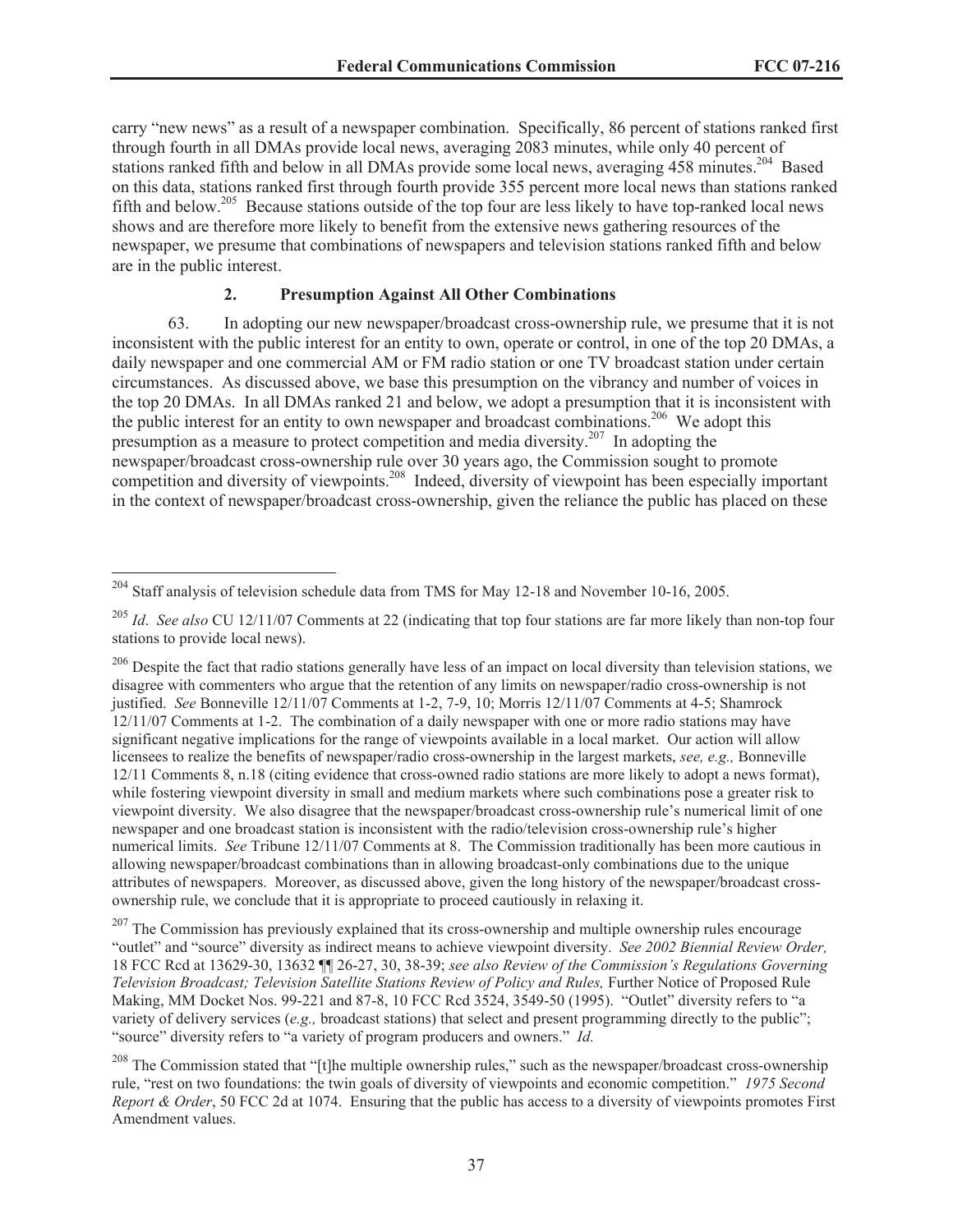media as sources of local news and information.<sup>209</sup> This reliance may be particularly acute in markets below the top 20 DMAs. As indicated earlier, the top 20 DMAs share a robustness in media and outlet diversity that is not matched in smaller markets. We are not certain that the degree of media consolidation that the largest, more competitive markets can withstand is yet mirrored in smaller markets, and thus, we conclude that there should be a presumption against newspaper/broadcast cross-ownership in markets below the top  $20^{210}$  We set forth in detail below policies we will adopt to safeguard the public interest as we consider proposed transactions under the new newspaper/broadcast cross-ownership rule.<sup>211</sup>

64. As the record establishes, the top 20 DMAs are media-rich, highly populated markets, where we believe it is appropriate to apply the presumption that limited newspaper/broadcast crossownership is not inconsistent with the public interest.<sup>212</sup> However, in addition to the presumption in favor of cross-ownership, we will also evaluate whether a proposed transaction is in the public interest by considering the specific factors enumerated below. In addition, although the action we take today establishes a presumption against newspaper/broadcast cross-ownership in DMAs ranked 21 and below (and the less populated the DMA, the heavier the presumption against cross-ownership), we acknowledge the difficulty in identifying a definitive line to draw between markets. We also recognize the need to consider factors particular to each market and proposed transaction. Thus, just as a petitioner could rebut the presumption that a transaction in markets 1-20 would be in the public interest by showing (for example) that the resulting market would be unduly concentrated, applicants in markets below DMA 20 could overcome the relevant presumption that a merger would not be in the public interest by showing countervailing benefits of the proposed transaction. While we expect such cases to be rare, we acknowledge that a particular market may have unique attributes or that the proposed transaction may present unique advantages. In either event, the Commission is resolved to analyze each transaction on its merits. Our guiding principles, of course, will be preserving competition, localism, and diversity.

65. *Reversal of Negative Presumption*. In two special circumstances, we will reverse the negative presumption that applies to those proposed combinations that do not otherwise qualify for a positive presumption. First, we adopt a failed/failing station model, based upon the same criteria that we positive presumption. This, we use the time summer criteria.<sup>213</sup> Although this standard was not formalized until 1999, the Commission has been applying this type of analysis for over 25 years in evaluating waivers of ownership

<sup>209</sup> *See* paragraph 57 & note 187, *supra.* Consumers still rely predominantly on newspapers and television for public affairs. *Id.* At the Commission's media ownership hearing in Nashville, Alex Jones, co-owner of *The Greenville Sun,* Greenville, Tennessee, explained that the vast majority of "accountability news," *i.e.*, the news of politics, policy, public affairs, business, the news that is considered essential to democracy, comes from the newspaper and local television. Jones maintains that the reported news that comes from these entities is the news of verification as opposed to the "talk that has now gotten confused with real news." Jones contends that it is talk, not news, which is in extraordinary abundance. Jones is the Director of the Joan Shorenstein Center on the Press, Politics and Public Policy at Harvard University's Kennedy School of Government. Testimony of Alex Jones, Media Ownership Hearing, Nashville, Tennessee, Dec. 11, 2006.

<sup>&</sup>lt;sup>210</sup> We therefore do not agree with commenters who urge repeal of the ban, particularly in small markets, due to the unique plight of broadcasters in these markets to retain increasingly costly news operations. *See, e.g.,* Media General Comments at 7-13; Shamrock 12/11/07 Comments at 1-2; NAB Comments at 116-20.

<sup>&</sup>lt;sup>211</sup> The policies we adopt herein incorporate the suggestions of commenters who, although opposed to a lifting of the ban on newspaper/broadcast cross-ownership, propose that any modification of the rule include criteria to determine whether cross-ownership would presumptively serve the public interest. *See, e.g.,* UCC Comments at 73-74.

 $212$  As with all applications seeking transfer of control or assignment of a broadcast license or authorization, any party may file a petition to deny any license transfer or assignment. 47 U.S.C. § 309(d).

<sup>213</sup> *Local TV Ownership Report and Order*, 14 FCC Rcd at 12938-40, ¶¶ 79-81.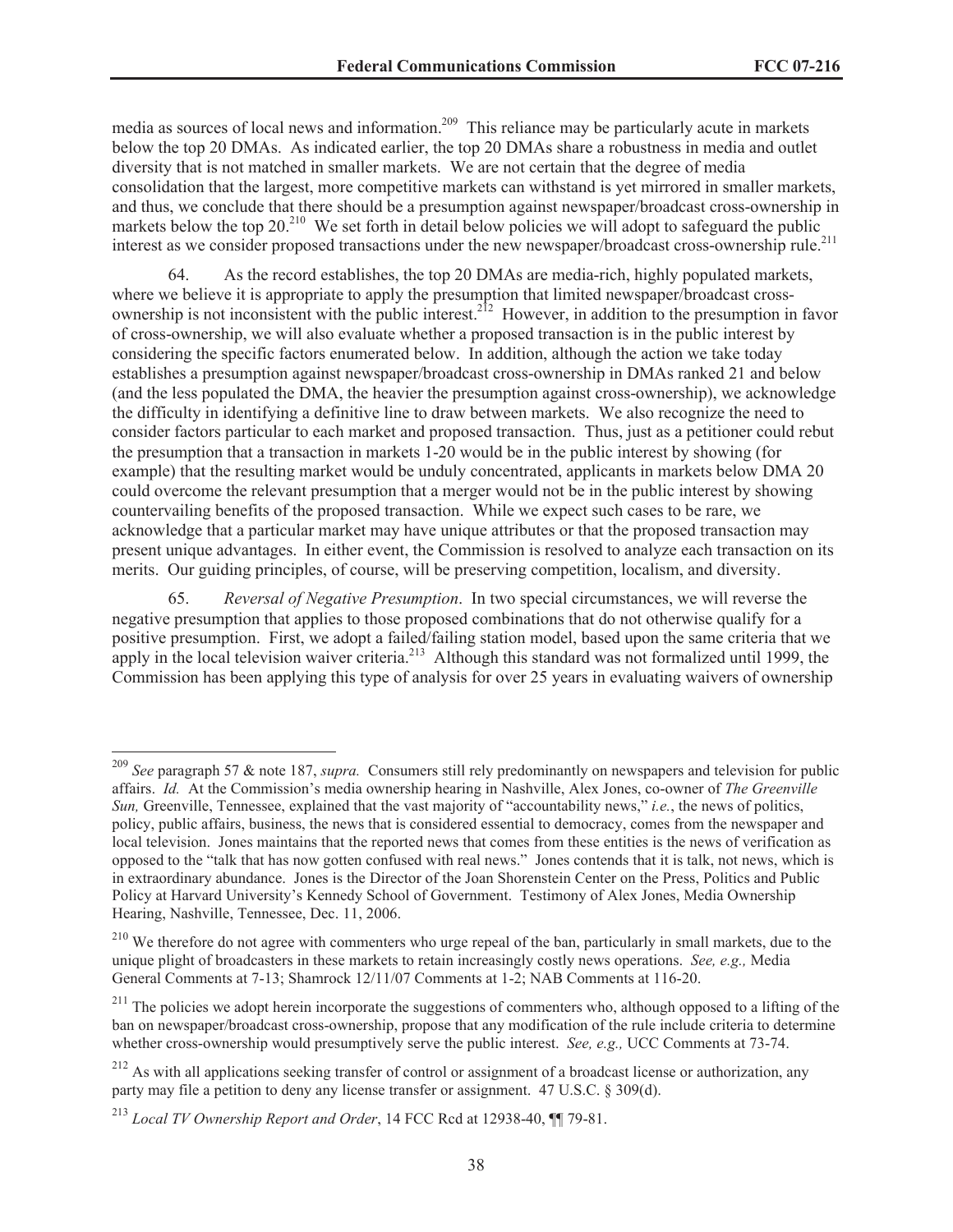limits.<sup>214</sup> Under this model, if a newspaper or broadcast outlet is failed or failing, we would apply a positive presumption. In order to qualify as failed, the newspaper or broadcast outlet has to have stopped circulating or have been dark for at least four months immediately prior to the filing of the assignment or transfer of control application, or must be involved in court-supervised involuntary bankruptcy or involuntary insolvency proceedings.<sup>215</sup> To qualify as failing, the applicant must show that (1) the broadcast station has had a low all-day audience share (*i.e*., 4 percent or lower), (2) the financial condition of the newspaper or broadcast station is poor (*i.e*., a negative cash flow for the previous three years), and (3) the combination will produce public interest benefits.<sup>216</sup> In addition, as with requests for failed station waivers of the local television ownership rule, the applicant must show that the in-market buyer is the only reasonably available candidate willing and able to acquire and operate the failed or failing newspaper or station and that selling the newspaper or station to any out-of-market buyer would result in an artificially depressed price.<sup>217</sup> The longstanding policy implementing the waiver criteria for television duopolies is also relevant for newspaper/broadcast combinations because it could permit two entities to merge while posing minimal harm to our diversity and competition goals. In such situations, the financial situation of one of the entities typically "hampers their ability to be a viable 'voice' in the market":

"These stations rarely have the resources to provide local news programming, and often struggle to provide significant local programming at all. Allowing a "failing" station to join with a stronger station in the market can greatly improve its ability to improve its facilities and programming operations, thus benefiting the public interest. This waiver standard may be of particular assistance to struggling stations in smaller markets that are not covered by the eight voice/top four ranked station test."<sup>218</sup>

66. In the past, the Commission has also considered the financial survival of a newspaper

<sup>214</sup> *See, e.g.*, *1975 Second Report & Order*, 50 FCC 2d at 1085, ¶ 119 (The Commission established the following waiver standards when it adopted the cross-ownership rule, anticipating that requests would be filed. Applicants would have to show (1) an inability to sell the station, (2) that the only sale possible would be at an artificially depressed price, (3) that separate ownership and operation of the newspaper and the broadcast station could not be supported in the locality, or (4) the purposes of the rule would be disserved by its application); *Newspaper/Radio Cross-Ownership Waiver Policy*, MM Docket No. 96-197, Notice of Inquiry, 11 FCC Rcd 13003 (1996) (The Commission considered modifying waiver criteria for cross-ownership rule); *Voice of the Caverns, Inc*., 4 FCC 2d 946 (1966) (The Commission granted dual ownership of a satellite television station and VHF station when previous three owners were unable to maintain operations due to financial hardship); *Multiple Ownership Report and Order*, 29 Fed. Red. 7535, 7539 (1964) (adopting Note 4 to 47 C.F.R. § 73.636(a)(1), which creates an exemption to the television duopoly rule for satellite stations because of special financial hardship considerations); *Amendment of Sections 73.35, 73.240 and 73.636 of the Commission Rules Relating to Multiple Ownership of Standard, FM and Television Broadcast Stations*, Docket No. 18110, First Report & Order, 22 FCC 2d 306 (1970) (The Commission grandfathered existing AM-FM combinations when it amended the multiple ownership rules "where a showing was made that establishes the interdependence of the stations and the impracticability of selling and operating them as separate stations).

<sup>215</sup> *See Local TV Ownership Report and Order*, 14 FCC Rcd at 12937, ¶ 75.

 $^{216}$  The applicant will be required to show that the tangible and verifiable public interest benefits of the combination outweigh any harms. At the end of the station's license term, the owner of the combined entities must certify to the Commission that the public interest benefits of the combination are being fulfilled, including a specific, factual showing of the program-related benefits that have accrued to the public. Cost savings or other efficiencies, standing alone, will not constitute a sufficient showing. *See id* at 12939, ¶ 81.

<sup>&</sup>lt;sup>217</sup> As with the showing required of failed station waiver applicants under the local television rule, one way to satisfy this fourth criterion will be to provide an affidavit from an independent broker affirming that active and serious efforts have been made to sell the station, and that no reasonable offer from an entity outside the market has been received. *See id* at 12938, ¶ 76.

<sup>218</sup>*Id.* at 12938-39, ¶ 79.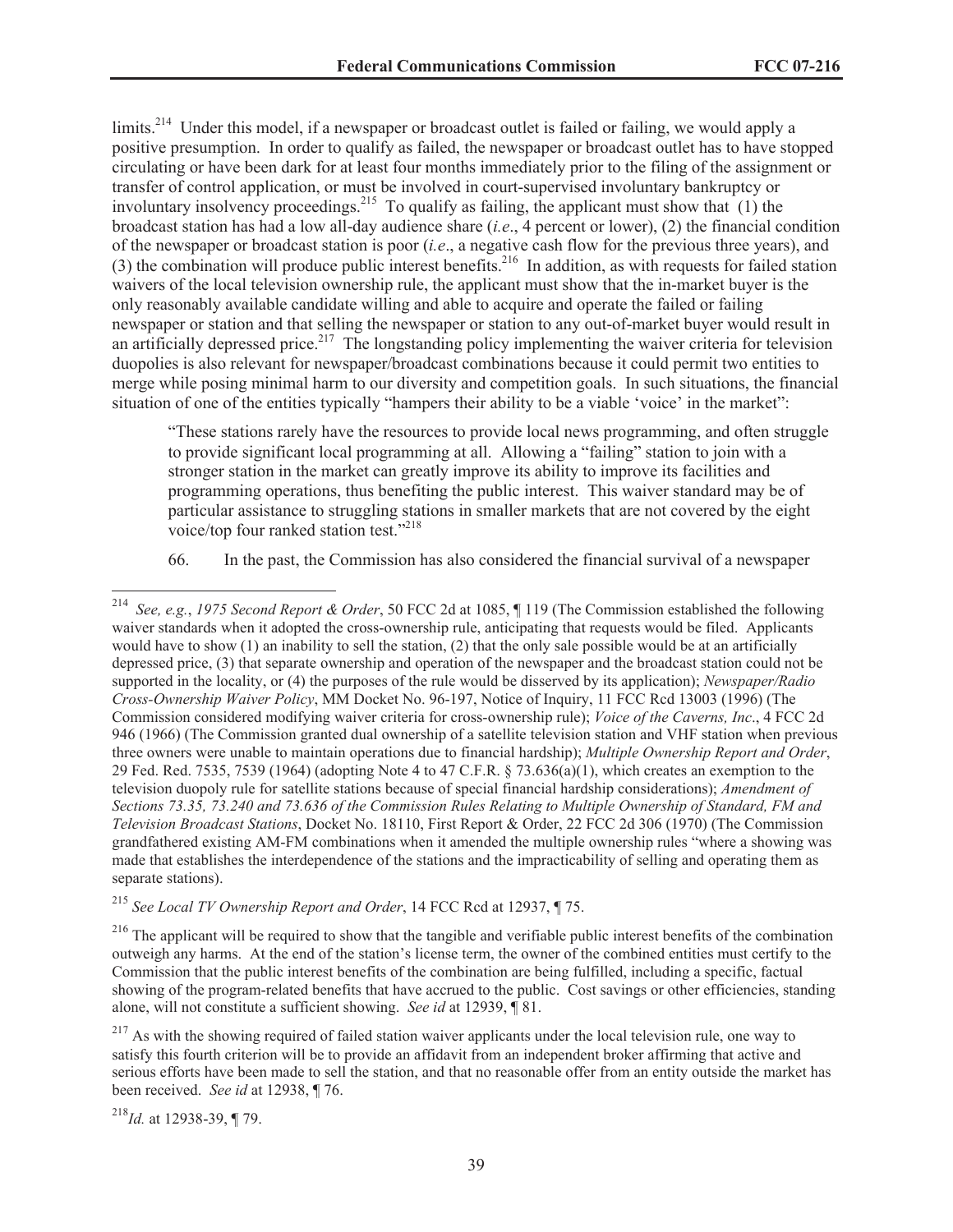outlet in deciding whether to waive the newspaper/broadcast cross-ownership rule. Among other things, the Commission considered whether, under the circumstances presented, a permanent waiver was necessary to effect a long-term stratagem for the *New York Post*'s survival.<sup>219</sup>

67. Second, we also will reverse the negative presumption when a proposed combination results in a new source of a significant amount of local news in a market. Specifically, we will presume that a proposed newspaper/broadcast combination is not inconsistent with the public interest when it initiates local news programming of at least seven hours per week on a broadcast outlet that otherwise was not offering local newscasts prior to the combined operations. In reviewing whether broadcasters have carried out their obligations to serve the public interest with responsive programming, the Commission has historically considered their news and public affairs programming to be uniquely and particularly important. A positive presumption under this limited circumstance will increase diversity of choices, provide more local programming, and allow better local service by media outlets. We believe that it is important, however, that the Commission closely monitor whether combinations taking advantage of this reversed presumption live up to their commitment to provide new local news. Therefore, broadcast station licenses that are approved as a result of this reversed presumption will need to report to the Commission annually regarding how they have followed through on their commitment to initiate at least seven hours a week of local news.

68. *Rebutting the Presumption*. To the extent that a proposed combination does not qualify for a positive presumption, it will have a high hurdle to cross to win Commission approval. Similarly, parties objecting to a transaction with a positive presumption will have a high hurdle to persuade the Commission that the transaction should not be approved. We will require any applicant attempting to overcome a negative presumption about a major newspaper and television station combination to demonstrate by clear and convincing evidence that, post-merger, the merged entity will increase the diversity of independent news outlets (*e.g.*, separate editorial and news coverage decisions) and increase competition among independent news sources in the relevant market.<sup>220</sup> Our analysis of the following four factors will inform this determination: (1) the extent to which cross-ownership will serve to increase the amount of local news disseminated through the affected media outlets in the combination; (2) whether each affected media outlet in the combination will exercise its own independent news judgment; (3) the level of concentration in the Nielsen DMA; and (4) the financial condition of the newspaper or broadcast station, and if the newspaper or broadcast station is in financial distress, the owner's commitment to invest significantly in newsroom operations.<sup>221</sup> We believe assessment of these factors in the context of each specific transfer application will enable the Commission to preserve and potentially increase localism and viewpoint diversity, while also providing the means for newspapers and broadcast stations to achieve the synergies available from cross-ownership.<sup>222</sup>

<sup>219</sup> *See Fox Television Stations, Inc*., 8 FCC Rcd 5341 (1993), *aff'd sub nom*. *Metropolitan Council of NAACP Branches v. FCC*, 46 F.3d 1154 (D.C. Cir. 1995).

 $220$  Because radio is generally a less influential voice than television, proposed newspaper/radio combinations will not face as high a hurdle. Similarly, combinations involving non-major newspapers (*i.e*., those with a circulation of fewer than 5 percent of the households in the DMA) will not face as high a hurdle as those involving major newspapers.

<sup>221</sup> We disagree with arguments that the four factors are too vague. *See generally* Media General 12/11/07 Comments; UCC 12/11/07 Comments. Each of the factors is discussed in detail below. The Commission's application of the factors to particular cases will provide further guidance to interested parties over time.

 $222$  CU argues that the newspaper/broadcast cross-ownership rule is flawed because the factors (no top four station and eight independent major media voices) that must be present in the top 20 markets to give rise to the presumption that a combination of a newspaper and a television station is not inconsistent with the public interest do not apply in the smaller markets. *See* CU 12/11/07 Comments at 13-14. Thus, they argue that the smaller markets, which are the most vulnerable, are the least protected under the rule. *Id*. These commenters misapprehend how the rule will (continued...)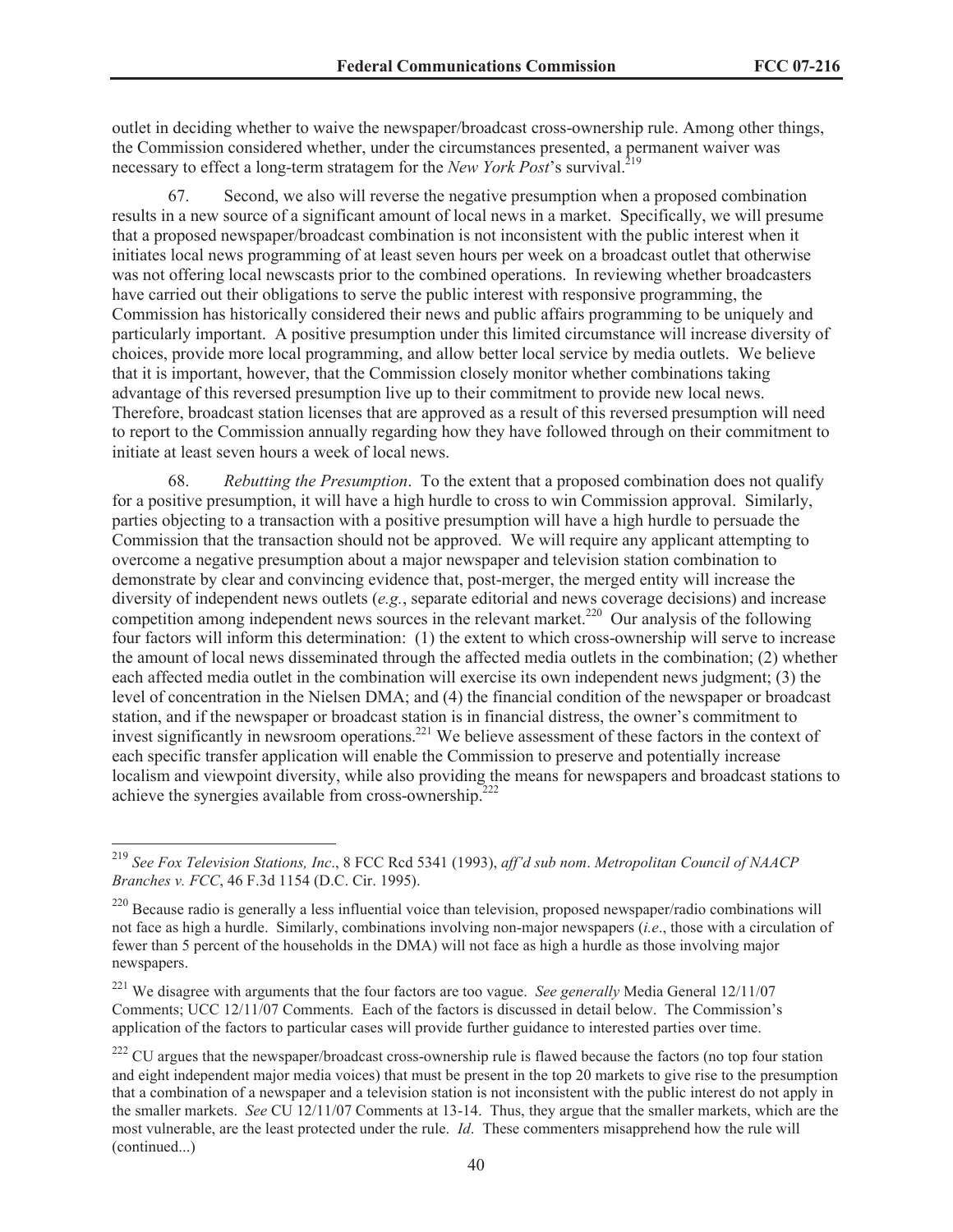69. *Increased Local News*. The record suggests that some entities operating both a newspaper and a broadcast television station may have achieved superior news operations that benefit local audiences. For example, Belo maintains that its experience as both the publisher of *The Dallas Morning News* and the owner and operator of WFAA-TV in Dallas has been the catalyst for increasing the amount and quality of local news and public affairs coverage, as well as the number of local news outlets available to Dallas residents.<sup>223</sup> Belo states that the fact that it co-owned media outlets in Dallas permitted it to host and cover the October 2006 gubernatorial debate and broadcast them both in English and Spanish.<sup>224</sup> Similarly, Media General asserts that the pooling of news-gathering resources has significantly increased the output of news content, ensuring the delivery of better, faster, and deeper news in Tampa, Florida, where it owns *The Tampa Tribune* and WFLA-TV.<sup>225</sup> The convergence of newspaper and broadcast outlets, according to Media General, has led to more news specials and investigative reports, more so than either outlet could have produced on its own.<sup>226</sup> Given the record, we believe it is appropriate that we evaluate whether a proposed newspaper/broadcast combination will increase the amount of local news disseminated and thereby further the goal of localism.

70. We reiterate that establishing and maintaining a system of local broadcasting that is responsive to the unique interests and needs of individual communities is, as the Commission has emphasized, an extremely important policy goal.<sup>227</sup> In the *2002 Biennial Review Order*, we noted that "Federal regulation of broadcasting has historically placed significant emphasis on ensuring that local television and radio stations are responsive to the needs and interests of their local communities."<sup>228</sup> And, in reviewing whether broadcasters have carried out their obligations to serve the public interest with responsive programming, the Commission has historically considered their news and public affairs programming to be of particular importance. We remain committed to promoting localism and local service by media outlets and intend that our actions here will foster and promote increased localism among media outlets. Therefore, when determining whether a cross-ownership combination would increase the amount of local news, we will be looking for a significant increase in the broadcast of local news. As previously discussed, we consider a significant increase to be at least seven hours a week of additional news in the market. The term "local news" includes traditional newscasts as well as programming that addresses issues of local political interest or issues of public importance in the market. In addition, we will examine the resources that the broadcast entity will be devoting to the coverage of local news, such as the hiring of additional reporters and newsroom staff. As noted in the previous section, our data show that television stations ranked fifth and below in their DMAs are less likely to (Continued from previous page)

function. The factors referred to by these commenters must be present before we will presume that a newspaper/television station combination is not inconsistent with the public interest. In the smaller markets, all such combinations are presumed to be inconsistent with the public interest, so it is not necessary to list those factors. Moreover, in considering whether an applicant has presented adequate evidence to overcome the adverse presumption in a smaller market, one of the factors that the Commission will consider is the level of concentration in the DMA. In considering this factor, the Commission will certainly take into account whether the television station that the applicant seeks to co-own is a top four station and the number of independently owned media voices in the market. Thus, contrary to CU's argument, the smaller markets will have greater, not lesser, protection under the rule.

<sup>223</sup> Belo Comments at 13-14.

<sup>224</sup> *Id.* at 15. Belo added that it aired the debate on each of its Dallas and other Texas-based platforms, on DallasNews.com, the host television stations' associated websites, and Texas Cable News ("TXCN"), its 24-hour regional cable news network.

<sup>225</sup> Media General Comments at 8-10.

<sup>226</sup> *Id.* at 10-12.

<sup>227</sup> Statement of FCC Chairman Kevin Martin, Public Hearing on Localism, Washington, D.C. (Oct. 31, 2007).

<sup>228</sup> *2002 Biennial Review Order*, 18 FCC Rcd at 13643, ¶ 74.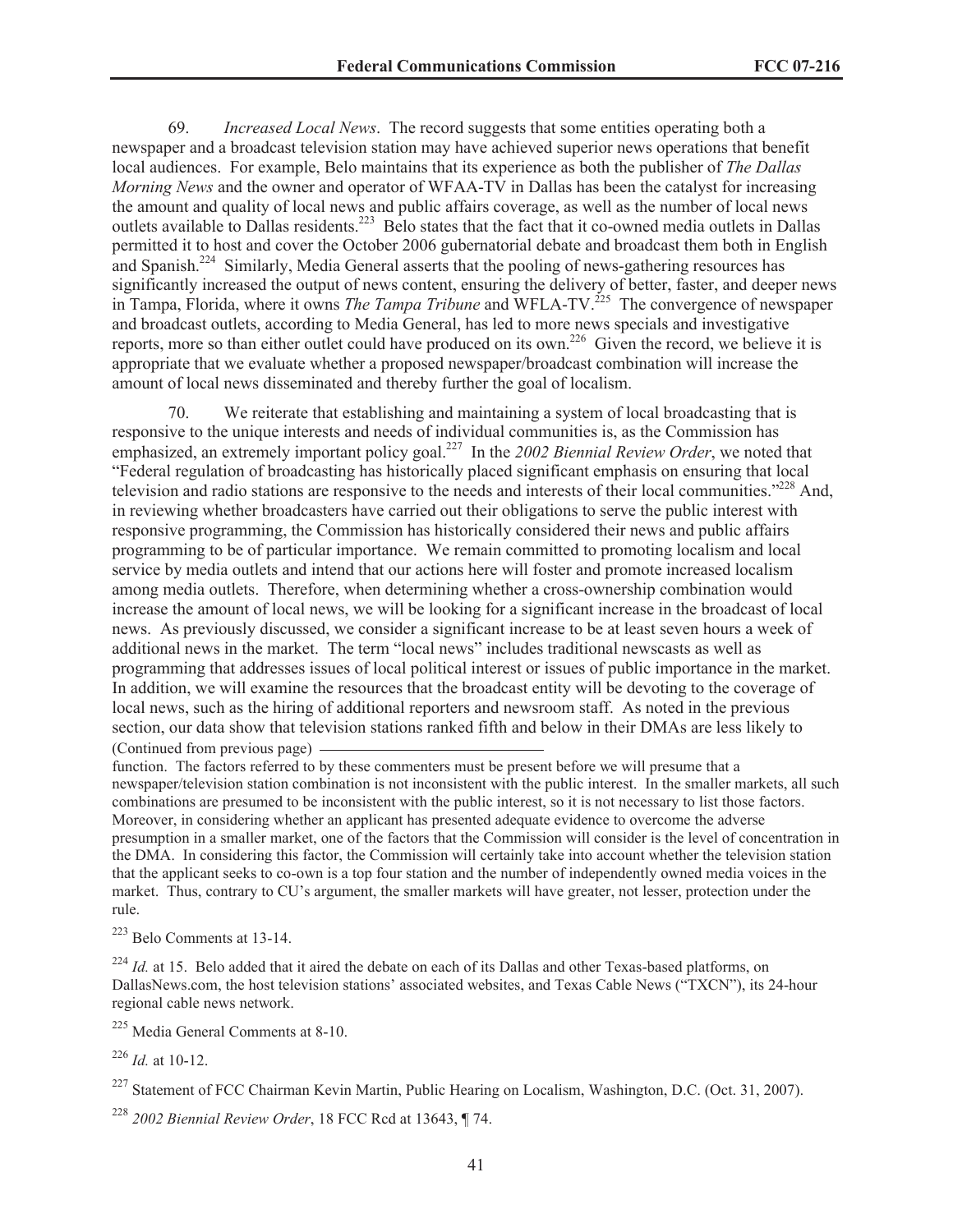carry local news, and therefore hold the potential, as a result of a merger with a newspaper, to provide additional news programming to the local community.<sup>229</sup> It is thus appropriately an important factor that we will consider in determining whether to allow a newspaper/broadcast combination. The weight we afford this factor will be commensurate with the amount of new local news the cross-owned combination would be committing to airing.

71. *Independent News Judgment.* In adopting the newspaper/broadcast cross-ownership ban in 1975, the Commission stated that, "it is unrealistic to expect true diversity from a commonly owned station-newspaper combination. The divergency of their viewpoints cannot be expected to be the same as if they were antagonistically run."<sup>230</sup> Today's record now reveals, however, that some co-owned newspaper/broadcast facilities are capable of maintaining separate editorial operations. Thus, Belo explains that although its television station and newspaper share newsgathering and promotional resources, WFAA-TV is "generally not privy" to the editorial positions to be taken by *The Dallas Morning News.*<sup>231</sup> We agree that the public is not well served when the news disseminated by a crossowned newspaper and broadcast station represent a mirror image in their coverage of issues of vital importance to the public. We adhere to the Commission's long-standing view that independence of news sources is important to civic life and the public welfare. Therefore, in evaluating this factor, the Commission will analyze whether applicants have demonstrated that their respective media outlets will exercise independent news and editorial judgment.<sup>232</sup> In order to satisfy this second factor, commonly owned media outlets must each maintain their own separate news and editorial staff. In other words, the combined entity must have two separate editorial decisionmakers exercising independent judgment as to what news will be carried by each outlet. Also, the combined entity must maintain separation among any personnel who control editorials and commentaries, such as editorial boards. This requirement will help ensure that each outlet will make its own independent and separate judgment concerning what news to air and what news to publish. Other factors that will help demonstrate compliance with this factor include staff titles and descriptions of duties, facilities and technologies management; organizational charts; and any other proof that cross-owned outlets will exercise independent editorial decisions.<sup>233</sup> Assurance of the continued exercise of independent news judgment by each outlet will help to indicate that a particular combination would not undermine the goal of diversity of viewpoint. We note that compliance with this factor should not preclude the economic and operational synergies that we aim to encourage by allowing certain combinations. Accordingly, maintaining editorial independence does not mean that a combination will be unable to take advantage of the potential opportunity for additional newsgathering that crossownership may provide or require that the outlets abstain from sharing some newsgathering inputs. It is critical, however, that the broadcast outlet and the newspaper separately and independently decide their editorial positions, what stories to air and publish, how to edit those stories, and whether and how prominently to air or display them.

72. *Market Concentration.* The third factor in our public interest determination is the level of concentration in the Nielsen DMA, that is, the extent to which media outlets in a particular market

<sup>229</sup> *See* paragraph 62, *supra*.

<sup>230</sup> *1975 Second Report & Order*, 50 FCC 2d at 1079-80, ¶ 111.

<sup>231</sup> Belo Comments at 17.

<sup>&</sup>lt;sup>232</sup> *Cf.* CWA Comments at 4-5 (proposing application of public interest factor to cross-ownership proposals modeled after the Newspaper Preservation Act, an antitrust exemption which allows common ownership and joint operation of two newspapers under certain circumstances but requires that there shall be no combination of editorial or reportorial staffs and that editorial policies be independently determined) (citing 15 U.S.C. § 1801-1804).

<sup>&</sup>lt;sup>233</sup> We stress that this factor is content neutral. In assessing editorial independence, the Commission will review the structure and operation of cross-owned newspapers and broadcast stations as it relates to news dissemination, not what stories are covered, programs are aired or articles are written.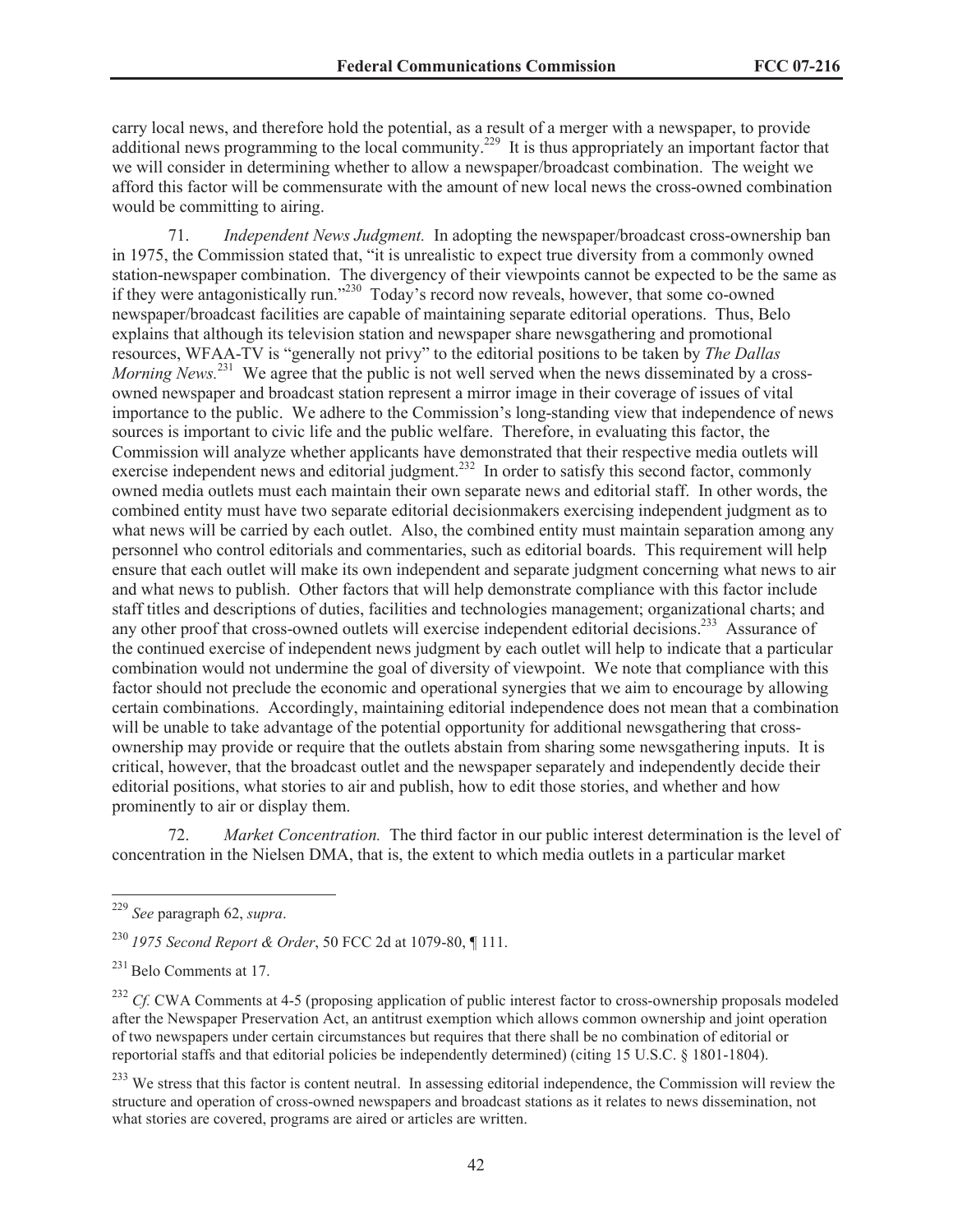compete in the provision of local news and information to consumers within that market and the impact that the proposed combination would have on such concentration. Examining the level of concentration existing in the market at the time the Commission undertakes its review of a transaction serves both our diversity and competition goals. Indeed, such considerations informed our decision above to limit the positive presumption to the top 20 markets and to combinations involving non-top four television stations. Nevertheless, we recognize that circumstances unique to a particular market could produce a transaction that would result in a market that is too concentrated despite being in the top 20, as well as the opposite in a market below the top 20. Reviewing this factor with respect to each transaction will ensure that we consider this important measure on a case-by-case basis, taking into account both characteristics of the market and the nature of the proposed combination. Many commenters express concern about the level of concentration in local media markets, and the resulting effect of that concentration on the viability of smaller, independently owned outlets.<sup>234</sup> CWA asserts that most markets have only three to four broadcast outlets and one newspaper.<sup>235</sup> As such, CWA maintains that mergers between news outlets may harm diversity of ownership in local markets and reduce the number of independent voices.<sup>236</sup> Other commenters have stated that media consolidation has spurred the financial distress of independently owned outlets due to a decrease in advertising revenue, and other negative economic factors.<sup>237</sup> We believe it appropriate that we ascertain the level of concentration in local markets in assessing the public interest *bona fides* of any transaction that will result in newspaper/broadcast cross-ownership.

73. In evaluating this factor, we will conduct a fact-specific inquiry into the characteristics of the market in question as well as characteristics of the proposed combination. In particular, we will look at the number of independent voices that would remain in the market after the combination as well as the relative power and influence of those voices and the outlets that the applicant proposes to own. Thus, we note that proposed newspaper/radio combinations will generally be less likely to raise concentration concerns than proposed newspaper/television combinations in light of the fact that radio is generally not as influential a voice as is television.<sup>238</sup> This, of course, will affect our overall analysis and make it less difficult for newspaper/radio combinations to overcome the negative presumption. We will not employ any single metric, such as the Diversity Index, because, as the Commission has learned from experience, there are too many qualitative and quantitative variables in evaluating different markets and combinations to reduce the task at hand to a precise mathematical formula. Measuring concentration across platforms in the local news and information market for the purposes of preserving diversity is not akin to measuring concentration in the market for automobiles or washing machines for antitrust purposes. Moreover, the record does not reveal any "silver bullet" formula in this regard. We stress, however, that in future adjudicative proceedings addressing proposed combinations parties are free to point to any metric of their choosing in arguing that a proposed combination either should or should not be approved. Some parties,

<sup>236</sup> *Id.* 

<sup>237</sup> Commenters indicate that larger, more consolidated media entities draw advertisers from smaller, independently owned media outlets. Because the economic model for these outlets continues to be primarily an ad-supported model, when advertisers shift to entities that can offer numerous platforms for their ads and a more flexible pricing structure, commenters argue that smaller outlets cannot compete, often relinquishing ownership of their facilities to larger media concerns, thus, reducing competition and viewpoint diversity in local markets. Alex Jones contends that relaxing cross-ownership would inevitably create a link between the local newspaper and one, or even more, of a town's handful of radio and television stations, thereby creating a combination that would dwarf all other news organizations. Testimony of Alex Jones, Media Ownership Hearing, Nashville, Tennessee, Dec. 11, 2006.

<sup>238</sup> *See* paragraph 57 & note 187, *supra* (discussing studies indicating that Americans rely on newspapers and television more than radio for local news and information).

<sup>&</sup>lt;sup>234</sup> CWA Comments at 4; AFL-CIO Reply at 41-42; Hubbard 12/11/07 Comments at 1-2; CWA/AFTRA 12/11/07 Comments at 4-5; Koplar 12/11/2007 Comments at 2-3.

 $235$  CWA Comments at 4, 54-55.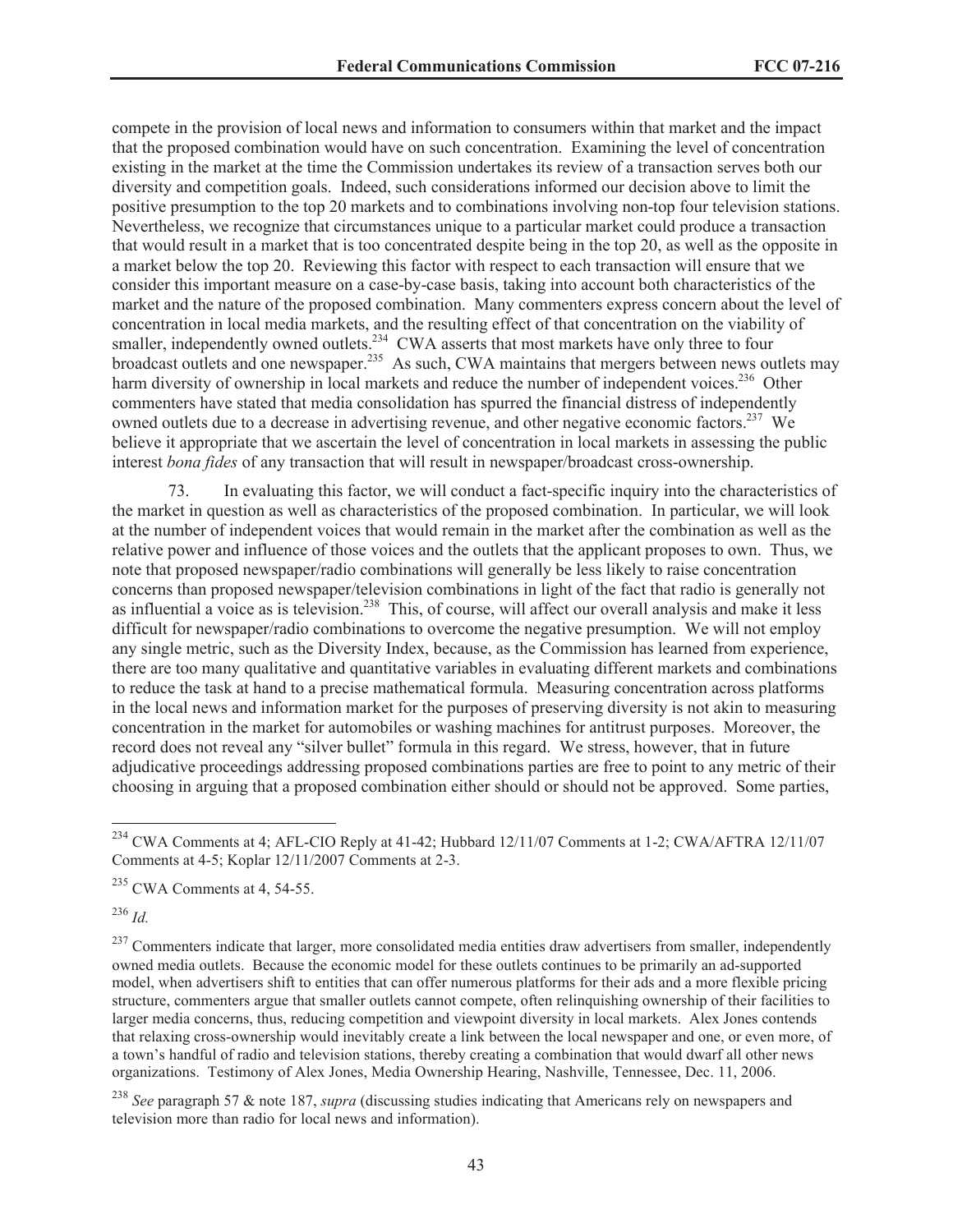for example, may wish to provide an analysis of concentration in the local advertising market or local news market. Or, as CU/CFA suggest, others may attempt to apply the Herfindahl-Hirschman Index (HHI) to the local media market in a manner informed by the Department of Justice's Merger Guidelines. Any such submission should, of course, include a thorough explanation of the metric proposed for use and why that metric is relevant to the task of evaluating whether a particular combination will or will not unduly undermine diversity and increase concentration in the provision of news and information in the local media market. Such submissions will then be subject to comment by others and evaluated by the Commission as part of the adjudicative process.

74. *Financial Condition.* We will evaluate whether a newspaper or a broadcast station in a proposed combination is in financial distress. To show financial distress, the applicant will have to show that either the newspaper or the broadcast station is operating at a loss. An applicant wishing to make a showing of financial distress may do so through tax filings, earnings statements, annual reports or other records showing that the newspaper has had several years of losses. The Commission may assess the reasonableness of the showing by comparing data regarding the newspaper's or the broadcast station's expenses with industry averages. In the case of a broadcast station, we will take into consideration factors set forth in our failed or failing waiver standards. Specifically, we will consider the situation in which a station has been struggling for an extended period of time both in terms of its audience share and in its financial performance. A failed or failing station would rarely have the resources to provide local news programming, and often struggles to provide significant local programming at all. Thus, allowing a "failing" or "failed" station to join with a stronger newspaper outlet can improve its facilities and programming operations, thus benefiting the public interest.<sup>239</sup> With regard to the newspaper industry, we are cognizant of the significant turmoil that has erupted since we last embarked on a media ownership review.<sup>240</sup> The rapidly evolving media environment, brought on in large part by new media, has wrought dramatic economic consequences for newspapers. The record indicates that the financial downturn for newspapers has in recent years been significant. NAB states that newspapers are suffering from declining circulation, increasing printing and production costs, and advertising revenues that are stagnant at best, in large part due to the movement of advertising business to other media, including Internet competitors.<sup>241</sup> Entities that have cross-owned newspaper and broadcast facilities, such as Belo, Tribune, and Media General, have documented on the record the unstable financial circumstances in which newspapers currently operate.<sup>242</sup> In light of this evidence, it is appropriate that we consider as part of our public

<sup>239</sup> *Cf.*, *Field Communications*, 65 FCC 2d 959 (1977) (Commission granted a permanent waiver of the newspaper/broadcast cross-ownership rule primarily due to the history of financial losses suffered by the television station in the proposed transaction).

<sup>240</sup> Sarah Ellison, *Ad Woes Worsen at Big Newspapers*, WALL ST. J., Oct. 20, 2006, at B4; Sarah Ellison, *Tribune to Consider Radical Action*, WALL ST. J., Sept. 21, 2006, at A3. *See also supra* para. 32. In October 2007, Belo Corporation announced that it would spin off its newspaper assets to shareholders, thus separating those assets from Belo's television stations. Following the spin-off, Belo would hold licenses for 20 television stations in 15 markets, reaching 14 percent of U.S. households and generating \$750 million in annual revenue. The newspaper entity, A.H. Belo, will hold newspaper and related online assets, including *The Dallas Morning News* and *The Providence Journal.* Those assets reach 3.7 million people and generate \$750 million in annual revenue. Jon Hemingway, Belo Spin Off TV and Newspaper Assets, BROAD. & CABLE, Oct. 1, 2007, *available at* http://www.broadcasting cable.com/article/CA6485750.html?industryid+47171&q+A%2EH%2E+Belo (visited Dec. 21, 2007).

<sup>241</sup> NAB Comments at 116; *see also* Gannett Comments at 21-25 (discussing cuts to the newsroom functions at newspapers based on financial pressures). Gannett states that newspaper circulation declined at a rate of one percent each year between 1990 and 2004. *Id.* at 21 n.75 (citing PEW Charitable Trusts, *State of the News Media Fact Sheets: Newspapers* (Mar. 2004)).

<sup>&</sup>lt;sup>242</sup> Belo Comments at 18; Tribune Comments at 33-34; Media General Comments at 63. In addition, Media General states that new digital services and sources are having an impact on broadcast television. It references NBC Universal's recent announcement that it plans to reduce its workforce by 5 percent and provide lower cost, unscripted programming in the first hour of prime time in order to cut \$750 million from its budget. Media General (continued...)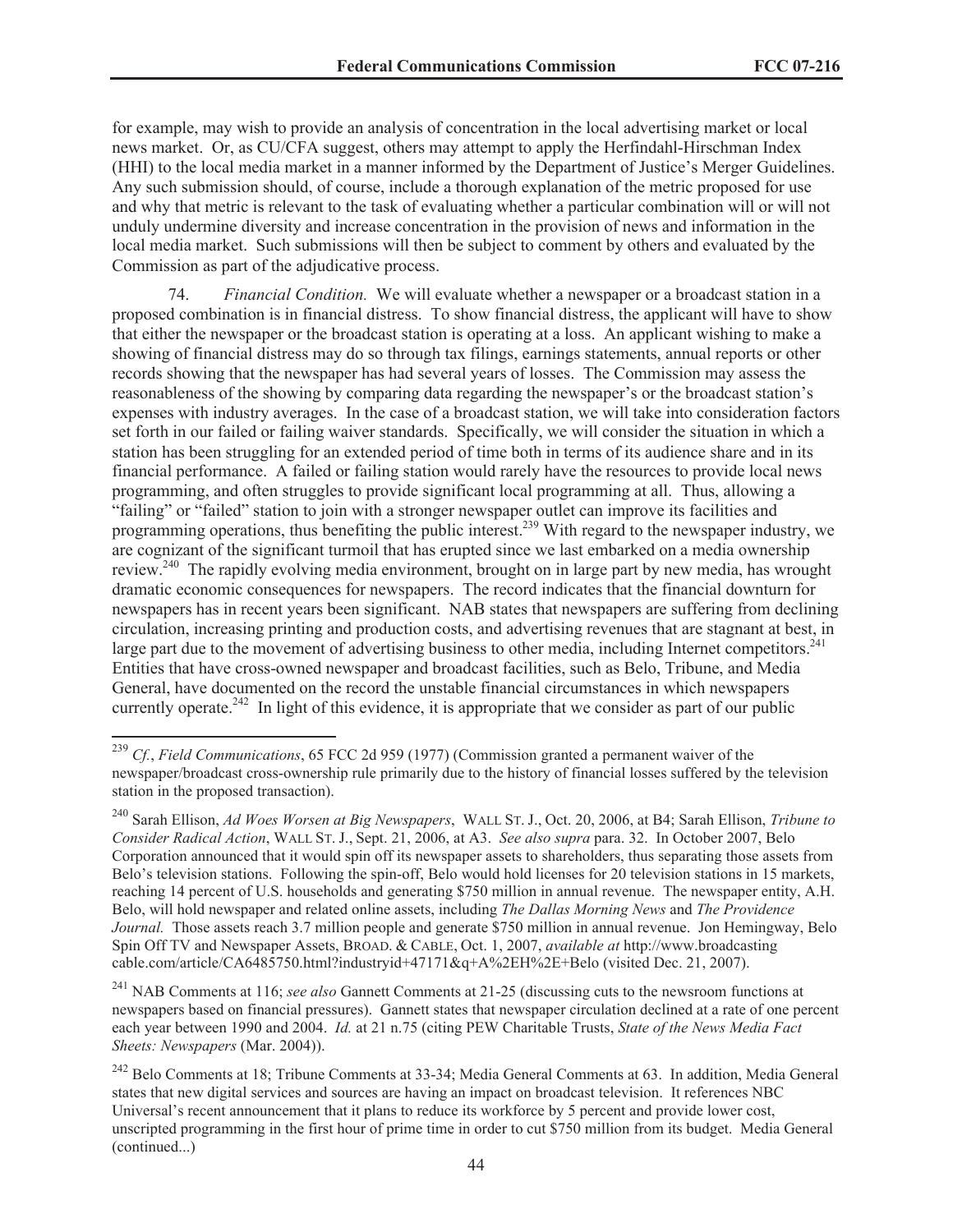interest analysis the financial condition of newspapers and broadcast facilities. We seek to maintain the vitality of media voices and ensure their continued service to the public. To the extent that our newspaper/broadcast cross-ownership rule forecloses a viable avenue for a struggling newspaper or a broadcast station to prevent the loss of a source of local programming, our rule would be undermining, rather than promoting, our goals of competition, localism, and diversity. Allowing a struggling newspaper or broadcast station to combine with a stronger outlet can, under certain circumstances, improve its ability to provide local news and information, thus benefiting the public interest.

75. In those instances where a newspaper or broadcast entity makes a showing of financial distress, we will look for evidence of the owner's commitment to invest significantly in newsroom operations as a result of a proposed combination. We recognize the concern expressed by some commenters that cross-owned entities may experience a cut in staff or news operations in order to maximize economic synergies.<sup>243</sup> Indeed, the pressure to take such steps may be particularly acute when a newspaper is in financial distress. On the other hand, there is also evidence on the record substantiating that when newspapers and broadcast stations are permitted to consolidate, the combination results in an increase in the amount and quality of local news and public affairs programming. Going forward, we will evaluate whether adequate investment in newsroom operations will be allocated and expended in deciding whether to grant approval for such newspaper/broadcast combinations. This factor is particularly relevant where the entity is operating under financial constraints.<sup>244</sup> Therefore, we expect applicants to explain in detail their plans and commitments to enhance the news operations of the broadcast and newspaper outlets following transfer of control and state when those measures will be implemented.<sup>245</sup>

76. *Additional Matters*. As an initial matter, we do not require divestiture of the combinations grandfathered in the 1975 decision; rather these combinations remain grandfathered. In the context of the 1975 rulemaking, the Commission evaluated each of the existing newspaper/broadcast combinations to determine whether divestiture was appropriate in light of its decision to adopt the crossownership ban. Even in that more restrictive environment, the Commission felt that requiring the divestiture of certain combinations would be harmful and that certain combinations remained appropriate and consistent with its localism, diversity, and competition goals. Thus, the Commission required divestiture only in the most "egregious" cases (17 out of approximately 150) and grandfathered or granted

<sup>243</sup> AFL-CIO asserts, for example, that increased concentration puts pressure on media firms to lower costs by decreasing local news coverage, and identifies in its comments the budget and job cuts that result from reductions in local coverage. AFL-CIO states that cross-owned media properties serve as a "'cross-promotional vehicle rather than as an independent editorial voice.'" AFL-CIO Comments at 23-27.

<sup>244</sup> *See, e.g.,* Gannett Comments at 21-25.

<sup>245</sup> We authorize the Media Bureau to modify the necessary FCC filing forms in order to implement the changes we adopt herein. *See*, *e.g*., FCC Forms 314, 315, and 316.

<sup>(</sup>Continued from previous page)

notes other industry announcements regarding restructuring or sales transactions, including those of CBS to sell its small-growth radio stations; Clear Channel's plans to sell its smaller market radio stations; *The New York Times*' intention to sell its television stations; and LIN TV's agreement to sell its Puerto Rican assets and take steps to reduce the number of staff needed to put live newscasts on the air. *Id*. at 65. Media General states that repeal of the 1975 rule would help to reverse some of this negative trend by freeing newspaper owners and broadcasters to enter into ownership arrangements that would eliminate overlapping costs, while putting these savings into local news production to bring quality local news and information to the largest possible audiences in the market. Media General Comments at 65-66; *see also* NAA Comments at 41-43 (indicating that a natural corollary of the increasing fragmentation in the news and information marketplace has been a decline in the prominence and economic performance of local daily newspapers and broadcast outlets, and no improvement is expected in 2006). NAA states that "[w]hile newspaper circulation has been declining at a rate of one percent each year since 1990, these losses accelerated in 2005…. [when] [c]irculation went down 2.6 percent for daily newspapers and 3.1 percent for Sunday newspapers." NAA describes how "[a]dvertising revenue…also has taken a substantial hit" and how analysts have been lowering their revenue predictions for the newspaper industry. *Id.* at 42-43.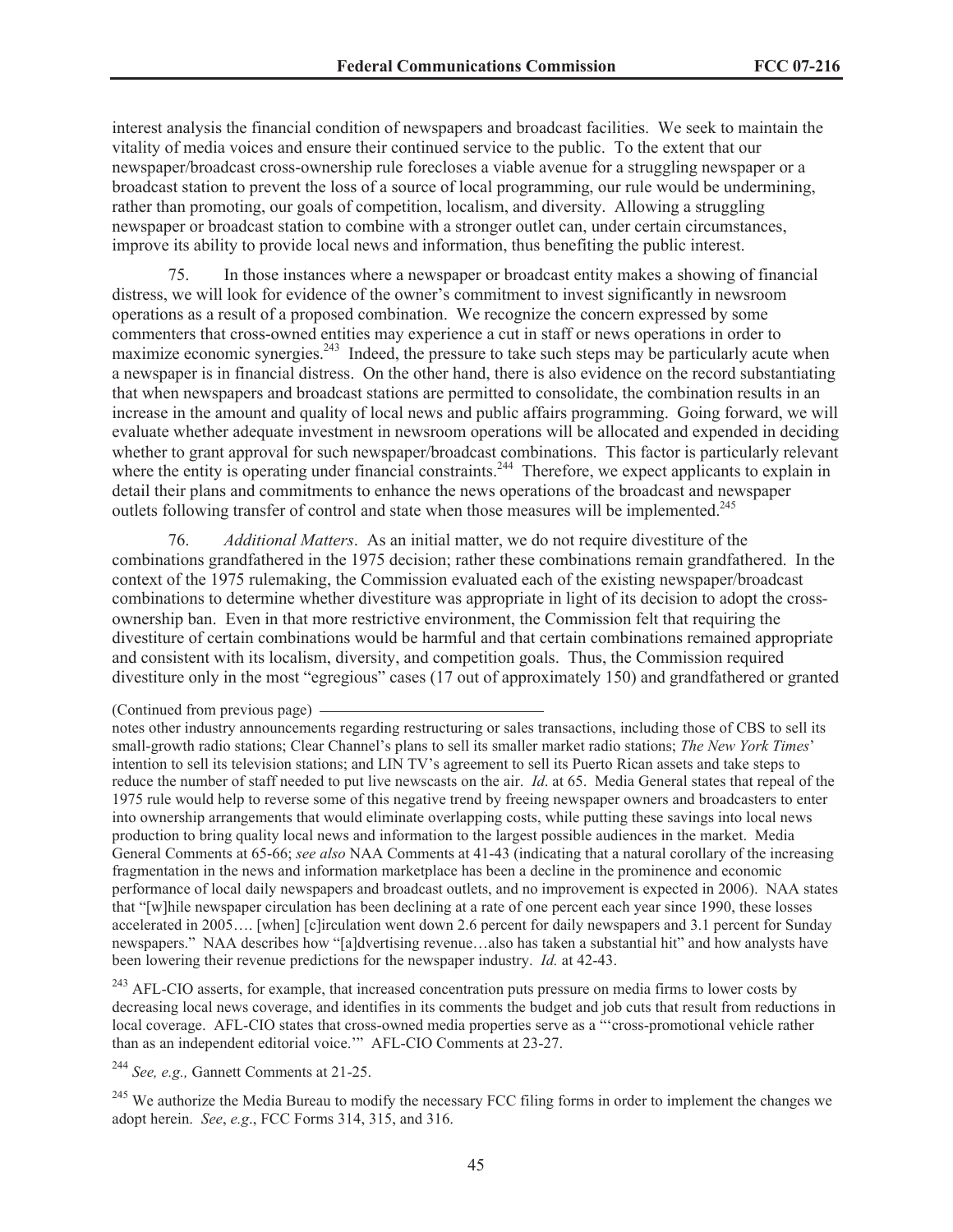waivers for other existing combinations. In doing so, the Commission did not simply grandfather all existing combinations as a matter of due course; instead, it established standards and criteria it applied to evaluate each existing combination.<sup>246</sup> We have no reason to disrupt those decisions. Similarly, all permanent waivers from the prior rule that previously have been granted will continue in effect under the new rule.<sup>247</sup> Given that the Commission previously determined that these combinations warranted a waiver from the prior more restrictive rule, we see no reason why such combinations should not continue to receive a waiver under our less restrictive rule. Moreover, we believe that requiring divestitures of these combinations would disrupt longstanding symbiotic relationships that have provided tangible public interest benefits for affected communities.

77. We note that several temporary waivers of our former newspaper/broadcast crossownership rule are still pending awaiting the conclusion of our quadrennial review proceeding.<sup>248</sup> We will grant a limited number of pending waiver requests to permit the continuance of existing combinations of a newspaper and a single broadcast station that were formed by acquisitions occurring after the date of the broadcast station's last renewal because we find that the public interest would be served by such waivers. We thus grandfather these combinations in the same manner as the Commission did in 1975. All of these combinations were acquired prior to 2001. As the Commission has previously recognized, "divestiture introduces the possibility of disruption for the industry and hardship for individual owners."<sup>249</sup> One commenter notes that "there is potential for both harm to the public from the disruption from the divestiture as well as harm to employees and station and newspaper operations to consider in requiring divestiture."<sup>250</sup> Specifically, in the following cases, we have determined that the public interest warrants a waiver in light of the synergies that have already been achieved from the newspaper/broadcast station combination, $251$  the new services provided to local communities by the combination, the harms (reviewed above) associated with required divestitures, the prolonged period of uncertainty surrounding the status of the newspaper/broadcast cross-ownership ban, and the length of time that the waiver request has been pending: Gannett's combination in Phoenix<sup>252</sup> as well as Media

<sup>247</sup> There are three such waivers: one involving the *New York Post* and WNYW-TV; one involving the *Chicago Tribune*, WGN-TV, and WGN(AM); and one involving WSCG-AM and *The Daily News* in Greenville, Michigan.

 $248$  Several commenters express concern about the status of those waivers and suggest resolutions, including (1) granting permanent waivers or grandfathered status to existing newspaper/broadcast combinations that were created pursuant to "footnote 25" of the 1975 decision adopting the ban or have been granted temporary or conditional waivers of the restriction, or (2) adding a new note to  $\S$  73.3555 that would indicate that the new newspaper/broadcast cross-ownership rule would not apply to the cross-ownership of a broadcast station and a daily newspaper for which the Commission has previously granted a permanent waiver of any rule that would have otherwise prohibited such cross-ownership. Tribune 12/11/07 Comments at 10-11; News Corp./Fox 12/11/07 Comments at 12. In addition, Media General asserts that any divestitures that might result from the Commission's proposal could violate First and Fifth Amendment rights. Media General 12/11/07 Comments at 17. Tribune notes that forcing divestiture would potentially harm the public, company employees, and the combined operations of broadcast stations and newspapers. Tribune 12/11/07 Comments at 11.

<sup>249</sup> *1975 Second Report & Order*, 50 FCC 2d at 1078, ¶ 109.

 $250$  Tribune 12/11/07 Comments at 11.

<sup>251</sup> For example, Media General has submitted extensive evidence demonstrating how, during the past seven to nine years, it has integrated the operations of the media outlets in these DMAs to expand the volume of local news and information communicated to local residents and to improve the quality of their offerings. Media General Comments at 13-22. *See also id.* at App. 4A, Exhs. B-F (Statement of Professor Adam Clayton Powell, III, reviewing local convergence benefits in each of the four markets).

<sup>252</sup> Gannett Co., Inc. has owned KPNX-TV, Phoenix, Arizona and *The Arizona Republic* since 2000. Gannett has submitted evidence demonstrating how, during the past seven years, it has integrated the operations of the two media outlets to expand the volume of local news and information communicated to Phoenix residents and to improve the (continued...)

<sup>246</sup> *1975 Second Report & Order*, 50 FCC 2d at 1080-84, ¶¶ 112-17.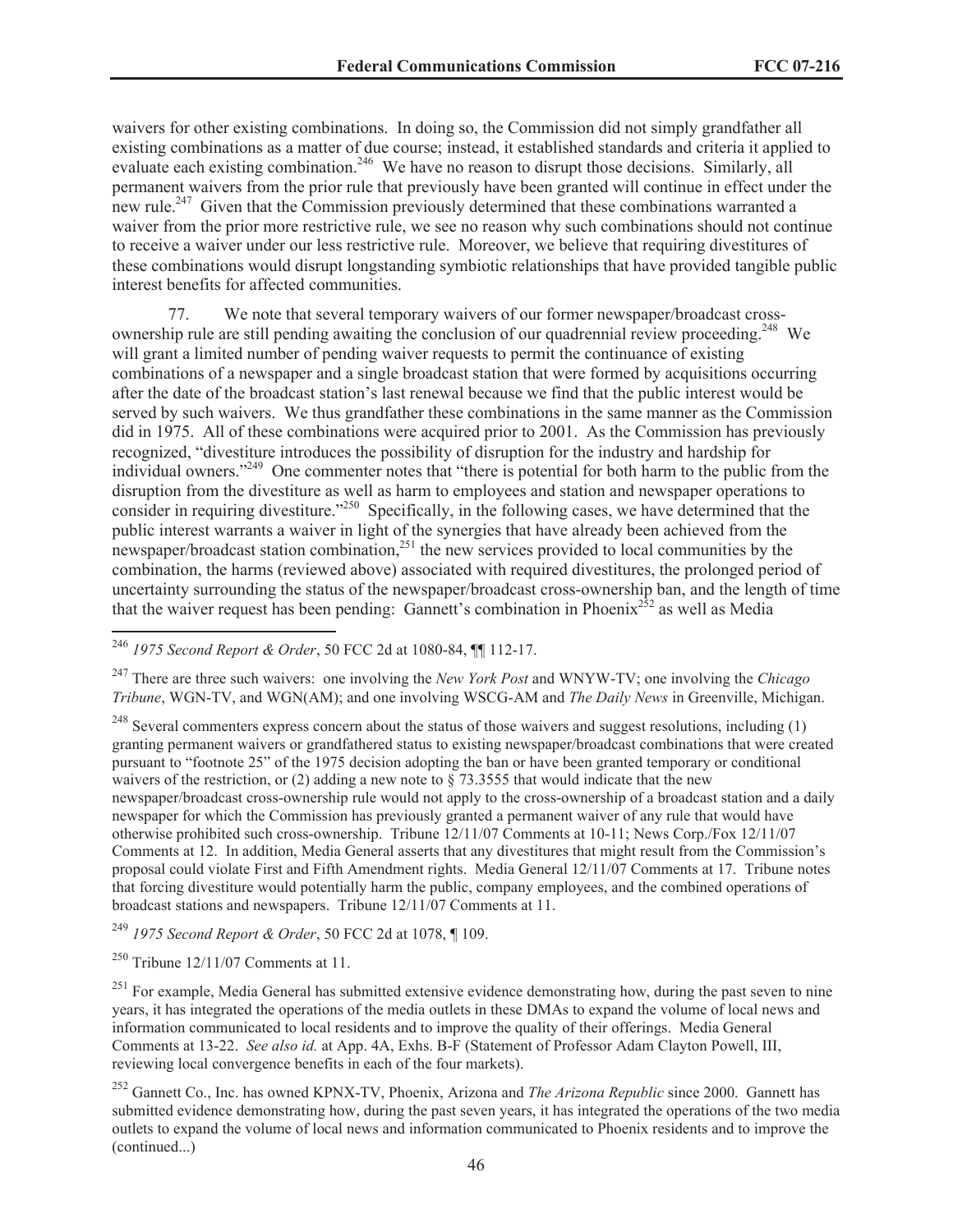General's combinations in Myrtle Beach-Florence, South Carolina<sup>253</sup>; Columbus, Georgia<sup>254</sup>; Panama City, Florida<sup>255</sup>, and the Tri-Cities, Tennessee/Virginia DMA.<sup>256</sup>

78. Where a pending waiver request involves an existing combination consisting of more than one newspaper and/or more than one broadcast station<sup>257</sup> or an entity has been granted a waiver to hold such a combination pending the completion of this rulemaking, <sup>258</sup> we will afford the licensee 90 days after the effective date of this order to either amend its waiver/renewal request or file a request for permanent waiver. Because each of these combinations involves multiple newspapers and/or multiple broadcast stations, they potentially raise heightened diversity concerns, and it would be inappropriate to grant these requests or grandfather these combinations across-the-board. Rather, we will examine them on a case-by-case basis. In its filing with the Commission, the licensee should address the factors considered in this order and the impact that the combination has on the diversity of independent voices in the market, particularly as it affects news and information programming. We will hold pending waiver

quality of its offerings. *See, e.g.,* Gannett Comments at 26-29. For example, combined efficiencies have enabled KPNX-TV to expand its local programming. *Id.* at 27. New programs include a weekday 4:30 p.m. newscast, a weekly travel and tourism program titled "Arizona Highways," and a daily news broadcast in Spanish on "12 News En Español" on KPNX-TV's Separate Audio Program ("SAP") channel. *Id.* at 26-27.

<sup>253</sup> In the Myrtle Beach-Florence, South Carolina DMA, Media General has owned television station WBTW(TV), which is licensed to Florence, South Carolina, and the *Morning News*, which is published in Florence, since 2000, and its waiver request has been pending for over three years. Media General reports that WBTW(TV) has found access to the archives of the *Morning News* to be crucial to ongoing coverage of news in the area and to the development of special and investigative reports, enabling WBTW(TV) to provide greater depth and expand its coverage of major events and issues in the DMA. Media General Comments at 15-16. Media General provides examples of the news staffs of WBTW(TV) and the *Morning News* collaborating on recurring features and series "that, because of convergence, are more informative and achieve wider distribution throughout the DMA." *Id*. at 16-18.

<sup>254</sup> In the Columbus, Georgia DMA, Media General has owned television station WRBL(TV), which is licensed to Columbus, and the *Opelika-Auburn News*, which is published in Opelika, Alabama, since 2000, and its waiver request has been pending for three years. A WRBL(TV) reporter is permanently assigned to the station's Opelika bureau, which is housed in the newspaper's building. From this facility, WRBL(TV), which does not operate a satellite truck, has the capability of transmitting live video for broadcast on WRBL(TV), which has enabled the station to broadcast improved coverage of breaking news and other events occurring in the western portion of its DMA. *Id*. at 18.

<sup>255</sup> In Panama City, Florida, Media General has owned television station WMBB(TV) in Panama City, and the *Jackson County Floridan*, which is published in Marianna, Florida, since 2000, and its waiver request has been pending for over three years. During that time, Media General states that these outlets have worked effectively together to increase the coverage of local news in the DMA, offering examples of the two media outlets' hurricane coverage, political forums, and investigative reporting. *Id*. at 19-22.

<sup>256</sup> In the Tri-Cities DMA, Media General has owned television station WJHL-TV, which is licensed to Johnson City, Tennessee, and the *Bristol* (*Virginia Tennessee) Herald Courier*, which is published in Bristol, a city that straddles the state border, since 1998, and its waiver request has been pending for over two-and-a-half years. Since 2000, WJHL-TV has added 90 minutes of additional local news coverage every weekday, which has enabled it to greatly expand its political coverage and broadcast numerous special reports and regularly televised series that would not be possible without access and input from the newspaper's staff. *Id*. at 13-15.

 $^{257}$  We are aware of the following waiver/renewal applicants with existing combinations that fall into this category: Cox Enterprises, Inc. (Atlanta, Georgia, and Dayton, Ohio DMAs); Tribune-Review Publishing Co. (Pittsburgh, Pennsylvania DMA); Bonneville International Corp. (Salt Lake City, Utah DMA); and Scranton Times Ltd. Partnership (Wilkes Barre-Scranton, Pennsylvania DMA).

<sup>258</sup> Morris falls into this category with regard to its newspaper/broadcast combinations in the Amarillo, Texas, and Topeka, Kansas, DMAs. *See* Morris Comments at 13-21.

<sup>(</sup>Continued from previous page)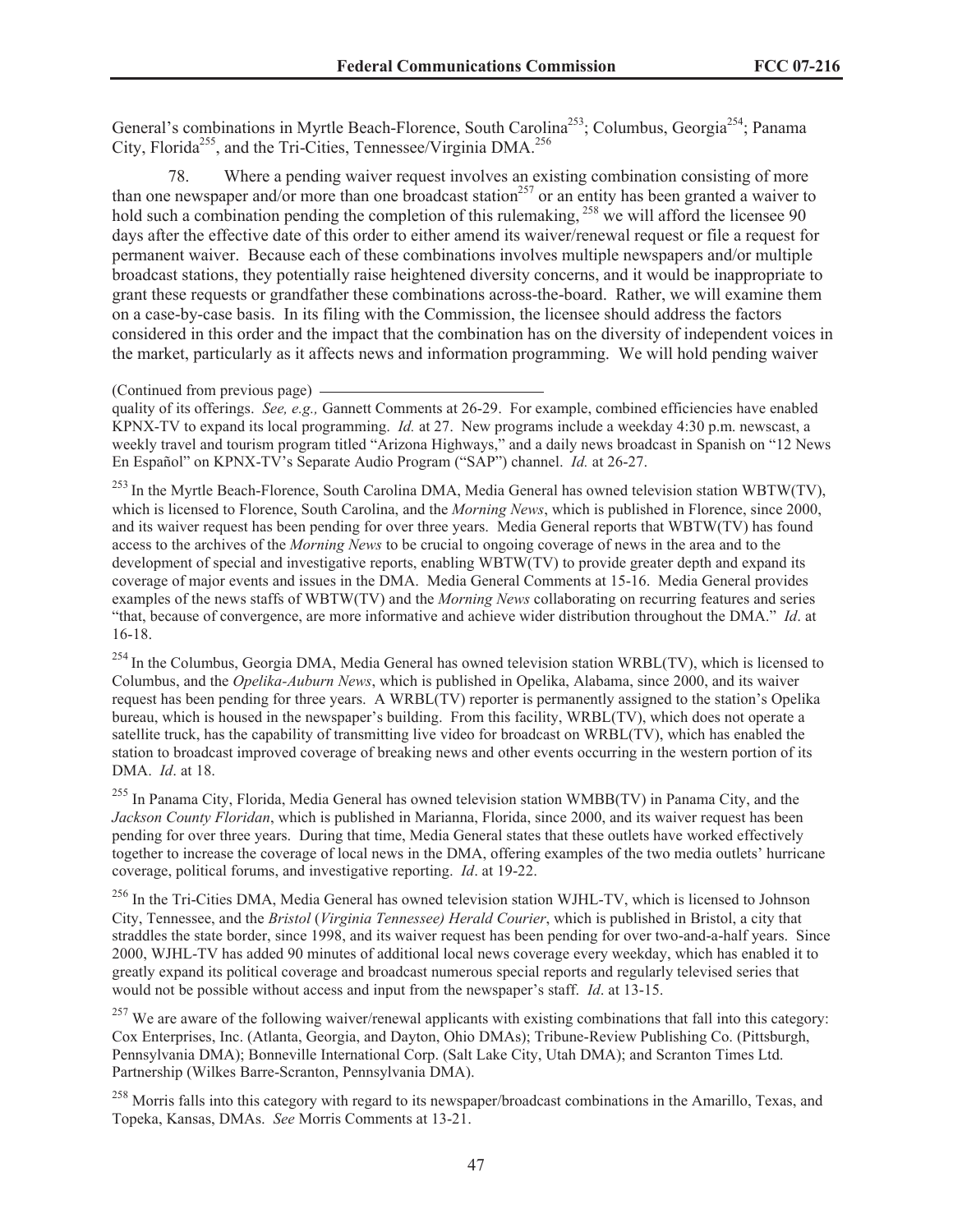requests and renewal applications in abeyance until we receive an appropriate amendment. With respect to current temporary waivers that have been granted pending the completion of the rulemaking proceeding, those waivers will be temporarily extended pending our action on requests for permanent waivers filed within the time frame set forth above.

79. We also address one additional matter related to the processing of waiver requests. UCC argues that the modified rule will not provide adequate notice of proposed newspaper/broadcast combinations. We note that applications for Commission approval of proposed newspaper/broadcast combinations are subject to the local public notice filing requirements of Section 73.3580 of the Commission's rules. Nevertheless, to further ensure adequate local public notice, the Commission will flag such applications in its public notices as seeking waiver of the newspaper/broadcast cross-ownership rule pursuant to Section 73.3555(d) of the Commission's rules.

### **IV. RADIO/TELEVISION CROSS-OWNERSHIP RULE**

80. As explained in more detail below, we retain the current radio/television cross-ownership rule. The radio/television cross-ownership rule limits the number of commercial radio and television stations an entity may own in the same market, with the degree of common ownership permitted varying depending on the size of the relevant market.<sup>259</sup> In contrast to the newspaper/broadcast cross-ownership

<sup>259</sup> 47 C.F.R. § 73.3555(c) (2002); *2002 Biennial Review Order*, 18 FCC Rcd at 13767-68, ¶ 370. The current rule allows a party to own up to two television stations (provided it is permitted under the local television ownership rule to do so) and up to six radio stations (to the extent permitted under the local radio ownership rule) in a market where at least 20 independently owned media "voices" would remain post-merger. In markets where parties may own a combination of two television stations and six radio stations, the rule allows a party alternatively to own one television station and seven radio stations. A party may own up to two television stations (as permitted under the current local television ownership rule) and up to four radio stations (as permitted under the local radio ownership rule) in markets where, post-merger, at least 10 independently owned media voices would remain. A combination of two television stations (as permitted under the local television ownership rule) and one radio station is allowed regardless of the number of voices remaining in the market. *Local TV Ownership Report and Order*, 14 FCC Rcd at 12947, ¶ 100. For purposes of applying the radio/television cross-ownership rules the Commission counts (1) all independently owned and operating full-power commercial and noncommercial broadcast television stations licensed to a community in the DMA in which the community of license of the television station in question is located; (2) all independently owned and operating commercial and noncommercial broadcast radio stations that are either licensed to a community within the Arbitron radio Metro market in which the community of license of the television station in question is located or radio stations outside the radio Metro market that Arbitron or another nationally recognized audience rating service lists as having a reportable share in the Metro market; (3) all independently owned daily newspapers that are published in the DMA at issue and that have a circulation exceeding 5 percent of the households in the DMA; and (4) cable systems, which count as a single voice, provided cable service is generally available to television households in the DMA. *See id.* at 12950-52, ¶ 111. The voice test counts more voices than the revised newspaper/broadcast cross-ownership rule or current local television ownership rule. The local television ownership rule counts only broadcast television stations as voices because the local television ownership rule is designed to preserve competition in the local television market. The radio/television cross-ownership rule, by contrast, is designed to protect viewpoint diversity and thus takes into account a broader range of voices than does the local television rule. Furthermore, we count more voices in the radio/television crossownership rule than in the newspaper/broadcast cross-ownership rule because newspapers and television station combinations involve the two most important types of sources for news and information. *See* CU Comments at 124 ("newspapers and television are far and away the most important sources [of local news]"). It is thus appropriate that the relevant voices test applied to such combinations includes major voices in order to ensure that diversity in the market is safeguarded. The radio/television cross-ownership rule, however, involves combinations that include radio stations, and the record reflects that radio is a significantly less important source of news and information than newspapers or television. As a result, we consider additional sources of viewpoint diversity that are less significant than newspapers and television stations within the context of this rule. Moreover, given that the rule involves radio/television combinations, we find it appropriate to also count radio stations for its purposes. In this regard, we note that the revised newspaper/broadcast cross-ownership rule's voices test applies to proposed newspaper/television combinations only, not to newspaper/radio combinations.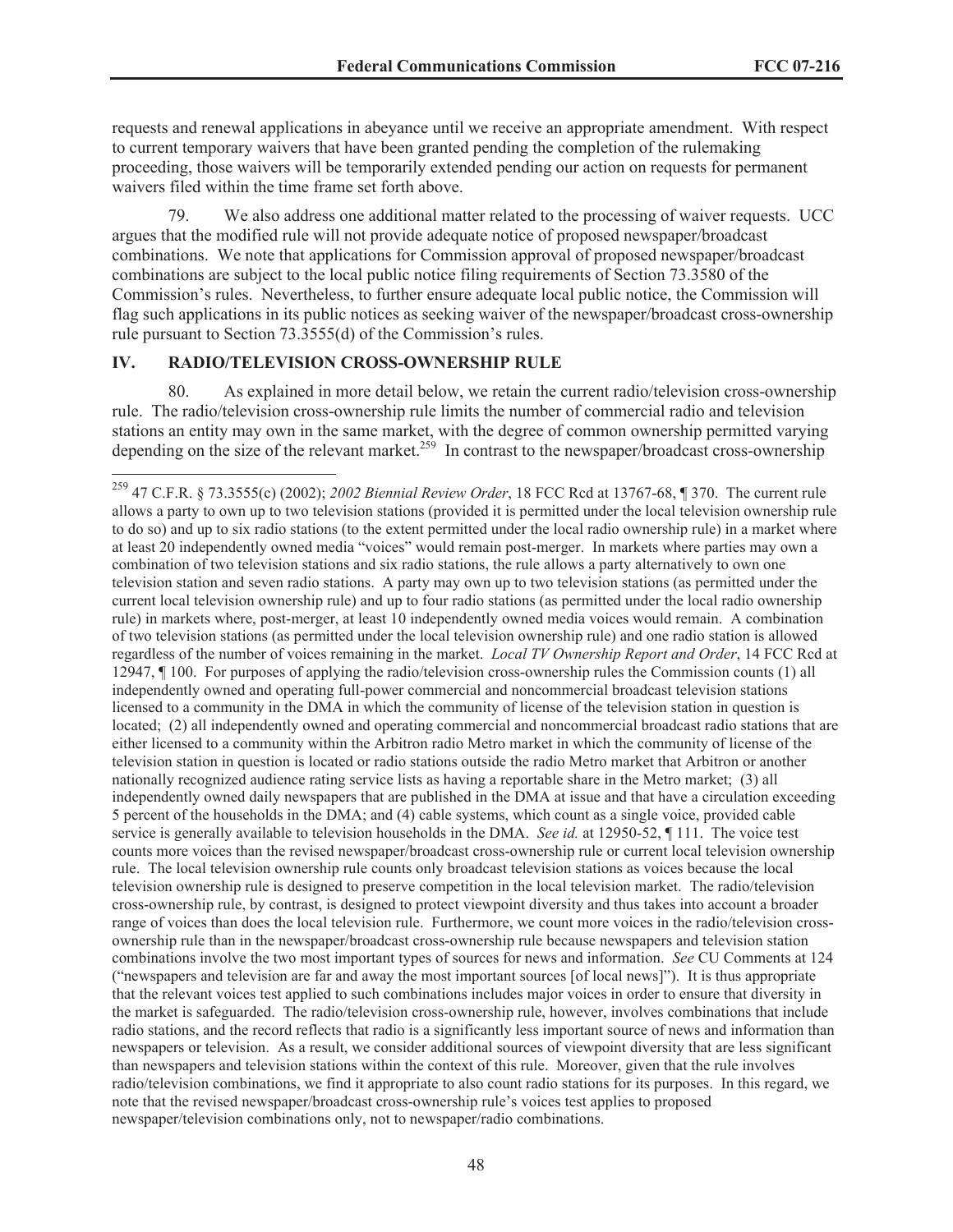ban, this rule has been substantially relaxed over the years.<sup>260</sup>

# **A. Background**

81. In adopting the current rule in 1999, the Commission explained that it balanced diversity and competition concerns with the desire to permit broadcasters and the public to realize the benefits of common ownership.<sup>261</sup> Some commenters argued for the rule's elimination, but the Commission found that it "continues to be necessary to promote a diversity of viewpoints in the broadcast media."<sup>262</sup> In the *2002 Biennial Review Order*, the Commission eliminated the radio/television cross-ownership rule in its entirety by finding that it no longer remained "necessary in the public interest to ensure competition, diversity or localism."<sup>263</sup> The Commission reasoned that the removal was warranted because "diversity" and competition goals [would] be adequately protected by the local ownership rules" adopted in that proceeding.<sup>264</sup> These rules included cross-media limits that were "specifically designed to protect diversity of viewpoint in those markets [where] consolidation of media ownership could jeopardize such diversity."<sup>265</sup> The cross-media limits were challenged in *Prometheus*. <sup>266</sup> The *Prometheus* court concluded that although "the Commission's decision to replace its cross-ownership rules with cross-media limits" was "not of itself constitutionally flawed and [did] not violate § 202(h)," it would not uphold the crossmedia limits because the "Commission [did] not provide a reasoned analysis to support the limits that it chose."267

# **B. Discussion**

82. We retain the radio/television cross-ownership rule currently in effect<sup>268</sup> to provide protection for diversity goals in local markets and thereby serve the public interest. Our conclusion in the *2002 Biennial Review Order* that the radio/television cross-ownership rule was no longer necessary to ensure viewpoint diversity was based in large part on our adoption of the cross-media limits in that proceeding.<sup>269</sup> Now that the court has invalidated the cross-media limits, we must adopt diversity protection provisions to act in their place, and therefore retain the current radio/television cross-ownership rule.<sup>270</sup> In doing so, we reaffirm the Commission's conclusion that "fostering the availability of diverse viewpoints remains an important policy goal, and that diversity of ownership promotes diversity of

<sup>262</sup> *Id*. at 12948, ¶ 104.

<sup>263</sup> *2002 Biennial Review Order*, 18 FCC Rcd at 13768, ¶ 371.

<sup>264</sup> *Id.* at 13768, ¶ 371. *See id*. at 13775, ¶ 389 (explaining that the radio/television cross-ownership rule was made "unnecessary and anachronistic" by the Commission's adoption of cross-media limits).

<sup>265</sup> *Id*. at 13775, ¶ 389, *et seq*. *See generally id*. at 13790-807, ¶¶ 432-81.

<sup>266</sup> 373 F.3d at 397.

<sup>267</sup> *Id.*

 $^{268}$  47 C.F.R. § 73.3555(c) (2002).

<sup>269</sup> 18 FCC Rcd at 13774-75, ¶ 389.

<sup>260</sup> *Local TV Ownership Report and Order*, 14 FCC Rcd at 12943-44, ¶ 92.

<sup>261</sup> *Id.* at 12948, ¶ 102.

<sup>&</sup>lt;sup>270</sup> CBS observes that the radio/television cross-ownership rule "was uncontested on appeal"; it therefore contends that the rule "is therefore not subject to review on remand." CBS Reply at 15. As we have explained, however, because the Commission eliminated the radio/television cross-ownership limits based on its adoption of the protections provided by the cross-media limits, the *Prometheus* court's vacatur of the Commission's cross-media limits necessarily revived the issue of those limits on remand. In any event, the Commission is under a continuing and independent obligation under Section 202(h) of the 1996 Act to determine quadrennially whether its ownership rules remain "necessary in the public interest as a result of competition." *See* 1996 Act, § 202(h).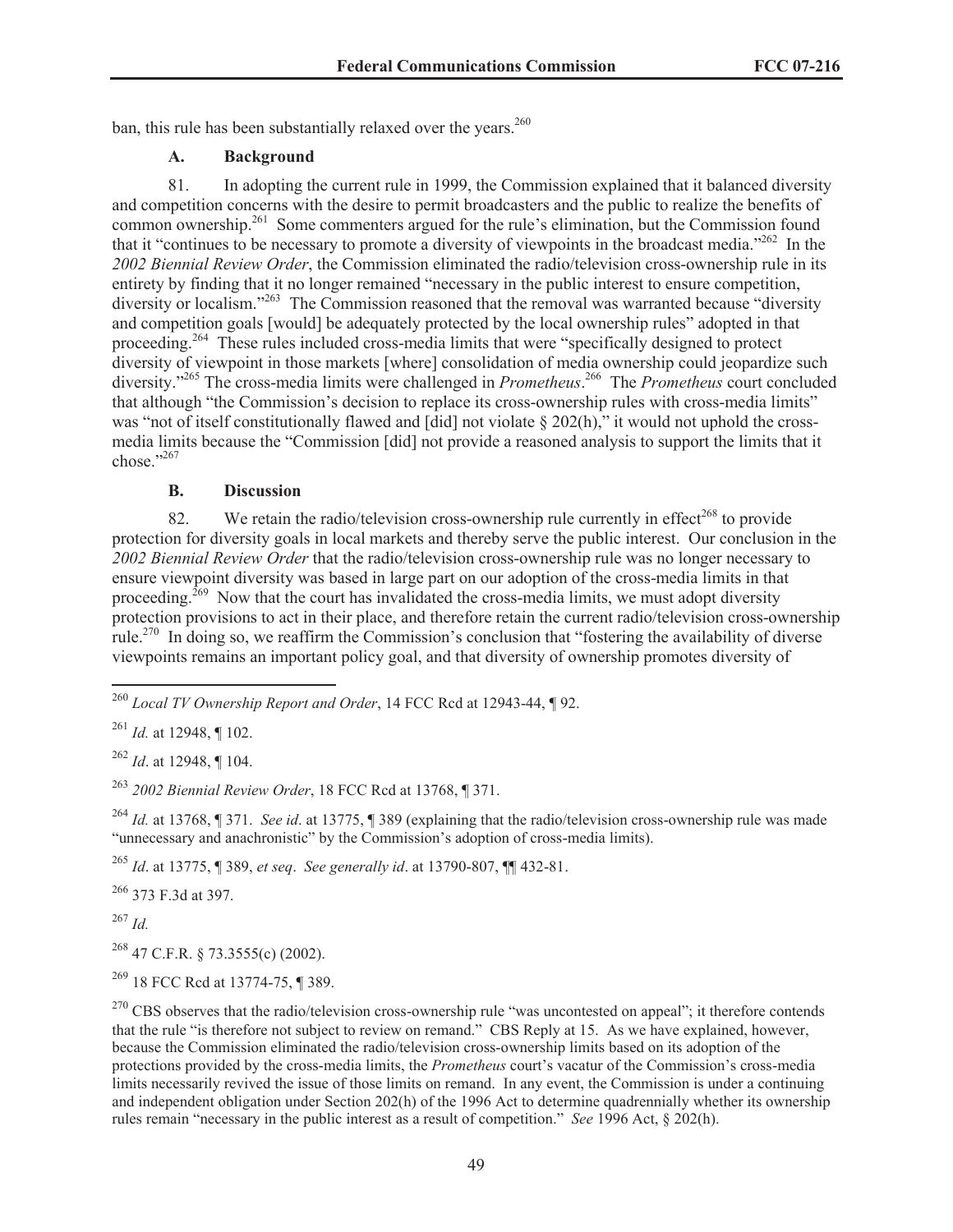viewpoints."<sup>271</sup>

83. Several commenters urge us to maintain or tighten the radio/television cross-ownership rule.<sup>272</sup> We agree with the AFTRA that the radio/television cross-ownership rule is an "essential tool[] for protecting the availability of diverse editorial perspectives and entertainment programs to local communities."<sup>273</sup> We also remain mindful of radio/television combinations that could potentially hamper individual editorial content and therefore act to retain limits on such combinations.<sup>274</sup> We see no reason to tighten the rule at this time, however, and thereby upset the balance the rule strikes between the protection of diverse viewpoints and the "efficiencies" and "public service benefits" that can result from "joint ownership and operation of both television and radio stations in the same market." $275$ 

84. By the same token, we disagree with those commenters who urge us to further relax or eliminate the radio/television cross-ownership rule.<sup>276</sup> The record does not indicate that local radio and television ownership limits provide sufficient protection to assure a diversity of viewpoints in those media markets.<sup>277</sup> Local service-specific limits are chiefly concerned with competition and rivalry among entities providing the same service. In contrast, cross-ownership rules aim to maintain a vibrant marketplace of ideas to ensure a diversity of editorial content. What the Commission said in 1999 remains true today – the fact that "[t]he public continues to rely on both radio and television for news and

<sup>273</sup> AFTRA Comments at 13.

<sup>274</sup> *See id*. at 22-23.

<sup>271</sup> *2002 Biennial Review Order*, 18 FCC Rcd at 13774, ¶ 389. Clear Channel's comment that "the FCC found [in the *2002 Biennial Review Order*] that diversity is not a justifiable reason to support a radio/television crossownership rule" is in error. Clear Channel Comments at 84. The Commission only found its radio/television crossownership rule was not necessary to ensure viewpoint diversity because it was adopting "modified service-specific local ownership rules" and a "new cross-media limit rule" to "protect diversity of viewpoint in those markets in which [it] believe[d] consolidation of media ownership could jeopardize such diversity." *2002 Biennial Review Order*, 18 FCC Rcd at 13774-75, ¶ 389.

<sup>272</sup> *See* AFTRA Comments at 22-23; UCC Comments at 74-76; and Prometheus Reply at 42-44. *See also* Remarks by John Carlson, Radio Talk Show Host, KVI-AM, Media Ownership Hearing in Seattle, Washington (Nov. 9, 2007), Transcript at 86; Remarks of Karen Bond, Executive Director, National Black Coalition for Media Justice, Media Ownership Hearing in Chicago, Illinois (Sept. 20, 2007), Transcript at 79 (generally advocating against further media consolidation).

<sup>&</sup>lt;sup>275</sup> See CBS Reply at 18-19 (radio/television cross-ownership "allows both stations to go live in breaking news situations when just one outlet has a reporter on the scene"). *See also* Remarks by Elizabeth B. Hindman, Associate Professor, Edward R. Murrow School of Communication at Washington State University, Media Ownership Hearing in Seattle, Washington (Nov. 9, 2007), Transcript at 110 (advocating tightening of radio/television crossownership rules) *and* Remarks by George Jones, Member, American Federation of Television and Radio Artists, Media Ownership Hearing in Nashville, Tennessee (Dec. 11, 2006) (opposing radio and television ownership consolidation). For the same reasons, we reject UCC's contention that we should ban radio/television crossownership entirely. UCC Comments at 76. Such a step would even more clearly foreclose the opportunity for "broadcasters and the public to realize the benefits of radio-television common ownership." *Local TV Ownership Report and Order*, 14 FCC Rcd at 12948, ¶ 102; *see also* Remarks by Joe Lewin, President and General Manager WHTM, Media Ownership Hearing in Harrisburg, Pennsylvania (Feb. 23, 2007), Transcript at 54-56 (broadcasters face many challenges and benefit from consolidation). We also believe that neither the *Prometheus* nor *Sinclair* decisions prohibit us from reinstating the 1999 rules. *Prometheus* invalidated the cross-media limits, which we no longer apply. We also answer *Sinclair*'s critique by justifying why we count non-broadcast media in our crossownership rules and not in our local television rule. *See Sinclair*, 284 F.3d at 162; *see also supra,* text accompanying note 259 and Section V, Local Television Ownership Rule, paragraph 100.

<sup>276</sup> *See* Clear Channel Comments at 80-90, CBS Comments at 4-6, and NAB Comments at 120-124.

<sup>&</sup>lt;sup>277</sup> Clear Channel Comments at 86-87.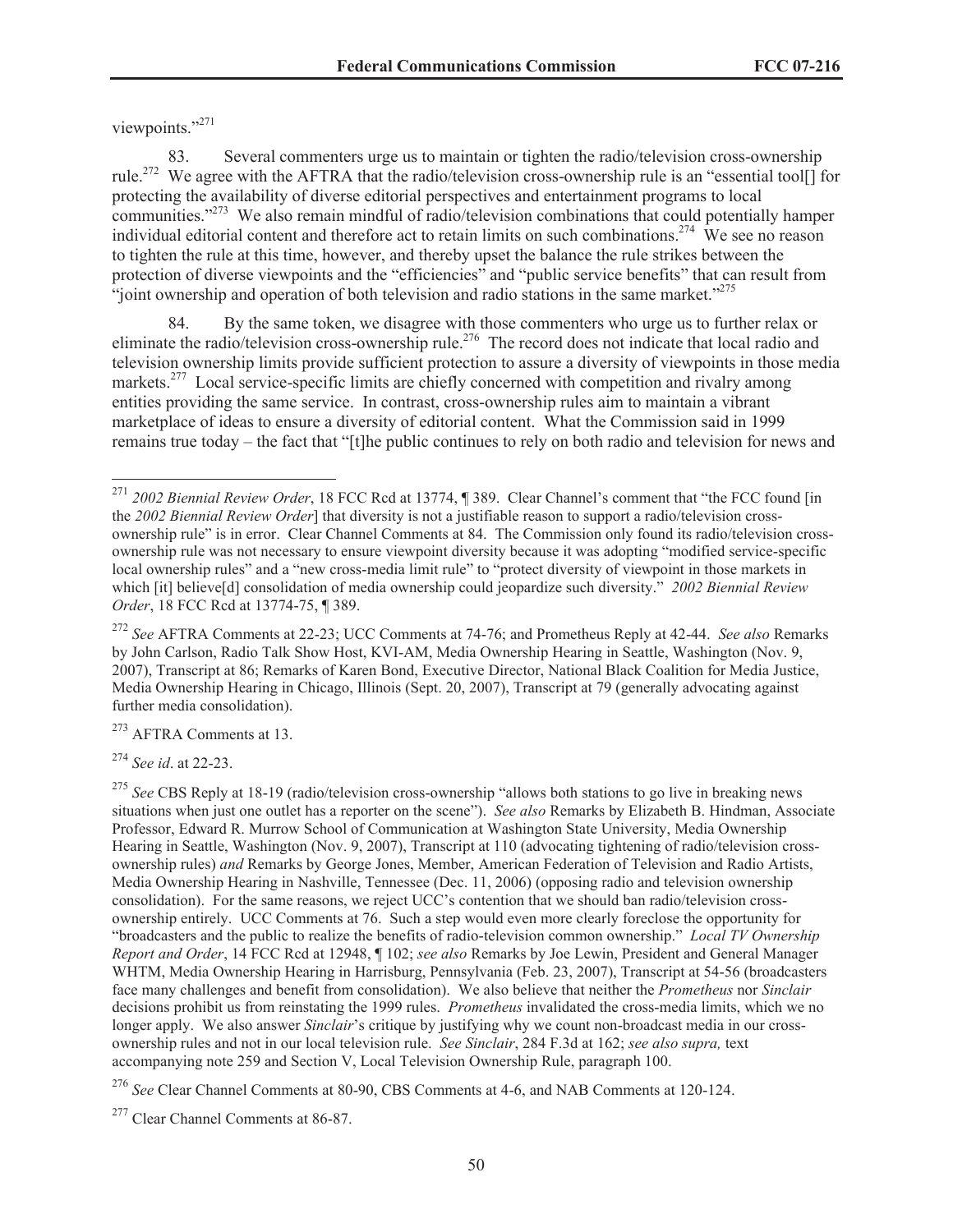information" supports the conclusion that "the two media both contribute to the 'marketplace of ideas' and compete in the same diversity market."<sup>278</sup> Because the two media "serve as substitutes at least to some degree for diversity purposes," there remains a need to retain a cross-ownership rule "to ensure that viewpoint diversity is adequately protected."<sup>279</sup> The Commission's determination in the *2002 Biennial Review Order* that the radio/television cross-ownership rule was no longer necessary to provide such protection for diversity was based on the adoption of cross-media limits specifically designed to provide adequate alternative protection. Because the cross-media limits have now been vacated, we have determined to retain the radio/television cross-ownership rule to maintain the status quo.

85. We are not persuaded by Clear Channel's assertion that Congress' repeal of the cable/broadcast cross-ownership ban calls for us to now repeal the radio/television cross-ownership rule.<sup>280</sup> If Congress had desired to repeal or modify the radio/television cross-ownership rule, it could have done so explicitly; its failure to do so leaves us free to retain or eliminate the rule as the public interest warrants.<sup>281</sup>

86. We also reject Clear Channel's contention that the radio/television cross-ownership rule conflicts with the 1996 Act "to the extent" that such a rule would "shrink an entity's right to own radio stations" below the level permitted by the local radio ownership levels specified in Section 202(b).<sup>282</sup> It is Section 202(d), not Section 202(b), that addresses the Commission's radio/television cross-ownership rule. That section only requires the Commission to extend its waiver policy governing its one-to-a-market ownership rules "to any of the top 50 markets, consistent with the public interest, convenience, and necessity"; in all other respects the Commission's authority to establish or retain a radio/television crossownership rule remains unchanged.<sup>283</sup> We therefore retain the radio/television cross-ownership rule currently in effect in order to provide protection for diversity goals in local markets and thereby serve the public interest.

### **V. LOCAL TELEVISION OWNERSHIP RULE**

87. We find that restrictions on common ownership of television stations in local markets continue to be necessary in the public interest to protect competition for viewers and in local television advertising markets. As discussed below, we conclude that, in order to preserve adequate levels of competition within local television markets, the local television ownership rule as it is currently in effect should be retained. Accordingly, an entity may own two television stations in the same DMA if: (1) the Grade B contours of the stations do not overlap; or (2) at least one of the stations in the combination is not ranked among the top four stations in terms of audience share, *and* at least eight independently owned and operating commercial or non-commercial full-power broadcast television stations would remain in the DMA after the combination. To determine the number of voices remaining after the merger, the Commission counts those broadcast television stations whose Grade B signal contours overlap with the Grade B signal contour of at least one of the stations that would be commonly owned.<sup>284</sup>

<sup>283</sup> *See* 1996 Act, § 202(d).

<sup>278</sup> *Local TV Ownership Report and Order*, 14 FCC Rcd at 12949, ¶ 104.

<sup>&</sup>lt;sup>279</sup> *Id*. The record shows, however, that newspapers and television are "far and away the most important sources" of news and information, with radio a distant third. *See, e.g*., CU Comments at 11.

<sup>280</sup> Clear Channel Comments at 88.

<sup>&</sup>lt;sup>281</sup> *See* Prometheus Reply at 44 (Congress "made a conscious decision to retain the restriction on television-radio cross ownership" when it chose to eliminate the broadcast/cable cross-ownership restriction).

<sup>282</sup> Clear Channel Comments at 89; *see also* NAB Reply at 91-92.

<sup>&</sup>lt;sup>284</sup> 47 C.F.R. § 73.3555(b)(2)(ii) (2002) ("Count only those stations the Grade B signal contours of which overlap with the Grade B signal contour of at least one of the stations in the proposed combinations"). As discussed below (continued...)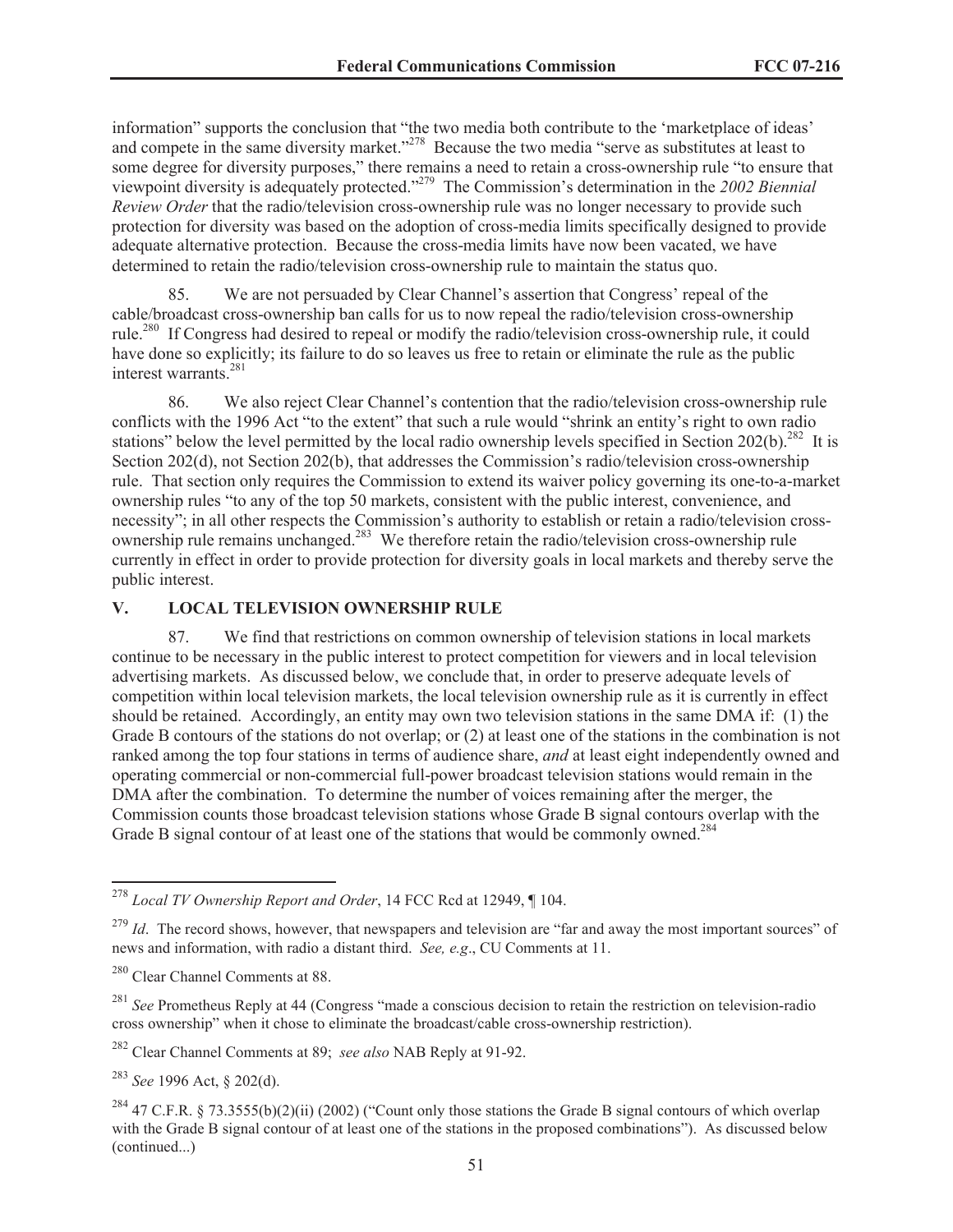# **A. Background**

88. Unlike the newspaper/television cross-ownership rule, which has not been modified since 1975, the local television ownership rule was relaxed as recently as 1999. In *Sinclair*, the U.S. Court of Appeals for the District of Columbia Circuit reviewed the Commission's 1999 decision modifying the local television ownership rule to the form currently in effect.<sup>285</sup> The court held that the Commission had adequately explained how the rule advanced its goals of preserving diversity of viewpoints and competition.<sup>286</sup> In reviewing the eight-voice count threshold, it acknowledged that the Commission "has wide discretion to determine where to draw administrative lines,"<sup>287</sup> that "[c]hoosing the number eight and defining 'voices' are quintessentially matters of line drawing invoking the Commission's expertise in projecting market results[,]"<sup>288</sup> and that the court is generally "unwilling to review line-drawing performed by the Commission unless a petitioner can demonstrate that the lines drawn ... are patently unreasonable, having no relationship to the underlying regulatory problem."<sup>289</sup> While the court did not decide whether eight voices is an appropriate numerical limit, it held that the Commission had not demonstrated that the exclusion of non-broadcast media from the eight-voice test was "necessary in the public interest" under Section 202(h) of the 1996 Act.<sup>290</sup> Accordingly, it remanded the rule for further consideration.

89. After analyzing the rule in the *2002 Biennial Review Order*, the Commission determined that the existing rule was not necessary to promote viewpoint diversity.<sup>291</sup> Moreover, the Commission found that the restrictions did not foster its goals of localism and program diversity.<sup>292</sup> The Commission concluded, however, that restrictions on local television ownership remained necessary to promote competition among local broadcast stations.<sup>293</sup> It concluded that there are two potential competitive harms that may be caused by a single firm owning multiple television stations in a local market. First, multiple ownership may result in "unilateral effects," *i.e.,* one firm acquiring multiple licenses and finding it profitable to alter its competitive behavior unilaterally to the detriment of viewers.<sup>294</sup> Second, it concluded that multiple ownership may lead to "coordinated effects," *i.e.,* inducing a joint change in competitive behavior by market participants that harms viewers.<sup>295</sup>

90. The Commission decided in the *2002 Biennial Review Order* to revise the local television ownership rule to permit an entity to own up to two television stations in markets with 17 or fewer

(Continued from previous page)

<sup>286</sup> *Sinclair*, 284 F.3d at 159-162.

<sup>287</sup> *Id*. at 162, *quoting AT&T Corp. v. FCC*, 220 F.3d 607, 627 (D.C. Cir. 2000).

<sup>288</sup> *Id*. at 162.

<sup>289</sup> *Id*. (quoting *Cassell v. FCC*, 154 F.3d 478, 485 (D.C. Cir. 1998) (*quoting Home Box Office, Inc. v. FCC*, 567 F.2d 9, 60 (D.C. Cir. 1977)).

<sup>290</sup> *Id*. at 165.

<sup>291</sup> *2002 Biennial Review Order*, 18 FCC Rcd at 13686, ¶ 171.

<sup>292</sup> *Id.* at 13668, ¶ 133*.*

<sup>293</sup> *Id*. at 13692-93, ¶¶ 189-91.

<sup>294</sup> *Id*. at 13693, ¶ 190.

<sup>295</sup> *Id*.

in this section, the rule was revised in the *2002 Biennial Review Order*, but the revised rule, set forth in the current version of the Code of Federal Regulations, was remanded and stayed.

<sup>285</sup> *Sinclair*, 284 F.3d at 152, 163-65 (demonstrating that the *Sinclair* court reviewed the *Local TV Ownership Report and Order*, 14 FCC Rcd at 12903 *et seq*.; *on recon.*, 16 FCC Rcd 1067 (2001)).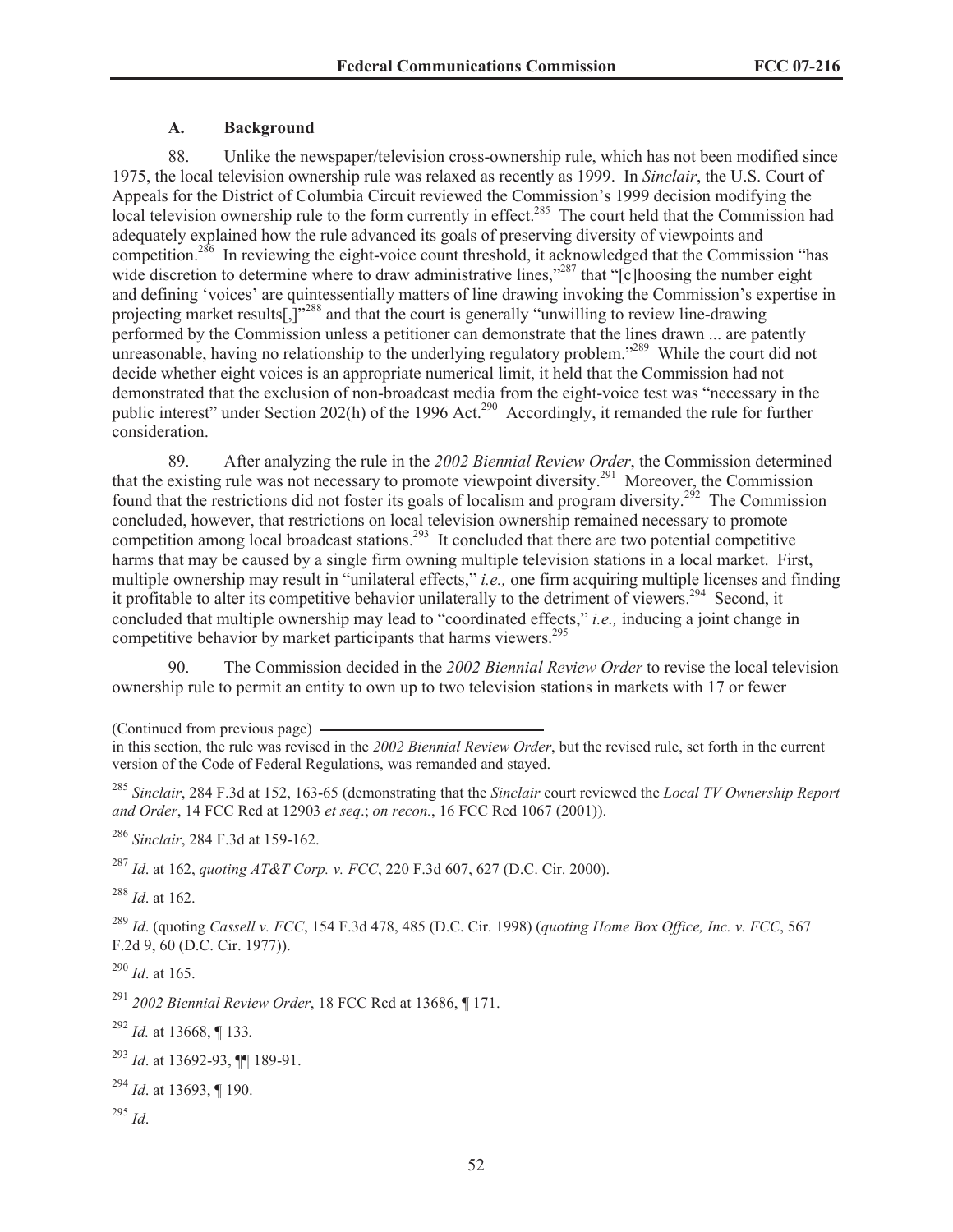television stations, and up to three television stations in markets with 18 or more television stations.<sup>296</sup> The Commission retained the prohibition on combinations involving more than one station ranked among the top four in the market, thus prohibiting combinations in markets with four or fewer television stations.<sup>297</sup> The Commission eliminated consideration of overlapping Grade B contours,<sup>298</sup> however, and decided to look instead only at whether a station is assigned by Nielsen to a DMA.<sup>299</sup> The *2002 Biennial Review Order* also modified the Commission's criteria for waiver of the local television ownership rule.<sup>300</sup> Although the Commission stated that it would continue to allow entities to seek a waiver if at least one of the stations in the proposed combination is failed, failing, or unbuilt, $301$  it removed the requirement that the waiver applicant demonstrate that there is no buyer outside the market willing to purchase the station at a reasonable price. $302$ 

91. *The Prometheus Decision*. On review in *Prometheus*, the court upheld the Commission's determination that "broadcast media are not the only media outlets contributing to viewpoint diversity in local markets."<sup>303</sup> In light of its decision to remand the Commission's numerical limits, the court found that it need not decide "the degree to which non-broadcast media compensate for lost viewpoint diversity to justify the modified [local television] rule.<sup>304</sup> In addition, in light of evidence in the record, including evidence that "commonly owned television stations are more likely to carry local news than other stations" and studies showing that "consolidation generally improved audience ratings," the court rejected petitioners' contention "that the Commission's finding of localism benefits from consolidation was unsupported."<sup>305</sup> The court also upheld the Commission's decision to retain the top four-ranked station restriction, stating that it "must uphold an agency's line-drawing decision when it is supported by evidence in the record."<sup>306</sup> It found "ample evidence in the record" to support the Commission's reliance on a "cushion" of audience share percentage points between the fourth- and fifth-ranked stations in most markets to restrict combinations among the top four-ranked stations "as opposed to the top three or some other number."<sup>307</sup>

<sup>299</sup> *Id.* at 13692, ¶¶ 186-87.

<sup>300</sup> *Id.* at 13708, 1225 (eliminating requirement to show that no out-of-market buyer is available for failed, failing and unbuilt station waivers); *id*. at 13710, ¶ 231 (stating that the Commission also would consider waivers of the local television ownership rule where the stations at issue are in the same DMA, but are not available over-the-air or via MVPDs in any of the same geographic areas); *id.* at 13708-10, ¶¶ 227-30 (in markets with 11 or fewer stations, parties can seek a waiver of the top four-ranked restriction by making certain showings).

<sup>301</sup> *Id.* at 13708, ¶ 225. *See* 47 C.F.R. 73.3555 Note 7 (setting forth the criteria that must be met in order for a station to qualify as "failed, failing, or unbuilt").

<sup>302</sup> *2002 Biennial Review Order*, 18 FCC Rcd at 13708, ¶ 225.

<sup>303</sup> *Prometheus,* 373 F.3d at 414.

<sup>304</sup> *Id.* at 415.

<sup>305</sup> *Id*. at 415-16.

<sup>307</sup> *Id.* at 417-18.

<sup>296</sup> *Id.* at 13668, ¶ 134.

 $^{297}$  *Id.* As under the existing rule, the revised rule provided that a station's rank would be based on the station's most recent all-day audience share, as measured by Nielsen or any comparable professional and accepted rating service, at the time an application for transfer or assignment of license is filed. *Id*. at 13692, ¶ 186.

<sup>298</sup> *Id.* at 13692, ¶ 187. Combinations in existence as of the time of the *2002 Biennial Review Order* were grandfathered. *Id.* at 13807-08, ¶¶ 482-84.

<sup>306</sup> *Id.* at 417 (citing *Sinclair,* 284 F.3d at 162; *AT&T Corp.,* 220 F.3d at 627).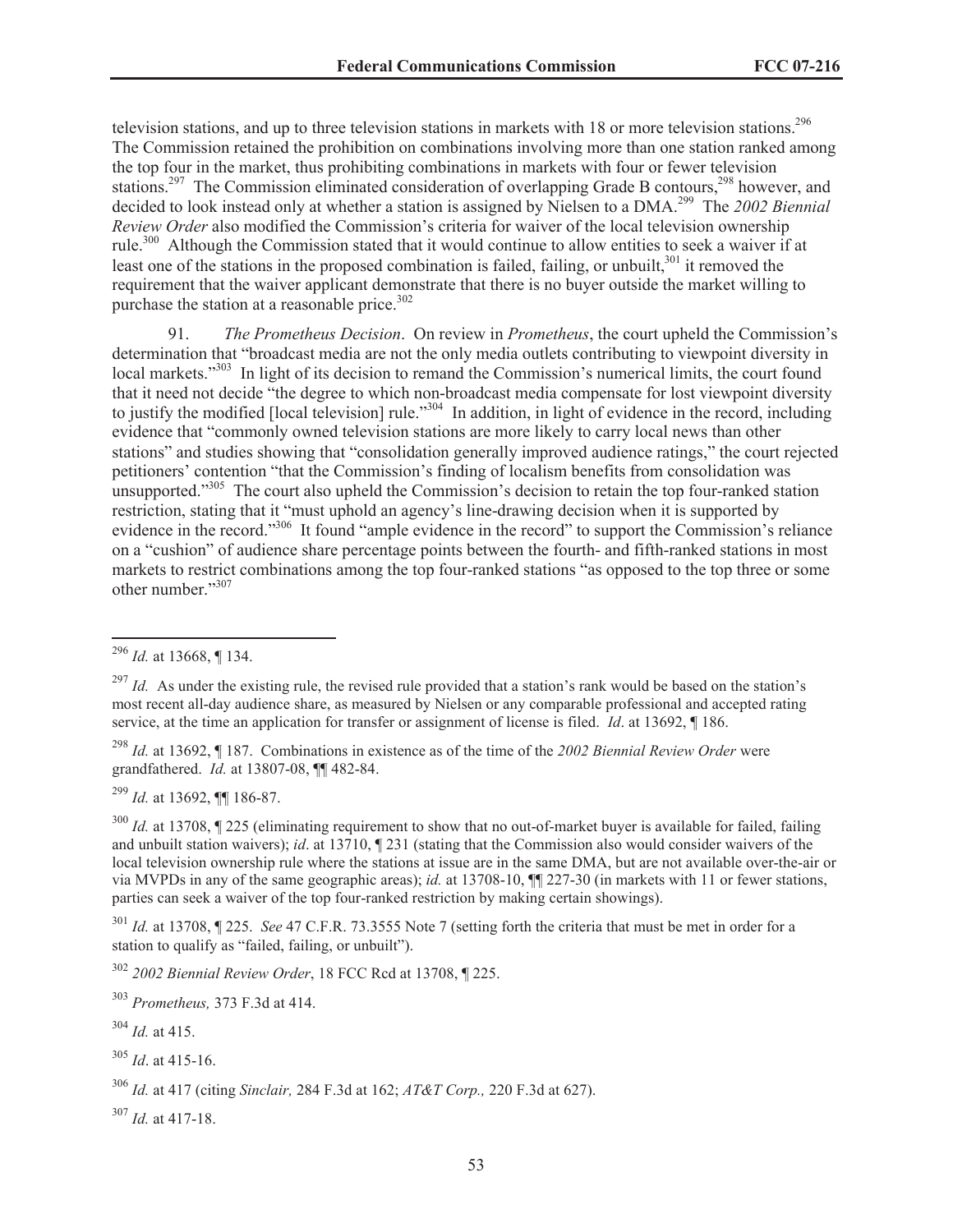92. Nonetheless, the court remanded the numerical limits in the new rule for further justification. The limits were premised on the need to ensure six equal-sized competitors. The size of an owner was tied to the number of stations owned, rather than the audience shares of those stations. The court held that the Commission had unreasonably failed to consider the audience shares of stations in setting its numerical limits, finding that "[n]o evidence supports the Commission's equal market share assumption, and no reasonable explanation underlies its decision to disregard actual market share."<sup>308</sup> Further, although the court recognized that the Commission did not intend the numerical limits to be a mechanical application of the *DOJ/FTC Merger Guidelines*, it concluded that the rule was unreasonable because it would allow levels of concentration exceeding the 1800 HHI benchmark relied upon by the Commission in setting its numerical limits.<sup>309</sup>

93. The court also remanded for further consideration the Commission's elimination of the requirement to demonstrate that no out-of-market buyer is reasonably available when seeking a failed, failing, or unbuilt television station waiver. The court found that "in repealing the [rule] without any discussion of the effect of its decision on minority television station ownership[,]" the Commission "entirely failed to consider an important aspect of the problem."<sup>310</sup>

94. *Issues Raised by Commenters.* Some commenters support retention of the rule in its current form.<sup>311</sup> Other commenters suggest that the current rule should be tightened.<sup>312</sup> On the other hand, several commenters appear to prefer elimination of the rule.<sup>313</sup> Still other commenters ask the Commission to loosen the rule in some manner. $314$ 

95. Several commenters identify negative effects of consolidation they claim would result if the Commission repealed the local television ownership rule.<sup>315</sup> Other commenters extol the competitive benefits that would result from the ability to merge television stations.<sup>316</sup> Some commenters seek elimination of the top four prohibition.<sup>317</sup> Some commenters favor a failed station solicitation rule,<sup>318</sup>

<sup>310</sup> *Id.* at 421 (quoting *Motor Vehicle Mfrs. Ass'n v. State Farm Mut. Ins. Co*., 463 U.S. 29, 43 (1983).

<sup>311</sup> *See*, *e.g.*, CWA Comments at 61.

<sup>312</sup> *See* AFL-CIO Comments at 45; AFTRA Comments at 15; CU Comments at 21; UCC Comments at 45-47.

<sup>313</sup> *See* Fox Comments at 18-20; Gannett Comments at 39-45; Gray Comments at 1-6; Sinclair 12/11/07 Comments at 4.

<sup>314</sup> *See* KTBS Comments at 1-4; Belo Comments at 18; Belo 12/11/07 Comments at 7-8; Block Comments at 1-6; Cascade Comments at 1-3; Entravision Comments at 5-9; Hearst-Argyle Comments at 4, 26; KVMD Comments at 3-7; NAB Comments at 87; NAB 12/11/07 Comments at 15-23; Nexstar Comments at 22; Smaller Market Television Station ("SMTS")12/11/07 Comments at 8-9; SMTS Comments at 13.

<sup>315</sup> See Cequel Comments at 2-4 (asserting that consolidation increases broadcasters' negotiation leverage with cable operators, allowing them to seek "inflationary" retransmission consent terms); Children's Media Policy Coalition Comments at 9-11, 13-15 (stating that media consolidation reduces the availability of children's programming); CWA Comments at 13 (stating that consolidation results in job losses).

<sup>316</sup> *See, e.g.,* Belo Comments at 25; Cascade Comments at 1-3; Entravision Comments at 9-10; KVMD Comments at 6-7; NAB 12/11/07 Comments at 22-23; Nexstar Comments at 14-16; SMTS 12/11/07 Comments at 8-9.

<sup>317</sup> *See* Gannett Comments at 46-48; Granite Comments at 2-6; Hearst-Argyle Comments at 33-46; Hoak Media Comments at 8-9; Sinclair Comments at 34-38; NAB Comments at 107.

<sup>318</sup> *See* Hearst-Argyle Comments at 30; SMTS Comments at 26.

<sup>308</sup> *Id.* at 420.

<sup>309</sup> *Id.* at 419-20.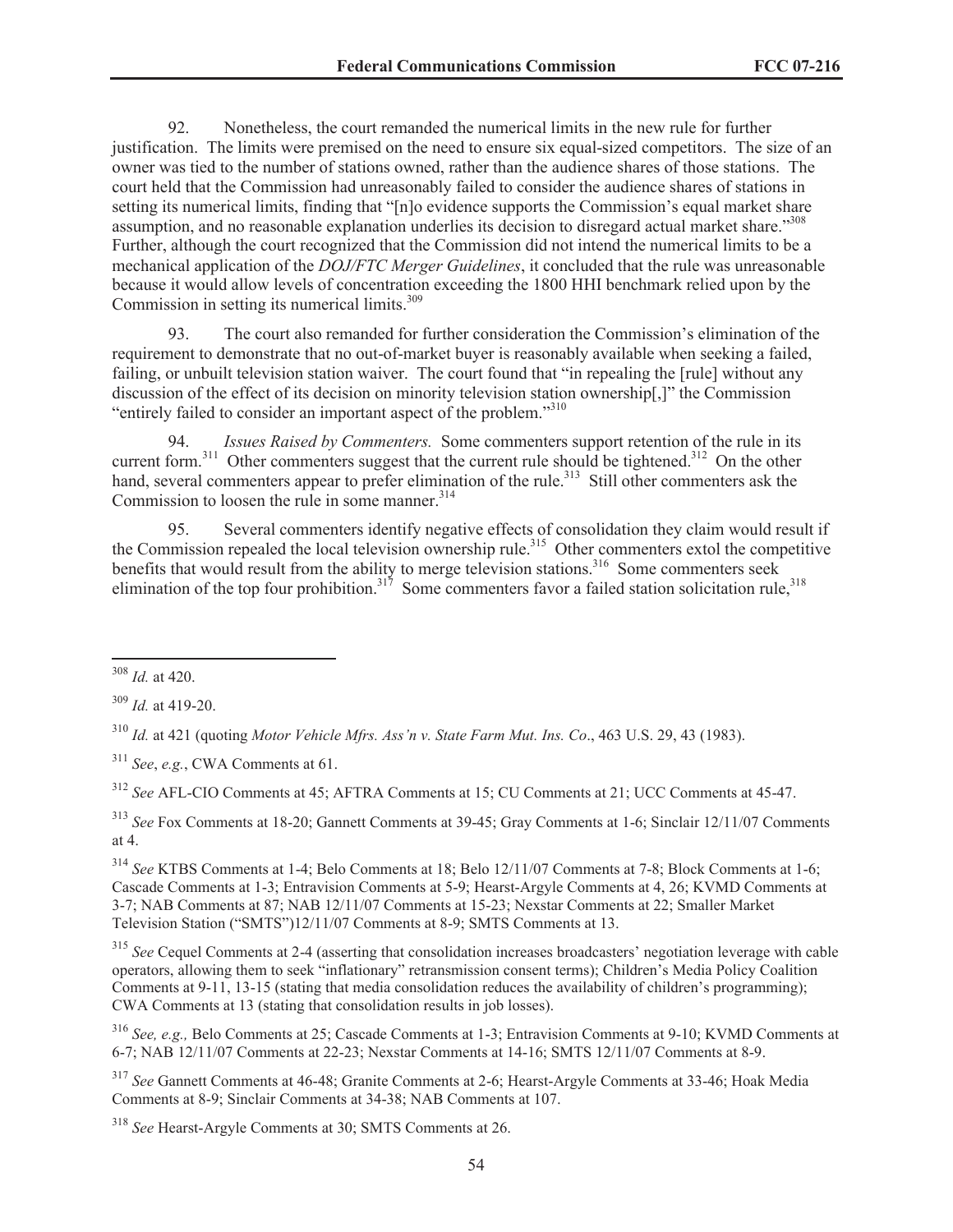while others oppose it.<sup>319</sup> Other commenters provide no specific guidance as to the type of rule, if any, that the Commission should adopt. $320$ 

#### **B. Discussion**

96. As discussed below, we are persuaded from the evidence in the record that the current rule is consistent with the public interest. Therefore, we will continue to allow an entity to own two television stations in the same DMA if: (1) the Grade B contours of the stations do not overlap; or (2) at least one of the stations in the combination is not ranked among the top four stations in terms of audience share, *and* at least eight independently owned and operating commercial or non-commercial full-power broadcast television stations would remain in the DMA after the combination. To determine the number of voices remaining after the merger, the Commission will continue to count those broadcast television stations whose Grade B signal contours overlap with the Grade B signal contour of at least one of the stations that would be commonly owned. With respect to the waiver standard for the local television ownership rule, we will reinstate our requirement that a waiver applicant demonstrate that there is no buyer outside the market willing to purchase the station at a reasonable price.<sup>321</sup>

97. We base our decision on our assessment that the Commission's local television ownership rule promotes competition for viewers and advertisers within local television markets. The public is best served when numerous rivals compete for a viewing audience. In the video programming market, competitors profit by attracting new audiences and by attracting existing audiences away from their competitors. Competition thus provides an incentive to television stations to invest in better programming and to provide programming that is preferred by viewers. The local community benefits from competition among broadcast television stations in the form of higher quality programming provided to viewers. As the Commission concluded in the *2002 Biennial Review Order*, we cannot rely on competition from cable programmers to respond to local needs and interests because most cable programming is provided by cable networks, and those networks respond primarily to national and regional forces. Local broadcast television stations have incentives to respond to conditions in local markets, and those incentives may be diminished by mergers between stations that reduce competition to anticompetitive levels. Competition among local broadcast television stations is also necessary to preserve competition for advertising by local businesses that want to advertise their products on television. Lower advertising costs benefit consumers by promoting efficiency and by allowing firms to pass the savings on to consumers of the advertised products. In the *2002 Biennial Review Order,* the Commission determined that the exercise of market power in broadcast television markets would result in targeted and non-uniform price increases to those advertisers that do not have good substitutes for broadcast television, without raising prices for those advertisers that do have good substitutes for broadcast television.<sup>322</sup>

98. We decline to tighten the local television ownership rule, as requested by some commenters. We recognize that owning a second in-market station can result in substantial savings in overhead and management costs and can allow the local broadcaster to innovate by spreading its fixed costs and operating capital over a larger number of operating units and to better compete with non-

<sup>319</sup> *See* UCC Comments at 30-32 (stating that the Commission should not grant waivers for failing stations, but that if it does, it should retain the failed station solicitation rule).

<sup>320</sup> *See generally* NBC Universal Comments; Equity Broadcasting Comments.

<sup>321</sup> We decline to broaden our waiver standard, as suggested by some commenters. *See* Belo 12/11/07 Comments at 8 (urging the adoption of a general waiver standard that would "permit a broadcaster to demonstrate that, regardless of market size or the number of other local television stations, an individual combination would benefit its local community"); Sinclair 12/11/07 Comments at 4 (arguing that a waiver should be granted whenever the applicant can demonstrate that no harm would be caused and that public interest benefits would ensue).

<sup>322</sup> *See 2002 Biennial Review Order,* 18 FCC Rcd at 13676, ¶ 152.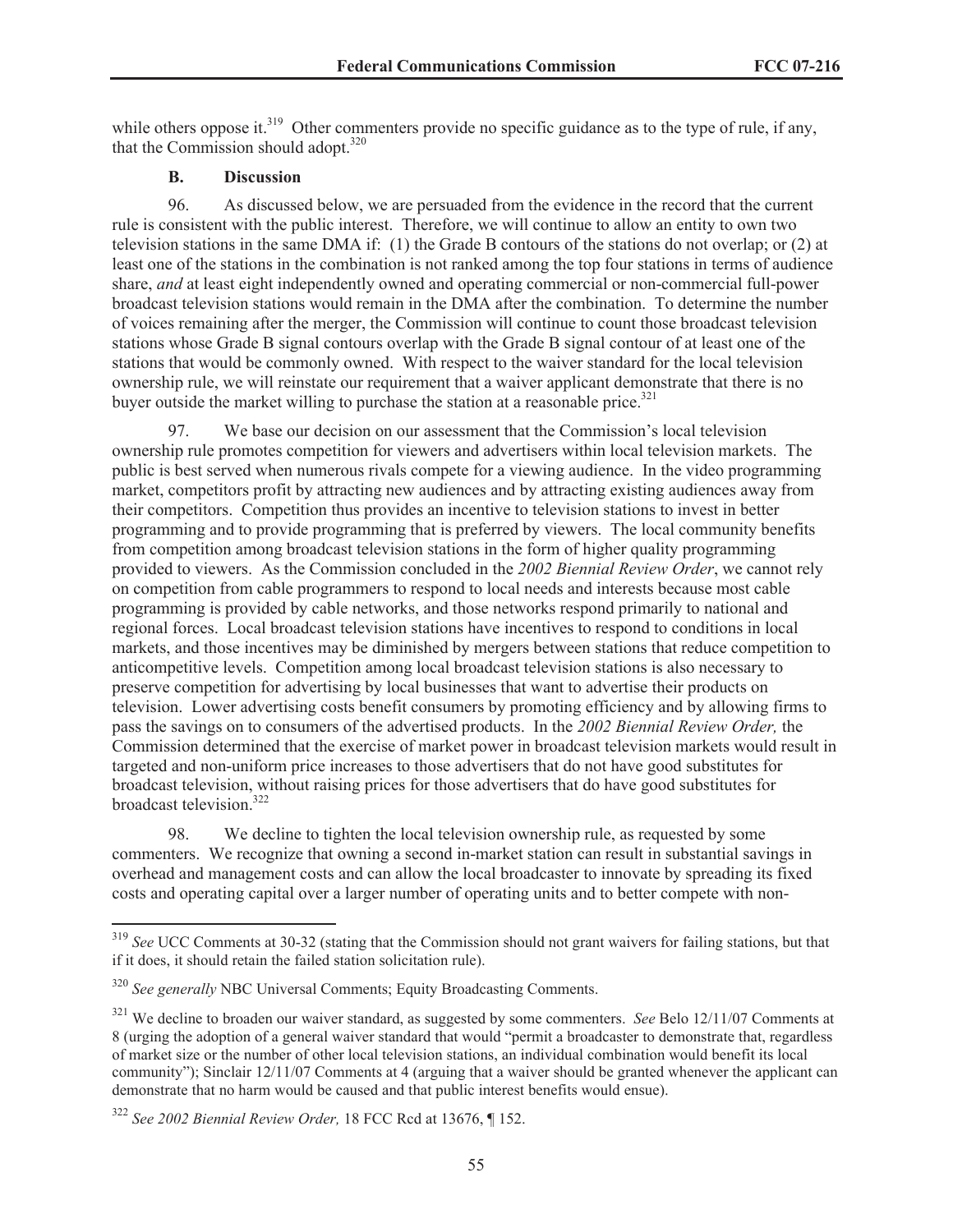broadcast content providers for advertising dollars.<sup>323</sup> We find that these potential significant benefits of duopolies permitted under the parameters of the rule, in markets with a plethora of diverse voices, outweigh commenters' speculative claims that duopolies harm diversity and competition.

We find that a minimum of eight independently owned-and-operated television stations is appropriate to ensure that there will be robust competition in the local television marketplace.<sup>324</sup> As an initial matter, the "eight voices" test will ensure that each market includes four stations affiliated with the four major networks in each market (*i.e*., ABC, NBC, CBS, and Fox), plus at least an equal number of independently owned-and-operated broadcast television stations that are not affiliated with a major network. Preserving the independent ownership in each local market of four stations that are neither owned by or affiliated with a major network nor commonly owned with a network affiliate in that market will help to ensure that local television stations, spurred by competition, will provide dynamic and vibrant alternative fare, including local news and public affairs programming. Recognizing the vital competitive role played in local television markets by stations that are not owned by or affiliated with the major networks' stations, we believe that it is important that there be a sufficient number of such stations that are truly independent of the major network stations in each market and that will therefore vigorously compete with each of the major network stations for viewers. Such vibrant competition will improve the programming aired by both independent stations and major network stations. In addition, we believe that the eight voices test is supported by the general structure of the local television marketplace. While our 2003 rule was premised on maintaining the presence of six equal-sized competitors in the marketplace, the Third Circuit in *Prometheus* pointed out that this assumption of equal-sized competitors was flawed. Indeed, the Commission itself has found that there is generally a significant gap between the top four stations in a market and the remaining stations. In light of this concentration among the top four stations in most markets, we believe that it is prudent to require the presence of at least four (rather than two) competitors not affiliated with a major network in order to ensure vibrant competition in the local television marketplace.<sup>325</sup> We believe that such competition will ultimately benefit the public by spurring more innovative programming and more programming responsive to local needs and interests.

100. For purposes of the local television ownership rule, we include only full-power television stations in counting voices because our primary goal in preserving the rule is to foster competition among local television stations. We conclude that the local television ownership rule is no longer necessary to foster diversity because there are other outlets for diversity of viewpoint in local markets, and a singleservice ownership restriction is not necessary to foster diversity. Therefore, although we recognize that other types of media, such as radio, newspapers, cable, and the Internet, contribute to viewpoint diversity within local markets,<sup>326</sup> we do not believe they should be counted as voices under the local television

<sup>323</sup> *See* Belo Comments at 25; Cascade Comments at 2-3; Entravision Comments at 9-10; KVMD Comments at 5-7; Nexstar Comments at 10; *see also, e.g.,* Remarks of Joe Lewin, President and General Manager of WHTM-TV, Media Ownership Hearing in Harrisburg, Pennsylvania (Feb. 23, 2007), Transcript at 51-56; Remarks of Paul Quinn, President and General Manager of WGAL-TV, Media Ownership Hearing in Harrisburg, Pennsylvania (Feb. 23, 2007), Transcript at 64-69.

<sup>&</sup>lt;sup>324</sup> As the court in *Sinclair* stated, "[c]hoosing the number eight and defining 'voices' are quintessentially matters of line drawing invoking the Commission's expertise in projecting market results." 284 F.3d at 162.

 $325$  We note that the eight voices test is based on the unique characteristics of local television markets rather than general HHI analysis. As a result, it is not directly tied to the actual market shares of stations in a particular market. Nevertheless, we think that it is appropriate for us to consider the general characteristics of market structure (*i.e.*, the disparity between the top four stations in a market and the remaining stations) in formulating an appropriate rule that will promote competition.

<sup>326</sup> *See 2002 Biennial Review Order*, 18 FCC Rcd at 13668, ¶ 133.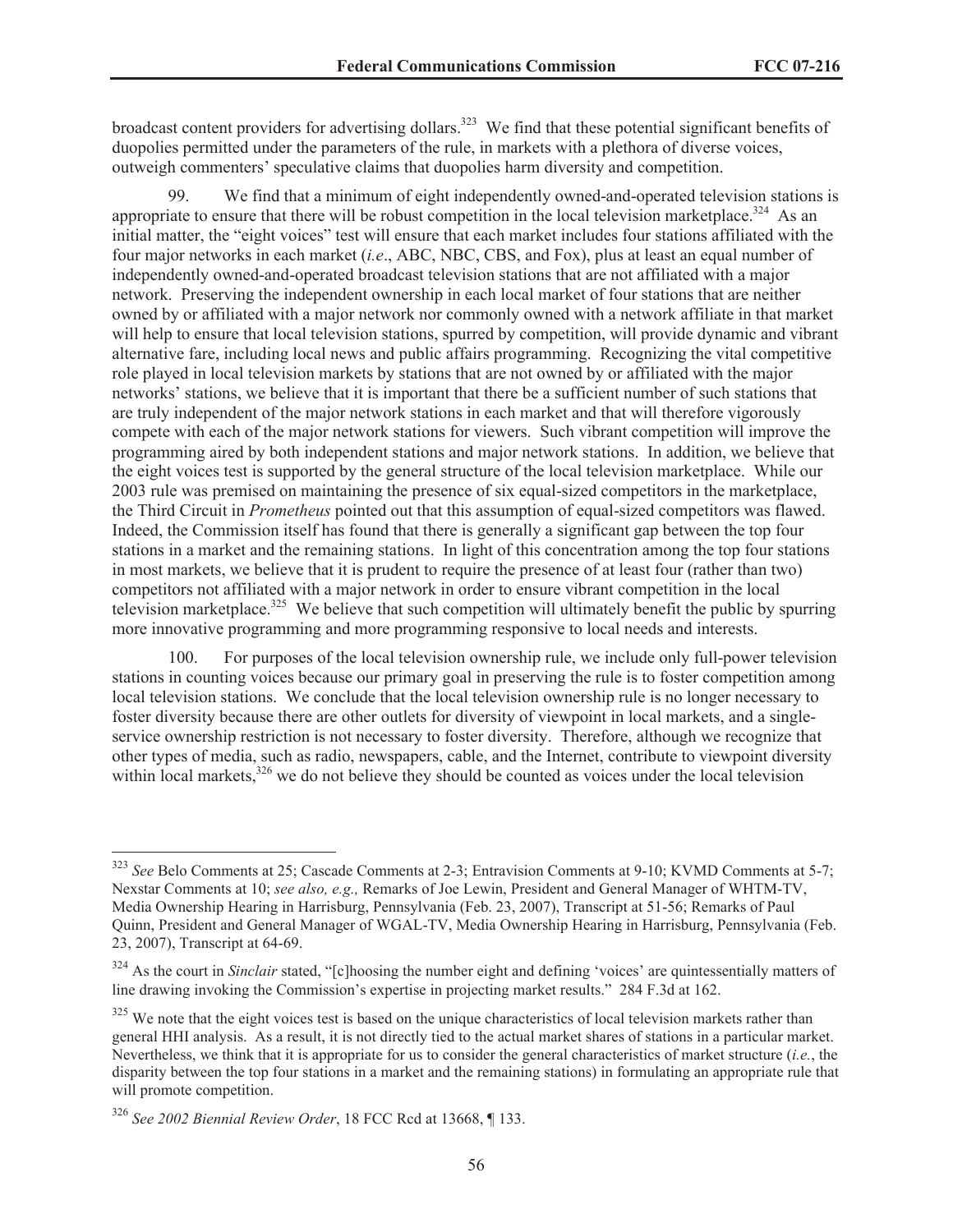ownership rule.<sup>327</sup> In *Sinclair*, the court found that the Commission failed to provide an adequate explanation for defining "voices" differently in the radio-television cross-ownership rule and the local television ownership rule.<sup>328</sup> We believe that, given our conclusion that the local television ownership rule is necessary to preserve competition among broadcast television stations in local markets, it is appropriate to limit our voices test to television stations in that rule. In contrast, because the crossownership rules are designed to foster viewpoint diversity, it is appropriate within the context of those rules to consider additional sources of viewpoint diversity.<sup>329</sup>

101. We recognize that the Commission concluded in the *2002 Biennial Review Order* that the current local television ownership rule was not necessary to protect competition given "the competitive impact of other video programming outlets" on local broadcasters.<sup>330</sup> We now reverse that determination because we find that eliminating the rule could harm competition among broadcast television stations in local markets. CWA, for example, asserts that "the Commission has ample justification for retaining the rule."<sup>331</sup> AFL-CIO states that the Commission should retain the rule currently in effect and asserts that failure to do so would trigger multiple station mergers in local markets, resulting in a loss of newscasts and shared news product.<sup>332</sup> We agree with UCC when it states that competition, and not concentration of market players, leads to better programming.<sup>333</sup> Because we are retaining the rule primarily to foster competition among local television stations, our determination regarding the continued need for the rule does not depend on the competitive impact of other video programming outlets.<sup>334</sup> While other outlets contribute to the diversity of voices in local markets, we still find that it is necessary in the public interest to ensure that there are at least eight independently owned local television stations in order to ensure robust competition for local television viewers and the continued provision of video programming responsive to the needs and interest of viewers in local markets.

102. As we found in the *2002 Biennial Review Order*, we continue to believe that combinations of top four stations should be prohibited because mergers of those stations would be the most deleterious to competition. In the *2002 Biennial Review Order*, the Commission determined that mergers of stations owned by any of the top four firms often would result in a single firm with a significantly larger market share than the others.<sup>335</sup> The Commission determined that combinations among the top four would reduce incentives to improve programming that appeals to mass audiences.<sup>336</sup> We find that the top four prohibition remains necessary to prevent deleterious levels of concentration.

<sup>330</sup> *2002 Biennial Review Order*, 18 FCC Rcd at 13668, 13671, ¶¶ 133, 140.

<sup>331</sup> CWA Comments at 61; *see also* CWA Comments at 13-15 (citing examples of television broadcast mergers that led to job losses); CU Comments at 26.

<sup>332</sup> AFL-CIO Comments at 42-44.

<sup>333</sup> UCC Comments at 53-54.

<sup>&</sup>lt;sup>327</sup> *But see* Nexstar Petition at 7-8 (suggesting that the Commission failed to consider local cable competition adequately).

<sup>328</sup> 284 F.3d at 164.

<sup>&</sup>lt;sup>329</sup> We therefore disagree with commenters that there is no reasoned basis under *Sinclair* for defining voices differently for different ownership rules. *See* SMTS 12/11/07 Comments at 3-4; Sinclair 12/11/07 Comments at 2-3.

<sup>334</sup> *But see, e.g.*, NAB 12/11/07 Comments at 19-21 (asserting the relevance of cable and satellite viewing and advertising with respect to the competitive position of local television stations); Remarks of Paula Madison, President and General Manager of KNBC-TV, Media Ownership Hearing at El Segundo, California (Oct. 3, 2006), Transcript at 29-33 (discussing competition from cable providers).

<sup>335</sup> *See 2002 Biennial Review Order*, 18 FCC Rcd at 13695, ¶ 194.

<sup>336</sup> *Id.* at 13697, ¶ 200.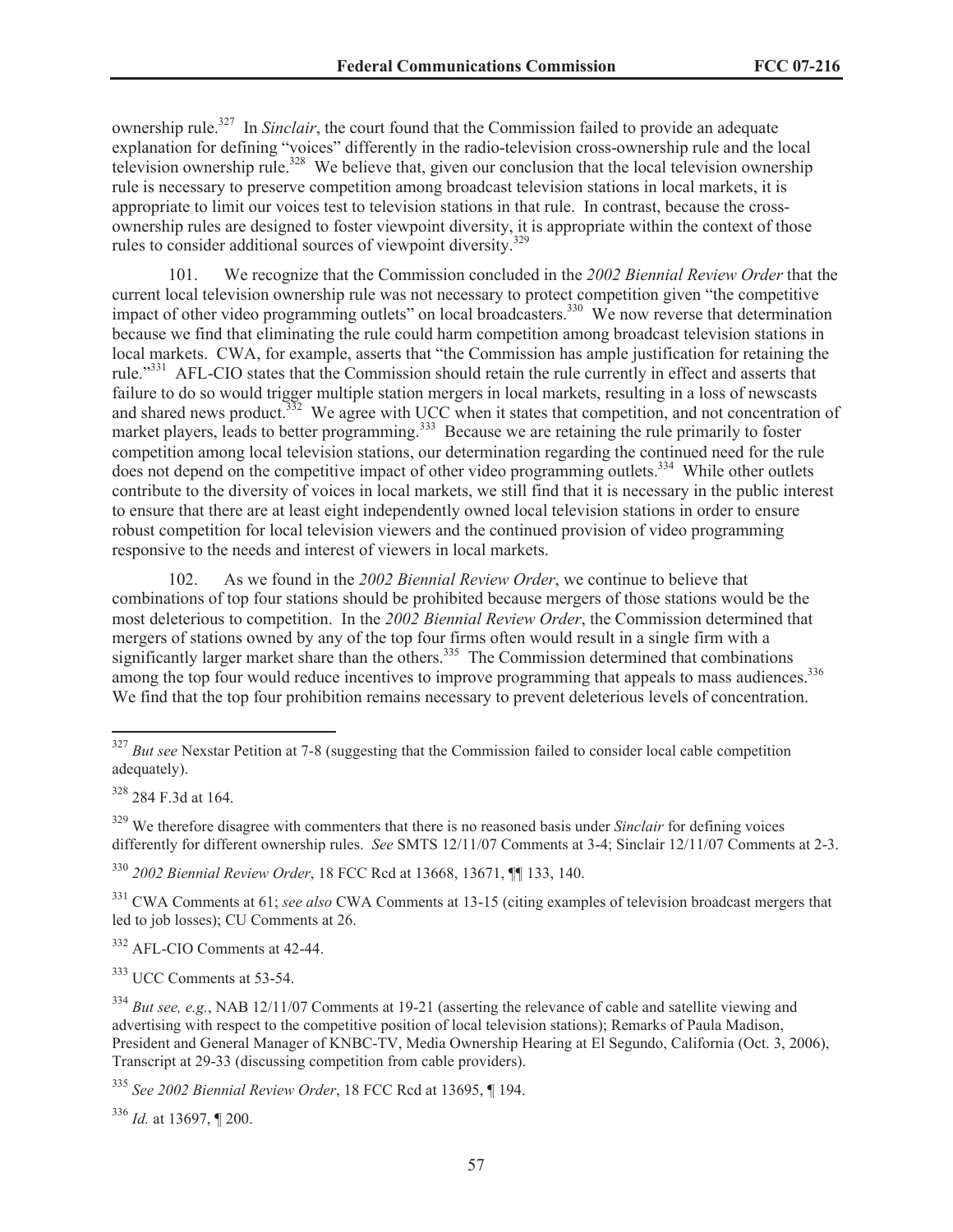The top four prohibition minimizes the likelihood that the market share of two merged stations will significantly overtake the market share of the largest station in a local market, which, as discussed in the *2002 Biennial Review Order*, could create welfare harms.<sup>337</sup> We also find that, in general, a significant "cushion" of audience share percentage points continues to separate the top four stations from the fifthranked stations. As noted above, the number of locally owned stations remained fairly constant, with only a slight increase in the number of stations and a slight decrease in the number of owners, from 2002 to 2005. In addition, allowing two top four stations to merge would harm competition in the local broadcast television advertising market because the top four networks (whose affiliates tend to be the top four broadcasters in a given market) enjoy a large and growing advantage over other broadcasters with regard to advertising volume and prices. Accordingly, we find that comments suggesting that the rule is no longer justified are unpersuasive. Prohibiting mergers between the top four television stations in a market prevents well-established competitive harms.

103. In the *2002 Biennial Review Order*, we also concluded that the current rule potentially threatens local programming and that the efficiencies to be gained by relaxing the rule could result in a higher quantity and quality of local news and public affairs programming.<sup>338</sup> We find that the record now before us is unpersuasive regarding the effects of multiple ownership on local programming. Some commenters argue that multiple ownership of television stations enhances local programming,<sup>339</sup> and others claim the opposite.<sup>340</sup> We reject as contrary to the record evidence UCC's contention that there is little evidence that corporations reinvest efficiency-enabled cost-savings into better local programming.<sup>341</sup> Belo states that multiple ownership has permitted it to develop and produce innovative news products because it can spread its fixed costs and operating capital over a larger number of operating units.<sup>342</sup> Entravision contends that group ownership creates efficiencies that enable stations to compete more effectively with non-broadcast content providers and suggests that group ownership results in expanded local news and additional programming responsive to local communities.<sup>343</sup> Nexstar similarly asserts that station groups can experience increased efficiencies, which permit more local programming and community involvement.<sup>344</sup> NBC states that station combinations advance the public interest by creating efficiencies, through combined resources, that result in more local news offerings.<sup>345</sup> Given our finding that there is insufficient evidence to conclude that the current rule threatens local programming, we conclude that it serves the public interest to retain it in order to preserve vigorous competition among local television stations.

104. We maintain the current rule's Grade B overlap provision to avoid disruption to current ownership arrangements and to promote television service in rural areas. In the *2002 Biennial Review* 

<sup>340</sup> *See, e.g.,* AFL-CIO Comments at 42-44; AFTRA Comments at 14-15; Remarks of James C. Joyce, Vice President, Nat'l Assoc. of Broadcast Employees and Technicians, CWA, Media Ownership Hearing in El Segundo, California (Oct. 3, 2006), Transcript at 43-47.

<sup>341</sup> UCC Comments at 50-53

<sup>342</sup> Belo Comments at 25.

<sup>337</sup> *Id.* at 13694, ¶ 194.

<sup>338</sup> *Id*. at 13678-83, ¶¶ 155-64.

<sup>339</sup> *See, e.g.,* Belo Comments at 25; Belo 12/11/07 Comments at 7-8; Cascade Comments at 1-3; Entravision Comments at 9-10; KVMD Comments at 6-7; NAB 12/11/07 Comments at 16-19; Nexstar Comments at 14-16; SMTS 12/11/07 Comments at 9.

<sup>&</sup>lt;sup>343</sup> Entravision Comments at 9-10.

<sup>344</sup> Nexstar Comments at 14-16.

 $345$  NBC Reply at 8-9.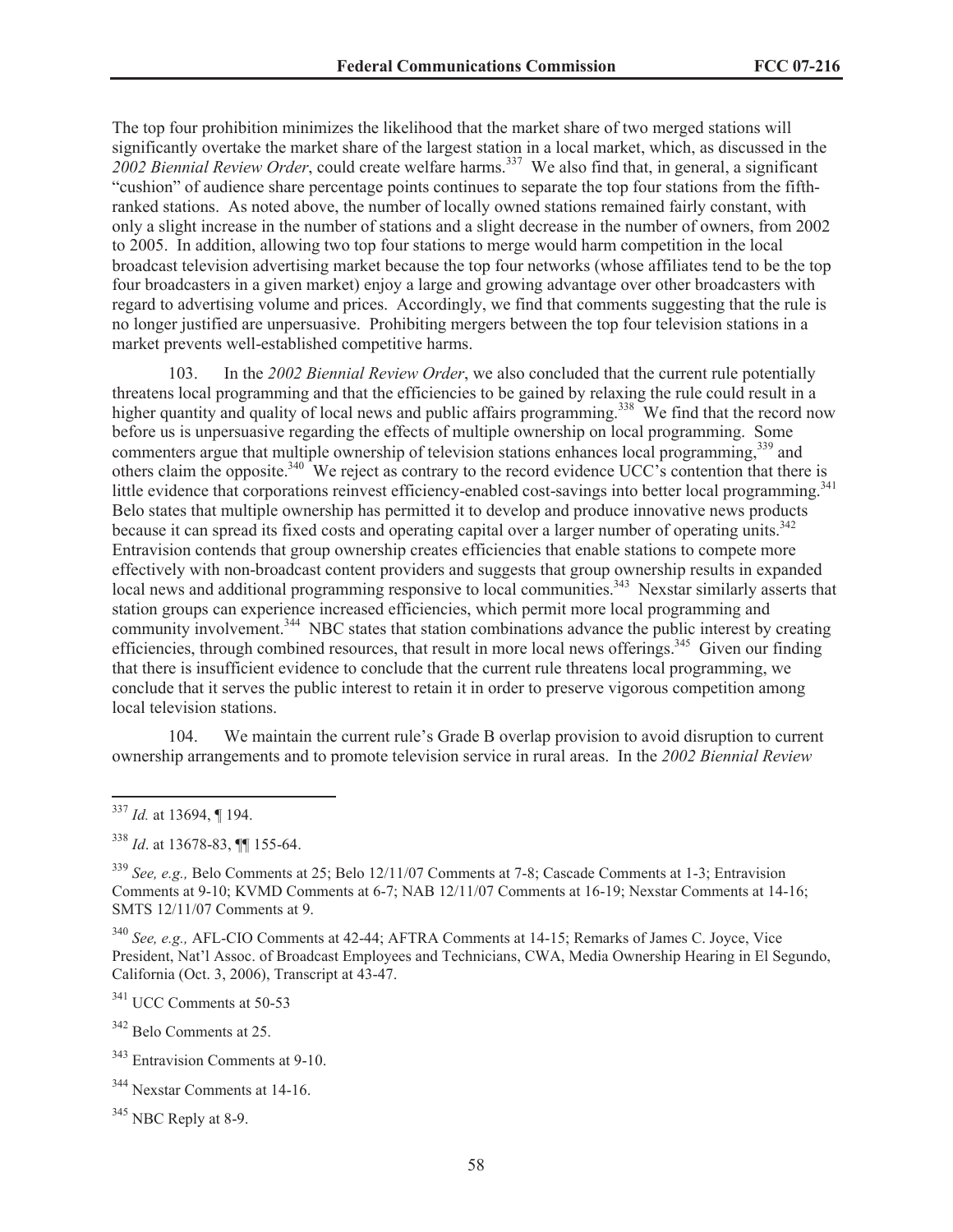*Order*, the Commission eliminated the Grade B contour test for allowing duopolies based on its finding that the DMA is the relevant geographic market in which television broadcasters compete.<sup>346</sup> The Commission's finding was not new. When the Commission changed the geographic scope of the rule to DMAs in 1999, it noted that DMAs are a better measure of actual viewing patterns than the Grade B signal contour standard.<sup>347</sup> Nonetheless, the Commission kept the Grade B overlap test as part of the rule in 1999, noting that it was not the Commission's intent to further restrict the duopoly rule and that the rule without the Grade B provision might be more restrictive in some large DMAs, particularly those west of the Mississippi River.<sup>348</sup> The Commission noted that keeping the Grade B overlap provision "avoids" disrupting current ownership arrangements involving stations in the same DMA with no Grade B overlap."<sup>349</sup> In the *2002 Biennial Review Order*, because the Commission significantly relaxed the local television ownership rule, the elimination of the Grade B overlap provision would have been less likely to cause disruption. We do not revise our decision that DMAs are the more precise geographic markets. Nonetheless, in the instant Order, unlike in the *2002 Biennial Review Order*, we are not relaxing the local television ownership rule, and, accordingly, to avoid disruption to settled expectations, we retain the Grade B overlap provision. Furthermore, we believe that maintaining the Grade B provision will promote television service in rural areas by continuing to enable station owners to build or purchase an additional station in a remote corner of the DMA, beyond the reach of their Grade B signal, without regard to the top four/eight voices restriction.

105. *Issues Raised by the Prometheus Court on Remand.* We find that with one exception, the issues remanded by the *Prometheus* court all regarded the new local television ownership rule adopted in 2003. Because we reject that rule and instead retain the eight-voices rule, those issues are moot. The one exception is the court's criticism that the Commission did not consider the potential impact on minority owners when it eliminated the out-of-market buyer requirement for the waiver standard.<sup>350</sup> To ensure that we do not negatively impact minority owners, we now reinstate that requirement in the waiver standard.

106. *Issues Raised in Petitions for Reconsideration.* Various parties sought reconsideration of the revisions the Commission made to the local television ownership rule in the *2002 Biennial Review Order*, arguing that the Commission's analysis was flawed.<sup>351</sup> As discussed above, others appealed these revisions and, ultimately, the Third Circuit remanded them to the Commission.<sup>352</sup> We will not revisit the findings on which the Commission based its earlier decision to revise the local television ownership rule and we dismiss as moot those petitions for reconsideration. Instead, as required by the Third Circuit's remand and by Section 202(h), we reexamine this rule based on the record developed in response to the *Further Notice* and *Second Further Notice*.

We also note that a number of parties sought reconsideration of the Commission's decision to retain the prohibition on combinations that would result in a single entity owning more than

<sup>349</sup> *Id.* at 12929, ¶ 53.

<sup>350</sup> *See Prometheus*, 373 F.3d at 420-21.

<sup>346</sup> *2002 Biennial Review Order*, 18 FCC Rcd at 13692, ¶ 187.

<sup>347</sup> *Local TV Ownership Report and Order*, 14 FCC Rcd at 12926, ¶¶ 47-48, *clarified on recon.*, 16 FCC Rcd at 1070, ¶ 9.

<sup>348</sup> *Local TV Ownership Report and Order*, 14 FCC Rcd at 12928-29, ¶¶ 51, 53.

<sup>351</sup> CFA/CU Petition at 5, 19-20; MMTC Petition at 28-36; UCC Petition at 17-26; *see also* Duff, Ackerman & Goodrich Petition for Clarification, MB Dkt. No. 02-277 at 1-3 (seeking clarification that, under the revised rule, noncommercial stations that duplicate the programming of an in-market parent station would be excluded from the count of television stations).

<sup>352</sup> *Prometheus*, 373 F.3d at 418-20.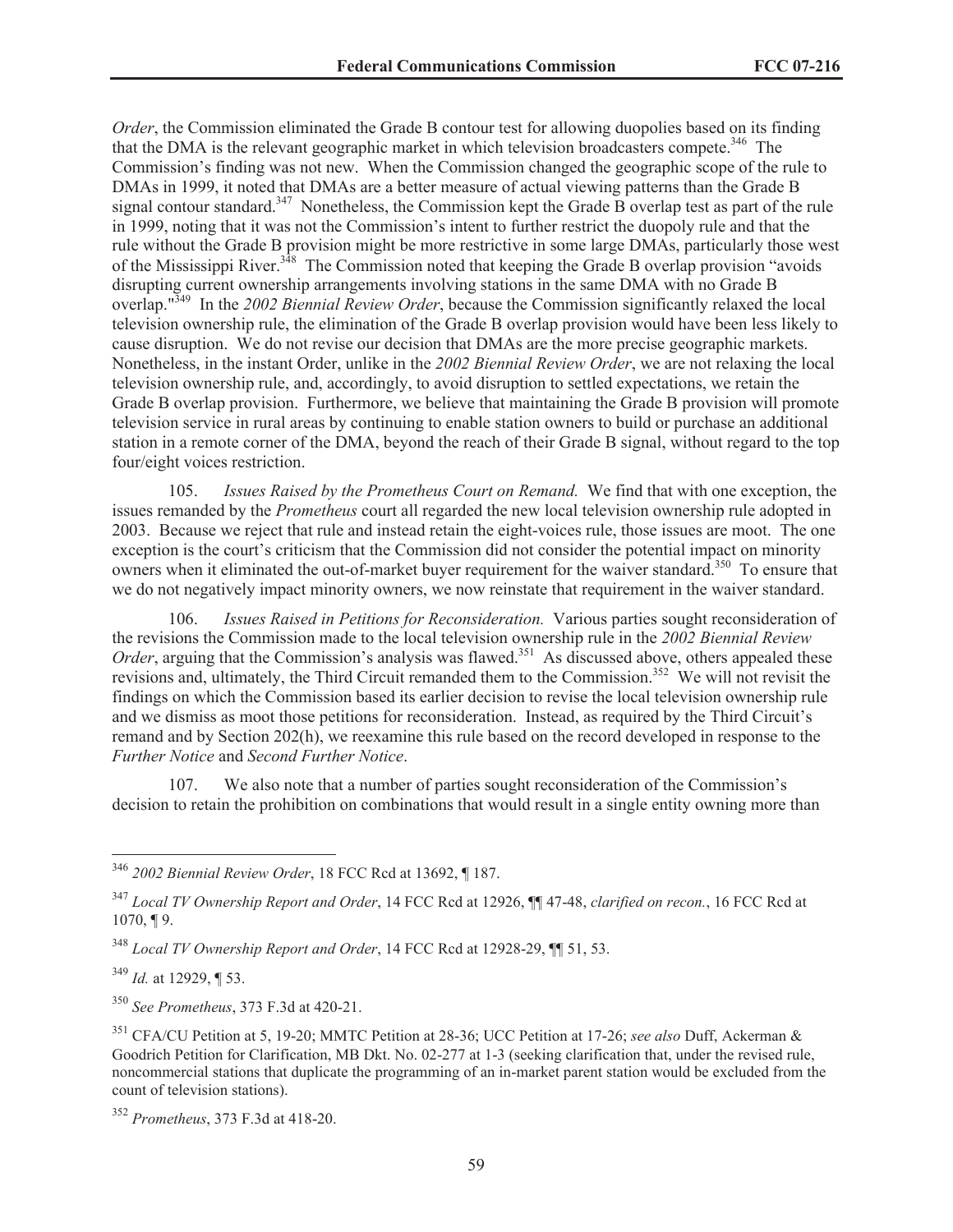one station that is ranked among the top four stations in the market based on audience share.<sup>353</sup> Others appealed that prohibition and, ultimately, it was upheld in *Prometheus*. We discussed above our decision to retain the top four prohibition.

108. UCC challenged our decision to consider, among other things, whether a merger is needed to facilitate the digital transition in deciding whether a waiver of this "top four" restriction is justified.<sup>354</sup> UCC argued that such a consideration would render a waiver standard meaningless because every waiver applicant could make such an argument. We grant UCC's petition for reconsideration. Given that we are adopting the rule as it existed prior to the *2002 Biennial Review Order*, our waiver standard will not include this consideration.

109. Some parties sought reconsideration of our decision to eliminate the failed station solicitation rule, which required an applicant for a waiver to provide notice of the sale of the failed, failing or unbuilt station to potential out-of-market buyers before it could sell that television station to an inmarket buyer.<sup>355</sup> To the extent these petitioners argued against this action, we grant their petitions for reconsideration. As discussed above, we have decided to reinstate this requirement, as it was part of the old rule, and we continue to believe that it is necessary to ensure that out-of-market buyers, including qualified minority broadcasters, have notice of, and an opportunity to bid for, a station before it is combined with an in-market station. A waiver of the rule should only be permitted when no out-ofmarket buyer is interested in purchasing the station. We think that it is inappropriate to assume, as the Commission did in the 2002 Biennial Review Order,<sup>356</sup> that no out-of-market buyer will be interested unless an effort is made to find one.

### **VI. LOCAL RADIO OWNERSHIP RULE**

110. For the reasons discussed below, we conclude that the current local radio ownership rule, including the market definition as revised in the *2002 Biennial Review Order*, remains "necessary in the public interest" to protect competition in local radio markets. As directed by the *Prometheus* court, we also provide a reasoned justification for our decision to retain the existing numerical limits on local radio ownership. In addition, we deny or dismiss a number of pending petitions for reconsideration of the Commission's action concerning the local radio ownership rule in the *2002 Biennial Review Order*. Accordingly, an entity may own, operate, or control (1) up to eight commercial radio stations, not more than five of which are in the same service (*i.e*., AM or FM), in a radio market with 45 or more full-power, commercial and noncommercial radio stations; (2) up to seven commercial radio stations, not more than four of which are in the same service, in a radio market with between 30 and 44 (inclusive) full-power, commercial and noncommercial radio stations; (3) up to six commercial radio stations, not more than four of which are in the same service, in a radio market with between 15 and 29 (inclusive) full-power, commercial and noncommercial radio stations; and (4) up to five commercial radio stations, not more than three of which are in the same service, in a radio market with 14 or fewer full-power, commercial and noncommercial radio stations, except that an entity may not own, operate, or control more than 50 percent of the stations in such a market. $357$ 

<sup>353</sup> Nexstar Petition at 1-14; LIN Television Corp. and Raycom Media, Inc. ("LIN/Raycom") Petition at 3-13.

<sup>354</sup> UCC Petition at 17-26.

<sup>355</sup> *Id*.; MMTC Petition at 28-36.

<sup>356</sup> *See 2002 Biennial Review Order*, 18 FCC Rcd at 13708, ¶ 225.

<sup>357</sup> *See* 1996 Act § 202(b); 47 C.F.R. § 73.3555(a). A single AM/FM combination is always permitted. Note 539 of the *2002 Biennial Review Order*, 18 FCC Rcd at 13717, ¶ 250 n.539, specified that a single AM/FM combination is always permitted, citing 47 C.F.R. § 73.3555(a)(2). That section of the Commission's rules was inadvertently removed by the *2002 Biennial Review Order*. We are taking this opportunity to reinstate this rule to state "overlap between two stations in different services is permissible if neither of those two stations overlaps a third station in the same service."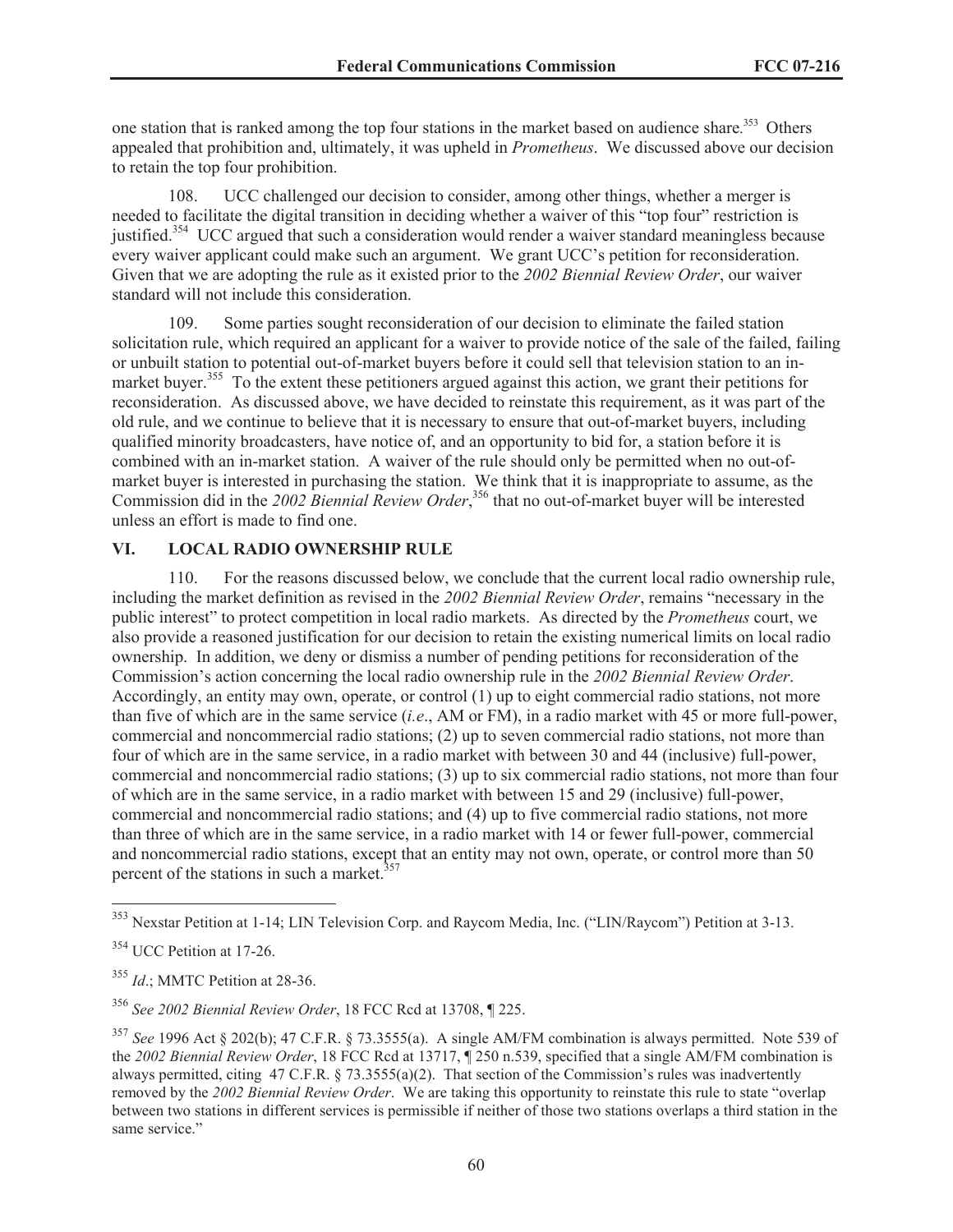# **A. Background**

111. In the *2002 Biennial Review Order*, the Commission retained the local radio numerical limits and the AM/FM service caps that Congress adopted in the 1996 Act.<sup>358</sup> The Commission determined, however, that its contour-overlap methodology for defining radio markets and counting stations in the market was flawed as a means to protect competition in local radio markets.<sup>359</sup> The Commission therefore modified the definition of a local radio market by replacing the contour-overlap approach with an Arbitron Metro market definition where Arbitron markets exist.<sup>360</sup> In addition, the Commission decided to include noncommercial stations when determining the number of radio stations in a market for purposes of the ownership rules.<sup>361</sup> The Commission also decided to attribute certain radio station Joint Sales Agreements ("JSA") toward the brokering licensee's permissible ownership totals.<sup>362</sup> Recognizing that there could be some existing combinations of broadcast stations that would exceed the revised ownership limits, the Commission grandfathered existing combinations of radio stations and of radio and television stations.<sup>363</sup>

112. The *Prometheus* court upheld the Commission's decision to define the market using Arbitron Metros, to attribute JSAs, to count noncommercial stations in defining the size of a market and to impose restrictions on the transfer of grandfathered combinations.<sup>364</sup> Although the *Prometheus* court affirmed the Commission's rationale that numerical limits help guard against consolidation and foster opportunities for new entrants and therefore upheld the use of numerical limits, the court remanded the Commission's decision to retain the existing numerical limits. The court held that the limits were unsupported by the Commission's rationale that they ensure five equal-sized competitors in most markets.<sup>365</sup> The court held that the Commission had failed to justify five as the appropriate benchmark and did not reconcile that benchmark with the *DOJ/FTC Merger Guidelines* it had used to derive the local television ownership limits. The court also stated that the Commission had failed to show that the limits

<sup>360</sup> *Id.* at 13712, 13724-28, ¶¶ 239, 273-81.

<sup>361</sup> *Id.* at 13713, ¶ 239. The Commission held that its prior exclusion of these stations failed to account for their competitive impact on a radio market. *Id.* at 13730, ¶ 287. The Commission found that although they do not compete in the radio advertising market, noncommercial stations exert competitive pressure in the radio listening and radio program production markets. *Id*. at 13734, ¶ 295.

<sup>362</sup> *Id.* at 13742-46, ¶¶ 316-25.

<sup>363</sup> *Id.* at 13807-09, ¶¶ 482-86.

<sup>364</sup> *Prometheus,* 373 F.3d at 421-30. Although the Commission did not require owners to divest their interests in stations, it held that parties would have to comply with the ownership rules at the time a transfer of control or assignment application is filed, unless the entity acquiring control of the combination was an "eligible entity," which was defined as an entity that would qualify as a small business consistent with Small Business Administration ("SBA") standards for its industry grouping. *Id.* at 13809-13, ¶¶ 487-90. The *Prometheus* court subsequently lifted the stay with respect to using Arbitron Metro markets to define local radio markets, including noncommercial stations in determining the size of a market, attributing stations whose advertising is brokered under a JSA to a brokering station's permissible ownership totals, and imposing a transfer restriction. *See* paragraph 4 of this Order, *supra*.

<sup>365</sup> *Prometheus,* 373 F.3d at 432-34 (Because the Commission "has in the past extolled the value of audience share data for measuring diversity and competition in local radio markets," its "reliance on the fiction of equal-sized competitors, as opposed to measuring their actual competitive power, is even more suspect in the context of the local radio rule.").

<sup>358</sup> *2002 Biennial Review Order,* 18 FCC Rcd at 13712, 13733-34, ¶¶ 239, 294. The Commission maintained the AM and FM ownership limits due to technical and marketplace disparities between the two services. *Id.* at 13733- 34, ¶ 294.

<sup>359</sup> *Id.* at 13712, 13717-24, ¶¶ 239, 250-72.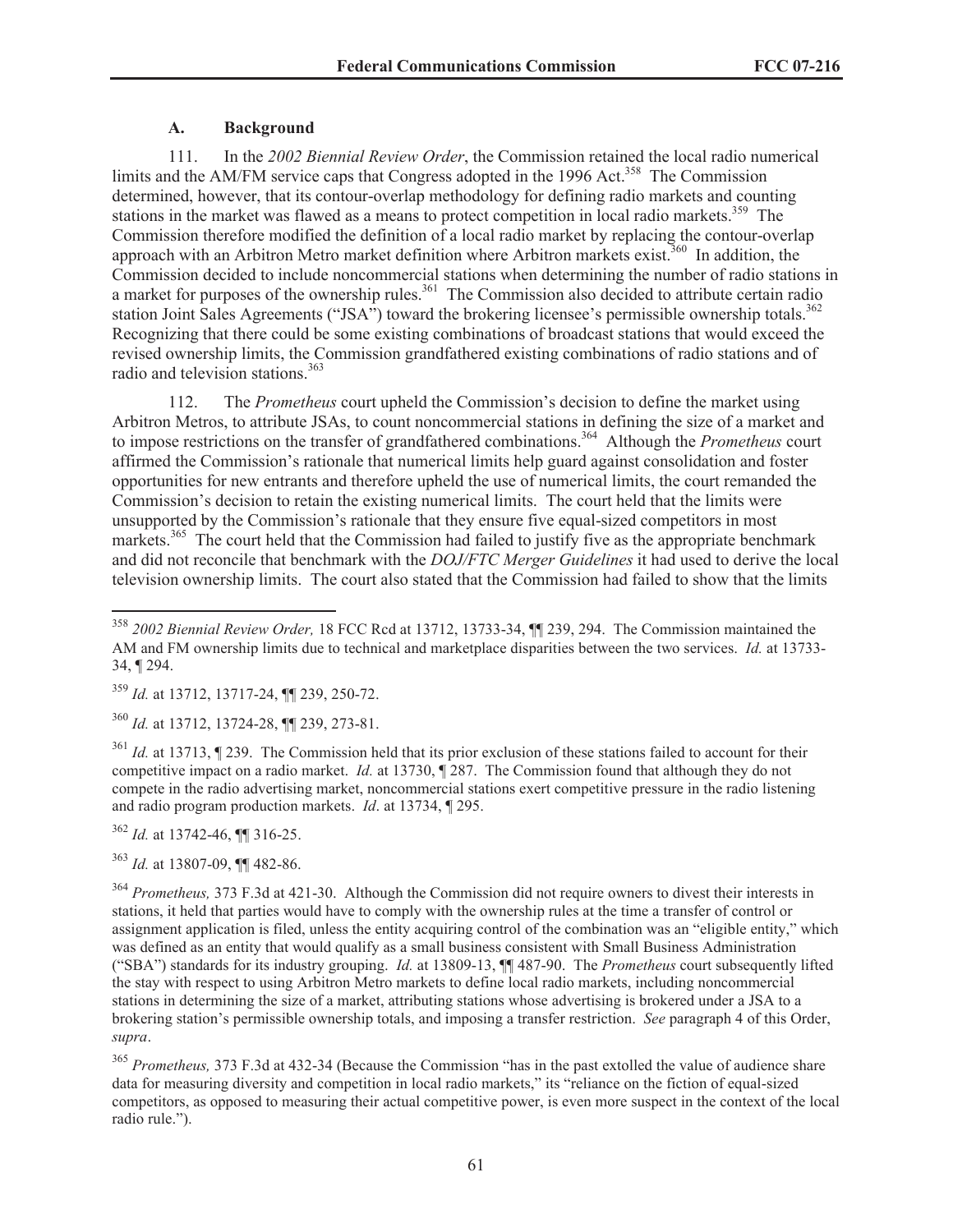ensured that five equal-sized competitors have emerged or would emerge under the numerical limits.<sup>366</sup> The court further faulted the Commission for not explaining why it could not take "actual market share" into account when deriving the numerical limits. Finally, the court held that the Commission did not support its decision to retain the AM subcaps. $367$ 

#### **B. Discussion**

113. Under Section 202(h), we consider whether the local radio ownership rule continues to be "necessary in the public interest as a result of competition." In determining whether the rule meets that standard, we consider whether the rule serves the public interest, which, in radio broadcasting, traditionally has encompassed competition, localism, and diversity.<sup>368</sup> For the reasons discussed below, we conclude that the current rule meets that standard. We also conclude that it is appropriate to maintain the current numerical limits on local radio ownership based on our examination of the record before us.

114. *Competition.* As an initial matter, we reaffirm our finding in the *2002 Biennial Review Order* that the relevant geographic market for purposes of our local radio ownership rule is the Arbitron Metro market. We also reaffirm our conclusions in the *2002 Biennial Review Order* that radio broadcasters operate in three relevant product markets: radio advertising, radio listening, and radio program production.<sup>369</sup> Contrary to the arguments of several commenters, there continues to be a lack of persuasive evidence that various entertainment alternatives (*e.g.,* reading and watching television) are

<sup>367</sup> *Id.* at 434-35.

<sup>&</sup>lt;sup>366</sup> The court noted that the Commission's decision to rely on a five-firm theory for purposes of the local radio ownership rule conflicts with the *DOJ/FTC Horizontal Merger Guidelines*, under which a market with five equalsized competitors is considered "highly concentrated." The court held this conflict "suspect" because, elsewhere in the *2002 Biennial Review Order*, the Commission had relied on the *DOJ/FTC Horizontal Merger Guidelines* to derive its local television ownership limits. The court directed the Commission to address this apparent discrepancy on remand. *See id.* at 433-34. In addition, the Commission had cited game theory articles to support its finding that a market that has five or more relatively equal-sized firms can achieve a level of market performance comparable to a fragmented, structurally competitive market. The court directed the Commission to respond to the argument that these game theory articles do not rule out market structures other than equal-sized competitors (such as one large firm and many small ones) as equally competitive markets. *Id*. at 432-33.

<sup>&</sup>lt;sup>368</sup> Some commenters take issue with the Commission's treatment of localism and diversity. For example, the FMC alleges that we failed to treat localism and diversity as separate policy goals in the context of radio regulation. FMC Petition at 2-5. Instead, FMC argues that the Commission treated localism and diversity as byproducts of competition. It states that the Commission lacks evidence to show that competition ensures localism and diversity. FMC urges the Commission to establish multiple measures of localism and diversity to ensure that the policy goals are met. *See id*. FMC also contends that the Commission failed to explain how its radio ownership rules support localism and to define "competitive market performance" as it relates to localism. *See id*. at 7-8. As indicated by examination of paragraphs 9-12 of this Order, FMC's assertions are incorrect. The Commission separately analyzes the effectiveness of the Commission's rules in promoting each of its three key goals. FMC also contends that the Commission failed to provide enough evidence to show how radio combinations are efficient and that the Commission inconsistently discussed entry conditions for the radio industry. *Id*. at 8-9. First, economic theory indicates that consolidation permits a firm to achieve economies of scale and scope in operations. This, in turn, provides that firm with the capability to achieve greater efficiencies than smaller firms. Firms that fail to achieve such efficiencies are unlikely to compete successfully. DENNIS W. CARLTON AND JEFFREY M. PERLOFF, MODERN INDUSTRIAL ORGANIZATION, 35-48 (3d ed. 2000). Second, our entry analysis is not inconsistent because the evidence shows that a number of transactions are still taking place. *See* Media Ownership Study 2 at 7; "Review of Radio Industry," by George Williams, FCC (2007) ("Media Ownership Study 10"), *available at* http://www.fcc.gov/ownership/studies.html at 5. Thus, contrary to FMC's arguments, radio spectrum is not "locked up," and our ownership tiers are designed to prevent that from occurring.

<sup>369</sup> *See 2002 Biennial Review Order*, 18 FCC Rcd at 13714-16, ¶¶ 243-47.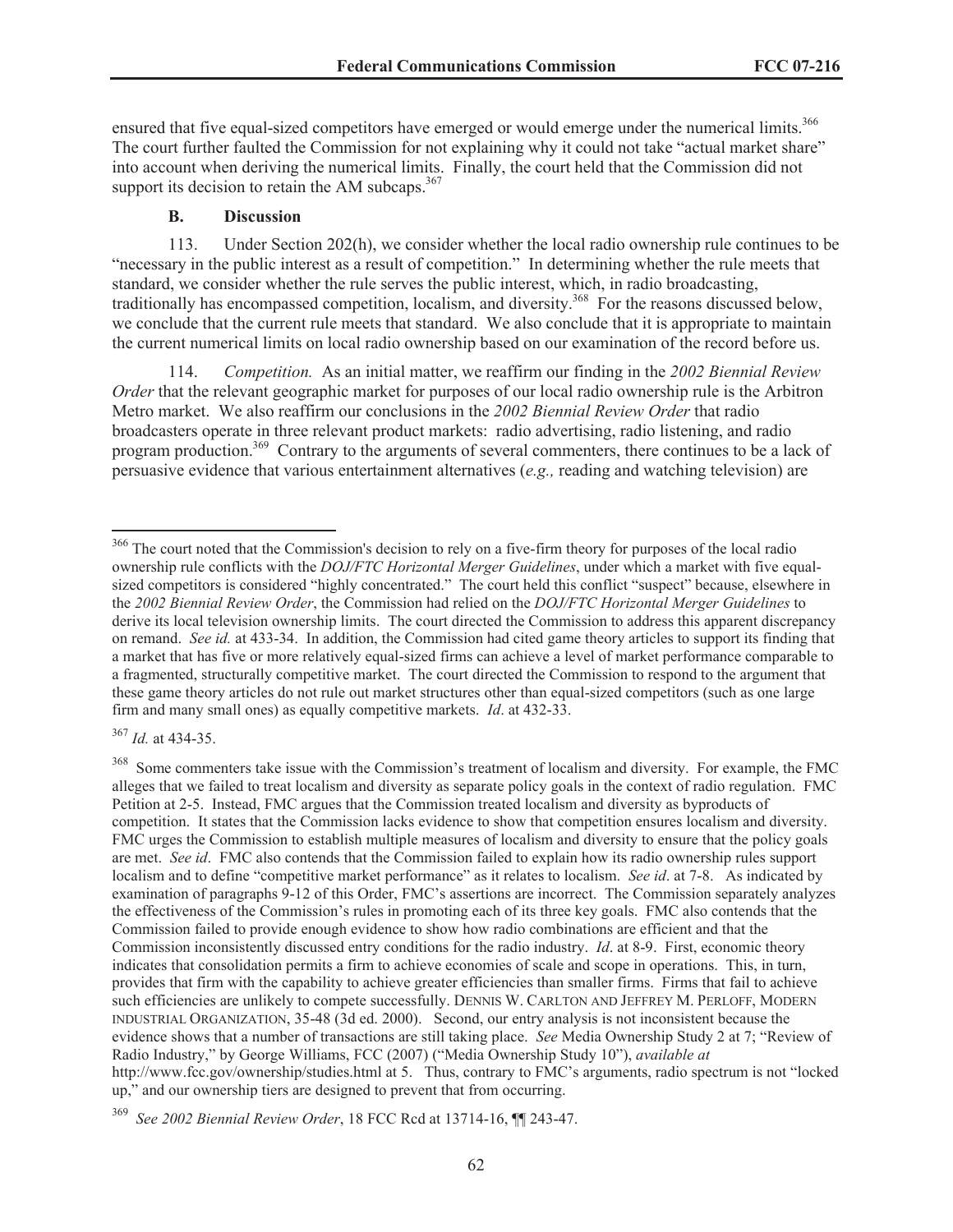good substitutes for listening to radio.<sup>370</sup>

115. Having discussed the relevant product and geographic markets for radio, we now undertake our obligation under Section 202(h) to determine whether the current limits on radio station ownership are necessary to promote the public interest in competition. We conclude that the current rule meets that standard.

116. We reaffirm our conclusion in the *2002 Biennial Review Order* that the ownership tiers in the current rule represent a reasonable means for promoting the public interest as it relates to competition, and that numerical limits on radio station ownership help to keep the available radio spectrum from becoming "locked up" in the hands of one or a few owners, thus helping to prevent the formation of market power in local radio markets.<sup>371</sup>

117. We also conclude that retention of the existing numerical limits in the local radio ownership rule is necessary in the public interest. In so concluding, we depart from the Commission's rationale in the *2002 Biennial Review Order* that the existing limits are appropriate because they allow for roughly five equal-sized firms in each market. $372$  Instead, we rest our decision on our conclusion that relaxing the rule to permit greater consolidation would be inconsistent with the Commission's public interest objectives of ensuring that the benefits of competition and diversity are realized in local radio markets. Making the numerical limits more restrictive would be inconsistent with Congress' decision to relax the local radio ownership limits in the 1996 Telecommunications Act and would disserve the public interest by unduly disrupting the radio broadcasting industry. Based on our examination of the record, we are persuaded that the current numerical limits strike the appropriate balance.

118. The evidence in the record indicates that retaining the numerical limits at the current level is necessary to protect against excessive market concentration. Prior to 1992, our radio ownership rules prohibited most radio mergers.<sup>373</sup> In 1992, we relaxed our local radio ownership rules in recognition of the fact that our rules prevented some firms from achieving the economies of scale that they needed to survive financially.<sup>374</sup> Congress further relaxed the local radio ownership limits in the 1996

<sup>&</sup>lt;sup>370</sup> Clear Channel Reply at 4-6, 10-13, 43-46 (citing competition from satellite radio, MP3 players, Internet radio stations, subscription-based music services from cable, DBS and IPTV providers, and Wi-Max); NAB Reply at 32- 34, 50-52.

<sup>371</sup> *See 2002 Biennial Review Order,* 18 FCC Rcd at 13730-31, ¶ 288; *see also Prometheus,* 373 F.3d at 431-32.

<sup>372</sup> *See 2002 Biennial Review Order,* 18 FCC Rcd at 13731, ¶ 289; *see also Prometheus,* 373 F.3d at 433. Though UCC questions our former justification (based on a five equal-sized competitors theory) for retaining the existing numerical limit, we offer a new rationale for our decision, which renders UCC's questions on this issue moot. UCC Petition at 26-29.

<sup>&</sup>lt;sup>373</sup> Before 1989, the Commission relied on interference contours to determine whether two commonly owned radio stations implicated the rule. *See* 47 C.F.R. § 73.3555(a)(1) & (a)(2) (1988). In 1989, the Commission began using principal community contours. In either case, parties could own a single AM-FM combination even if their contours overlapped. *See Rules and Policies Concerning Multiple Ownership of Radio Broadcast Stations in Local Markets*, MM Docket No. 01-317, Notice of Proposed Rulemaking and Further Notice of Proposed Rulemaking, 16 FCC Rcd 19861, 19863-64 ¶¶ 5-7 (2001); *see also Amendment of* §*73.3555 of the Commission's Rule, the Broadcast Ownership Rules*, MM Docket No. 87-7, First Report and Order, 4 FCC Rcd 1723, 1723, ¶ 1 (1989); 47 C.F.R. §73.3555(a)(1),(2) (1989) ("*1989 Multiple Ownership First Report and Order*").

<sup>374</sup> *See Revision of Radio Rules and Policies*, MM Docket No. 91-140, Report and Order, 7 FCC Rcd 2755, 2757-60, ¶¶ 4-10 (1992) ("*1992 Radio Ownership Order*"); *see also* 47 C.F.R. §73.3555(a)(1) (1995). Under the 1992 rules, a party could own two AM and two FM radio stations in markets with 15 or more commercial radio stations, and three radio stations of which no more than two could be AM or FM stations in smaller markets. The 1992 rule also imposed an audience share limit on radio station combinations in the larger market. *See* 47 C.F.R. §73.3555(a)(1) (1995).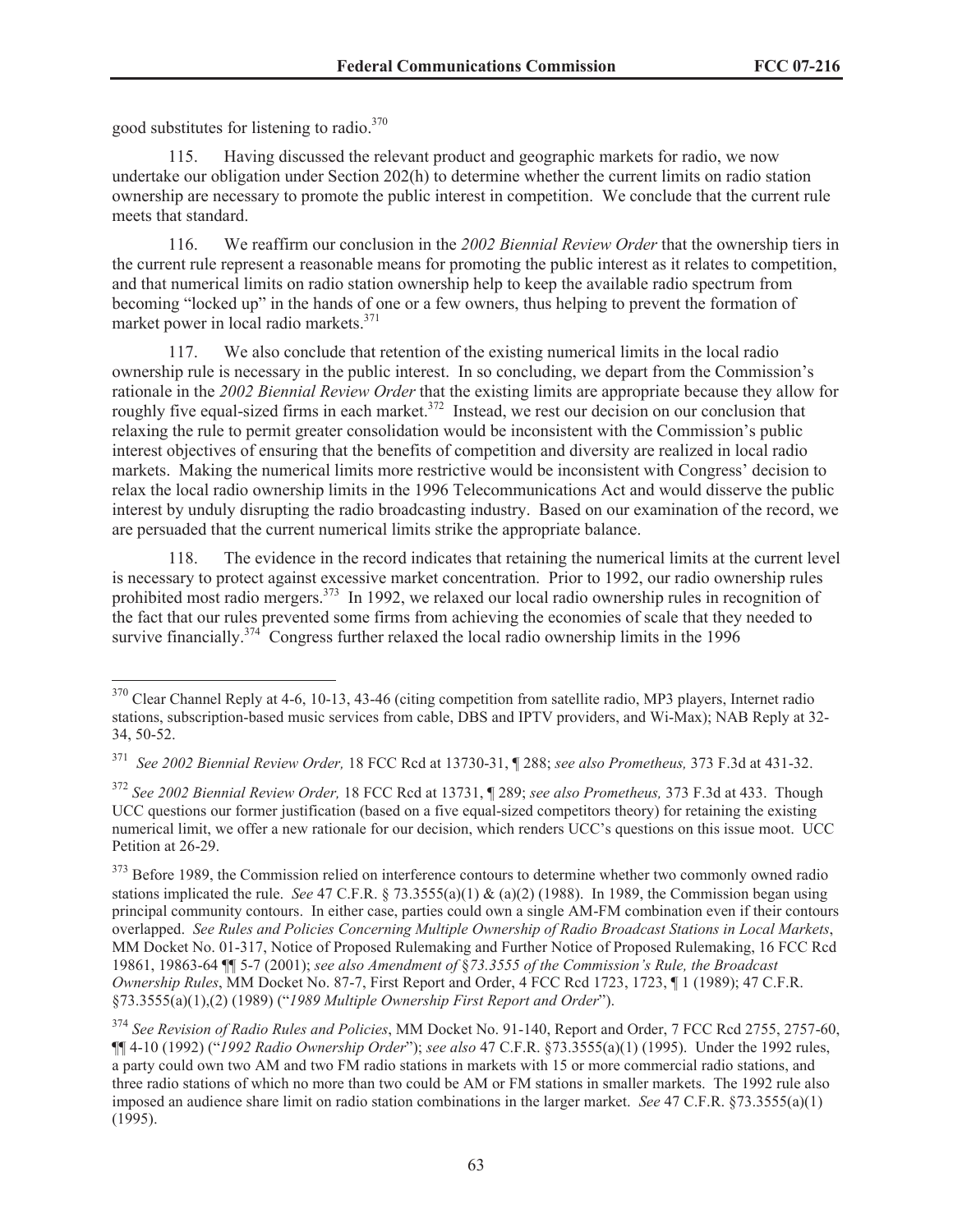Telecommunications Act.<sup>375</sup> Congress's 1996 radio ownership rules revisions have had a substantial effect on the market structure of radio broadcasting, resulting in further consolidation of radio station ownership at both the national and the local level.<sup>376</sup> By maintaining the current numerical limits, we seek to guard against additional consolidation of the strongest stations in a market in the hands of too few owners and to ensure a market structure that fosters opportunities for new entry into radio broadcasting. The number of commercial radio station owners declined by 39 percent between 1996 and 2007, with most of the decline occurring during the first few years after the 1996 Act.<sup>377</sup> Although the average number of commercial owners across all Arbitron radio markets currently is 9.4, the largest commercial firm in each Arbitron Metro market has, on average, 46 percent of the market's total radio advertising revenue, and the largest two firms have 74 percent of the revenue.<sup>378</sup> In 111 of the 299 Arbitron Metro markets, the top two commercial station owners control at least 80 percent of radio advertising revenue.<sup>379</sup> The top four commercial firms also dominate audience share.<sup>380</sup> And evidence in the record indicates that the increase in concentration in commercial radio markets has resulted in appreciable, albeit small, increases in advertising rates.<sup>381</sup> All of this data in the record supports the conclusion that the current numerical limits are not unduly restrictive and that additional consolidation would not serve the

<sup>377</sup> Media Ownership Study 10 at 1 (the conclusions of Media Ownership Study 10 are based on an analysis of the commercial broadcast radio industry).

<sup>378</sup> *Id.* at 2.

 $379$  *Id.* at 7 ("In the 50 largest markets, on average, the top firm holds 34 percent of market revenue, the second firm holds 24 percent, and firms three and four split the next 26 percent. For the 100 smallest markets, on average, the first firm holds 54 percent, the second firm holds 30 percent, and the next two firms split 13 percent."); s*ee also* CU Reply at 19 ("at the local level, half of all local radio markets are effectively duopolies and almost 10 percent are monopolies"); FMC DiCola Study at 74 ("Numeric caps at the current level *or even lower levels* are needed to protect the public, the small business community, and the political sphere against excessive market concentration") (emphasis in the original); and at 68 ("Out of 297 Arbitron markets, 232 had HHIs greater than 1800 in Spring 2005. Sixty three more had HHIs between 1000 and 1800. [For the other two markets, no HHI measure was available.] In sum, the majority of local radio markets have levels of concentration that ordinarily give rise to antitrust concerns about excessive market power.").

<sup>380</sup> *See 2002 Biennial Review Order,* 18 FCC Rcd at 13731, ¶ 290, n.616 and accompanying text; *see also* UCC Comments to Media Ownership Studies at 16-17 ("Study 10 ... reveals that common ownership of media outlets in markets is alarmingly high, with four firm concentration ratios averaging 97% in smaller markets and 84% in the 50 largest markets.") (citing Media Ownership Study 10 at 22); CU Reply at 21-22, and Attach., Reply Study at 66-67 ("CU Reply Study") (showing that the top two owners have an average market share of 2/3, and the top four having 90 percent).

<sup>381</sup> *2002 Biennial Review Order,* 18 FCC Rcd at 13732, ¶ 290, n.620 and accompanying text (citing MOWG Study No. 4 at 18, which concluded that "[o]verall…, local consolidation appears to increase the prices paid by national and regional advertising agencies for local radio advertising … local concentration accounted for approximately 3- 4% out of the 68% increase in real advertising rates.") *But see* "Station Ownership and Programming in Radio," by Tasneem Chipty, CRA International, Inc. (Jun. 2007) (:Media Ownership Study 5"), *available at* http://www.fcc.gov/ownership/studies.html at 41 (concluding that "[t]here are no differential effects of local radio consolidation of ownership across big and small markets."); Media Ownership Study 10 at 15-16 ("Overall, it appears that the cost of radio advertising has nearly doubled since the 1996 Act was passed. By contrast, the CPI … increased 29 percent during the same time period. In other words, the CPI increased approximately 3 percent per year during this time period, while the annual growth rate in radio prices was approximately 10 percent.").

<sup>375</sup> 1996 Act § 202(b).

<sup>376</sup> *See* FMC Reply App., *False Premises, False Promises: A Quantitative History of Ownership Consolidation in the Radio Industry* by Peter DiCola ("FMC DiCola Study") at 50-81; AFL-CIO Comments at 45-47; UCC Comments at 79-80; Remarks by James Wolfe, President of WFXK and WJAK Radio in Jackson, Tennessee, Media Ownership Hearing in Nashville, Tennessee (Dec. 11, 2006) (noting high concentration levels in the radio industry).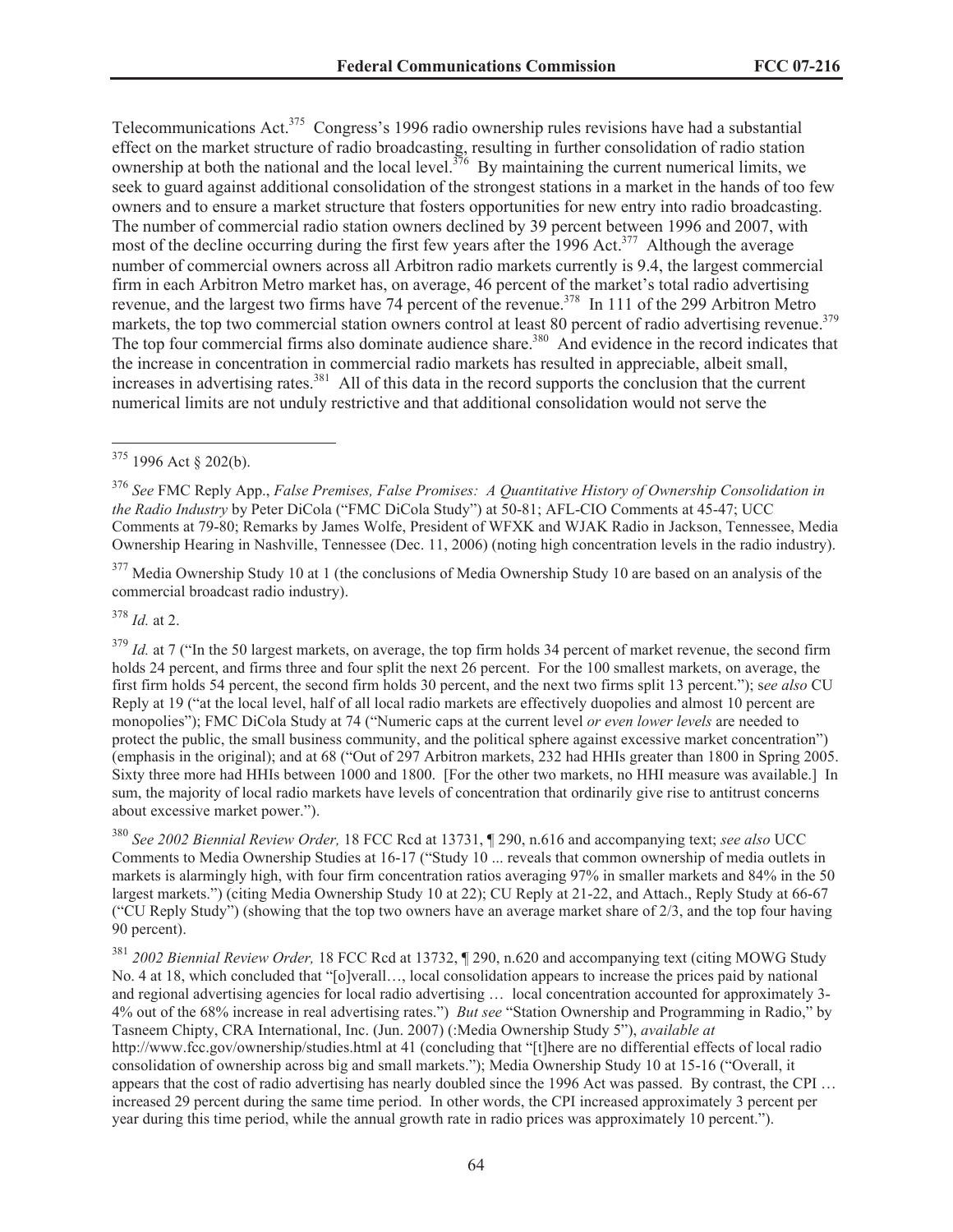Commission's competitive goals.<sup>382</sup>

119. We also conclude that making the numerical limits more restrictive is not justified based on examination of the current record.<sup>383</sup> Prior to 1992, the local radio ownership rules did not effectively recognize that a certain level of consolidation can be efficient. Given the generally difficult economic conditions at the time, the inability of stations to seek efficiencies through consolidation may have contributed to the industry's financial difficulties. We do not seek to undermine the benefits that consolidation has brought to the financial stability of the radio industry.<sup>384</sup>

120. In addition, further tightening of the local radio ownership rule would disrupt the marketplace by necessitating widespread divestitures. In this regard, the Future of Music Coalition cites data showing that at least one radio station owner was at the ownership cap in 194 of 297 Arbitron Metro markets.<sup>385</sup> Requiring widespread divestitures would undermine settled expectations in a market where broadcasters needed regulatory relief to achieve the economies of scale necessary to compete just 10 years ago.<sup>386</sup> Many broadcasters incurred significant financial risks by acquiring the additional stations permitted under this rule and are creating business development plans for the future based on these current economies of scale. Decreasing the limit would thus be a significant shock to the market.<sup>387</sup> Moreover, it could undermine efficiency gains that such firms otherwise might realize from their current economies of scale, efficiency gains that could bolster the stations' financial standing and increase their ability to provide their local communities with quality programming. We should not cause such a disruption absent persuasive evidence that further tightening of the local radio ownership rule would serve the public interest more effectively than the current rule.

121. Of course, we recognize that the need for widespread divestitures could be avoided by grandfathering existing station combinations, as the Commission chose to do in the *2002 Biennial Review* 

<sup>385</sup> *See* FMC Comments at 6-8 (citing Media Access Pro (Radio Version) and BIA data as of November 2005).

<sup>&</sup>lt;sup>382</sup> Thus, we decline to relax our rule as recommended by some commenters. Clear Channel Comments at 50-59; Clear Channel 12/11/07 Comments at 9-12; NAB Reply at 50; NAB 12/11/2007 Comments at 24-27; CBS Reply at 11-13.

<sup>&</sup>lt;sup>383</sup> UCC urges us to tighten the local radio ownership limits. UCC Comments to Media Ownership Studies at 39, 48. FMC urges us to either retain or lower the current limits. FMC Comments at 1-6.

<sup>&</sup>lt;sup>384</sup> Our research has shown that radio firms have strong earnings, though they do carry high debt loads and thus experience a certain level of volatility in their stock market valuations. Through much of the period before 2000, the valuations of these radio companies outperformed the broad market of publicly traded companies, as reflected in Standard and Poor's 500 (S&P 500) index returns. After 2000, however, the returns of radio companies, on average, have fallen slightly below the S&P returns. While it is not our mandate to assure the profits of a given media sector, we are concerned with financial stability insofar as it assures the continued service that the public has come to expect. *See* Media Ownership Study 10 at 2. Several parties also describe the amount of consolidation that has occurred under the current ownership limits. *See* Remarks of Cheryl Salomone, Vice President and Marketing Manager of New Northwest Broadcasters, Media Ownership Hearing in Seattle, Washington (Nov. 9, 2007), Transcript at 128-32 (noting efficiencies of consolidation) ("Salomone Remarks"); Remarks of Bud Walters, President of Cromwell Radio, Media Ownership Hearing in Nashville, Tennessee (Dec. 11, 2006) (six of Cromwell's radio stations would be off the air if not for consolidation) ("Walters Remarks"); Remarks of Pat Roberts, President of Florida Association of Broadcasters, Media Ownership Hearing in Tampa, Florida (Apr. 30, 2007), Transcript at 65-59; Remarks of Joyce McCollough, General Manager of Radio Stations WLPO, WAJK, WKOT in LaSalle, Illinois, Media Ownership Hearing in Chicago, Illinois (Sept. 9, 2007), Transcript at 208-12 (touting efficiencies of consolidation) ("McCollough Remarks").

<sup>386</sup> *See, e.g., Costa de Ora Television, Inc. v. FCC,* 294 F.3d 123, 129 (D.C. Cir. 2002) (discussing the Commission's decisions to let prior rulings stand to "'avoid disturbing settled expectations'").

<sup>&</sup>lt;sup>387</sup> Media Ownership Study 10 notes that publicly traded commercial radio firms "have generally used more debt than the typical S&P 500 company to finance operations and growth." Media Ownership Study 10 at 11-12.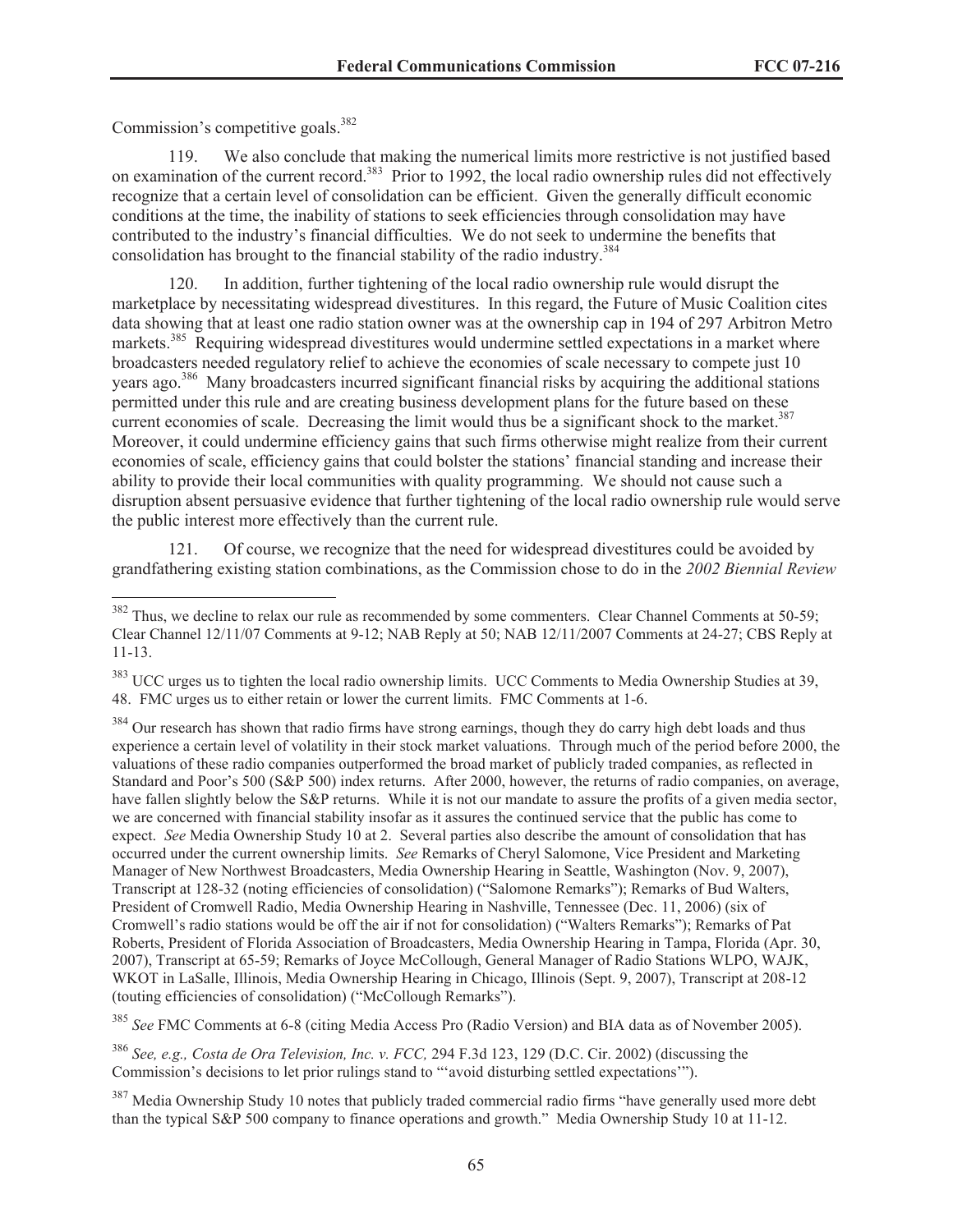*Order*. Again, however, doing so here would involve negative policy consequences that must be avoided if possible. Grandfathering existing combinations would exacerbate competitive imbalances enjoyed by current group owners – those that assembled combinations under the current rules – and would disfavor those that cannot assemble competing combinations because of new ownership restrictions. In other words, grandfathering would "lock in" the competitive advantage of the largest group owners and permanently disadvantage those who have not yet consolidated. Although the Commission previously chose to grandfather existing station combinations based on countervailing considerations,<sup>388</sup> we find that doing so now is not in the public interest.

122. Furthermore, we cannot conclude that tinkering with the existing numerical limits is warranted merely to rationalize the specific numerical limits that Congress chose in 1996 in light of the strong countervailing considerations set forth above. Congress adopted the existing limits in 1996, and mandated that the Commission periodically examine whether they remain necessary in the public interest. The *Prometheus* court rejected the Commission's attempt to rationalize the limits that Congress chose based on game theory and the *DOJ/FTC Horizontal Merger Guidelines*. Had the Commission initially established its own numerical limits, of course, it might have chosen different tiers and/or different caps. Nevertheless, we believe that it would be inconsistent with the public interest, as well as with the deference that we owe to Congress's line-drawing, to modify those limits merely to suit a new rationale, given the negative policy consequences associated with such tinkering. Instead, we believe that retaining the current numerical limits strikes the appropriate balance between protecting competition in local radio markets and enabling radio owners to achieve efficiencies through consolidation of facilities.<sup>389</sup>

123. We also find that the AM/FM subcaps are relevant to our consideration of competition issues, as well as our overall public interest goals in considering our media ownership rules. Thus, we explain our decision to retain the AM/FM subcaps below.<sup>390</sup>

124. *Localism*. Our localism goal stems from our mandate to ensure that licensed broadcast facilities serve and are responsive to the needs and interests of the communities to which they are licensed. By preserving a healthy, competitive local radio market, the local radio ownership rule helps promote our interest in localism. Aside from the positive effect on localism that ensues from a competitive radio market, however, the Commission has never found that the local radio ownership rule significantly advances our interest in localism.<sup>391</sup>

125. Although some parties suggest that localism has suffered as a result of consolidation, others forcefully argue that consolidation has benefited localism by giving group owners more resources to provide local news and public interest programming and to undertake initiatives responsive to the local needs and interests of the communities that they serve.<sup>392</sup> For example, some critics of consolidation cite

<sup>388</sup> *Cf. 2002 Biennial Review Order*, 18 FCC Rcd at 13808-09, ¶¶ 484-86 (concluding that disparity between grandfathered and non-grandfathered owners did not outweigh the equitable considerations in favor of grandfathering under the circumstances).

<sup>&</sup>lt;sup>389</sup> Thus, for the reasons discussed above, we dismiss petitions urging us to tighten our radio ownership limits and to create, through selective divestiture, more opportunities for small broadcasters. Amherst Alliance and Virginia Center for the Public Press Petition at 6.

 $390$  For further discussion of the AM/FM subcaps, see paragraphs 130-134 of this Order.

<sup>391</sup> *2002 Biennial Review Order,* 18 FCC Rcd at 13738, ¶ 303 (citing generally to the *1992 Radio Ownership Order*, 7 FCC Rcd 2755 and to the *1989 Multiple Ownership First Report and Order*, 4 FCC Rcd 1723).

<sup>392</sup> *Compare* AFL-CIO Reply at iii, 16; FMC Reply at 9-10, *and* Lockhart Informal Reply at 4-5, *and* Mt. Wilson Comments at 15-16, *and* Remarks of Kevin Brinson, CEO of CWAL, Inc., Media Ownership Hearing in Chicago, Illinois (Sept. 20, 2007), Transcript at 159-61, *and* Remarks of Mike Mills, Member of R.E.M. and Member of Recording Artists Coalition, Media Ownership Hearing in Los Angeles (Oct. 3, 2006), Transcript at 63-67, *and* Remarks of Rick Carnes, President of Song Writers Guild of America, Media Ownership Hearing in Nashville, (continued...)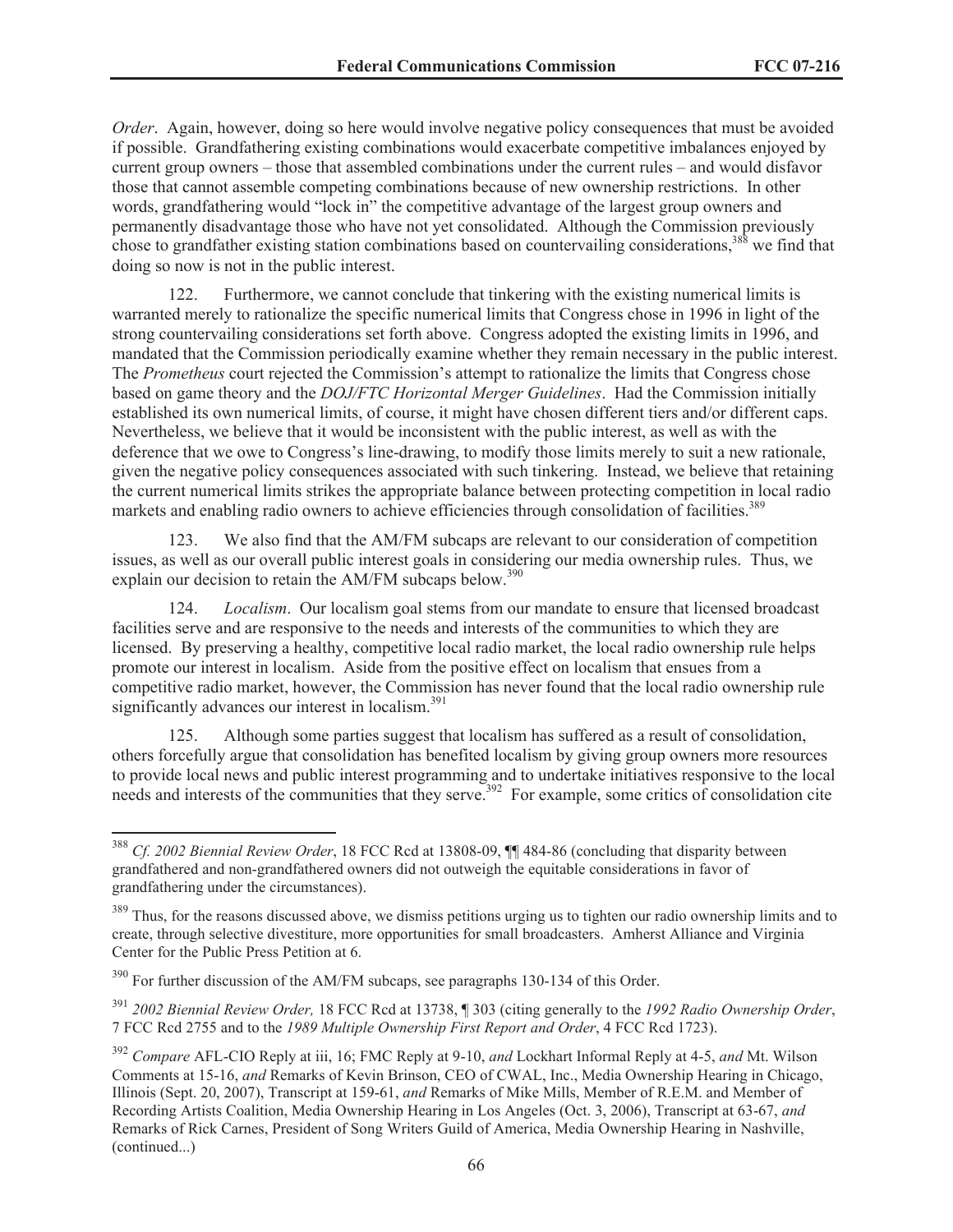to a Future of Music Coalition Study, which contends that consolidation permitted under our rule reduces opportunities to air music from local artists.<sup>393</sup> In addition, these commenters refute studies showing that large radio groups air a greater number of local programs.<sup>394</sup> Some commenters point to specific examples of alleged failures by a large national radio owner to provide vital public emergency programming as evidence of the harm to localism caused by consolidation.<sup>395</sup> In contrast, NAB argues that the record establishes that station groups are rolling out more news and talk stations and are otherwise providing substantial service to their local listeners; thus, NAB concludes that common ownership provides affirmative benefits to the public by increasing listening choices and enhancing local service. $396$ 

126. Based on our examination of the record, the evidence does not show that consolidation in local markets has harmed localism. Media Ownership Study 4.2 finds that the existence of economies of scope in production and distribution is supported by the findings that stations owned by parents that have more pervasive radio operations are more likely to air informational programming. The Study also provides some evidence that stations with nearby owners air more news and more local news.<sup>397</sup> We also note that the parties who criticize the effect of consolidation on localism often focus on the overall *national* size of the radio station group owner rather than the number of radio stations commonly owned in a local market. For example, several commenters criticize the practice of airing national music

Tennessee (Dec. 11, 2006), *and* Remarks of Jenny Toomey, Executive Director of the Future of Music Coalition, Media Ownership Hearing in Nashville, Tennessee (Dec. 11, 2006), *and* Remarks of Mr. Carlson, Citizen Participant, Media Ownership Hearing in Seattle, Washington (Nov. 9, 2007), Transcript at 86-91, *and* Remarks of John Haer, Executive Director of Pittsburgh Local AFTRA, Media Ownership Hearing in Harrisburg, Pennsylvania (Feb. 23, 2007) Transcript at 254-55, *and* Remarks of Hannah Sassaman, Citizen Participant, Media Ownership Hearing in Harrisburg, Pennsylvania (Feb. 23, 2007) Transcript at 215-16 (arguing generally that the current local radio ownership rule undermines the Commission's localism goal), *with* Clear Channel Reply at 26-31, *and* NAB Reply at 53 (contending that consolidation promotes localism), *and* Remarks of Sue Sensenig, Hall Communications, Media Ownership Hearing in Harrisburg, Pennsylvania (Feb. 23, 2007) Transcript at 102-04, *and* Walters Remarks at Media Ownership Hearing in Nashville; Remarks of Art Rowbotham, President of Hall Communications, Tampa, Florida (Apr. 30, 2007) Transcript at 69-72 (noting the benefits of consolidation with respect to localism).

<sup>393</sup> FMC Reply at 11; FMC DiCola Study at 83-93; AFL-CIO Reply at 34 (citing FMC Study).

 $394$  FMC Reply at 10-11 (criticizing findings in studies commissioned by NAB and Clear Channel).

<sup>395</sup> *See* UCC Comments at Appendix D, Citizens Speak: The Real World Impacts of Media Consolidations at 26 (quoting testimony from FCC Commissioner Jonathan Adelstein alleging that radio stations owned by Clear Channel failed to provide citizens in Minot, North Dakota with information during an emergency in 2002). Clear Channel responded that the failure to transmit emergency information was a result of the local authorities' use of outdated EBS equipment instead of the EAS equipment that should have been implemented in 1997. Clear Channel Reply at 33-35. Clear Channel nevertheless concedes that some of its stations use voice tracking and that the decision to air that company-wide programming is made by an individual station's programming director and is primarily aired by stations in smaller markets. *Id.* at 33-34.

<sup>396</sup> NAB Reply at 53.

<sup>397</sup> "Ownership Structure, Market Characteristics and the Quantity of News and Public Affairs Programming: An Empirical Analysis of Radio Airplay," by Kenneth Lynch, FCC (2007) ("Media Ownership Study 4.2"), *available at* http://www.fcc.gov/ownership/studies.html at 1. Peer review of this study observes that the impacts of ownership characteristics are generally weak, both in terms of statistical and economic significance, and the conclusions reflect these findings. *See* Media Ownership Study 4.2 Peer Review by Scott J. Savage at 2, *available at* http://www.fcc.gov/mb/peer\_review/peerreview.html. Each of these findings is subject to some caveats. For example, each additional in-market station owned by the parent decreased expected news (the effect is not statistically significant) and increased public affairs programming (the effect is statistically significant). Overall, we conclude that there are at least some economies of scope that continue to benefit the radio marketplace.

<sup>(</sup>Continued from previous page)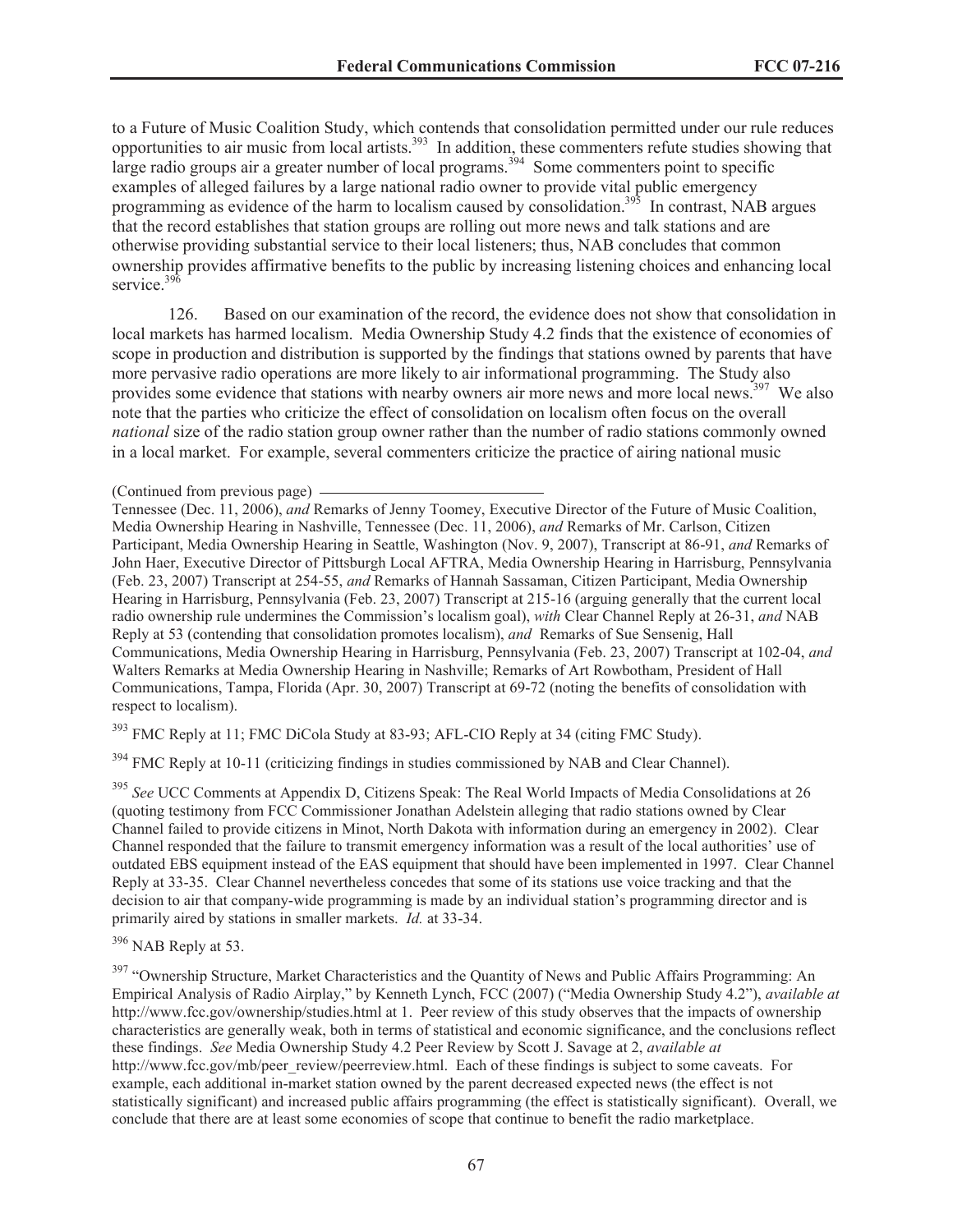playlists by large national radio station groups.<sup>398</sup> As we noted in the 2002 Biennial Review Order, however, this criticism seems to focus more on Congress's decision to eliminate the national radio ownership cap, which we are not reviewing in this proceeding.<sup>399</sup> In any event, these concerns do not address whether consolidation of radio stations in a *local* market harms localism.<sup>400</sup>

127. *Diversity.* Although media other than radio play an important role in the dissemination of local news and public affairs information, the Commission previously has concluded that its competitionbased limits on local radio ownership promote diversity by ensuring a sufficient number of independent radio voices and by preserving a market structure that facilitates and encourages new entry into the local media market.<sup>401</sup> The Commission has declined to rely on format diversity to justify the local radio ownership rule.<sup>402</sup>

128. Though commenters hold various opinions on this issue,  $403$  our recent studies show that common ownership allowable under our tiers is not associated with reductions in format or programming diversity. Media Ownership Study 5 finds that consolidation of radio ownership does not diminish the diversity of local format offerings.<sup>404</sup> Similarly, the results of Media Ownership Study 10 show that the variety of radio formats available to consumers has held steady.<sup>405</sup> Peer review finds that Media

<sup>400</sup> We also address localism in a separate proceeding. *Broadcast Localism,* Report on Broadcast Localism and Notice of Proposed Rulemaking, MB Docket No. 04-233, adopted Dec. 18, 2007, Press Release (FCC 07-218).

<sup>401</sup> *2002 Biennial Review Order,* 18 FCC Rcd at 13739, ¶¶ 305-06.

<sup>402</sup> *Id.* at 13742, ¶ 315.

 $403$  Some commenters contend that the consolidation allowable under the local radio rule harms diversity and creates more homogenized programming. *See* AFL-CIO Reply at 34-37; CU Reply at 21, 37; O'Donnell Informal Reply at 2-4; Remarks of Dan Navarro, Citizen Participant, Media Ownership Hearing in Los Angeles, California (Oct. 3, 2006) Transcript at 93-96; Remarks of Summer Reese, Citizen Participant, Media Ownership Hearing in Los Angeles, California (Oct. 3, 2006) Transcript at 135-38; Remarks of Craig Wiseman, Songwriter, Media Ownership Hearing in Nashville, Tennessee (Dec. 11, 2006). On the other hand, Clear Channel states that consolidation enables radio firms to offer programming that audiences want to hear. Clear Channel Reply at 24-26; *see also*  Buckley Broadcasting Reply at 5-8; Salomone Remarks at Media Ownership Hearing in Seattle, Transcript at 128- 32; McCollough Remarks at Media Ownership Hearing in Chicago, Transcript at 208-12. NAB also touts the benefits of consolidation, arguing that changes within local radio markets since 1996 have enabled stations to provide more varied audio programming that is specifically tailored to meet the needs and interests of minority groups. NAB Reply at 52. Critics of consolidation make the additional point that minority owners are more likely to include programming of concern to ethnic and racial minorities. *See* CU Reply at 37. We note that we have addressed this topic specifically in a separate proceeding. *See Diversity Order*, note 7, *supra.*

<sup>404</sup> If anything, the market level analysis suggests that more concentrated markets have fewer stations with the same format categories, and therefore more format diversity. Similarly, large national radio owners offer more formats. Moreover, owners with several local stations offer longer, uninterrupted blocks of sports programming in the evening. The analysis also suggests that common ownership results in more diversity in actual programs aired. Based on an analysis of news and sports formatted stations, the study finds there is some overlap in actual programs aired across the two formats generally, but not within commonly owned station-pairs within the same market. Further, there are no significant differences in the effects of consolidation in radio on programming content, across big and small markets. Media Ownership Study 5 at 3.

<sup>405</sup> However, in recent years the average number of formats appears to have declined slightly for some of the large markets, while increasing slightly for most of the smaller ones. Media Ownership Study 10 at 8. As noted above, (continued...)

<sup>398</sup> FMC Reply at 9; AFTRA Comments at 16-17; *see also* Remarks of Big Kenny Alfend, Recording Artist, Media Ownership Hearing in Nashville, Tennessee (Dec. 11, 2006); Remarks of Harold Bradley, Vice President of American Federation of Musicians, Media Ownership Hearing in Nashville, Tennessee (Dec. 11, 2006); Remarks of Dobie Gray, Member of AFTRA, Media Ownership Hearing in Nashville, Tennessee (Dec. 11, 2006).

<sup>399</sup> *2002 Biennial Review Order*, 18 FCC Rcd at 13738, ¶ 304.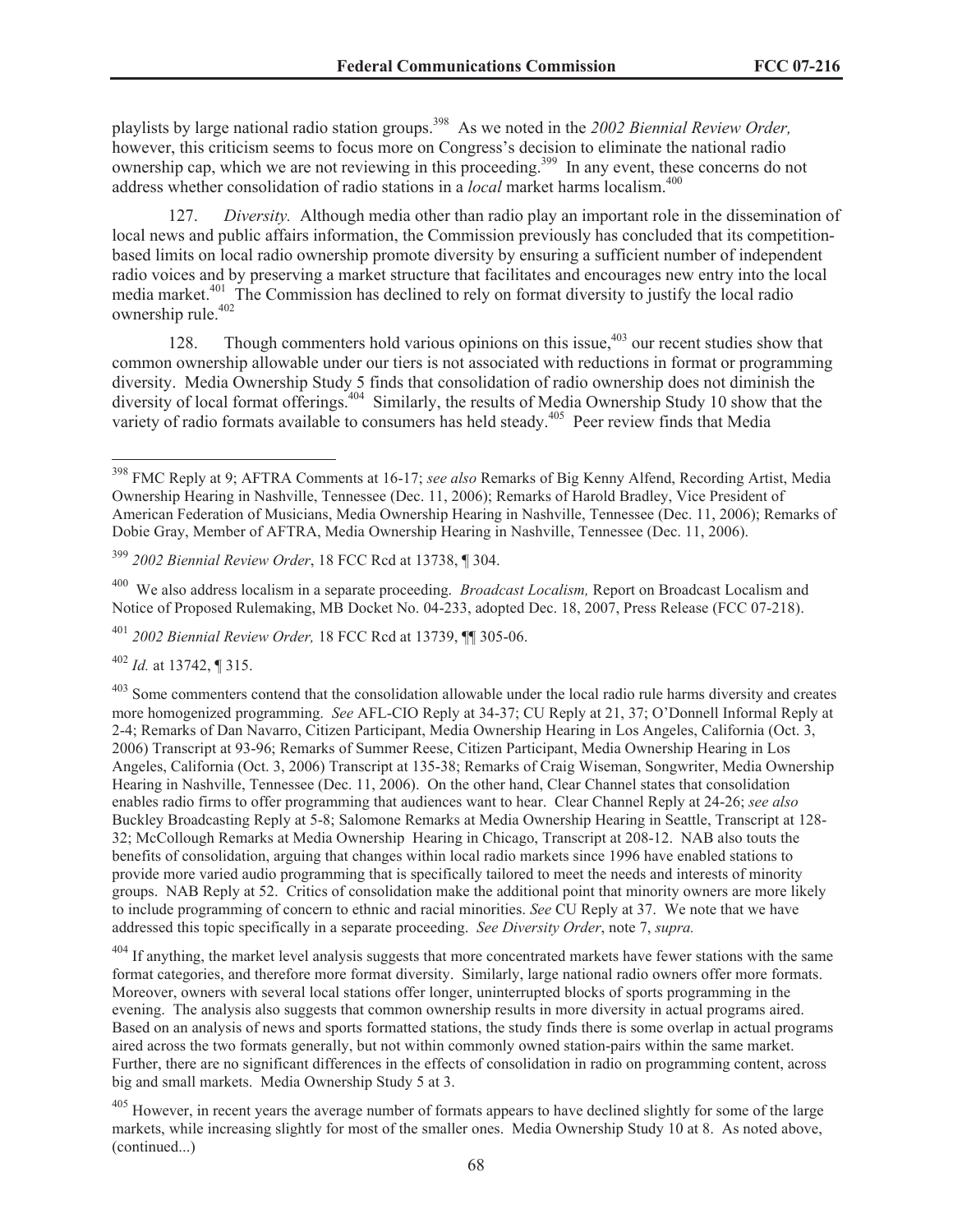Ownership Study 5 provides an exhaustive analysis of the data using different measures of programming and ways of treating the data (*e.g*., looking at programming using market level averages or using observations on each station). Moreover, the review showed that the study's results were easy to replicate due to the simplicity of the study's econometric analyses and the transparency of the explanation of the specifications.<sup>406</sup> Peer review of Media Ownership Study 10 found that the discussion of the descriptive statistics relied on established techniques and theoretical concepts and that the interpretation of the financial indicator trends was sensible and consistent with professional standards. The review also showed that the count of formats statistic was a simple yet plausible measure of format diversity, and that the data sources used for the study were generally viewed as reliable.<sup>407</sup> Some commenters disagree with the results of these studies. For example, Professor Byerly and Professor Arnold contend that Media Ownership Study 5 shows a paucity of news programming compared to advertising airtime and conclude that stations are not fulfilling their public service obligation.<sup>408</sup> UCC asserts that the studies demonstrate that the consolidation that has occurred in the radio industry since the rule was relaxed in 1996 has significantly reduced the number of independently owned outlets, which the Commission has found to be the best proxy for measuring diversity.<sup>409</sup> However, based on our examination of the record, and in light of the fact that peer review confirms the validity of our studies, which show that our radio ownership limits do not decrease format diversity, we are not persuaded that common ownership allowable under our tiers is associated with reductions in format or programming diversity.

129. Based on our examination of the record, we cannot conclude that the local radio ownership rule is necessary to protect format diversity. Nevertheless, we find that retaining the current, competition-based numerical limits on local radio ownership will promote diversity indirectly for the same reasons that the Commission pointed to in the *2002 Biennial Review Order*. Thus, it is proper for us to retain the status quo, as the ownership tiers serve the public interest in light of competition.

130. *AM/FM Subcaps.* We also reaffirm the AM and FM ownership limits in the current rule. As stated above, the Third Circuit held that the Commission did not adequately support its decision to

<sup>407</sup> Media Ownership Study 10 Peer Review, by George S. Ford, Phoenix Center for Advanced Legal & Econ. Policy Studies, *available at* http://www.fcc.gov/mb/peer\_review/peerreview.html. Ford found that, as a whole, the conclusions in Media Ownership Study 10 followed from the analysis. *Id*. at 3.

<sup>408</sup> Carolyn M. Byerly, Ph.D. and John R. Arnold, Ph.D Comments to Media Ownership Studies at 2. Byerly and Arnold also argue that Media Ownership Study 5 assumes "diversity" to mean how many different program formats a station airs, rather than the ideas or other substantive content present within those formats. They claim that this assumption is contrary to current understandings of the word, both in mass communication research and in media law. *Id*. at 2-3.

<sup>409</sup> UCC contends that format diversity is not a good proxy for diversity. Nonetheless, UCC concedes that the studies show that format diversity is not affected much one way or another by consolidation. UCC Comments to Media Ownership Studies at 39. UCC concludes that none of the findings offer compelling public interest justifications for further relaxation of the radio ownership limits. Instead, UCC contends that the studies support further tightening of the limits. *Id*. at 45-48. By contrast, Clear Channel states that the studies overwhelmingly support its contention that relaxing, if not eliminating, the local radio ownership rules has affirmative public interest benefits in terms of diversity and localism with no adverse affect on competition. Clear Channel Comments to Media Ownership Studies at 4-8.

<sup>(</sup>Continued from previous page)

the conclusions of this study are based on an analysis of the commercial broadcast radio industry. Media Ownership Study 10 also notes that radio listening has continued to decline since 1998. *Id*. at 14-15.

<sup>406</sup> *See* Media Ownership Study 5 Peer Review, by Andrew Sweeting, Duke University at 1, *available at* http://www.fcc.gov/mb/peer\_review/peerreview.html. The review also points out that the study results reflect correlations in the data between ownership and programming, and that there is no direct evidence of causal effects. *Id.* at 2.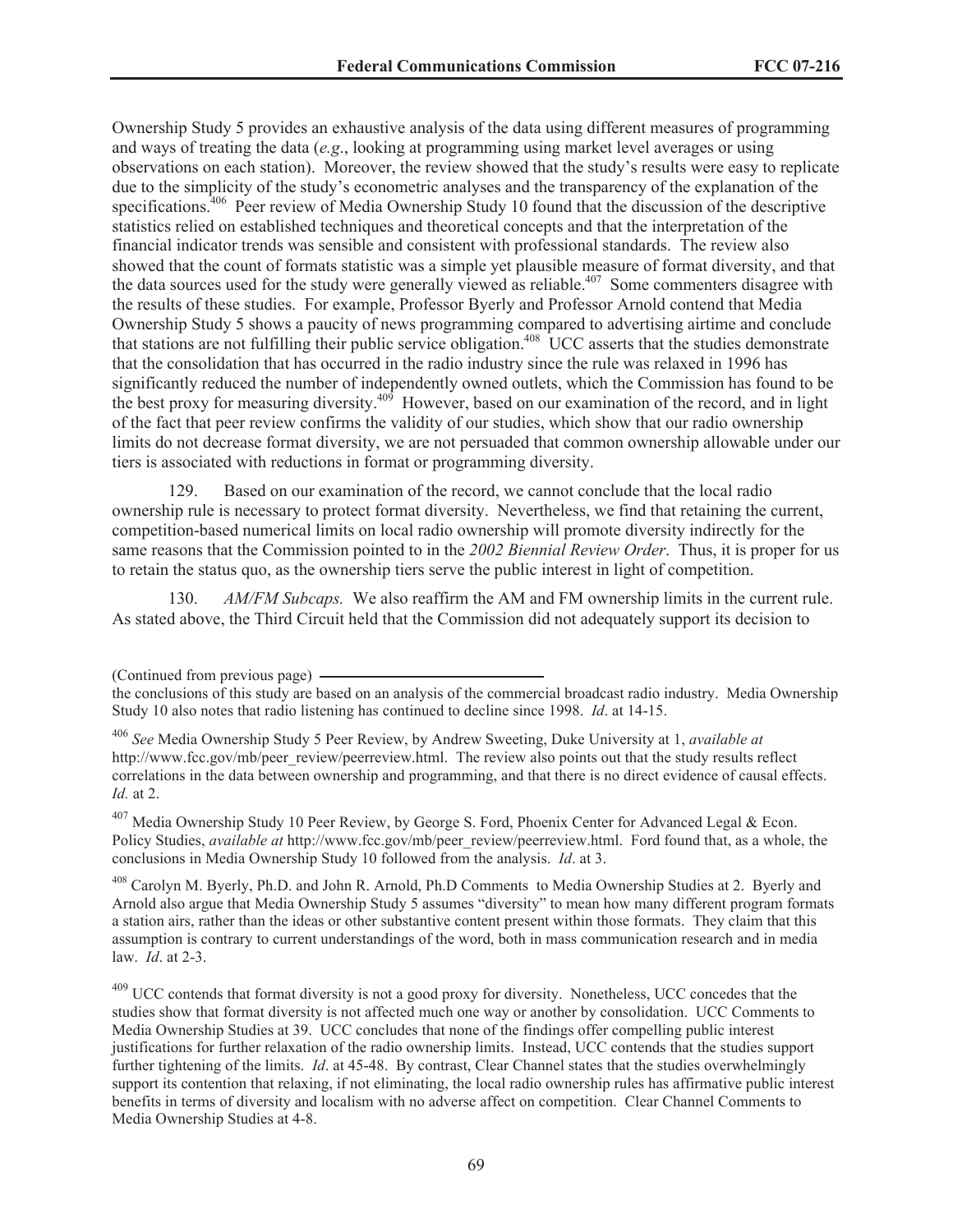retain the AM subcap and directed the Commission to justify its approach on remand.<sup>410</sup>

131. We sought comment on whether to retain the AM/FM subcaps in the *Further Notice*. 411 Five commenters addressed the issue. Clear Channel, CBS, and Multicultural Radio Broadcasting oppose retention of both the AM and FM subcaps and believe they should be eliminated.<sup>412</sup> Specifically, Clear Channel states that the elimination of the AM/FM subcaps will permit large broadcasters to acquire more FM stations and divest AM stations, thus fostering increased radio ownership by small businesses and minorities.<sup>413</sup> Multicultural Radio Broadcasting states that it owns 45 radio stations, almost all of which are AM stations, providing ethnic and foreign language programming.<sup>414</sup> However, in the Los Angeles and New York markets, Multicultural is prohibited from buying additional AM stations, though it could buy more FM stations under the radio ownership limits.<sup>415</sup> CBS argues that "no party to this proceeding has made any showing that the sub-caps serve any purpose in the promotion of competition or diversity."<sup>416</sup>

132. In contrast, UCC and Mt. Wilson both support retaining the caps.<sup>417</sup> UCC argues that "nothing has changed the need for the FM subcap," as "FM stations have tremendous technological and economic advantages."<sup>418</sup> In addition, UCC argues that "the digital transition does not upset, and possibly increases, these technological and economic advantages, as FM stations have rights to more spectrum and are further along in their digital transition."<sup>419</sup> UCC also argues that retaining the AM subcap serves the public interest because the limit on the number of AM stations one entity can own both promotes new entry and fosters diversity.<sup>420</sup> Mt. Wilson argues that "while generally AM stations do not command an audience size comparable to FM stations (irrespective of the reason), AM stations are in fact a contributor to the market share data for the respective broadcast entities. Moreover, the number of broadcast outlets available to a group owner can be a factor in attaining economic dominance and, further, stifling competition." $4^{21}$ 

133. We agree with UCC that retaining the AM subcaps serves the public interest by promoting new entry. As we have recognized, because it can reach specific demographic groups more easily than other forms of mass media, and because of its relative affordability compared to other mass media, radio remains a likely avenue for new entry into the media business, particularly by small

<sup>412</sup> Clear Channel Comments at 66; Clear Channel Reply at 49; Clear Channel 12/11/2007 Comments at 5-8; CBS Reply at 13; Multicultural Radio Broadcasting Comments at 2; Multicultural Radio Broadcasting 12/11/2007 Comments at 1.

<sup>413</sup> Clear Channel Comments at 72.

<sup>414</sup> Multicultural Radio Broadcasting Comments at 2.

<sup>415</sup> *Id*. at 3.

<sup>416</sup> CBS Reply at 13.

<sup>417</sup> UCC Comments at 84; Mt. Wilson Reply at 21.

<sup>418</sup> UCC Comments at 84.

<sup>419</sup> *Id*.

 $^{420}$  *Id.* at 84-85. In addition, UCC argues that "retaining the AM subcap will foster ... diversity. Because of their inferior sound quality, AM stations are more likely to provide talk rather than music formats. Without the AM subcap, one entity in a locality could own a large number of the stations devoted to news or public affairs, considerably reducing local diversity in news and public affairs programming." *Id*.

 $421$  Mt. Wilson Reply at 21.

<sup>410</sup> *Prometheus*, 373 F.3d at 434-35.

<sup>411</sup> *Further Notice*, 21 FCC Rcd at 8843, ¶ 22.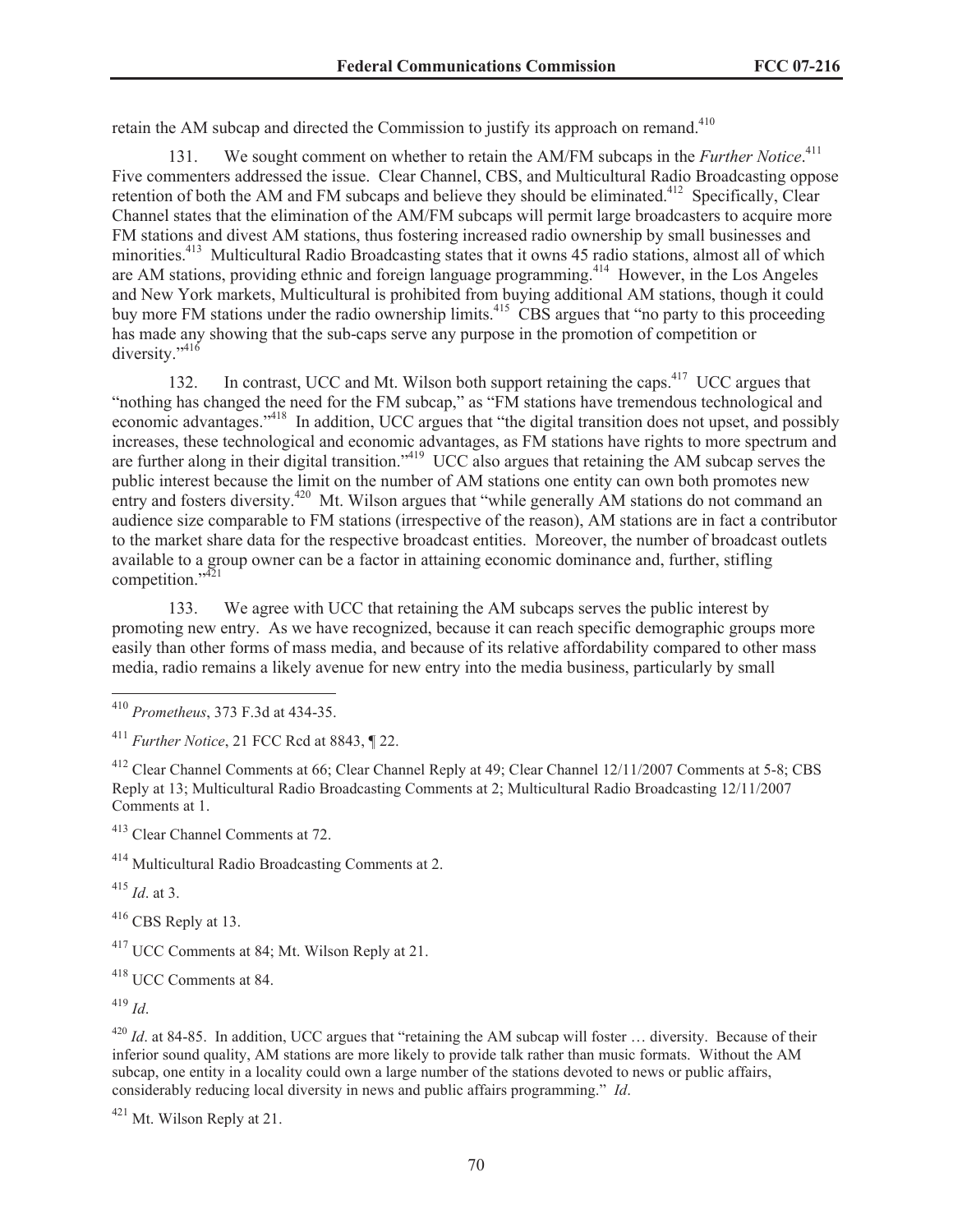businesses, women, minorities, and entrepreneurs seeking to meet market demand by providing programming to underserved communities.<sup>422</sup> New entry promotes outlet diversity, which in turn enhances diversity and the public interest. UCC explains in its comments that AM stations are generally far less expensive than FM stations, permitting entry with far lower capital investment.<sup>423</sup> We therefore find that retaining the current, competition-based subcaps will promote diversity indirectly by facilitating and encouraging entry into the local media market by new and underrepresented parties, and we thus conclude that the AM subcaps are in the public interest.

134. We also agree with Mt. Wilson that eliminating the service limits would improperly ignore the significant technical and marketplace differences between AM and FM stations and would be inconsistent with our interest in protecting competition in local radio markets.<sup>424</sup> Although, in many cases, these differences between AM and FM stations militate solely in favor of FM ownership limits due to factors such as AM stations' lesser bandwidth, inferior audio signal, and smaller radio audiences due to such technical differences, there is evidence in the record indicating that AM subcaps are necessary as well, as Mt. Wilson suggests. For example, Clear Channel points out that AM stations are ranked number one in 11 of the top 50 Arbitron Metro markets, and that seven additional top-50 markets had AM stations rated among the top three stations.<sup>425</sup> Thus, in certain local markets with top-ranked AM stations, the AM subcaps are necessary to prevent excessive market power from being concentrated in the hands of one station owner. At this time, we do not believe there is any reason to further relax, eliminate, or strengthen the AM/FM subcaps. Further loosening of the AM and FM ownership limits at this time would not be in the public interest.

135. In addition, various parties have also raised other issues in this proceeding that we decline to specifically address here.<sup>426</sup>

### **C. Petitions for Reconsideration**

136. *Arbitron Markets.* We deny petitions for reconsideration of our decision to use Arbitron Metro markets to define local radio markets. $4^{27}$  The Third Circuit found that the decision to adopt the

<sup>424</sup> *See 2002 Biennial Review Order*, 18 FCC Rcd at 13733-34, ¶ 294.

 $425$  Clear Channel Comments at 66-73.

<sup>426</sup> See Stilwell Comments (urging Congress to permanently freeze the maximum number of radio stations an entity can own); *see also* Remarks by Rachel Stilwell, Media Ownership Hearing in El Segundo, California (Oct. 3, 2006), Transcript at 130-32; Amherst Alliance Supp. Comments at 1-6 (re LPFM policies); CCVM Comments at 3, 8 (contending that a connection exists between increased consolidation and increased indecency complaints); FMC Reply at 14-15 (asking that the Commission to collect more ownership-related information from licensees). These issues are outside the scope of this proceeding.

<sup>427</sup> We note that a number of parties challenged the Commission's decision in the *2002 Biennial Review Order* to define local radio markets using Arbitron Metro markets instead of a contour overlap methodology. Some sought Commission reconsideration. *See* Cumulus Petition at 3, 9-15; *see also* Main Street Petition at 2-6; Monterey Petition at 13-14 (also arguing the two-year hold on changes to Arbitron markets will not prevent manipulation or abuse of the definition of a radio market); Saga Petition at 2, 5-7 (also arguing, like Monterey, that the two-year hold on changes to Arbitron markets will not prevent manipulation or abuse of the definition of a radio market); WJZD Petition at 6-8, 18 (also arguing that the Commission should vacate the new radio rules, issue an NPRM on Arbitron markets and create alternative rules for case-by-case analysis of radio acquisitions); WTCM Radio Petition at 3-5. However, we note that the *Prometheus* court upheld our decision and lifted the stay with respect to using Arbitron markets. We decline to reconsider our decision or to adopt additional measures. *See Prometheus,* 373 F.3d at 425; *see also Prometheus Rehearing Order*. Furthermore, NABOB urges us to reinstitute our flagging policy. NABOB (continued...)

<sup>422</sup> *See 2002 Biennial Review Order*, 18 FCC Rcd at 13739, ¶ 306.

<sup>&</sup>lt;sup>423</sup> UCC Comments at 84-85. UCC claims that if the AM subcaps were removed, "large companies could bid up the price of AM stations and further erode th[e] abysmally low representation" of minority and female radio station owners. *Id.* at 85.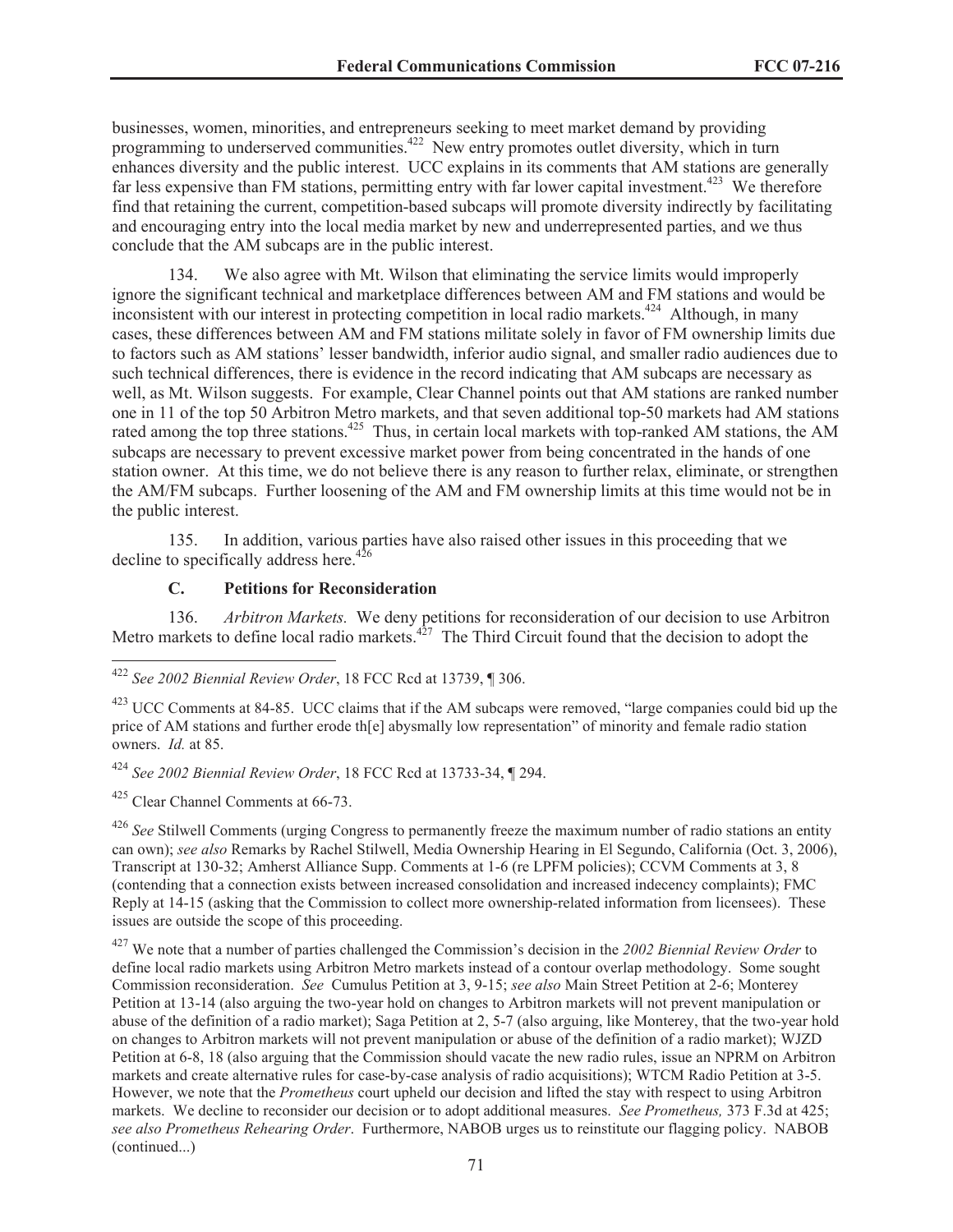Arbitron Metro market definition was in the public interest and was supported by reasoned analysis.<sup>428</sup> We have been successfully applying the new definition for over three years and see no need to revisit its use here.

137. *JSAs and Noncommercial Stations.* We decline to reconsider our decision in the *2002 Biennial Review Order* to attribute certain JSAs.<sup>429</sup> We also decline to review our decision to include noncommercial radio stations in determining the size of the radio market.<sup>430</sup> As discussed above, both of these decisions were upheld by the Third Circuit in *Prometheus.*<sup>431</sup> We therefore deny petitions seeking reconsideration of these aspects of the *2002 Biennial Review Order*.

138. *Grandfathering/Transition Issues.* Several parties seek reconsideration of the Commission's grandfathering and transition procedures.<sup>432</sup> We address all issues regarding sales of grandfathered combinations to eligible entities in the separate Order addressing ownership diversity.<sup>433</sup> (Continued from previous page)

Petition at 8-9, NABOB Petition (Second) at 4-6 (Oct. 9, 2003). However, we decline to do so because the *Prometheus* court affirmed our use of Arbitron markets, and we have no evidence here to make us resume the flagging policy. *See 2002 Biennial Review Order*, 18 FCC Rcd at 13813, ¶¶ 496-97; *see also Prometheus Rehearing Order*. ARSO asks the Commission to use a different radio market definition than the Arbitron Metro definition for the island of Puerto Rico. ARSO Petition at 1-7. We have granted ARSO's waiver request to use the interim contour-overlap methodology pending the outcome of its Petition, which will be resolved in a separate proceeding. *See* Letter from Peter Doyle, Chief, Audio Division, Media Bureau, FCC, to Luis A. Soto*,* President, ARSO Radio Corp., and Luis A. Mejia, President, Bestov Broadcasting, Inc., 22 FCC Rcd 2549, 2553 (Feb. 9, 2007). Therefore, we dismiss ARSO's petition in this proceeding.

<sup>428</sup> *Prometheus,* 373 F.3d at 423, 425.

<sup>429</sup> A number of parties challenged the Commission's decision to attribute certain radio JSAs. Bennco Petition at 4-5; Monterey Petition at 3-4. While some petitioned the Commission to reconsider this determination, others appealed it. However, the Prometheus court affirmed the attribution of JSAs. *Prometheus*, 373 F.3d at 429-30; *see also* Prometheus Rehearing Order. Thus, we decline to reconsider our decision and decline to adopt additional measures. *Cf*. Letter to David D. Oxenford, Esq. In re KEGK(FM), Wahpeton, North Dakota, 21 FCC Rcd 9805 (MB Sept. 1, 2006) (Triad and Monterey Licenses, its wholly owned subsidiary, granted six months to come into compliance with the local radio limit following release of FCC decision addressing their request that the Commission reconsider the decision to attribute radio JSAs.). *See also* n.432, *infra*. Mt. Wilson also asks us to extend JSA provisions to underwriting agreements with noncommercial stations and to apply our limits to noncommercial stations. Mt. Wilson Petition at 3, 6-7. We deny Mt. Wilson's petition, which we find fails to justify extending our ownership limits or our JSA provisions to noncommercial stations. In addition, Galaxy urges us to make further refinements to our method of counting stations for purposes of calculating numerical limits. Galaxy Petition at 1-6 (arguing that we should count two same-market stations that simulcast as one and three Class A FM stations in the same market as one). The *Prometheus* court upheld our decision and lifted the stay with respect to our station counting methodology. *See Prometheus,* 373 F.3d at 426, 429-30; *see also Prometheus Rehearing Order*. We decline to adopt Galaxy's proposals.

 $^{430}$  Various parties sought reconsideration of the Commission's decision to include noncommercial radio stations in determining the size of a local radio market for purposes of applying the local radio ownership rule. FMC Petition at 10-12; Main Street Petition at 10; NABOB Petition at 12; UCC Petition at 28-29.

<sup>431</sup> *Prometheus,* 373 F.3d at 425-26.

<sup>432</sup> *Compare* Cumulus Petition at 19 (requesting rule to permanently grandfather existing radio station combinations that do not comply with the new rules), *and* Entercom Petition at 3-8 (proposing exception for certain community of license changes), *and* Great Scott Petition at 2 (also proposing exception for certain community of license changes), *with* NABOB Petition at 9-12 (requesting reversal of the decision to grandfather existing combinations that exceed the local radio ownership rule and require divestiture instead), *and* Treasure and Space Coast Radio Petition at 7-8 (opposing the grandfathering rule), *and* Monterey Petition (opposing decision to grandfather existing JSAs only until September 4, 2005). As noted below, the *Prometheus* court upheld our decision and lifted the stay with respect to the grandfathering/transition policy, and we decline to adopt additional measures.

<sup>433</sup> *See Diversity Order*, *supra* note 7.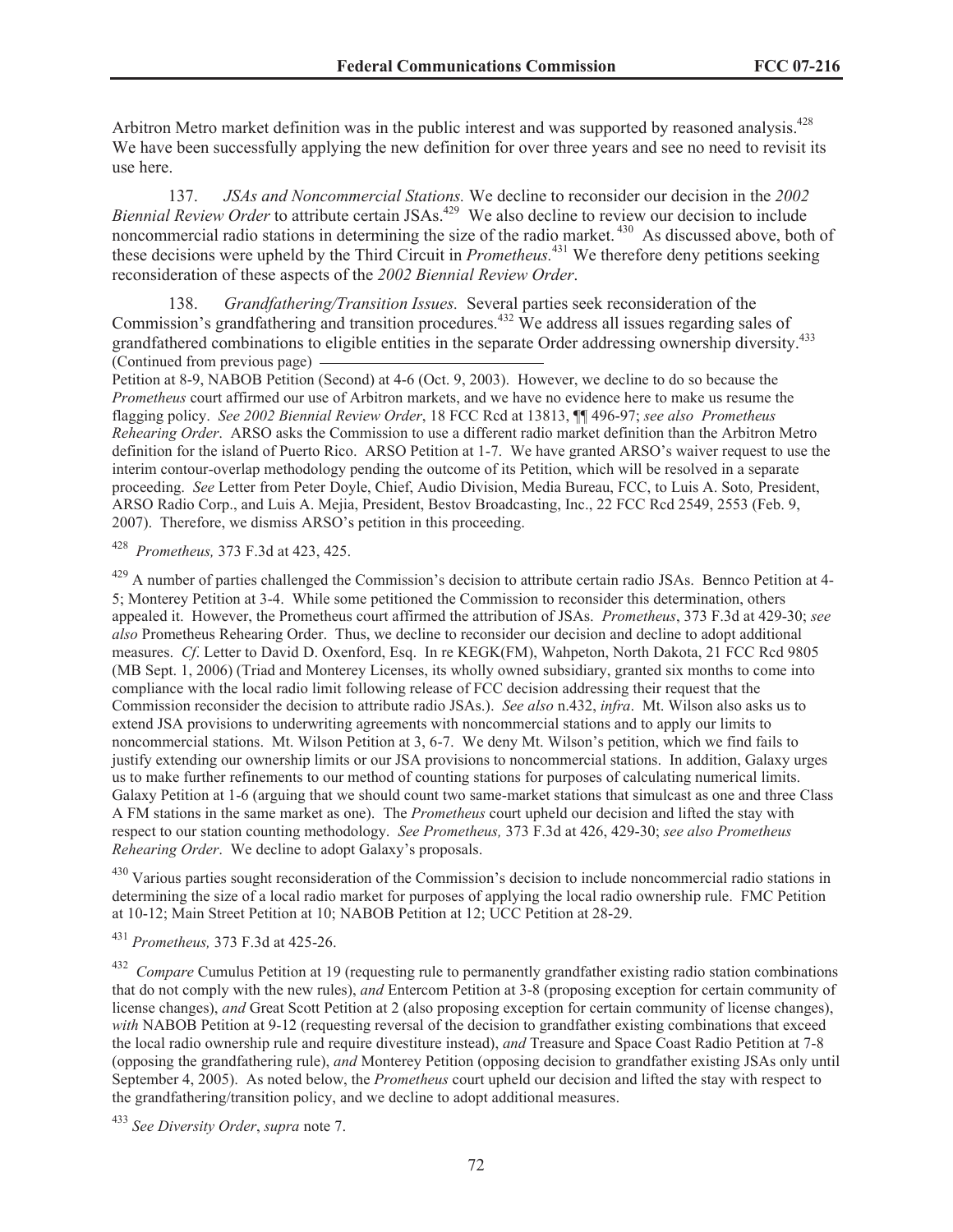As to all other requests that we reconsider our grandfathering and transition policies, we decline to do so.<sup>434</sup> The *Prometheus* court upheld our decision and lifted the stay as to the grandfathering/transition rules in 2004.<sup>435</sup> We decline to reconsider our decision or to adopt additional grandfathering measures.<sup>436</sup>

## **VII. DUAL NETWORK RULE**

139. The Commission's dual network rule provides: "A television broadcast station may affiliate with a person or entity that maintains two or more networks of television broadcast stations unless such dual or multiple networks are composed of two or more persons or entities that, on February 8, 1996, were 'networks' as defined in Section 73.3613(a)(1) of the Commission's regulations (that is, ABC, CBS, Fox, and NBC)."<sup>437</sup> Thus, the rule permits common ownership of multiple broadcast networks, but prohibits a merger between or among the "top four" networks. In this Order, we conclude that the dual network rule remains necessary in the public interest as a result of competition and localism, and we therefore retain the rule without modification.

140. In the *2002 Biennial Review Order*, the Commission retained the dual network rule, concluding that it was necessary in the public interest to promote competition and localism.<sup>438</sup> The Commission concluded that, given the level of vertical integration of each of the top four networks, as well as their continued operation as a "strategic group" in the national advertising market, a top four network merger would give rise to competitive concerns that the merged firm would be able to reduce its program purchases and/or the price it pays for programming.<sup>439</sup> It reasoned that these competitive harms

# <sup>435</sup> *Prometheus,* 373 F.3d at 426-27; *see also Prometheus Rehearing Order*.

<sup>436</sup> We also dismiss other petitions that raise issues that are outside the scope of this proceeding. *See* Mid-West Family Broadcasters Petition at 2-6 (asking for exceptions to transfer policies for grandfathered combinations); *see also* WTCM Petition at 16-17 (urging us to adopt "satellite status" for radio stations that rebroadcast "parent radio stations"). In addition, WJZD raises concerns with respect to petitions to deny mooted by the *2002 Biennial Review Order.* WJZD Petition at 5-6. However, we note that this issue is moot because the application WJZD petitioned to deny was ultimately dismissed by staff on other grounds. *See 2002 Biennial Review Order,* 18 FCC Rcd at 13813, ¶ 498 ("Petitions … that contest pending applications solely on grounds of competition pursuant to the interim policy will be dismissed as moot."); *see also* Letter from Peter H. Doyle, Chief, Audio Division, Media Bureau, FCC, to WJZD, c/o Dennis J. Kelly, Esq. *at* 2, 5-6, DA 05-1537 (May 26, 2005) (noting that WJZD petitioned to deny WQYZ's Assignment Application on February 6, 2003, but that Commission staff dismissed WQYZ's application on Nov. 18, 2003 and, in a subsequent filing, explicitly addressed WJZD's objections to WQYZ's new filing).

<sup>437</sup> 47 C.F.R. § 73.658(*g*).

<sup>438</sup> *2002 Biennial Review Order,* 18 FCC Rcd at 13847-58, ¶¶ 592-621.

<sup>&</sup>lt;sup>434</sup> We deny petitions seeking clarification of the grandfathering rules with respect to transfer of control due to death or departure of existing owners of closely held businesses because that issue is outside the scope of this proceeding. Mid-West Family Petition at 2-6. We also reject Cumulus's contention that application of our modified radio market definition to applications pending at the time of the *2002 Biennial Review Order* is impermissibly retroactive. *See* Cumulus Petition at 17-19; c*f. Chadmoore Comm'ns, Inc. v. FCC,* 113 F.3d 235, 240 (D.C. Cir. 1997) (denial of an application in a rulemaking proceeding based on the conclusion that grant "would be contrary to the underlying goals of this proceeding" was not impermissibly retroactive because, *inter alia,* it lacked retroactive effect; "the Commission's action did not increase CCI's liability for past conduct or impose new duties with respect to completed transactions. Nor could it have impaired a right possessed by CCI because none vested on the filing of its application.")

<sup>439</sup> *Id.* at 13850-55, ¶¶ 600-10. A strategic group refers to a cluster of independent firms within an industry that pursue similar business strategies. For example, the top four networks supply their affiliated local stations with programming intended to attract mass audiences and advertisers that want to reach such large, nationwide audiences. By contrast, the emerging networks target more specialized, niche audiences similar to cable television networks. *Amendment of Section 73.658(g) of the Commission's Rules – The Dual Network Rule*, Report and Order, 16 FCC Rcd 11114, 11122-23 ¶ 20 (2001) ("*Dual Network Order*").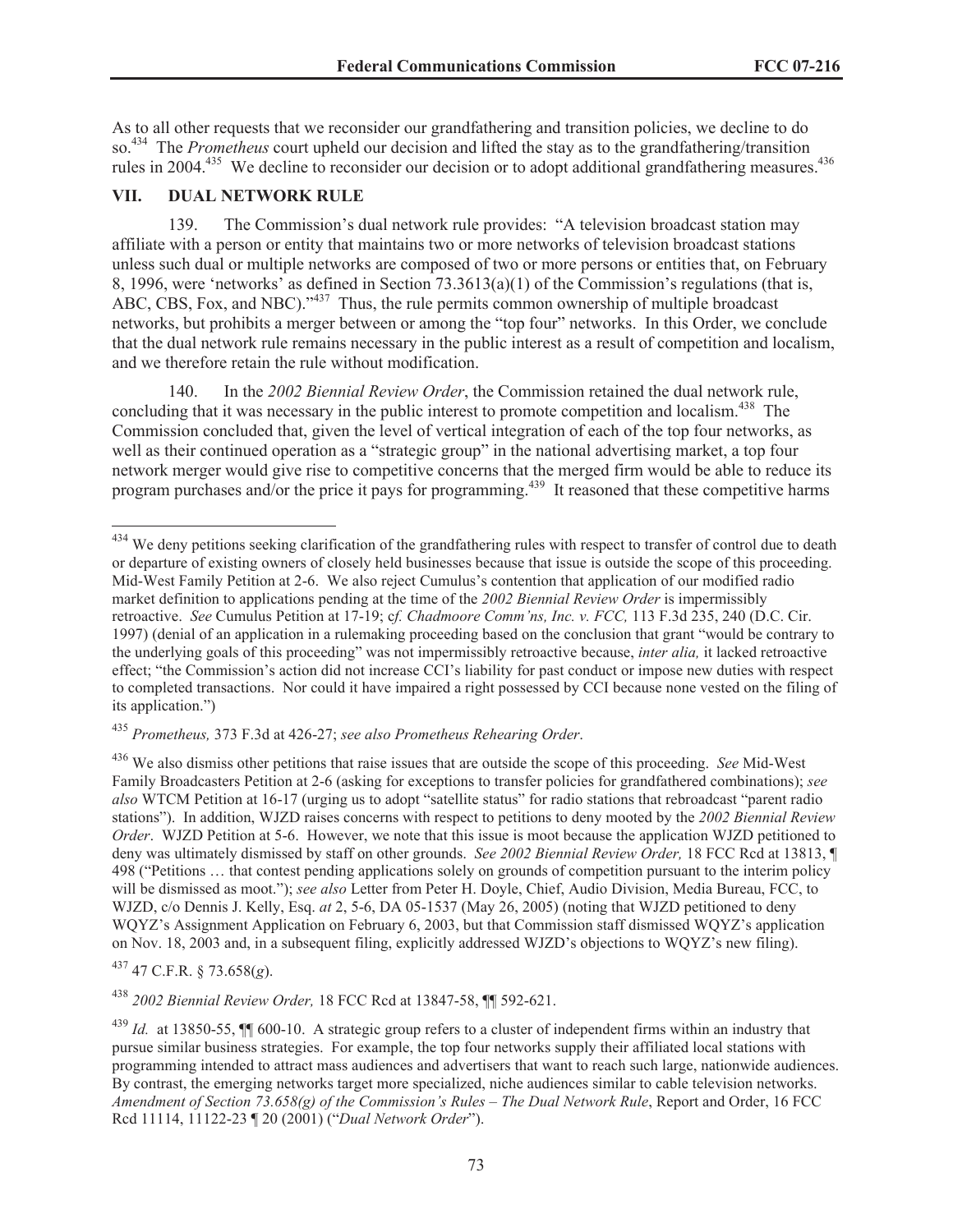would reduce program output, choices, quality, and innovation to the detriment of viewers. The Commission also concluded that elimination of the dual network rule would harm localism by allowing a top four network merger, which would reduce the ability of affiliates to bargain with their network for favorable terms of affiliation, reducing affiliates' influence on network programming, and thereby diminishing the ability of the affiliates to serve their communities.<sup>440</sup>

141. No petitions were filed asking the Commission to reconsider its decision to retain the rule, and no challenges were filed in *Prometheus*. <sup>441</sup> We sought comment in the *Further Notice* on whether the dual network rule remains necessary in the public interest to promote the Commission's policy goals.<sup>442</sup> Almost all of the few parties<sup>443</sup> commenting on the rule in this proceeding support retaining the rule in its current form.<sup>444</sup> They claim that the dual network rule continues to promote competition in the television advertising and program acquisition markets $445$  and helps ease market entry by new networks.<sup>446</sup> They also contend that the rule promotes diverse programming because it prohibits the same companies from owning numerous media outlets,<sup>447</sup> and promotes localism by preserving the balance of power between the networks and their affiliates.<sup>448</sup> Other parties argue that relaxing or eliminating the rule would increase concentration to the detriment of competition, diversity, and localism.<sup>449</sup> No specific changes to the dual network rule were proposed,<sup>450</sup> and only two parties – Fox and  $CBS -$  oppose retaining the rule in any form.<sup>451</sup> Neither of these parties has provided evidence

<sup>444</sup> *See, e.g*., AFL-CIO Comments at 58-62; NASA Comments at 6-8; SAG Comments at 8, 31-34; Smith Comments at 4; Crudele Informal Comments at 1-3; Nelson Informal Comments at 1.

<sup>445</sup> SAG Comments at 8; Crudele Informal Comments at 1-2; Nelson Informal Comments at 1.

<sup>446</sup> SAG Comments at 31-33. Smith asks that the rule permit the top four networks to operate new or other smaller networks, such as NBC's Telemundo. Smith Comments at 4. The Commission modified the rule in that respect in 2001. *Dual Network Order*, 16 FCC Rcd at 11114, ¶ 1. After the rule was modified, Viacom, the owner of CBS, was allowed to purchase UPN, and NBC was allowed to purchase Telemundo, the second-largest Spanish-language network in the United States.

<sup>449</sup> AFL-CIO Comments at 58-62; SAG Comments at 34; Crudele Informal Comments at 2-3.

<sup>440</sup> *2002 Biennial Review Order,* 18 FCC Rcd at 13855, ¶ 611.

<sup>&</sup>lt;sup>441</sup> Media General generally opposes justifying the Commission's ownership rules, including the dual network rule, on viewpoint diversity grounds, claiming that the Commission has never demonstrated a link between its structural ownership rules and viewpoint diversity. Media General Comments at 31-32. CCC objects that the Commission wrongly concluded that it could not be justified on program diversity or viewpoint diversity grounds. CCC Petition at 9-10.

<sup>442</sup> *Further Notice*, 21 FCC Rcd at 8848, ¶ 33.

<sup>443</sup> Seven commenters support retaining or tightening the rule (AFL-CIO Comments at 58-62; AFTRA Comments at 24-25; Network Affiliated Stations Alliance ("NASA") Comments at 6-8; SAG Comments at 8, 31-34; Crudele Informal Comments at 1-3; Nelson Informal Comments at 1; NASA Reply Comments at 5-6). Three commenters seek to relax or eliminate the rule (CBS Reply at 19; Fox Comments at 25 n.88; Media General Comments at 31- 32).

<sup>447</sup> Nelson Informal Comments at 3.

<sup>448</sup> Crudele Informal Comments at 1-2.

<sup>&</sup>lt;sup>450</sup> One party's suggestion that the Commission should consider restrictions on the common ownership of broadcast and cable networks by a single entity is unrelated to this proceeding. Desmond Comments at 8.

<sup>&</sup>lt;sup>451</sup> Fox argues that the rule is unnecessary because antitrust review can address the Commission's concerns about competition in the national advertising and program production markets. As explained above, our concerns here are with competitive harms that would reduce program output, choices, quality, and innovation to the detriment of viewers, and with reduced affiliate power and influence. We do not think that antitrust enforcement would protect (continued...)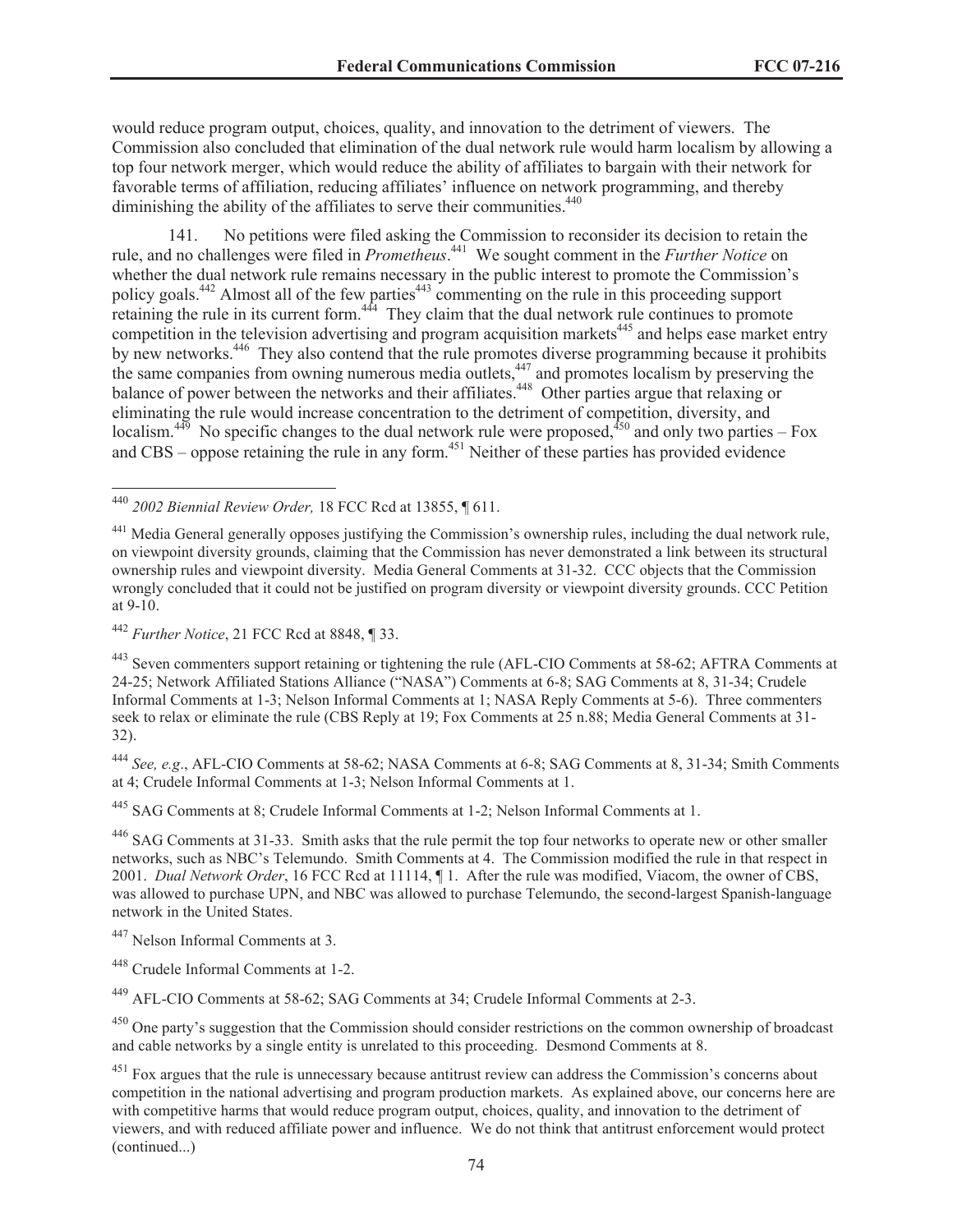convincing us that a departure from our 2002 decision to retain the rule in its current form is warranted. Accordingly, for the same reasons recited by the Commission in 2002, we continue to believe that the dual network rule is necessary in the public interest to promote competition and localism. Therefore, we retain the dual network rule in its current form.

#### **VIII. UHF DISCOUNT**

142. In the *2002 Biennial Review Order*, the Commission retained the 50 percent UHF discount, which is applied in calculating a UHF station's audience reach under the national television cap.<sup>452</sup> The Commission decided, however, that when the transition to digital television is complete, the UHF discount would be eliminated for those stations owned by the four largest networks.<sup>453</sup> Subsequently, in 2004, Congress set the national television ownership cap at 39 percent and excluded the national cap from the quadrennial review requirement in Section 202(h).<sup>454</sup> In *Prometheus*, the court mooted challenges to the Commission's decision to retain the discount, holding that the UHF discount is a rule "relating to" the national audience limitation.<sup>455</sup> The court then stated that the Commission may decide the scope of its authority to modify or eliminate the UHF discount. In the *Further Notice*, the Commission sought comment on whether the holding in *Prometheus* was ambiguous with respect to the UHF discount rule.<sup>456</sup> The Commission also asked whether it should retain, modify, or eliminate the UHF discount, and requested comment on the basis for the Commission's authority to take such action.<sup>457</sup>

143. We find that the Commission is foreclosed from addressing the issue of the UHF discount in this proceeding by the 2004 Consolidated Appropriations Act. Although the Act did not specifically mention the UHF discount, the *Prometheus* court observed that the statutory 39 percent national cap would be altered if the UHF discount were modified. The court observed that the Appropriations Act amended Section 202(h) to exclude "any rules relating to" the 39 percent national cap, and determined that the UHF discount was a rule "relating to" the national television cap. The Third Circuit concluded that Congress "apparently intended to insulate the UHF discount from periodic review," but left open the possibility that the Commission may consider the discount in a rulemaking "outside the context of Section

against these harms. CBS contends that the variety of broadcast and cable networks available to viewers makes the rule no longer necessary in the public interest. We continue to believe that the four largest broadcast networks serve a unique role in the electronic media and note that no other networks, cable or broadcast, reach nearly as large an audience as they do. Therefore, we do not believe that the advent of other networks makes this rule unnecessary.

<sup>452</sup> 47 C.F.R. § 73.3555(e)(2)(i); *2002 Biennial Review Order*, 18 FCC Rcd at 13845-47, ¶¶ 585-91. In applying the national television ownership limit, national audience reach means the total number of television households in the Nielsen DMA in which the relevant stations are located divided by the total national television households as measured by DMA data at the time of a grant, transfer, or assignment of a license. Under the UHF discount, for purposes of calculating a station's national audience reach, UHF television stations are attributed with 50 percent of the television households in their DMA.

<sup>453</sup> *2002 Biennial Review Order*, 18 FCC Rcd at 13847, ¶ 591.

<sup>454</sup> *See* the 2004 Consolidated Appropriations Act. Section 629(1) amends Section 202(c) of the 1996 Act to direct the Commission to modify the national television ownership limit, contained in section 73.3555 of the Commission's rules, to specify 39 percent as the maximum aggregate national audience reach of any single television station owner. *See* 47 U.S.C. § 202(c)(1). The 2004 Consolidated Appropriations Act also provides that Section 202(h) "does not apply to any rules relating to the 39% national audience limitation." 118 Stat. at 100.

<sup>455</sup> *Prometheus*, 373 F.3d at 396-97. The court held that "Congress apparently intended to insulate the UHF discount from periodic review, a position that is consistent with our reading of the legislation as endorsing the almost 20-year-old regulatory definition of 'national audience reach' that provides for the UHF discount." *Id.* at 397.

<sup>456</sup>*Further Notice*, 18 FCC Rcd at 8849, ¶ 35.

<sup>(</sup>Continued from previous page)

<sup>457</sup> *Id.*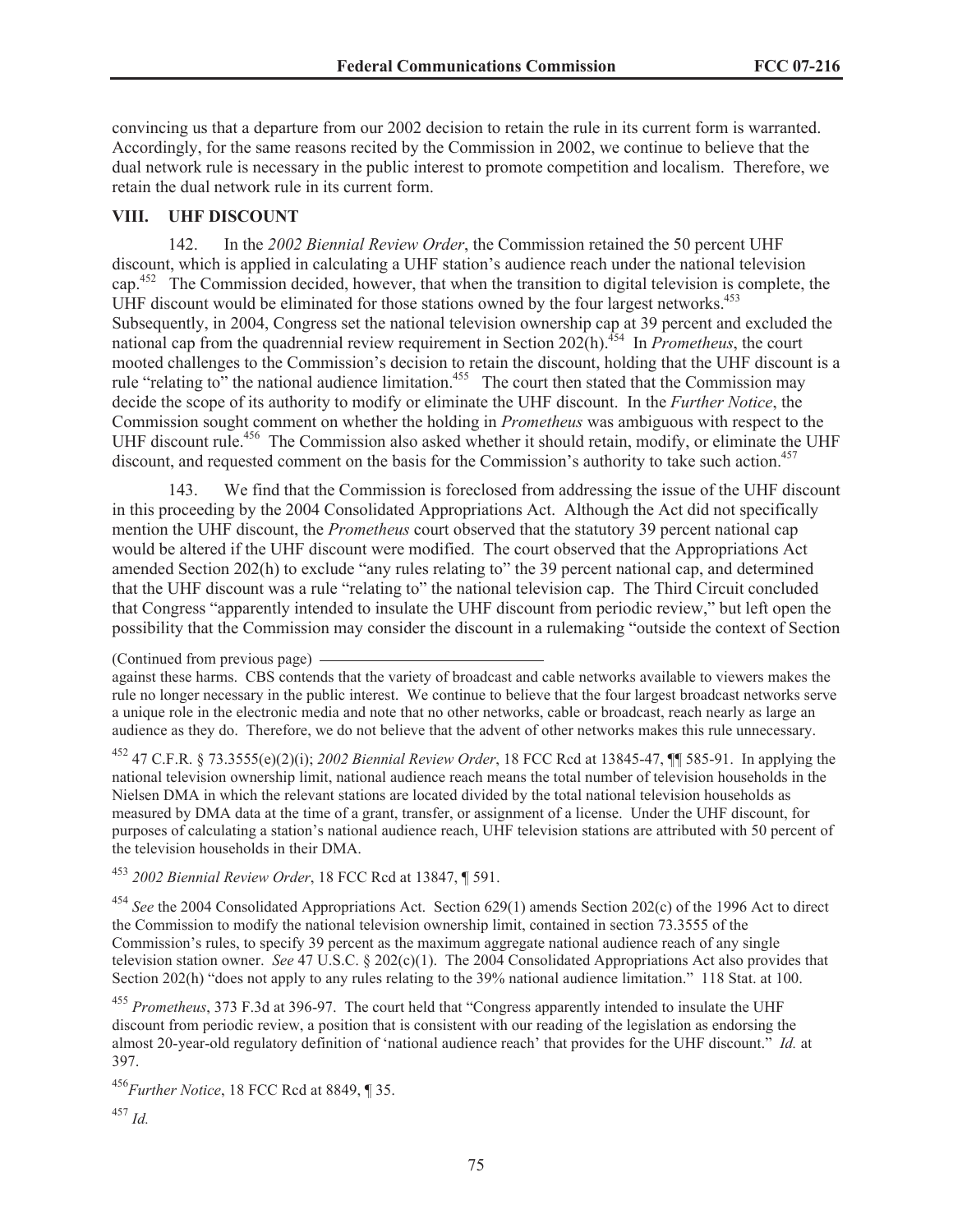202(h)."<sup>458</sup> Accordingly, we conclude that the UHF discount is insulated from review under Section  $202(h)$ .

144. As the *Prometheus* court noted, the Commission may decide, in the first instance, the scope of its authority to modify or eliminate the UHF discount outside the context of Section 202(h). The court noted that, prior to the *Prometheus* decision, the Commission had sought comment on its authority going forward to modify or eliminate the UHF discount in light of the Appropriations Act.<sup>459</sup> Accordingly, we will separately address the petitions, comments, and replies that were filed concerning the extent of the Commission's authority to alter the UHF discount and the substantive petitions and comments as to whether the Commission should retain, revise, or eliminate the UHF discount.

### **IX. PUBLIC INTEREST OBLIGATIONS OF TELEVISION BROADCAST LICENSEES**

145. We note that in the pending proceeding titled *Public Interest Obligations of TV Broadcast Licensees,*<sup>460</sup> commenters ask the Commission to impose additional "public interest" obligations on television broadcasters. Some of the issues raised in that proceeding have already been resolved by the Commission. For example, in January 2007, the Commission's new children's programming requirements went into effect. And, even more recently, the Commission adopted a requirement that all television broadcasters must file a standardized form on a quarterly basis providing information about their programming, including programming related to local civic affairs, local electoral affairs, public service announcements (whether sponsored or aired for free), and independently produced programming. In addition, the Commission has concurrently adopted a Localism Report and Notice of Proposed Rulemaking that addresses actions the Commission will take to ensure that broadcasters are meeting the needs of their local communities. With respect to other ideas raised in this proceeding, such as whether the agency should establish more specific minimum public interest requirements for licensees and how broadcasters could improve political candidates' access to television, the Commission declines to take any further action at this time. We find the need to impose additional obligations premature in light of the Commission's recent decision to require broadcasters to file enhanced disclosure reports about the programming they are providing to serve local communities' interests and needs. Nevertheless, to the extent that circumstances change, we will revisit this decision and initiate proceedings as appropriate.

## **X. DATA QUALITY ACT**

146. We reject the complaints filed by Free Press, Consumer Federation of America, and Consumers Union (collectively, "Free Press")<sup>461</sup> claiming that the Commission violated the Data Quality Act ("DQA") and guidelines issued by the Office of Management and Budget ("OMB") implementing the DOA.<sup>462</sup> The complaints relate to 10 media ownership studies that the Commission posted on its website

<sup>461</sup> *See* Complaint Under the Data Quality Act of Free Press, Consumer Federation of America, & Consumers Union (Sept. 11, 2007) ("First Complaint"); Second Complaint Under the Data Quality Act and Motion for Extension of Time of Free Press, Consumer Federation of America, & Consumers Union (Nov. 9, 2007) ("Second Complaint").

<sup>458</sup> *Prometheus*, 373 F.3d at 397.

<sup>459</sup> *Id.* (citing *Media Bureau Seeks Additional Comment on UHF Discount in Light of Recent Legislation Affecting National Television Ownership Cap, Public Notice,* DA 04-320 (rel. Feb. 19, 2004), 69 Fed. Reg. 9216-17 (Feb. 27, 2004)).

<sup>460</sup> *Public Interest Obligations of TV Broadcast Licensees*, Notice of Inquiry, 14 FCC Rcd 21633 (1999).

<sup>462</sup> Pub. L. No. 106-554 (2001), codified at 44 U.S.C. § 3516 note. In relevant part, the DQA required OMB to issue guidelines that would "ensur[e] and maximize[e] the quality, objectivity, utility, and integrity of information (including statistical information) disseminated by Federal agencies." In furtherance of this statutory mandate, OMB thereafter issued guidelines which, in turn, required each federal agency to publish its own data quality guidelines. *See* 67 Fed. Reg. 8452 (2002). The Commission's guidelines are published in *Information Quality Guidelines*, 17 FCC Rcd 19890 (2002).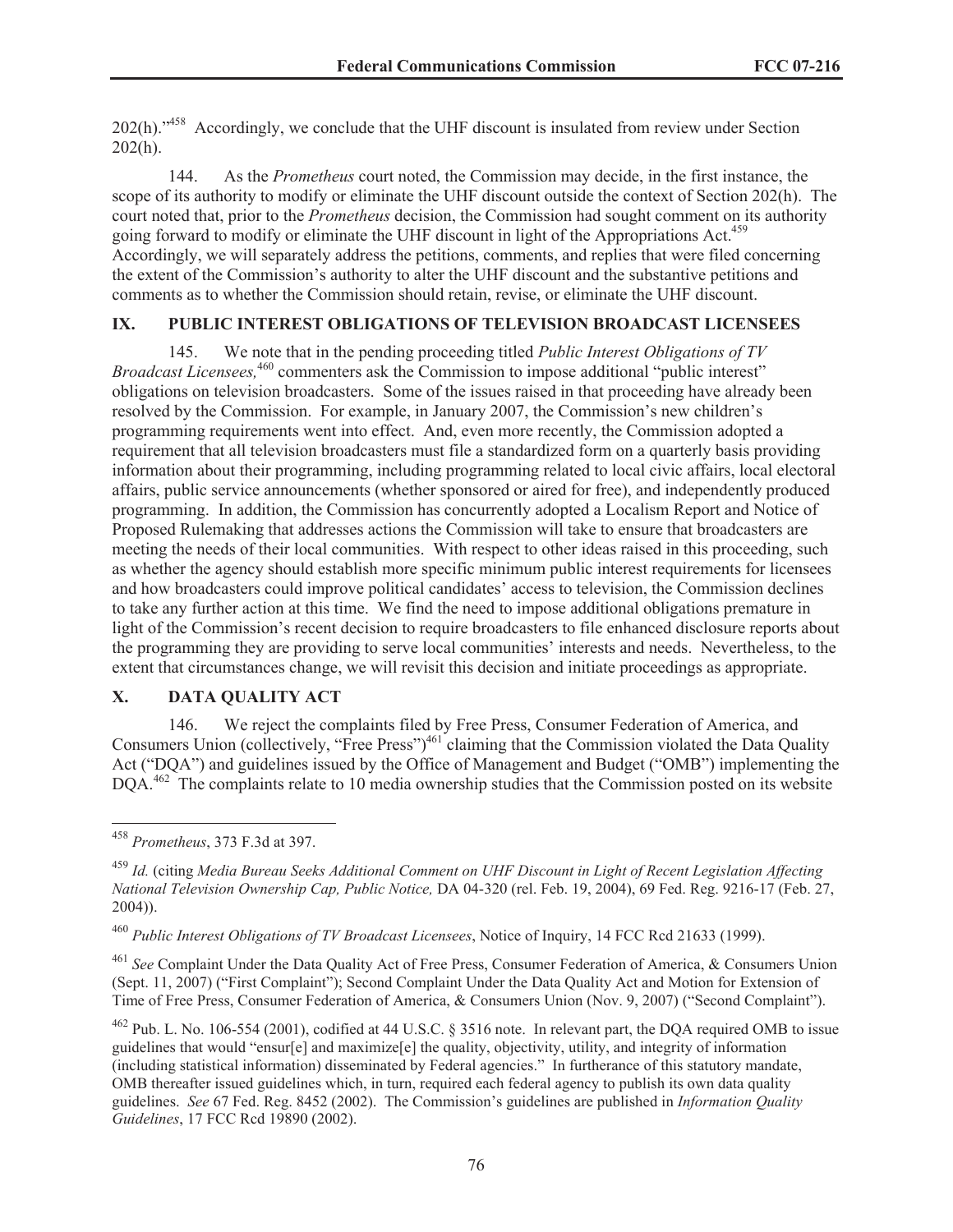on July 31, 2007. Although Free Press concedes that the DQA creates no judicially enforceable rights,<sup>463</sup> it alleges that the Commission violated the DQA by failing to give interested parties sufficient time to "reproduce" the results of those studies.<sup>464</sup> Neither the DQA nor the OMB guidelines requires a federal agency to allot time in a rulemaking proceeding for third parties to reproduce the results of studies released by the agency. Moreover, the facts belie the allegation that Free Press had insufficient time to review the studies. The Commission made available for inspection the bulk of the non-proprietary data underlying the studies beginning on July 31, 2007, and released the proprietary data under a Protective Order by September 6, 2007. In response to a request from Free Press, the Media Bureau extended the deadline for submitting comments on the studies from October 1 to October 22, 2007, and extended the deadline for reply comments from October 16 to November 1, 2007.<sup>465</sup> Thus, Free Press had 46 days after September 6 to prepare comments and 10 more days to prepare reply comments. Free Press took full advantage of the extended comment period – it filed nearly 2,500 pages of comments on the studies.<sup>466</sup> We find that Free Press had adequate time to review the data underlying the studies and to reproduce their results.<sup>467</sup>

147. We also reject the complaints filed by Free Press and other commenters<sup>468</sup> that the Commission failed to comply with the peer review guidelines promulgated by OMB.<sup>469</sup> The OMB Bulletin provides for the peer review of disseminations of scientific information containing "findings or

<sup>464</sup> *See* First Complaint at 10-12. A study is "reproducible" if "independent analysis of the original or supporting data using identical methods would generate similar analytic results, subject to an acceptable degree of imprecision or error." 67 Fed. Reg. at 8460 ¶ V.10; 17 FCC Rcd at 19897, ¶ 13.

<sup>465</sup> *See Media Bureau Extends Filing Deadlines for Comments on Media Ownership Studies*, Public Notice, DA 07- 4097 (rel. Sept. 28, 2007).

<sup>466</sup> *See* CU Comments to the Media Ownership Studies; CU Reply to the Media Ownership Studies.

<sup>467</sup> The Center for Regulatory Effectiveness ("CRE") also filed comments concerning the DQA. Specifically, CRE suggested that the Commission should not rely on two media ownership studies because they do not meet the requirements of the DQA. *See* Comments and Data Quality Petition of the Center for Regulatory Effectiveness (Oct. 12, 2007) (regarding Media Ownership Study 8, "The Impact of the FCC's TV Duopoly Rule Relaxation on Minority and Women Owned Broadcast Stations 1999-2006"); Comments of The Center for Regulatory Effectiveness (Oct. 12, 2007) (regarding "Do Local Owners Deliver More Localism? Some Evidence From Broadcast News"). Because we are not relying on either of those studies in this Order, we need not address the merits of CRE's comments.

<sup>468</sup> The filings by Free Press on this subject include the First Complaint, the Second Complaint, Comments to the Media Ownership Studies, and the November 14 Ex Parte. *See also* Letter by Congresspersons Maurice D. Hinchey, Bart Stupak, Tammy Baldwin, Louise M. Slaughter and David Price to FCC Chairman Kevin J. Martin, dated September 14, 2007 ("September 14 Congressional Letter"); Motion for Issuance of a Further Notice, or in the Alternative, an Extension of Time to Comment on Studies, filed by the Office of Communication of the United Church of Christ, Inc. (Sept. 18, 2007); Comments on Media Ownership Studies 4 and 6, filed by the Center for Regulatory Effectiveness (Oct. 12, 2007).

<sup>469</sup> *See* OMB Final Information Quality Bulletin for Peer Review, 70 Fed. Reg. 2664 (Jan. 14, 2005) ("OMB Bulletin").

<sup>463</sup> *See* Ex Parte of Consumer Federation of America, Consumers Union, and Free Press at 38 (Nov. 14, 2007) (Nov. 14 Ex Parte); *see also Americans for Safe Access v. U.S. Dept. of Health & Human Services*, 2007 WL 2141289, slip op. at 3 (N.D. Cal. July 24, 2007) (courts "have unanimously and persuasively rejected a right of judicial review" under the DQA); *Salt Institute v. Thompson*, 345 F. Supp. 2d 589, 601 (E.D. Va. 2004), *aff'd on other grounds sub nom. Salt Institute v. Leavitt*, 440 F.3d 156 (4th Cir. 2006) ("judicial review does not exist under the [DQA] because there is no private right of action"); *see generally Alexander v. Sandoval*, 532 U.S. 275, 286 (2001) ("Like substantive federal law itself, private rights of action to enforce federal law must be created by Congress."); *Touche Ross & Co. v. Redington*, 442 U.S. 560, 578 (1979) (availability of private right of action depends upon "statutory scheme that Congress enacted into law").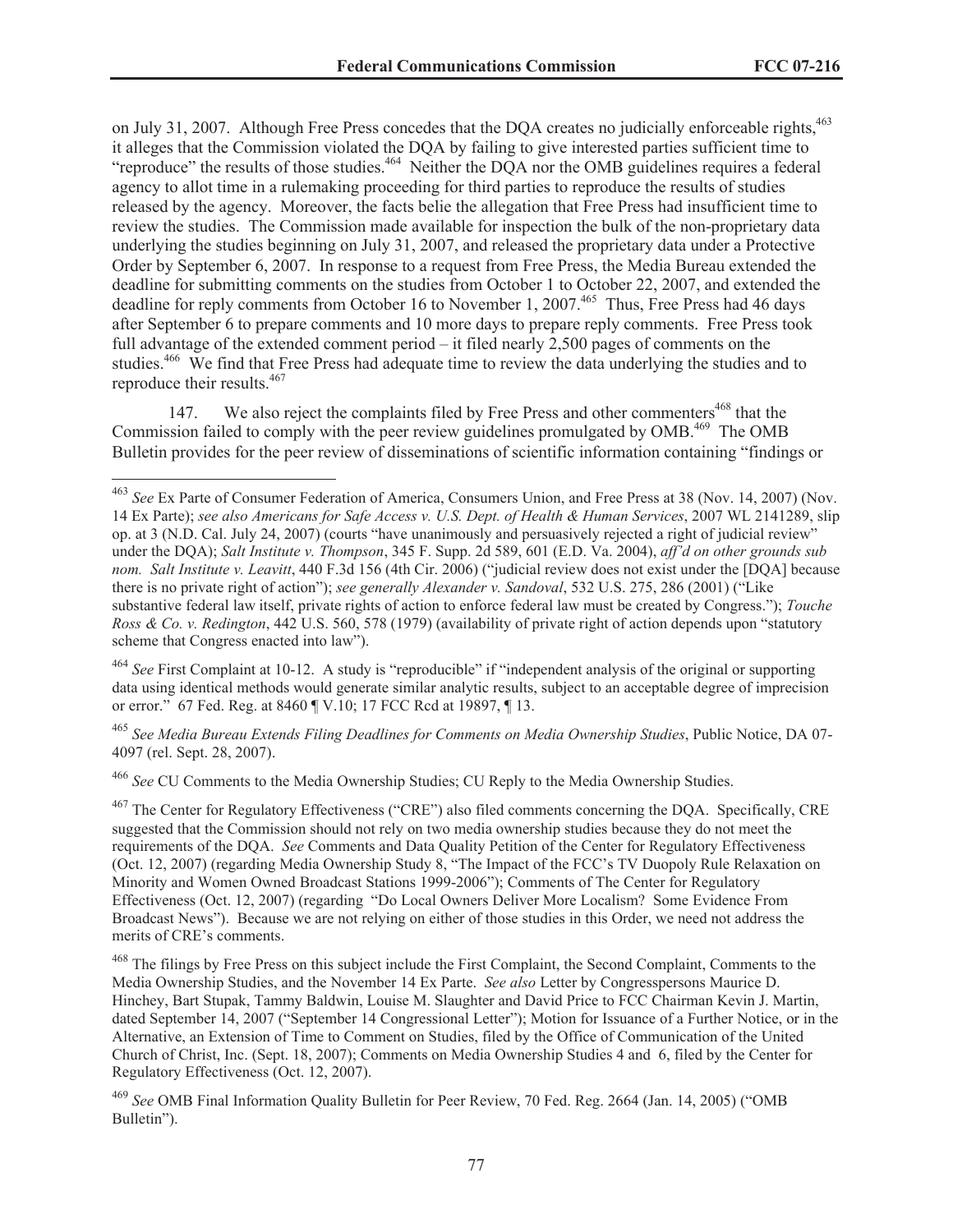conclusions that represent the official position of one or more agencies of the Federal government.<sup>3470</sup> It requires federal agencies to ensure that its official disseminations have met rigorous standards of quality control through a peer review mechanism or to put the public on notice that the information has not been through a rigorous quality review.<sup>471</sup> The Bulletin expressly provides that it is intended to improve the internal management of the executive branch and that it does not create any enforceable legal rights.<sup>472</sup>

148. Free Press incorrectly claims that the Commission acted contrary to the OMB Bulletin by releasing the 10 media ownership studies prior to completing peer reviews of the studies.<sup>473</sup> The Commission posted the media ownership studies to its website on July 31, 2007, shortly after they were completed, in order to give the public and the peer reviewers access to their contents expeditiously. The Commission issued a Public Notice that same day requesting public comment on the studies.<sup>474</sup> The Public Notice specifically stated that the studies had not yet been peer reviewed; accordingly, the public was accurately informed that the studies at that point did not necessarily meet rigorous quality review standards. In addition, it was clear from the disclaimers on some of the studies that those particular studies did not represent the agency's official view. In order to forestall any confusion on this point, the Commission has posted an explanatory disclaimer with regard to each of the studies on the web page that is the public's primary access point to them, making it clear that they do not represent the Commission's official views, and were not being disseminated as such.<sup>475</sup> Furthermore, the Media Bureau extended the comment period on the studies until November 1, 2007. The extension of time allowed a total of 58 days from the posting of the peer reviews on September 4, 2007, and more than 90 days from the posting of the studies for public review and comment on July 31, 2007. We also note that the Commission accepts *ex parte* filings from members of the public past the end of the formal comment period, which gives parties an opportunity to supplement the record with additional information.<sup>476</sup> Thus, the public has been

<sup>471</sup> *See* 70 Fed. Reg. at 2667.

<sup>472</sup> *Id.* at Sec. XII ("This Bulletin is intended to improve the internal management of the executive branch, and is not intended to, and does not, create any right or benefit, substantive or procedural, enforceable at law or in equity....").

<sup>473</sup> *See, e.g.,* First Complaint at 8.

<sup>474</sup> *See FCC Seeks Comment on Research Studies on Media Ownership*, Public Notice, DA 07-3470 (rel. July 31, 2007).

<sup>475</sup> The disclaimer states: "The findings and conclusions in this report are those of the author(s) and do not necessarily represent the views of the Federal Communications Commission." *See*  http://www.fcc.gov/ownership/studies.html .

<sup>476</sup> *See* 47 C.F.R. § 1.1206. Free Press claims that the peer review reports on third-party quantitative studies were released too late for the authors of those studies to incorporate the suggestions into their comments during the formal comment period. Along similar lines, Free Press claims that because the Commission released revised versions and additional peer reviews of the 10 studies on the last day of the reply comment period the public was denied the opportunity to incorporate the revisions into their comments. *See* November 14 Ex Parte at 40. However, Free Press made a substantive and lengthy *ex parte* filing after the close of the formal comment period, illustrating the utility of the Commission's *ex parte* procedures. Although the comment period formally closed on November 1, 2007, Free Press made a filing of nearly 2,500 pages on November 14, 2007. *See id*.

<sup>&</sup>lt;sup>470</sup> *Id.* at 70 Fed. Reg. introduction at 2666. A concern was raised in the September 14 Congressional Letter that the 10 media ownership studies should have been considered "highly influential scientific assessments" under the OMB Bulletin. The OMB Bulletin provides that a "scientific assessment" is a very specific, intensive subset of "scientific information" in the Bulletin, such as a comprehensive review or meta-analysis of the existing studies or scholarship in an entire field. OMB Bulletin at Sec. I.7. After review, the Commission concluded that none of the 10 studies was a comprehensive review of media ownership policy or a meta-analysis of previous studies, and therefore that none of the studies came within the Bulletin's definition of "highly influential scientific assessment." *See* OMB Peer Review Bulletin, Sec. III.1. The OMB Bulletin calls for additional steps in the peer review of "highly influential scientific assessments." These include sponsoring a public meeting for presentations to the peer reviewers before they complete their review. See *id.* at V.5.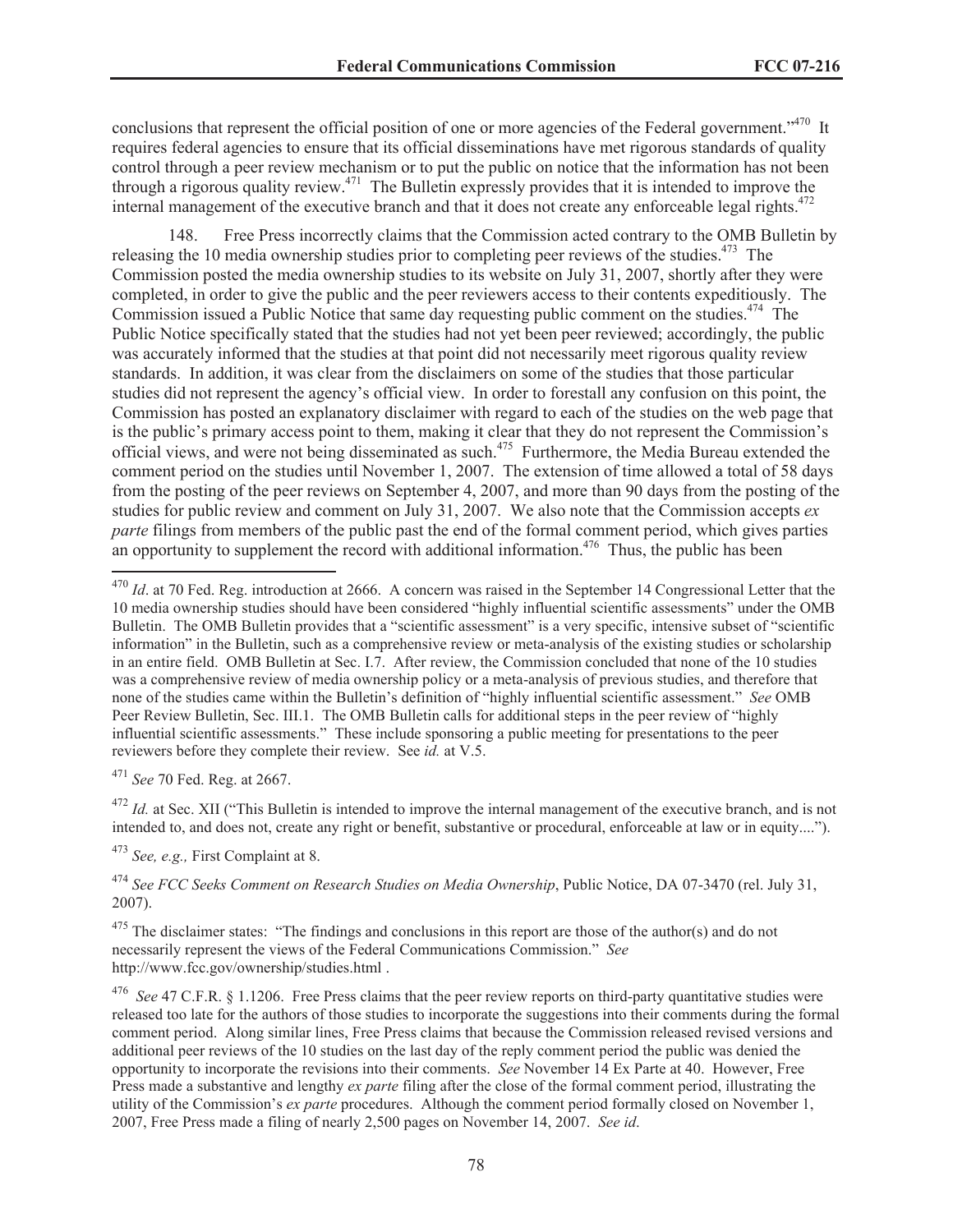afforded ample time to review and comment on the studies after completion of the peer reviews.

Furthermore, the record clearly indicates that the public had ample notice of our peer review plans, although Free Press attempts to make much of the fact that the peer review plans were not filed on a separate web page.<sup>477</sup> Beginning with the initial Public Notice announcing the commissioning of the 10 studies on November 22, 2006, the Commission continuously informed the public of its peer review process through periodic Public Notices and updates to its Media Ownership website. The Commission posted on its website the study topics (November 22, 2006); the completed studies (July 31, 2007); the peer review charge letters (August 28, 2007); and the completed peer review reports (September 4, 2007). The Commission's July 31, 2007 Public Notice established a pleading cycle for public comment on the studies. The peer review charge letters and peer review reports were made available to the public on the Commission's website well before the end of the comment period. In addition, charge letters were posted to the web site in advance of the posting of the actual peer review reports. Accordingly, the public was adequately informed of the peer review process being conducted, and has had adequate opportunity to comment on the elements of the FCC's peer review process in this proceeding.

150. Free Press's complaint does not raise concerns about the validity of the Commission's peer review process, and there is no basis for any. The OMB Bulletin expressly provides that agencies have "broad discretion" to use particular peer review mechanisms suitable to a particular information product.<sup>478</sup> The Commission has exercised its discretion in a reasonable manner in the course of this proceeding. All of the studies that the Commission requested to be conducted were peer reviewed by unaffiliated experts, and four of them were peer reviewed by multiple reviewers.<sup>479</sup> One study was revised as a result of the peer review, and the authors of another study submitted new calculations with their responses to the peer reviews.<sup>480</sup> Twenty-two quantitative studies submitted by third parties in the docket were peer reviewed, and the results were posted for further public comment. The Commission's peer review process has improved the quality of the studies submitted to the Commission for its information in this proceeding.<sup>481</sup> Although Free Press would have preferred a far more elaborate and time-consuming peer review process,<sup>482</sup> this process was not required under the OMB Bulletin nor would it have improved appreciably upon the Commission's robust, extended process for independent review and public comment.<sup>483</sup>

### **XI. ADMINISTRATIVE MATTERS**

### **A. Final Regulatory Flexibility Analysis**

151. As required by the Regulatory Flexibility Act of 1980 ("RFA"), <sup>484</sup> the Commission has

<sup>479</sup> *See* http://www.fcc.gov/ownership/studies.html.

<sup>480</sup> *See* http://www.fcc.gov/ownership/studies.html, Media Ownership Study 4 and Media Ownership Study 6.

<sup>481</sup> For these reasons, Free Press's claim that the Commission deviated from peer review and other data quality guidelines in gathering evidence for the record, including the 10 studies requested by the FCC, so that the record evidence cannot be considered "substantial" under the Administrative Procedures Act, is completely without merit. *See* Free Press Nov. 14 Ex Parte at 39.

<sup>482</sup> *See*, *e*.*g*., First Complaint at 17-19; Second Complaint at 5.

<sup>483</sup> *See also* NAA Reply to Media Ownership Studies at 4.

<sup>484</sup> *See* 5 U.S.C. § 604. The RFA, *see* 5 U.S.C. § 601 et. seq., has been amended by the Small Business Regulatory Enforcement Fairness Act of 1996 ("SBREFA"), Pub. L. No. 104-121, Title II, 110 Stat. 847 (1996). The SBREFA was enacted as Title II of the Contract With America Advancement Act of 1996 ("CWAAA").

<sup>477</sup> *See, e.g.*, Free Press Complaint at 16-17.

<sup>478</sup> *Id*. at 70 Fed. Reg., introduction at 2665. *See also* Reply Comments on Media Ownership Studies at 8-9.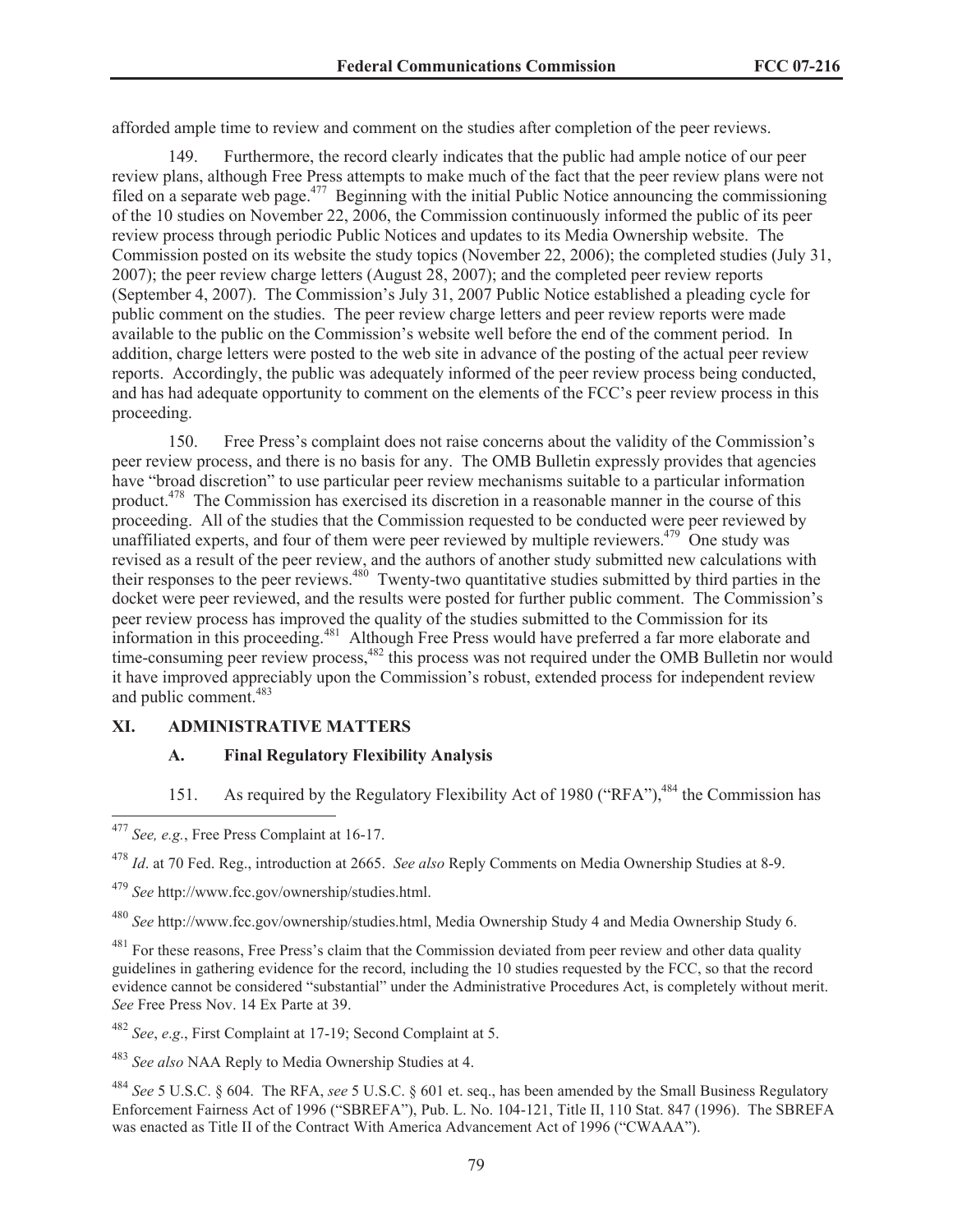prepared a Final Regulatory Flexibility Analysis ("FRFA") relating to this *Report and Order*. The FRFA is set forth in Appendix B.

## **B. Final Paperwork Reduction Act Analysis**

152. This *Report and Order* contains both new and modified information collection requirements subject to the Paperwork Reduction Act of 1995 ("PRA"), Public Law 104-13. It will be submitted to the Office of Management and Budget ("OMB") for review under Section 3507(d) of the PRA. OMB, the general public, and other Federal agencies are invited to comment on the new or modified information collection requirements contained in this proceeding. In addition, we note that pursuant to the Small Business Paperwork Relief Act of 2002, Public Law 107-198, *see* 44 U.S.C. § 3506(c)(4), we have considered how the Commission might "further reduce the information collection burden for small business concerns with fewer than 25 employees." We find that the modified requirements must apply fully to small entities (as well as to others) to protect consumers and further other goals, as described in the Order.

## **C. Congressional Review Act**

153. The Commission will send a copy of this *Report and Order* in a report to be sent to Congress and the Government Accountability Office, pursuant to the Congressional Review Act.<sup>485</sup>

## **D. Additional Information**

154. For additional information on this proceeding, please contact Royce Sherlock, Industry Analysis Division, Media Bureau, at (202) 418-2330, or Mania Baghdadi, Industry Analysis Division, Media Bureau, at (202) 418-2330.

# **XII. ORDERING CLAUSES**

155. Accordingly, IT IS ORDERED, that pursuant to the authority contained in sections 1, 2(a), 4(i,), 303, 307, 309 and 310 of the Communications Act of 1934, as amended, 47 U.S.C. §§ 151, 152(a), 154(i), 303, 307, 309 and 310, and Section 202(h) of the Telecommunications Act of 1996, this *Report and Order and Order on Reconsideration* and the rule modifications attached hereto as Appendix A ARE ADOPTED, effective thirty (30) days after publication of the text or summary thereof in the Federal Register, except for those rules and requirements involving Paperwork Reduction Act burdens, which shall become effective immediately upon announcement in the Federal Register of OMB approval. It is our intention in adopting these rule changes that, if any of the rules that we retain, modify or adopt today, or the application thereof to any person or circumstance, are held to be unlawful, the remaining portions of the rules not deemed unlawful, and the application of such rules to other persons or circumstances, shall remain in effect to the fullest extent permitted by law. Thus, for example, if one of the ownership rules is held to be unlawful, the other ownership rules shall remain in effect to the fullest extent permitted by law, each being severable from the others.

156. IT IS FURTHER ORDERED, that the Petition for Reconsideration filed by Office of Communication of the United Church of Christ, Inc., Black Citizens for a Fair Media, Philadelphia Lesbian and Gay Task Force, and Women's Institute for Freedom of the Press; and the Petition for Reconsideration filed by Minority Media and Telecommunications Council, Counsel for Diversity and Competition Supporters filed in MB Docket No. 02-277 ARE GRANTED to the extent set forth in this Order, and otherwise ARE DENIED. The Petitions for Reconsideration filed in MB Docket No. 02-277 by National Association of Black Owned Broadcasters, Inc. and The Rainbow/PUSH Coalition, Inc.; WTCM Radio, Inc.; WJZD, Inc.; Cumulus Media, Inc.; Galaxy Communications, L.P.; Mt. Wilson FM

 $^{485}$  5 U.S.C. § 801(a)(1)(A).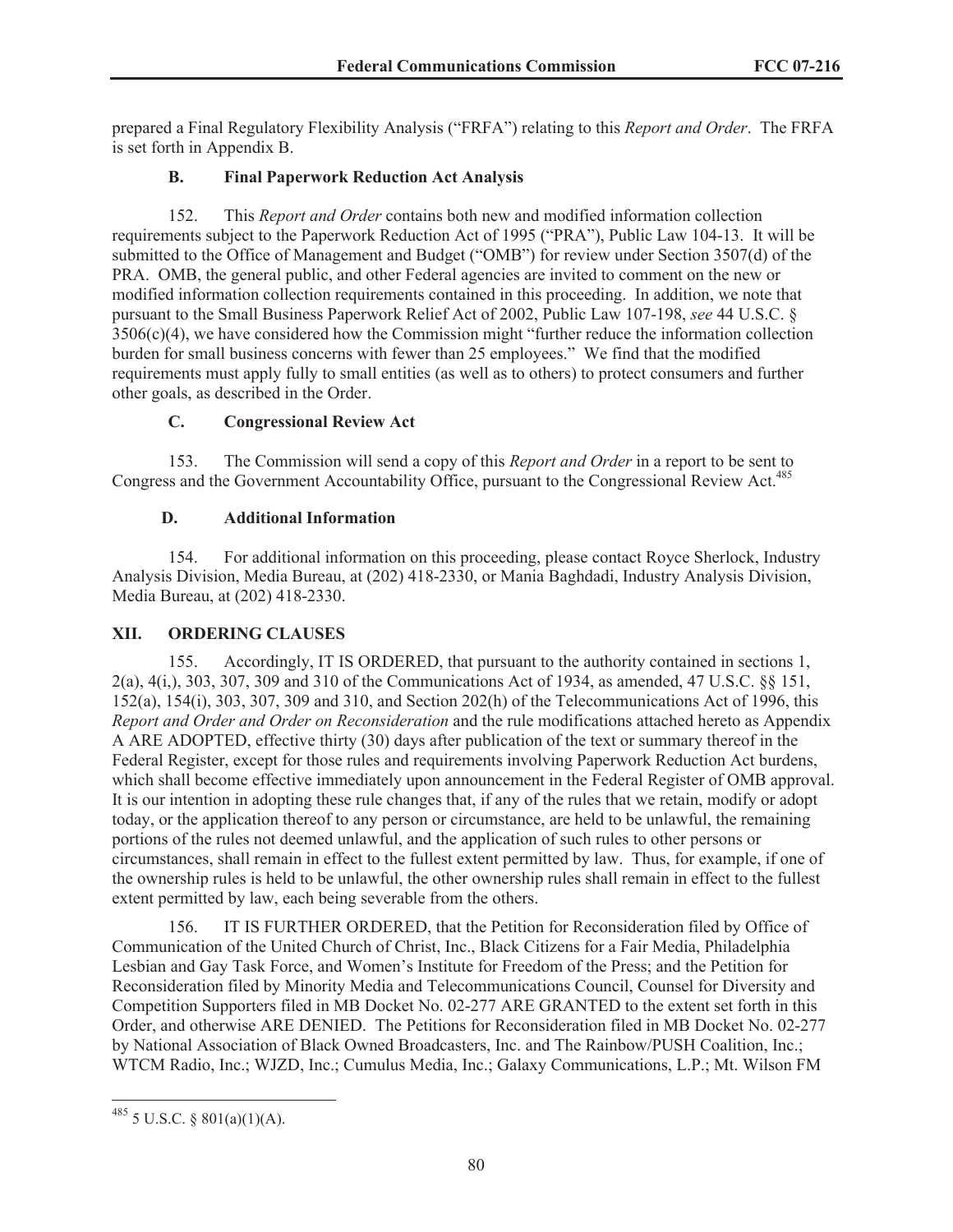Broadcasters; Entercom Communications Corp.; Great Scott Broadcasting; Treasure and Space Coast Radio; Saga Communications, Inc.; Future of Music Coalition; National Organization for Women; Mid-West Family Broadcasting; Monterey Licenses, LLC; LIN Television Corporation and Raycom Media Inc.; Duff, Ackerman & Goodrich, LLC; Center for the Creative Community and Association of Independent Video and Filmmakers; Robert W. McChesney and Josh Silver of Free Press; Nexstar Broadcasting Group, LLC; Saga Communications, Inc.; Consumers Federation of America and Consumers Union; Capitol Broadcasting Company, Inc.; Bennco, Inc.; The Amherst Alliance and the Virginia Center for the Public Press are DISMISSED or DENIED as discussed in this Order.

157. IT IS FURTHER ORDERED, that as enumerated in paragraph 76 of the *Report and Order and Order on Reconsideration*, the grandfathering or waivers granted in the 1975 newspaper/broadcast cross-ownership decision, *Amendment of Sections 73.34, 73.240, and 73.636 of the Commission's Rules Relating to Multiple Ownership of Standard, FM, and Television Broadcast Stations*, Docket No. 18110, 50 FCC 2d 1046 (1975), are continued, and all permanent waivers for the prior newspaper/broadcast cross-ownership rule that have previously been granted are continued.

158. IT IS FURTHER ORDERED, that as enumerated in paragraph 77 of the *Report and Order and Order on Reconsideration*, waivers are granted to Gannett Co. Inc.'s combination in Phoenix (The Arizona Republic and KPNX-TV), Media General Inc.'s combination in Myrtle Beach-Florence, South Carolina (WBTW(TV) and the Morning News), Media General, Inc.'s combination in Columbus, Georgia (WRBL(TV) and the Opelika-Auburn News), Media General, Inc.'s combination in Panama City, Florida (WMBB(TV) and the Jackson County Floridan), and Media General's combination in the Tri-Cities, Tennessee/Virginia DMA (WJHL-TV and the Bristol (Virginia Tennessee) Herald Courier.

159. IT IS FURTHER ORDERED, that as enumerated in paragraph 78 of the *Report and Order and Order on Reconsideration*, licensees with a pending waiver request that involves an existing station combination consisting of more than one newspaper and/or more than one broadcast station will have 90 days after the effective date of the *Report and Order and Order on Reconsideration* to either amend their renewal or waiver requests or file a request for a permanent waiver.

160. IT IS FURTHER ORDERED, that as enumerated in paragraph 78 of the *Report and Order and Order on Reconsideration*, entities that have been granted a temporary waiver of the newspaper/broadcast cross-ownership rule pending the completion of this rulemaking will have 90 days after the effective date of the Report and Order to either amend their renewal or waiver requests or file a request for a permanent waiver.

161. IT IS FURTHER ORDERED, that the proceedings in MB Docket No. 06-121, MB Docket No. 02-277, MM Docket No. 01-235, MM Docket No. 01-317, MM Docket No. 00-244, and MM Docket No. 99-360 ARE TERMINATED.

162. IT IS FURTHER ORDERED, that the Commission's Consumer and Governmental Affairs Bureau, Reference Information Center, SHALL SEND a copy of this *Report and Order and Order on Reconsideration*, including the Final Regulatory Flexibility Analysis, to the Chief Counsel for Advocacy of the Small Business Administration.

#### FEDERAL COMMUNICATIONS COMMISSION

Marlene H. Dortch **Secretary**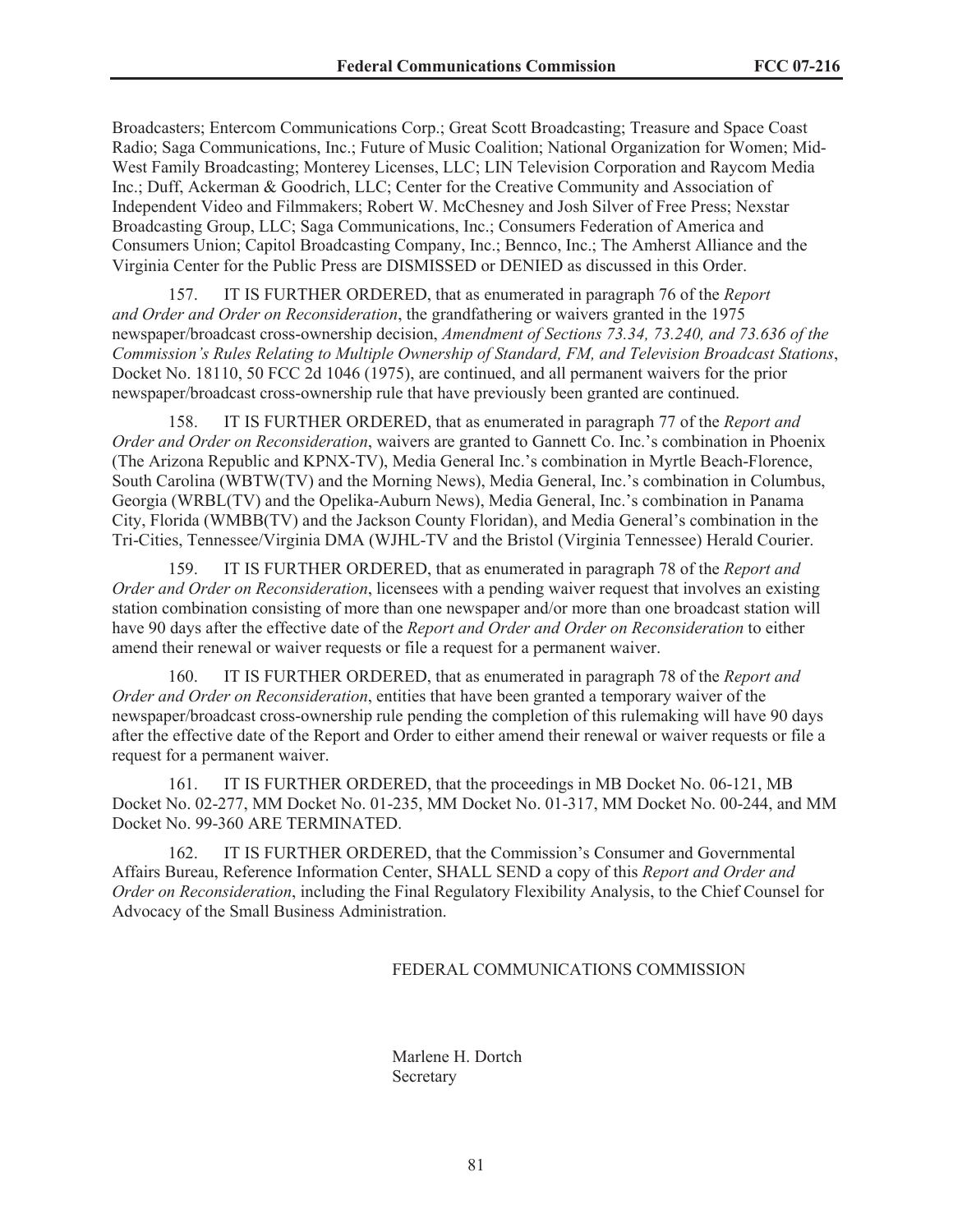## **APPENDIX A**

## **Rule Changes**

For the reasons described in the preamble, Part 73 of Title 47 of the Code of Federal Regulations is amended as follows:

### PART 73--RADIO BROADCAST SERVICES

1. The authority citations for Part 73 continue to read as follows:

Authority: 47 U.S.C. §§ 154, 303, 334, and 336.

2. Section 73.3555 is amended to read as follows:

§ 73.3555 Multiple ownership.

(a)(1) Local radio ownership rule. A person or single entity (or entities under common control) may have a cognizable interest in licenses for AM or FM radio broadcast stations in accordance with the following limits:

(i) In a radio market with 45 or more full-power, commercial and noncommercial radio stations, not more than 8 commercial radio stations in total and not more than 5 commercial stations in the same service (AM or FM);

(ii) In a radio market with between 30 and 44 (inclusive) full-power, commercial and noncommercial radio stations, not more than 7 commercial radio stations in total and not more than 4 commercial stations in the same service (AM or FM);

(iii) In a radio market with between 15 and 29 (inclusive) full-power, commercial and noncommercial radio stations, not more than 6 commercial radio stations in total and not more than 4 commercial stations in the same service (AM or FM); and

(iv) In a radio market with 14 or fewer full-power, commercial and noncommercial radio stations, not more than 5 commercial radio stations in total and not more than 3 commercial stations in the same service (AM or FM); provided, however, that no person or single entity (or entities under common control) may have a cognizable interest in more than 50% of the full-power, commercial and noncommercial radio stations in such market unless the combination of stations comprises not more than one AM and one FM station.

(2) Overlap between two stations in different services is permissible if neither of those two stations overlaps a third station in the same service.

(b) Local television multiple ownership rule.

An entity may directly or indirectly own, operate, or control two television stations licensed in the same Designated Market Area (DMA) (as determined by Nielsen Media Research or any successor entity) only under one or more of the following conditions:

(1) The Grade B contours of the stations (as determined by § 73.684 of this part) do not overlap; or

 $(1)(i)$  At the time the application to acquire or construct the station(s) is filed, at least one of the stations is not ranked among the top four stations in the DMA, based on the most recent all-day (9:00 a.m.-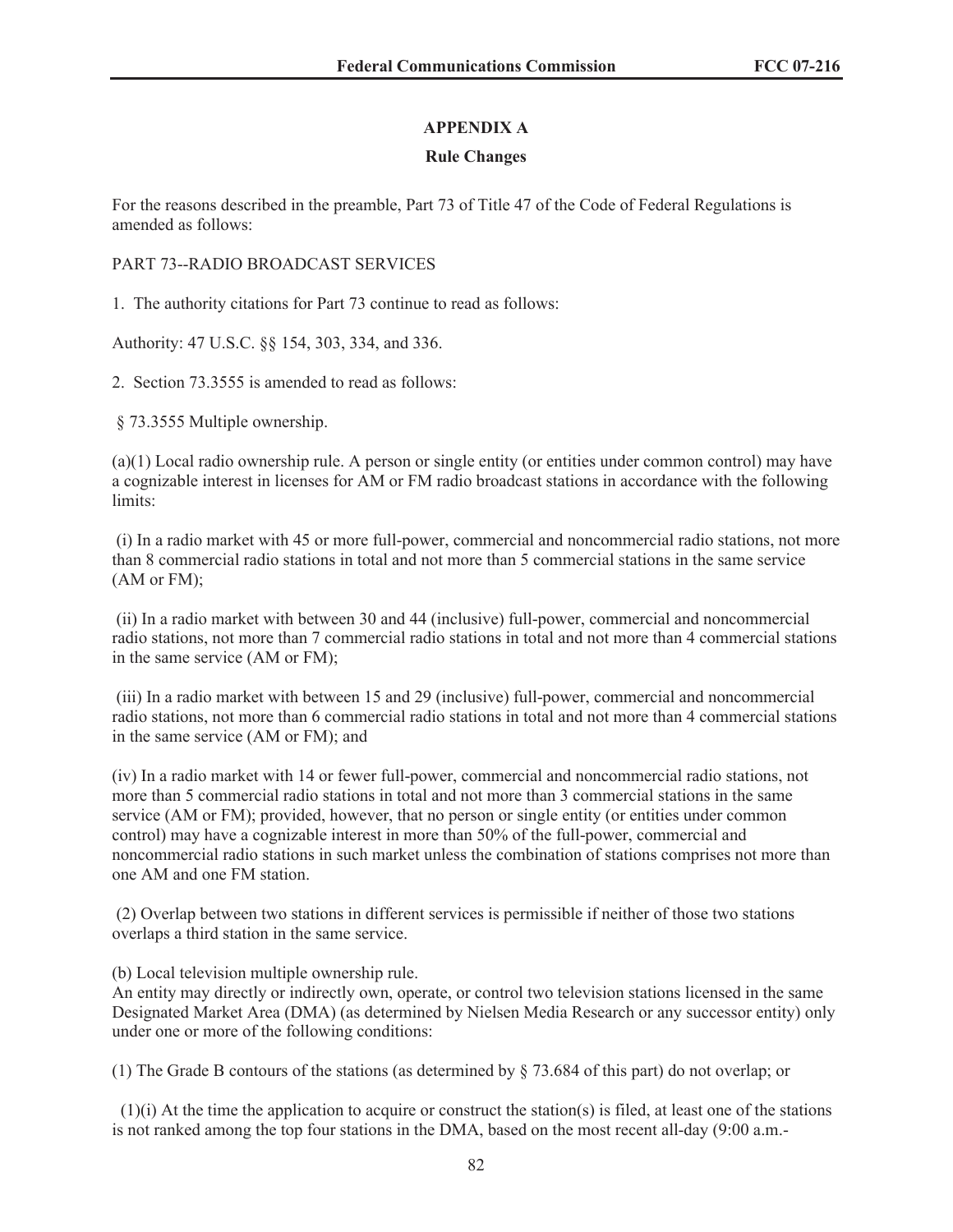midnight) audience share, as measured by Nielsen Media Research or by any comparable professional, accepted audience ratings service; and

(ii) At least 8 independently owned and operating, full-power commercial and noncommercial TV stations would remain post-merger in the DMA in which the communities of license of the TV stations in question are located. Count only those stations the Grade B signal contours of which overlap with the Grade B signal contour of at least one of the stations in the proposed combination. In areas where there is no Nielsen DMA, count the TV stations present in an area that would be the functional equivalent of a TV market. Count only those TV stations the Grade B signal contours of which overlap with the Grade B signal contour of at least one of the stations in the proposed combination.

(c) Radio-television cross-ownership rule.

(1) This rule is triggered when:

(i) The predicted or measured 1 mV/m contour of an existing or proposed FM station (computed in accordance with § 73.313 of this part) encompasses the entire community of license of an existing or proposed commonly owned TV broadcast station(s), or the Grade A contour(s) of the TV broadcast station(s) (computed in accordance with § 73.684) encompasses the entire community of license of the FM station; or

(ii) The predicted or measured 2 mV/m groundwave contour of an existing or proposed AM station (computed in accordance with § 73.183 or § 73.386), encompasses the entire community of license of an existing or proposed commonly owned TV broadcast station(s), or the Grade A contour(s) of the TV broadcast station(s) (computed in accordance with  $\S$  73.684) encompass(es) the entire community of license of the AM station.

(2) An entity may directly or indirectly own, operate, or control up to two commercial TV stations (if permitted by paragraph (b) of this section, the local television multiple ownership rule) and 1 commercial radio station situated as described above in paragraph (1) of this section. An entity may not exceed these numbers, except as follows:

(i) If at least 20 independently owned media voices would remain in the market post-merger, an entity can directly or indirectly own, operate, or control up to:

(A) Two commercial TV and six commercial radio stations (to the extent permitted by paragraph (a) of this section, the local radio multiple ownership rule); or

(B) One commercial TV and seven commercial radio stations (to the extent that an entity would be permitted to own two commercial TV and six commercial radio stations under paragraph  $(c)(2)(i)(A)$  of this section, and to the extent permitted by paragraph (a) of this section, the local radio multiple ownership rule).

(ii) If at least 10 independently owned media voices would remain in the market post-merger, an entity can directly or indirectly own, operate, or control up to two commercial TV and four commercial radio stations (to the extent permitted by paragraph (a) of this section, the local radio multiple ownership rule).

(3) To determine how many media voices would remain in the market, count the following:

(i) TV stations: independently owned and operating full-power broadcast TV stations within the DMA of the TV station's (or stations') community (or communities) of license that have Grade B signal contours that overlap with the Grade B signal contour(s) of the TV station(s) at issue;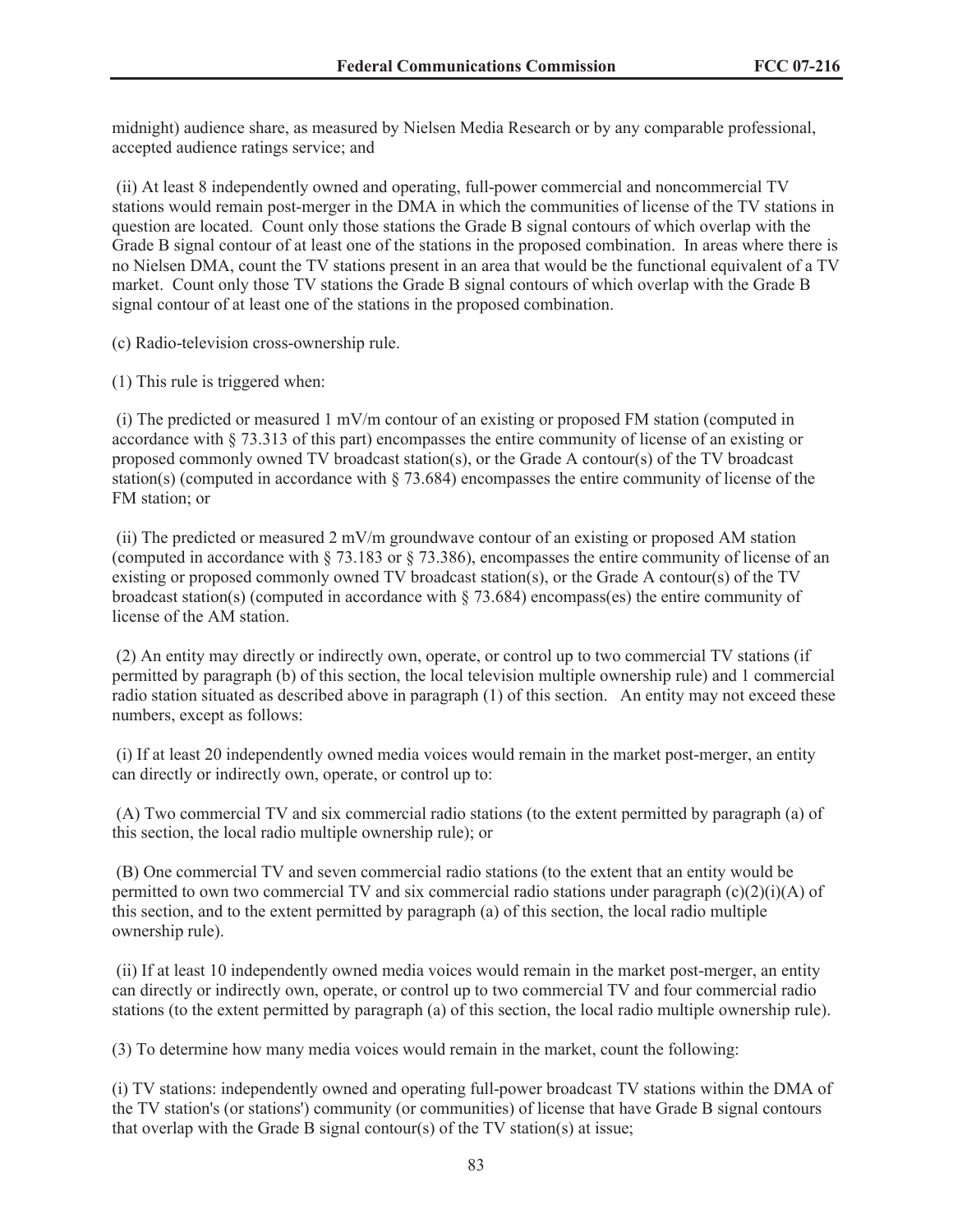(ii) Radio stations:

(A)(1) Independently owned operating primary broadcast radio stations that are in the radio metro market (as defined by Arbitron or another nationally recognized audience rating service) of:

(i) The TV station's (or stations') community (or communities) of license; or

(ii) The radio station's (or stations') community (or communities) of license; and

(2) Independently owned out-of-market broadcast radio stations with a minimum share as reported by Arbitron or another nationally recognized audience rating service.

(B) When a proposed combination involves stations in different radio markets, the voice requirement must be met in each market; the radio stations of different radio metro markets may not be counted together.

(C) In areas where there is no radio metro market, count the radio stations present in an area that would be the functional equivalent of a radio market.

(iii) Newspapers: Newspapers that are published at least four days a week within the TV station's DMA in the dominant language of the market and that have a circulation exceeding 5% of the households in the DMA; and

(iv) One cable system: if cable television is generally available to households in the DMA. Cable television counts as only one voice in the DMA, regardless of how many individual cable systems operate in the DMA.

(d) Daily newspaper cross-ownership rule.

(1) No license for an AM, FM or TV broadcast station shall be granted to any party (including all parties under common control) if such party directly or indirectly owns, operates or controls a daily newspaper and the grant of such license will result in:

(i) The predicted or measured 2 mV/m contour of an AM station, computed in accordance with  $\S$  73.183 or § 73.186, encompassing the entire community in which such newspaper is published; or

(ii) The predicted 1 mV/m contour for an FM station, computed in accordance with  $\S$  73.313, encompassing the entire community in which such newspaper is published; or

(iii) The Grade A contour of a TV station, computed in accordance with § 73.684, encompassing the entire community in which such newspaper is published.

(2) Paragraph (1) shall not apply in cases where the Commission makes a finding pursuant to Section 310(d) of the Communications Act that the public interest, convenience, and necessity would be served by permitting an entity that owns, operates or controls a daily newspaper to own, operate or control an AM, FM, or TV broadcast station whose relevant contour encompasses the entire community in which such newspaper is published as set forth in paragraph (1).

(3) In making a finding under paragraph (2), there shall be a presumption that it is not inconsistent with the public interest, convenience, and necessity for an entity to own, operate or control a daily newspaper in a top 20 Nielsen DMA and one commercial AM, FM or TV broadcast station whose relevant contour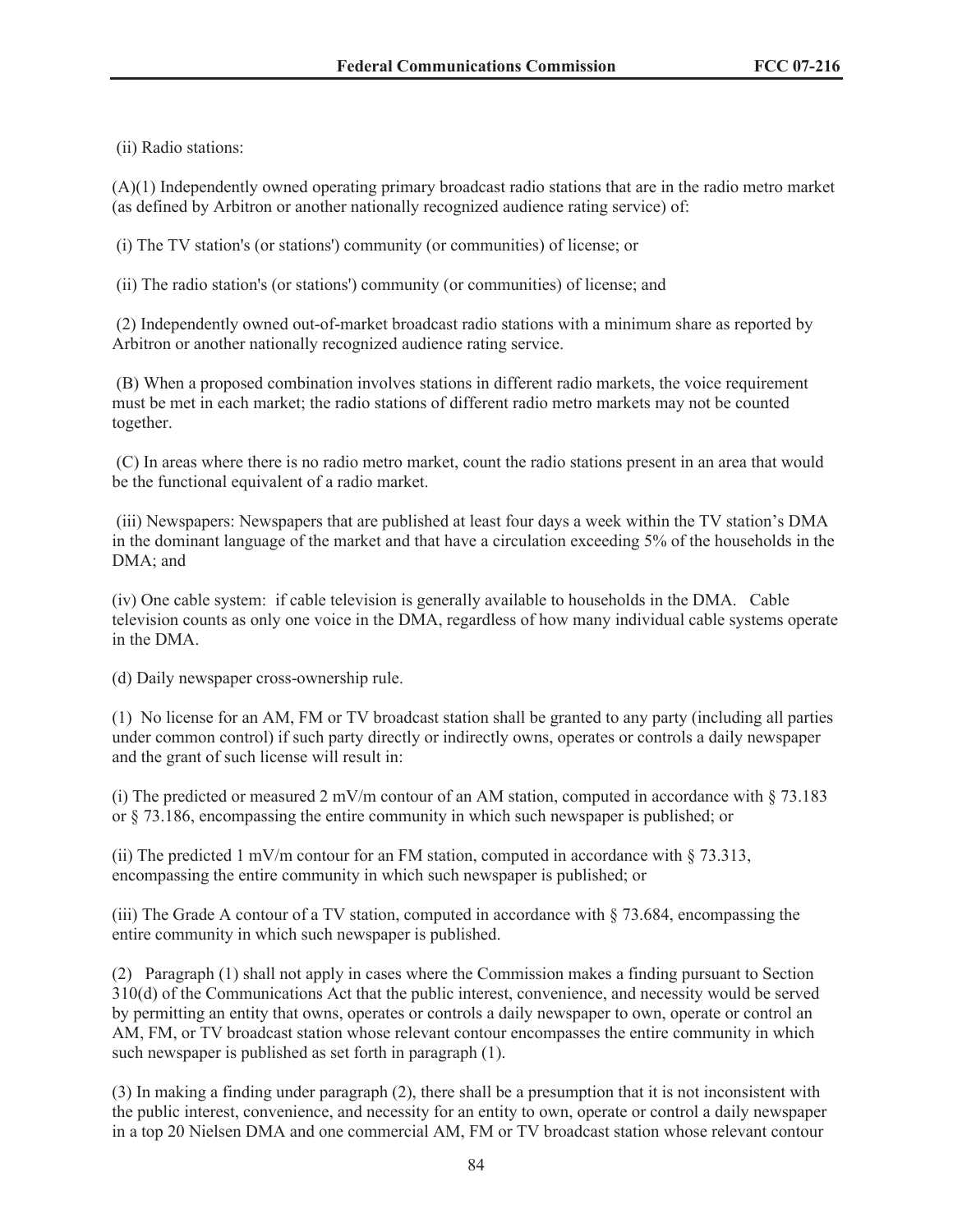encompasses the entire community in which such newspaper is published as set forth in paragraph (1), provided that, with respect to a combination including a commercial TV station,

(i) The station is not ranked among the top four TV stations in the DMA, based on the most recent all-day (9 a.m.-midnight) audience share, as measured by Nielsen Media Research or by any comparable professional, accepted audience ratings service; and

(ii) At least 8 independently owned and operating major media voices would remain in the DMA in which the community of license of the TV station in question is located (for purposes of this provision major media voices include full-power TV broadcast stations and major newspapers).

(4) In making a finding under paragraph (2), there shall be a presumption that it is inconsistent with the public interest, convenience, and necessity for an entity to own, operate or control a daily newspaper and an AM, FM or TV broadcast station whose relevant contour encompasses the entire community in which such newspaper is published as set forth in paragraph (1) in a DMA other than the top 20 Nielsen DMAs or in any circumstance not covered under paragraph (3).

(5) In making a finding under paragraph (2), the Commission shall consider:

(i) whether the combined entity will significantly increase the amount of local news in the market; (ii) whether the newspaper and the broadcast outlets each will continue to employ its own staff and each will exercise its own independent news judgment;

(iii) the level of concentration in the Nielsen Designated Market Area (DMA); and

(iv) the financial condition of the newspaper or broadcast station, and if the newspaper or broadcast station is in financial distress, the proposed owner's commitment to invest significantly in newsroom operations.

(6) In order to overcome the negative presumption set forth in paragraph (4) with respect to the combination of a major newspaper and a television station, the applicant must show by clear and convincing evidence that the co-owned major newspaper and station will increase the diversity of independent news outlets and increase competition among independent news sources in the market, and the factors set forth above in paragraph (5) will inform this decision.

(7) The negative presumption set forth in paragraph (4) shall be reversed under the following two circumstances:

(i) the newspaper or broadcast station is failed or failing; or

(ii) the combination is with a broadcast station that was not offering local newscasts prior to the combination, and the station will initiate at least seven hours per week of local news programming after the combination.

(e) National television multiple ownership rule.

(1) No license for a commercial television broadcast station shall be granted, transferred or assigned to any party (including all parties under common control) if the grant, transfer or assignment of such license would result in such party or any of its stockholders, partners, members, officers or directors having a cognizable interest in television stations which have an aggregate national audience reach exceeding thirty-nine (39) percent.

(2) For purposes of this paragraph (e):

(i) National audience reach means the total number of television households in the Nielsen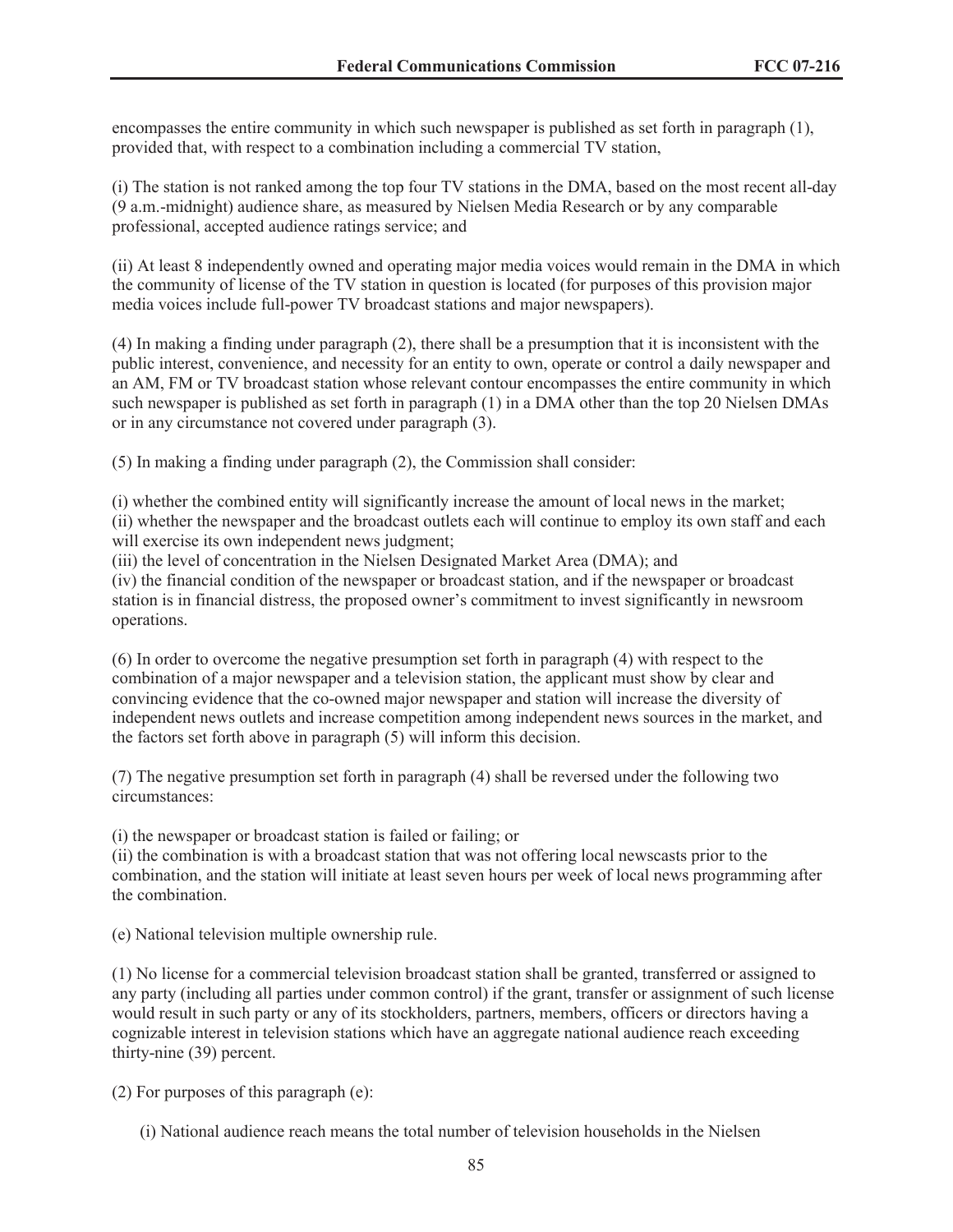Designated Market Areas (DMAs) in which the relevant stations are located divided by the total national television households as measured by DMA data at the time of a grant, transfer, or assignment of a license. For purposes of making this calculation, UHF television stations shall be attributed with 50 percent of the television households in their DMA market.

(ii) No market shall be counted more than once in making this calculation.

(3) Divestiture. A person or entity that exceeds the thirty-nine (39) percent national audience reach limitation for television stations in paragraph  $(e)(1)$  of this section through grant, transfer, or assignment of an additional license for a commercial television broadcast station shall have not more than 2 years after exceeding such limitation to come into compliance with such limitation. This divestiture requirement shall not apply to persons or entities that exceed the 39 percent national audience reach limitation through population growth.

(f) The ownership limits of this section are not applicable to noncommercial educational FM and noncommercial educational TV stations. However, the attribution standards set forth in the Notes to this section will be used to determine attribution for noncommercial educational FM and TV applicants, such as in evaluating mutually exclusive applications pursuant to subpart K.

\* \* \* \* \*

Note 1 to § 73.3555: The words "cognizable interest" as used herein include any interest, direct or indirect, that allows a person or entity to own, operate or control, or that otherwise provides an attributable interest in, a broadcast station.

Note 2 to  $\S$  73.3555: In applying the provisions of this section, ownership and other interests in broadcast licensees, cable television systems and daily newspapers will be attributed to their holders and deemed cognizable pursuant to the following criteria:

(a) Except as otherwise provided herein, partnership and direct ownership interests and any voting stock interest amounting to 5% or more of the outstanding voting stock of a corporate broadcast licensee, cable television system or daily newspaper will be cognizable;

(b) Investment companies, as defined in 15 U.S.C. 80a-3, insurance companies and banks holding stock through their trust departments in trust accounts will be considered to have a cognizable interest only if they hold 20% or more of the outstanding voting stock of a corporate broadcast licensee, cable television system or daily newspaper, or if any of the officers or directors of the broadcast licensee, cable television system or daily newspaper are representatives of the investment company, insurance company or bank concerned. Holdings by a bank or insurance company will be aggregated if the bank or insurance company has any right to determine how the stock will be voted. Holdings by investment companies will be aggregated if under common management.

(c) Attribution of ownership interests in a broadcast licensee, cable television system or daily newspaper that are held indirectly by any party through one or more intervening corporations will be determined by successive multiplication of the ownership percentages for each link in the vertical ownership chain and application of the relevant attribution benchmark to the resulting product, except that wherever the ownership percentage for any link in the chain exceeds 50%, it shall not be included for purposes of this multiplication. For purposes of paragraph (i) of this note, attribution of ownership interests in a broadcast licensee, cable television system or daily newspaper that are held indirectly by any party through one or more intervening organizations will be determined by successive multiplication of the ownership percentages for each link in the vertical ownership chain and application of the relevant attribution benchmark to the resulting product, and the ownership percentage for any link in the chain that exceeds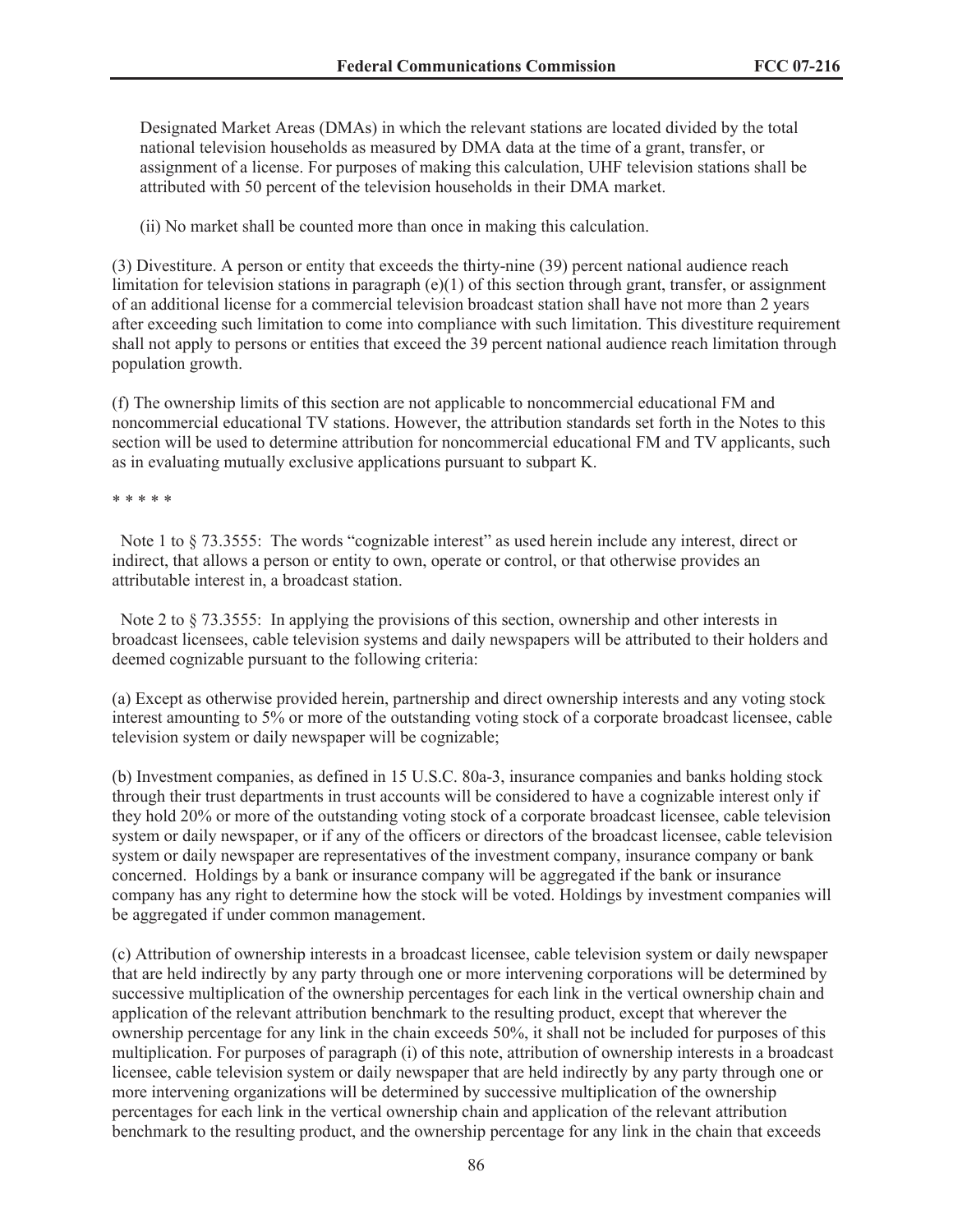50% shall be included for purposes of this multiplication. [For example, except for purposes of paragraph (i) of this note, if A owns  $10\%$  of company X, which owns  $60\%$  of company Y, which owns  $25\%$  of "Licensee," then X's interest in "Licensee" would be 25% (the same as Y's interest because X's interest in Y exceeds 50%), and A's interest in "Licensee" would be 2.5% (0.1 x 0.25). Under the 5% attribution benchmark, X's interest in "Licensee" would be cognizable, while A's interest would not be cognizable. For purposes of paragraph (i) of this note, X's interest in "Licensee" would be 15% (0.6 x 0.25) and A's interest in "Licensee" would be 1.5% (0.1 x 0.6 x 0.25). Neither interest would be attributed under paragraph (i) of this note.]

(d) Voting stock interests held in trust shall be attributed to any person who holds or shares the power to vote such stock, to any person who has the sole power to sell such stock, and to any person who has the right to revoke the trust at will or to replace the trustee at will. If the trustee has a familial, personal or extra-trust business relationship to the grantor or the beneficiary, the grantor or beneficiary, as appropriate, will be attributed with the stock interests held in trust. An otherwise qualified trust will be ineffective to insulate the grantor or beneficiary from attribution with the trust's assets unless all voting stock interests held by the grantor or beneficiary in the relevant broadcast licensee, cable television system or daily newspaper are subject to said trust.

(e) Subject to paragraph (i) of this note, holders of non-voting stock shall not be attributed an interest in the issuing entity. Subject to paragraph (i) of this note, holders of debt and instruments such as warrants, convertible debentures, options or other non-voting interests with rights of conversion to voting interests shall not be attributed unless and until conversion is effected.

 $(f)(1)$  A limited partnership interest shall be attributed to a limited partner unless that partner is not materially involved, directly or indirectly, in the management or operation of the media-related activities of the partnership and the licensee or system so certifies. An interest in a Limited Liability Company ("LLC") or Registered Limited Liability Partnership ("RLLP") shall be attributed to the interest holder unless that interest holder is not materially involved, directly or indirectly, in the management or operation of the media-related activities of the partnership and the licensee or system so certifies.

(2) For a licensee or system that is a limited partnership to make the certification set forth in paragraph  $(f)(1)$  of this note, it must verify that the partnership agreement or certificate of limited partnership, with respect to the particular limited partner exempt from attribution, establishes that the exempt limited partner has no material involvement, directly or indirectly, in the management or operation of the media activities of the partnership. For a licensee or system that is an LLC or RLLP to make the certification set forth in paragraph  $(f)(1)$  of this note, it must verify that the organizational document, with respect to the particular interest holder exempt from attribution, establishes that the exempt interest holder has no material involvement, directly or indirectly, in the management or operation of the media activities of the LLC or RLLP. The criteria which would assume adequate insulation for purposes of this certification are described in the Memorandum Opinion and Order in MM Docket No. 83-46, FCC 85-252 (released June 24, 1985), as modified on reconsideration in the Memorandum Opinion and Order in MM Docket No. 83- 46, FCC 86-410 (released November 28, 1986). Irrespective of the terms of the certificate of limited partnership or partnership agreement, or other organizational document in the case of an LLC or RLLP, however, no such certification shall be made if the individual or entity making the certification has actual knowledge of any material involvement of the limited partners, or other interest holders in the case of an LLC or RLLP, in the management or operation of the media-related businesses of the partnership or LLC or RLLP.

(3) In the case of an LLC or RLLP, the licensee or system seeking insulation shall certify, in addition, that the relevant state statute authorizing LLCs permits an LLC member to insulate itself as required by our criteria.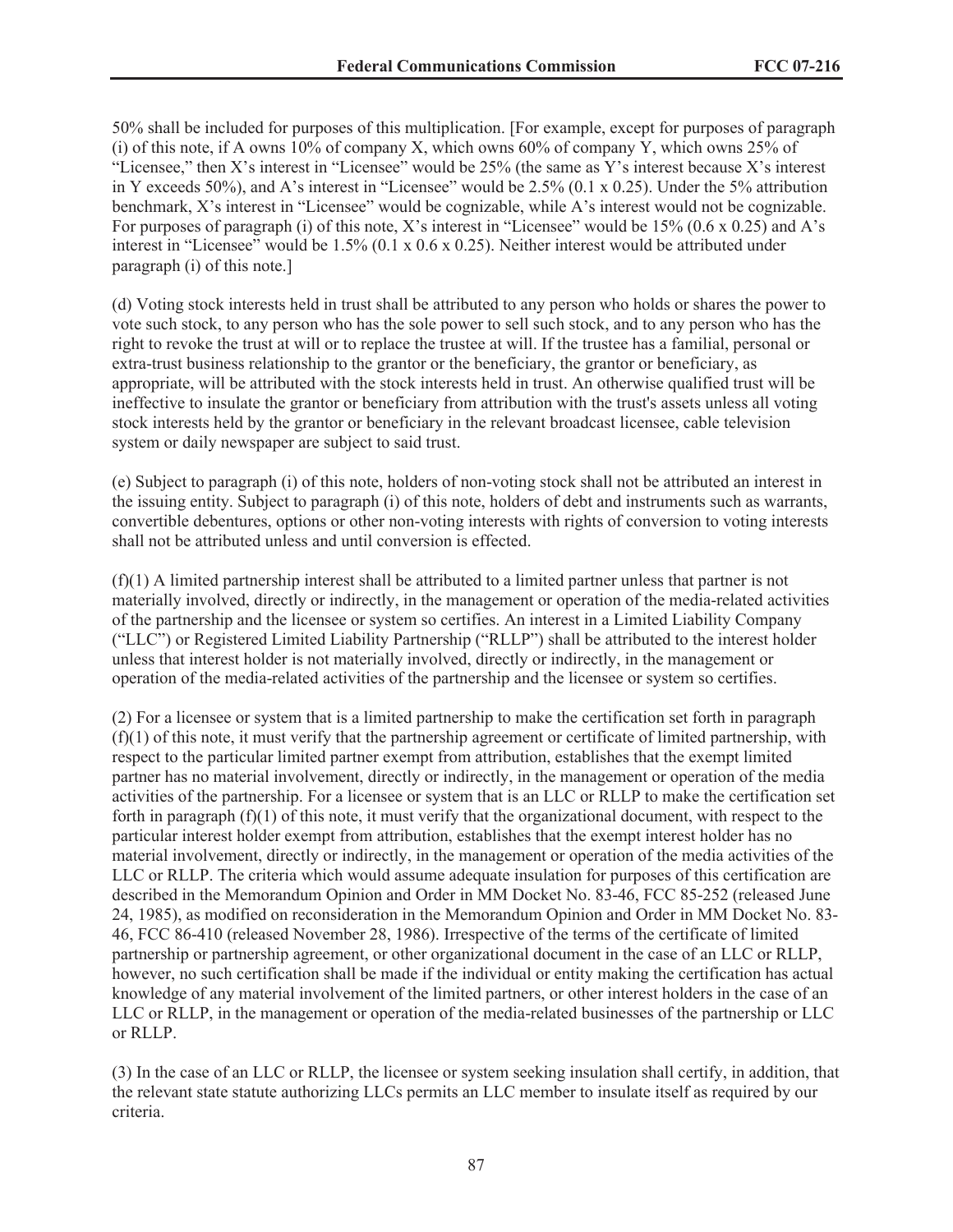(g) Officers and directors of a broadcast licensee, cable television system or daily newspaper are considered to have a cognizable interest in the entity with which they are so associated. If any such entity engages in businesses in addition to its primary business of broadcasting, cable television service or newspaper publication, it may request the Commission to waive attribution for any officer or director whose duties and responsibilities are wholly unrelated to its primary business. The officers and directors of a parent company of a broadcast licensee, cable television system or daily newspaper, with an attributable interest in any such subsidiary entity, shall be deemed to have a cognizable interest in the subsidiary unless the duties and responsibilities of the officer or director involved are wholly unrelated to the broadcast licensee, cable television system or daily newspaper subsidiary, and a statement properly documenting this fact is submitted to the Commission. [This statement may be included on the appropriate Ownership Report.] The officers and directors of a sister corporation of a broadcast licensee, cable television system or daily newspaper shall not be attributed with ownership of these entities by virtue of such status.

(h) Discrete ownership interests will be aggregated in determining whether or not an interest is cognizable under this section. An individual or entity will be deemed to have a cognizable investment if:

(1) The sum of the interests held by or through "passive investors" is equal to or exceeds 20 percent; or

(2) The sum of the interests other than those held by or through "passive investors" is equal to or exceeds 5 percent; or

(3) The sum of the interests computed under paragraph  $(h)(1)$  of this note plus the sum of the interests computed under paragraph (h)(2) of this note is equal to or exceeds 20 percent.

(i) Notwithstanding paragraphs (e) and (f) of this note, the holder of an equity or debt interest or interests in a broadcast licensee, cable television system, daily newspaper, or other media outlet subject to the broadcast multiple ownership or cross-ownership rules ("interest holder") shall have that interest attributed if:

(1) The equity (including all stockholdings, whether voting or nonvoting, common or preferred) and debt interest or interests, in the aggregate, exceed 33 percent of the total asset value, defined as the aggregate of all equity plus all debt, of that media outlet; and

 $(2)(i)$  The interest holder also holds an interest in a broadcast licensee, cable television system, newspaper, or other media outlet operating in the same market that is subject to the broadcast multiple ownership or cross-ownership rules and is attributable under paragraphs of this note other than this paragraph (i); or

(ii) The interest holder supplies over fifteen percent of the total weekly broadcast programming hours of the station in which the interest is held. For purposes of applying this paragraph, the term, "market," will be defined as it is defined under the specific multiple or cross-ownership rule that is being applied, except that for television stations, the term "market," will be defined by reference to the definition contained in the local television multiple ownership rule contained in paragraph (b) of this section.

(j) "Time brokerage" (also known as "local marketing") is the sale by a licensee of discrete blocks of time to a "broker" that supplies the programming to fill that time and sells the commercial spot announcements in it.

(1) Where two radio stations are both located in the same market, as defined for purposes of the local radio ownership rule contained in paragraph (a) of this section, and a party (including all parties under common control) with a cognizable interest in one such station brokers more than 15 percent of the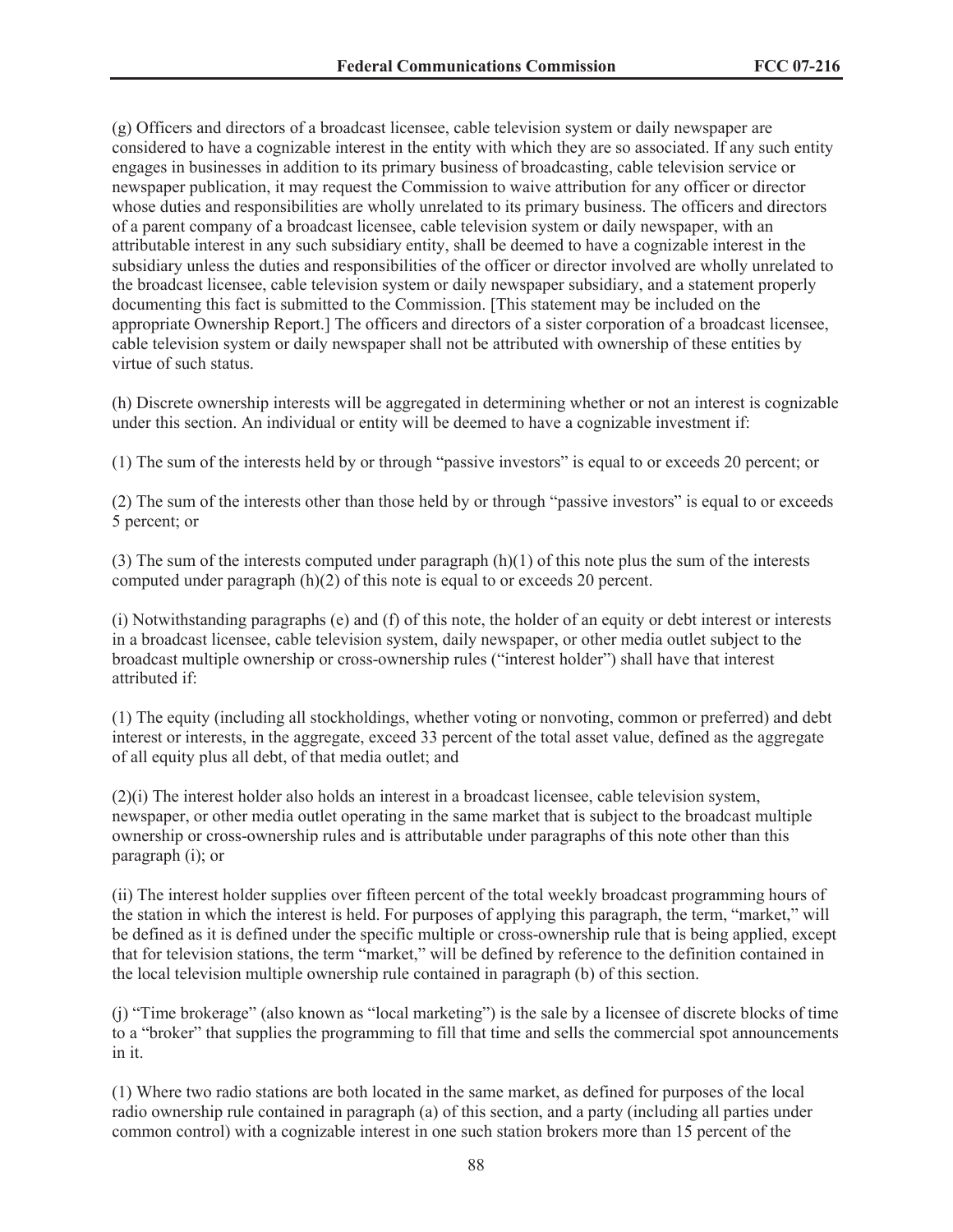broadcast time per week of the other such station, that party shall be treated as if it has an interest in the brokered station subject to the limitations set forth in paragraphs (a), (c), and (d) of this section. This limitation shall apply regardless of the source of the brokered programming supplied by the party to the brokered station.

(2) Where two television stations are both located in the same market, as defined in the local television ownership rule contained in paragraph (b) of this section, and a party (including all parties under common control) with a cognizable interest in one such station brokers more than 15 percent of the broadcast time per week of the other such station, that party shall be treated as if it has an interest in the brokered station subject to the limitations set forth in paragraphs (b), (c), (d) and (e) of this section. This limitation shall apply regardless of the source of the brokered programming supplied by the party to the brokered station.

(3) Every time brokerage agreement of the type described in this Note shall be undertaken only pursuant to a signed written agreement that shall contain a certification by the licensee or permittee of the brokered station verifying that it maintains ultimate control over the station's facilities including, specifically, control over station finances, personnel and programming, and by the brokering station that the agreement complies with the provisions of paragraphs  $(b)$ ,  $(c)$ , and  $(d)$  of this section if the brokering station is a television station or with paragraphs (a), (c), and (d) if the brokering station is a radio station.

(k) "Joint Sales Agreement" is an agreement with a licensee of a "brokered station" that authorizes a "broker" to sell advertising time for the "brokered station."

(1) Where two radio stations are both located in the same market, as defined for purposes of the local radio ownership rule contained in paragraph (a) of this section, and a party (including all parties under common control) with a cognizable interest in one such station sells more than 15 percent of the advertising time per week of the other such station, that party shall be treated as if it has an interest in the brokered station subject to the limitations set forth in paragraphs (a), (c), and (d) of this section.

(2) Every joint sales agreement of the type described in this Note shall be undertaken only pursuant to a signed written agreement that shall contain a certification by the licensee or permittee of the brokered station verifying that it maintains ultimate control over the station's facilities, including, specifically, control over station finances, personnel and programming, and by the brokering station that the agreement complies with the limitations set forth in paragraphs (a), (c), and (d) of this section.

Note 3 to § 73.3555: In cases where record and beneficial ownership of voting stock is not identical (*e.g.*, bank nominees holding stock as record owners for the benefit of mutual funds, brokerage houses holding stock in street names for the benefit of customers, investment advisors holding stock in their own names for the benefit of clients, and insurance companies holding stock), the party having the right to determine how the stock will be voted will be considered to own it for purposes of these rules.

Note 4 to  $\S$  73.3555: Paragraphs (a) through (d) of this section will not be applied so as to require divestiture, by any licensee, of existing facilities, and will not apply to applications for assignment of license or transfer of control filed in accordance with § 73.3540(f) or § 73.3541(b), or to applications for assignment of license or transfer of control to heirs or legatees by will or intestacy, if no new or increased concentration of ownership would be created among commonly owned, operated or controlled media properties. Paragraphs (a) through (d) will apply to all applications for new stations, to all other applications for assignment or transfer, to all applications for major changes to existing stations, and to applications for minor changes to existing stations that implement an approved change in an FM radio station's community of license or create new or increased concentration of ownership among commonly owned, operated or controlled media properties. Commonly owned, operated or controlled media properties that do not comply with paragraphs (a) through (d) of this section may not be assigned or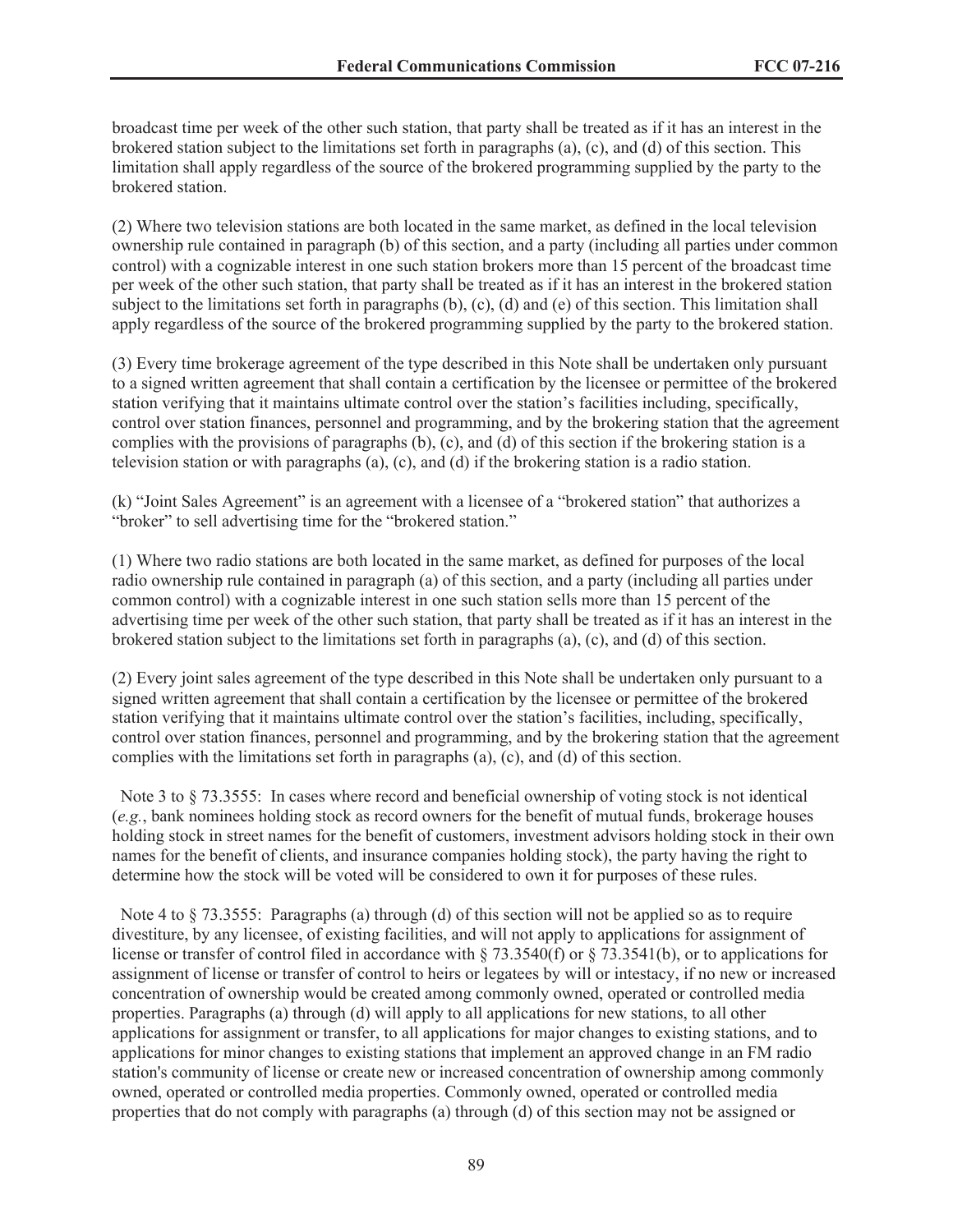transferred to a single person, group or entity, except as provided in this Note or in the Report and Order in Docket No. 02-277, released July 2, 2003 (FCC 02- 127).

Note 5 to  $\S$  73.3555: Paragraphs (b) through (e) of this section will not be applied to cases involving television stations that are "satellite" operations. Such cases will be considered in accordance with the analysis set forth in the Report and Order in MM Docket No. 87-8, FCC 91-182 (released July 8, 1991), in order to determine whether common ownership, operation, or control of the stations in question would be in the public interest. An authorized and operating "satellite" television station, the Grade B contour of which overlaps that of a commonly owned, operated, or controlled "non-satellite" parent television broadcast station, or the Grade A contour of which completely encompasses the community of publication of a commonly owned, operated, or controlled daily newspaper, or the community of license of a commonly owned, operated, or controlled AM or FM broadcast station, or the community of license of which is completely encompassed by the 2 mV/m contour of such AM broadcast station or the 1 mV/m contour of such FM broadcast station, may subsequently become a "non-satellite" station under the circumstances described in the aforementioned Report and Order in MM Docket No. 87-8. However, such commonly owned, operated, or controlled "non-satellite" television stations and AM or FM stations with the aforementioned community encompassment, may not be transferred or assigned to a single person, group, or entity except as provided in Note 4 of this section. Nor shall any application for assignment or transfer concerning such "non-satellite" stations be granted if the assignment or transfer would be to the same person, group or entity to which the commonly owned, operated, or controlled newspaper is proposed to be transferred, except as provided in Note 4 of this section.

Note 6 to § 73.3555: For purposes of this section a daily newspaper is one which is published four or more days per week, which is in the dominant language in the market, and which is circulated generally in the community of publication. A college newspaper is not considered as being circulated generally.

Note 7 to  $\S$  73.3555: The Commission will entertain applications to waive the restrictions in paragraph (b) and (c) of this section (the local television ownership rule and the radio/television cross-ownership rule) on a case-by-case basis. In each case, we will require a showing that the in-market buyer is the only entity ready, willing, and able to operate the station, that sale to an out-of-market applicant would result in an artificially depressed price, and that the waiver applicant does not already directly or indirectly own, operate, or control interest in two television stations within the relevant DMA. One way to satisfy these criteria would be to provide an affidavit from an independent broker affirming that active and serious efforts have been made to sell the permit, and that no reasonable offer from an entity outside the market has been received. We will entertain waiver requests as follows:

(1) If one of the broadcast stations involved is a "failed" station that has not been in operation due to financial distress for at least four consecutive months immediately prior to the application, or is a debtor in an involuntary bankruptcy or insolvency proceeding at the time of the application.

(2) For paragraph (b) of this section only, if one of the television stations involved is a "failing" station that has an all-day audience share of no more than four per cent; the station has had negative cash flow for three consecutive years immediately prior to the application; and consolidation of the two stations would result in tangible and verifiable public interest benefits that outweigh any harm to competition and diversity.

(3) For paragraph (b) of this section only, if the combination will result in the construction of an unbuilt station. The permittee of the unbuilt station must demonstrate that it has made reasonable efforts to construct but has been unable to do so.

Note 8 to  $\S$  73.3555: Paragraph (a)(1) of this section will not apply to an application for an AM station license in the 535-1605 kHz band where grant of such application will result in the overlap of 5 mV/m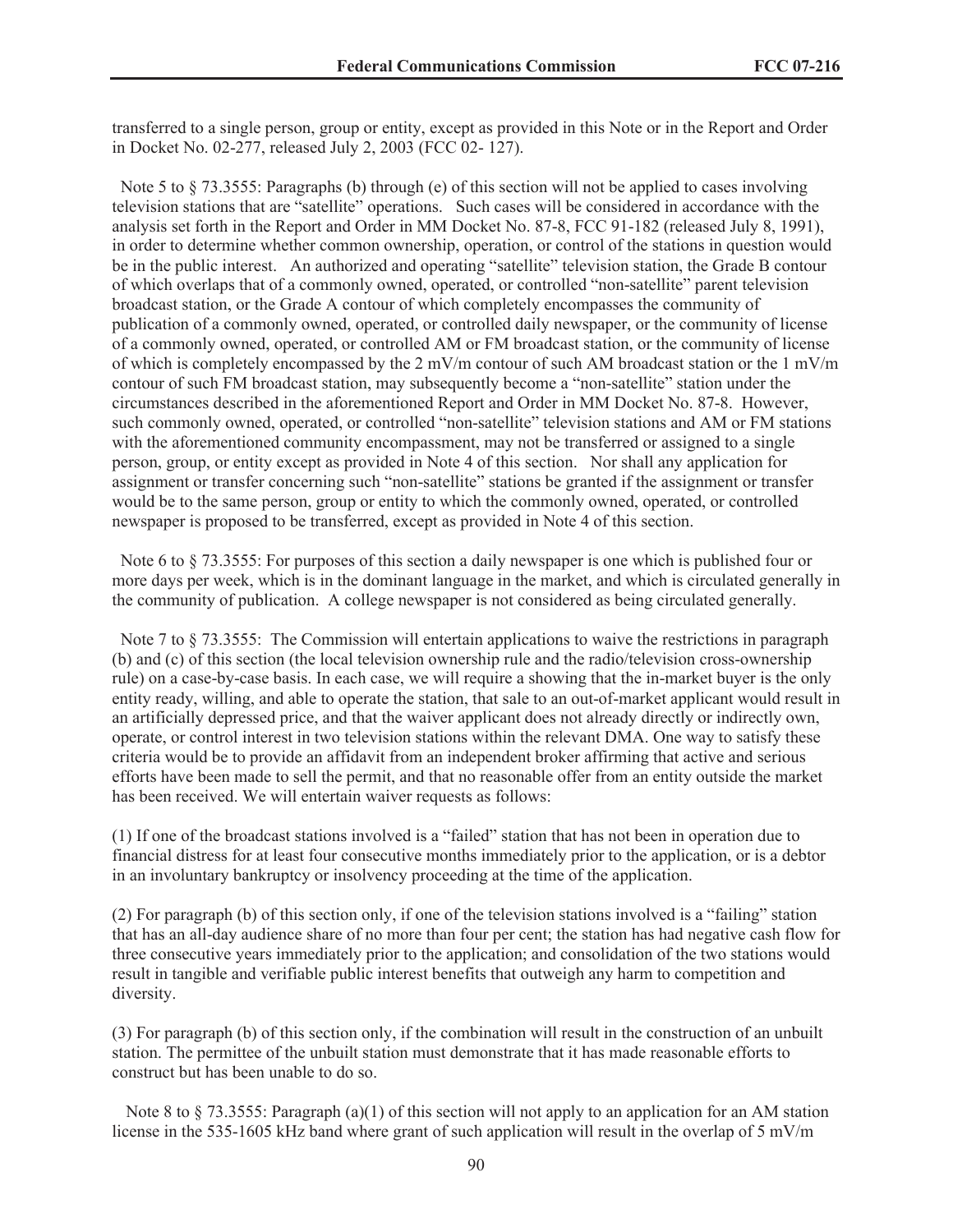groundwave contours of the proposed station and that of another AM station in the 535-1605 kHz band that is commonly owned, operated or controlled if the applicant shows that a significant reduction in interference to adjacent or co-channel stations would accompany such common ownership. Such AM overlap cases will be considered on a case-by-case basis to determine whether common ownership, operation or control of the stations in question would be in the public interest. Applicants in such cases must submit a contingent application of the major or minor facilities change needed to achieve the interference reduction along with the application which seeks to create the  $5 \text{ mV/m}$  overlap situation.

Note 9 to  $\S$  73.3555: Paragraph (a)(1) of this section will not apply to an application for an AM station license in the 1605-1705 kHz band where grant of such application will result in the overlap of the 5 mV/m groundwave contours of the proposed station and that of another AM station in the 535-1605 kHz band that is commonly owned, operated or controlled. Paragraphs  $(d)(1)(i)$  and  $(d)(1)(ii)$  of this section will not apply to an application for an AM station license in the 1605-1705 kHz band by an entity that owns, operates, controls or has a cognizable interest in AM radio stations in the 535-1605 kHz band.

Note 10 to  $\S 73.3555$ : Authority for joint ownership granted pursuant to Note 9 will expire at 3 a.m. local time on the fifth anniversary for the date of issuance of a construction permit for an AM radio station in the 1605-1705 kHz band.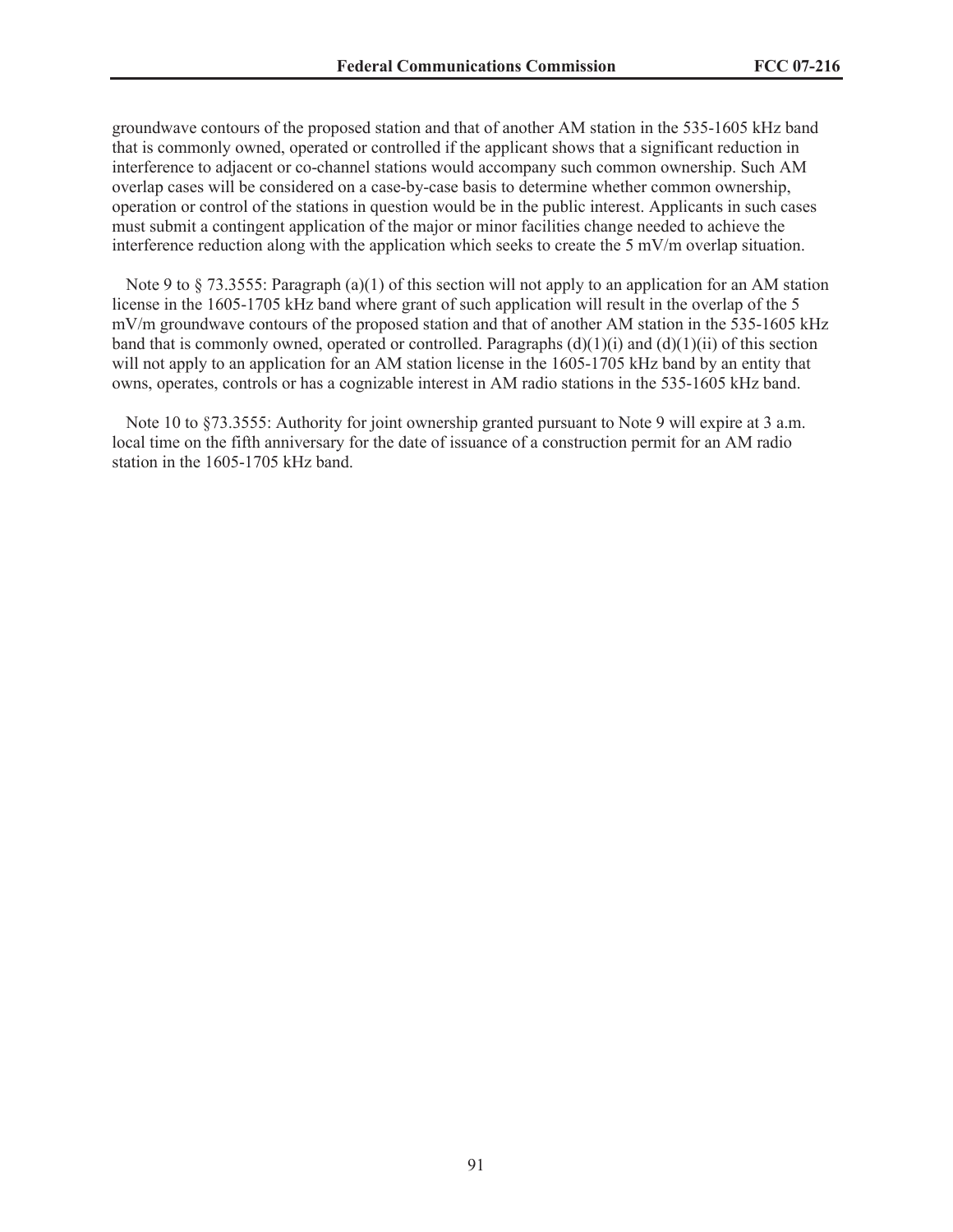## **APPENDIX B**

## **Final Regulatory Flexibility Analysis**

1. As required by the Regulatory Flexibility Act of 1980, as amended  $(RFA)$ ,<sup>1</sup> an Initial Regulatory Flexibility Analysis (IRFA) was incorporated in the Notice of Proposed Rulemaking (*NPRM*) in MB Docket No.  $02-277$ <sup>2</sup>. The Commission sought written public comment on the proposals in the *NPRM* including comment on the IRFA. The Commission also prepared a Supplemental Initial Regulatory Flexibility Analysis (Supplemental IRFA) of the possible significant economic impact on small entities of the proposals in the *Further Notice of Proposed Rulemaking* (*Further Notice*).<sup>3</sup> The Commission sought written public comment on the *Further Notice*, including comment on the Supplemental IRFA. This present Final Regulatory Flexibility Analysis (FRFA) conforms to the RFA.<sup>4</sup>

## **A. Need for, and Objectives of, the** *Report and Order and Order on Reconsideration*  **(***Order***)**

2. The *Order* concludes the Commission's 2006 Quadrennial Review of the broadcast ownership rules. This review encompasses the newspaper/broadcast cross-ownership rule, the radiotelevision cross-ownership rule, the local television multiple ownership rule, the local radio ownership rule, and the dual network rule.<sup>5</sup> The rules are reviewed under Section 202(h) of the Telecommunications Act of 1996 ("1996 Act"), $6$  which requires the Commission to review its ownership rules (except the national television ownership limit) every four years and "determine whether any of such rules are necessary in the public interest as the result of competition."<sup>7</sup> Under Section 202(h), the Commission "shall repeal or modify any regulation it determines to be no longer in the public interest." <sup>8</sup> The Commission modifies the newspaper/broadcast cross-ownership rule and retains the other broadcast ownership rules currently in effect.

3. The Commission's approach in this *Order* is a cautious approach that balances the

3 *2006 Quadrennial Regulatory Review – Review Of The Commission's Broadcast Ownership Rules And Other Rules Adopted Pursuant To Section 202 Of The Telecommunications Act Of 1996*, Further Notice of Proposed Rule Making, 21 FCC Rcd 8834 (2006).

4 *See* 5 U.S.C. § 604.

<sup>5</sup> The Commission's broadcast ownership rules are contained in 47 C.F.R. § 73.3555. For the local television multiple ownership rule, the radio/television cross-ownership rule, and the newspaper/broadcast cross-ownership rule that are currently in effect, *see* 47 C.F.R. § 73.3555(b)-(d) (2002); for the local radio ownership rule, *see* 47 C.F.R. § 73.3555(a) (2006). The dual network rule is contained in 47 C.F.R. § 73.658(g) (2006).

6 *See* Telecommunications Act of 1996, Pub. L. No. 104-104, § 202(h), 110 Stat. at 111-112 *and* Consolidated Appropriations Act of 2004, Pub. L. No. 108-199, § 629, 118 Stat. 100 (2004) (codified at 47 U.S.C. § 303 note (2006)).

 $<sup>7</sup>$  In 2004, Congress revised the then biennial review requirement to require such reviews quadrennially. Congress</sup> also eliminated the national television multiple ownership rule from the quadrennial review requirement. *See* Consolidated Appropriations Act, 2004, Pub. L. No. 108-199, § 629, 118 Stat. 100 (2004) (codified at 47 U.S.C. § 303 note (2006)).

<sup>8</sup> Telecommunications Act of 1996, Pub. L. No. 104-104,  $\S$  202(h), 110 Stat. 56, 111-12 (1996).

<sup>&</sup>lt;sup>1</sup> See 5 U.S.C. § 603. The RFA, see 5 U.S.C. § 601–612, has been amended by the Small Business Regulatory Enforcement Fairness Act of 1996 (SBREFA), Pub. L. No. 104-121, Title II, 110 Stat. 857 (1996).

<sup>2</sup> *2002 Biennial Regulatory Review – Review of the Commission's Broadcast Ownership Rules and Other Rules adopted Pursuant to Section 202 of the Telecommunications Act of 1996, Cross-Ownership of Broadcast Stations and Newspapers, Rules and Policies Concerning Multiple Ownership of Broadcast Stations in Local Markets, Definition of Radio Markets,* 17 FCC Rcd 18503, 18558 App. A (2002).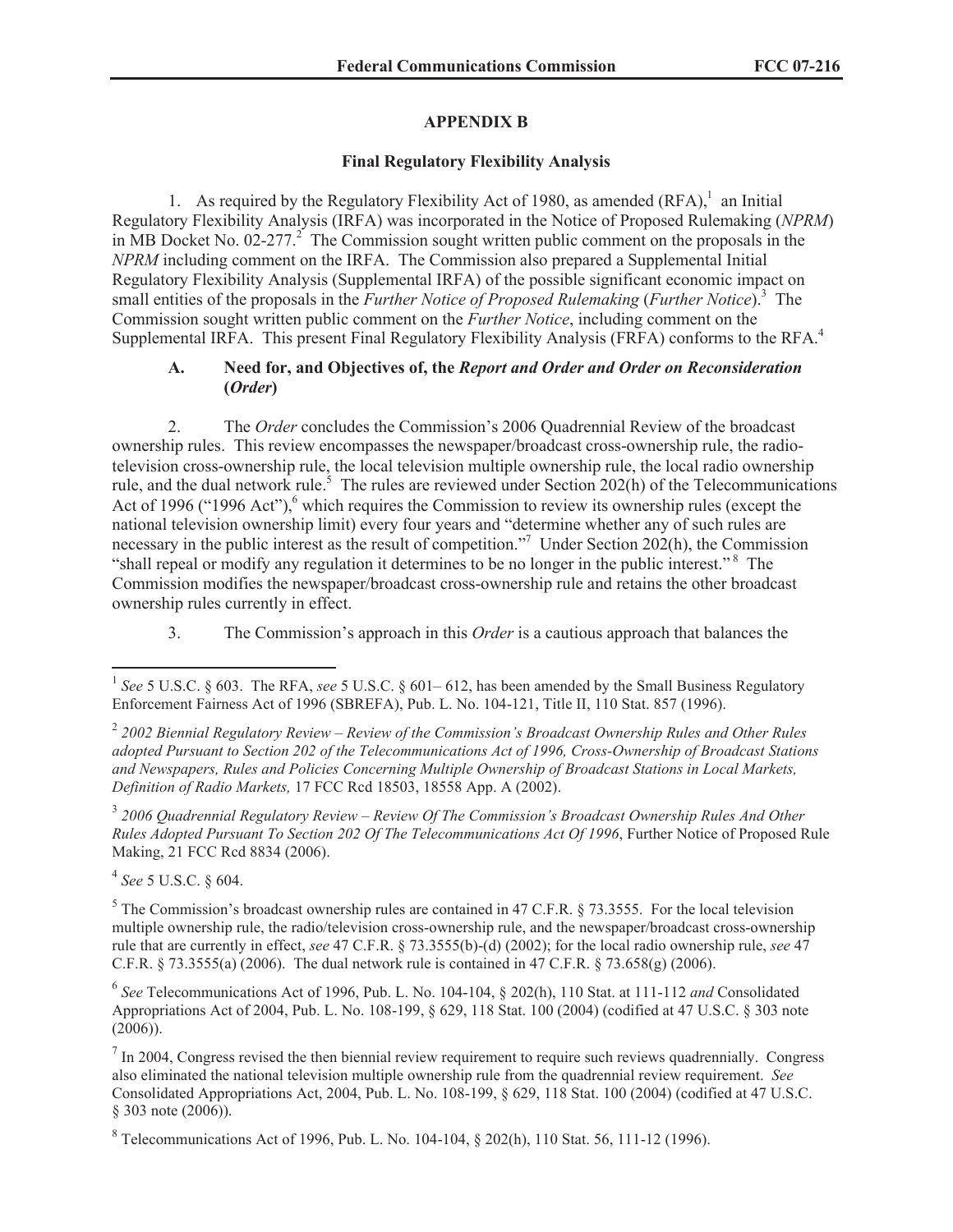concerns of many commenters that it not permit excessive consolidation, with concerns of other commenters that it afford some relief to assure continued diversity and investment in local news programming by a modest loosening of the 32 year-old prohibition on newspaper/broadcast crossownership. The Commission believes that the decisions it adopts in the *Order* serve our public interest goals, appropriately take account of the current media marketplace, and comply with our statutory responsibilities.

### **B. Legal Basis**

4. This *Order* is adopted pursuant to Sections 1, 2(a), 4(i), 303, 307, 309, and 310 of the Communications Act of 1934, as amended, 47 U.S.C. §§ 151, 152(a), 154(i), 303, 307, 309, and 310, and Section 202(h) of the Telecommunications Act of 1996.

## **C. Summary of Significant Issues Raised by Public Comments in Response to the IRFA and the Supplemental IRFA**

5. The Commission received no comments in direct response to the IRFA and the Supplemental IRFA. However, the Commission received comments that discuss issues of interest to small entities. These comments are discussed in the section of this FRFA discussing the steps taken to minimize significant impact on small entities, and the significant alternatives considered.

## **D. Description and Estimate of the Number of Small Entities to Which the Rules Will Apply**

6. The RFA directs agencies to provide a description of, and, where feasible, an estimate of the number of small entities that may be affected by the proposed rules, if adopted.<sup>9</sup> The RFA defines the term "small entity" as having the same meaning as the terms "small business," "small organization," and "small governmental entity" under Section 3 of the Small Business Act.<sup>10</sup> In addition, the term "small" business" has the same meaning as the term "small business concern" under the Small Business Act.<sup>11</sup> A small business concern is one which: (1) is independently owned and operated; (2) is not dominant in its field of operation; and (3) satisfies any additional criteria established by the SBA.<sup>12</sup>

7. **Television Broadcasting.** In this context, the application of the statutory definition to television stations is of concern. The Small Business Administration defines a television broadcasting station that has no more than \$13 million in annual receipts as a small business. Business concerns included in this industry are those "primarily engaged in broadcasting images together with sound."<sup>13</sup> According to Commission staff review of the BIA Financial Network, Inc. Media Access Pro Television Database as of December 7, 2007, about 825 (66 percent) of the 1,250 commercial television stations in

<sup>11</sup> *Id.*

<sup>12</sup> 15 U.S.C. § 632.

 $9^9$  5 U.S.C. § 603(b)(3).

<sup>&</sup>lt;sup>10</sup> *Id.*  $\&$  601(3) (incorporating by reference the definition of "small business concern" in 15 U.S.C.  $\&$  632). Pursuant to the RFA, the statutory definition of a small business applies, "unless an agency, after consultation with the Office of Advocacy of the SBA and after opportunity for public comment, establishes one or more definitions of the term where appropriate to the activities of the agency and publishes the definition(s) in the Federal Register."

<sup>&</sup>lt;sup>13</sup> 2007 NAICS Code 515120. This category description states: "This industry comprises establishments primarily engaged in broadcasting images together with sound. These establishments operate television broadcasting studios and facilities for the programming and transmission of programs to the public". U.S. Census Bureau 2007 NAICS Definitions, Television Broadcasting.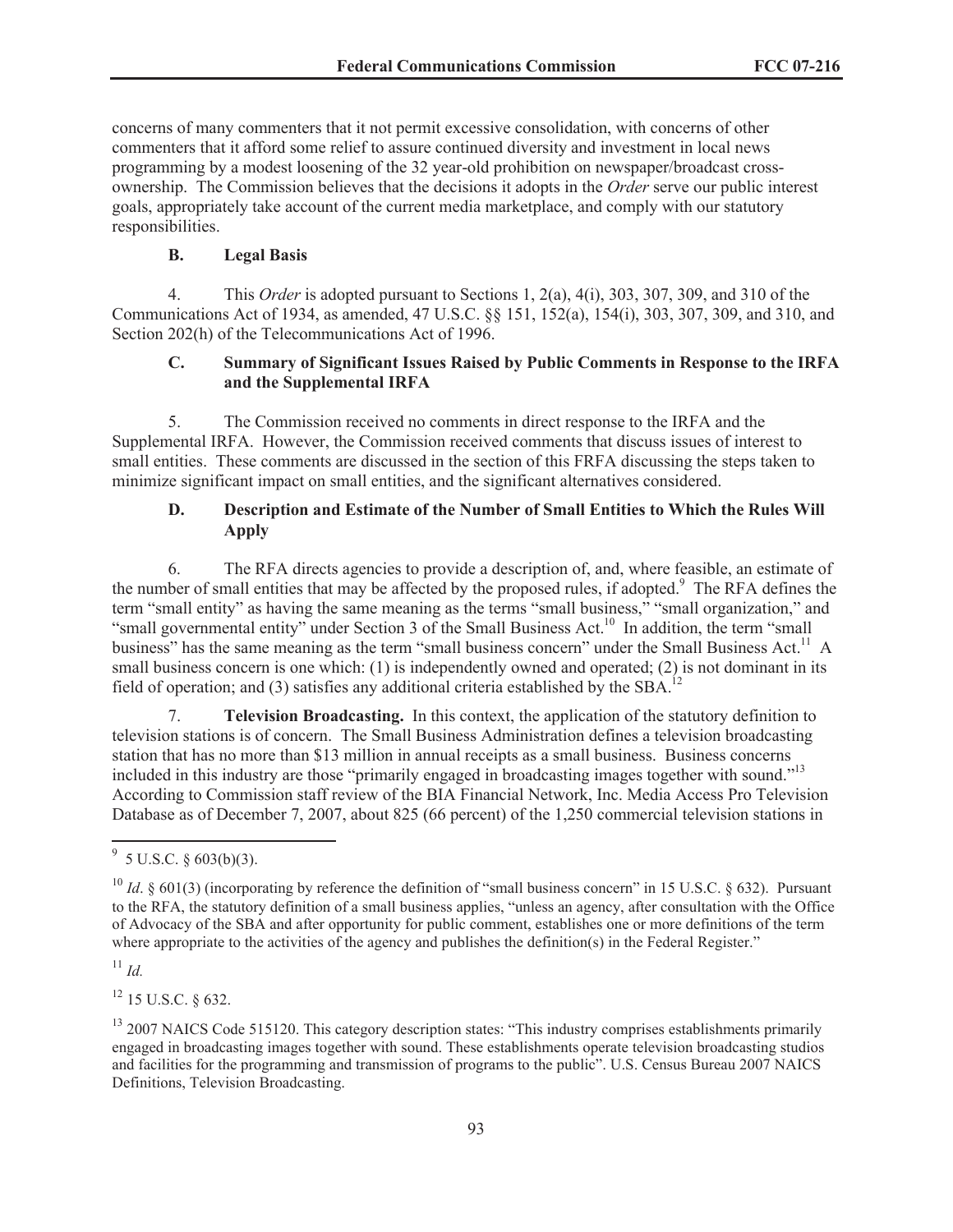the United States have revenues of \$13 million or less. However, in assessing whether a business entity qualifies as small under the above definition, business control affiliations<sup>14</sup> must be included. Our estimate, therefore, likely overstates the number of small entities that might be affected by any changes to the ownership rules, because the revenue figures on which this estimate is based do not include or aggregate revenues from affiliated companies.

8. An element of the definition of "small business" is that the entity not be dominant in its field of operation. The Commission is unable at this time and in this context to define or quantify the criteria that would establish whether a specific television station is dominant in its market of operation. Accordingly, the foregoing estimate of small businesses to which the rules may apply does not exclude any television stations from the definition of a small business on this basis and is therefore over-inclusive to that extent. An additional element of the definition of "small business" is that the entity must be independently owned and operated. It is difficult at times to assess these criteria in the context of media entities, and our estimates of small businesses to which they apply may be over-inclusive to this extent.

9. **Radio Broadcasting.** The Small Business Administration defines a radio broadcasting entity that has \$6.5 million or less in annual receipts as a small business.<sup>15</sup> Business concerns included in this industry are those "primarily engaged in broadcasting aural programs by radio to the public."<sup>16</sup> According to Commission staff review of the BIA Financial Network, Inc. Media Access Radio Analyzer Database as of December 7, 2007, about 10,500 (95 percent) of 11,050 commercial radio stations in the United States have revenues of \$6.5 million or less. We note, however, that in assessing whether a business entity qualifies as small under the above definition, business control affiliations<sup>17</sup> must be included. Our estimate, therefore, likely overstates the number of small entities that might be affected by any changes to the ownership rules, because the revenue figures on which this estimate is based do not include or aggregate revenues from affiliated companies.

10. In this context, the application of the statutory definition to radio stations is of concern. An element of the definition of "small business" is that the entity not be dominant in its field of operation. We are unable at this time and in this context to define or quantify the criteria that would establish whether a specific radio station is dominant in its field of operation. Accordingly, the foregoing estimate of small businesses to which the rules may apply does not exclude any radio station from the definition of a small business on this basis and is therefore over-inclusive to that extent. An additional element of the definition of "small business" is that the entity must be independently owned and operated. We note that it is difficult at times to assess these criteria in the context of media entities, and our estimates of small businesses to which they apply may be over-inclusive to this extent.

11. **Daily Newspapers**. The SBA has developed a small business size standard for the census category of Newspaper Publishers; that size standard is 500 or fewer employees.<sup>18</sup> Census Bureau data for 2002 show that there were 5,159 firms in this category that operated for the entire year.<sup>19</sup> Of this

<sup>17</sup> "[Business concerns] are affiliates of each other when one business concern controls or has the power to control the other or a third party or parties controls or has the power to control both." 13 C.F.R. § 121.103(a)(1).

<sup>18</sup> 13 C.F.R. § 121.201; NAICS code 511110.

<sup>19</sup> U.S. Census Bureau, 2002 Economic Census, Subject Series: Information, "Establishment and Firm Size (Including Legal Form of Organization)," Table 5, NAICS code 511110 (issued Nov. 2005).

<sup>&</sup>lt;sup>14</sup> "[Business concerns] are affiliates of each other when one business concern controls or has the power to control the other or a third party or parties controls or has the power to control both." 13 C.F.R. § 121.103(a)(1).

<sup>15</sup> *See* 2007 NAICS code 515112.

<sup>16</sup> *Id.*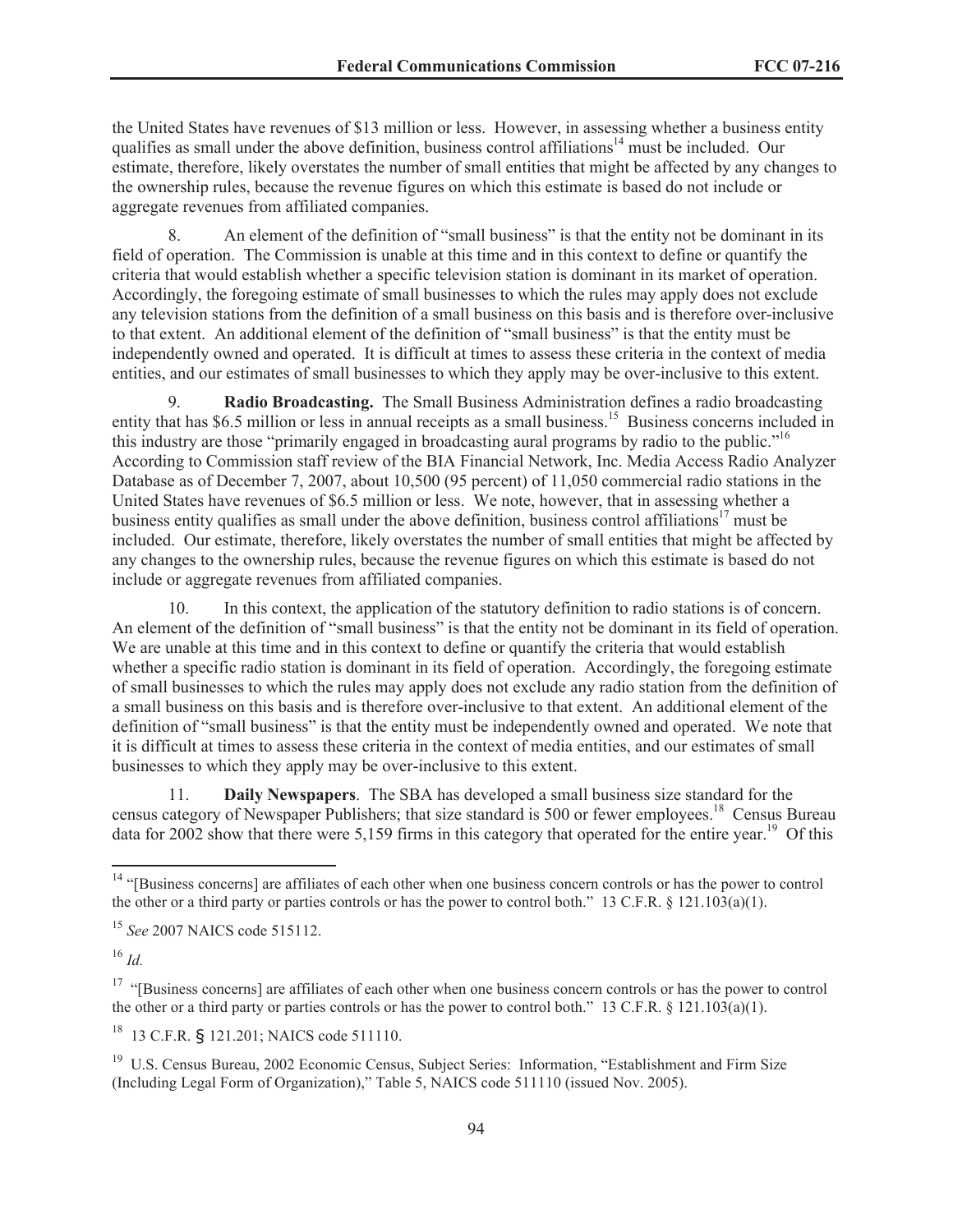total, 5,065 firms had employment of 499 or fewer employees, and an additional 42 firms had employment of 500 to 999 employees. Therefore, we estimate that the majority of Newspaper Publishers are small entities that might be affected by our action.

## **E. Description of Projected Reporting, Recordkeeping and Other Compliance Requirements**

12. Broadcasters whose newspaper/broadcast combination is approved under the presumption that a proposed newspaper broadcast combination is consistent with the public interest when it initiates the programming of local newscasts of at least seven hours per week on a broadcast outlet that otherwise was not offering local newscasts prior to the combined operations must report to the Commission annually regarding how they have followed through on their commitment to initiate at least seven hours a week of local news. The *Order* modestly revises the newspaper/broadcast cross-ownership rule and otherwise retains the broadcast ownership rules currently in effect. With the exception of the foregoing reporting requirement, the *Order* imposes no increased reporting, recordkeeping or other compliance requirements.

## **F. Steps Taken to Minimize Significant Impact on Small Entities and Significant Alternatives Considered**

13. The RFA requires an agency to describe any significant alternatives that it has considered in reaching its proposed approach, which may include the following four alternatives (among others): (1) the establishment of differing compliance or reporting requirements or timetables that take into account the resources available to small entities; (2) the clarification, consolidation, or simplification of compliance or reporting requirements under the rule for small entities; (3) the use of performance, rather than design, standards; and (4) an exemption from coverage of the rule, or any part thereof, for small entities. 20

14. The *Order* modestly revises the newspaper/broadcast cross-ownership rule. Under the new rule, the Commission presumes a proposed newspaper/broadcast transaction is not inconsistent with the public interest if it meets the following test: (1) the market at issue is one of the 20 largest Nielsen Designated Market Areas ("DMAs"); (2) the transaction involves the combination of only one major daily newspaper and only one television or radio station; (3) if the transaction involves a television station, at least eight independently owned and operating major media voices (defined to include major newspapers and full-power TV stations) would remain in the DMA following the transaction; and (4) if the transaction involves a television station, that station is not among the top four ranked stations in the DMA. All other proposed newspaper/broadcast transactions would continue to be presumed not in the public interest.

15. Under the new rule, the negative presumption will be reversed in two circumstances. First, the newspaper or broadcast station would have to be considered "failed" or "failing." To be deemed "failed," the newspaper or broadcast station would have to have ceased publication or gone dark at least four months before the filing of an application, or be in bankruptcy proceedings. To be treated as "failing," the applicant must show that (a) the broadcast station has had an all-day audience share of 4 percent or lower, (b) the newspaper or broadcast station has had a negative cash flow for the previous three years, (c) the combination will produce public interest benefits, and (d) the in-market buyer is the only reasonably available candidate willing and able to acquire and operate the newspaper or station. Second, the negative presumption will be reversed when the combination is with a broadcast station that was not offering local newscasts prior to the combination, and the station will initiate at least seven hours

 $^{20}$  5 U.S.C.  $\delta$  603 (c).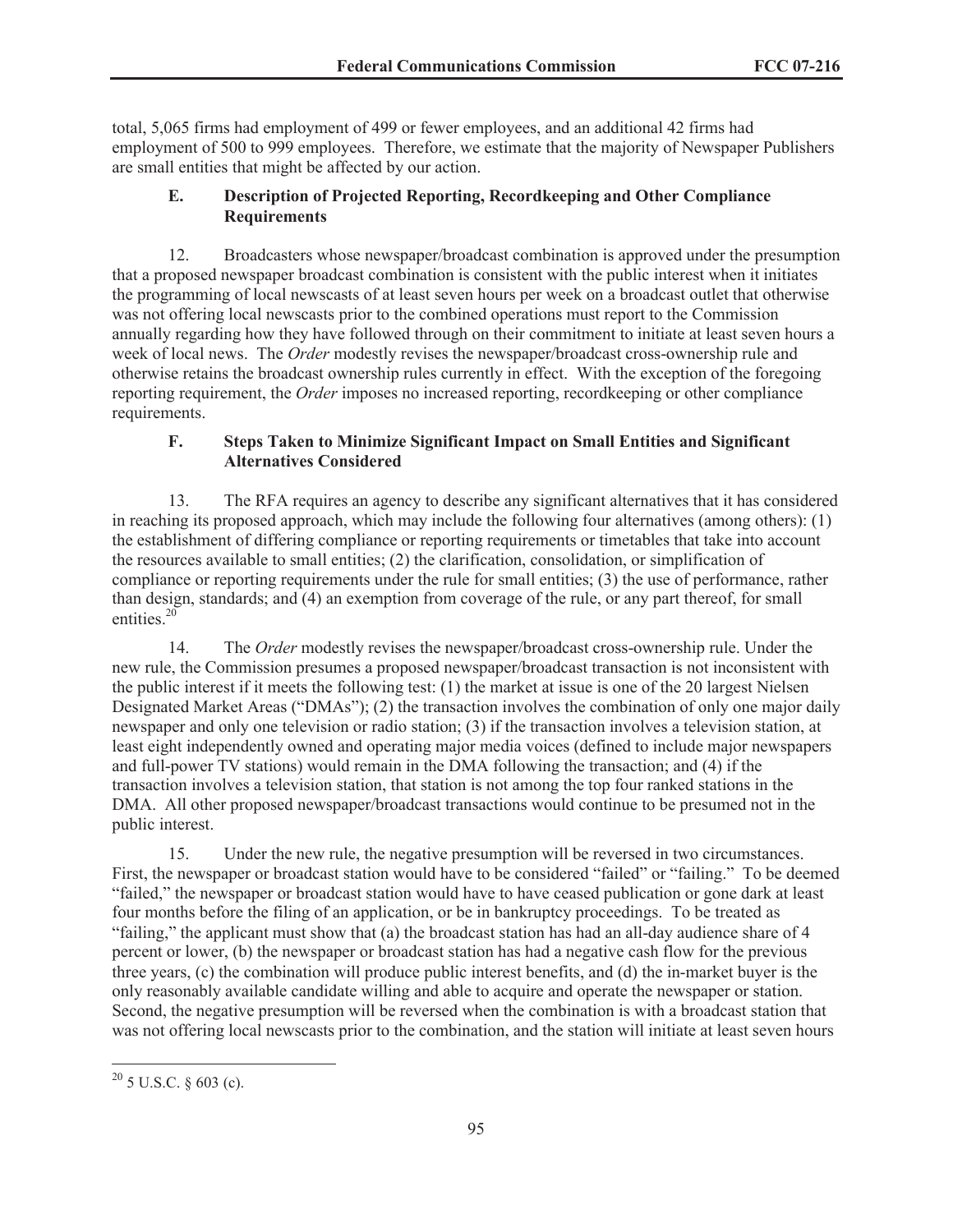per week of local news programming after the combination. Under the new rule, the Commission would consider a negative presumption as establishing a high hurdle as it reviews the transactions on a case-bycase basis. In particular, applicants attempting to overcome a negative presumption about a newspaper television combination will need to demonstrate by clear and convincing evidence that post-merger the merged entity will increase the diversity of independent news outlets (*e.g.*, separate editorial and news coverage decisions) and increase competition among independent news sources in the relevant market. The Commission will use the following factors to inform its evaluation: (1) the extent to which crossownership will serve to increase the amount of local news disseminated through the affected media outlets in the combination; (2) whether each affected media outlet in the combination will exercise its own independent news judgment; (3) the level of concentration in the Nielsen DMA; and (4) the financial condition of the newspaper or broadcast station, and if the newspaper or broadcast station is in financial distress, the owner's commitment to invest significantly in newsroom operations. This approach will permit the Commission to balance the needs of the public for media and viewpoint diversity with its concerns about the financial health of traditional media outlets in the context of each particular transaction.

16. The Commission considered other alternatives, but the *Order* retains the other media ownership rules currently in effect. The Commission believes that the decisions it adopts in the *Order* serve our public interest goals, appropriately take account of the current media marketplace, and comply with our statutory responsibilities. It retains the radio/television cross-ownership rule currently in effect<sup>21</sup> to provide protection for diversity goals in local markets and thereby serve the public interest.

17. The *Order* finds that restrictions on common ownership of television stations in local markets continue to be necessary in the public interest to protect competition for viewers and in local television advertising markets. The Commission concludes that, in order to preserve adequate levels of competition within local television markets, the local TV ownership rule as it is currently in effect should be retained. Accordingly, an entity may own two television stations in the same DMA if: (1) the Grade B contours of the stations do not overlap; or (2) at least one of the stations in the combination is not ranked among the top four stations in terms of audience share, *and* at least eight independently owned and operating commercial or non-commercial full-power broadcast television stations would remain in the DMA after the combination. To determine the number of voices remaining after the merger, the Commission counts those broadcast television stations whose Grade B signal contours overlap with the Grade B signal contour of at least one of the stations that would be commonly owned.<sup>22</sup> With respect to the waiver standard for the local TV ownership rule, we will reinstate our requirement that a waiver applicant demonstrate that there is no buyer outside the market willing to purchase the station at a reasonable price. Reinstating this requirement will promote the market entry of small businesses, including minority- and women-owned businesses, because it will increase the likelihood that they will learn of purchasing opportunities.

18. The Commission does not revise its decision that DMAs are the more precise geographic markets. Nonetheless, in the instant *Order*, unlike in the *2002 Biennial Review Order*, we are not relaxing the local television ownership rule, and, accordingly, to avoid disruption to settled expectations, we retain the Grade B overlap provision. Furthermore, we believe that maintaining the Grade B provision will promote television service in rural areas by continuing to enable station owners to build or purchase an additional station in a remote corner of the DMA, beyond the reach of their Grade B signal, without regard to the top four/eight voices restriction.

19. The *Order* concludes that the current local radio ownership rule remains "necessary in

 $21$  47 C.F.R. § 73.3555(c) (2002).

 $22$  47 C.F.R. § 73.3555(b) (2002).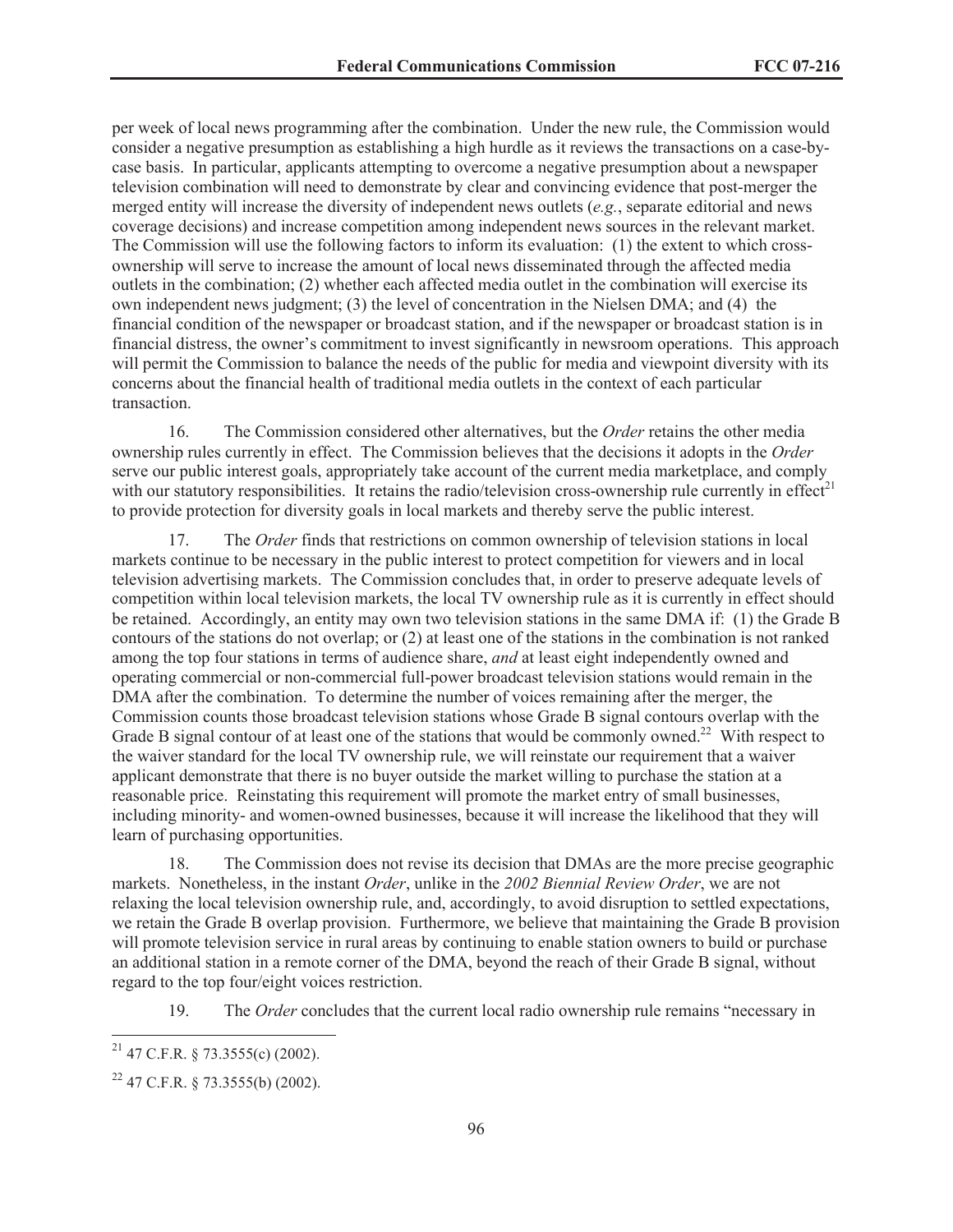the public interest" to protect competition in local radio markets. As directed by the *Prometheus* court, the Commission also provides a reasoned justification for our decision to retain the existing numerical limits on local radio ownership and the AM subcaps. In addition, we deny or dismiss a number of pending petitions for reconsideration of the Commission's action concerning the local radio ownership rule in the *2002 Biennial Review Order*. Accordingly, an entity may own, operate, or control (1) up to eight commercial radio stations, not more than five of which are in the same service (*i.e*., AM or FM), in a radio market with 45 or more full-power, commercial and noncommercial radio stations; (2) up to seven commercial radio stations, not more than four of which are in the same service, in a radio market with between 30 and 44 (inclusive) full-power, commercial and noncommercial radio stations; (3) up to six commercial radio stations, not more than four of which are in the same service, in a radio market with between 15 and 29 (inclusive) full-power, commercial and noncommercial radio stations; and (4) up to five commercial radio stations, not more than three of which are in the same service, in a radio market with 14 or fewer full-power, commercial and noncommercial radio stations, except that an entity may not own, operate, or control more than 50 percent of the stations in such a market.<sup>23</sup> Retaining the AM subcap serves the public interest because the relative affordability of radio compared to other mass media makes it a likely avenue for new entry into the media business, particularly by small businesses.

20. For the same reasons recited by the Commission in 2002, we continue to believe that the dual network rule is necessary in the public interest to promote competition and localism. Accordingly, the *Order* retains the dual network rule in its current form. No petitions were filed asking the Commission to reconsider its decision to retain the rule, and no challenges were filed in *Prometheus*. The Commission sought comment in th*e Further Notice* on whether the dual network rule remains necessary in the public interest to promote the Commission's policy goals.<sup>24</sup> Almost all of the few parties commenting on the rule in this proceeding support retaining the rule in its current form. Other parties argue that relaxing or eliminating the rule would increase concentration to the detriment of competition, diversity, and localism.<sup>25</sup> No specific changes to the dual network rule were proposed,<sup>26</sup> and only two parties - Fox and CBS - oppose retaining the rule in any form.<sup>27</sup> Neither of these parties has provided evidence convincing us that a departure from our 2002 decision to retain the rule in its current form is warranted.

21. The *Order* finds that the Commission is foreclosed from addressing the issue of the UHF discount in this proceeding by the 2004 Consolidated Appropriations Act. Although the Appropriations Act did not specifically mention the UHF discount, the *Prometheus* court observed that the statutory 39 percent national cap would be altered if the UHF discount were modified. The court observed that the

<sup>25</sup> AFL-CIO Comments at 58-62; SAG Comments at 34; Crudele Informal Comments at 2-3.

 $^{26}$  One party's suggestion that the Commission should consider restrictions on the common ownership of broadcast and cable networks by a single entity is unrelated to the dual network rule. Desmond Comments at 8.

 $27$  Fox argues that the rule is unnecessary because antitrust review can address the Commission's concerns about competition in the national advertising and program production markets. As explained above, our concerns here are with competitive harms that would reduce program output, choices, quality, and innovation, to the detriment of viewers, and with reduced affiliate power and influence. We do not think that antitrust enforcement would protect against these harms. CBS contends that the variety of broadcast and cable networks available to viewers makes the rule no longer necessary in the public interest. We continue to believe that the four largest broadcast networks continue to serve a unique role in the electronic media and note that no other networks, cable or broadcast, reach nearly as large an audience as they do. Therefore, we do not believe that the advent of other networks makes this rule unnecessary.

<sup>23</sup> *See* 1996 Act § 202(b); 47 C.F.R. § 73.3555(a).

<sup>24</sup> *Further Notice*, 21 FCC Rcd at 8848 ¶ 33.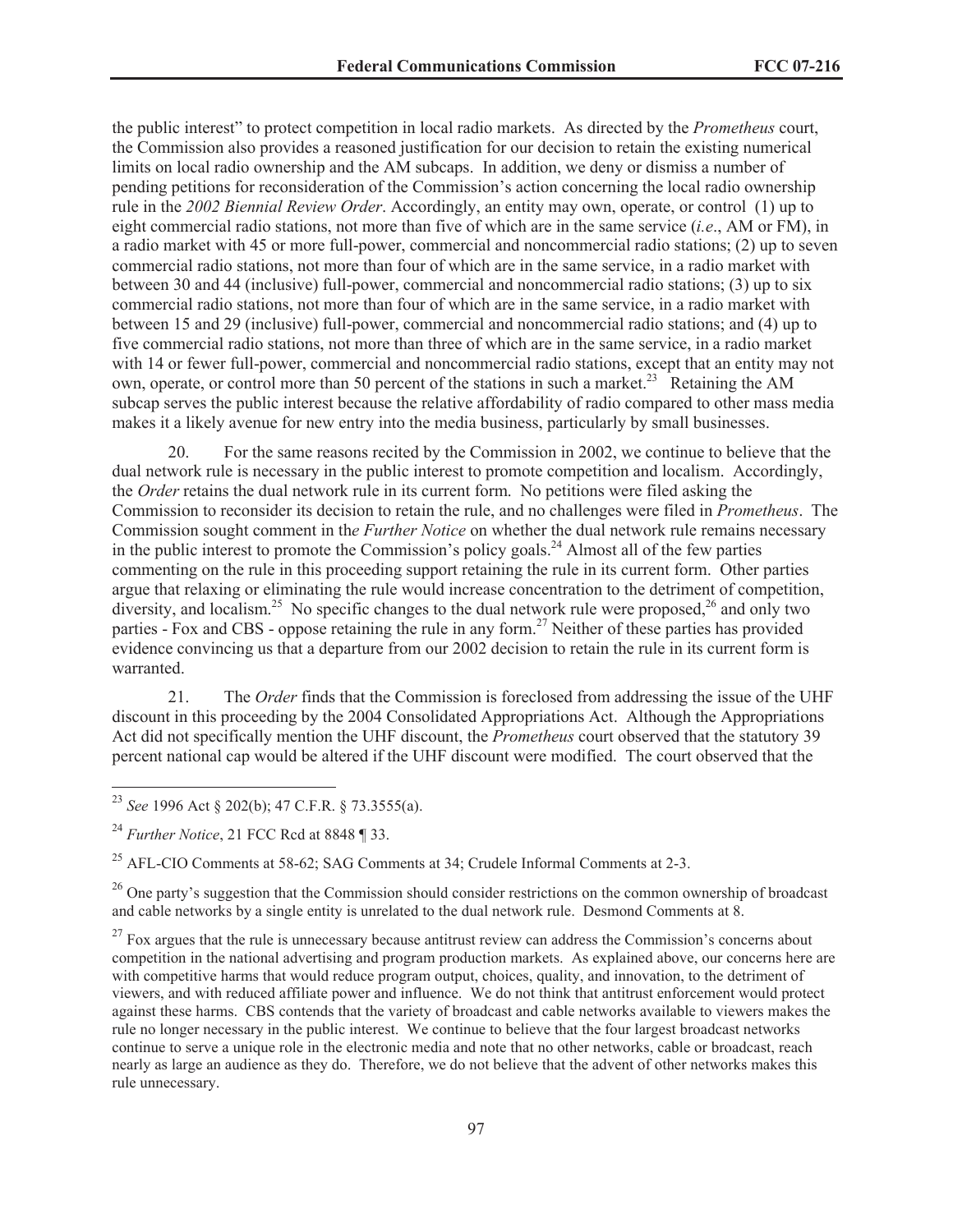Appropriations Act amended Section 202(h) to exclude "any rules relating to" the 39 percent national cap, and determined that the UHF discount was a rule "relating to" the national TV cap. The Third Circuit concluded that Congress "apparently intended to insulate the UHF discount from periodic review," but left open the possibility that the Commission may consider the discount in a rulemaking "outside the context of Section 202(h).<sup>28</sup> Accordingly, the *Order* concludes that the UHF discount is insulated from review under Section 202(h).

22. The *Order* notes that in the pending proceeding entitled *Public Interest Obligations of TV Broadcast Licensees*<sup>29</sup> commenters ask the Commission to impose additional "public interest" obligations on television broadcasters. The *Order* explains that some of the issues raised in that proceeding have already been resolved by the Commission. With respect to other ideas raised in this proceeding such as whether the agency should establish more specific minimum public interest requirements for licensees and how broadcasters could improve political candidates' access to television, the Commission declines to take any further action at this time. Nevertheless, to the extent that circumstances change, the Commission agrees to revisit this decision and initiate proceedings as appropriate.

### **G. Report to Congress**

23. The Commission will send a copy of this *Order*, including this FRFA, in a report to Congress and the Government Accountability Office, pursuant to the Congressional Review Act.<sup>30</sup> In addition, the Commission will send a copy of this *Order*, including this FRFA, to the Chief Counsel for Advocacy of the Small Business Administration. A copy of this *Order* and FRFA (or summaries thereof) will also be published in the Federal Register.<sup>31</sup>

<sup>28</sup> *Prometheus*, 373 F.3d at 397.

<sup>29</sup> *Public Interest Obligations of TV Broadcast Licensees*, Notice of Inquiry, 14 FCC Rcd 21633 (1999).

<sup>30</sup> *See* 5 U.S.C. § 801(a)(1)(A).

<sup>31</sup> *See* 5 U.S.C. § 604 (b).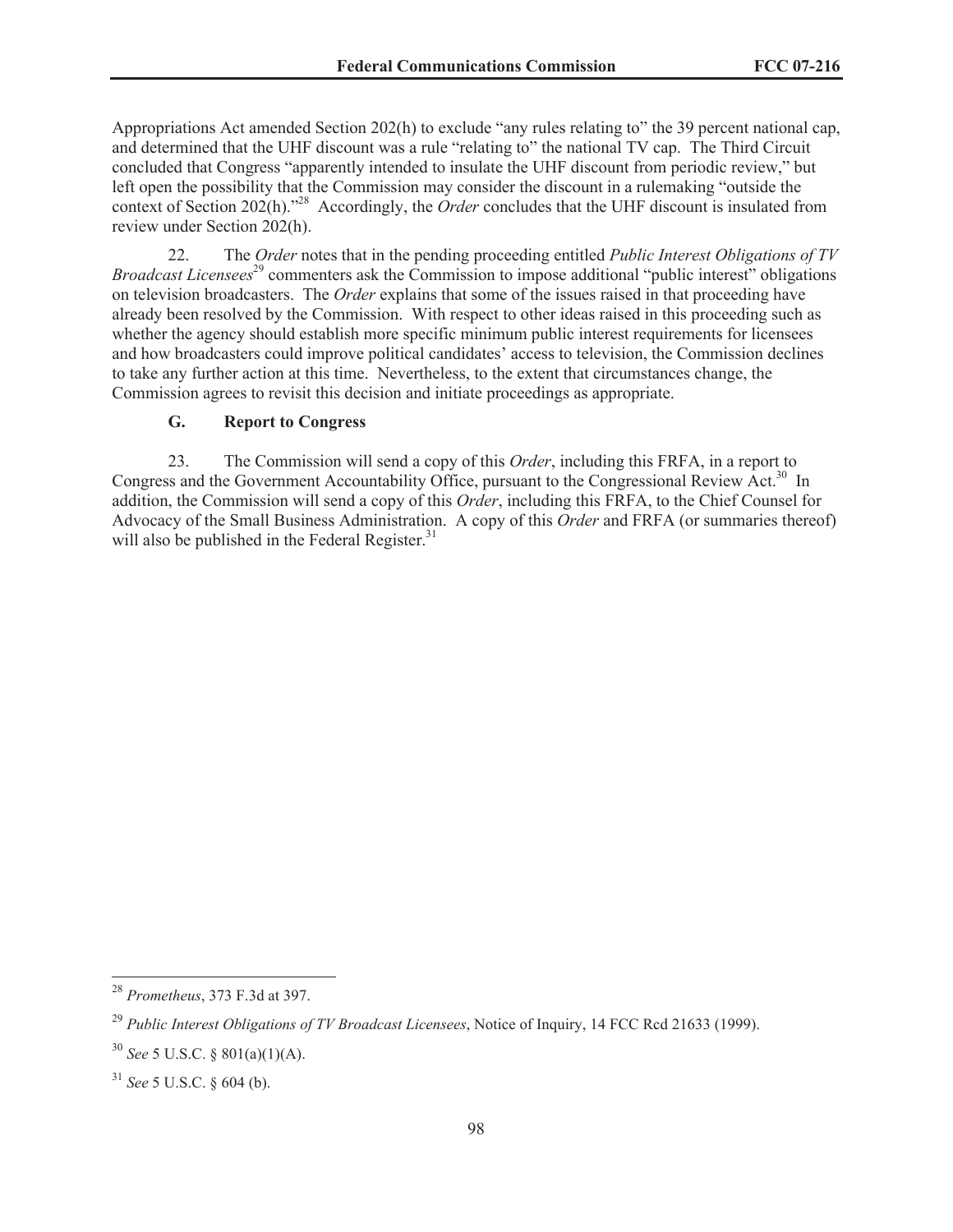#### **STATEMENT OF CHAIRMAN KEVIN J. MARTIN**

#### Re: *In the Matter of 2006 Quadrennial Regulatory Review*

Over the past year and a half the Commission has had to grapple with the most contentious and divisive issue to come before it: the review of the media ownership rules. Today's Order strikes a balance between preserving the values that make up the foundation of our media regulations while ensuring those regulations keep apace with the marketplace of today.

A robust marketplace of ideas is by necessity one that reflects varied perspectives and viewpoints. Indeed, the opportunity to express diverse viewpoints lies at the heart of our democracy. To that end, the FCC's media ownership rules are intended to further three core goals: competition, diversity, and localism.

Section 202(h) of the 1996 Telecommunications Act, as amended, requires the Commission to periodically review its broadcast ownership rules to determine "whether any of such rules are necessary in the public interest as a result of competition." It goes on to read, "The Commission shall repeal or modify any regulation it determines to be no longer in the public interest."

In 2003, the Commission conducted a comprehensive review of its media ownership rules, significantly reducing the restrictions on owning television stations, radio stations and newspapers in the same market and nationally. Congress and the court overturned almost all of those changes.

There was one exception. The court specifically upheld the Commission's determination that the absolute ban on newspaper/broadcast cross-ownership was no longer necessary. The court agreed that "…reasoned analysis supports the Commission's determination that the blanket ban on newspaper/broadcast cross-ownership was no longer in the public interest." It has been over four years since the Third Circuit stayed the Commission's previous rules and over three years since the Third Circuit instructed the Commission to respond to the court with amended rules.

It is against this backdrop that the FCC undertook a lengthy, spirited, and careful reconsideration of our media ownership rules.

In 2003, when we last conducted a review of the media ownership rules, many expressed concern about the process. Specifically, people complained that there were not enough hearings, not enough studies, and not enough opportunity for comments and public input. When we began eighteen months ago, the Commission committed to conducting this proceeding in a manner that was more open and allowed for more public participation.

I believe that is what the Commission has done. First, we provided for a long public comment period of 120 days, which we subsequently extended. We held six hearings across the country at a cost of more than \$200,000: one each in Los Angeles, California, Nashville, Tennessee, Harrisburg, Pennsylvania, Tampa Bay, Florida, Chicago, Illinois, and Seattle, Washington. And, we held two additional hearings specifically focused on localism in Portland, Maine and in Washington, DC. The goal of these hearings was to more fully and directly involve the American people in the process.

We listened to and recorded thousands of oral comments, and allowed for extensions of time to file written comments on several occasions. We've received over 166,000 written comments in this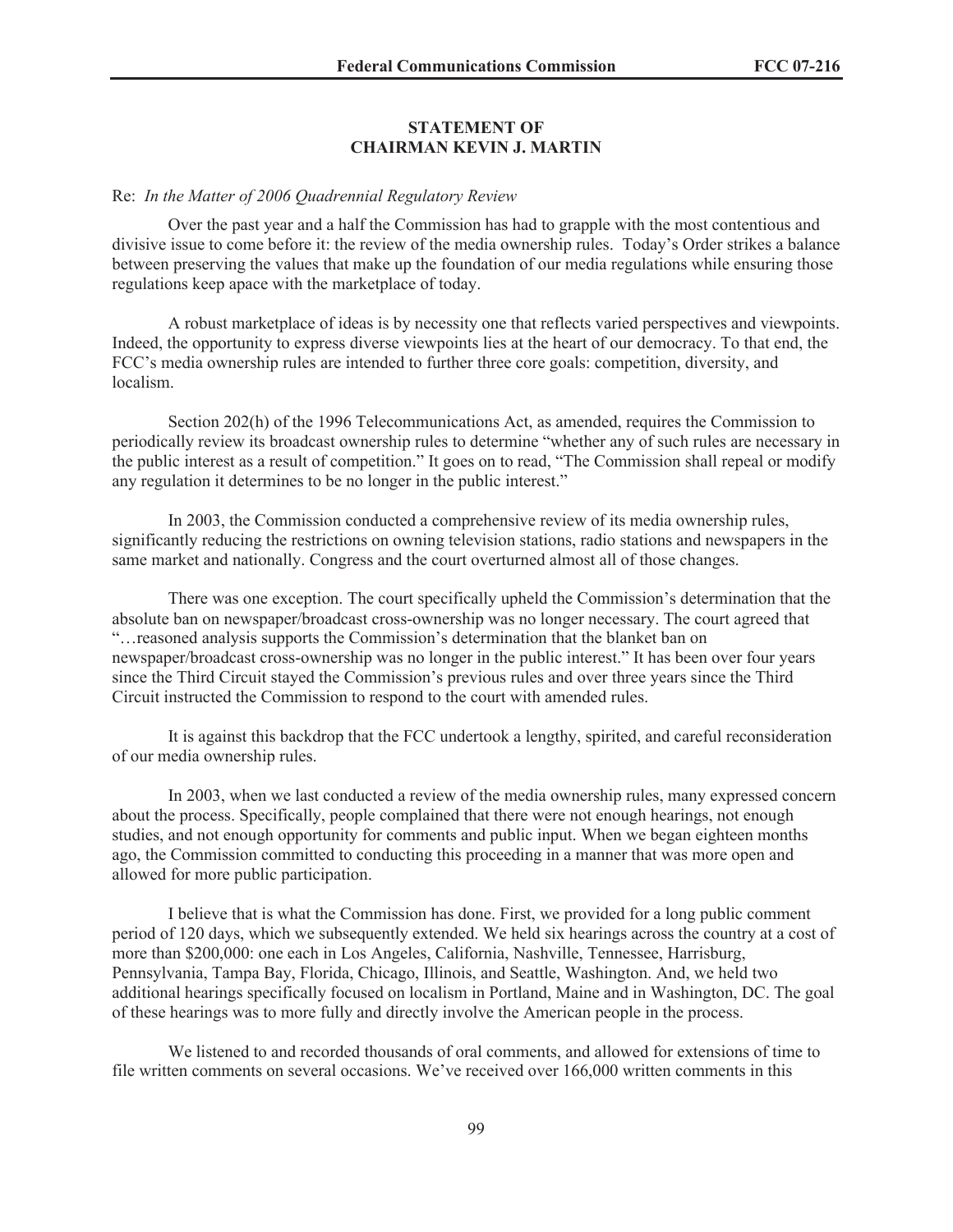proceeding.

We spent almost \$700,000 on ten independent studies. I solicited and incorporated input from all of my colleagues on the Commission about the topics and authors of those studies. We put those studies out for peer review and for public comment and made all the underlying data available to the public.

Although not required, I took the unusual step of sharing with the public the actual text of the one rule I thought we should amend. Because of the intensely controversial nature of the media ownership proceeding and my desire for an open and transparent process, I wanted to ensure that Members of Congress and the public had the opportunity to review my proposal prior to any Commission action.

We cannot ignore the fact that the media marketplace is considerably different than it was when the newspaper/broadcast cross-ownership rule was put in place more than thirty years ago. Back then, cable was a nascent service, satellite television did not exist and there was no Internet. Indeed, the newspaper/broadcast cross-ownership rule is the only rule not to have been updated in 3 decades, despite that fact that FCC Chairmen – both Democrat and Republican—have advocated doing so. In fact, Chairman Reed Hundt argued for relaxation in 1996 noting, "the newspaper/broadcast cross-ownership rule is right now impairing the future prospects of an important source of education and information: the newspaper industry." Application of Capital Cities/ABC, Inc., Memorandum Op. & Order, 11 FCC Rcd 5841, 5906 (1996). And noted above, in 2003 the Third Circuit recognized this fact when it upheld the Commission's elimination of the newspaper/broadcast cross-ownership ban, affirming the Commission's determination that it was "no longer in the public interest."

Consumers have benefited from the explosion of new sources of news and information. But according to almost every measure, newspapers are struggling. At least 300 daily papers have stopped publishing over the past thirty years. Their circulation is down, and their advertising revenue is shrinking.

Newspapers in financial difficulty oftentimes have little choice but to scale back local news gathering to cut costs. In 2007 alone, 24 newsroom staff at The Boston Globe were fired, including 2 Pulitzer Prize-winning reporters; the Minneapolis Star Tribune fired 145 employees, including 50 from their newsroom; 20 were fired by the Rocky Mountain News; the Detroit Free Press and The Detroit News announced cuts totaling 110 employees; and the San Francisco Chronicle planned to cut 25% of its newsroom staff.

Some have suggested that it is not in the business of the FCC to regulate newspapers and their condition should be of no concern to us. But if that is the case, then why do we have rules about what newspapers can or cannot own?

Without newspapers and their local news gathering efforts, we would be worse off. We would be less informed about our communities and have fewer outlets for the expression of independent thinking and a diversity of viewpoints. I believe a vibrant print press is one of the institutional pillars upon which our free society is built. In their role as watchdog and informer of the citizenry, newspapers often act as a check on the power of other institutions and are the voice of the people. Allowing cross-ownership may help to forestall the erosion in local news coverage by enabling companies to share the high fixed costs of newsgathering across multiple media platforms.

Today's Order amends the 32-year-old absolute ban on newspaper/broadcast cross-ownership. The revised newspaper/broadcast cross-ownership rule would allow a newspaper to purchase a radio station in the largest 20 cities in the country or a television station in such cities—but not one of the top four television stations—as long as 8 independent major voices remain in the market. This relatively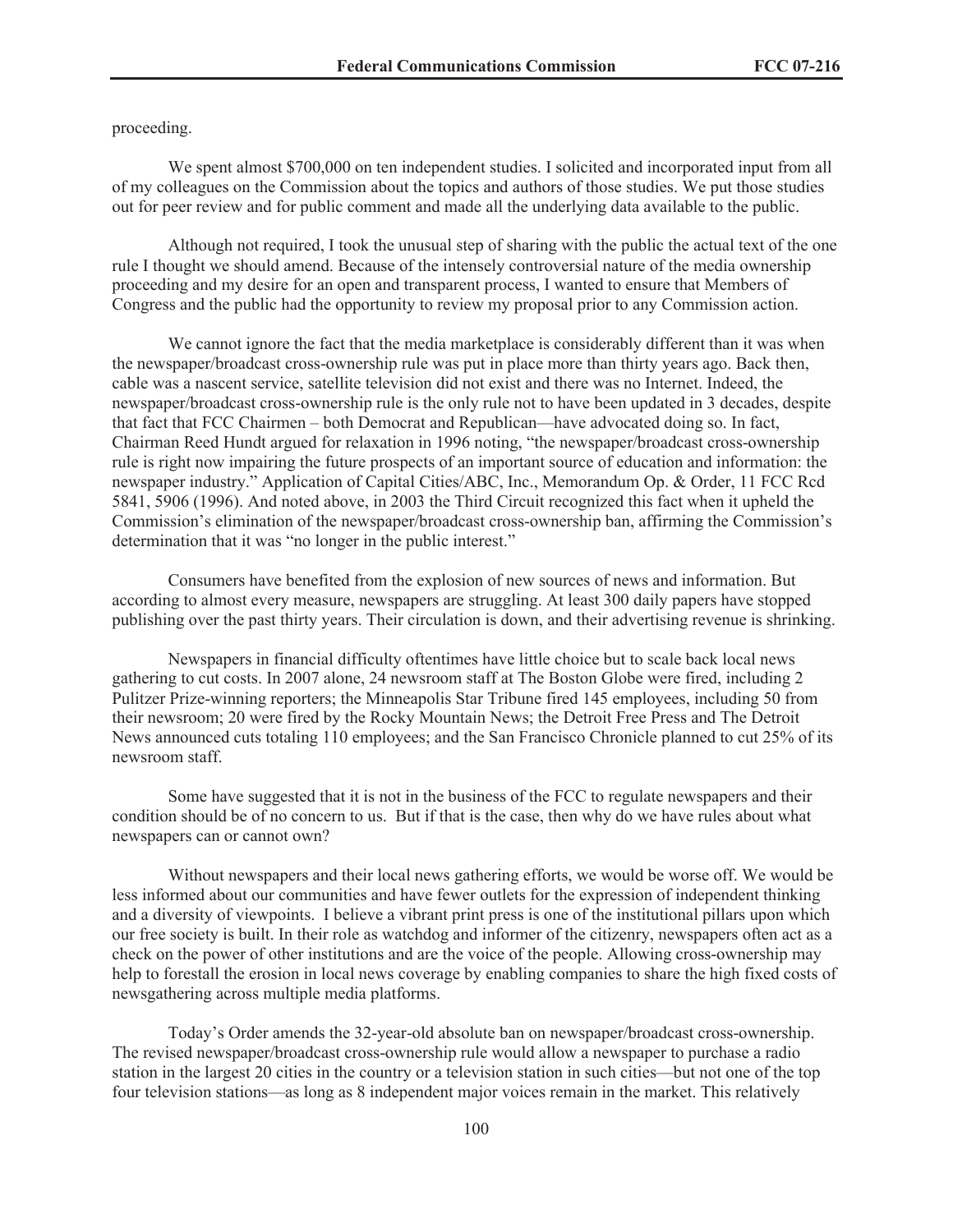minor loosening of the ban on newspaper/broadcast cross-ownership in markets where there are many voices and sufficient competition will help strike a balance between ensuring the quality of local news gathering while guarding against too much concentration.

As I have previously stated, I always intended the negative presumption for all other transactions to be a very high hurdle. As I testified before Congress, I invited suggestions from my colleagues and those in the public interest community as to how we could tighten that standard so everyone would agree it was not a loophole. The edits we included in the order were made at the suggestion of the public interest and consumer advocacy groups to make more meaningful the presumption against transactions in smaller markets.

I believe we did that today by expressly stating that we will require any applicant attempting to overcome a negative presumption to demonstrate by clear and convincing evidence that post-merger, the merged entity will increase the diversity of independent news outlets and increase competition among independent news sources in the relevant market. Our analysis of the four factors will inform this determination.

In contrast to the FCC's actions 4 years ago and in response to many of the public comments we received in the proceeding, we do not loosen any other ownership rule. We do not permit companies to own any more radio or television stations either in a single market or nationally. Indeed, this rule change is notably more conservative in approach than the remanded newspaper/broadcast cross-ownership rule that the Commission adopted in 2003. That rule would have allowed transactions in the top 170 markets. The rule we adopt today would allow only a subset of transactions in only the top 20 markets, which would still be subject to an individualized determination that the transaction is in the public interest.

The new rule balances the need to support the availability and sustainability of local news while not significantly increasing local concentration or harming diversity.

As the Commission revises its media ownership rules, we must not lose sight of two critical public interest goals – localism and diversity. Indeed, I believe that it is incumbent upon the Commission to do everything it can right now to further these goals and I am pleased the Commission is acting on both today. As difficult as these issues are they are some of the most important to come before us. In fact as many have noted throughout this proceeding, promoting localism and diversity as well as responding to the Congress and the court on the media ownership rules themselves, have been pending before the Commission for far too long. These issues also are ripe for decision and should not be put off any longer.

I appreciate that some of my colleagues and I do not share the same views on the amending the newspaper broadcast cross-ownership rule. But I reject the claims that the process has been unfair or even too rushed. At every step of the process during the last 18 months, whether it came to picking dates or cities for public hearings or commissioning independent studies, I have continually sought, albeit unsuccessfully, consensus with my colleagues throughout this process. For instance, I provided my colleagues a public notice announcing dates for all the remaining hearings, including the Seattle hearing, over a month before it was held, but they did not vote to release it. When we finally announced the Seattle hearing date publicly a week prior to the hearing, they objected that we hadn't provided enough notice. They also claim I didn't listen to the comments of the people in Seattle. However, only 2 people even mentioned newspaper cross-ownership, and one in fact supported relaxation. Indeed, the majority of people expressed concern about consolidation generally, and I believe we are responding by *not* changing the local TV rule, the local radio rule, the local TV/radio rule, the national TV cap, or the national cable cap.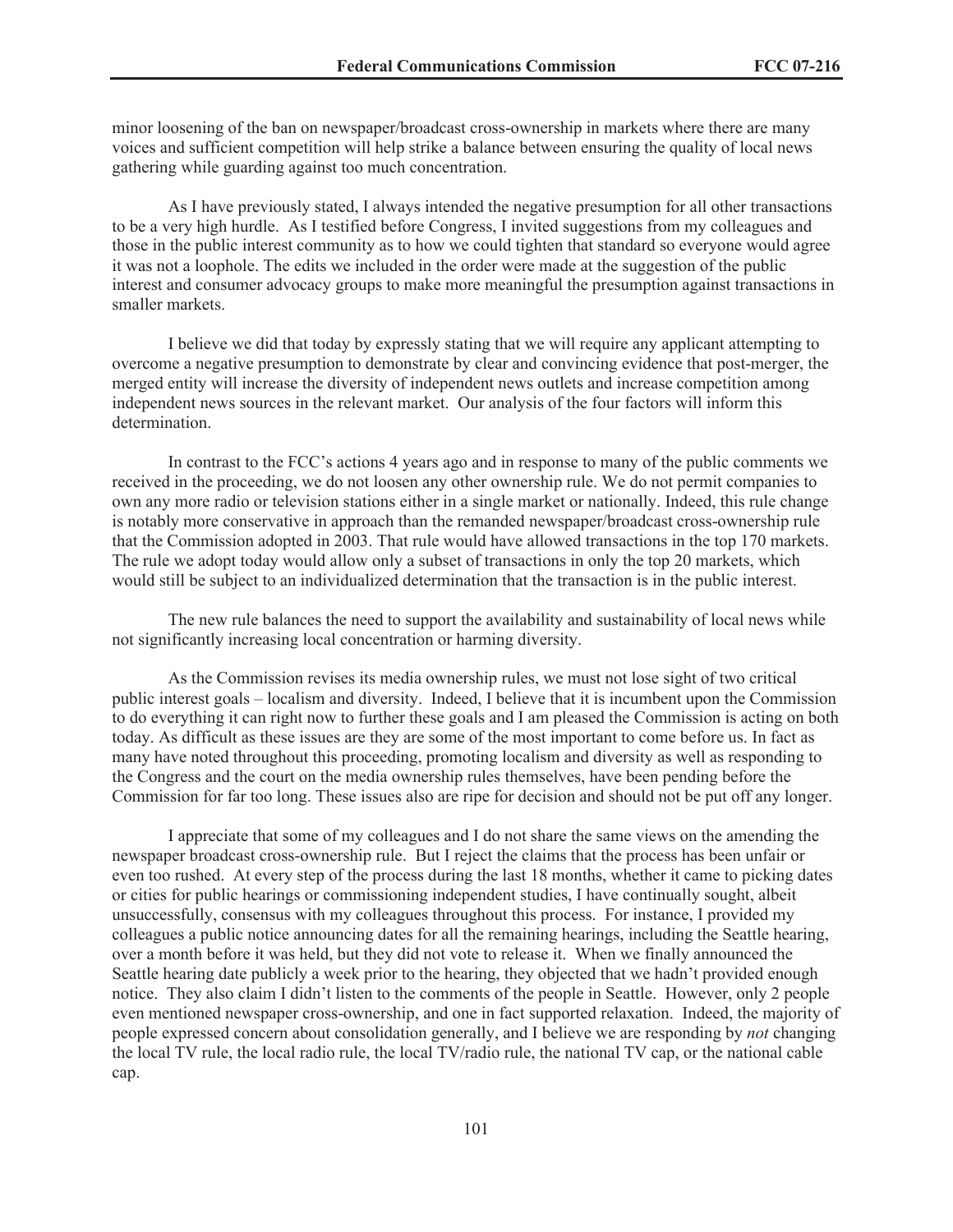Unfortunately, my Democratic colleagues have been quick to say no to whatever was proposed but never getting to yes or even putting forward their own ideas on the substance of the issues before us.

They wanted public hearings. We agreed. And we provided six.

They asked for independent studies. We agreed.

Only one Commissioner, later in the process, suggested authors for a study. We agreed again, and created another study for those authors to do.

They asked for the studies to be made public. We agreed. They then complained that the studies were posted on the web too soon.

They asked for the studies to be peer reviewed. We agreed. They asked for peer reviews to be made public. We agreed. They then presented us with new individuals they wanted to do additional peer reviews. We again agreed. They then demanded an entirely separate comment cycle on just the peer reviews.

They asked me to complete the localism hearings. We agreed. They then wanted to complete the localism report. We again agreed. They wanted an NPRM on localism. We again agreed. They then wanted more time for the Commission to consider the localism issues and do a final order.

And finally, they demanded I share with the public my proposed rule. I agreed. They then criticized me for making the proposal public in *The New York Times*. They asked for time for the public to comment on my proposal. I agreed. They then demanded a new NPRM on the proposal with many months of comment.

This is a long way of stating the obvious. For a year and half, I have attempted to respond to the legitimate concerns about conducting an open and transparent process with ample opportunity for public input. At each step along the way, as I was crossing the goal line, the goal posts were moved.

While I have and will continue to seek consensus, I have come to the conclusion that it won't ever be possible to ever reach consensus on the media ownership issue. Nevertheless, it is important for the Commission and for the American people that we render a decision on this issue. We must respond to the court remand and to Congress which requires us to review the rules. And we must provide certainty to the media industry which for years has operated in a climate of uncertainty.

In sum, I believe the time has come to act. And I believe today's very modest relaxation of the one rule not relaxed since 1975 is appropriate.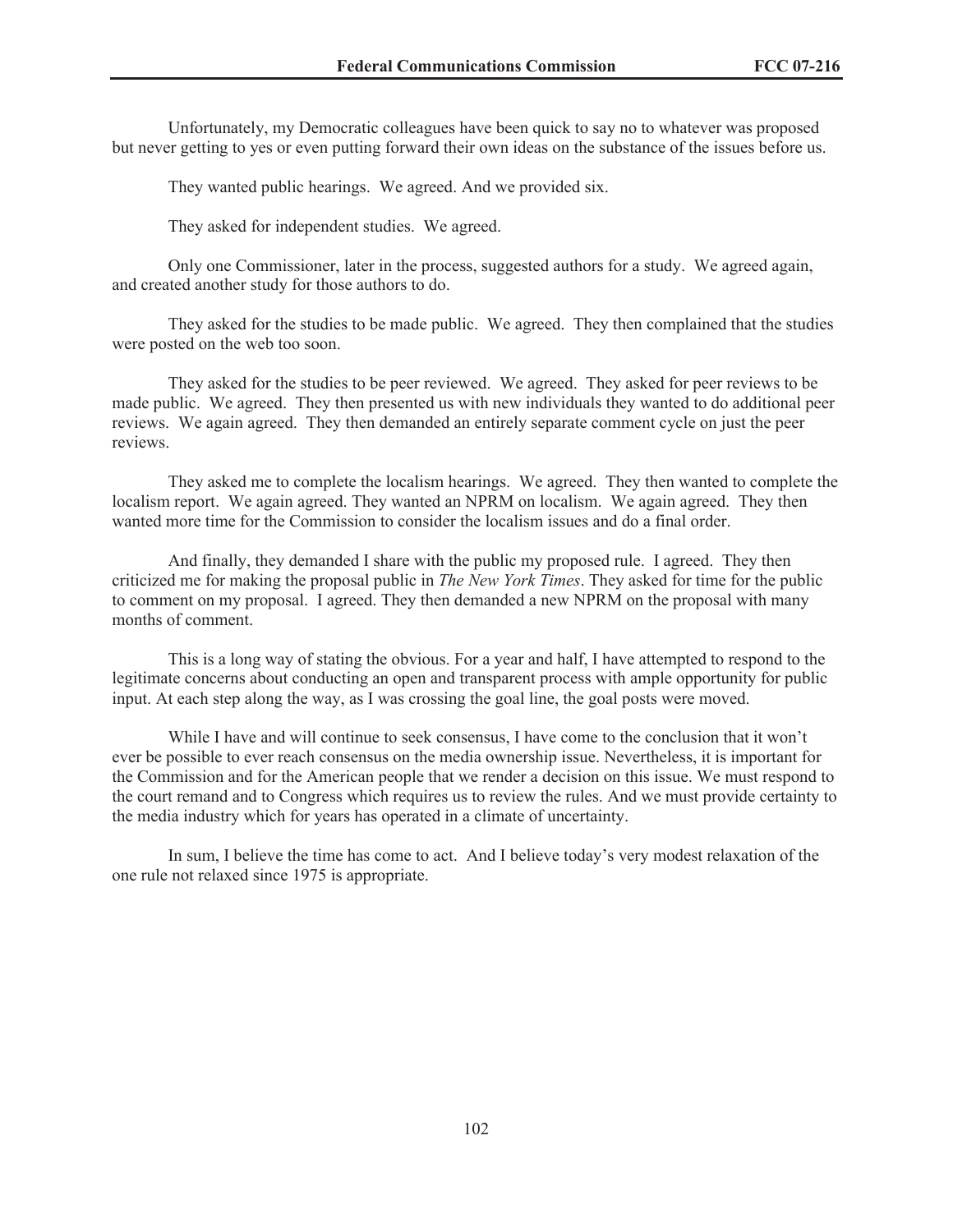### **ATTACHMENT TIMELINE OF MEDIA OWNERSHIP REVIEW PROCESS**

| <b>July 2, 2003</b>       | Commission releases 2002 Biennial Review Order                                                                                                                                                         |
|---------------------------|--------------------------------------------------------------------------------------------------------------------------------------------------------------------------------------------------------|
| <b>June 24, 2004</b>      | The Third Circuit Court of Appeals issues its decision in <i>Prometheus v. FCC</i> ,<br>affirming some Commission decisions and remanding others for further<br>justification or modification          |
| <b>July 24, 2006</b>      | The Commission releases Further Notice of Proposed Rulemaking to call for<br>comment on the rules and to seek arguments and factual data about their impact<br>on competition, localism and diversity. |
| September 8, 2006         | FCC Announces Public Hearing in Los Angeles on Media Ownership                                                                                                                                         |
| <b>September 26, 2006</b> | FCC Announces Details for Public Hearing on Media Ownership in Los Angeles,<br>CA                                                                                                                      |
| <b>September 29, 2006</b> | FCC Announces Further Details for Public Hearing on Media Ownership in Los<br>Angeles, CA                                                                                                              |
| <b>October 6, 2006</b>    | Public Hearing on Media Ownership, Los Angeles & El Segundo, CA                                                                                                                                        |
| <b>October 23, 2006</b>   | Comments due in response to July 26, 2006 Further Notice of Proposed<br>Rulemaking                                                                                                                     |
| <b>November 14, 2006</b>  | FCC Announces Public Hearing in Nashville, Tennessee on Media Ownership                                                                                                                                |
| <b>November 22, 2006</b>  | FCC Names Economic Studies to Be Conducted As Part of Media Ownership<br><b>Rules Review</b>                                                                                                           |
| <b>December 1, 2006</b>   | FCC Announces Details for Public Hearing on Media Ownership in Nashville,<br>Tennessee                                                                                                                 |
| <b>December 5, 2006</b>   | FCC Announces Revised Agenda for Public Hearing<br>on Media Ownership in Nashville, Tennessee                                                                                                          |
| <b>December 11, 2006</b>  | FCC Announces Further Revised Agenda for Public Hearing on Media<br>Ownership in Nashville, Tennessee                                                                                                  |
| <b>December 11, 2006</b>  | Public Hearing on Media Ownership, Nashville, TN                                                                                                                                                       |
| <b>January 16, 2007</b>   | Reply Comments due in response to July 26, 2006 Further Notice of Proposed<br>Rulemaking                                                                                                               |
| <b>February 8, 2007</b>   | FCC Announces Public Hearing in Harrisburg, PA on Media Ownership                                                                                                                                      |
| <b>February 16, 2007</b>  | FCC Announces Details for Public Hearing on Media Ownership in Harrisburg,                                                                                                                             |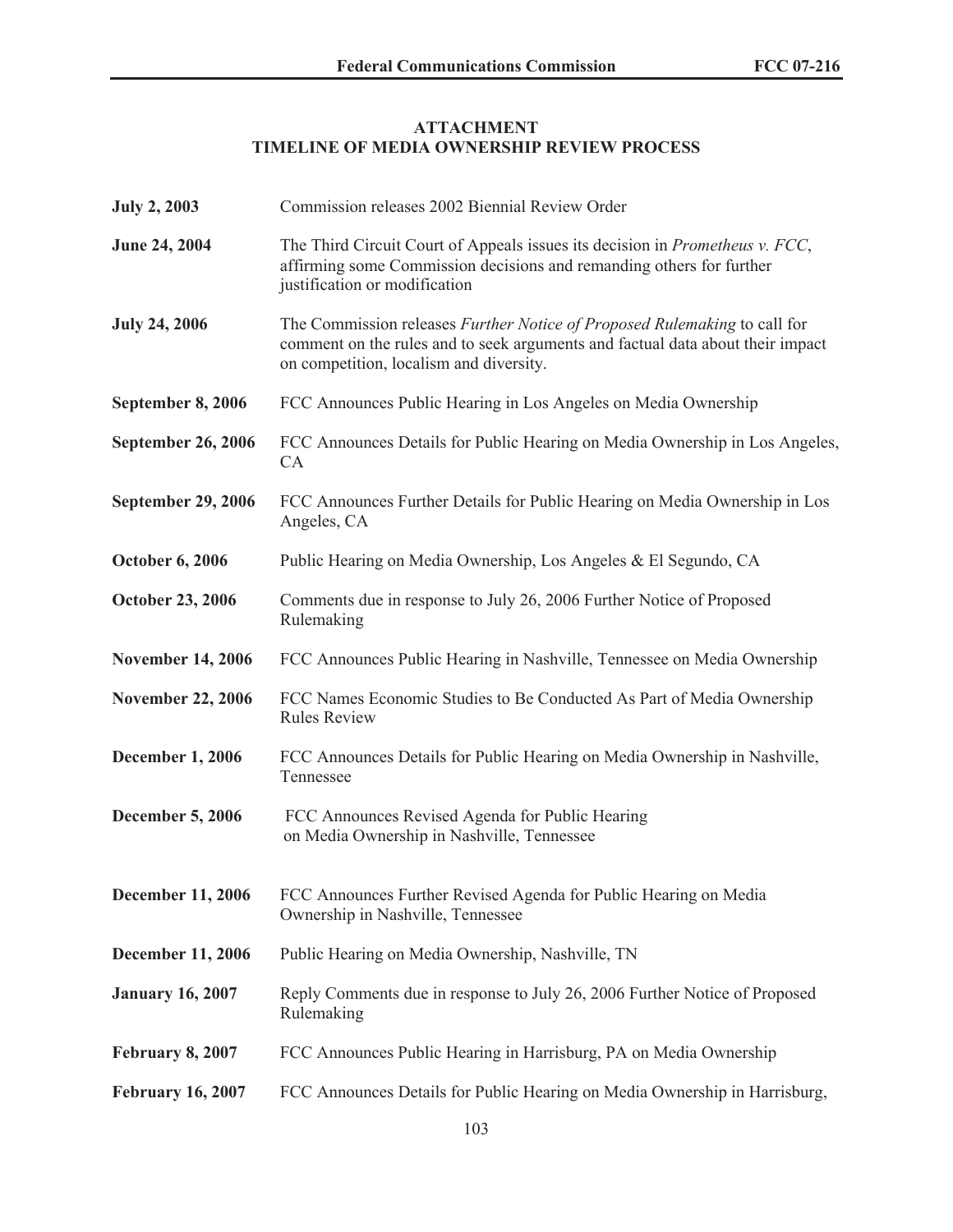| <b>February 21, 2007</b>  | FCC Announces Further Details for Public Hearing on Media Ownership in<br>Harrisburg, Pennsylvania    |
|---------------------------|-------------------------------------------------------------------------------------------------------|
| <b>February 23, 2007</b>  | Public Hearing on Media Ownership, Harrisburg, PA                                                     |
| <b>March 13, 2007</b>     | FCC Announces Public Hearing on Media Ownership in Tampa-St. Petersburg,<br>Florida Area              |
| April 13, 2007            | FCC Announces Details for Public Hearing on Media Ownership in Tampa-<br>St. Petersburg Florida       |
| <b>April 23, 2007</b>     | FCC Announces Agenda for Public Hearing on Media Ownership in Tampa-St.<br>Petersburg Florida         |
| <b>April 26, 2007</b>     | FCC Announces Revised Agenda for Public Hearing on Media Ownership in<br>Tampa-St. Petersburg Florida |
| April 30, 2007            | Public Hearing on Media Ownership, Tampa, FL                                                          |
| <b>June 8, 2007</b>       | FCC Announces Localism Hearing in Portland, Maine June 28, 2007                                       |
| June 12, 2007             | FCC Announces Details for Localism Hearing in Portland, Maine on June 28                              |
| June 25, 2007             | FCC Announces Agenda for Public Hearing on Localism in Portland, Maine                                |
| June 28, 2007             | FCC Holds Hearing on Localism Issues in Portland, Maine                                               |
| <b>July 19, 2007</b>      | FCC Announces Public Hearing on Media Ownership in Chicago, Illinois                                  |
| <b>July 31, 2007</b>      | FCC Releases and Seeks Comment on Research Studies on Media Ownership                                 |
| <b>August 1, 2007</b>     | FCC Releases Second Further Notice of Proposed Rulemaking                                             |
| September 4, 2007         | FCC Announces Details for Public Hearing on Media Ownership in Chicago,<br>Illinois                   |
| September 17, 2007        | FCC Announces Agenda for Public Hearing on Media Ownership in Chicago,<br>Illinois                    |
| <b>September 20, 2007</b> | Public Hearing on Media Ownership, Chicago, IL                                                        |
| <b>September 28, 2007</b> | Media Bureau Extends Filing Deadlines for Comments on Media Ownership<br><b>Studies</b>               |
| <b>October 1, 2007</b>    | Comments due in response to August 1, 2007 Second Further Notice of Proposed<br>Rulemaking            |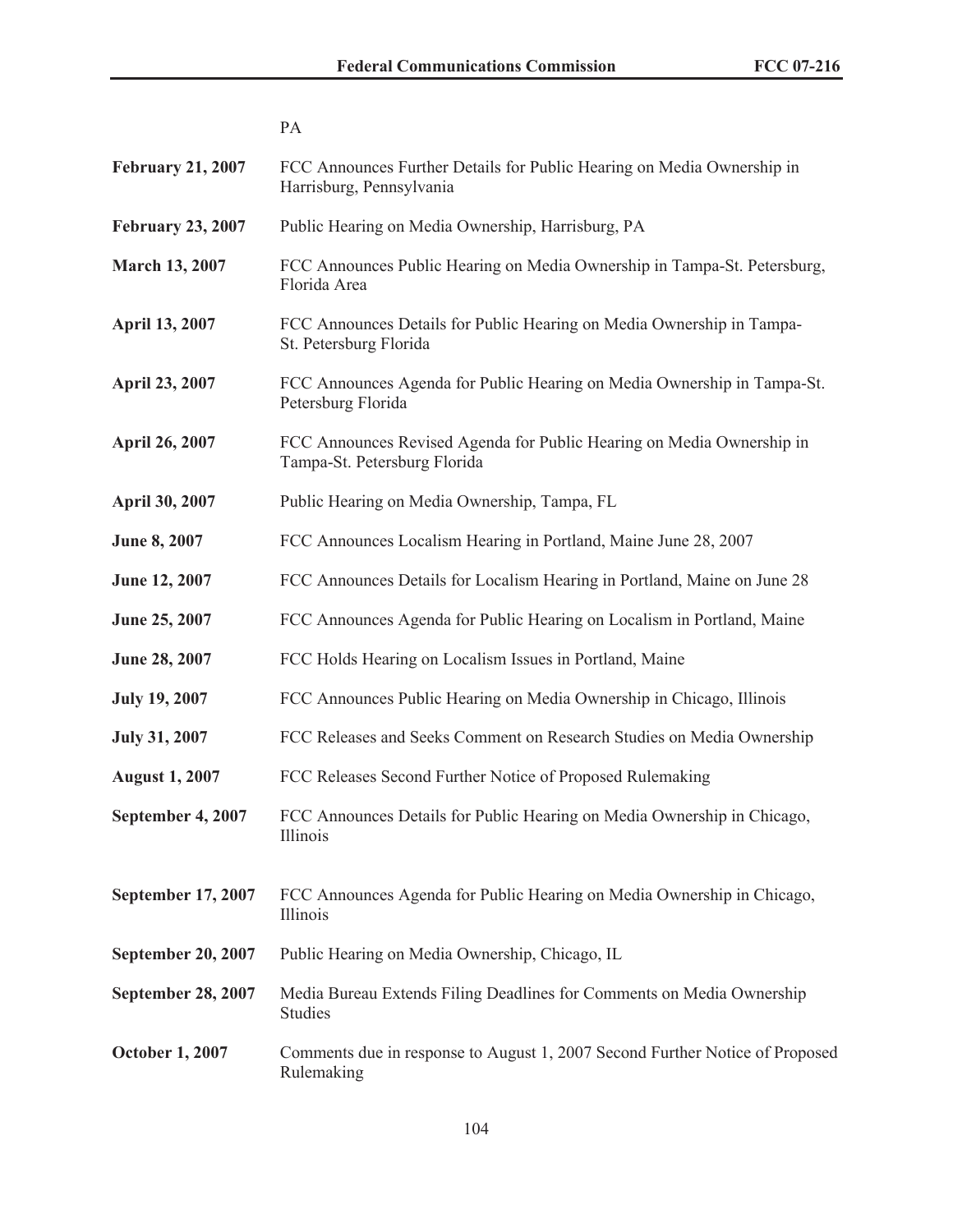| <b>October 16, 2007</b>  | Reply Comments due in response to August 1, 2007 Second Further Notice of<br><b>Proposed Rulemaking</b>                                                                                                          |
|--------------------------|------------------------------------------------------------------------------------------------------------------------------------------------------------------------------------------------------------------|
| <b>October 22, 2007</b>  | Comments due in response to July 31, 2007 release of media studies                                                                                                                                               |
| <b>October 24, 2007</b>  | FCC to Hold Localism Hearing and Open Commission Meeting, Wednesday,<br>October 31, 2007                                                                                                                         |
| <b>October 29, 2007</b>  | FCC Announces Panelists for Public Hearing on Localism at FCC Headquarters                                                                                                                                       |
| October 31, 2007         | FCC Holds Public Hearing on Localism in Washington, DC                                                                                                                                                           |
| <b>November 1, 2007</b>  | Reply Comments Due in response to July 31, 2007 release of media studies                                                                                                                                         |
| <b>November 2, 2007</b>  | FCC Announces Public Hearing on Media Ownership in Seattle, Washington                                                                                                                                           |
| <b>November 8, 2007</b>  | FCC Announces Agenda and Witnesses for Public Hearing on Media Ownership<br>in Seattle, Washington                                                                                                               |
| <b>November 9, 2007</b>  | Public Hearing on Media Ownership, Seattle, WA                                                                                                                                                                   |
| <b>November 13, 2007</b> | Chairman Martin Publishes Revision to Newspaper/Broadcast Cross-Ownership<br>Rule                                                                                                                                |
| <b>December 4, 2007</b>  | Letter sent from Secretary of Commerce, Carlos M. Gutierrez to the Honorable<br>Harry Reid, Senate Majority Leader, expressing opposition to legislation that<br>would delay FCC action on media ownership rules |
| December 11, 2007        | The Commission waives the sunshine period prohibition contained in section<br>1.1203 of the Commission's rules, 47 C.F.R. $\S$ 1.1203, until 5:30 pm on Friday,<br>December 14, 2007                             |
| <b>December 14, 2007</b> | Sunshine rules go into effect at 5:30pm; Last day to comment on Chairman's<br>proposed rule                                                                                                                      |
| <b>December 18, 2007</b> | FCC Open Meeting                                                                                                                                                                                                 |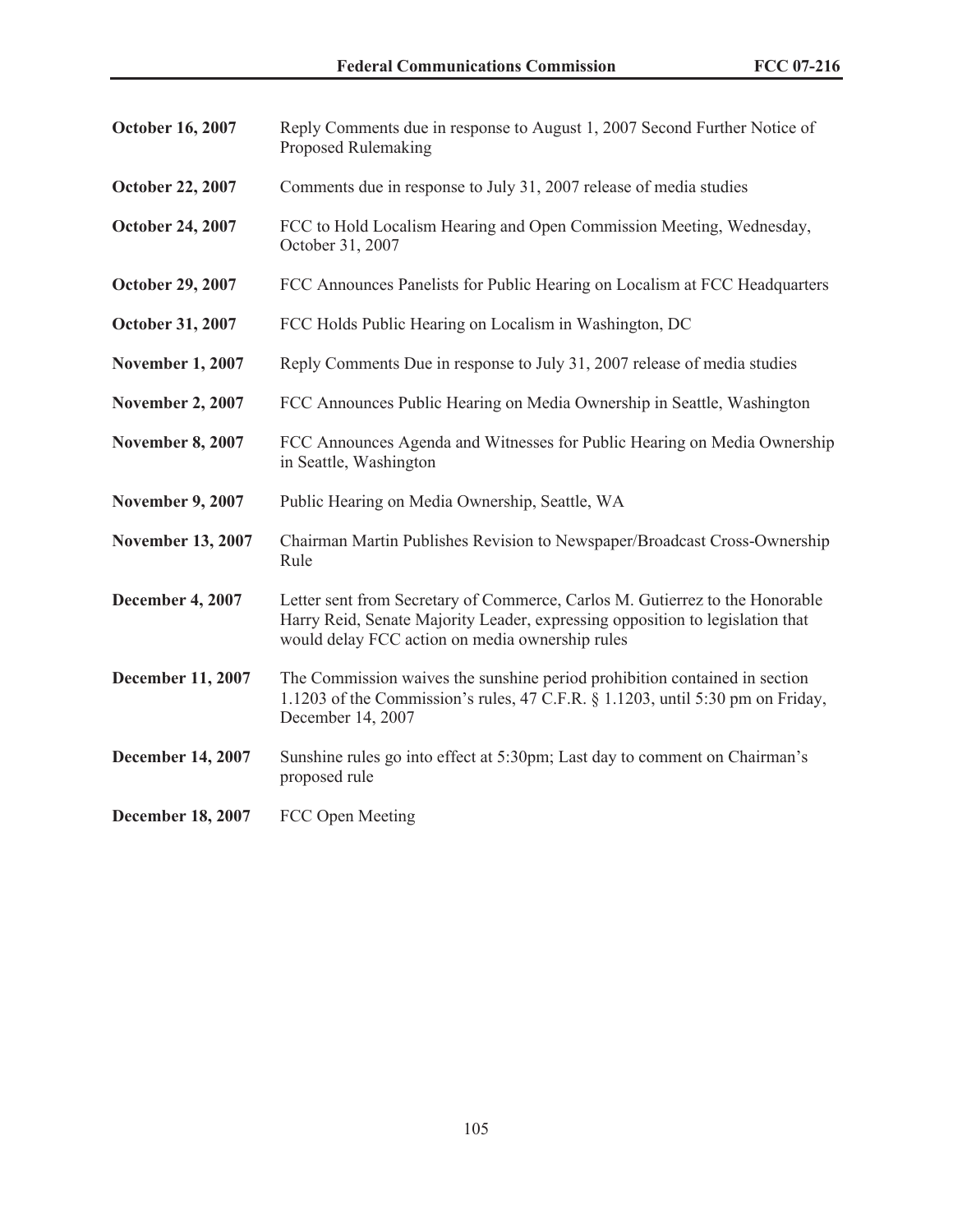#### **DISSENTING STATEMENT OF COMMISSIONER MICHAEL J. COPPS**

#### *Re. 2006 Quadrennial Media Ownership Review*

Today's decision would make George Orwell proud. We claim to be giving the news industry a shot in the arm—but the real effect is to reduce total newsgathering. We shed crocodile tears for the financial plight of newspapers—yet the truth is that newspaper profits are about double the S&P 500 average. We pat ourselves on the back for holding six field hearings across the United States—yet today's decision turns a deaf ear to the thousands of Americans who waited in long lines for an open mike to testify before us. We say we have closed loopholes—yet we have introduced new ones. We say we are guided by public comment—yet the majority's decision is overwhelmingly opposed by the public as demonstrated in our record and in public opinion surveys. We claim the mantle of scientific research even as the experts say we've asked the wrong questions, used the wrong data, and reached the wrong conclusions.

I am not the only one disturbed by this illogical scenario. Congress and the American people have done everything but march down to Southwest DC and physically shake some sense into us. Everywhere we go, the questions are the same: Why are we rushing to encourage more media merger frenzy when we haven't addressed the demonstrated harms caused by previous media merger frenzy? Women and minorities own low single-digit percentages of America's broadcast outlets and big consolidated media continues to slam the door in their faces. It's going to take some major policy changes and a coordinated strategy to fix that. Don't look for that from this Commission.

Instead we are told to be content with baby steps to help women and minorities—but the fine print shows that the real beneficiaries will be small businesses owned by white men. So even as it becomes abundantly clear that the real cause of the disenfranchisement of women and minorities is media consolidation, we give the green light to a new round of—yes, you guessed it—media consolidation.

Local news, local music and local groups so often get shunted aside when big media comes to town. Commissioner Adelstein and I have heard the plaintive voices of thousands of citizens all across this land in dozens of town meetings and public forums. From newscasters fired by chain owners with corporate headquarters thousands of miles away to local musicians and artists denied airtime because of big media's homogenization of our music and our culture. From minorities reeling from the way big media ignores their issues and caricatures them as people to women saying the only way to redress their grievances is to give them a shot to compete for use of the people's airwaves. From public interest advocates fighting valiantly for a return of localism and diversity to small, independent broadcasters who fight an uphill battle to preserve their independence. It will require tough rules of the road to redress our localism and diversity gaps. Do you see any such rules being passed today? To the idea that license holders should give the American people high quality programming in return for free use of the public airwaves, the majority answers that we need more study of problems that have been documented and studied to death for a decade and more. Today's outcome is the same old same old: one more time, we're running the fast-break for our big media friends and the four corner stall for the public interest.

It is time for the American people to understand the game that's being played here. Big media doesn't want to tell the full story, of course, but I have heard first-hand from editorial page editors who have told me they can cover any story, save one—media consolidation, and that they have been instructed to stay away from that one. But that's another story.

Today's story is a majority decision unconnected to good policy and not even incidentally concerned with encouraging media to make our democracy stronger. We are not concerned with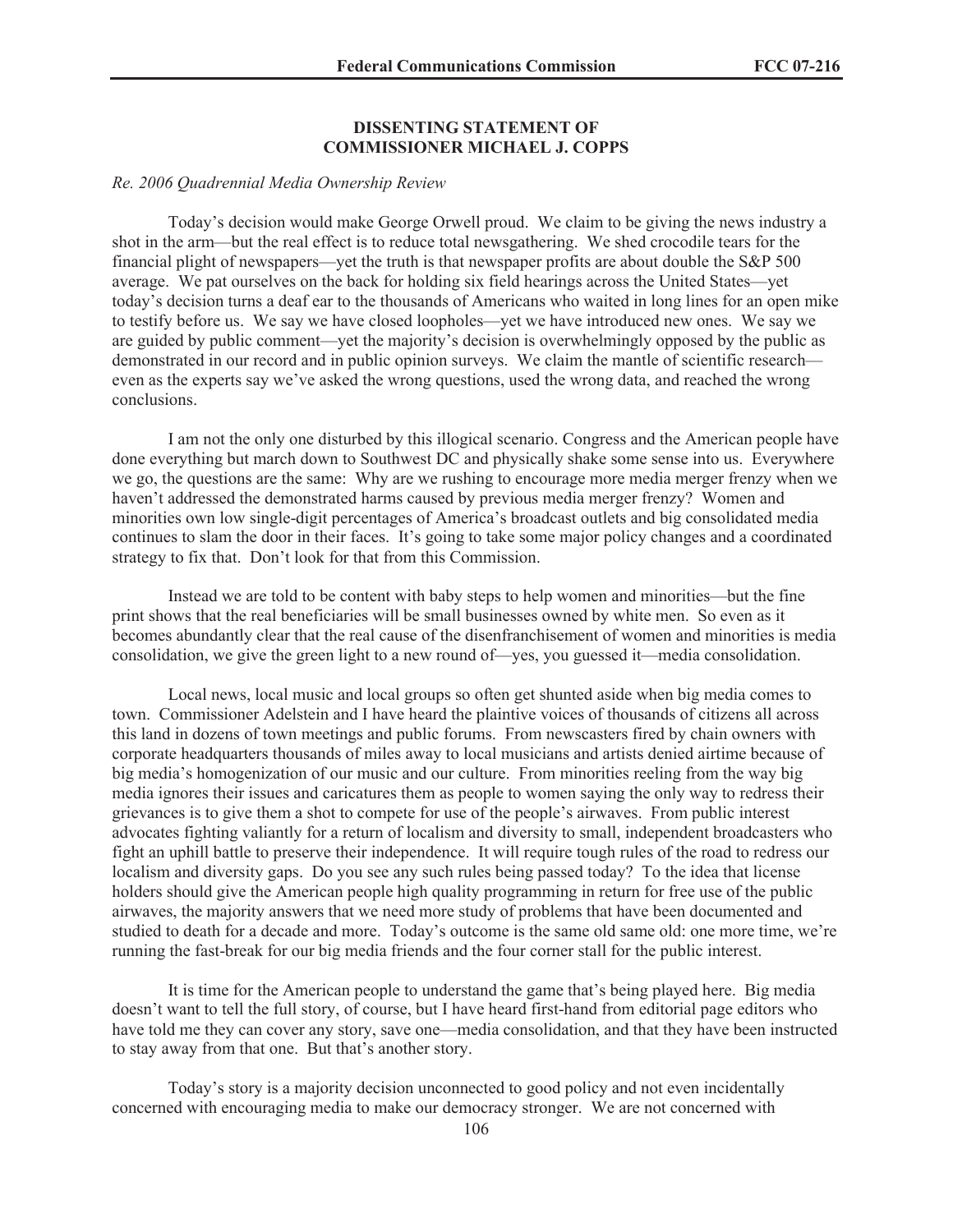gathering valid data, conducting good research, or following the facts where they lead us.

Our motivations are less Olympian and our methodology far simpler—we generously ask big media to sit on Santa's knee, tell us what it wants for Christmas, and then push through whatever of these wishes are politically and practically feasible. No test to see if anyone's been naughty or nice. Just another big, shiny present for the favored few who already hold an FCC license—and a lump of coal for the rest of us. Happy holidays!

If you need convincing of just how non-expertly this expert agency has been acting lately, you couldn't have a better example than the formulation of the cross-ownership rule that the majority is adopting today. I know it's a little detailed to see how the sausage is made, but it's worth a listen.

On November 2, 2007—with just a week's notice—the FCC announced that it would hold its final media ownership hearing in Seattle. Despite the minimal warning, 1,100 citizens turned out to give intelligent and impassioned testimony on how they believed the agency should write its media ownership rules. Little did they know that the fix was already in, and that the now infamous *New York Times* op-ed was in the works announcing a highly-detailed cross-ownership proposal.

Put bluntly, those Commissioners and staff who flew out to Seattle with staff, the sixteen witnesses, the Governor, the State Attorney General and all the other public officials who came, plus the 1,100 Seattle residents who had chosen to spend their Friday night waiting in line to testify were, as Rep. Jay Inslee put it, treated like "chumps." Their comments were not going to be part of the agency's formulation of a draft rule—it was just for show, to claim that the public had been given a chance to participate. The agency had treated the public like children allowed to visit the cockpit of an airliner—not actually allowed to fly the plane, of course, but permitted for a brief, false moment to imagine that they were.

The *New York Times* op-ed appeared on November 13, the next business day after the Seattle hearing. That same day, a unilateral public notice was issued, providing just 28 days for people to comment on the specific proposal, with no opportunity for replies. The agency received over 300 comments from scholars, concerned citizens, public interest advocates, and industry associations—the overwhelming majority of which condemned the Chairman's plan. But little did these commenters know that on November 28, two weeks *before* their comments were even due, the draft Order on newspaperbroadcast cross ownership had already been circulated. Once again, public commenters were treated as unwitting and unwilling participants in a Kabuki theater.

Then, last night at 9:44 pm—just a little more than twelve hours before the vote was scheduled to be held and long after the Sunshine period had begun—a significantly revised version of the Order was circulated. Among other changes, the item now granted all sorts of permanent new waivers and provided a significantly-altered new justification for the 20-market limit. But the revised draft mysteriously deleted the existing discussion of the "four factors" to be considered by the FCC in examining whether a proposed combination was in the public interest. In its place, the new draft simply contained the cryptic words "[Revised discussion to come]." Although my colleagues and I were not apprised of the revisions, *USA Today* fared better because it apparently got an interview that enabled it to present the Chairman's latest thinking. Maybe we really are the Federal Newspaper Commission.

At 1:57 this morning, we received a new version of the proposed test for allowing more newspaper-broadcast combinations. I can't say that I fully appreciate the test's finer points given the lateness of the hour and the fact that there was no time afforded to parse the finer points of the new rule. But this much is clear: the new version keeps the old loopholes and includes two new one pathways to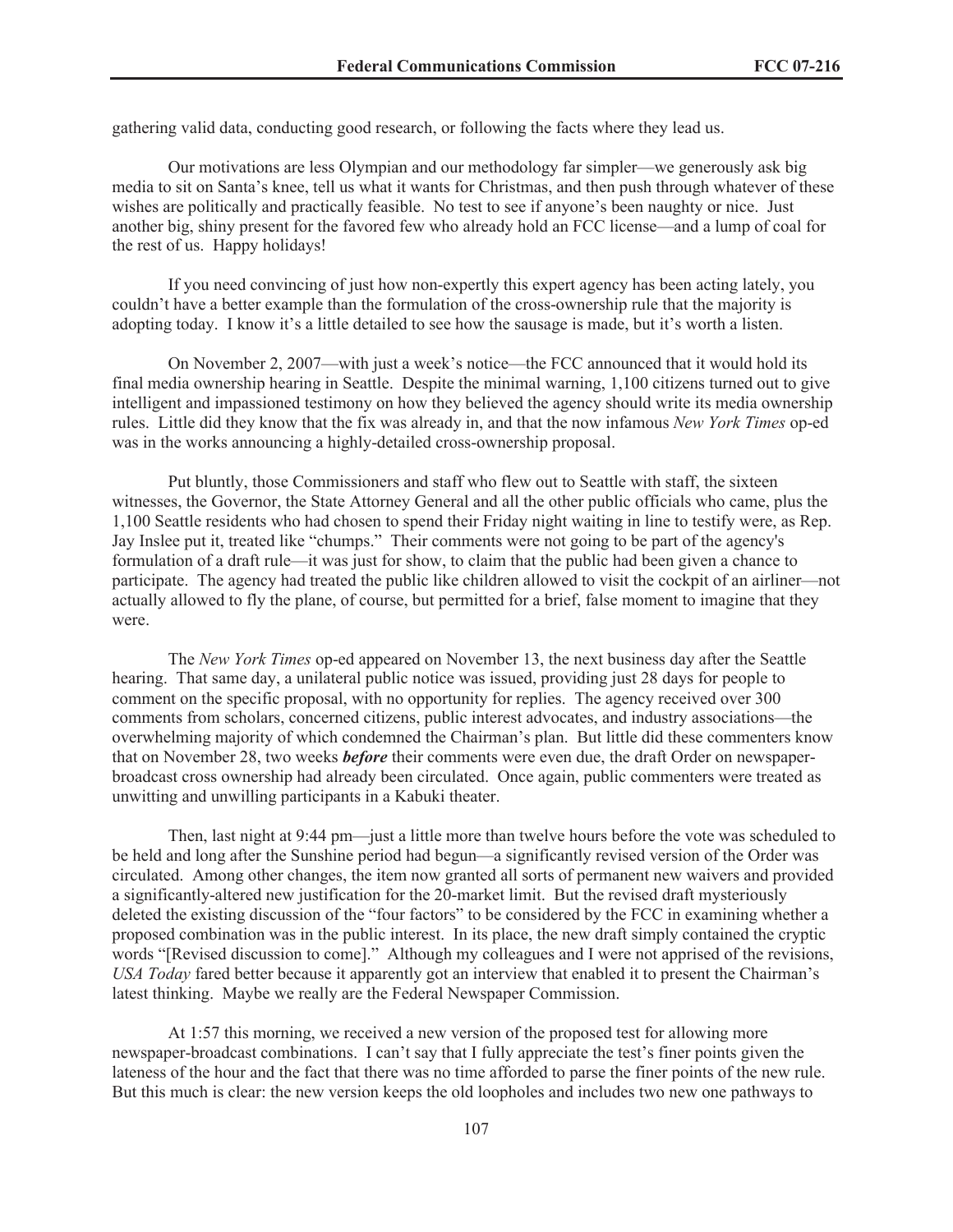cross ownership approval. So please don't buy the line that the rule we adopt today involves fewer loopholes—it adds new ones. Finally, this morning at 11:12 a.m. as I was walking out my office door to come to this meeting, we received an e-mail containing additional changes. The gist of one of these seems to be that the Commission need not consider all of the "four factors" in all circumstances.

This is not the way to do rational, fact-based, and public interest-minded policy making. It's actually a great illustration of why administrative agencies are required to operate under the constraints of administrative process—and the problems that occur when they ignore that duty. At the end of the day, process matters. Public comment matters. Taking the time to do things right matters. A rule reached through a slipshod process, and capped by a mad rush to the finish line, will—purely on the merits simply not pass the red face test. Not with Congress. Not with the courts. Not with the American people.

It's worth stepping back for a moment from all the detail here to look at the fundamental rationale behind today's terrible decision. Newspapers need all the help they can get, we are told. A merger with a broadcast station in the same city will give them access to a revenue stream that will let them better fulfill their newsgathering mission. At the same time, we are also assured, our rules will require "independent news judgment" (at least among consolidators outside the top 20 markets). In other words, we can have our cake and eat it too—the economic benefits of consolidation without the reduction of voices that one would ordinarily expect when two news entities combine.

But how on earth can this be? To begin with, to the extent that the two merged entities remain truly "independent," then there won't be the cost savings that were supposed to justify the merger in the first place. On the other hand, if independence merely means maintaining two organizational charts for the same newsroom, then we won't have any more reporters on the ground keeping an eye on government. Either way, we can't have our cake and eat it, too.

Also, since when do unprofitable businesses support themselves by merging with profitable ones—and then sink *more* resources into the money-losing division simply as a public service? Think about it this way. If any of us were employed by a struggling company, and we suddenly learned that a Wall Street financier had obtained control, would we (1) clap our hands with joy because we expect the new owner is going to throw a bunch of cash our way and tell us to keep on doing what we'd been doing, except more lavishly or (2) start to fear for our jobs and brace for a steady diet of cost cutting?

Here's my prediction on how it will really work. Mergers will be approved in both the top 20 and non-top-20 markets—towns big and small—because the set of exceptions we announce today have all the firmness of a bowl of Jell-O. Regardless of our supposed commitment to "independent news judgment" the two entities' newsrooms will be almost completely combined, with round after round of job cuts in order to cut costs. It's interesting to hear the few proponents of this rule bemoan the lost jobs that they say result from failing newspapers. Ask them this: in this era of consolidation in so many industries, isn't cutting jobs about the first thing a merged entity almost always does so it can show Wall Street it is really serious about cutting costs and polishing up the next quarterly report? These job losses are the *result* of consolidation. And more consolidation will mean more lost jobs. Newly-merged entities will attempt to increase their profit margins by raising advertising rates and relentless cost-cutting. Herein is the *real* economic justification for media consolidation within a single market.

The news isn't so good for other businesses in the consolidated market, either. Think about the other broadcast stations there. It's just like Wal-Mart coming to town—the existing news providers look around at the new reality and figure out pretty fast that they ought to head for the exit when it comes to producing news. Now, it may not be as stark as actually cancelling the evening news—it could just mean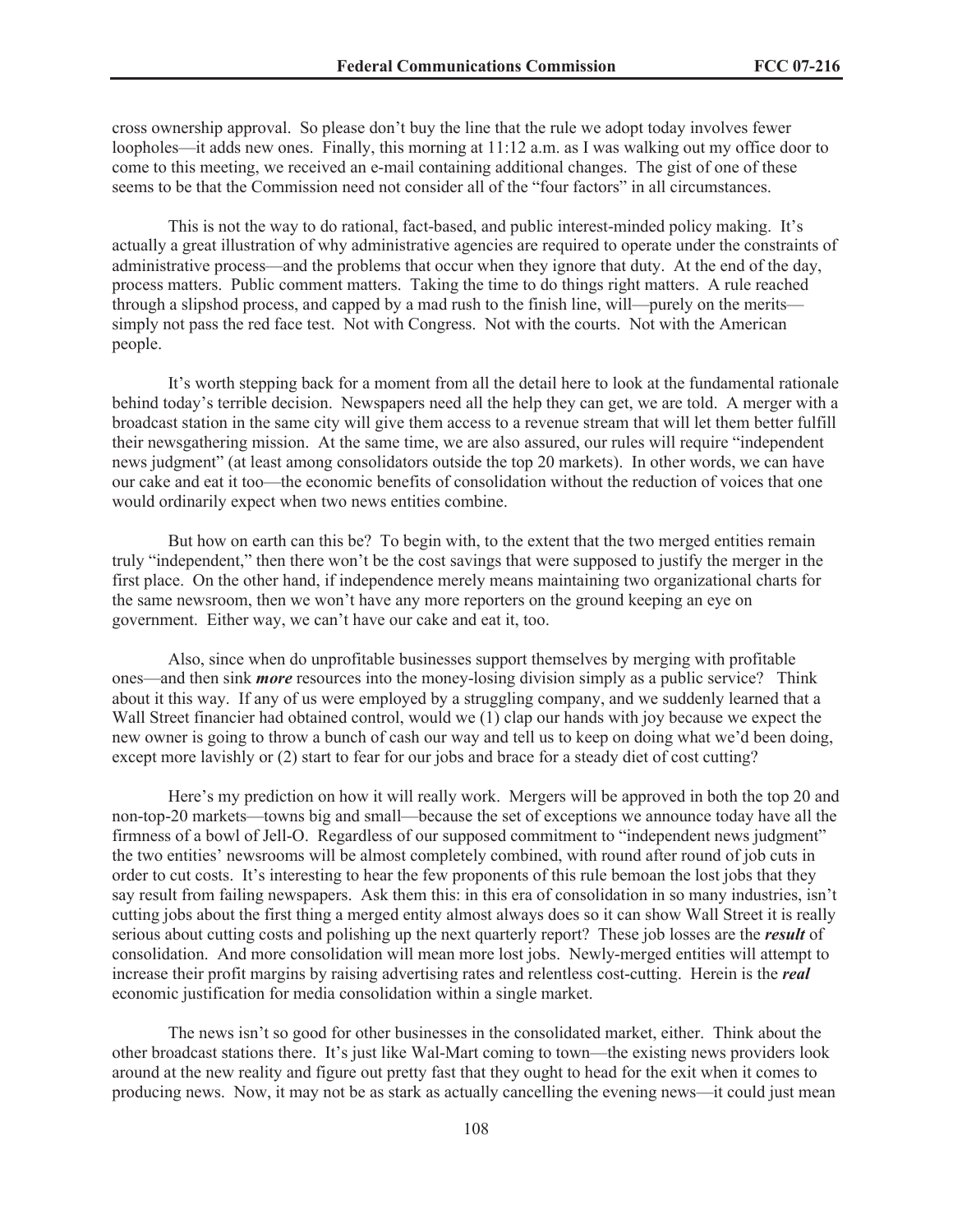doing more sports or more weather or more ads during that half hour. But at the end of the day, the combined entity is going to have a huge advantage in producing news—and the other stations will make a reasonable calculation to substantially reduce their investment in the business. This is why, by the way, experts have been able to demonstrate—*in the record before the FCC, using the FCC's own data—*that cross ownership leads to *less* total newsgathering in a local market. And that has large and devastating effects on the diversity and vitality of our civic dialogue.

Let's also be careful not get too carried away with the supposed premise for all this contortionism, namely the poor state of local newspapers. The death of the traditional news business is often greatly exaggerated. The truth remains that the profit margins for the newspaper industry last year averaged around 17.8%; the figure is even higher for broadcast stations. As the head of the Newspaper Association of America put it in a Letter to the Editor of the *Washington Post* on July 2 of this year: "The reality is that newspaper companies remain solidly profitable and significant generators of free cash flow." And as Member after Member Congress has reminded us, our job is not to ensure that newspapers are profitable—which they mostly are. Our job is to protect the principles of localism, diversity and competition in our media.

Were newspapers momentarily discombobulated by the rise of the Internet? Probably so. Are they moving now to turn threat into opportunity? Yes, and with signs of success. Far from newspapers being gobbled up by the Internet, we ought to be far more concerned with the threat of big media joining forces with big broadband providers to take the wonderful Internet we know down the same road of consolidation and control by the few that has already inflicted such heavy damage on our traditional media.

In the final analysis, the real winners today are businesses that are in many cases quite healthy, and the real losers are going to be all of us who depend on the news media to learn what's happening in our communities and to keep an eye on local government. Despite all the talk you may hear today about the threat to newspapers from the Internet and new technologies, today's *Order* actually deals with something quite old-fashioned. Powerful companies are using political muscle to sneak through rule changes that let them profit at the expense of the public interest. They are seeking to improve their economic prospects by capturing a larger percentage of the news business in communities all across the United States.

Let's get beyond the weeds of corporate jockeying and inking up our rubber stamps for a new round of media consolidation to look for a moment at what we are *not* doing today. That's the real story, I think—that the important issues of minority and female ownership and broadcast localism and how they are being short-changed by today's rush to judgment.

#### Minority and Female Ownership

Racial and ethnic minorities make up 33 percent of our population. They own a scant 3 percent of all full-power commercial TV stations. And that number is plummeting. Free Press recently released a study showing that during just the past year the number of minority-owned full-power commercial television stations declined by 8.5%, and the number of African American-owned stations decreased *by nearly 60%*. It is almost inconceivable that this shameful state of affairs could be getting worse; yet here we are.

In most places there is something approaching unanimity that this has to change. Broadcasters, citizens, Members of Congress, and every leading civil rights organization agree that the status quo is not acceptable. Each of my colleagues has recognized, I believe, that paltry levels of minority and female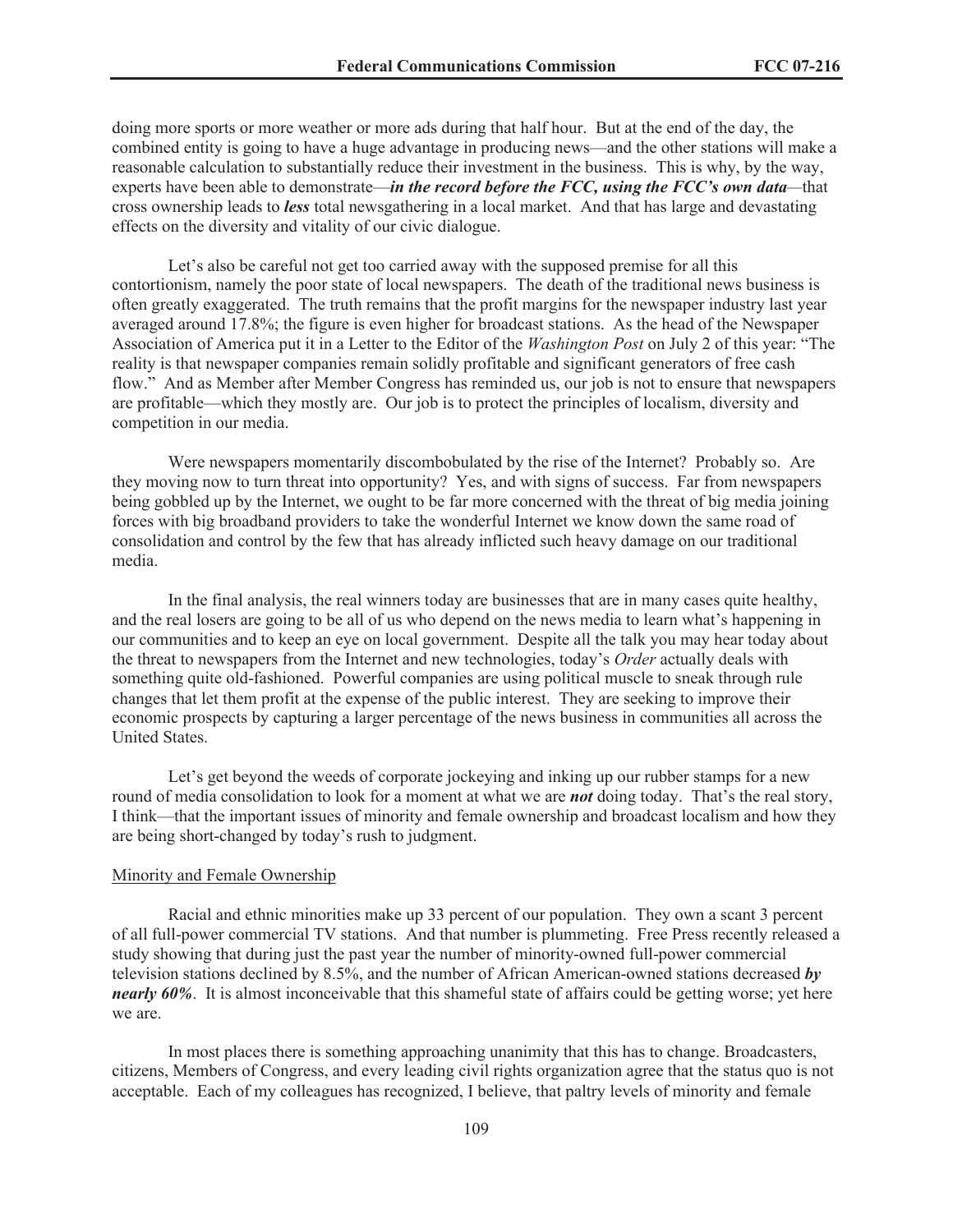ownership are a reality—which makes today's decision all the more disappointing. There was a real opportunity to do something meaningful today after years of neglect, and we blew it.

It didn't have to be this way. I proposed both a process and a solution. We should have started by getting an accurate count of minority and female ownership—the one that the Congressional Research Service and the Government Accountability Office both just found that we didn't have. The fact that we don't even know how many minority and female owners there are is indicative of how low this issue is on the FCC's list of priorities. We also should have convened an independent panel proposed by Commissioner Adelstein, and endorsed by many, that would have reviewed all of the proposals before us, prioritized them, and made recommendations for implementation. We could have completed this process in ninety days or less and then would have been ready to act.

Today's item ignores the pleas of the minority community to adopt a definition of "Eligible Entity" that could actually help their plight. Instead, the majority directs their policies at general "small businesses"— a decision that groups like Rainbow/Push and the National Association of Black Owned Broadcasters assert will do little or nothing for minority owners. Similarly, MMTC and the Diversity and Competition Supporters conclude that they would rather have no package at all than one that includes this definition. Lack of a viable definition poisons the headwaters. Should we wonder why the fish are dying downstream?

So while I can certainly support the few positive changes in this item that do not depend on the definitional issue—such as the adoption of a clear non-discrimination rule—these are overshadowed by the truly wasted opportunity to give potential minority and female owners a seat at the table they have been waiting for and have deserved for far too long. My fear now is that with cross ownership done, the attentions of this Commission will turn elsewhere.

#### Localism

At the same time that we have shamefully ignored the need to encourage media ownership by women and minorities, we have also witnessed a dramatic deterioration of the public interest performance of all our licensees. We have witnessed the number of statehouse and city hall reporters declining decade after decade, despite an explosion in state and local lobbying. The number of channels have indeed multiplied, but there is far less local programming and reporting being produced.

Are you interested in learning about local politics from the evening news? About 8 percent of such broadcasts contain any local political coverage at all, including races for the House of Representatives, and that was during the 30 days before the last presidential election. Interested in how TV reinforces stereotypes? Consider that the local news is four times more likely to show a mug shot during a crime story if the suspect is black rather than white.

The loss of localism impacts our music and entertainment, too. Just this morning, I had an e-mail from a musician who took a trip of several hundred miles and heard the same songs played on the car radio everywhere he traveled. Local artists, independent creative artists and small businesses are paying a frightful price in lost opportunity. Big consolidated media dampens local and regional creativity, and that begins to mess around pretty seriously with the genius of our nation.

All this is a travesty. We allow the nation's broadcasters to use half a trillion dollars of spectrum—for free. In return, we require that they serve the public interest: devoting at least some airtime for worthy programs that inform viewers, support local arts and culture, and educate our children—in other words, that aspire to something beyond just minimizing costs and maximizing revenue.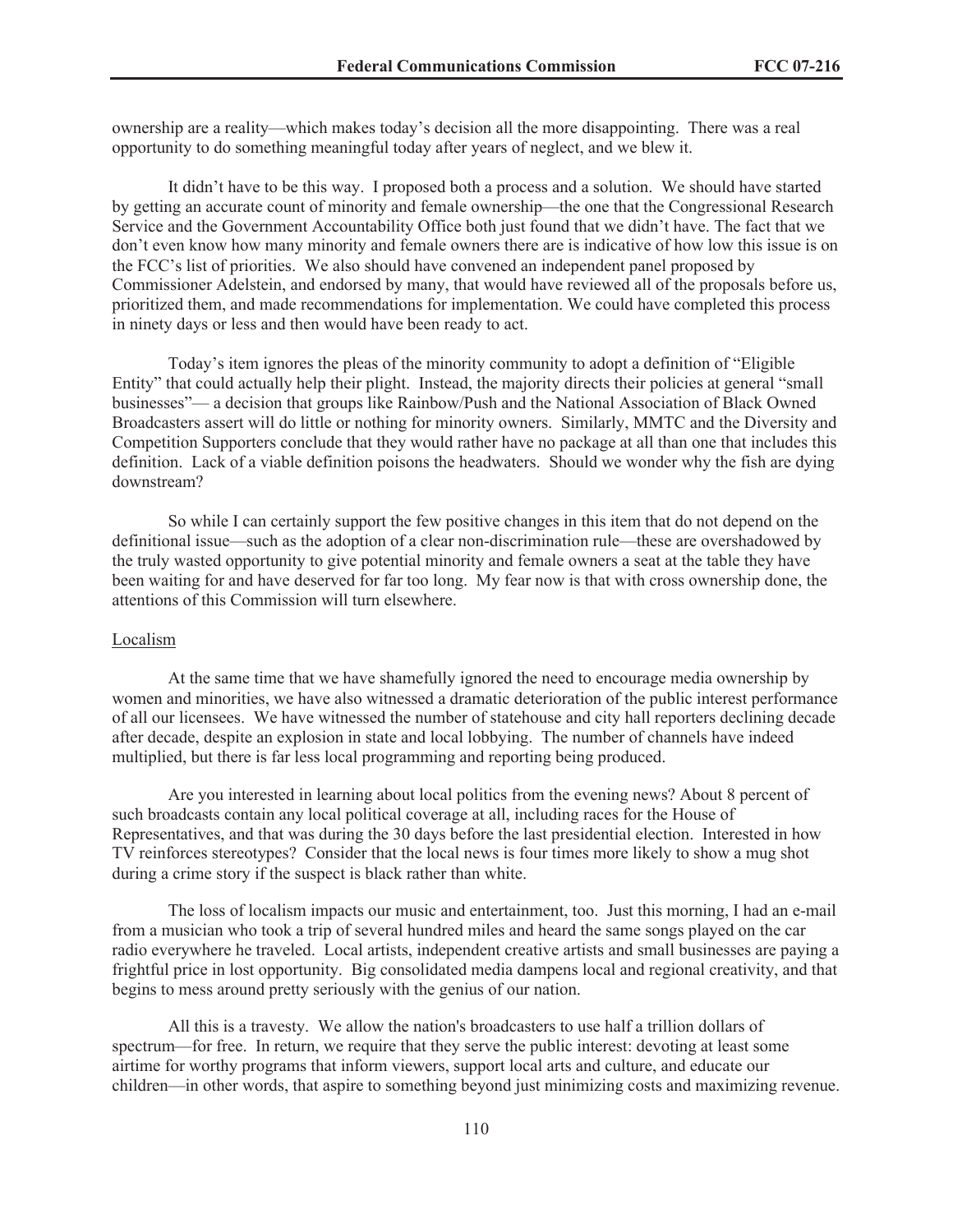Once upon a time, the FCC actually enforced this bargain by requiring a thorough review of a licensee's performance every three years before renewing the license. But during decades of market absolutism, we pared that down to "postcard renewal," a rubber stamp every eight years with no substantive review.

To begin with, the FCC needs to reinvigorate the license-renewal process. We need to look at a station's record every three or four years. I am disappointed that the majority so cavalierly dismisses this idea. And we should be actually *looking* at this record. Did the station show original programs on local civic affairs? Did it broadcast political conventions? In an era where too many owners live thousands of miles away from the communities they allegedly serve, do these owners meet regularly with local leaders and the public to receive feedback? Why don't we make sure that's done *before* we allow more consolidation?

In 2004, the Commission opened up a Notice of Inquiry to consider ways to improve localism by better enforcing the *quid pro quo* between the nation's broadcasters and the public. The Notice addressed many of the questions raised by earlier, dormant proceedings dating from years before. Today's Localism Notice asks more questions and tees up meritorious ideas—but again my question: why the rush to vote more consolidation now, consolidation that has been the bane of localism, and why put off systematic actions to redress the harms consolidation has inflicted?

Our FCC cart is ahead of our horse. Before allowing Big Media to get even bigger—and to start the predictable cycle of layoffs and downsizing that is the inevitable result of, indeed the economic rationale for, many types of mergers—we should be enforcing clear obligations for each and every FCC licensee.

#### Conclusion

Those who look for substantive action on these important issues concerning localism and minorities will look in vain, I predict, once the majority works its way on cross ownership. We are told that we cannot deal with localism and minority ownership because that would require *delay*. But these questions have been before the Commission for almost a decade—and they have been ignored year after year. These issues could have been—should have been—teed up years ago. We begged for that in 2003 when we sailed off on the calamitous rules proposed by Chairman Powell and pushed through in another mad rush to judgment. Don't tell me it can't be done. It should have been done years ago. And we had the chance again this time around. Now, because of a situation not of Commissioner Adelstein's or my making, we are accused of delaying just because we want to make things better before the majority makes them far worse. I see.

When I think about where the FCC has been and where it is today, two conclusions:

First, the consolidation we have seen so far and the decision to treat broadcasting as just another business has *not* produced a media system that does a better job serving most Americans. Quite the opposite. Rather than reviving the news business, it has led to *less* localism, *less* diversity of opinion and ownership, *less* serious political coverage, *fewer* jobs for journalists, and the list goes on.

Second, I think we have learned that the purest form of commercialism and high quality news make uneasy bedfellows. As my own hero, Franklin Delano Roosevelt, put it in a letter to Joseph Pulitzer, "I have always been firmly persuaded that our newspapers cannot be edited in the interests of the general public from the counting room." So, too, for broadcast journalism. This is not to say that good journalism is incompatible with making a profit—I believe that both interests can and must be balanced. But when TV and radio stations are no longer required by law to serve their local communities, and are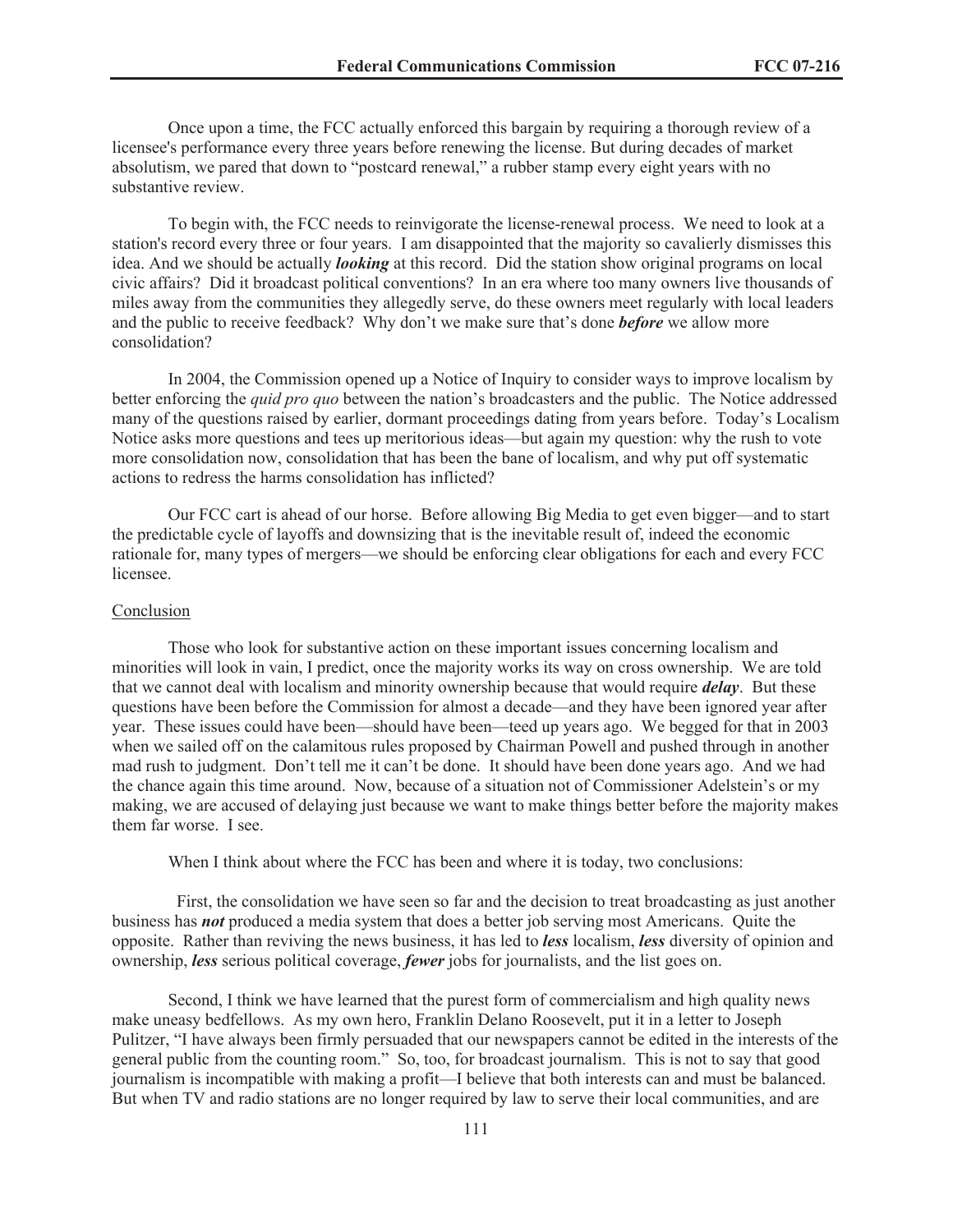owned by huge national corporations dedicated to cutting costs through economies of scale, it should be no surprise that, in essence, viewers and listeners have become the products that broadcasters sell to advertisers.

We could have been—should have been—here today lauding the best efforts of government to reverse these trends and to promote a media environment that actually strengthens American democracy rather than weakens it. Instead, we are marking not just a lost opportunity but the allowance of new rules that head media democracy in exactly the wrong direction.

I take great comfort from the conclusion of another critic of the current media system, Walter Cronkite, who said, "America is a powerful and prosperous nation. We certainly should insist upon, and can afford to sustain, a media system of which we can be proud."

Now it's up to the rest of us. The situation isn't going to repair itself. Big media is not going to repair it. This Commission is not going to repair it. But the people, their elected representatives, and attentive courts *can* repair it. Last time the Commission went down this road, the majority heard and felt the outrage of millions of citizens and Congress and then the court. Today's decision is just as dismissive of good process as that earlier one, just as unconcerned with what the people have said, just as heedless of the advice of our oversight committees and many other Members of Congress, and just as stubborn perhaps even more stubborn—because this time it knows, or should know, what's coming. Last time a lot of insiders were surprised by the country's reaction. This time they should be forewarned. I hope, I really hope, that today's majority decision will be consigned to the fate it deserves and that one day in the not too distant future we can look back upon it as an aberration from which we eventually recovered. We have had a dangerous, decades-long flirtation with media consolidation. I would welcome a little romance with the public interest for a change.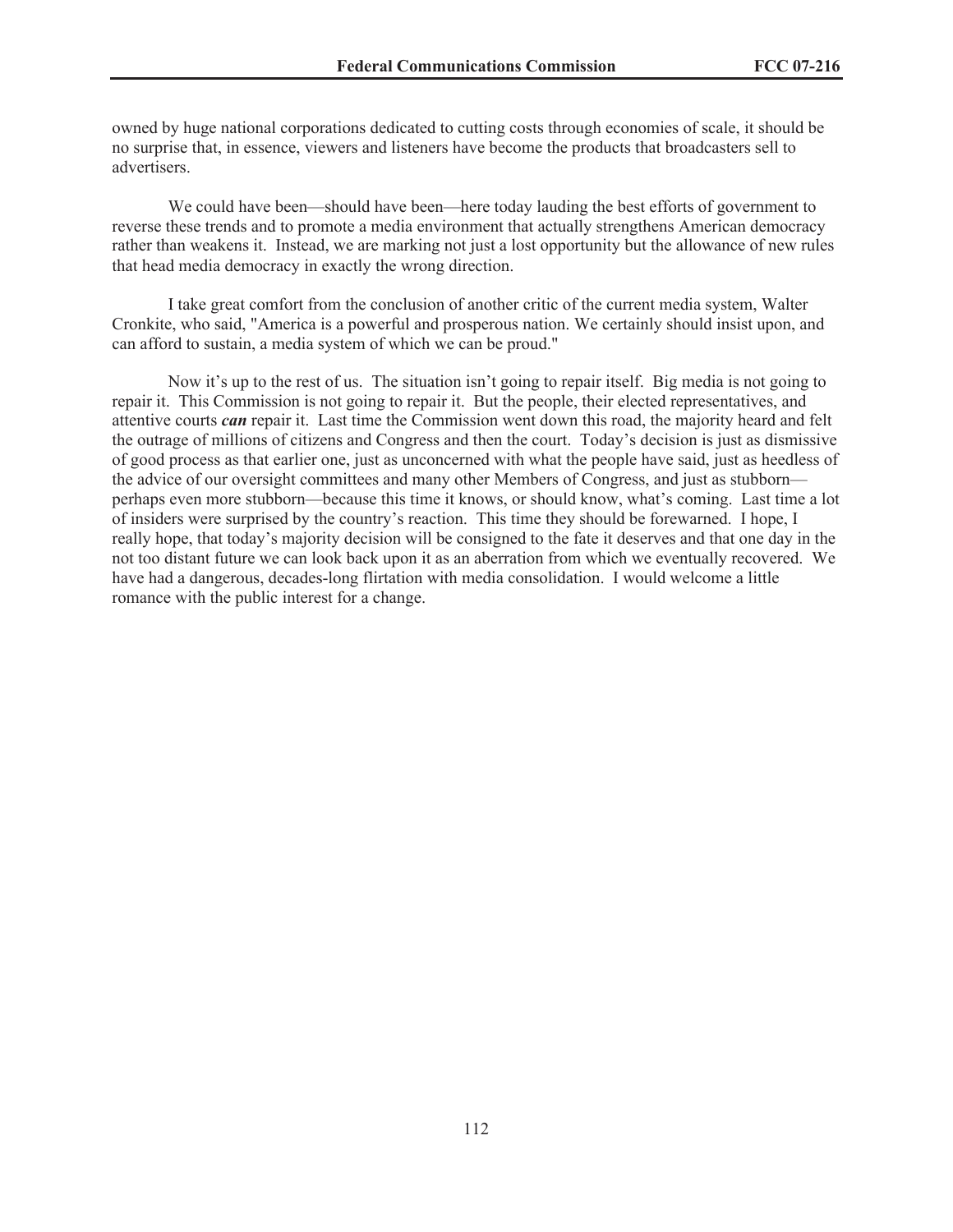# **DISSENTING STATEMENT OF COMMISSIONER JONATHAN S. ADELSTEIN**

*Re: 2006 Quadrennial Regulatory Review – Review of the Commission's Broadcast Ownership Rules and Other Rules Adopted Pursuant to Section 202 of the Telecommunications Act of 1996; 2002 Biennial Regulatory Review – Review of the Commission's Broadcast Ownership Rules and Other Rules Adopted Pursuant to Section 202 of the Telecommunications Act of 1996; Cross-Ownership of Broadcast Stations and Newspapers; Rules and Policies Concerning Multiple Ownership of Radio Broadcast Stations in Local Markets; Definition of Radio Markets; Ways to Further Section 257 Mandate and To Build on Earlier Studies; Public Interest Obligations of TV Broadcast Licensees*

Unprecedented media consolidation in recent years has allowed giant multinational media conglomerates to dominate growing numbers of local news markets from coast to coast. These media giants have swallowed up locally owned newspapers, TV and radio stations across America. This has presented challenges to both our culture and our democracy by undercutting the American tradition of a local press, rooted in and responsive to their own communities.

Central to our American democracy is a rich and varied supply of news and information. An informed citizenry requires the "uninhibited marketplace of ideas," where there is an open exchange of communications regarding music, news, information and entertainment programming over the public airwaves. Broadcasters, along with newspapers, still produce, disseminate, and ultimately control the news, information, and entertainment programs that most inform the discourse, debate, and the free exchange of ideas. As the Supreme Court has observed, "it is the right of the public to receive suitable access to social, political, esthetic, moral and other ideas and experiences."<sup>1</sup> That right is enshrined in the First Amendment to the U.S. Constitution.

By moving forward now with relaxation of the newspaper-broadcast cross-ownership rule, the majority ignores the repeated pleas of the American people and their representatives in Congress. There is no time-sensitive issue that compels us to act today. In fact, we were asked by leaders in Congress, including our oversight committees, to defer today and conduct a more inclusive process. That we are moving forward when the voices that matter are asking us to refrain defies the imagination.

The FCC has never attempted such a brazen act of defiance against Congress. Like the Titanic, we are steaming at full speed despite repeated warnings of danger ahead. We should have slowed down rather than put everything at risk.

The reasons for Congressional concern were underscored by the frantic scramble to make major policy changes at the last minute to this item. Late last night, there was a brand new proposal to provide waivers to 42 newspaper-television combinations. And not until early this morning, we learned of massive changes to the waiver standards – an issue of grave concern to me and a number of leaders in Congress. The majority argues this item is the product of long and careful deliberation. But after an odyssey through the Commission and the Courts, massive changes and new, previously unseen waivers were adopted in the dead of night on the eve of a vote. That hardly inspires confidence that this was an open, transparent and deliberative process.

The choices made by the majority are stark. The only entities asking for relief are the very media giants we are charged with overseeing. As we were reminded on Capitol Hill, the law does not say we are to serve those who seek to profit by using the public airwaves. The law says we are to serve the public

<sup>1</sup> *Red Lion Broadcasting Co. v. F.C.C.,* 395 U.S. 367, 390; 89 S.Ct 1794, 1807 (1969).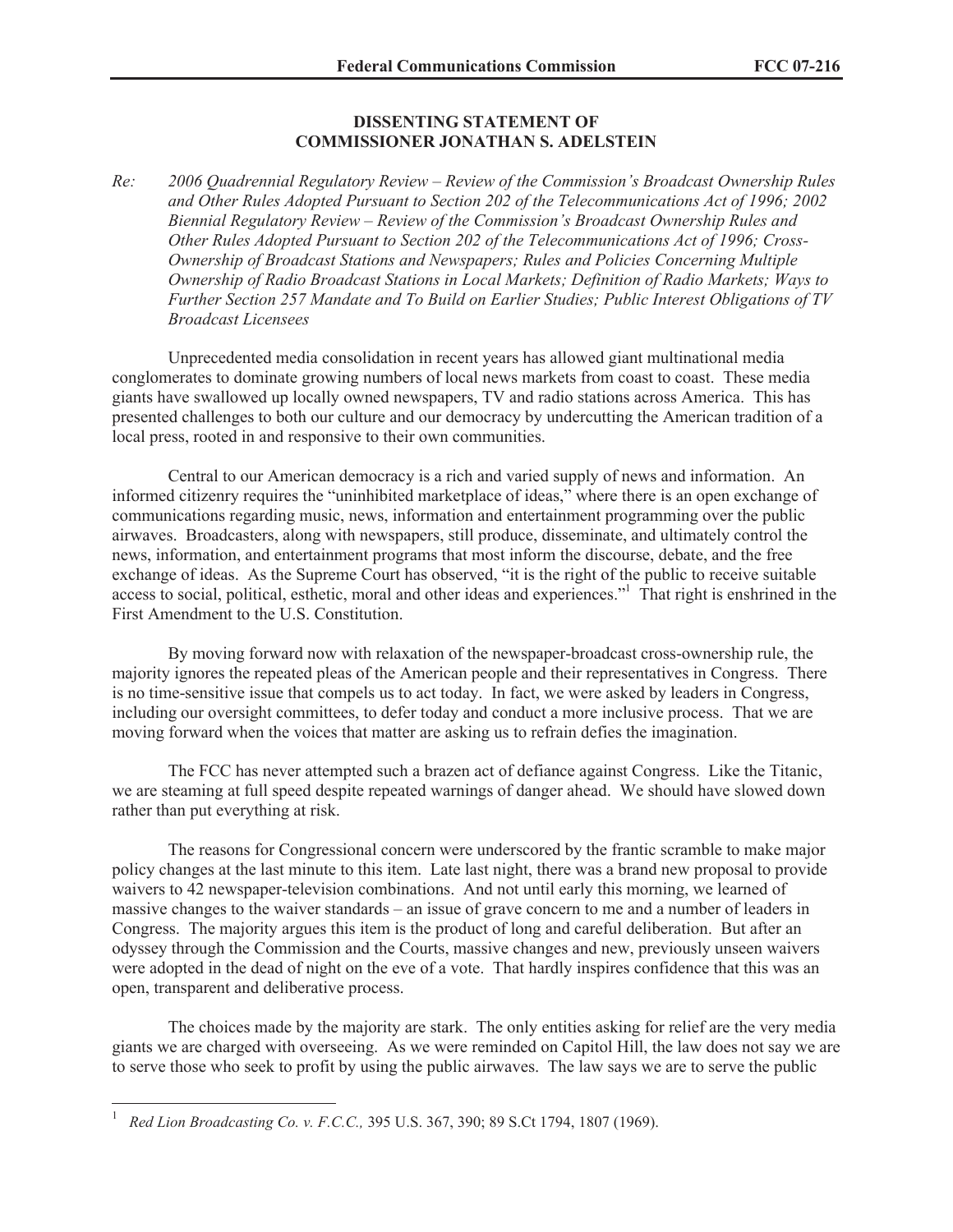interest. And the public has repeatedly told us they are not interested in further media consolidation.

Traveling across the country, we have heard this message in community after community. It is a nonpartisan chorus. Americans from all walks of life and all political perspectives, whether right or left and virtually everybody in between, do not want a handful of companies dominating their primary sources of news, information and entertainment. American distrust of the concentration of power is as old as our nation itself, and is rooted in the American spirit.

The millions of Americans who have spoken up scored a solid victory in forcing the majority to back away from further changes to the Commission's remaining TV and radio ownership rules. Nevertheless, by rolling back the cross-ownership rule, today's decision will open a nationwide bazaar of consolidation that flies in the face of overwhelming public sentiment. Today's decision says to all those people who spoke to us across the country, in churches, synagogues and city halls, "you were wrong. We here inside the Beltway somehow know what is best for you -- better than you know for yourselves." It is a big mistake for big government to say big media is good for you.

Well, I for one believe in the people who pleaded for us to stop further media consolidation. They have extensive experience in the field, devouring media at an enormous rate. The statute governing media ownership is unusually broad in allowing us leeway to define the public interest. Of course, the FCC cannot make these decisions solely by popular opinion, but we walk a dangerous course when three out of five unelected bureaucrats overrule the American people, a much better judge and jury.

People understand what study after study confirms. Despite the growth of other media delivery systems, broadcasting and newspapers are still the most pervasive of all platforms. When people look for local news and information, they turn to their local newspapers and TV stations. For example, 89 percent of people say traditional media are their most important sources of news and current affairs.<sup>2</sup> Free overthe-air broadcasting licenses are scarce, and broadcasters still have an enormous impact on the free exchange of ideas.

This debate is fundamentally about priorities. As we solicited the views of citizens across the country, we did not hear a clamor for relaxation of the cross-ownership rules. We only hear that from media company lobbyists inside the Beltway.

The public is concerned about the lack of responsiveness of their media outlets to what is happening in their local communities, their local artists, their local civic and cultural affairs. They are concerned that people of color and women own too few outlets to have their unique voices heard over the airwaves. They are furious about the level of sexual, violent and degrading material they are seeing and believe media consolidation has something to do with it. And they want us to address the public interest obligations of broadcasters first.

That is why I have insisted that we address and implement improvements to localism and diversity of ownership before – not after – we address the media ownership rules. To get it right, I called for an independent, bipartisan panel to guide us on a course to implement improvements in the level of ownership of media outlets by women and people of color. Many members

<sup>2</sup> *See Further Comments Of Consumers Union, Consumer Federation Of America And Free Press at 111 (Oct. 22, 2007) (noting that these findings are from an FCC-commissioned survey of media usage by Nielsen Media Research, Inc.) (also noting that while a full 46 percent of respondents use TV, radio and/or newspapers but no alternative media, a mere 1 percent of respondents use cable or the Internet, but none of the traditional media).*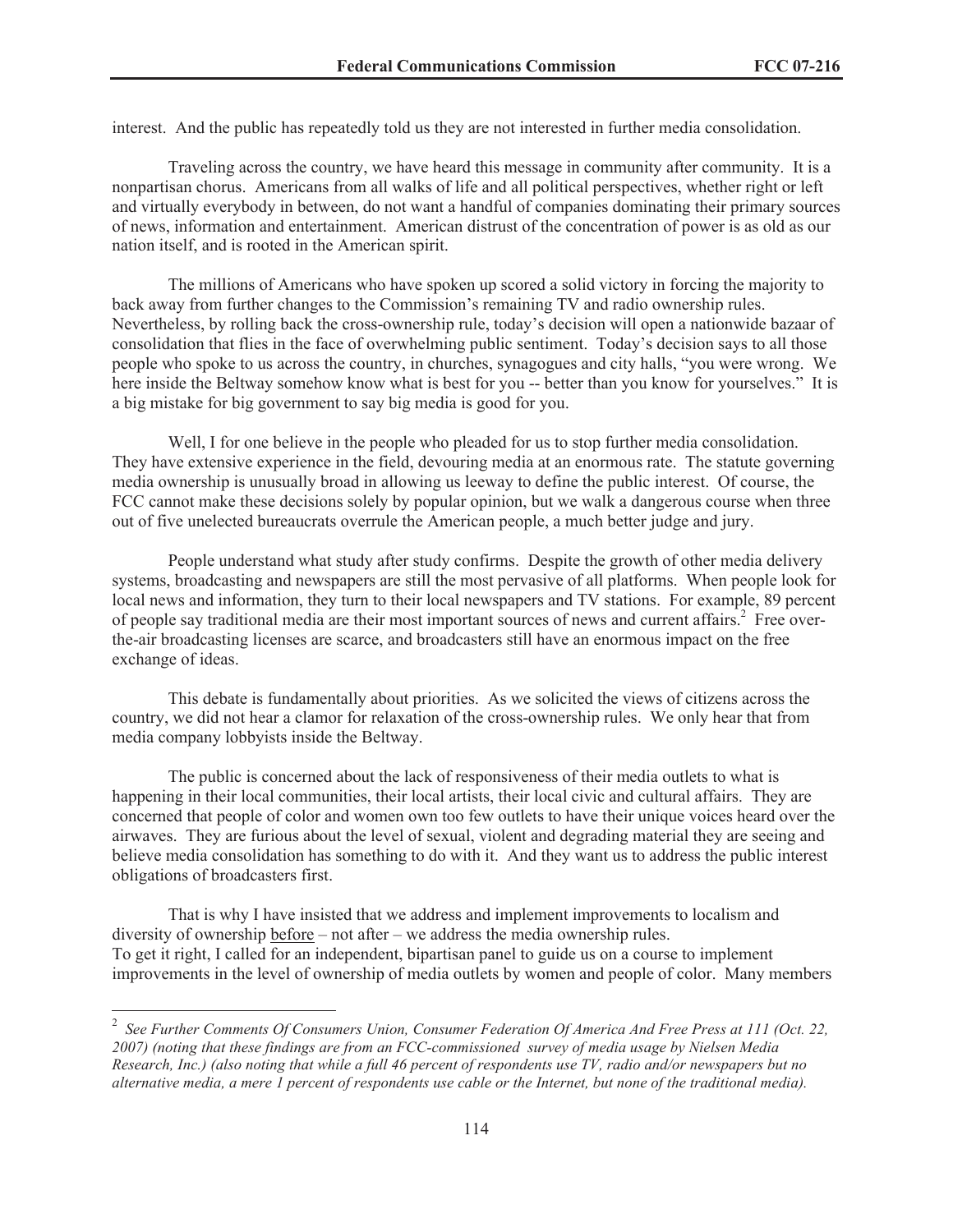of Congress and leading civil rights organizations joined that call. And I have demanded, along with many members of Congress, that we finalize the Localism Report and implement real improvements in the responsiveness of media outlets to local concerns first.

Instead, today we are offered half-measures, setbacks and draft proposals in place of real improvements to diversity and localism. While there are a few useful ideas put forth, for the most part these are half-baked gestures clearly intended as cover for the media consolidation agenda. Rather than take this in order, and address these lingering crises first, the Commission moves obsessively to allow more consolidation, notwithstanding congressional and public concern.

Most troubling, we are not dealing with the problems created by past media consolidation – loss of localism and diversity – before allowing even greater concentration. Allowing newspapers to merge with broadcast outlets only takes more opportunities out of circulation for local owners, women and people of color. And it even further raises the already exorbitant price of station ownership, the biggest barrier to new entrants and aspiring local owners.

The proposal, though portrayed as "modest," is fraught with substantive problems that should have been addressed through more thoughtful Commission consultation and negotiations. The majority's decision actually opens the door to dominant local newspapers buying up broadcast outlets in every market in America and potentially of any size.

Even if the proposal were limited to the top 20 markets, that would account for 43 percent of U.S. households, or over 120 million Americans. But the details reveal loopholes that would permit new cross-owned combinations from the largest markets down to the smallest markets, potentially affecting every American household.

There was an effort to tighten the waiver standards, but only very little progress was made, and the implications remain unclear. Unfortunately, we were not shown these changes until the last minute, with little time to respond or offer improvements. Those suggestions we offered were rejected. Despite these eleventh hour changes, the Commission historically has been so lax in granting waivers, even under the current stronger standards of a blanket prohibition on cross-ownership, there is little encouragement that the new waiver language will help. It will be open season for consolidation in markets of all sizes for those who engage in mergers that test our determination to hold the line on these waiver standards.

Exhibit A of a failed waiver process is what occurred just last night at the Commission. After all the time and debate that has occurred over this rule, we learned late last night, on the eve of this morning's vote, that the Commission would grant waivers to six new newspaper-broadcast combinations, and 36 grandfathered stations, for a total of 42 new waivers. I doubt my colleagues in the majority engaged in much deliberation on how the public interest was served in those communities, ranging from Myrtle Beach, South Carolina to Phoenix, Arizona. Yet this late-night decision will affect the people of these communities profoundly on a daily basis for years to come. Anybody who thinks our processes are open, thoughtful or deliberative should think twice in light of these nocturnal escapades.

Exhibit B is a newly devised Chinese menu of ways to create newspaper-broadcast combinations in markets outside of the Top 20. Under the draft that was circulated around dawn, there are now at least three ways to merge a newspaper with a broadcast outlet in non-top 20 markets. Now, in addition to the rebuttable presumption factors announced in the Chairman's November 13<sup>th</sup> press release, there will be a strong presumption in favor of more consolidation if a proposed combination meets our existing failing stations standard or results in a new source of local news in the market. I have serious questions about these new proposals. For example, I have real doubts about the Commission's willingness to enforce the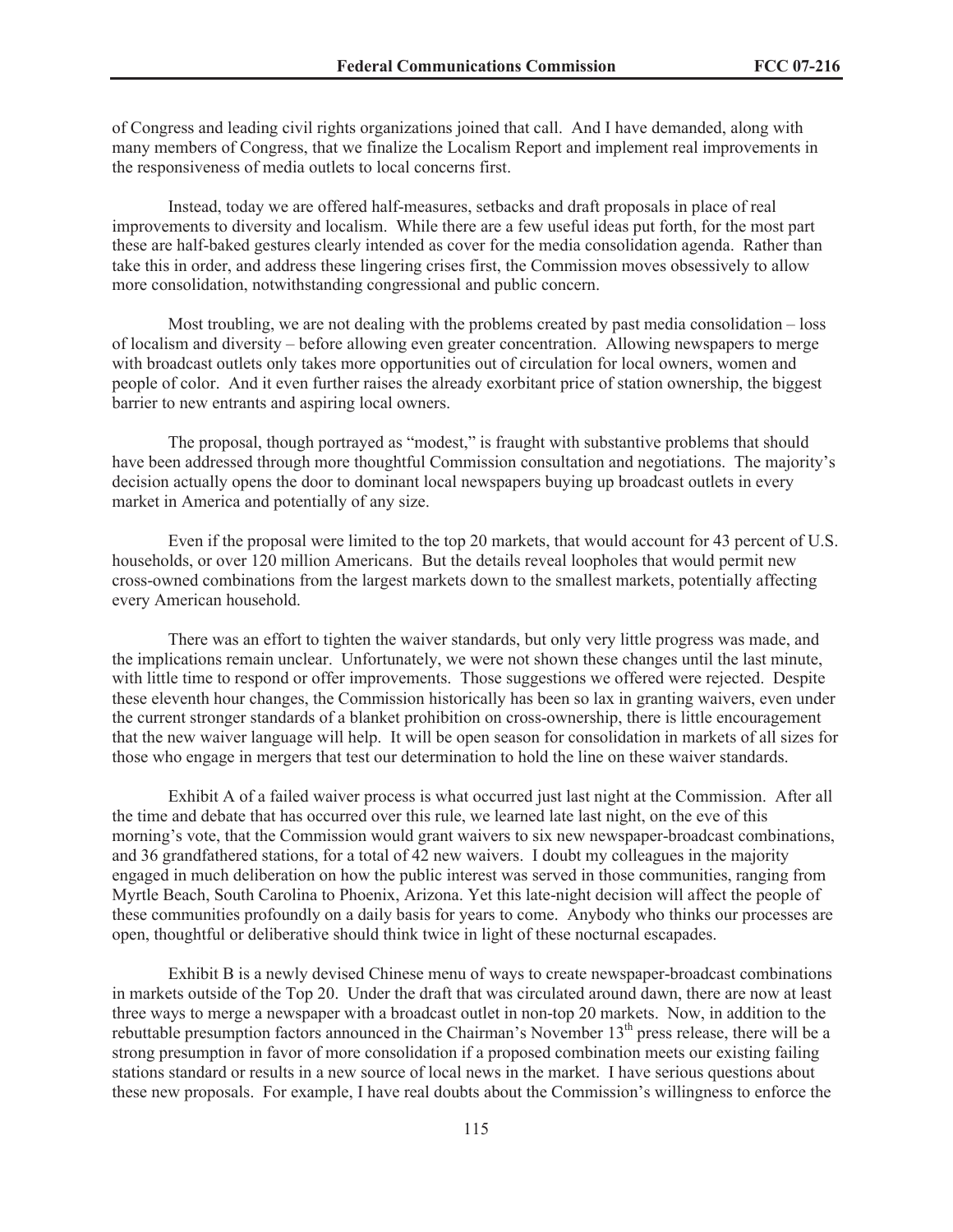seven-hour weekly news requirement. Also, such a requirement could have a negative impact on the total amount of news through the media. As a study from Free Press and Consumer Union has shown, while the newspaper-broadcast combinations increase its news output – in this case, seven hours per week – news production market-wide diminishes. The Commission should more closely examine this proposal to ensure that it will produce the desired effect.

These loopholes in the Order also undercut the assertion that the proposal would prevent a newspaper from buying one of the top-four rated stations in the same market. That protection does not apply in markets below the top 20, and can be dismissed with the wave of the Commission's hand in the larger markets. In reality, under this proposal a newspaper could buy any TV station in any city, no matter how large.

A main public interest justification for newspaper-broadcast cross-ownership has been the claim that relaxing the rule would create more local news. A path-breaking study by leading consumer organizations, using the FCC's own data, demonstrated that claim to be wrong. They found that the data underlying an FCC-sponsored study finding more local news by cross-owned stations actually reveals that there is less local news in those markets as a whole, taking into account all news outlets. It remains unclear exactly why the overall level of local news available diminishes. Perhaps it is because other outlets choose not to compete with the local leviathan or maybe they lose equal access to the newspaper's investigative and news resources. But the fact is the Commission's own data reveals the other outlets in those cities reduce their news coverage more than the cross-owned outlets increase it. So not only is less news produced in the market, but an independent voice is silenced when the dominant local newspaper swallows up a broadcast outlet. We should have examined the root causes of this problem and addressed it before relaxing the cross-ownership rule.

We also failed to study the relationship between inappropriate programming for children, such as excessively sexual or violent programs, and the concentration of media ownership. A 2005 report found that 96 percent of all the indecency fines levied by the FCC in radio from 2000 to 2003 (97 out of 101) were levied against four of the nation's largest radio station ownership groups. The remaining 11,000 plus stations were responsible for just four percent of all FCC radio indecency violations, a fraction of their national audience share. While the radio report did not prove a causal link between ownership concentration and broadcast indecency, I believe the Commission has an obligation to study and understand the relationship between media concentration – station ownership and program ownership – and indecency before we permit more consolidation. Further, a study last year by the Parents Television Council found that, in the midst of an unprecedented wave of media consolidation between 1998 and 2006, violence on TV during the evening hours of 8:00, 9:00 and 10:00 grew by 45, 92 and 167 percent, respectively. Commissioner Copps and I requested a full FCC field hearing to explore the relationship between media consolidation and the rising volume of material inappropriate for children in the media, but not one was held.

For many years, the underpinnings of the Commission's public interest analysis with regard to media have been to promote localism, competition, and diversity. Yet it is clear from the record that this decision undermines all of these goals. As a result of newspaper-broadcast cross-ownership, there is less local news in the market as a whole and there is less competition for stories and ideas since two competing entities become one. There is also less diversity, as a voice in the market is lost, and broadcast outlets are taken even further out of reach of women and people of color.

The ostensible reason to ignore all of these detrimental consequences was the importance of saving the newspaper industry that would otherwise wither on the vine. As many have pointed out, we are not in the business of guaranteeing newspaper profits. Perhaps if we were, we would better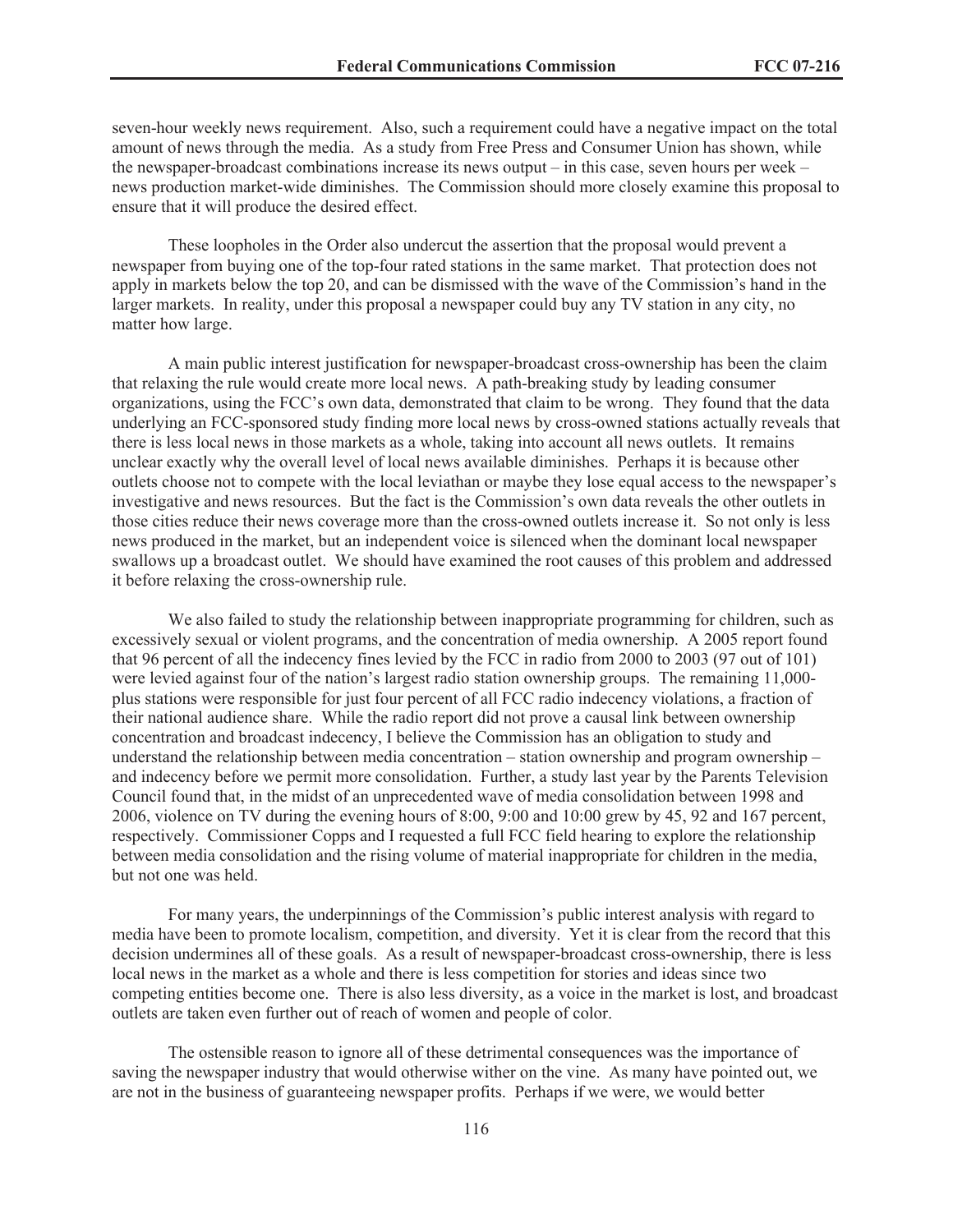understand why relaxing the cross-ownership rule is not the right prescription for addressing real issues and opportunities newspapers face as the internet rapidly becomes the means of distribution for news. The record shows that news content is still largely generated by newspapers and TV stations, even though the means of distribution are changing with the emergence of broadband.

In fact, the newspaper industry is quite healthy, with profit margins of around 20 percent, exceeding the average of S&P 500 companies.<sup>3</sup> The problem for newspapers is that those margins and revenues are declining, and Wall Street looks askance at the trends, despite the huge continued cash generation of newspapers. The problem is that broadcasters are also seeing slow growth or revenue declines, again despite very healthy, if shrinking, margins. Wall Street analysts have recognized what the majority apparently missed. You cannot address the financial problem of shrinking margins of newspapers by combining them with broadcast outlets that also have shrinking margins. The real challenge for both outlets is to better monetize their news-gathering functions from the growing audience who views them for free on the Internet.

In the final analysis, we could have achieved a bipartisan agreement on a reasonable process to finalize the media ownership proceeding that addressed the many concerns raised by the public, leading consumer advocates and Congress. I worked to achieve that goal by offering to follow the bipartisan path laid out by Members of Congress and the Senate Committee on Commerce, Science and Transportation.

Sadly, that was a road not taken, and Members of Congress have clearly signaled there will be consequences for this breakdown of deference and cooperation. We ran so many red lights it would make Mario Andretti blush. It is now up to Congress and the courts to address the pileup that resulted. With the encouragement of the American people, who are certain to share the outrage over this decision, I certainly hope and believe that others will have the final word on this issue.

Finally, I want to recognize and thank the many groups and individuals who have provided me with important counsel during this difficult proceeding: Free Press, Media Access Project, Consumers Union, Institute for Public Representation, Consumer Federation of America, Communications Workers of America, the Writers' Guilds of America, the Media and Democracy Coalition and the tens of thousands of volunteers and members of the public who have reached out to this Commission to express their concerns.

<sup>&</sup>lt;sup>3</sup> See Further Comments of Consumers Union, Consumer Federation of America and Free Press at 48 (Dec. 11, *2007).*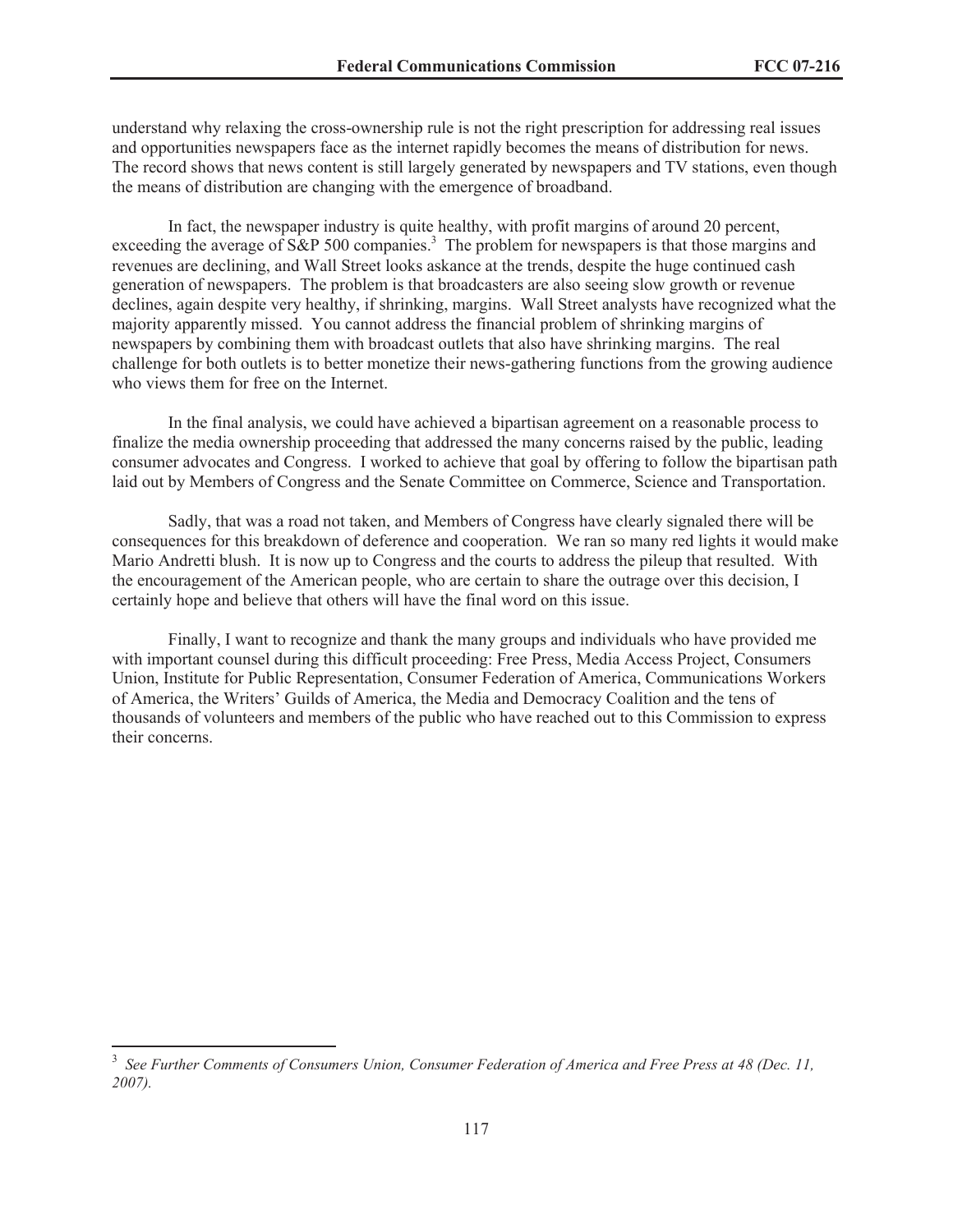# **STATEMENT OF COMMISSIONER DEBORAH TAYLOR TATE**

*RE: 2006 Quadrennial Regulatory Review-Review of the Commission's Broadcast Ownership Rules and Other Rules Adopted Pursuant to Section 202 of the Telecommunications Act of 1996; 2002 Biennial Regulatory Review-Review of the Commission's Broadcast Ownership Rules and Other Rules Adopted Pursuant to Section 202of the Telecommunications Act of 1996; Cross Ownership of Broadcast Stations and Newspapers; Rules and Policies Concerning Multiple Ownership of Radio Broadcast Stations in Local Markets; Ways to Further Section 257 Mandate and To Build on Earlier Studies; Public Interest obligations of TV Broadcast Licensees.* 

As Commissioners of the Federal Communications Commission we face many serious, farreaching, and contentious decisions affecting this nation. While I always strive to seek consensus, I know there will be some times when consensus is simply not possible, and we must agree to disagree. Today is one of those days.

I believe that the process we have engaged in over the past year and a half, has been open, transparent, and thorough—a true example of our vibrant democracy at work. Others may disagree. While I think we would all prefer to be part of a unanimous decision, I do not believe waiting would have resulted in any further agreement.

In its 2004 remand, the 3<sup>rd</sup> Circuit affirmed "the power of the Commission to regulate media ownership." In addition, Congress requires that the Commission undertake a review of our media ownership rules every four years. The 3rd Circuit also made clear that the FCC must not simply be a "revolving door" of notice and comment. We must act to fulfill our obligations: "monitor the effect of . . . competition . . . and make appropriate adjustments' to its regulations." In this Order we conclude our 2006 Quadrennial Review, and respond to the Court's remand of our 2002 Biennial Review Order.

I wish that I had time to truly capture and describe the places we visited and the thousands of individuals who lined up to speak to us – from California to Maine; Chicago to Florida; Pennsylvania to Tennessee – we traveled literally from sea to shining sea. In several cases, we stayed until after midnight in order to accommodate those citizens who took time to sit through hours of public testimony. These lengthy hearings provided an opportunity for thousands of American citizens to have unprecedented access to a governmental body about the role media plays in their lives and their opinion regarding media ownership. Over my 20-plus years of public service – at all levels of government – I cannot remember a single time that an agency expended this much institutional energy and investment on an issue, or was this open and thorough regarding a matter of public interest. We invited comment not only from the general public, but also from expert panels of economists; TV, radio, and film producers; musicians; directors; professors; students; small and large TV and radio broadcasters, and community organizations. During the roughly year and a half of on-going hearings, we arranged for ten media studies by experts – preeminent economists, academics, and researchers – and also released all of those studies for public comment as well as peer review by unaffiliated experts. Four of the studies were peer reviewed by multiple reviewers.

In addition to the FCC's formal process, I also felt it was important to seek first-hand knowledge regarding the challenges, as well as the exciting innovations, facing broadcasters and newspapers. I toured large and small media outlets, local broadcasters, network affiliates, and newspapers. In addition, I spent time hearing from consumer organizations, such as Media Access Project and the Consumer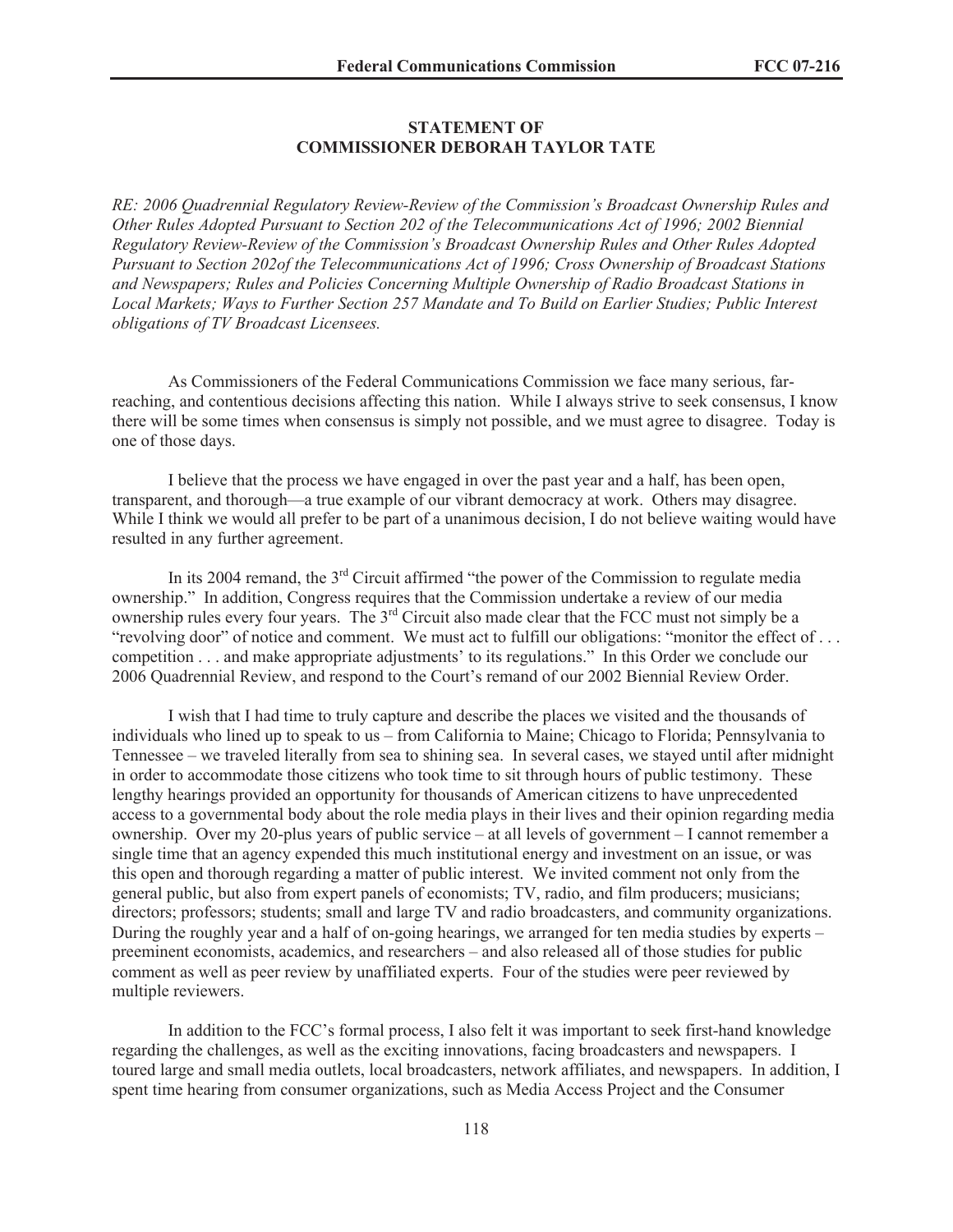Federation of America, as well as some of our nation's most knowledgeable professors and economists, and Members of Congress.

Throughout this process, I was struck by the ongoing, dramatic changes in how Americans use the media to receive news, information, and entertainment. Increases in broadband penetration have transformed the Internet into a viable platform for streaming full-length video programming, with more content moving online daily. And our mobile phones now provide us with stock quotes, email and news updates from sources locally and around the globe. With the multiplicity of sources now available at the click of a button, the historic concerns underlying the newspaper-broadcast cross-ownership ban would seem to be alleviated. Many academics and professionals note that developments since the Commission last reviewed its rules show that the diminishment of mainstream media power over information flow is real. This will only continue as the Internet and other communications networks develop. The diminution in the power of old media enhances the need to permit exploration of the synergies of limited cross-ownership. The Commission must ensure that our rules do not unduly stifle efficient communications that are likely to preserve or increase the amount and quality of local news available to consumers via these outlets.

As we traveled across America, one of the most prominent concerns we heard was with regard to radio consolidation. This was especially true at the hearing we held in my hometown of Nashville, TN-- Music City USA. While best known as the "Home of Country Music", Nashville is the #2 video production locale in the country; second only to L.A. Nashville is the home of some of the greatest songwriters and musicians in the entire world. It provided an appropriate forum to take a look at how ownership affects artists and their art. I want to thank all the Tennessee public officials, Belmont University, and so many Nashville stars who participated: Naomi Judd, Big and Rich, George Jones, Dobie Gray and my good friend, the late Porter Wagner. We listened and heard from you, and many fans as well, who opposed further radio consolidation, and today we retain the current radio ownership limits.

For those concerned about radio consolidation, it is important to note that the industry has recently seen a number of radio giants engaging in significant divestitures. Major companies like Clear Channel, ABC, Entercom, and CBS have divested, or filed applications to divest, hundreds of stations over the last few years. This is a good example of the marketplace in action. In addition, many of the stations that were spun off were made available to new owners through capital supplied by the former ones. This will hopefully result in additional women and minority owners; a good result for them, and for America's diverse citizenry.

In addition to radio ownership, the other concern that stands out in my mind is the content provided by today's media outlets. From concerns about the pervasive impact media has on our children, to the lack of diversity of programming, to the "negativity" of news coverage in general. Some commenters took issue with a specific local station. To those citizens, I commend you to our website, www.fcc.gov, where you can file complaints regarding a broadcaster who may not be fulfilling their public interest obligations, or you believe has violated other Commission regulations. Also, we recently adopted an Enhanced Disclosure Order, requiring local broadcasters to post their public inspection files online, which will make it easier for individuals and citizens to review those files to ensure that broadcasters are meeting their regulatory responsibilities.

It was important to the process that we heard not only from passionate members of the public who shared personal stories of how media ownership has impacted their lives, but also from dispassionate academics and economists who analyzed marketplace data and derived findings that directed our inquiries. The studies examined various subjects, but several conclusions were reached. First, there is a staggeringly low rate of female and minority ownership in the broadcasting industry. Today, we adopt a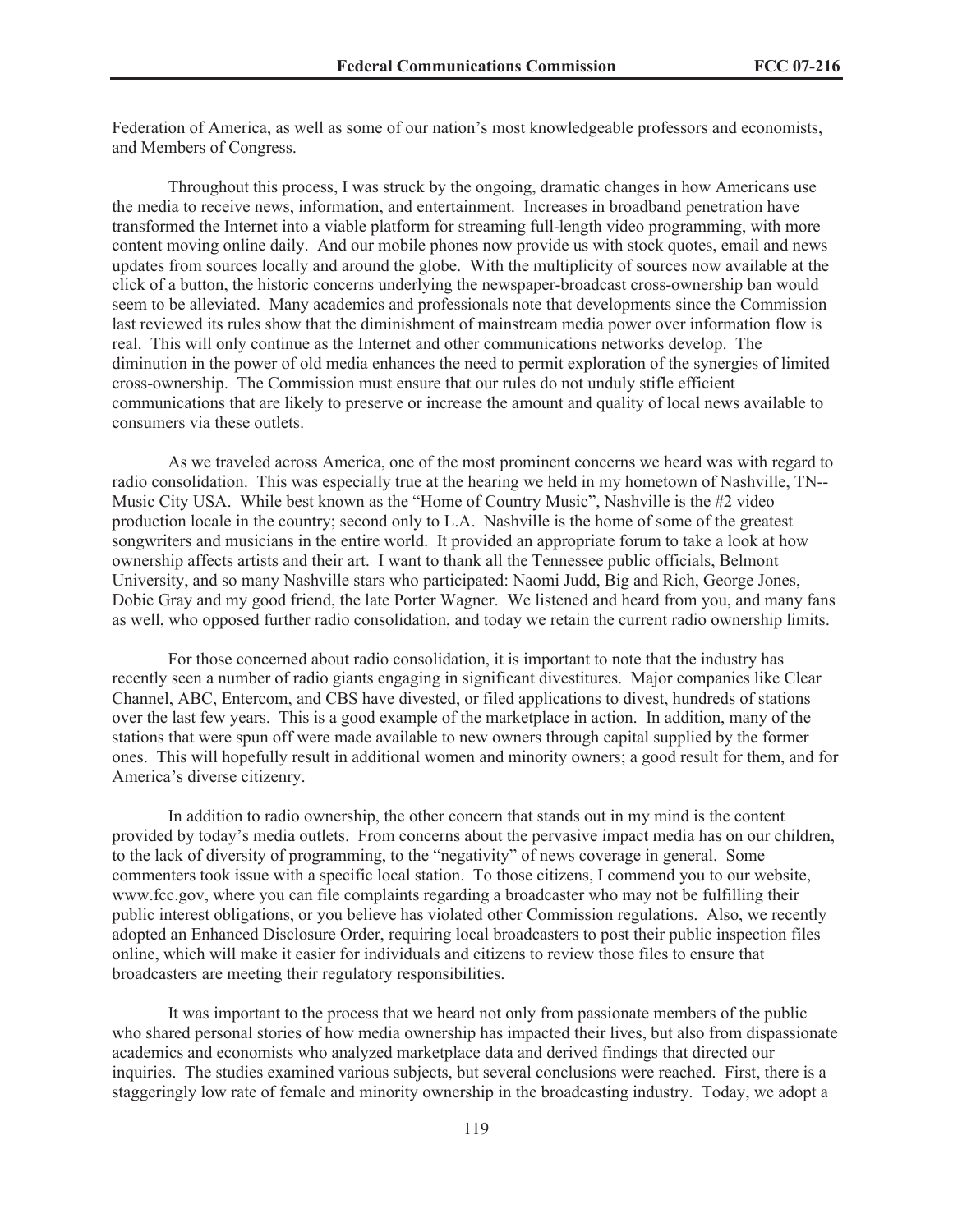separate order that takes positive steps to address that concern. Second, according to three of our media studies, cross-ownership of newspapers and broadcast stations actually results in more local news. Some point out the potential inconclusiveness as to the outcome of some of the studies, but this concern lends credence to our decision to conduct a case-by-case review of the particular characteristics of specific combinations in specific markets, rather than adopting a one-size-fits-all rule.

In conclusion, I think it is important to step back from the emotionally-charged debate that has surrounded this issue over the past few weeks, and consider the narrowness of the rule change we make today. In this Order, we retain the limits on television ownership, radio ownership, and radio-television cross-ownership. We retain the newspaper-broadcast cross-ownership ban, except in the top 20 markets, which are our most media-rich, highly-populated markets. We establish a heavy presumption against cross-ownership in markets outside the top 20. This was at the heart of the 3rd Circuit's decision which affirmed the elimination of the ban, upholding the Commission's conclusion that the ban undermined localism and was unnecessary to protect diversity.

We have traveled across the country and heard from thousands of citizens. The process has been long, but fruitful. Many wanted us to go further in repealing the ownership restrictions, but we have chosen a measured and cautious approach. We recognize the changing dynamics of the media market, but also give due consideration to the weight of the record before us. In the end, our approach is an extremely modest change, which reflects the views of citizens as well as experts gathered over the past 18 months.

Thank you to the Media Bureau for organizing the many public hearings and for drafting this item. Most of all, thank you to all of those citizens who participated in this truly monumental process. We value your insight and hope you will continue to be part of this Commission's work in the future.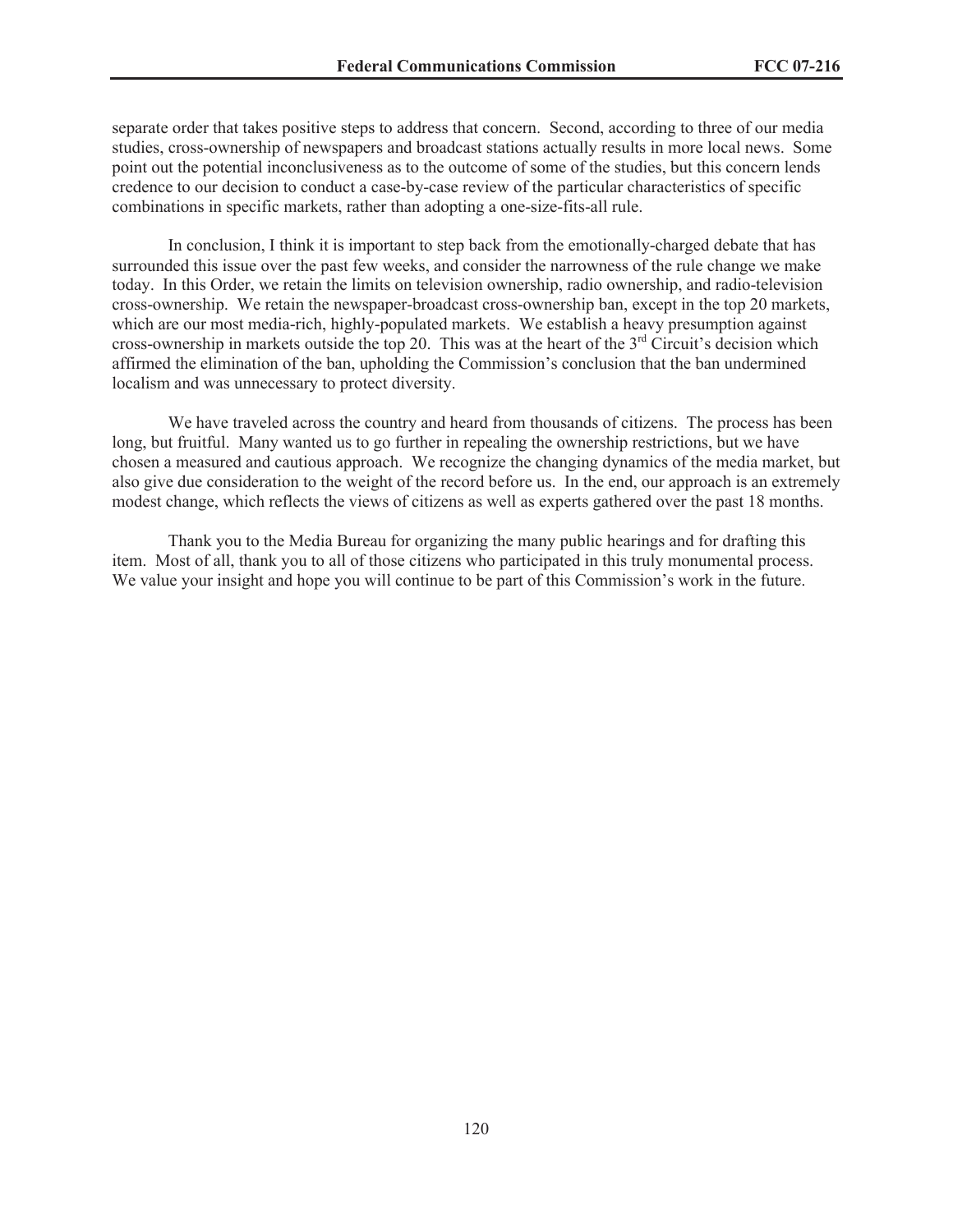## **STATEMENT OF COMMISSIONER ROBERT M. MCDOWELL**

*Re: 2006 Quadrennial Regulatory Review – Review of the Commission's Broadcast Ownership Rules and Other Rules Adopted Pursuant to Section 202 of the Telecommunications Act of 1996; 2002 Biennial Regulatory Review – Review of the Commission's Broadcast Ownership Rules and Other Rules Adopted Pursuant to Section 202 of the Telecommunications Act of 1996; Cross-Ownership of Broadcast Stations and Newspapers; Rules and Policies Concerning Multiple Ownership of Radio Broadcast Stations in Local Markets; Definition of Radio Markets; Ways to Further Section 257 Mandate and To Build on Earlier Studies*

Mark Twain warned us over a century ago, "If you don't read the newspaper you are uninformed. If you do read the newspaper you are misinformed." Of course, Mr. Twain had no other media than newspapers at his fingertips to glean information, opinion and, more importantly, material for his witticisms. The  $21<sup>st</sup>$  Century's chaotic explosion of information from broadcast radio and television, cable TV, satellite radio and TV, the Internet and many other voices and outlets would have given Twain an ocean of material to use to skewer his targets with his satire. Without question, however, he would have had a blog; and I'm sure it would have been one of the most popular blogs on the Internet. If he were alive today, perhaps his cheerful disdain for newspapers would have led him and his readers to bypass the papers altogether. And that's a point at the heart of today's order: if consumers and content providers *want* to bypass the media technologies of yesteryear in favor of new media, they *can*. And *they are*. In fact, the evidence in the record tells us that if you are under 30, you are probably not reading a traditional newspaper or tuning in to your local broadcasters. You may never do so, at least not in the way the over-30 crowd does. It is precisely this type of paradigm shift that Congress and the courts have charged the Commission with weighing heavily as we revise our media ownership rules.

But before I delve into the substance of today's order, let's take a moment to examine how we got here. The current proceeding began at my very first open meeting as a Commissioner, 18 months ago. This proceeding has been unprecedented in scope and thoroughness. We gathered and reviewed over 130,000 initial and reply comments and extended the comment deadline once. We released a Second Further Notice in response to concerns that our initial notice was not specific enough about proposals to increase minority and female ownership of stations. We gathered and reviewed even more comments and replies in response to the Second Notice. We traveled across our great nation to hear directly from the American people during six field hearings on ownership in: Los Angeles and El Segundo, Nashville, Harrisburg, Tampa-St. Pete, Chicago, and Seattle. We held two additional hearings on localism, in Portland, Maine and here in our nation's capital. In those hearings, we've heard from 115 expert panelists on the state of ownership in those markets and we've stayed late into the night, or early into the next morning, to hear from concerned citizens who signed up to speak. And I want to thank all of those who turned out to express their views.

We also commissioned and released for public comment ten economic studies by respected economists from academia and elsewhere. These studies examine ownership structure and its effect on the quantity and quality of news and other programming on radio, TV and in newspapers; on minority and female ownership in media enterprises; on the effects of cross-ownership on local content and political slant; and on vertical integration and the market for broadcast programming. We received and reviewed scores more comments and replies in response. Some commenters did not like the studies and their critiques are part of the record.

So, during my entire term as a Commissioner, we have been reviewing this matter. But our review did not begin last year. The previous round began in 2002. At that time, the Commission received thousands of formal comments and millions of informal comments. The Commission held four localism hearings across the country to gather additional evidence. The FCC also produced twelve media ownership working group studies. We all know that the 2002 review ended badly for the Commission –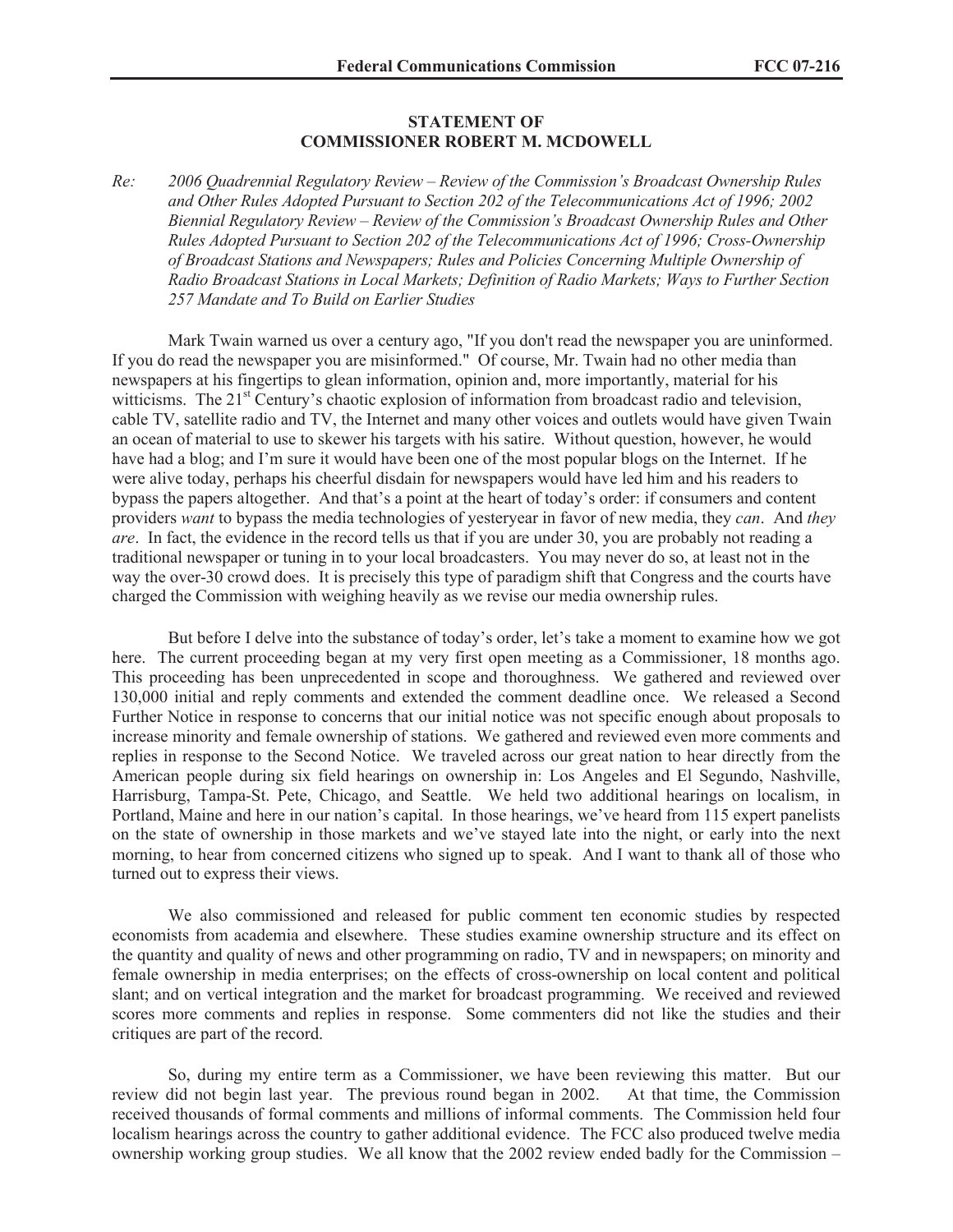with both the legislative and judicial branches reacting through a Congressional override of the national ownership cap, and a reversal and remand from the Third Circuit in the *Prometheus* case. By the way, while the court threw out almost all of the Commission's order, it concluded that, "reasoned analysis supports the Commission's determination that the blanket ban on newspaper/broadcast cross-ownership was no longer in the public interest."

But our story didn't begin in 2002 either. In 2001, the FCC issued a rulemaking focused on the newspaper-broadcast cross-ownership ban – a concept that has been around since at least 1975. Comments and replies were gathered there too. That proceeding sprouted up as the result of a June 2000 report from a Democrat-controlled FCC, which found that the ban may not be necessary to protect the public interest in certain circumstances. That report was the result of yet another proceeding, which commenced in 1998. The 1998 proceeding stemmed from a 1996 proceeding; which was sparked by legislation; which was engendered by an overwhelming and bi-partisan vote of a Republican-controlled Congress and signed into law by a Democrat President.

In my 17 years of being in and around the FCC, I can't think of any issue that has been examined more thoroughly. I can't remember any proceeding where the Commission has solicited as much comment and given the American people as much opportunity to be heard.

A point that gets lost in the emotion surrounding this debate is that the directly elected representatives of the American people, the Congress, enacted a statute that contains a presumption in favor of modifying or repealing the ownership rules as competitive circumstances change. Section 202(h) states that we must review the rules and "determine whether any of such rules are necessary in the public interest as the result of competition. The Commission shall repeal or modify any regulation that it determines to be no longer in the public interest." This section appears to upend the traditional administrative law principle requiring an affirmative justification for the modification or elimination of a rule, and it is crucial for everyone involved in this debate to recognize this important presumption. It is also important to remember that Section 202(h) is the most recent set of codified instructions we have from Congress. If Congress passes legislation to the contrary, and the President signs it into law, I will work tirelessly to ensure that its intent is carried out. In the meantime, however, Section 202(h) is our legal mandate. We also have a duty to pursue the noble public policy goals of competition, diversity and localism. Today's order accomplishes all of the above.

However, while the FCC races ahead over a twelve-year period like "a runaway glacier," as one analyst put it, the private sector has been busy working around the obstacles constructed by the outdated regulations of yore. Is it any wonder that most of the energy, creativity, capital and growth have been focused on areas that are *less* regulated? That's what our record shows. The ironic truth is: in many cases, media consolidation has actually become media divestiture. Companies such as Disney, Citadel, Clear Channel and Belo actually have been shedding properties to raise capital for new ventures. They are directing new capital investment toward new media ventures. That's where America's eyeballs are looking; so that's where the ad dollars are flowing. The Hollywood writers' strike is all about the concept of following the eyeballs and ad dollars and getting fairly compensated as a result. Just to illustrate the point, over one-third of Americans go online to get their news. As the FCC's own research shows, by July 2006, 107 million Americans viewed video online and about 60 percent of U.S. Internet users download videos.<sup>1</sup> YouTube alone requires more bandwidth than the *entire Internet* did in 2000. Unregulated new media's numbers are growing. Heavily-regulated traditional media's numbers are shrinking.

<sup>1</sup> News Release, FCC, *FCC Adopts 13th Annual Report to Congress on Video Competition and Notice of Inquiry for the 14th Annual Report* 4 (Nov. 27, 2007).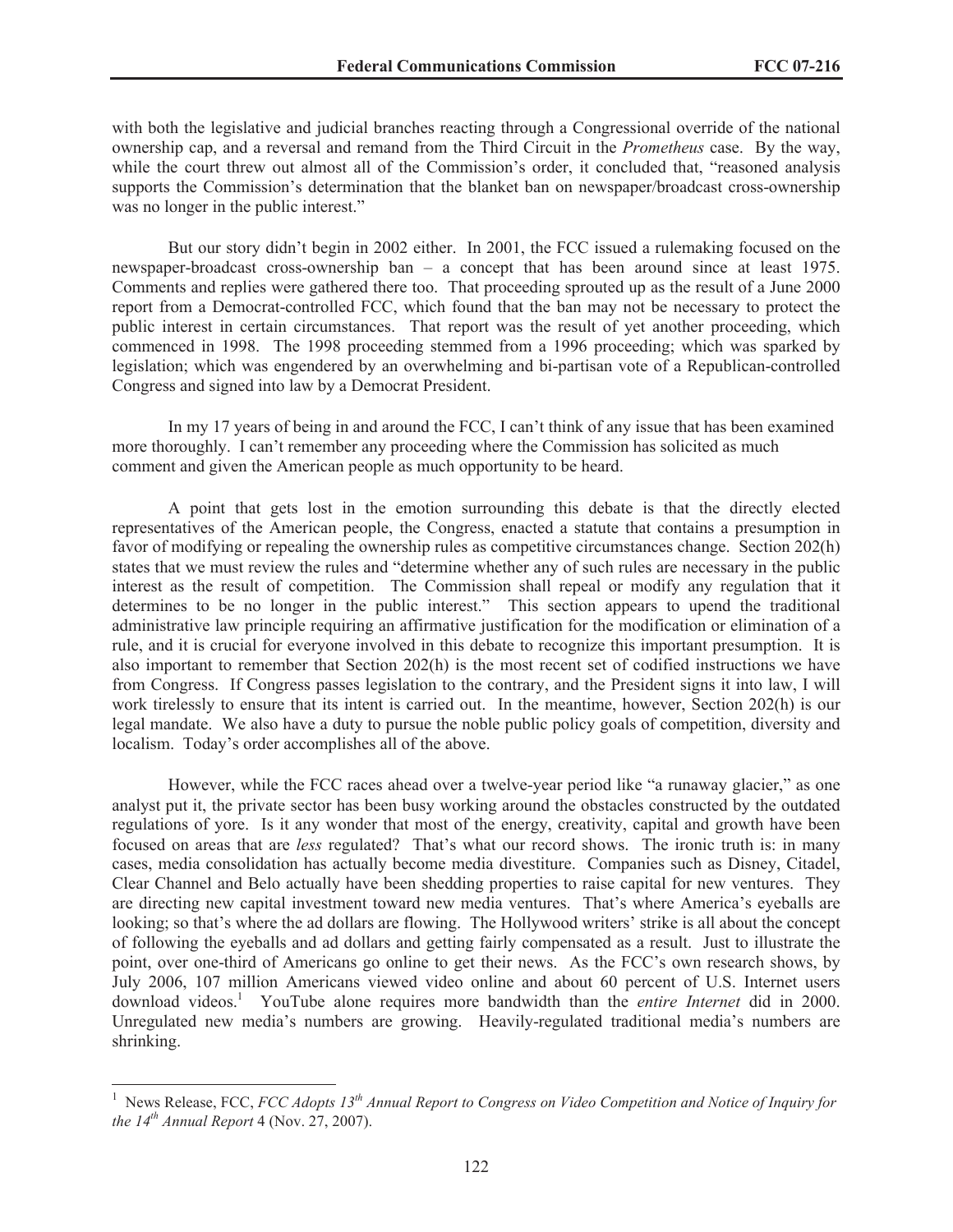This new media frontier is especially promising for people of color and women. The rise of socalled "niche" markets is benefiting people who have been underserved in the past. The low barriers to entry and low capital requirements to get started have spawned a plethora of minority and women oriented new media outlets such as: NetNoir.com, a minority owned online destination that connects people interested in African American culture and lifestyle; or iVillage.com, which provides daily hot topics for women; or Women's eNews.com, an online source for news and perspectives of particular concern to women. While this new era is in its infancy, and we have a long way to go before it matures, I am optimistic that the media ownership debates of the early  $21<sup>st</sup>$  Century will one day fade into obscurity as technology and competition advance.

Before I go further, let me offer a personal observation. Both of my parents were journalists. They met after World War II at the University of Missouri's famed School of Journalism where my mom was on the faculty. She went on to become a reporter for the *Chicago Daily News* at a time when almost no women held such jobs. She later worked for the *Washington Post* and was there when the cross ownership ban went into effect in 1975. So I found it especially remarkable, when I was sorting through her belongings after she passed away in 2005, to find a book entitled *The Fading American Newspaper*. I've read through it and I've come across some timely quotes. Here's one: "As journalism migrates into new areas of communication, its practitioners, too, are on the move. The commerce in information flourishes and quickens its tempo, new skills are developed, and the major problem for the newspaper journalist is to keep his readers from migrating, too." So when was this book written? 2005? 1975? No, it was written in 1960 by a former editor and journalism professor. But the point is that there is not a general concept before us in this proceeding that hasn't been debated for decades.

Even though the newspaper industry was already facing challenges in 1960, it has undergone dramatic change in the 32 years since the newspaper-broadcast cross ownership ban went into effect. Now we have five national networks, not the three I grew up with. Today we have hundreds of cable channels cranking out a multitude of video content produced by more, not fewer, but *more* independent voices than existed 32 years ago. Now we have two vibrant satellite TV companies, telephone companies offering video, cable overbuilders, satellite radio, the Internet and its millions of websites and bloggers, a plethora of wireless devices operating in a robustly competitive wireless market place, iPods, Wi-Fi, and much more. And that's not counting the myriad new technologies and services that are coming over the horizon such as those resulting from our Advanced Wireless Services auction of last year, or the upcoming 700 MHz auction, which starts next month. Certainly, more voices and more delivery platforms exist today than in 1975.

Consumers have more choices and more control over what they read, watch and listen to than ever. As a result of this cacophony of voices competing for consumer's attention, at least 300 daily newspapers have shut their doors forever in the last 32 years because people are looking elsewhere for their content. Newspaper circulation has declined year after year. Since just this past spring, average daily circulation has declined 2.6 percent. Newspapers' share of advertising revenue has shrunk while advertising for unregulated online entities has surged.

Some argue that newspapers are making plenty of money. For many papers, that's absolutely true, for now. As gross revenue declines year after year, publishers cut costs to retain margins. After a while, such cost-cutting slices into the heart of the news-gathering operation: the newsroom and its reporters. As a result, the ability to cover more news diminishes. Some respond by arguing that newspapers and broadcasters should therefore live under *more* regulation than what exists today. But who among them is offering to find ways to pay for the high costs of their mandates? How is such a command-and-control regulatory regime supposed to generate the funds needed to support such capitalintensive endeavors?

With all trend lines showing newspaper top-line income falling fast, the ultimate fate of this